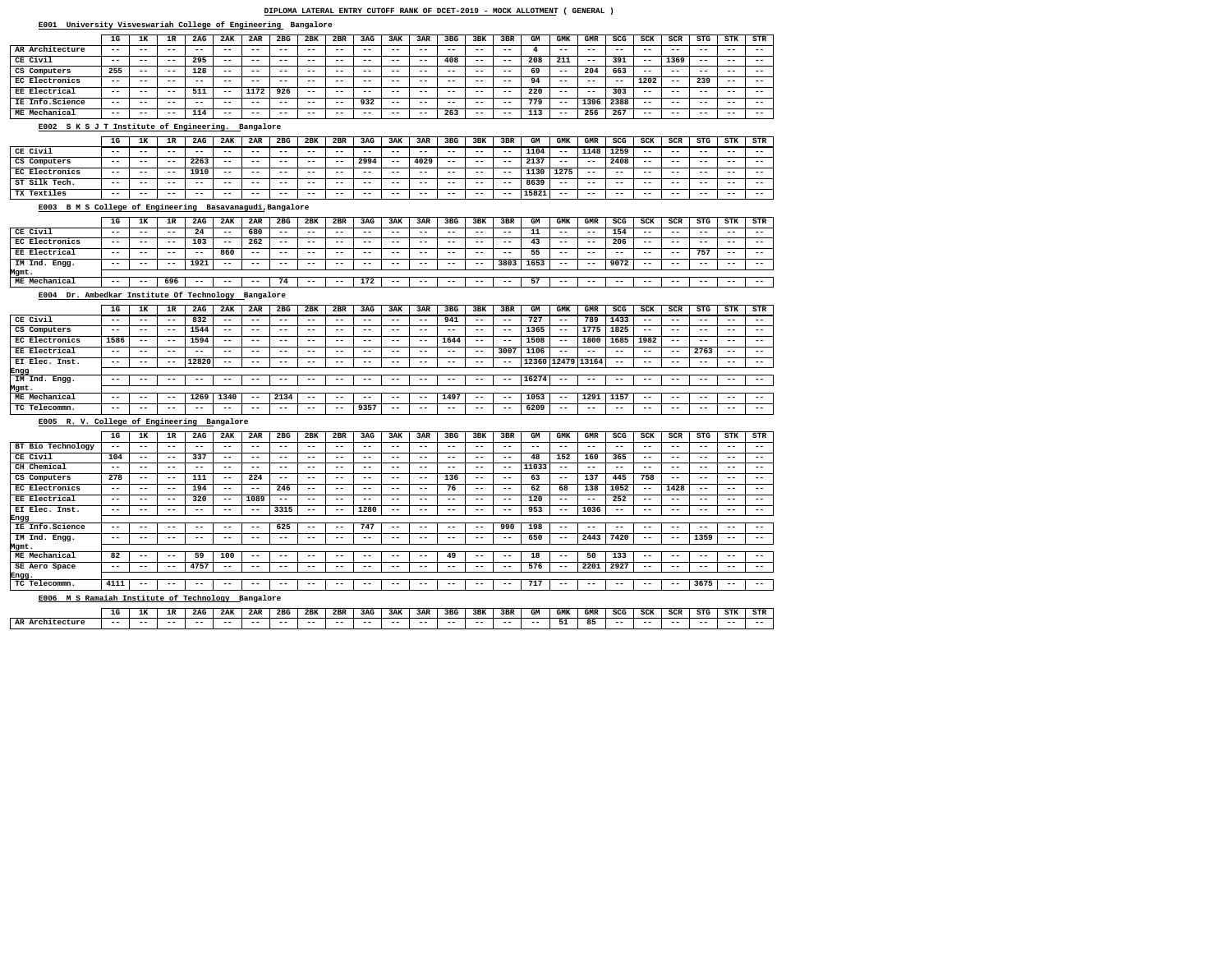### **E006 M S Ramaiah Institute of Technology Bangalore**

#### **E007 Dayananda Sagar College of Engineering Bangalore**

#### **E008 Bangalore Institute of Technology Bangalore**

#### **E009 P E S University (Ring Road Campus) Bangalore**

|                                                          | 1G    | 1ĸ    | 1R    | 2AG   | 2AK   | 2AR   | 2 <sub>BG</sub> | 2BK   | 2BR   | 3AG   | 3AK   | 3AR   | 3 <sub>BG</sub> | 3BK   | 3BR   | GМ    | GMK   | <b>GMR</b> | SCG   | SCK   | SCR   | STG   | STK   | STR   |
|----------------------------------------------------------|-------|-------|-------|-------|-------|-------|-----------------|-------|-------|-------|-------|-------|-----------------|-------|-------|-------|-------|------------|-------|-------|-------|-------|-------|-------|
| BT Bio Technology                                        | $- -$ | $- -$ | $- -$ | $- -$ | $- -$ | $- -$ | $- -$           | $- -$ | $- -$ | $- -$ | $- -$ | $- -$ | $- -$           | $- -$ | $- -$ | $- -$ | $- -$ | $- -$      | $- -$ | $- -$ | $- -$ | $- -$ | $- -$ | $- -$ |
| CE Civil                                                 | 326   | $- -$ | $- -$ | 428   | $- -$ | $- -$ | $- -$           | $- -$ | $- -$ | $- -$ | $- -$ | $- -$ | 484             | $- -$ | $- -$ | 314   | $- -$ | 348        | 417   | 709   | $- -$ | $- -$ | $- -$ | $- -$ |
| CH Chemical                                              | --    | $- -$ | $- -$ | $- -$ | $- -$ | $- -$ | $- -$           | $- -$ | $- -$ | $- -$ | $- -$ | $- -$ | $- -$           | $- -$ | $ -$  | 15683 | $- -$ | $- -$      | $- -$ | $- -$ | $- -$ | $- -$ | $- -$ | $- -$ |
| CS Computers                                             | $- -$ | --    | $- -$ | 317   | $- -$ | $- -$ | 439             | $- -$ | $- -$ | $- -$ | $- -$ | $- -$ | 380             | $- -$ | $- -$ | 171   | 483   | 668        | 754   | $- -$ | $- -$ | $- -$ | $- -$ | $- -$ |
| EC Electronics                                           | 195   | $- -$ | $- -$ | 217   | 432   | 400   | $- -$           | $- -$ | $- -$ | $- -$ | $- -$ | $- -$ | $- -$           | $- -$ | $- -$ | 155   | $- -$ | $- -$      | 787   | $- -$ | $- -$ | $- -$ | $- -$ | $- -$ |
| EE Electrical                                            | $- -$ | $- -$ | $- -$ | 496   | $- -$ | $- -$ | $- -$           | $- -$ | $- -$ | $- -$ | $- -$ | $- -$ | $- -$           | $- -$ | $- -$ | 241   | $- -$ | 339        | 654   | $- -$ | $- -$ | $- -$ | $- -$ | $- -$ |
| EI Elec. Inst.                                           | --    | --    | $- -$ | $- -$ | $- -$ | $- -$ | 4443            | $- -$ | $- -$ | 5025  | $- -$ | $- -$ | $- -$           | $- -$ | 2434  | 2286  | --    | $- -$      | $- -$ | $- -$ | $- -$ | $- -$ | $- -$ | $- -$ |
| Engg                                                     |       |       |       |       |       |       |                 |       |       |       |       |       |                 |       |       |       |       |            |       |       |       |       |       |       |
| IE Info.Science                                          | $- -$ | --    | $- -$ | 1061  | $- -$ | $- -$ | $- -$           | $- -$ | $- -$ | 933   | $- -$ | $- -$ | 962             | $- -$ | $- -$ | 819   | $- -$ | 919        | 2993  | $- -$ | $- -$ | $- -$ | $- -$ | $- -$ |
| IM Ind. Engg.                                            | --    | --    | $- -$ | $- -$ | $- -$ | $- -$ | 16427           | $- -$ | $- -$ | 2458  | $- -$ | $- -$ | $- -$           | $- -$ | $- -$ | 2108  | $- -$ | 3877       | $- -$ | $- -$ | $- -$ | $- -$ | $- -$ | $- -$ |
| <b>Mgmt.</b>                                             |       |       |       |       |       |       |                 |       |       |       |       |       |                 |       |       |       |       |            |       |       |       |       |       |       |
| MD Med. Elect.                                           | $- -$ | $- -$ | $- -$ | 11515 | $- -$ | $- -$ | $- -$           | $- -$ | $- -$ | $- -$ | $- -$ | $- -$ | $- -$           | $- -$ | $- -$ | 7445  | $- -$ | $- -$      | $- -$ | $- -$ | $- -$ | $- -$ | $- -$ | $- -$ |
| ME Mechanical                                            | 385   | --    | $- -$ | 161   | $- -$ | $- -$ | $- -$           | $- -$ | $- -$ | $- -$ | $- -$ | $- -$ | 145             | $- -$ | $- -$ | 144   | 243   | 460        | 975   | $- -$ | 2054  | 472   | $- -$ | $- -$ |
| TC Telecommn.                                            | --    | --    | $- -$ | 1606  | --    | $- -$ | $- -$           | $- -$ | $- -$ | $- -$ | $- -$ | $- -$ | $- -$           | $- -$ | $- -$ | 1506  | $- -$ | 1740       | 9908  | $- -$ | $- -$ | $- -$ | $- -$ | $- -$ |
| 군음음구<br>Davananda Sagar College of Fraineering Bangalore |       |       |       |       |       |       |                 |       |       |       |       |       |                 |       |       |       |       |            |       |       |       |       |       |       |

| 1G<br>2AR<br>2 <sub>BG</sub><br>2BK<br>2BR<br>3AG<br>3AK<br>3 <sub>BG</sub><br>3BK<br>3BR<br>1к<br>1R<br>2AG<br>2AK<br>3AR                             | GМ    |       |            |       |       |       |       |       |       |
|--------------------------------------------------------------------------------------------------------------------------------------------------------|-------|-------|------------|-------|-------|-------|-------|-------|-------|
|                                                                                                                                                        |       | GMK   | <b>GMR</b> | SCG   | SCK   | SCR   | STG   | STK   | STR   |
| AE Aeronaut. Engg<br>$- -$<br>$- -$<br>$- -$<br>$- -$<br>$- -$<br>$- -$<br>$- -$<br>$- -$<br>$- -$<br>$- -$<br>$- -$<br>$- -$<br>$- -$<br>--<br>$- -$  | 5908  | $- -$ | $- -$      | $- -$ | $- -$ | $- -$ | 10409 | $- -$ | $- -$ |
| AR Architecture<br>$- -$<br>$- -$<br>$- -$<br>$- -$<br>$- -$<br>$- -$<br>$- -$<br>$- -$<br>--<br>--<br>$- -$<br>$- -$<br>$- -$<br>$- -$<br>$- -$       | $- -$ | $- -$ | $- -$      | $- -$ | $- -$ | $- -$ | $- -$ | $- -$ | $- -$ |
| 3251<br>AU Automobile<br>$- -$<br>$- -$<br>--<br>$- -$<br>$- -$<br>--<br>--<br>$- -$<br>--<br>--<br>$- -$<br>--<br>$- -$<br>$- -$                      | 3101  | $- -$ | $- -$      | 6181  | $- -$ | $- -$ | $- -$ | $- -$ | $- -$ |
| BT Bio Technology<br>$- -$<br>$- -$<br>$- -$<br>$- -$<br>$- -$<br>$- -$<br>--<br>$- -$<br>--<br>--<br>$- -$<br>$- -$<br>$- -$<br>$- -$<br>$- -$        | $- -$ | $- -$ | $- -$      | $- -$ | $- -$ | $- -$ | $- -$ | $- -$ | $- -$ |
| CE Civil<br>2833<br>3165<br>2612<br>2549<br>2391<br>$- -$<br>--<br>$- -$<br>$- -$<br>$- -$<br>$- -$<br>$- -$<br>$- -$<br>$- -$<br>$- -$                | 2354  | 2444  | 2498       | 2989  | $- -$ | $- -$ | $- -$ | $- -$ | $- -$ |
| CH Chemical<br>$- -$<br>$- -$<br>$- -$<br>$- -$<br>$- -$<br>$- -$<br>$- -$<br>$- -$<br>$- -$<br>$- -$<br>$- -$<br>$- -$<br>$- -$<br>$- -$<br>$- -$     | $- -$ | $- -$ | $- -$      | $- -$ | $- -$ | $- -$ | $- -$ | $- -$ | $- -$ |
| 1843<br>1867<br>2384<br>1300<br>1225<br>CS Computers<br>$- -$<br>$- -$<br>$- -$<br>--<br>$- -$<br>$- -$<br>$- -$<br>$- -$<br>$- -$<br>--               | 1020  | $- -$ | 1513       | 2079  | 5283  | $- -$ | $- -$ | $- -$ | $- -$ |
| CT Const. Tech.<br>$- -$<br>$- -$<br>$- -$<br>$- -$<br>$- -$<br>$- -$<br>$- -$<br>$- -$<br>$- -$<br>$- -$<br>$- -$<br>$- -$<br>$- -$<br>$- -$<br>$- -$ | 15773 | $- -$ | $- -$      | $- -$ | $- -$ | $- -$ | $- -$ | $- -$ | $- -$ |
| <b>Mgmt.</b>                                                                                                                                           |       |       |            |       |       |       |       |       |       |
| EC Electronics<br>2012<br>2491<br>1742<br>1509<br>$- -$<br>$- -$<br>$- -$<br>$- -$<br>$- -$<br>$- -$<br>$- -$<br>$- -$<br>$- -$<br>$- -$<br>$- -$      | 1485  | 1536  | 1492       | 2185  | $- -$ | 4456  | $- -$ | $- -$ | $- -$ |
| 2472<br>2704<br>2766<br>EE Electrical<br>1964<br>1786<br>--<br>$- -$<br>$- -$<br>$- -$<br>--<br>--<br>--<br>$- -$<br>--<br>$- -$                       | 1781  | $- -$ | $- -$      | 2149  | $- -$ | $- -$ | $- -$ | $- -$ | $- -$ |
| 11717<br>EI Elec. Inst.<br>$- -$<br>$- -$<br>$- -$<br>$- -$<br>$- -$<br>$- -$<br>$- -$<br>$- -$<br>$- -$<br>$- -$<br>$- -$<br>--<br>--<br>$- -$        | 11436 | $- -$ | $- -$      | $- -$ | $- -$ | $- -$ | $- -$ | $- -$ | $- -$ |
| Engg                                                                                                                                                   |       |       |            |       |       |       |       |       |       |
| IE Info.Science<br>2479<br>2527<br>6366<br>$- -$<br>$- -$<br>$- -$<br>$- -$<br>$- -$<br>$- -$<br>$- -$<br>$- -$<br>$- -$<br>$- -$<br>--<br>--          | 2314  | 2369  | $- -$      | 7171  | $- -$ | $- -$ | $- -$ | $- -$ | $- -$ |
| IM Ind. Engg.<br>$- -$<br>$- -$<br>--<br>$- -$<br>$- -$<br>$- -$<br>--<br>--<br>--<br>$- -$<br>$- -$<br>$- -$<br>$- -$<br>--<br>$- -$                  | 16183 | $- -$ | $- -$      | $- -$ | $- -$ | $- -$ | $- -$ | $- -$ | $- -$ |
| <b>Mgmt.</b>                                                                                                                                           |       |       |            |       |       |       |       |       |       |
| MD Med. Elect.<br>$- -$<br>$- -$<br>$- -$<br>$- -$<br>$- -$<br>--<br>$- -$<br>$- -$<br>$- -$<br>$- -$<br>$- -$<br>$- -$<br>$- -$<br>--<br>$- -$        | 12212 | $- -$ | $- -$      | $- -$ | $- -$ | $- -$ | $- -$ | $- -$ | $- -$ |
| 1133<br>4312<br>1047<br>1303<br>ME Mechanical<br>1163<br>--<br>$- -$<br>$- -$<br>$- -$<br>$- -$<br>$- -$<br>$- -$<br>$- -$<br>$- -$<br>$- -$           | 980   | $- -$ | 994        | 1794  | $- -$ | $- -$ | $- -$ | $- -$ | $- -$ |
| TC Telecommn.<br>$- -$<br>$- -$<br>$- -$<br>$- -$<br>--<br>--<br>--<br>--<br>--<br>--<br>--<br>--<br>--<br>$- -$<br>--                                 | 13504 | $- -$ | $- -$      | $- -$ | $- -$ | $- -$ | $- -$ | $- -$ | $- -$ |

|                                            | 1G    | 1ĸ    | 1R    | 2AG   | 2AK    | 2AR   | 2 <sub>BG</sub> | 2BK   | 2BR   | 3AG   | 3AK   | 3AR   | 3 <sub>BG</sub> | 3BK   | 3BR   | GМ    | GMK    | <b>GMR</b> | SCG   | SCK   | SCR   | <b>STG</b> | STK   | STR   |
|--------------------------------------------|-------|-------|-------|-------|--------|-------|-----------------|-------|-------|-------|-------|-------|-----------------|-------|-------|-------|--------|------------|-------|-------|-------|------------|-------|-------|
| CE Civil                                   | 2374  | $- -$ | $- -$ | 1959  | $- -$  | $- -$ | $- -$           | $ -$  | $- -$ | $- -$ | $- -$ | $- -$ | 1820            | $- -$ | $- -$ | 1470  | 1656   | 1814       | 2279  | $- -$ | 2617  | --         | $ -$  | $- -$ |
| CS Computers                               | $- -$ | --    | $- -$ | 1057  | $  \,$ | 2260  | 1025            | $- -$ | $- -$ | $- -$ | $ -$  | $- -$ | 1059            | $- -$ | $- -$ | 894   | $  \,$ | 1882       | 2964  | 4943  | $- -$ | $- -$      | --    | --    |
| EC Electronics                             | 1899  | $- -$ | $- -$ | 1813  | $- -$  | $- -$ | 1997            | $- -$ | $- -$ | $- -$ | $ -$  | $- -$ | 1686            | $- -$ | $- -$ | 1112  | 1308   | 1159       | 2797  | $- -$ | 3753  | --         | $ -$  | --    |
| EE Electrical                              | $- -$ | $- -$ | $- -$ | 1253  | $- -$  | $- -$ | $- -$           | $ -$  | $- -$ | $- -$ | $ -$  | $- -$ | $- -$           | $- -$ | $- -$ | 984   | $- -$  | 1193       | 1510  | $- -$ | $- -$ | $- -$      | $ -$  | $- -$ |
| EI Elec. Inst.                             | $- -$ | $- -$ | $- -$ | $- -$ | $- -$  | $- -$ | $ -$            | $ -$  | $- -$ | $ -$  | $ -$  | $- -$ | $- -$           | $- -$ | $- -$ | 14111 | $- -$  | $- -$      | $ -$  | $- -$ | $- -$ | $- -$      | $ -$  | $- -$ |
| Engg                                       |       |       |       |       |        |       |                 |       |       |       |       |       |                 |       |       |       |        |            |       |       |       |            |       |       |
| IE Info.Science                            | $- -$ | $- -$ | $- -$ | $- -$ | $- -$  | $- -$ | 2562            | $- -$ | $- -$ | 2971  | $- -$ | $- -$ | $- -$           | $- -$ | $- -$ | 1304  | $- -$  | 7629       | $- -$ | $- -$ | $- -$ | $- -$      | $- -$ | $- -$ |
| IM Ind. Engg.                              | $- -$ | $- -$ | $- -$ | $- -$ | $- -$  | $- -$ | $- -$           | $- -$ | $- -$ | $- -$ | $- -$ | $- -$ | $- -$           | $- -$ | $- -$ | 15019 | $- -$  | $- -$      | $- -$ | $- -$ | $- -$ | $- -$      | $- -$ | $- -$ |
| Mgmt.                                      |       |       |       |       |        |       |                 |       |       |       |       |       |                 |       |       |       |        |            |       |       |       |            |       |       |
| <b>ME Mechanical</b>                       | 1857  | $- -$ | 2166  | 1444  | 1636   | $- -$ | $ -$            | $- -$ | $- -$ | 1285  | $- -$ | $- -$ | $- -$           | $- -$ | $- -$ | 1238  | $- -$  | 1342       | 2320  | $- -$ | $- -$ | $- -$      | $- -$ | $- -$ |
| TC Telecommn.                              | $- -$ | $- -$ | $- -$ | $- -$ | $- -$  | $- -$ | $- -$           | $ -$  | $- -$ | $- -$ | $ -$  | $- -$ | $- -$           | $- -$ | $- -$ | 15785 | $- -$  | $- -$      | $- -$ | $- -$ | $- -$ | $- -$      | $ -$  | $- -$ |
| EOM<br>D F C University (Ding Bead Campus) |       |       |       |       |        | P     |                 |       |       |       |       |       |                 |       |       |       |        |            |       |       |       |            |       |       |

|                   | 1G    | 1ĸ    | 1R    | 2AG   | 2AK   | 2AR   | 2 <sub>BG</sub> | 2BK   | 2BR   | 3AG   | 3AK   | 3AR   | 3 <sub>BG</sub> | 3BK   | 3BR   | GМ    | GMK   | GMR   | SCG   | SCK   | SCR   | <b>STG</b> | STK   | STR   |
|-------------------|-------|-------|-------|-------|-------|-------|-----------------|-------|-------|-------|-------|-------|-----------------|-------|-------|-------|-------|-------|-------|-------|-------|------------|-------|-------|
| AR Architecture   | $- -$ | $- -$ | $- -$ | $- -$ | $- -$ | $- -$ | $- -$           | $- -$ | $- -$ | $- -$ | $- -$ | $- -$ | $- -$           | $- -$ | $- -$ |       | $- -$ | $- -$ | $- -$ | $- -$ | $- -$ | $- -$      | $- -$ | $- -$ |
| BT Bio Technology | $- -$ | $- -$ | $- -$ | $- -$ | $- -$ | $- -$ | $- -$           | $- -$ | $- -$ | $- -$ | $- -$ | $- -$ | $- -$           | $- -$ | $- -$ | $- -$ | $- -$ | $- -$ | $- -$ | $- -$ | $- -$ | $- -$      | $- -$ | $- -$ |
| CE Civil          | $- -$ | $- -$ | $- -$ | $- -$ | $- -$ | $- -$ | $- -$           | $- -$ | $- -$ | $- -$ | $- -$ | $- -$ | $- -$           | $- -$ | $- -$ | 342   | $- -$ | $- -$ | $- -$ | $- -$ | $- -$ | $- -$      | $- -$ | $- -$ |
| CS Computers      | 670   | $- -$ | $- -$ | 504   | $- -$ | $- -$ | 592             | $- -$ | $- -$ | 583   | $- -$ | $- -$ | 567             | $- -$ | $- -$ | 420   | 543   | 675   | 1655  | $ -$  | 4150  | $- -$      | $- -$ | $- -$ |
| EC Electronics    | $- -$ | $- -$ | $- -$ | 469   | $- -$ | 3137  | 784             | $- -$ | $- -$ | $- -$ | $- -$ | $- -$ | 536             | $- -$ | $- -$ | 396   | $- -$ | 446   | 1784  | $- -$ | $- -$ | $- -$      | $- -$ | $- -$ |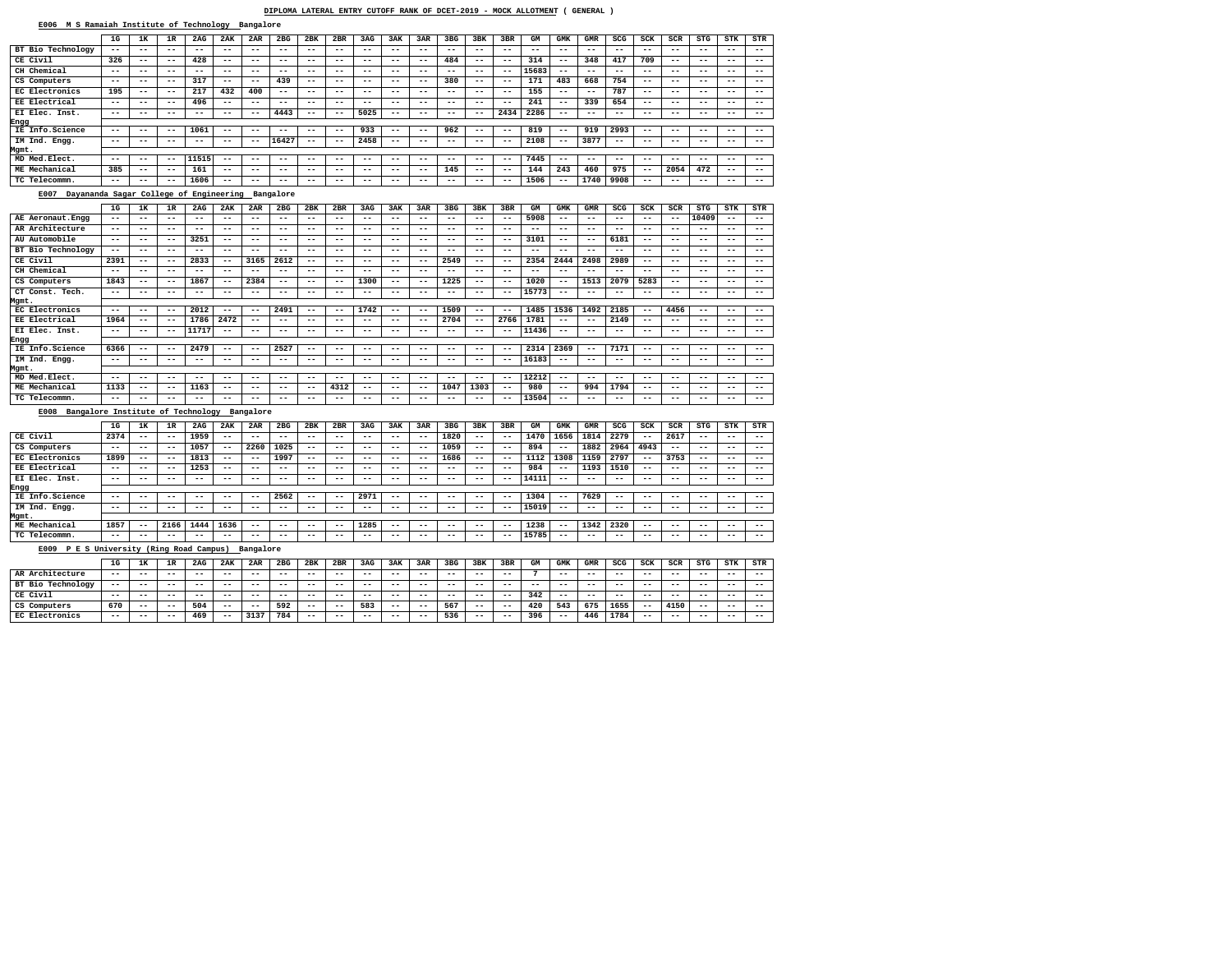#### **E009 P E S University (Ring Road Campus) Bangalore**

#### **E012 Sir M.Visveswaraya Institute of Technology Hunasemaranahalli,Bangalore,**

## **E013 Ghousia Engineering College Ramanagara**

#### **E014 S J C Institute of Technology Chickballapur**

|                                         | 1G    | 1K    | 1R          | 2AG   | 2AK                      | 2AR   | 2 <sub>BG</sub> | 2BK   | 2BR   | 3AG   | 3AK   | 3AR   | 3 <sub>BG</sub> | 3BK   | 3BR                      | GМ    | GMK               | GMR   | SCG        | SCK                      | SCR        | <b>STG</b> | STK   | STR               |
|-----------------------------------------|-------|-------|-------------|-------|--------------------------|-------|-----------------|-------|-------|-------|-------|-------|-----------------|-------|--------------------------|-------|-------------------|-------|------------|--------------------------|------------|------------|-------|-------------------|
|                                         |       |       |             |       |                          |       |                 |       |       |       |       |       |                 |       |                          |       |                   |       |            |                          |            |            |       |                   |
| EE Electrical                           | $- -$ | $- -$ | $- -$       | 795   | $- -$                    | $- -$ | $- -$           | $- -$ | $- -$ | $- -$ | $- -$ | $- -$ | $- -$           | --    | 2461                     | 376   | $\qquad \qquad -$ | $- -$ | 1115       | $- -$                    | $- -$      | $- -$      | $- -$ | $- -$             |
| ME Mechanical                           | $- -$ | $- -$ | $- -$       | 346   | $- -$                    | --    | $- -$           | $ -$  | 8020  | $- -$ | $- -$ | $- -$ | $- -$           | $- -$ | $- -$                    | 203   | $- -$             | $- -$ | 542        | $- -$                    | $- -$      | 706        | 1171  | $- -$             |
| Islamia Institute of Technology<br>E010 |       |       |             |       | Bangalore                |       |                 |       |       |       |       |       |                 |       |                          |       |                   |       |            |                          |            |            |       |                   |
|                                         | 1G    | 1K    | 1R          | 2AG   | 2AK                      | 2AR   | 2 <sub>BG</sub> | 2BK   | 2BR   | 3AG   | 3AK   | 3AR   | 3 <sub>BG</sub> | 3BK   | 3BR                      | GM    | <b>GMK</b>        | GMR   | SCG        | SCK                      | <b>SCR</b> | <b>STG</b> | STK   | STR               |
| CE Civil                                | $- -$ | $- -$ | $- -$       | $- -$ | $\overline{\phantom{m}}$ | $- -$ | $- -$           | $- -$ | $- -$ | $- -$ | $ -$  | $- -$ | $- -$           | $- -$ | $- -$                    | 13400 | $- -$             | $- -$ | $- -$      | $- -$                    | $- -$      | $- -$      | $- -$ | $ -$              |
| CS Computers                            | $- -$ | $- -$ | $- -$       | $- -$ | $- -$                    | $- -$ | $- -$           | $- -$ | $- -$ | $- -$ | $- -$ | $- -$ | $- -$           | $- -$ | $- -$                    | 12982 | $- -$             | $- -$ | $\sim$ $-$ | $\overline{\phantom{m}}$ | $- -$      | $- -$      | $- -$ | $- -$             |
| EC Electronics                          | $- -$ | $- -$ | $- -$       | $- -$ | $- -$                    | --    | $- -$           | $- -$ | $- -$ | $- -$ | $- -$ | $- -$ | $- -$           | $- -$ | $- -$                    | 10042 | $- -$             | $- -$ | $- -$      | $- -$                    | $- -$      | $- -$      | $- -$ | $\qquad \qquad -$ |
| ME Mechanical                           | $- -$ | $- -$ | $- -$       | $- -$ | $- -$                    | $- -$ | $- -$           | $- -$ | $- -$ | 15269 | $- -$ | $- -$ | $- -$           | $- -$ | $- -$                    | 11269 | $- -$             | $- -$ | $- -$      | $- -$                    | $- -$      | $- -$      | $- -$ | $\qquad \qquad -$ |
| M V J College of<br>E011                |       |       | Engineering |       | Bangalore                |       |                 |       |       |       |       |       |                 |       |                          |       |                   |       |            |                          |            |            |       |                   |
|                                         | 1G    | 1ĸ    | 1R          | 2AG   | 2AK                      | 2AR   | 2 <sub>BG</sub> | 2BK   | 2BR   | 3AG   | 3AK   | 3AR   | 3 <sub>BG</sub> | 3BK   | 3BR                      | GМ    | GMK               | GMR   | SCG        | SCK                      | SCR        | <b>STG</b> | STK   | STR               |
| AE Aeronaut. Engg                       | $- -$ | $- -$ | $- -$       | $- -$ | $- -$                    | $- -$ | $- -$           | $- -$ | $- -$ | $- -$ | $- -$ | $- -$ | $- -$           | $- -$ | $- -$                    | 10743 | $- -$             | $- -$ | $- -$      | $- -$                    | $- -$      | $- -$      | $- -$ | $- -$             |
| CE Civil                                | $- -$ | $- -$ | $- -$       | 13786 | $- -$                    | $- -$ | 8278            | $- -$ | $- -$ | 6860  | $- -$ | $- -$ | $- -$           | $- -$ | $\overline{\phantom{m}}$ | 6494  | $- -$             | 6699  | 8046       | $- -$                    | $- -$      | $- -$      | $- -$ | $- -$             |
| CH Chemical                             | $- -$ | $- -$ | $- -$       | $- -$ | $- -$                    | $- -$ | $- -$           | $- -$ | $- -$ | $- -$ | $- -$ | $- -$ | $- -$           | $- -$ | --                       | $- -$ | $- -$             | $- -$ | $- -$      | $- -$                    | $- -$      | $- -$      | $- -$ | $- -$             |
| CS Computers                            | $- -$ | $- -$ | $- -$       | $- -$ | $- -$                    | $- -$ | $- -$           | $ -$  | $- -$ | $- -$ | $- -$ | $- -$ | $- -$           | $- -$ | $ -$                     | 14322 | $- -$             | $- -$ | $- -$      | $- -$                    | $- -$      | $- -$      | $- -$ | $- -$             |
| EC Electronics                          | $- -$ | $- -$ | $- -$       | 8677  | $\overline{\phantom{m}}$ | $- -$ | 11147           | $- -$ | $- -$ | $- -$ | $- -$ | $- -$ | 14787           | --    | $- -$                    | 5577  | 5788              | 9684  | 11022      | $- -$                    | $- -$      | $- -$      | $- -$ | $- -$             |
| EE Electrical                           | $- -$ | $- -$ | $- -$       | 7998  | $- -$                    | $- -$ | $- -$           | $- -$ | $- -$ | $- -$ | $- -$ | $- -$ | 7821            | $- -$ | $ -$                     | 7047  | $- -$             | $- -$ | 14703      | $- -$                    | $- -$      | $- -$      | $- -$ | $- -$             |
| IE Info.Science                         | $- -$ | $- -$ | $- -$       | $- -$ | $- -$                    | --    | $- -$           | $- -$ | $- -$ | $- -$ | $- -$ | $- -$ | $- -$           | $- -$ | $- -$                    | $- -$ | $- -$             | $- -$ | $- -$      | $- -$                    | $- -$      | $- -$      | $- -$ | $- -$             |
| MD Med. Elect                           | $- -$ | $- -$ | $- -$       | $- -$ | $- -$                    | --    | $- -$           | $- -$ | $- -$ | $- -$ | $- -$ | $- -$ | $- -$           | $- -$ | $- -$                    | $- -$ | $- -$             | $- -$ | $- -$      | $- -$                    | $- -$      | $- -$      | $- -$ | $- -$             |
| ME Mechanical                           | $- -$ | $- -$ | $- -$       | 10315 | 14983                    | $- -$ | 11844           | $- -$ | $- -$ | $- -$ | $- -$ | $- -$ | 10482           | $- -$ | $- -$                    | 6600  | $- -$             | 7884  | 9677       | $- -$                    | $- -$      | $- -$      | $- -$ | $- -$             |
| SE Aero Space                           | $- -$ | $- -$ | $- -$       | $- -$ | --                       | $- -$ | $- -$           | $- -$ | $- -$ | $- -$ | $- -$ | $- -$ | $- -$           | $- -$ | $\overline{\phantom{m}}$ | 15122 | $- -$             | $- -$ | $- -$      | $- -$                    | $- -$      | $- -$      | $- -$ | $ -$              |
| Engg.                                   |       |       |             |       |                          |       |                 |       |       |       |       |       |                 |       |                          |       |                   |       |            |                          |            |            |       |                   |

|                      | 1G    | 1ĸ    | 1R    | 2AG   | 2AK   | 2AR   | 2 <sub>BG</sub> | 2BK   | 2BR   | 3AG   | 3AK   | 3AR   | 3 <sub>BG</sub> | 3BK   | 3BR   | GМ    | GMK   | GMR   | SCG   | SCK   | <b>SCR</b> | STG   | STK   | STR   |
|----------------------|-------|-------|-------|-------|-------|-------|-----------------|-------|-------|-------|-------|-------|-----------------|-------|-------|-------|-------|-------|-------|-------|------------|-------|-------|-------|
| BT Bio Technology    | $- -$ | $- -$ | $- -$ | $- -$ | $- -$ | $- -$ | $ -$            | $- -$ | $- -$ | $- -$ | $ -$  | $- -$ | $- -$           | $- -$ | $- -$ | $- -$ | --    | $- -$ | $- -$ | $- -$ | $- -$      | $- -$ | $- -$ | $- -$ |
| CE Civil             | $- -$ | $- -$ | $ -$  | 1942  | $- -$ | $- -$ | $- -$           | $- -$ | $- -$ | $- -$ | --    | --    | --              | $- -$ | $- -$ | 947   | $- -$ | $- -$ | 2219  | $ -$  | 2416       | $- -$ | $- -$ | $- -$ |
| CS Computers         | 1963  | $- -$ | $ -$  | 2650  | $- -$ | $- -$ | $- -$           | $- -$ | $- -$ | $- -$ | $- -$ | $- -$ | 2365            | $- -$ | $- -$ | 1675  | 2418  | 3329  | 2577  | $- -$ | $- -$      | $- -$ | $- -$ | $- -$ |
| EC Electronics       | $- -$ | $- -$ | $ -$  | 1030  | $- -$ | 3567  | 3324            | $- -$ | $- -$ | --    | $- -$ | $- -$ | 1567            | $- -$ | $- -$ | 989   | $- -$ | 1900  | 4075  | $- -$ | $- -$      | $- -$ | $- -$ | $- -$ |
| <b>EE Electrical</b> | $- -$ | $- -$ | $ -$  | 2812  | $- -$ | $- -$ | 2465            | $- -$ | $- -$ | $- -$ | $- -$ | $- -$ | $- -$           | $- -$ | 4109  | 1992  | $- -$ | $- -$ | 4095  | 5736  | $- -$      | $- -$ | $- -$ | $- -$ |
| IE Info.Science      | $- -$ | $- -$ | $ -$  | 4598  | $- -$ | $- -$ | $ -$            | $- -$ | $- -$ | $- -$ | $ -$  | $- -$ | $- -$           | $- -$ | $- -$ | 3925  | $- -$ | 8161  | 8642  | $- -$ | $- -$      | $- -$ | $- -$ | $- -$ |
| IM Ind. Engg.        | $- -$ | $- -$ | $- -$ | $- -$ | $- -$ | $- -$ | $ -$            | $- -$ | $- -$ | $- -$ | $ -$  | $- -$ | --              | $- -$ | $- -$ | 3998  | $- -$ | 5935  | $- -$ | $- -$ | $- -$      | 14291 | $- -$ | $- -$ |
| Mgmt.                |       |       |       |       |       |       |                 |       |       |       |       |       |                 |       |       |       |       |       |       |       |            |       |       |       |
| ME Mechanical        | 2748  | $- -$ | 3038  | 1987  | --    | $- -$ | $ -$            | $- -$ | $- -$ | 1824  | $- -$ | $- -$ | $- -$           | $- -$ | $- -$ | 1802  | 2302  | $- -$ | 2863  | --    | $- -$      | $- -$ | $- -$ | $- -$ |
| TC Telecommn.        | $- -$ | $- -$ | $- -$ | $- -$ | $ -$  | --    | $ -$            | $- -$ | $- -$ |       | $ -$  | $- -$ | --              | $- -$ | $- -$ | 10483 | --    | $- -$ | $- -$ | $- -$ | --         | $- -$ | $- -$ | --    |

|                      | 1G    | <b>1 TZ</b><br>ᅩ | 1R    | 2AG   | 2AK   | 2AR   | 2 <sub>BG</sub> | 2BK   | 2BR   | 3AG   | 3AK   | 3AR   | 3 <sub>BG</sub> | 3BK   | 3BR   | GМ    | <b>GMK</b> | GMR   | SCG   | SCK   | SCR   | STG   | STK   | STR   |
|----------------------|-------|------------------|-------|-------|-------|-------|-----------------|-------|-------|-------|-------|-------|-----------------|-------|-------|-------|------------|-------|-------|-------|-------|-------|-------|-------|
| CE Civil             | $- -$ | --               | $- -$ | $- -$ | --    | $- -$ | $- -$           | $- -$ | $- -$ | $- -$ | $- -$ | $- -$ | $- -$           | $- -$ | $- -$ | L6487 | $- -$      | $- -$ | $- -$ | $- -$ | $- -$ | $- -$ | $- -$ | $- -$ |
| CS Computers         | $- -$ | $- -$            | $- -$ | $- -$ | $- -$ | $- -$ | $- -$           | $- -$ | $- -$ | $- -$ | $- -$ | $- -$ | $- -$           | $- -$ | $- -$ | 14491 | $- -$      | $- -$ | $- -$ | $- -$ | $- -$ | $- -$ | $- -$ | $- -$ |
| EC Electronics       | --    | $- -$            | $- -$ | $- -$ | $- -$ | $- -$ | $- -$           | $- -$ | $- -$ | $- -$ | $- -$ | $- -$ | $- -$           | $- -$ | $- -$ | 5730  | $- -$      | $- -$ | $- -$ | $- -$ | $- -$ | $- -$ | $- -$ | $- -$ |
| <b>EE Electrical</b> | $- -$ | $- -$            | $- -$ | $- -$ | $- -$ | $- -$ | $- -$           | $- -$ | $- -$ | $- -$ | $- -$ | $- -$ | $- -$           | $- -$ | $- -$ | 14870 | $- -$      | $- -$ | $- -$ | $- -$ | $- -$ | $- -$ | $- -$ | $- -$ |
| IE Info.Science      | --    | $- -$            | $- -$ | $- -$ | $- -$ | $- -$ | $- -$           | $- -$ | $- -$ | $- -$ | $- -$ | $- -$ | $- -$           | $- -$ | $- -$ | $- -$ | $- -$      | $- -$ | $- -$ | $- -$ | $- -$ | $- -$ | $- -$ | $- -$ |
| ME Mechanical        | $- -$ | $- -$            | $- -$ | $- -$ | $- -$ | $- -$ | $- -$           | $- -$ | $- -$ | $- -$ | $- -$ | $- -$ | $- -$           | $- -$ | $- -$ | 12129 | $- -$      | $- -$ | $- -$ | $- -$ | $- -$ | $- -$ | $- -$ | $- -$ |

|                   | 1G    | 1к    | 1R    | 2AG   | 2AK   | 2AR   | 2 <sub>BG</sub> | 2BK   | 2BR   | 3AG   | 3AK   | 3AR   | 3 <sub>BG</sub> | 3BK   | 3BR   | GM    | GMK   | GMR   | SCG   | SCK   | SCR   | STG   | STK   | STR   |
|-------------------|-------|-------|-------|-------|-------|-------|-----------------|-------|-------|-------|-------|-------|-----------------|-------|-------|-------|-------|-------|-------|-------|-------|-------|-------|-------|
| AE Aeronaut. Engg | $- -$ | $- -$ | $- -$ | $- -$ | $- -$ | $- -$ | $- -$           | $- -$ | $- -$ | $- -$ | $- -$ | $- -$ | $- -$           | $- -$ | $- -$ | $- -$ | $- -$ | $- -$ | $- -$ | $- -$ | $- -$ | $- -$ | $- -$ | $- -$ |
| CE Civil          | $- -$ | $- -$ | $ -$  | 10388 | $- -$ | $- -$ | $- -$           | $ -$  | $- -$ | $- -$ | $ -$  | $- -$ | $- -$           | $- -$ | $- -$ | 8971  | 10924 | $- -$ | 14947 | $- -$ | $- -$ | 12786 | $- -$ | $- -$ |
| CS Computers      | $- -$ | $- -$ | $- -$ | 7074  | --    | $- -$ | $- -$           | $- -$ | $- -$ | $- -$ | $- -$ | $- -$ | 6331            | $- -$ | $- -$ | 6146  | $- -$ | 10150 | 9815  | $- -$ | $- -$ | $ -$  | $- -$ | $- -$ |
| EC Electronics    | $- -$ | $- -$ | $- -$ | 11072 | $- -$ | $- -$ | 12043           | $ -$  | $- -$ | $- -$ | $ -$  | $- -$ | $- -$           | $- -$ | $- -$ | 9854  | 11437 | 11765 | 11492 | $- -$ | $- -$ | $ -$  | $- -$ | $- -$ |
| IE Info.Science   | $- -$ | --    | $- -$ | $ -$  | $- -$ | $- -$ | $ -$            | $ -$  | $- -$ | $- -$ | $ -$  | --    | --              | $- -$ | $- -$ | 10179 | $- -$ | $- -$ | $- -$ | $- -$ | $- -$ | $ -$  | $- -$ | $- -$ |
| ME Mechanical     | $- -$ | $- -$ | $- -$ | 4481  | --    | $- -$ | $- -$           | $- -$ | $- -$ | 5465  | $- -$ | $- -$ | $- -$           | $- -$ | $- -$ | 3155  | $- -$ | 4323  | 7354  | $- -$ | $- -$ | 8229  | $ -$  | $- -$ |
| SE Aero Space     | $- -$ | $- -$ | $- -$ | $- -$ | $- -$ | $- -$ | $- -$           | $ -$  | $- -$ | $- -$ | $ -$  | $- -$ | $- -$           | $- -$ | $- -$ | $- -$ | $- -$ | $- -$ | $- -$ | $- -$ | $- -$ | $ -$  | $- -$ | $- -$ |
| Engg.             |       |       |       |       |       |       |                 |       |       |       |       |       |                 |       |       |       |       |       |       |       |       |       |       |       |
| TC Telecommn.     | $- -$ | --    | $- -$ | $ -$  | --    | $- -$ | $ -$            | $ -$  | $- -$ | --    | --    | $- -$ | --              | $- -$ | $- -$ | --    | $- -$ | $- -$ | $ -$  | $- -$ | $- -$ | $ -$  | $- -$ | $- -$ |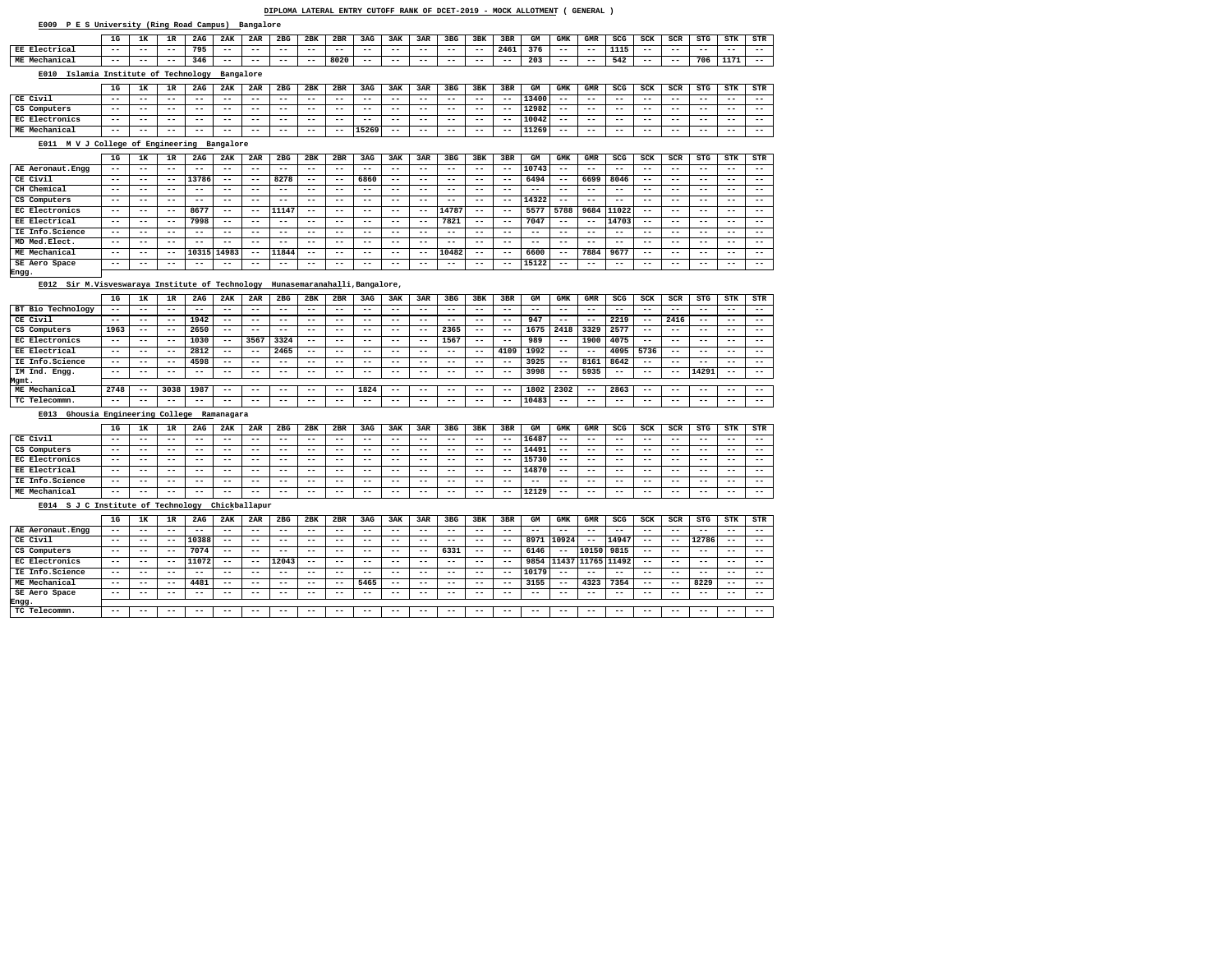#### **E015 Dr.T.Thimmaiah Institute of Technology BANGARAPET -TQ kolar District**

#### **E017 Sri Siddartha Institute of Technology Tumkur**

## **E018 Kalpatharu Institute of Technology Tiptur**

#### **E021 JSS Science and Technology University(Formerly SJCE) Mysore**

|                                            | 1G    | 1к    | 1R    | 2AG   | 2AK           | 2AR    | 2 <sub>BG</sub> | 2BK   | 2BR   | 3AG   | 3AK   | 3AR               | 3 <sub>BG</sub>   | 3BK   | 3BR   | GМ    | GMK        | <b>GMR</b> | SCG        | SCK           | SCR   | <b>STG</b> | STK                      | STR           |
|--------------------------------------------|-------|-------|-------|-------|---------------|--------|-----------------|-------|-------|-------|-------|-------------------|-------------------|-------|-------|-------|------------|------------|------------|---------------|-------|------------|--------------------------|---------------|
| CE Civil                                   | $- -$ | $- -$ | $- -$ | $- -$ | $- -$         | $- -$  | $- -$           | $- -$ | $- -$ | $- -$ | $- -$ | $- -$             | $- -$             | $- -$ | $- -$ | 15722 | $- -$      | $- -$      | $- -$      | $- -$         | $- -$ | $- -$      | $- -$                    | $\frac{1}{2}$ |
| CS Computers                               | $- -$ | $- -$ | $- -$ | --    | $- -$         | $- -$  | $- -$           | $- -$ | $- -$ | $- -$ | $- -$ | $- -$             | $- -$             | $- -$ | $- -$ | 11045 | $- -$      | $- -$      | $- -$      | $- -$         | $- -$ | $- -$      | $- -$                    | $\frac{1}{2}$ |
|                                            |       |       |       |       |               |        |                 |       |       |       |       |                   |                   |       |       |       |            |            |            |               |       |            |                          |               |
| EC Electronics                             | $- -$ | $- -$ | $- -$ | $- -$ | $- -$         | $- -$  | $- -$           | $- -$ | $- -$ | $- -$ | $- -$ | $- -$             | $- -$             | $- -$ | $ -$  | 14706 | $- -$      | $- -$      | $- -$      | $- -$         | $- -$ | $- -$      | $- -$                    | $- -$         |
| EE Electrical                              | $- -$ | $- -$ | $- -$ | $- -$ | $- -$         | $- -$  | $- -$           | $- -$ | $- -$ | --    | $- -$ | $- -$             | $- -$             | --    | $ -$  | 13985 | $- -$      | $- -$      | $- -$      | $- -$         | $- -$ | $- -$      | $- -$                    | $- -$         |
| ME Mechanical                              | $- -$ | $- -$ | $- -$ | $- -$ | $- -$         | $- -$  | $- -$           | $- -$ | $- -$ | $- -$ | $- -$ | $- -$             | $- -$             | $- -$ | $ -$  | 15656 | $- -$      | $- -$      | $- -$      | $- -$         | $- -$ | $- -$      | $\overline{\phantom{m}}$ | $- -$         |
| MN Mining                                  | $- -$ | $- -$ | $- -$ | $- -$ | $- -$         | $- -$  | $- -$           | $- -$ | $- -$ | $- -$ | $- -$ | $- -$             | $- -$             | $- -$ | $- -$ | 15766 | $- -$      | $- -$      | $- -$      | $- -$         | $- -$ | $- -$      | $- -$                    | $- -$         |
| Siddaganga Institute of Technology<br>E016 |       |       |       |       |               | Tumkur |                 |       |       |       |       |                   |                   |       |       |       |            |            |            |               |       |            |                          |               |
|                                            |       |       |       |       |               |        |                 |       |       |       |       |                   |                   |       |       |       |            |            |            |               |       |            |                          |               |
|                                            | 1G    | 1K    | 1R    | 2AG   | 2AK           | 2AR    | 2 <sub>BG</sub> | 2BK   | 2BR   | 3AG   | 3AK   | 3AR               | 3 <sub>BG</sub>   | 3BK   | 3BR   | GM    | <b>GMK</b> | <b>GMR</b> | <b>SCG</b> | SCK           | SCR   | <b>STG</b> | STK                      | <b>STR</b>    |
| AR Architecture                            | $- -$ | $- -$ | $- -$ | $ -$  | $- -$         | $- -$  | 31              | $- -$ | $- -$ | --    | $- -$ | $- -$             | $- -$             | $- -$ | $ -$  | $- -$ | $- -$      | $- -$      | $- -$      | $- -$         | $- -$ | $ -$       | $- -$                    | $- -$         |
| BT Bio Technology                          | $- -$ | $- -$ | $- -$ | $- -$ | $- -$         | $- -$  | $- -$           | $- -$ | $- -$ | $- -$ | $- -$ | $- -$             | $- -$             | $- -$ | $- -$ | $- -$ | $- -$      | $- -$      | $- -$      | $- -$         | $- -$ | $- -$      | $- -$                    | $- -$         |
| CE Civil                                   | $- -$ | $- -$ | $- -$ | 741   | $- -$         | $- -$  | $- -$           | $- -$ | $- -$ | $- -$ | $- -$ | $- -$             | $- -$             | $- -$ | $- -$ | 168   | $- -$      | 214        | 1356       | $- -$         | $- -$ | $- -$      | $- -$                    | $- -$         |
| CH Chemical                                | $- -$ | $- -$ | $- -$ | $- -$ | $- -$         | $- -$  | $- -$           | $- -$ | $- -$ | $- -$ | $- -$ | $- -$             | $- -$             | $- -$ | $ -$  | $- -$ | $- -$      | $- -$      | $- -$      | $- -$         | $- -$ | $- -$      | $- -$                    | $- -$         |
| CS Computers                               | 1084  | $- -$ | $- -$ | 1979  | $- -$         | $- -$  | $- -$           | $- -$ | $- -$ | $- -$ | $ -$  | $ -$              | 1357              | $- -$ | $- -$ | 722   | 1210       | 1561       | 2034       | $\frac{1}{2}$ | $- -$ | $- -$      | $ -$                     | $\frac{1}{2}$ |
| EC Electronics                             | $- -$ | $- -$ | $- -$ | 768   | $\frac{1}{2}$ | 872    | $- -$           | $- -$ | $- -$ | --    | $- -$ | $\qquad \qquad -$ | 1042              | $- -$ | $- -$ | 438   | $- -$      | $- -$      | 1455       | 1823          | $- -$ | $- -$      | $- -$                    | $\frac{1}{2}$ |
| EE Electrical                              | $- -$ | $- -$ | $- -$ | 2284  | $- -$         | $- -$  | $- -$           | $- -$ | $- -$ | $- -$ | $- -$ | $- -$             | $- -$             | $- -$ | $ -$  | 518   | 1610       | $- -$      | 1191       | $- -$         | $- -$ | $- -$      | $- -$                    | $- -$         |
|                                            |       |       |       |       |               |        |                 |       |       |       |       |                   |                   |       |       |       |            |            |            |               |       |            |                          |               |
| EI Elec. Inst.                             | $- -$ | $- -$ | $- -$ | 3989  | $- -$         | $- -$  | $- -$           | $- -$ | $- -$ | $- -$ | $- -$ | $- -$             | $- -$             | $- -$ | $- -$ | 1756  | $- -$      | 11315      | 4498       | $- -$         | $- -$ | $- -$      | $\overline{\phantom{m}}$ | $- -$         |
| Engg                                       |       |       |       |       |               |        |                 |       |       |       |       |                   |                   |       |       |       |            |            |            |               |       |            |                          |               |
| IE Info.Science                            | $- -$ | $- -$ | $- -$ | $- -$ | $- -$         | $- -$  | 2722            | $- -$ | $- -$ | 1770  | $- -$ | $- -$             | $- -$             | $- -$ | $- -$ | 1765  | $- -$      | 2380       | $- -$      | $- -$         | $- -$ | $- -$      | $- -$                    | $- -$         |
| IM Ind.<br>Engg.                           | $- -$ | $- -$ | $- -$ | $- -$ | $- -$         | $- -$  | $- -$           | $- -$ | $- -$ | $- -$ | $- -$ | $- -$             | $\qquad \qquad -$ | $- -$ | 6324  | 2640  | $- -$      | $- -$      | 10003      | $- -$         | 12003 | $- -$      | $\overline{\phantom{m}}$ | $ -$          |
| <b>Mgmt.</b>                               |       |       |       |       |               |        |                 |       |       |       |       |                   |                   |       |       |       |            |            |            |               |       |            |                          |               |
| ME Mechanical                              | 849   | $- -$ | 1163  | 808   | 1302          | $- -$  | $- -$           | $- -$ | $- -$ | $- -$ | $- -$ | $- -$             | 804               | $- -$ | $- -$ | 462   | $- -$      | 497        | 2401       | $- -$         | $- -$ | $- -$      | $- -$                    | $- -$         |
| TC Telecommn.                              | $- -$ | $- -$ | $- -$ | $- -$ | $- -$         | $- -$  | $- -$           | $- -$ | $- -$ | 6538  | $- -$ | $- -$             | $- -$             | $- -$ | $ -$  | 5327  | $- -$      | $ -$       | $ -$       | $- -$         | $- -$ | $- -$      | $- -$                    | $- -$         |

| -- ----- <b>---------</b> |       |       |       |       |       |       | ---- |       |       | - - - - |       |       |       |       |       |      |       | ----  |       |       |       |  |
|---------------------------|-------|-------|-------|-------|-------|-------|------|-------|-------|---------|-------|-------|-------|-------|-------|------|-------|-------|-------|-------|-------|--|
| IM Ind.<br>Engg.          | $- -$ | $- -$ | $- -$ | $- -$ | $- -$ | $- -$ | --   | $- -$ | $- -$ | $- -$   | $- -$ | $- -$ | $- -$ | $- -$ | 6324  | 2640 | $- -$ | $- -$ | 10003 | $- -$ | 12003 |  |
| gmt.                      |       |       |       |       |       |       |      |       |       |         |       |       |       |       |       |      |       |       |       |       |       |  |
| ME Mechanical             | 849   | $- -$ | 1163  | 808   | 1302  | $- -$ | --   | $- -$ | $- -$ | $- -$   | $- -$ | $ -$  | 804   | $- -$ | $- -$ | 462  | $- -$ | 497   | 2401  | $- -$ | $- -$ |  |
| TC Telecommn.             | $- -$ | $- -$ | $- -$ | $- -$ | $- -$ | $- -$ | --   | $- -$ | $- -$ | 6538    | $- -$ | $- -$ | $- -$ | $- -$ | $- -$ | 5327 | $- -$ | $- -$ | $- -$ | $- -$ | $- -$ |  |
|                           |       |       |       |       |       |       |      |       |       |         |       |       |       |       |       |      |       |       |       |       |       |  |

|                      | 1G    | 1ĸ    | 1R    | 2AG   | 2AK   | 2AR   | 2 <sub>BG</sub> | 2BK   | 2BR   | 3AG   | 3AK   | 3AR   | 3 <sub>BG</sub> | 3BK   | 3BR   | GМ    | GMK   | GMR   | SCG   | SCK   | <b>SCR</b> | STG   | STK   | STR   |
|----------------------|-------|-------|-------|-------|-------|-------|-----------------|-------|-------|-------|-------|-------|-----------------|-------|-------|-------|-------|-------|-------|-------|------------|-------|-------|-------|
| CE Civil             | $- -$ | $- -$ | $- -$ | 6542  | $- -$ | $- -$ | $- -$           | $- -$ | $- -$ | $- -$ | $ -$  | $- -$ | $- -$           | $- -$ | $- -$ | 4658  | $- -$ | 6887  | 7286  | $- -$ | $- -$      | $ -$  | $- -$ | $- -$ |
| CS Computers         | $- -$ | $- -$ | $- -$ | 5849  | $- -$ | $- -$ | $- -$           | $ -$  | $- -$ | $- -$ | $ -$  | $- -$ | $- -$           | $- -$ | $- -$ | 5552  | $- -$ | $ -$  | 10584 | $- -$ | $- -$      | $ -$  | $- -$ | $- -$ |
| EC Electronics       | $- -$ | $- -$ | $- -$ | 5021  | --    | $- -$ | $- -$           | $- -$ | $- -$ | $- -$ | $- -$ | $- -$ | $- -$           | $- -$ | $- -$ | 3695  | $- -$ | 6576  | $- -$ | $- -$ | $- -$      | $ -$  | $- -$ | $- -$ |
| <b>EE Electrical</b> | $- -$ | $- -$ | $- -$ | 4653  | $- -$ | 6767  | $- -$           | $- -$ | $- -$ | $- -$ | $- -$ | $- -$ | $- -$           | $- -$ | $- -$ | 3797  | $- -$ | $- -$ | 5794  | $- -$ | $- -$      | $- -$ | $- -$ | $- -$ |
| IE Info.Science      | $- -$ | $- -$ | $- -$ | $- -$ | $- -$ | $- -$ | $- -$           | $ -$  | $- -$ | $- -$ | $ -$  | $- -$ | $- -$           | $- -$ | $- -$ | 14417 | $- -$ | $- -$ | $- -$ | $- -$ | $- -$      | $ -$  | $- -$ | $- -$ |
| IM Ind.<br>Engg.     | $- -$ | $- -$ | $- -$ | $- -$ | $- -$ | $- -$ | $- -$           | $ -$  | $- -$ | $- -$ | $ -$  | $- -$ | $- -$           | $- -$ | $- -$ | 13075 | $- -$ | $- -$ | $- -$ | $- -$ | $- -$      | $ -$  | $- -$ | $- -$ |
| Mgmt.                |       |       |       |       |       |       |                 |       |       |       |       |       |                 |       |       |       |       |       |       |       |            |       |       |       |
| MD Med. Elect.       | $- -$ | $- -$ | $- -$ | $- -$ | $- -$ | $- -$ | $- -$           | $- -$ | $- -$ | $- -$ | $ -$  | $- -$ | $- -$           | $- -$ | $- -$ | 7893  | $- -$ | $- -$ | $- -$ | $- -$ | $- -$      | $- -$ | $- -$ | $- -$ |
| ME Mechanical        | $- -$ | --    | $- -$ | $- -$ | $- -$ | $- -$ | $ -$            | $ -$  | $- -$ | $- -$ | $- -$ | $- -$ | 2738            | $- -$ | $- -$ | 2211  | $- -$ | $- -$ | $ -$  | $- -$ | $- -$      | $ -$  | $- -$ | $- -$ |
| TC Telecommn.        | $- -$ | --    | $- -$ | $- -$ | $- -$ | $- -$ | $- -$           | $ -$  | $- -$ | $- -$ | --    | $- -$ | $- -$           | $- -$ | $- -$ | $- -$ | $- -$ | $- -$ | $ -$  | $- -$ | $- -$      | $ -$  | $- -$ | $- -$ |

|                 | 1G    | <b>1 TF</b><br>ᅩ | ם 1<br>∸ | 2AG   | 2AK   | 2AR   | 2 <sub>BG</sub> | 2BK   | 2BR   | 3AG   | 3AK   | 3AR   | 3 <sub>BG</sub> | 3BK   | 3BR   | GМ    | GMK   | GMR   | SCG   | SCK   | SCR   | <b>STG</b> | STK   | STR   |
|-----------------|-------|------------------|----------|-------|-------|-------|-----------------|-------|-------|-------|-------|-------|-----------------|-------|-------|-------|-------|-------|-------|-------|-------|------------|-------|-------|
| CE Civil        | $- -$ | $- -$            | $- -$    | 5879  | $- -$ | $- -$ | $- -$           | $- -$ | $- -$ | $- -$ | $- -$ | $- -$ | $- -$           | $- -$ | $- -$ | 4641  | $- -$ | 5287  | 4656  | $- -$ | $- -$ | $- -$      | $- -$ | $- -$ |
| CS Computers    | $- -$ | $- -$            | $- -$    | $- -$ | $- -$ | $- -$ | $- -$           | $- -$ | $- -$ | $- -$ | $- -$ | $- -$ | $- -$           | $- -$ | $- -$ | .3423 | $- -$ | $- -$ | $- -$ | $- -$ | $- -$ | $- -$      | $- -$ | $- -$ |
| EC Electronics  | $- -$ | $- -$            | $- -$    | $- -$ | $- -$ | $- -$ | $- -$           | $- -$ | $- -$ | $- -$ | $- -$ | $- -$ | $- -$           | $- -$ | $- -$ | 14760 | $- -$ | $- -$ | $- -$ | $- -$ | $- -$ | $- -$      | $- -$ | $- -$ |
| IE Info.Science | $- -$ | $- -$            | $- -$    | $- -$ | $- -$ | $- -$ | $- -$           | $- -$ | $- -$ | $- -$ | $- -$ | $- -$ | $- -$           | $- -$ | $- -$ | $- -$ | $- -$ | $- -$ | $- -$ | $- -$ | $- -$ | $- -$      | $- -$ | $- -$ |
| ME Mechanical   | $- -$ | $- -$            | $- -$    | 11906 | $- -$ | $- -$ | 14942           | $- -$ | $- -$ | $- -$ | $- -$ | $- -$ | 1776            | $- -$ | $- -$ | 8758  | $- -$ | 10894 | 13572 | $- -$ | $- -$ | $- -$      | $- -$ | $- -$ |

|                      | 1G    | 1K    | 1R    | 2AG   | 2AK   | 2AR   | 2 <sub>BG</sub> | 2BK   | 2BR   | 3AG   | 3AK   | 3AR   | 3 <sub>BG</sub> | 3BK   | 3BR   | GМ    | GMK   | GMR   | SCG   | SCK   | SCR   | STG   | STK   | STR   |
|----------------------|-------|-------|-------|-------|-------|-------|-----------------|-------|-------|-------|-------|-------|-----------------|-------|-------|-------|-------|-------|-------|-------|-------|-------|-------|-------|
| CE Civil             | $- -$ | $- -$ | $- -$ | $- -$ | $- -$ | $- -$ | $- -$           | $- -$ | $- -$ | $- -$ | $- -$ | $- -$ | 101             | $- -$ | $- -$ | 92    | $- -$ | 232   | $- -$ | $- -$ | $- -$ | $- -$ | $- -$ | $- -$ |
| CS Computers         | $- -$ | $- -$ | $- -$ | $- -$ | $- -$ | $- -$ | $- -$           | $- -$ | $- -$ | $- -$ | $- -$ | $- -$ | --              | $- -$ | $- -$ | 176   | $- -$ | $- -$ | $- -$ | $- -$ | $- -$ | 753   | $- -$ | $- -$ |
| EC Electronics       | $- -$ | $- -$ | $ -$  | 310   | $- -$ | $- -$ | $- -$           | $- -$ | $- -$ | $- -$ | $- -$ | $- -$ | --              | $- -$ | $- -$ | 183   | $- -$ | 280   | 826   | $- -$ | $- -$ | $- -$ | $- -$ | $- -$ |
| <b>EE Electrical</b> | $- -$ | $- -$ | $- -$ | 646   | $- -$ | 1718  | $- -$           | $- -$ | $- -$ | $- -$ | $- -$ | $- -$ | --              | $- -$ | $- -$ | 276   | $- -$ | $- -$ | 2952  | --    | $- -$ | $- -$ | $- -$ | $- -$ |
| EI Elec. Inst.       | $- -$ | --    | $ -$  | 3132  | $- -$ | $- -$ | $- -$           | $- -$ | $- -$ | $- -$ | $- -$ | --    | --              | $- -$ | $- -$ | 1318  | $- -$ | 5813  | 12215 | --    | $- -$ | $- -$ | $- -$ | $- -$ |
| Engg                 |       |       |       |       |       |       |                 |       |       |       |       |       |                 |       |       |       |       |       |       |       |       |       |       |       |
| EN Environmental     | $- -$ | --    | $ -$  | 5668  | $- -$ | $- -$ | $- -$           | $- -$ | 9894  | $- -$ | $- -$ | --    | --              | $- -$ | $- -$ | 4817  | $- -$ | $- -$ | 8518  | --    | $- -$ | $- -$ | $- -$ | 14729 |
| IP Ind.Prodn.        | $- -$ | $- -$ | $- -$ | $- -$ | $- -$ | $- -$ | 7973            | $- -$ | $- -$ | 3123  | $- -$ | $- -$ | --              | $- -$ | $- -$ | 3112  | 8479  | $- -$ | $- -$ | $- -$ | $- -$ | $- -$ | $- -$ | $- -$ |
| ME Mechanical        | $- -$ | --    | $- -$ | 266   | $- -$ | $- -$ | $- -$           | $- -$ | $- -$ | $- -$ | $- -$ | 274   | --              | $- -$ | $- -$ | 237   | $- -$ | $- -$ | 1901  | $- -$ | $- -$ | $- -$ | $- -$ | $- -$ |
| PT Polymer Tech.     | $- -$ | $- -$ | $- -$ | $- -$ | $- -$ | $- -$ | $- -$           | $- -$ | $- -$ | $- -$ | $- -$ | $- -$ | --              | $- -$ | $- -$ | 11607 | $- -$ | $- -$ | $- -$ | $- -$ | $- -$ | $- -$ | $- -$ | $- -$ |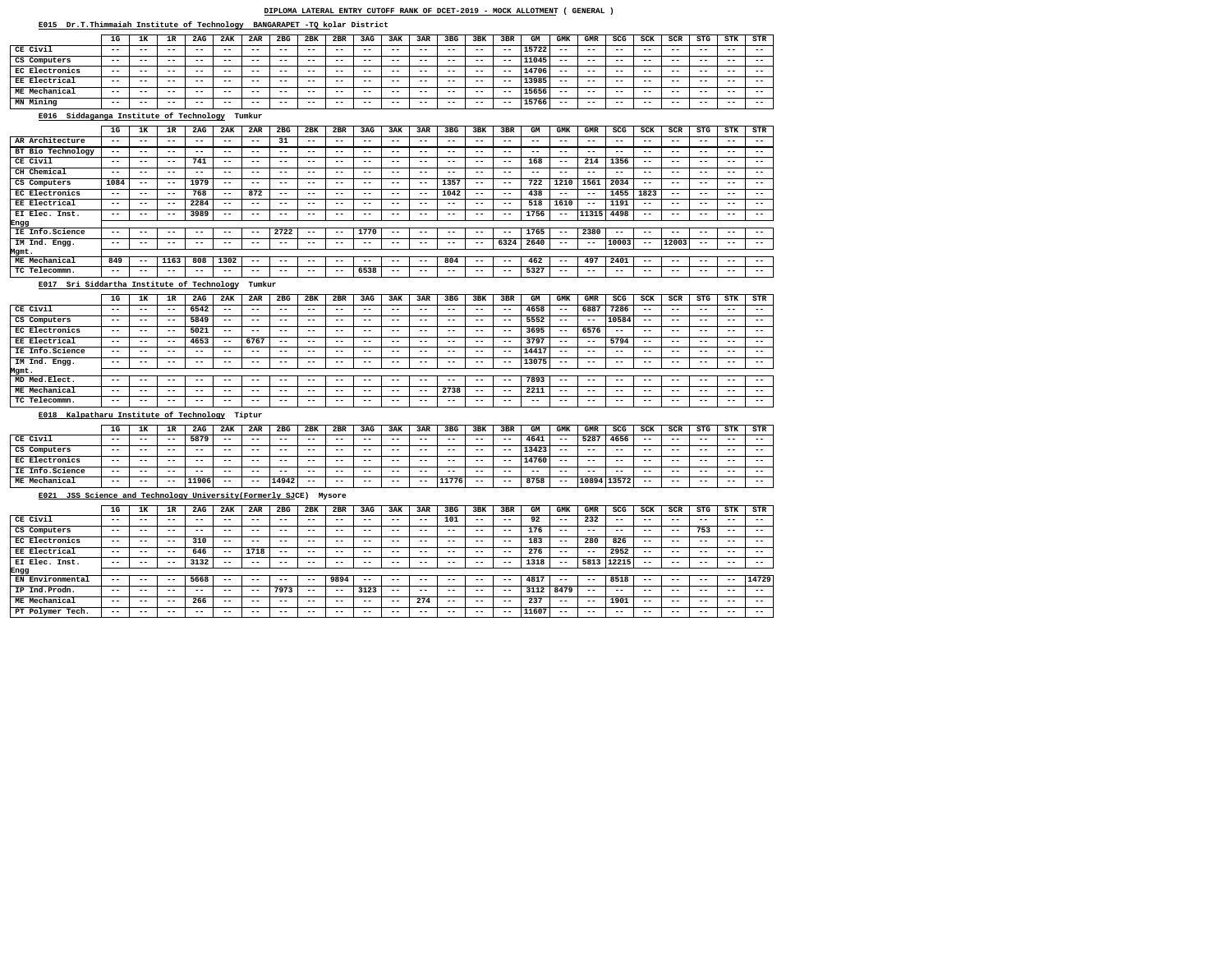#### **E022 The National Institute of Engineering Mysore**

## **E023 P E S College of Engineering Mandya**

#### **E024 Malnad College of Engineering Hassan**

#### **E028 Tontadarya College of Engineering Gadag**

## **E029 Maratha Mandal Engineering College Belgaum**

## **E030 KLE Technological University(Formerly BVBCET) Hubli**

## **E031 Basaveshwara Engineering College Bagalkot**

#### **E032 R.T.E Socity`s Rural Engineering College Hulkoti**

|                | 1G    | <b>172</b><br>ᅩ | 1R    | 2AG   | 2AK   | 2AR   | 2 <sub>BG</sub> | 2BK   | 2BR   | 3AG   | 3AK   | 3AR   | 3 <sub>BG</sub> | 3BK   | 3BR   | GМ   | GMK   | GMR   | SCG   | SCK   | SCR   | <b>STG</b> | STK   | STR   |
|----------------|-------|-----------------|-------|-------|-------|-------|-----------------|-------|-------|-------|-------|-------|-----------------|-------|-------|------|-------|-------|-------|-------|-------|------------|-------|-------|
| CE Civil       | 277   | $- -$           | $- -$ | 301   | $- -$ | $- -$ | $- -$           | $- -$ | $- -$ | $- -$ | $- -$ | $- -$ | 587             | $- -$ | $- -$ | 197  | 313   | 240   | 461   | $- -$ | $- -$ | $- -$      | $- -$ | $- -$ |
| EC Electronics | $- -$ | $- -$           | $- -$ | 397   | $- -$ | 492   | $- -$           | $- -$ | $- -$ | $- -$ | $- -$ | $- -$ | $- -$           | $- -$ | $ -$  | 102  | $- -$ | $- -$ | 901   | $- -$ | $- -$ | $- -$      | $- -$ | $- -$ |
| EE Electrical  | $- -$ | $- -$           | $- -$ | 807   | $- -$ | $- -$ | $- -$           | $- -$ | $- -$ | $- -$ | $- -$ | $- -$ | $- -$           | $- -$ | $- -$ | 247  | $- -$ | 662   | 2506  | $- -$ | $- -$ | $- -$      | $- -$ | $- -$ |
| IP Ind.Prodn.  | $- -$ | $- -$           | $- -$ | $- -$ | $- -$ | $- -$ | 9464            | $- -$ | $- -$ | 2203  | $- -$ | $- -$ | $- -$           | $- -$ | 14850 | 2029 | $- -$ | 4491  | $- -$ | $- -$ | $- -$ | $- -$      | $- -$ | $- -$ |
| ME Mechanical  | $- -$ | $- -$           | 322   | 223   | $- -$ | $- -$ | $- -$           | $- -$ | $- -$ | 139   | $- -$ | $- -$ | 537             | $- -$ | $- -$ | 122  | $- -$ | $- -$ | 735   | $- -$ | $- -$ | $- -$      | $- -$ | $- -$ |

|                      | 1G    | <b>175</b> | 1R    | 2AG   | 2AK   | 2AR   | 2 <sub>BG</sub> | 2BK   | 2BR   | 3AG   | 3AK   | 3AR   | 3 <sub>BG</sub> | 3BK   | 3BR   | GМ    | GMK   | GMR   | SCG   | SCK   | SCR   | STG   | STK   | STR   |
|----------------------|-------|------------|-------|-------|-------|-------|-----------------|-------|-------|-------|-------|-------|-----------------|-------|-------|-------|-------|-------|-------|-------|-------|-------|-------|-------|
| AU Automobile        | $- -$ | $- -$      | $- -$ | $- -$ | $- -$ | $- -$ | $- -$           | $- -$ | $- -$ | $- -$ | $- -$ | $- -$ | $- -$           | $- -$ | $- -$ | 7450  | $- -$ | $- -$ | 11352 | $- -$ | $- -$ | $- -$ | $- -$ | $- -$ |
| CE Civil             | $- -$ | $- -$      | $- -$ | 774   | $- -$ | $- -$ | $- -$           | $- -$ | $- -$ | $- -$ | $- -$ | $- -$ | $- -$           | $- -$ | $- -$ | 494   | $- -$ | 615   | 616   | $- -$ | $- -$ | $- -$ | $- -$ | $- -$ |
| EC Electronics       | $- -$ | $- -$      | $- -$ | $- -$ | $- -$ | 1717  | $- -$           | $- -$ | $- -$ | $- -$ | $- -$ | $- -$ | 2599            | $- -$ | $- -$ | 868   | $- -$ | $- -$ | 911   | $- -$ | $- -$ | $- -$ | $- -$ | $- -$ |
| <b>EE Electrical</b> | $- -$ | $- -$      | $- -$ | $- -$ | $- -$ | $- -$ | $- -$           | $- -$ | $- -$ | $- -$ | $- -$ | $- -$ | $- -$           | $- -$ | $- -$ | 991   | $- -$ | 1218  | $- -$ | $- -$ | $- -$ | 3561  | $- -$ | $- -$ |
| IP Ind.Prodn.        | $- -$ | $- -$      | $- -$ | $- -$ | $- -$ | $- -$ | $- -$           | $- -$ | $- -$ | $- -$ | $- -$ | $- -$ | $- -$           | $- -$ | $- -$ | 13877 | $- -$ | $- -$ | $- -$ | 15633 | $- -$ | $- -$ | $- -$ | $- -$ |
| ME Mechanical        | $- -$ | $- -$      | $- -$ | 1727  | $- -$ | $- -$ | 1519            | $- -$ | $- -$ | $- -$ | $- -$ | $- -$ | 1591            | $- -$ | $- -$ | 1465  | 1574  | 1808  | 2403  | $- -$ | $- -$ | $- -$ | $- -$ | $- -$ |

|                      | 1G    | 1ĸ    | 1R    | 2AG   | 2AK   | 2AR   | 2 <sub>BG</sub> | 2BK   | 2BR   | 3AG   | 3AK   | 3AR   | 3 <sub>BG</sub> | 3BK   | 3BR   | GМ  | GMK   | GMR   | SCG   | SCK   | SCR   | STG   | STK   | STR   |
|----------------------|-------|-------|-------|-------|-------|-------|-----------------|-------|-------|-------|-------|-------|-----------------|-------|-------|-----|-------|-------|-------|-------|-------|-------|-------|-------|
| CE Civil             | $- -$ | $- -$ | $- -$ | 407   | $- -$ | $- -$ | $- -$           | $- -$ | $- -$ | $- -$ | $- -$ | $- -$ | $- -$           | $- -$ | $- -$ | 153 | $- -$ | 156   | 981   | $- -$ | $- -$ | $- -$ | $- -$ | $- -$ |
| EC Electronics       | $- -$ | $- -$ | $- -$ | $- -$ | $- -$ | $- -$ | $- -$           | $- -$ | $- -$ | $- -$ | $- -$ | $- -$ | 1403            | $- -$ | 1562  | 929 | $- -$ | $- -$ | $- -$ | $- -$ | $- -$ | 3497  | $- -$ | $- -$ |
| <b>EE Electrical</b> | $- -$ | $- -$ | $- -$ | 2933  | $- -$ | $- -$ | $- -$           | $- -$ | $- -$ | $- -$ | $- -$ | $- -$ | $- -$           | $- -$ | $- -$ | 683 | $- -$ | 799   | 2962  | $- -$ | $- -$ | $- -$ | $- -$ | $- -$ |
| ME Mechanical        | 563   | $- -$ | $- -$ | 710   | $- -$ | $- -$ | $- -$           | $- -$ | 4877  | $- -$ | $- -$ | $- -$ | 976             | $- -$ | $- -$ | 550 | 708   | $- -$ | 2751  | $- -$ | $- -$ | $- -$ | $- -$ | $- -$ |

|                      | 1G    | 1к    | 1 D   | 2AG   | 2AK   | 2AR   | 2 <sub>BG</sub> | 2BK   | 2BR   | 3AG   | 3AK   | 3AR   | 3 <sub>BG</sub> | 3BK   | 3BR   | GМ    | GMK   | GMR   | SCG   | SCK   | SCR   | STG   | STK   | STR   |
|----------------------|-------|-------|-------|-------|-------|-------|-----------------|-------|-------|-------|-------|-------|-----------------|-------|-------|-------|-------|-------|-------|-------|-------|-------|-------|-------|
| CE Civil             | $- -$ | $- -$ | $- -$ | $- -$ | $- -$ | $- -$ | $- -$           | $- -$ | $- -$ | $- -$ | $- -$ | $- -$ | --              | $- -$ | $- -$ | 3264  | $- -$ | $- -$ | $- -$ | $- -$ | $- -$ | 6908  | $- -$ | $- -$ |
| CS Computers         | $- -$ | $- -$ | $- -$ | $- -$ | $- -$ | $- -$ | $- -$           | $- -$ | $- -$ | $- -$ | $- -$ | $- -$ | --              | $- -$ | $- -$ | 15823 | $- -$ | $- -$ | $- -$ | $- -$ | $- -$ | $- -$ | $- -$ | $- -$ |
| EC Electronics       | $- -$ | $- -$ | $- -$ | $- -$ | $- -$ | $- -$ | $- -$           | $- -$ | --    | $- -$ | $- -$ | $- -$ | --              | $- -$ | $- -$ | 14459 | $- -$ | $- -$ | $- -$ | $- -$ | $- -$ | $- -$ | $- -$ | $- -$ |
| <b>EE Electrical</b> | $- -$ | $- -$ | $- -$ | $- -$ | $- -$ | $- -$ | $- -$           | $- -$ | $- -$ | $- -$ | $- -$ | $- -$ | --              | $- -$ | $- -$ | 15158 | $- -$ | $- -$ | $- -$ | $- -$ | $- -$ | $- -$ | $- -$ | $- -$ |
| ME Mechanical        | $- -$ | $- -$ | $- -$ | $- -$ | $- -$ | $- -$ | $- -$           | $- -$ | $- -$ | $- -$ | $- -$ | $- -$ | --              | $- -$ | $- -$ | 14817 | $- -$ | $- -$ | $- -$ | $- -$ | $- -$ | $- -$ | $- -$ | $- -$ |

|                | 1G    | <b>1 TE</b><br><b>IN</b> | 1R    | 2AG   | 2AK   | 2AR   | 2 <sub>BG</sub> | 2BK   | 2BR   | 3AG   | 3AK   | 3AR   | 3 <sub>BG</sub> | 3BK   | 3BR   | GМ   | GMK   | GMR  | SCG              | SCK   | SCR   | STG   | STK   | STR   |
|----------------|-------|--------------------------|-------|-------|-------|-------|-----------------|-------|-------|-------|-------|-------|-----------------|-------|-------|------|-------|------|------------------|-------|-------|-------|-------|-------|
| CS Computers   | $- -$ | $- -$                    | $- -$ | $- -$ | $- -$ | $- -$ | ---             | $- -$ | $- -$ | $- -$ | $- -$ | $- -$ | 6400            | $- -$ | $- -$ | 6099 | $- -$ | 7507 | $ -$             | $- -$ | $- -$ | $- -$ | $- -$ | $- -$ |
| EC Electronics | $- -$ | $- -$                    | $- -$ | $- -$ | $- -$ | $- -$ | ---             | $- -$ | $- -$ | $- -$ | $- -$ | $- -$ | $- -$           | $- -$ | ---   | 7363 | 9792  | ---  | $ -$             | $- -$ | $- -$ | $- -$ | $- -$ | $- -$ |
| ME Mechanical  | $- -$ | $- -$                    | $- -$ | 176.  | $- -$ | $- -$ | ---             | $- -$ | $- -$ | $- -$ | $- -$ | $- -$ | $- -$           | $- -$ | $- -$ | 7400 | 7851  | ---  | 0.1 <sub>1</sub> | $- -$ | $- -$ | $- -$ | $- -$ | $- -$ |

|                      | 1G    | 1x<br>∸ | 1 D   | 2AG   | 2AK   | 2AR   | 2 <sub>BG</sub> | 2BK   | 2BR   | 3AG   | 3AK   | 3AR   | 3 <sub>BG</sub> | 3BK   | 3BR   | GM  | GMK   | GMR   | SCG   | SCK   | SCR   | STG   | STK   | STR   |
|----------------------|-------|---------|-------|-------|-------|-------|-----------------|-------|-------|-------|-------|-------|-----------------|-------|-------|-----|-------|-------|-------|-------|-------|-------|-------|-------|
| CE Civil             | $- -$ | $- -$   | $- -$ | 184   | $- -$ | $- -$ | 344             | $- -$ | $- -$ | $- -$ | $- -$ | $- -$ | $- -$           | $- -$ | $- -$ | 147 | $ -$  | 655   | $- -$ | $- -$ | $- -$ | $- -$ | $- -$ | $- -$ |
| EC Electronics       | $- -$ | $- -$   | $- -$ | 289   | $- -$ | 451   | $- -$           | $- -$ | $- -$ | $- -$ | $- -$ | $- -$ | $- -$           | $- -$ | $- -$ | 207 | $- -$ | $- -$ | 311   | $- -$ | $- -$ | $- -$ | $- -$ | $- -$ |
| <b>EE Electrical</b> | 3408  | $- -$   | $- -$ | $- -$ | $- -$ | $- -$ | $- -$           | $- -$ | $- -$ | 3637  | $- -$ | $- -$ | $- -$           | $- -$ | ---   | 875 | 1087  | 1372  | $- -$ | $- -$ | $- -$ | $- -$ | $- -$ | $- -$ |
| ME Mechanical        | $- -$ | $- -$   | $- -$ | 300   | $- -$ | $- -$ | $- -$           | $- -$ | $- -$ | $- -$ | $- -$ | 1526  | $- -$           | $- -$ | $- -$ | 99  | $- -$ | $- -$ | 707   | $- -$ | $- -$ | $- -$ | $- -$ | $- -$ |

|                      | 1G    | 178   | ∸     | 2AG   | 2AK   | 2AR   | 2 <sub>BG</sub> | 2BK   | 2BR   | 3AG   | 3AK   | 3AR   | 3 <sub>BG</sub> | 3BK   | 3BR   | GM    | GMK   | GMR   | SCG   | SCK   | SCR   | <b>STG</b> | STK   | STR   |
|----------------------|-------|-------|-------|-------|-------|-------|-----------------|-------|-------|-------|-------|-------|-----------------|-------|-------|-------|-------|-------|-------|-------|-------|------------|-------|-------|
| CE Civil             | $- -$ | $- -$ | $- -$ | 1763  | $- -$ | $- -$ | $- -$           | $- -$ | $- -$ | $- -$ | $- -$ | $- -$ | 1779            | $- -$ | $ -$  | 1678  | $- -$ | 1708  | 2096  | $- -$ | $- -$ | $- -$      | $- -$ | $- -$ |
| CS Computers         | 8557  | $- -$ | $- -$ | $- -$ | $- -$ | $- -$ | $- -$           | $- -$ | $- -$ | $- -$ | $- -$ | $- -$ | $- -$           | $- -$ | $- -$ | 4321  | $- -$ | $- -$ | $- -$ | $- -$ | 11330 | $- -$      | $- -$ | $- -$ |
| EC Electronics       | --    | $- -$ | $- -$ | 3013  | $- -$ | 4825  | $- -$           | $- -$ | $- -$ | $- -$ | $- -$ | $- -$ | $- -$           | $- -$ | $ -$  | 1709  | $- -$ | $- -$ | 1749  | $- -$ | $- -$ | $- -$      | $- -$ | $- -$ |
| <b>EE Electrical</b> | $- -$ | $- -$ | $- -$ | $- -$ | $- -$ | $- -$ | 3338            | $- -$ | $- -$ | $- -$ | $- -$ | $- -$ | $- -$           | $- -$ | $- -$ | 3174  | $- -$ | 3312  | $- -$ | $- -$ | $- -$ | $- -$      | $- -$ | $- -$ |
| IP Ind.Prodn.        | --    | --    | $- -$ | $- -$ | $- -$ | $- -$ | $- -$           | $- -$ | $- -$ | $- -$ | $- -$ | $- -$ | $- -$           | $- -$ | $- -$ | 12683 | --    | $- -$ | $- -$ | $- -$ | $- -$ | $- -$      | $- -$ | $- -$ |
| ME Mechanical        | 2545  | $- -$ | $- -$ | 2078  | --    | $- -$ | $- -$           | $- -$ | $- -$ | $- -$ | $- -$ | $- -$ | 2118            | $- -$ | $ -$  | 2004  | 2056  | 2046  | 2433  | --    | $- -$ | $- -$      | $- -$ | $- -$ |

|                | 1G    | 1ĸ    | 1R    | 2AG   | 2AK   | 2AR   | 2 <sub>BG</sub> | 2BK   | 2BR   | 3AG   | 3AK   | 3AR   | 3 <sub>BG</sub> | 3BK   | 3BR   | GМ    | GMK   | GMR   | SCG   | SCK   | SCR   | STG   | STK   | STR   |
|----------------|-------|-------|-------|-------|-------|-------|-----------------|-------|-------|-------|-------|-------|-----------------|-------|-------|-------|-------|-------|-------|-------|-------|-------|-------|-------|
| AU Automobile  | $- -$ | $- -$ | $- -$ | $- -$ | $- -$ | $- -$ | $- -$           | $- -$ | $- -$ | $- -$ | $- -$ | $- -$ | $- -$           | $- -$ | $- -$ | $- -$ | $- -$ | $- -$ | $- -$ | ---   | $- -$ | $- -$ | $- -$ | $- -$ |
| CE Civil       | $- -$ | $- -$ | $- -$ | 3271  | $- -$ | $- -$ | $- -$           | $- -$ | $- -$ | $- -$ | $- -$ | $- -$ | $- -$           | $- -$ | $- -$ | 3144  | $- -$ | 4275  | 6984  | $- -$ | $- -$ | $- -$ | $- -$ | $- -$ |
| CS Computers   | $- -$ | $- -$ | $- -$ | 16121 | $- -$ | $- -$ | $- -$           | $- -$ | $- -$ | $- -$ | $- -$ | $- -$ | $- -$           | $- -$ | $ -$  | 12297 | $- -$ | $- -$ | $- -$ | $- -$ | $- -$ | $- -$ | $- -$ | $- -$ |
| EC Electronics | $- -$ | $- -$ | $- -$ | $- -$ | $- -$ | $- -$ | $- -$           | $- -$ | $- -$ | $- -$ | $- -$ | $- -$ | $- -$           | $- -$ | $- -$ | 9597  | $- -$ | 10966 | $- -$ | $- -$ | $- -$ | $- -$ | $- -$ | $- -$ |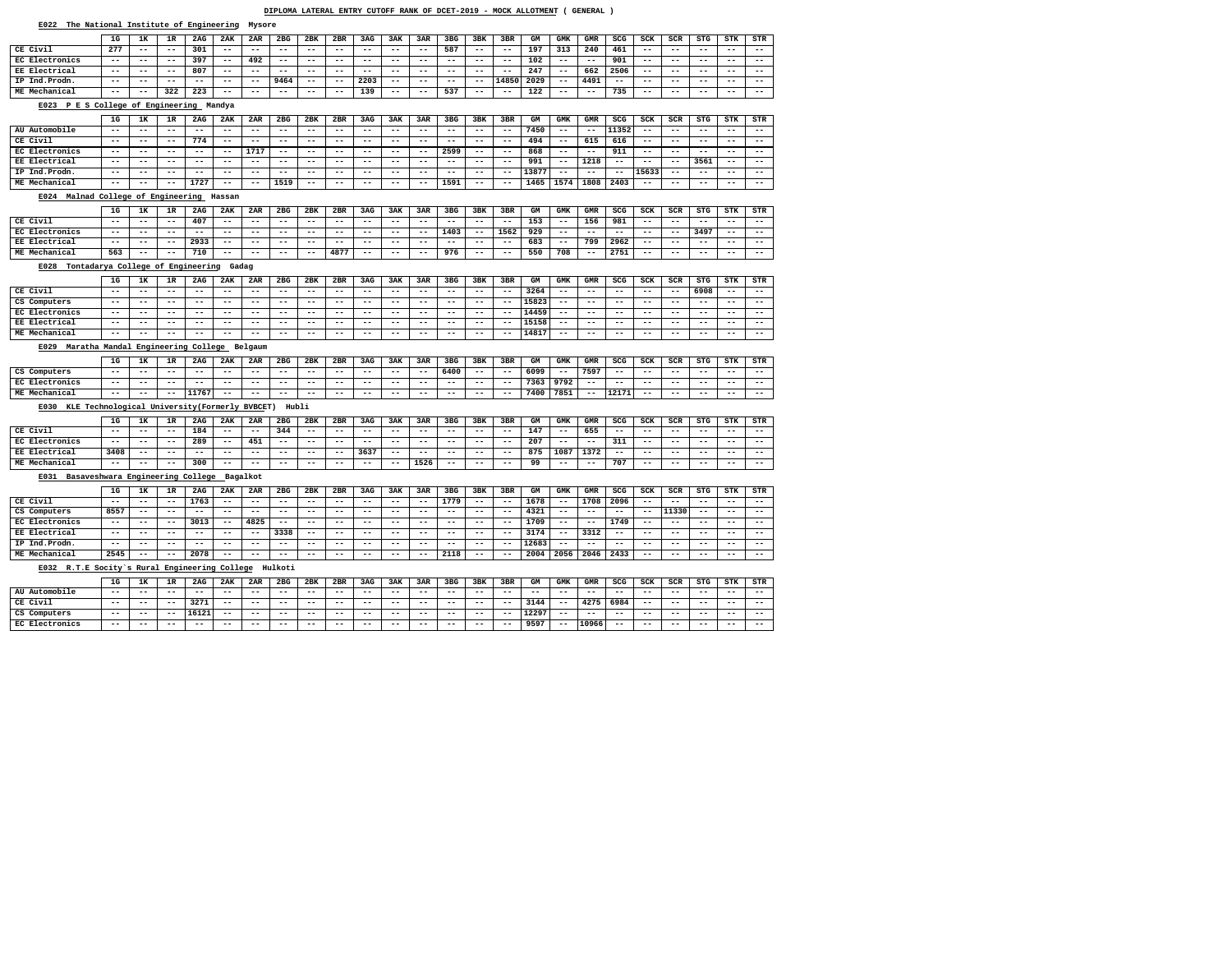## **E032 R.T.E Socity`s Rural Engineering College Hulkoti**

#### **E038 B L D E As V.P. Dr. P. G. Hallakatti College of Engg. and Tech. vijayapur**

|                                                                     | 1 <sub>G</sub>             | 1ĸ                | 1R            | 2AG           | 2AK               | 2AR          | 2BG                          | 2BK               | 2BR                                | 3AG                        | 3AK               | 3AR                                    | 3 <sub>BG</sub>          | 3BK               | 3BR                        | GМ                  | <b>GMK</b>                 | <b>GMR</b>                 | SCG               | <b>SCK</b>                 | <b>SCR</b>          | <b>STG</b>          | <b>STK</b>               | <b>STR</b>               |
|---------------------------------------------------------------------|----------------------------|-------------------|---------------|---------------|-------------------|--------------|------------------------------|-------------------|------------------------------------|----------------------------|-------------------|----------------------------------------|--------------------------|-------------------|----------------------------|---------------------|----------------------------|----------------------------|-------------------|----------------------------|---------------------|---------------------|--------------------------|--------------------------|
| ME Mechanical                                                       | 7079                       | $\qquad \qquad -$ | $- -$         | 14691         | $ -$              | $- -$        | $- -$                        | $\qquad \qquad -$ | $\overline{\phantom{m}}$ .         | $- -$                      | $- -$             | $ -$                                   | 6786                     | $- -$             | $ -$                       | 5921                | 6055                       | $ -$                       | 9633              | $ -$                       | $ -$                | $\sim$ $\sim$       | $- -$                    | $\sim$ $\sim$            |
| TX Textiles                                                         | $- -$                      | $- -$             | $ -$          | $- -$         | $- -$             | $- -$        | $- -$                        | $- -$             | $- -$                              | $ -$                       | $ -$              | $- -$                                  | $ -$                     | $- -$             | $- -$                      | 9860                | $- -$                      | $- -$                      | $- -$             | $- -$                      | $- -$               | $ -$                | $- -$                    | $\sim$ $\sim$            |
| Sri Taralabalu Jagadguru Institute of Technology.<br>E033           |                            |                   |               |               |                   |              |                              |                   | Ranebennur                         |                            |                   |                                        |                          |                   |                            |                     |                            |                            |                   |                            |                     |                     |                          |                          |
|                                                                     |                            |                   |               |               |                   |              |                              |                   |                                    |                            |                   |                                        |                          |                   |                            |                     |                            |                            |                   |                            |                     |                     |                          |                          |
| CE Civil                                                            | 1 <sub>G</sub><br>16481    | 1K<br>$- -$       | 1R<br>$- -$   | 2AG<br>13115  | 2AK<br>$- -$      | 2AR<br>$- -$ | 2 <sub>BG</sub><br>$ -$      | 2BK<br>$- -$      | 2BR                                | 3AG<br>$- -$               | 3AK<br>$- -$      | 3AR                                    | 3 <sub>BG</sub><br>13039 | 3BK<br>$- -$      | 3BR<br>$- -$               | GM<br>12749         | <b>GMK</b><br>13247        | <b>GMR</b><br>13410        | SCG<br>13688      | SCK<br>$ -$                | <b>SCR</b><br>$- -$ | <b>STG</b><br>$- -$ | <b>STK</b><br>$- -$      | <b>STR</b><br>$- -$      |
| CS Computers                                                        | $ -$                       | $- -$             | $- -$         | $\sim$ $\sim$ | $\sim$ $\sim$     | $ -$         | $- -$                        | $- -$             | $\qquad \qquad -$<br>$\frac{1}{2}$ | $- -$                      | $- -$             | $\qquad \qquad -$<br>$\qquad \qquad -$ | $- -$                    | $\qquad \qquad -$ | $ -$                       | 11428               | $- -$                      | $- -$                      | $- -$             | $ -$                       | $- -$               | $- -$               | $- -$                    | $- -$                    |
| EC Electronics                                                      | $ -$                       | $- -$             | $- -$         | $- -$         | $\sim$ $\sim$     | $ -$         | $- -$                        | $- -$             | $ -$                               | $ -$                       | $- -$             | $- -$                                  | $- -$                    | $- -$             | $- -$                      | 15478               | $- -$                      | $\overline{\phantom{m}}$ . | $- -$             | $- -$                      | $- -$               | $- -$               | $- -$                    | $\sim$ $\sim$            |
| EE Electrical                                                       | $ -$                       | $ -$              | $- -$         | $ -$          | $ -$              | $- -$        | $- -$                        | $- -$             | $- -$                              | $ -$                       | $- -$             | $- -$                                  | $- -$                    | $- -$             | $ -$                       | 16015               | $- -$                      | $- -$                      | $- -$             | $ -$                       | $- -$               | $- -$               | $ -$                     | $ -$                     |
| IE Info.Science                                                     | $- -$                      | $- -$             | $- -$         | $- -$         | $- -$             | $- -$        | $ -$                         | $- -$             | $- -$                              | $- -$                      | $ -$              | $- -$                                  | $- -$                    | $ -$              | $- -$                      | $- -$               | $- -$                      | $- -$                      | $- -$             | $ -$                       | $- -$               | $- -$               | $ -$                     | $- -$                    |
| ME Mechanical                                                       | $- -$                      | $- -$             | $ -$          | $- -$         | $- -$             | $- -$        | $ -$                         | $- -$             | $- -$                              | $- -$                      | $- -$             | $\qquad \qquad -$                      | $\qquad \qquad -$        | $- -$             | $- -$                      | 15831               | $- -$                      | $- -$                      | $- -$             | $ -$                       | $\qquad \qquad -$   | $\qquad \qquad -$   | $\qquad \qquad -$        | $ -$                     |
|                                                                     |                            |                   |               |               |                   |              |                              |                   |                                    |                            |                   |                                        |                          |                   |                            |                     |                            |                            |                   |                            |                     |                     |                          |                          |
| Sri Dharmasthala Manjunatheswara College of Engineering<br>E034     |                            |                   |               |               |                   |              |                              |                   | Dharwad                            |                            |                   |                                        |                          |                   |                            |                     |                            |                            |                   |                            |                     |                     |                          |                          |
|                                                                     | 1G                         | 1ĸ                | 1R            | 2AG           | 2AK               | 2AR          | 2BG                          | 2BK               | 2BR                                | 3AG                        | 3AK               | 3AR                                    | 3 <sub>BG</sub>          | 3BK               | 3BR                        | ${\bf GM}$          | <b>GMK</b>                 | <b>GMR</b>                 | SCG               | <b>SCK</b>                 | <b>SCR</b>          | <b>STG</b>          | <b>STK</b>               | <b>STR</b>               |
| CE Civil                                                            | $\overline{\phantom{m}}$ . | $- -$             | $- -$         | 673           | $ -$              | $ -$         | $- -$                        | $\frac{1}{2}$     | $\frac{1}{2}$                      | $\overline{\phantom{m}}$ . | $ -$              | $\qquad \qquad -$                      | 645                      | $\qquad \qquad -$ | $\overline{\phantom{m}}$   | 644                 | $\overline{\phantom{m}}$ . | 736                        | 1442              | $ -$                       | $\frac{1}{2}$       | $- -$               | $- -$                    | $- -$                    |
| CH Chemical                                                         | $ -$                       | $- -$             | $- -$         | $- -$         | $ -$              | $- -$        | $ -$                         | $- -$             | $- -$                              | $ -$                       | $ -$              | $- -$                                  | $ -$                     | $ -$              | $- -$                      | $ -$                | $- -$                      | $- -$                      | $- -$             | $- -$                      | $- -$               | $ -$                | $- -$                    | $- -$                    |
| CS Computers                                                        | $ -$                       | $\frac{1}{2}$     | $ -$          | 1994          | $- -$             | $ -$         | 1783                         | $- -$             | $- -$                              | $\qquad \qquad -$          | $- -$             | $\qquad \qquad -$                      | $- -$                    | $- -$             | $- -$                      | 1661                | 2288                       | $ -$                       | 3270              | $\sim$ $-$                 | 7606                | $- -$               | $- -$                    | $\sim$ $\sim$            |
| EC Electronics                                                      | 4466                       | $- -$             | $\sim$ $\sim$ | 1132          | $- -$             | $ -$         | $ -$                         | $- -$             | $\frac{1}{2}$                      | $ -$                       | $- -$             | $ -$                                   | 1129                     | $- -$             | $ -$                       | 942                 | $- -$                      | 1141                       | 2515              | 4341                       | $- -$               | $- -$               | $- -$                    | $- -$                    |
| EE Electrical                                                       | $ -$                       | $- -$             | $- -$         | 1730          | $ -$              | 2094         | $- -$                        | $\qquad \qquad -$ | $- -$                              | $\overline{\phantom{m}}$ . | $- -$             | $- -$                                  | $- -$                    | $- -$             | $- -$                      | 1131                | $- -$                      | $ -$                       | 2541              | $ -$                       | $ -$                | $\qquad \qquad -$   | $\overline{\phantom{m}}$ | $\sim$ $-$               |
| IE Info.Science                                                     | $ -$                       | $ -$              | $ -$          | $- -$         | $ -$              | $- -$        | $ -$                         | $- -$             | $- -$                              | 7527                       | $ -$              | $ -$                                   | $ -$                     | $- -$             | $ -$                       | 2925                | $- -$                      | 8335                       | 11946             | $- -$                      | $- -$               | $- -$               | $ -$                     | $ -$                     |
| ME Mechanical                                                       | $- -$                      | $- -$             | $- -$         | 1136          | $\qquad \qquad -$ | $- -$        | $- -$                        | $\qquad \qquad -$ | 7332                               | 7733                       | $\qquad \qquad -$ | $\qquad \qquad -$                      | $\qquad \qquad -$        | $- -$             | $\overline{\phantom{m}}$ . | 569                 | $ -$                       | 1352                       | 1389              | $ -$                       | $\qquad \qquad -$   | $- -$               | $\qquad \qquad -$        | $- -$                    |
| Anjuman Engineering<br>E035                                         |                            |                   | College       |               |                   |              | Bhatkala, Uttar kannada Dist |                   |                                    |                            |                   |                                        |                          |                   |                            |                     |                            |                            |                   |                            |                     |                     |                          |                          |
|                                                                     | 1G                         | 1ĸ                | 1R            | 2AG           | 2AK               | 2AR          | 2 <sub>BG</sub>              | 2BK               | 2BR                                | 3AG                        | 3AK               | 3AR                                    | 3 <sub>BG</sub>          | 3BK               | 3BR                        | ${\bf GM}$          | <b>GMK</b>                 | <b>GMR</b>                 | SCG               | <b>SCK</b>                 | <b>SCR</b>          | <b>STG</b>          | <b>STK</b>               | <b>STR</b>               |
| CE Civil                                                            | $ -$                       | $- -$             | $- -$         | $\sim$ $\sim$ | $\sim$ $\sim$     | $ -$         | $ -$                         | $- -$             | $- -$                              | $- -$                      | $- -$             | $ -$                                   | $\frac{1}{2}$            | $\qquad \qquad -$ | $- -$                      | 15928               | $- -$                      | $- -$                      | $- -$             | $ -$                       | $\frac{1}{2}$       | $- -$               | $- -$                    | $- -$                    |
| CS Computers                                                        | $- -$                      | $- -$             | $- -$         | $- -$         | $\frac{1}{2}$     | $ -$         | $- -$                        | $- -$             | $\frac{1}{2}$                      | $- -$                      | $- -$             | $- -$                                  | $\frac{1}{2}$            | $- -$             | $\overline{\phantom{m}}$ . | 12013               | $- -$                      | $- -$                      | $- -$             | $ -$                       | $- -$               | $- -$               | $- -$                    | $\sim$ $\sim$            |
| EC Electronics                                                      | $ -$                       | $- -$             | $- -$         | $- -$         | $ -$              | $- -$        | $ -$                         | $- -$             | $- -$                              | $ -$                       | $ -$              | $- -$                                  | $- -$                    | $- -$             | $- -$                      | $- -$               | $\overline{\phantom{m}}$   | $- -$                      | $- -$             | $- -$                      | $- -$               | $- -$               | $ -$                     | $ -$                     |
| EE Electrical                                                       | $- -$                      | $- -$             | $- -$         | $- -$         | $- -$             | $- -$        | $ -$                         | $\qquad \qquad -$ | $- -$                              | $- -$                      | $ -$              | $\qquad \qquad -$                      | $- -$                    | $- -$             | $- -$                      | 14376               | $- -$                      | $- -$                      | $- -$             | $- -$                      | $- -$               | $- -$               | $ -$                     | $-1$                     |
| ME Mechanical                                                       | $- -$                      | $- -$             | $- -$         | $- -$         | $- -$             | $- -$        | $ -$                         | $- -$             | $- -$                              | $- -$                      | $ -$              | $- -$                                  | $\qquad \qquad -$        | $- -$             | $- -$                      | 13918               | $\overline{\phantom{m}}$   | $- -$                      | $- -$             | $ -$                       | $\qquad \qquad -$   | $- -$               | $- -$                    | $- -$                    |
| E036 K L E Dr. M S Sheshagiri College of Engineering and Technology |                            |                   |               |               |                   |              |                              |                   |                                    | Belgaum                    |                   |                                        |                          |                   |                            |                     |                            |                            |                   |                            |                     |                     |                          |                          |
|                                                                     |                            |                   |               |               |                   |              |                              |                   |                                    |                            |                   |                                        |                          |                   |                            |                     |                            |                            |                   |                            |                     |                     |                          |                          |
| <b>BM Bio Medical</b>                                               | 1G<br>$- -$                | 1ĸ<br>$- -$       | 1R            | 2AG           | 2AK<br>$- -$      | 2AR          | 2 <sub>BG</sub><br>$ -$      | 2BK<br>$- -$      | 2BR                                | 3AG                        | 3AK<br>$- -$      | 3AR                                    | 3 <sub>BG</sub>          | 3BK               | 3BR                        | ${\bf GM}$<br>13323 | <b>GMK</b><br>$- -$        | <b>GMR</b>                 | SCG               | <b>SCK</b>                 | SCR<br>$- -$        | <b>STG</b>          | <b>STK</b><br>$- -$      | <b>STR</b><br>$- -$      |
| CE Civil                                                            | 1382                       |                   | $ -$          | $- -$<br>1007 |                   | $- -$        |                              |                   | $\qquad \qquad -$                  | $\qquad \qquad -$          |                   | $\qquad \qquad -$                      | $- -$<br>632             | $- -$             | $\overline{\phantom{m}}$   | 464                 |                            | $- -$<br>578               | $- -$<br>1395     | $- -$                      | 4034                | $- -$               |                          |                          |
| CH Chemical                                                         | $- -$                      | $- -$             | $ -$          | $- -$         | $- -$             | $- -$        | $- -$                        | $- -$             | $- -$                              | $\qquad \qquad -$          | $\qquad \qquad -$ | $\qquad \qquad -$                      | $\qquad \qquad -$        | $\qquad \qquad -$ | $\overline{\phantom{m}}$ . | $- -$               | $- -$                      | $ -$                       | $ -$              | $\overline{\phantom{m}}$ . | $- -$               | $ -$                | $- -$                    | $- -$                    |
| CS Computers                                                        | $ -$                       | $- -$             | $- -$         | 2630          | $- -$             | $- -$        | 1593                         | $- -$             | $  \,$                             | $\qquad \qquad -$          | $\qquad \qquad -$ | $- -$                                  | 1482                     | $ -$              | $\sim$ $-$                 | 1418                | $- -$                      | 1811                       | 4240              | 7020                       | $- -$               | $- -$               | $- -$                    | $\frac{1}{2}$            |
| EC Electronics                                                      | 2944                       | $- -$             | $- -$         | 1067          | $- -$             | 1916         | $ -$                         | $- -$             | $- -$                              | 3701                       | $\qquad \qquad -$ | $\qquad \qquad -$                      | $\qquad \qquad -$        | $\qquad \qquad -$ | $ -$                       | 704                 | $- -$                      | 965                        | 3345              | $\sim$ $-$                 | $ -$                | $\qquad \qquad -$   | $\overline{\phantom{m}}$ | $\qquad \qquad -$        |
| EE Electrical                                                       | $- -$                      | $\qquad \qquad -$ | $- -$         | 2437          | $- -$             | $- -$        | $ -$                         | $- -$             | 2945                               | $\qquad \qquad -$          | $- -$             | $- -$                                  | $- -$                    | $- -$             | $\overline{\phantom{m}}$ . | 2253                | $- -$                      | $ -$                       | 3654              | $- -$                      | $- -$               | $- -$               | $- -$                    | $- -$                    |
| ME Mechanical                                                       | $\qquad \qquad -$          | $- -$             | $- -$         | 1003          | $- -$             | $- -$        | $- -$                        | $- -$             | $- -$                              | $- -$                      | $ -$              | $- -$                                  | $- -$                    | $- -$             | $- -$                      | 793                 | 802                        | 816                        | 2392              | $- -$                      | $\qquad \qquad -$   | 4181                | $\qquad \qquad -$        | $- -$                    |
|                                                                     |                            |                   |               |               |                   |              |                              |                   |                                    |                            |                   |                                        |                          |                   |                            |                     |                            |                            |                   |                            |                     |                     |                          |                          |
| E037 K.L.S. Gogte Institute of Technology                           |                            |                   |               |               |                   | Belgaum      |                              |                   |                                    |                            |                   |                                        |                          |                   |                            |                     |                            |                            |                   |                            |                     |                     |                          |                          |
|                                                                     | 1G                         | 1K                | 1R            | 2AG           | 2AK               | 2AR          | 2 <sub>BG</sub>              | 2BK               | 2BR                                | 3AG                        | 3AK               | 3AR                                    | 3 <sub>BG</sub>          | 3BK               | 3BR                        | ${\bf GM}$          | GMK                        | GMR                        | SCG               | SCK                        | SCR                 | STG                 | <b>STK</b>               | STR                      |
| AE Aeronaut. Engg                                                   | $- -$                      | $\qquad \qquad -$ | $ -$          | $- -$         | $- -$             | $- -$        | $- -$                        | $- -$             | $\qquad \qquad -$                  | $- -$                      | $\qquad \qquad -$ | $- -$                                  | $- -$                    | $\qquad \qquad -$ | $\sim$ $-$                 | 11454               | $- -$                      | $\sim$ $-$                 | $\qquad \qquad -$ | $ -$                       | $ -$                | $\sim$ $\sim$       | $- -$                    | $- -$                    |
| AR Architecture                                                     | 29                         | $- -$             | $ -$          | $- -$         | $- -$             | $- -$        | $- -$                        | $  \,$            | $\frac{1}{2}$                      | $- -$                      | $\qquad \qquad -$ | $- -$                                  | $- -$                    | $- -$             | $\qquad \qquad -$          | $- -$               | $- -$                      | 65                         | $\qquad \qquad -$ | $ -$                       | $\frac{1}{2}$       | $- -$               | $- -$                    | $- -$                    |
| CE Civil                                                            | 1307                       | $\qquad \qquad -$ | $ -$          | 902           | $- -$             | $- -$        | 1330                         | $\qquad \qquad -$ | $\qquad \qquad -$                  | $- -$                      | $\qquad \qquad -$ | $\qquad \qquad -$                      | $\qquad \qquad -$        | $- -$             | $ -$                       | 482                 | 529                        | $ -$                       | 1099              | $\overline{\phantom{m}}$   | 4188                | $- -$               | $- -$                    | $\overline{\phantom{m}}$ |
| CS Computers                                                        | 1735                       | $- -$             | $ -$          | 1283          | $- -$             | 5523         | $- -$                        | $- -$             | $- -$                              | $- -$                      | $- -$             | $\qquad \qquad -$                      | 1179                     | $\qquad \qquad -$ | $ -$                       | 1147                | $- -$                      | 1394                       | 2977              | 6512                       | $- -$               | 8958                | $- -$                    | $- -$                    |
| EC Electronics                                                      | $- -$                      | $- -$             | $- -$         | 963           | $- -$             | $ -$         | 345                          | $- -$             | $\qquad \qquad -$                  | $\qquad \qquad -$          | $\qquad \qquad -$ | $\qquad \qquad -$                      | 522                      | $\sim$ $-$        | 886                        | 272                 | 453                        | 766                        | 1583              | $ -$                       | $ -$                | $ -$                | $- -$                    | $- -$                    |
| EE Electrical                                                       | $\qquad \qquad -$          | $- -$             | 7955          | 1738          | $- -$             | $- -$        | $- -$                        | $- -$             | $- -$                              | 9342                       | $\qquad \qquad -$ | $- -$                                  | $- -$                    | $- -$             | $ -$                       | 1301                | $- -$                      | $ -$                       | $ -$              | $ -$                       | $- -$               | $- -$               | $- -$                    | $- -$                    |
| IE Info.Science                                                     | $- -$                      | $- -$             | $- -$         | 3839          | $- -$             | $- -$        | $- -$                        | $\qquad \qquad -$ | $- -$                              |                            | $- -$             | $\qquad \qquad -$                      | $- -$                    | $- -$             | $ -$                       | 2214                | $- -$                      | 4391                       | $\qquad \qquad -$ | $\qquad \qquad -$          | $- -$               | $- -$               | $- -$                    | $- -$                    |
| ME Mechanical                                                       | $- -$                      | $\qquad \qquad -$ | $ -$          | 743           | 1587              | $- -$        | $- -$                        | $- -$             | 693                                | 4607                       | $- -$             | $\qquad \qquad -$                      | 435                      | $ -$              | $ -$                       | 409                 | $- -$                      | 630                        | 1491              | $\overline{\phantom{m}}$ . | $- -$               | $\qquad \qquad -$   | $- -$                    | $- -$                    |

|                 | 1G    | 1к    | 1R    | 2AG   | 2AK   | 2AR   | 2 <sub>BG</sub> | 2BK   | 2BR   | 3AG   | 3AK   | 3AR   | 3 <sub>BG</sub> | 3BK   | 3BR   | GM    | GMK   | GMR   | SCG   | SCK   | SCR   | STG   | STK   | STR   |
|-----------------|-------|-------|-------|-------|-------|-------|-----------------|-------|-------|-------|-------|-------|-----------------|-------|-------|-------|-------|-------|-------|-------|-------|-------|-------|-------|
| AR Architecture | $- -$ | $- -$ | $- -$ | د 4   | $- -$ | $- -$ | $- -$           | $- -$ | $- -$ | $- -$ | $- -$ | $- -$ | $- -$           | $- -$ | $- -$ | $- -$ | $- -$ | $- -$ | $- -$ | $- -$ | $- -$ | $- -$ | $- -$ | $- -$ |
| AU Automobile   | $- -$ | $- -$ | $- -$ | $- -$ | $- -$ | $- -$ | $- -$           | $- -$ | $- -$ | $- -$ | $- -$ | $- -$ | $- -$           | $- -$ | ---   | .2621 | $- -$ | $- -$ | ---   | $- -$ | $- -$ | $- -$ | $- -$ | $- -$ |
| CE Civil        | 5341  | $- -$ | $- -$ | 2561  | $- -$ | $- -$ | $- -$           | $- -$ | $- -$ | $- -$ | $- -$ | $ -$  | 2304            | $- -$ | — —   | 1860  | 2278  | $- -$ | 4245  | $- -$ | 4334  | $- -$ | $- -$ | $- -$ |
| CS Computers    | $- -$ | $- -$ | $- -$ | 11554 | $- -$ | $- -$ | 8651            | $- -$ | $- -$ | $- -$ | $- -$ | $- -$ | 4638            | $- -$ | ---   | 4060  | $- -$ | 12642 | $- -$ | $- -$ | $- -$ | $- -$ | $- -$ | $- -$ |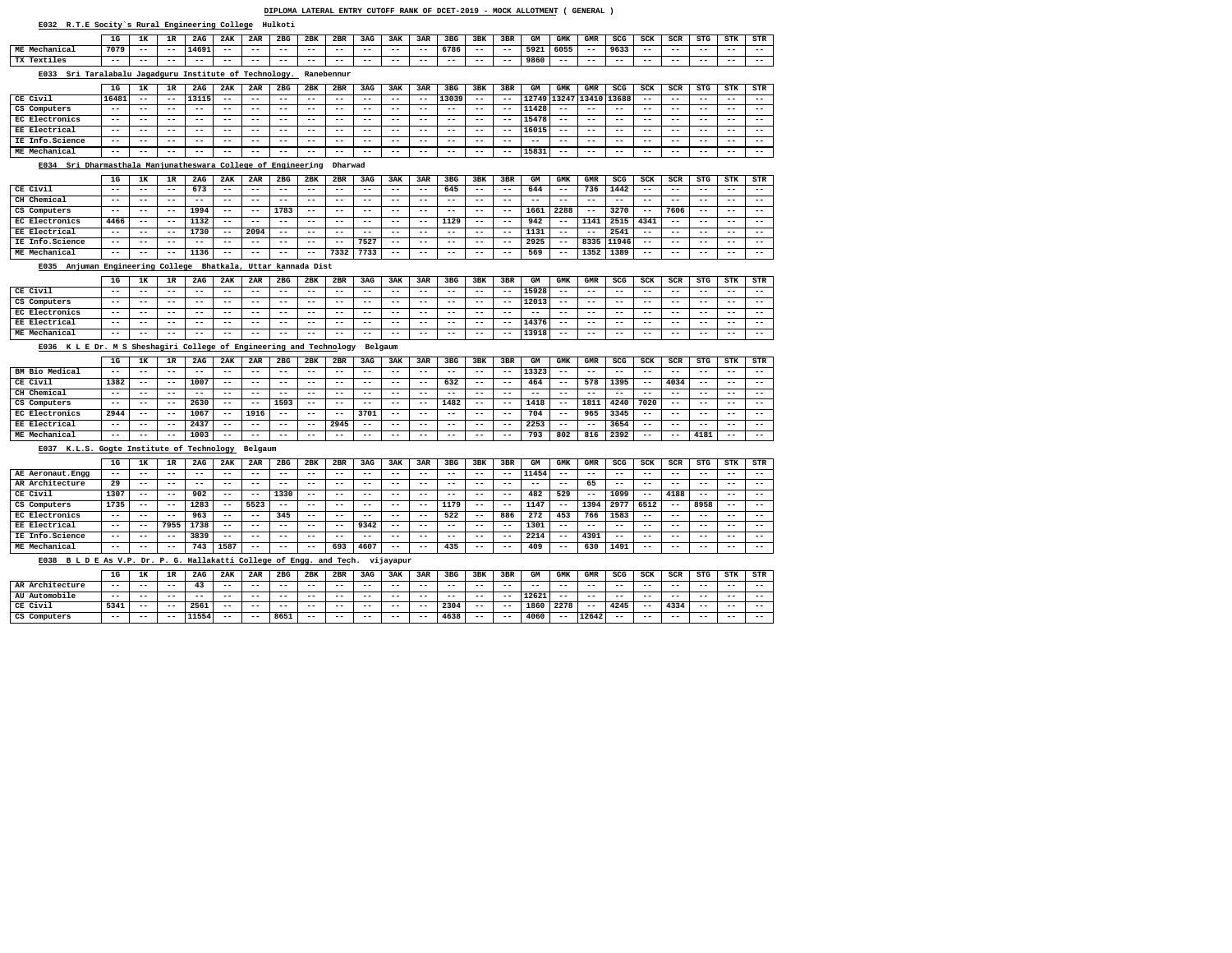## **E038 B L D E As V.P. Dr. P. G. Hallakatti College of Engg. and Tech. vijayapur**

|                                                            | 1G                         | 1ĸ    | 1R                       | 2AG                      | 2AK                      | 2AR               | 2 <sub>BG</sub>            | 2BK               | 2BR                        | 3AG               | 3AK               | 3AR                        | 3 <sub>BG</sub> | 3BK                        | 3BR                        | GМ    | <b>GMK</b>                 | <b>GMR</b>                 | SCG                      | <b>SCK</b>        | <b>SCR</b>        | <b>STG</b>                 | STK               | STR               |
|------------------------------------------------------------|----------------------------|-------|--------------------------|--------------------------|--------------------------|-------------------|----------------------------|-------------------|----------------------------|-------------------|-------------------|----------------------------|-----------------|----------------------------|----------------------------|-------|----------------------------|----------------------------|--------------------------|-------------------|-------------------|----------------------------|-------------------|-------------------|
| EC Electronics                                             | $- -$                      | $- -$ | $ -$                     | 10882                    | $- -$                    | $- -$             | $- -$                      | $- -$             | $- -$                      | $- -$             | $- -$             | $- -$                      | $- -$           | $- -$                      | $- -$                      | 4454  | $\qquad \qquad -$          | 5688                       | 6088                     | 8865              | $- -$             | $- -$                      | $\qquad \qquad -$ | $\qquad \qquad -$ |
| EE Electrical                                              | $- -$                      | $- -$ | $ -$                     | 5059                     | $- -$                    | $- -$             | $- -$                      | $- -$             | $- -$                      | 16008             | $- -$             | $ -$                       | $- -$           | $- -$                      | 8859                       | 4907  | $- -$                      | 5613                       | 8591                     | $- -$             | $- -$             | $- -$                      | $- -$             | $- -$             |
| IE Info.Science                                            | $\qquad \qquad -$          | $- -$ | $- -$                    | $- -$                    | $- -$                    | $- -$             | $- -$                      | $- -$             | $- -$                      | $- -$             | $- -$             | $- -$                      | $- -$           | $- -$                      | $- -$                      | 14860 | $- -$                      | $- -$                      | $- -$                    | $- -$             | $- -$             | $- -$                      | $- -$             | $ -$              |
| ME Mechanical                                              | 9690                       | $- -$ | $ -$                     | 5724                     | $- -$                    | $- -$             | 4843                       | $\qquad \qquad -$ | 11357                      | $- -$             | $- -$             | $- -$                      | 5247            | $- -$                      | $- -$                      | 3795  | 6151                       | 4644                       | 7549                     | $- -$             | --                | $- -$                      | $- -$             | $- -$             |
| Malik Sandal Institute of Arts and Architecture<br>E039    |                            |       |                          |                          |                          |                   |                            | Bijapur           |                            |                   |                   |                            |                 |                            |                            |       |                            |                            |                          |                   |                   |                            |                   |                   |
|                                                            | 1G                         | 1ĸ    | 1R                       | 2AG                      | 2AK                      | 2AR               | 2 <sub>BG</sub>            | 2BK               | 2BR                        | 3AG               | 3AK               | 3AR                        | 3 <sub>BG</sub> | 3BK                        | 3BR                        | GM    | <b>GMK</b>                 | <b>GMR</b>                 | SCG                      | SCK               | <b>SCR</b>        | <b>STG</b>                 | STK               | <b>STR</b>        |
| AR Architecture                                            | $\qquad \qquad -$          |       |                          |                          | $- -$                    |                   |                            |                   | $- -$                      |                   | $- -$             |                            | $- -$           |                            | $\overline{\phantom{m}}$ . |       |                            |                            | $\qquad \qquad -$        |                   | $- -$             |                            |                   |                   |
|                                                            |                            | $- -$ | $ -$                     | $- -$                    |                          | $- -$             | $- -$                      | $- -$             |                            | $- -$             |                   | $- -$                      |                 | $\overline{\phantom{m}}$   |                            | $ -$  | $\qquad \qquad -$          | $- -$                      |                          | $\qquad \qquad -$ |                   | $ -$                       | $ -$              | $- -$             |
| E040 Hira Sugar Institute of Technology                    |                            |       |                          |                          |                          |                   | Belagavi District,         |                   |                            |                   |                   |                            |                 |                            |                            |       |                            |                            |                          |                   |                   |                            |                   |                   |
|                                                            | 1G                         | 1ĸ    | 1R                       | 2AG                      | 2AK                      | 2AR               | 2 <sub>BG</sub>            | 2BK               | 2BR                        | 3AG               | 3AK               | 3AR                        | 3 <sub>BG</sub> | 3BK                        | 3BR                        | GM    | <b>GMK</b>                 | <b>GMR</b>                 | SCG                      | <b>SCK</b>        | <b>SCR</b>        | <b>STG</b>                 | STK               | STR               |
| CS Computers                                               | $- -$                      | $- -$ | $- -$                    | $- -$                    | $ -$                     | $\qquad \qquad -$ | $\overline{\phantom{m}}$   | $\qquad \qquad -$ | $- -$                      | $\qquad \qquad -$ | $- -$             | $\qquad \qquad -$          | $- -$           | $ -$                       | $ -$                       | 16373 | $\qquad \qquad -$          | $ -$                       | $\qquad \qquad -$        | $\qquad \qquad -$ | $\qquad \qquad -$ | $ -$                       | $ -$              | $- -$             |
| EC Electronics                                             | $- -$                      | $- -$ | $ -$                     | $- -$                    | $- -$                    | $- -$             | $- -$                      | $- -$             | $- -$                      | $- -$             | $- -$             | $- -$                      | $- -$           | $- -$                      | $- -$                      | 13203 | $- -$                      | $- -$                      | $ -$                     | $- -$             | $- -$             | $- -$                      | $- -$             | $- -$             |
| EE Electrical                                              | $- -$                      | --    | $- -$                    | $- -$                    | $- -$                    | $- -$             | $- -$                      | $- -$             | $- -$                      | $ -$              | $- -$             | $- -$                      | $- -$           | $- -$                      | $- -$                      | 13593 | $- -$                      | $- -$                      | $- -$                    | $- -$             | --                | $- -$                      | $- -$             | $ -$              |
| ME Mechanical                                              | $- -$                      | $- -$ | $- -$                    | $- -$                    | $- -$                    | $- -$             | $- -$                      | $- -$             | $- -$                      | $- -$             | $- -$             | $- -$                      | $- -$           | $- -$                      | $\overline{\phantom{m}}$ . | 16144 | $- -$                      | $- -$                      | $- -$                    | $- -$             | $- -$             | $- -$                      | $- -$             | $- -$             |
|                                                            |                            |       |                          |                          |                          |                   |                            |                   |                            |                   |                   |                            |                 |                            |                            |       |                            |                            |                          |                   |                   |                            |                   |                   |
| E041 P D A College of Engineering                          |                            |       |                          |                          | Gulbarga                 |                   |                            |                   |                            |                   |                   |                            |                 |                            |                            |       |                            |                            |                          |                   |                   |                            |                   |                   |
|                                                            | 1G                         | 1ĸ    | 1R                       | 2AG                      | 2AK                      | 2AR               | 2 <sub>BG</sub>            | 2BK               | 2BR                        | 3AG               | 3AK               | 3AR                        | 3 <sub>BG</sub> | 3BK                        | 3BR                        | GМ    | GMK                        | <b>GMR</b>                 | SCG                      | SCK               | <b>SCR</b>        | <b>STG</b>                 | STK               | STR               |
| CE Civil                                                   | $\qquad \qquad -$          | $- -$ | $- -$                    | 1993                     | $- -$                    | $- -$             | $- -$                      | $\qquad \qquad -$ | $- -$                      | $\qquad \qquad -$ | $- -$             | $ -$                       | $- -$           | $- -$                      | $ -$                       | 341   | $\qquad \qquad -$          | $- -$                      | $\qquad \qquad -$        | $- -$             | $- -$             | $\qquad \qquad -$          | $\qquad \qquad -$ | $- -$             |
| EC Electronics                                             | $- -$                      | $- -$ | $- -$                    | $- -$                    | $- -$                    | $- -$             | $- -$                      | $- -$             | $- -$                      | $- -$             | $- -$             | $- -$                      | 3825            | $- -$                      | $- -$                      | $- -$ | $- -$                      | $- -$                      | $- -$                    | $\qquad \qquad -$ | 4542              | $- -$                      | $- -$             | $\qquad \qquad -$ |
| EE Electrical                                              | $- -$                      | $- -$ | $ -$                     | $- -$                    | $- -$                    | $- -$             | $- -$                      | $- -$             | $- -$                      | $- -$             | $ -$              | $- -$                      | $ -$            | $\overline{\phantom{m}}$ . | $- -$                      | 672   | $- -$                      | $- -$                      | 2969                     | $- -$             | --                | $- -$                      | $- -$             | $ -$              |
| IP Ind. Prodn.                                             | $\qquad \qquad -$          | $- -$ | $- -$                    | $- -$                    | $- -$                    | $- -$             | $- -$                      | $- -$             | $- -$                      | $ -$              | $- -$             | $- -$                      | $- -$           | $\overline{\phantom{m}}$   | $- -$                      | 7907  | $- -$                      | $- -$                      | $- -$                    | $- -$             | --                | $- -$                      | $- -$             | $\qquad \qquad -$ |
| ME Mechanical                                              | $- -$                      | $- -$ | $ -$                     | $- -$                    | $ -$                     | 2987              | $- -$                      | $\qquad \qquad -$ | $- -$                      | 15454             | $- -$             | $\qquad \qquad -$          | $- -$           | $- -$                      | $- -$                      | 1464  | $- -$                      | $- -$                      | $- -$                    | $- -$             | $- -$             | $- -$                      | $\qquad \qquad -$ | $- -$             |
|                                                            |                            |       |                          |                          |                          |                   |                            |                   |                            |                   |                   |                            |                 |                            |                            |       |                            |                            |                          |                   |                   |                            |                   |                   |
| Khaja Banda Nawaz College of Engineering Kalburgi<br>E042  |                            |       |                          |                          |                          |                   |                            |                   |                            |                   |                   |                            |                 |                            |                            |       |                            |                            |                          |                   |                   |                            |                   |                   |
|                                                            | 1G                         | 1ĸ    | 1R                       | 2AG                      | 2AK                      | 2AR               | 2 <sub>BG</sub>            | 2BK               | 2BR                        | 3AG               | 3AK               | 3AR                        | 3 <sub>BG</sub> | 3BK                        | 3BR                        | GM    | <b>GMK</b>                 | <b>GMR</b>                 | SCG                      | <b>SCK</b>        | <b>SCR</b>        | <b>STG</b>                 | STK               | <b>STR</b>        |
| AE Aeronaut. Engg                                          | $- -$                      | $- -$ | $ -$                     | $- -$                    | $- -$                    | $- -$             | $- -$                      | $- -$             | $- -$                      | $- -$             | $- -$             | $- -$                      | $- -$           | $- -$                      | $- -$                      | $- -$ | $- -$                      | $- -$                      | $- -$                    | $- -$             | $- -$             | $\overline{\phantom{m}}$ . | $- -$             | $- -$             |
| BM Bio Medical                                             | $- -$                      | $- -$ | $- -$                    | $- -$                    | $ -$                     | $- -$             | $- -$                      | $- -$             | $- -$                      | $- -$             | $- -$             | $- -$                      | $- -$           | $- -$                      | $- -$                      | $ -$  | $- -$                      | $- -$                      | $- -$                    | $\qquad \qquad -$ | --                | $- -$                      | $- -$             | $ -$              |
| CE Civil                                                   | $- -$                      | $- -$ | $- -$                    | 4004                     | $- -$                    | $- -$             | $- -$                      | $- -$             | $- -$                      | $- -$             | $- -$             | $- -$                      | $- -$           | $- -$                      | $- -$                      | 2737  | $\qquad \qquad -$          | 7559                       | $\qquad \qquad -$        | $- -$             | $- -$             | $- -$                      | $- -$             | $- -$             |
| CS Computers                                               | $- -$                      | $- -$ | $- -$                    | $- -$                    | $- -$                    | $- -$             | $- -$                      | $- -$             | $- -$                      | $\qquad \qquad -$ | $- -$             | $- -$                      | $- -$           | $\overline{\phantom{m}}$   | --                         | $- -$ | $- -$                      | $- -$                      | $- -$                    | $\qquad \qquad -$ | $- -$             | $\overline{\phantom{m}}$   | $- -$             | $\qquad \qquad -$ |
| EC Electronics                                             | $- -$                      | $- -$ | $- -$                    | $- -$                    | $- -$                    | $- -$             | $- -$                      | $- -$             | $- -$                      | $- -$             | $- -$             | $- -$                      | $- -$           | $- -$                      | $- -$                      | $- -$ | $- -$                      | $- -$                      | --                       | $- -$             | --                | $- -$                      | $- -$             | $- -$             |
| EI Elec. Inst.                                             | $- -$                      |       | $- -$                    | $- -$                    | $- -$                    |                   | $- -$                      | $- -$             | $- -$                      | $ -$              | $- -$             | $- -$                      | $- -$           | $- -$                      | $- -$                      | $- -$ | $- -$                      | $- -$                      | $- -$                    | $- -$             | --                | $- -$                      | $- -$             | $- -$             |
| Engg                                                       |                            |       |                          |                          |                          |                   |                            |                   |                            |                   |                   |                            |                 |                            |                            |       |                            |                            |                          |                   |                   |                            |                   |                   |
| ME Mechanical                                              |                            |       |                          |                          |                          |                   |                            |                   |                            |                   |                   |                            |                 |                            |                            | 4310  |                            | 7587                       |                          |                   |                   |                            |                   |                   |
| PE Petrochem Engg.                                         | $\qquad \qquad -$          | $- -$ | $\overline{\phantom{m}}$ | $- -$                    | $ -$                     | $ -$              | $\overline{\phantom{m}}$ . | $\qquad \qquad -$ | $- -$                      | $\qquad \qquad -$ | $- -$             | $ -$                       | $- -$           | $\overline{\phantom{m}}$ . | $\overline{\phantom{m}}$ . | $ -$  | $- -$                      | $- -$                      | $- -$                    | $- -$             | $- -$             | $\overline{\phantom{m}}$ . | $\qquad \qquad -$ | $- -$             |
| E043 Gurunanak Dev Engineering College                     |                            |       |                          |                          | Bidar                    |                   |                            |                   |                            |                   |                   |                            |                 |                            |                            |       |                            |                            |                          |                   |                   |                            |                   |                   |
|                                                            |                            |       |                          |                          |                          |                   |                            |                   |                            |                   |                   |                            |                 |                            |                            |       |                            |                            |                          |                   |                   |                            |                   |                   |
|                                                            | 1G                         | 1ĸ    | 1R                       | 2AG                      | 2AK                      | 2AR               | 2 <sub>BG</sub>            | 2BK               | 2BR                        | 3AG               | 3AK               | 3AR                        | 3 <sub>BG</sub> | 3BK                        | 3BR                        | GМ    | GMK                        | <b>GMR</b>                 | SCG                      | SCK               | <b>SCR</b>        | <b>STG</b>                 | STK               | <b>STR</b>        |
| AU Automobile                                              | $\qquad \qquad -$          | $- -$ | $- -$                    | $- -$                    | $- -$                    | $- -$             | $\overline{\phantom{m}}$ . | $\qquad \qquad -$ | $- -$                      | $- -$             | $- -$             | $ -$                       | $- -$           | $\overline{\phantom{m}}$ . | $\overline{\phantom{m}}$ . | $ -$  | $- -$                      | $- -$                      | $- -$                    | $- -$             | $- -$             | $\overline{\phantom{m}}$ . | $\qquad \qquad -$ | $- -$             |
| CE Civil                                                   | $- -$                      | $- -$ | $ -$                     | $ -$                     | $ -$                     | $- -$             | $ -$                       | $- -$             | $- -$                      | $\qquad \qquad -$ | $\qquad \qquad -$ | $ -$                       | $- -$           | $\overline{\phantom{m}}$ – | $\overline{\phantom{m}}$ . | 481   | $- -$                      | 2180                       | 9799                     | $\qquad \qquad -$ | $- -$             | $\qquad \qquad -$          | $- -$             | $ -$              |
| CS Computers                                               | $\qquad \qquad -$          | $- -$ | $- -$                    | $ -$                     | $ -$                     | $- -$             | $- -$                      | $\qquad \qquad -$ | $\overline{\phantom{m}}$ . | $\qquad \qquad -$ | $- -$             | $ -$                       | $- -$           | $\overline{\phantom{m}}$ . | $- -$                      | 11106 | $- -$                      | $- -$                      | $- -$                    | $- -$             | $- -$             | $- -$                      | $- -$             | $- -$             |
| EC Electronics                                             | $\qquad \qquad -$          | $- -$ | $ -$                     | $\overline{\phantom{m}}$ | $\overline{\phantom{m}}$ | $- -$             | $\overline{\phantom{m}}$ . | $\qquad \qquad -$ | $- -$                      | $\qquad \qquad -$ | $- -$             | $ -$                       | $- -$           | $\qquad \qquad -$          | $ -$                       | 14785 | $- -$                      | $- -$                      | $- -$                    | $\qquad \qquad -$ | $- -$             | $\overline{\phantom{m}}$ . | $- -$             | $\qquad \qquad -$ |
| EE Electrical                                              | $\qquad \qquad -$          | $- -$ | $- -$                    | 15265                    | $- -$                    | $- -$             | $\overline{\phantom{m}}$ . | $\qquad \qquad -$ | $- -$                      | $\qquad \qquad -$ | $- -$             | $\overline{\phantom{m}}$   | 14427           | $\overline{\phantom{m}}$ . | $- -$                      | 6453  | $- -$                      | $- -$                      | $- -$                    | $- -$             | $- -$             | $\qquad \qquad -$          | $\qquad \qquad -$ | $\qquad \qquad -$ |
| IE Info.Science                                            | $- -$                      | $- -$ | $- -$                    | $- -$                    | $\overline{\phantom{m}}$ | $- -$             | $- -$                      | $\qquad \qquad -$ | $- -$                      | $\qquad \qquad -$ | $- -$             | $\qquad \qquad -$          | $- -$           | $ -$                       | --                         | $ -$  | $- -$                      | $ -$                       | $- -$                    | $- -$             | $- -$             | $- -$                      | $- -$             | $\qquad \qquad -$ |
| ME Mechanical                                              | $- -$                      | $- -$ | $- -$                    | $ -$                     | $\qquad \qquad -$        | $- -$             | $- -$                      | $\qquad \qquad -$ | $- -$                      | $- -$             | $\qquad \qquad -$ | $ -$                       | $- -$           | $\overline{\phantom{m}}$ . | $\overline{\phantom{m}}$ . | 15216 | $- -$                      | $- -$                      | $- -$                    | $- -$             | $\qquad \qquad -$ | $- -$                      | $\qquad \qquad -$ | $\qquad \qquad -$ |
| E044 Bheemanna Khandre Institute of Technology             |                            |       |                          |                          |                          |                   | Bhalki                     |                   |                            |                   |                   |                            |                 |                            |                            |       |                            |                            |                          |                   |                   |                            |                   |                   |
|                                                            |                            |       |                          |                          |                          |                   |                            |                   |                            |                   |                   |                            |                 |                            |                            |       |                            |                            |                          |                   |                   |                            |                   |                   |
|                                                            | 1G                         | 1K    | 1R                       | 2AG                      | 2AK                      | 2AR               | 2 <sub>BG</sub>            | 2BK               | 2BR                        | 3AG               | 3AK               | 3AR                        | 3 <sub>BG</sub> | 3BK                        | 3BR                        | GM    | GMK                        | GMR                        | SCG                      | <b>SCK</b>        | SCR               | <b>STG</b>                 | <b>STK</b>        | <b>STR</b>        |
| CE Civil                                                   | $\overline{\phantom{m}}$ . | $- -$ | $ -$                     | $ -$                     | $ -$                     | $- -$             | $\overline{\phantom{m}}$ . | $\qquad \qquad -$ | $- -$                      | $\qquad \qquad -$ | $- -$             | $ -$                       | $- -$           | $\overline{\phantom{m}}$ . | $- -$                      | 8752  | $- -$                      | 12106 13430                |                          | $- -$             | $- -$             | $\overline{\phantom{m}}$ . | $- -$             | $\qquad \qquad -$ |
| CH Chemical                                                | $\qquad \qquad -$          | $- -$ | $- -$                    | $- -$                    | $- -$                    | $- -$             | $\qquad \qquad -$          | $\qquad \qquad -$ | $- -$                      | $- -$             | $- -$             | $ -$                       | $- -$           | $\overline{\phantom{m}}$ . | $\overline{\phantom{m}}$ . | $ -$  | $\qquad \qquad -$          | $- -$                      | $- -$                    | $- -$             | $- -$             | $- -$                      | $- -$             | $- -$             |
| CS Computers                                               | $ -$                       | $- -$ | $- -$                    | $\overline{\phantom{m}}$ | $\overline{\phantom{m}}$ | $- -$             | $\overline{\phantom{m}}$ . | $\qquad \qquad -$ | $- -$                      | $- -$             | $- -$             | $\overline{\phantom{m}}$   | $- -$           | $ -$                       | $ -$                       | 9713  | $- -$                      | $- -$                      | $- -$                    | $- -$             | $- -$             | $- -$                      | $- -$             | $\qquad \qquad -$ |
| EC Electronics                                             | $\qquad \qquad -$          | $- -$ | $- -$                    | $ -$                     | $ -$                     | $- -$             | $- -$                      | $\qquad \qquad -$ | $\overline{\phantom{m}}$ . | $- -$             | $- -$             | $- -$                      | $- -$           | $\overline{\phantom{m}}$ . | $- -$                      | 15285 | $- -$                      | $- -$                      | $- -$                    | $\qquad \qquad -$ | $- -$             | $- -$                      | $- -$             | $- -$             |
| ME Mechanical                                              | $- -$                      |       | $- -$                    | $ -$                     | $ -$                     |                   | $- -$                      | $\qquad \qquad -$ | $- -$                      | $\qquad \qquad -$ | $- -$             | $ -$                       | $- -$           | $ -$                       | $ -$                       | 14604 | $\qquad \qquad -$          | $ -$                       | $\qquad \qquad -$        | $\qquad \qquad -$ | $- -$             | $\overline{\phantom{m}}$ . | $ -$              | $- -$             |
| Rao Bahadur Y.Mahabaleswarappa Engineering College<br>E045 |                            |       |                          |                          |                          |                   |                            | Bellari           |                            |                   |                   |                            |                 |                            |                            |       |                            |                            |                          |                   |                   |                            |                   |                   |
|                                                            |                            |       |                          |                          |                          |                   |                            |                   |                            |                   |                   |                            |                 |                            |                            |       |                            |                            |                          |                   |                   |                            |                   |                   |
|                                                            | 1G                         | 1ĸ    | 1R                       | 2AG                      | 2AK                      | 2AR               | 2 <sub>BG</sub>            | 2BK               | 2BR                        | 3AG               | 3AK               | 3AR                        | 3 <sub>BG</sub> | 3BK                        | 3BR                        | GM    | <b>GMK</b>                 | <b>GMR</b>                 | SCG                      | <b>SCK</b>        | <b>SCR</b>        | <b>STG</b>                 | <b>STK</b>        | <b>STR</b>        |
| CE Civil                                                   | $\qquad \qquad -$          | $- -$ | $- -$                    | $ -$                     | $ -$                     | $- -$             | $\overline{\phantom{m}}$ . | $\qquad \qquad -$ | $- -$                      | $\qquad \qquad -$ | $- -$             | $ -$                       | 4678            | $- -$                      | $- -$                      | 3568  | $- -$                      | 7985                       | $\qquad \qquad -$        | $\qquad \qquad -$ | $- -$             | $\qquad \qquad -$          | $\qquad \qquad -$ | $- -$             |
| CS Computers                                               | $ -$                       | $- -$ | $ -$                     | $- -$                    | $- -$                    | $- -$             | $\overline{\phantom{m}}$ – | $- -$             | $\overline{\phantom{m}}$ . | $ -$              | $- -$             | $\overline{\phantom{m}}$ . | $- -$           | $- -$                      | $\overline{\phantom{m}}$ . | 14907 | $\overline{\phantom{m}}$ . | $\overline{\phantom{m}}$ . | $\overline{\phantom{m}}$ | $ -$              | $ -$              | $- -$                      | $- -$             | $- -$             |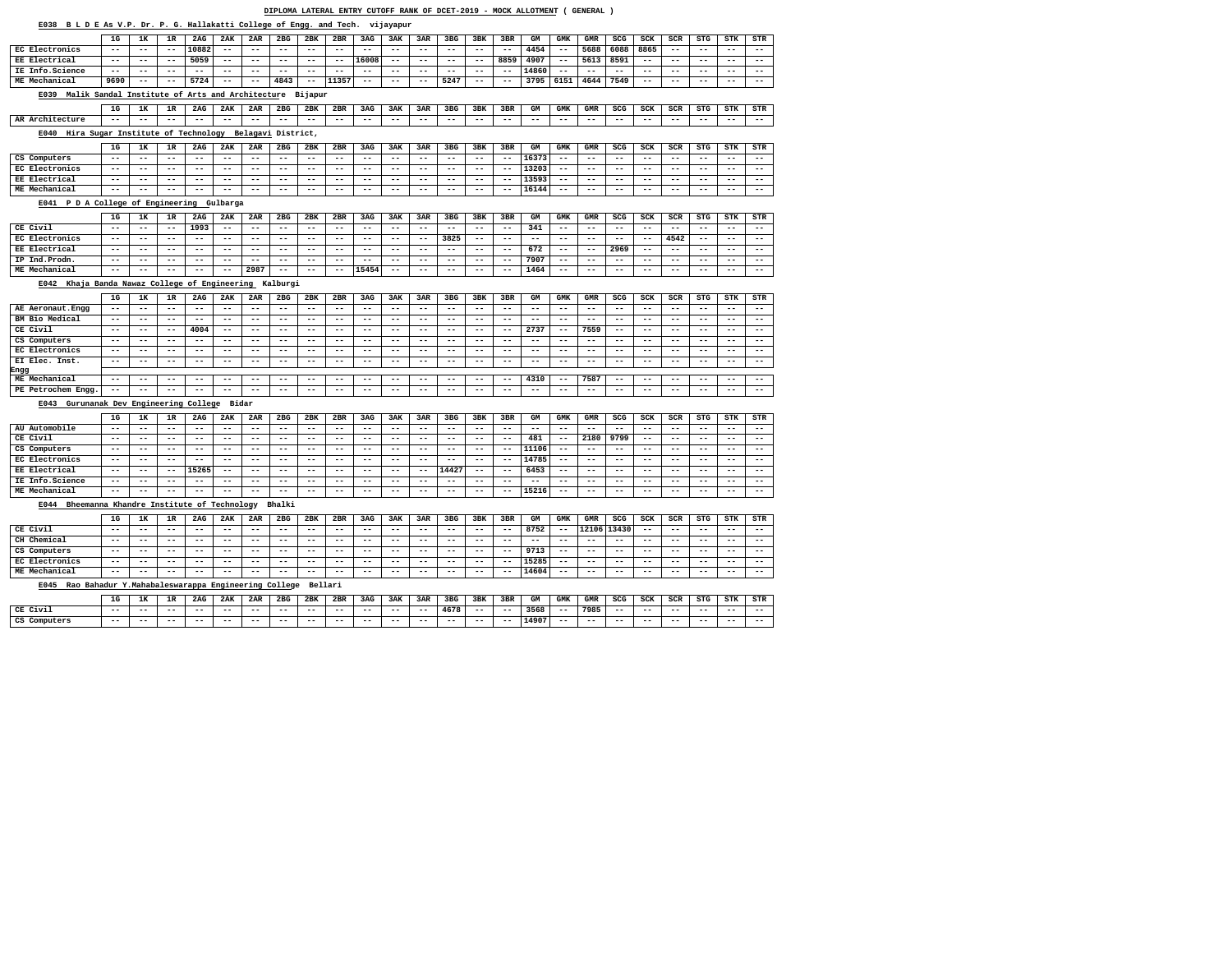## **E045 Rao Bahadur Y.Mahabaleswarappa Engineering College Bellari**

# **E046 H K Es S L N College of Engineering Raichur**

#### **E047 Malnad College of Engineering Hassan**

#### **E048 B M S College of Engineering Basavanagudi,Bangalore**

#### **E053 N M A M Institutute of Technology Nitte**

|                 | 1G    | 1 TZ<br>∸ | 1R    | 2AG   | 2AK   | 2AR   | 2 <sub>BG</sub> | 2BK   | 2BR   | 3AG   | 3AK   | 3AR   | 3 <sub>BG</sub> | 3BK   | 3BR   | GМ    | GMK   | GMR   | SCG   | SCK   | SCR   | STG   | STK   | STR   |
|-----------------|-------|-----------|-------|-------|-------|-------|-----------------|-------|-------|-------|-------|-------|-----------------|-------|-------|-------|-------|-------|-------|-------|-------|-------|-------|-------|
| EC Electronics  | $- -$ | $- -$     | $- -$ | $- -$ | $- -$ | $- -$ | $- -$           | $- -$ | $- -$ | $- -$ | $- -$ | $- -$ | $- -$           | $- -$ | $- -$ | 6556  | $- -$ | $- -$ | $- -$ | $- -$ | $- -$ | $- -$ | $- -$ | $- -$ |
| EE Electrical   | $- -$ | $- -$     | $- -$ | 4019  | $- -$ | $- -$ | $- -$           | $- -$ | $- -$ | $- -$ | $- -$ | $- -$ | $- -$           | $- -$ | $- -$ | 3604  | $- -$ | $- -$ | 9819  | --    | $- -$ | $- -$ | $- -$ | $- -$ |
| IE Info.Science | $- -$ | $- -$     | $- -$ | $- -$ | $- -$ | $- -$ | $- -$           | $- -$ | $- -$ | $- -$ | $- -$ | $- -$ | $- -$           | $- -$ | $- -$ | $- -$ | $- -$ | $- -$ | $- -$ | $- -$ | $- -$ | $- -$ | $- -$ | $- -$ |
| IP Ind.Prodn.   | $- -$ | $- -$     | $- -$ | $- -$ | $- -$ | $- -$ | $- -$           | $- -$ | $- -$ | $- -$ | $- -$ | $- -$ | $- -$           | $- -$ | $- -$ | 12355 | $- -$ | $- -$ | $- -$ | --    | $- -$ | $- -$ | $- -$ | $- -$ |
| ME Mechanical   | 10606 | $- -$     | $- -$ | $- -$ | $- -$ | $- -$ | $- -$           | $- -$ | $- -$ | $- -$ | $- -$ | $- -$ | $- -$           | $- -$ | $- -$ | 5148  | 6632  | $- -$ | $- -$ | $- -$ | $- -$ | $- -$ | $- -$ | $- -$ |

|                | 1G    | <b>1 TZ</b><br>ᅩ | ∸     | 2AG   | 2AK   | 2AR   | 2 <sub>BG</sub> | 2BK   | 2BR   | 3AG   | 3AK   | 3AR   | 3 <sub>BG</sub> | 3BK   | 3BR   | GМ    | GMK   | GMR   | SCG   | SCK   | SCR   | <b>STG</b> | STK   | STR   |
|----------------|-------|------------------|-------|-------|-------|-------|-----------------|-------|-------|-------|-------|-------|-----------------|-------|-------|-------|-------|-------|-------|-------|-------|------------|-------|-------|
| CE Civil       | $- -$ | $- -$            | $- -$ | $- -$ | $- -$ | $- -$ | $- -$           | $- -$ | $- -$ | $- -$ | $- -$ | $- -$ | $- -$           | $- -$ | ---   | 7327  | $- -$ | $- -$ | $- -$ | $- -$ | $- -$ | $- -$      | $- -$ | $- -$ |
| CS Computers   | $- -$ | --               | $- -$ | $- -$ | --    | $- -$ | $- -$           | $- -$ | $- -$ | $- -$ | $- -$ | $- -$ | $- -$           | $- -$ | $- -$ | .3820 | $- -$ | $- -$ | $- -$ | $- -$ | $- -$ | $- -$      | $- -$ | $- -$ |
| EC Electronics | $- -$ | $- -$            | $- -$ | $- -$ | $- -$ | $- -$ | $- -$           | $- -$ | $- -$ | $- -$ | $- -$ | $- -$ | $- -$           | $- -$ | ---   | 9987  | $- -$ | $- -$ | $- -$ | $- -$ | $- -$ | $- -$      | $- -$ | $- -$ |
| ME Mechanical  | --    | $- -$            | $- -$ | $- -$ | --    | $- -$ | $- -$           | $- -$ | $- -$ | $- -$ | $- -$ | $- -$ | $- -$           | $- -$ | ---   | 8442  | $- -$ | 12679 | $- -$ | $- -$ | $- -$ | $- -$      | $- -$ | $- -$ |
|                |       |                  |       |       |       |       |                 |       |       |       |       |       |                 |       |       |       |       |       |       |       |       |            |       |       |

|                 | 1G    | 1к    | 1R    | 2AG   | 2AK        | 2AR   | 2 <sub>BG</sub> | 2BK   | 2BR   | 3AG   | 3AK   | 3AR   | 3 <sub>BG</sub> | 3BK   | 3BR   | GМ    | GMK   | GMR   | SCG   | SCK   | <b>SCR</b> | STG   | STK   | STR   |
|-----------------|-------|-------|-------|-------|------------|-------|-----------------|-------|-------|-------|-------|-------|-----------------|-------|-------|-------|-------|-------|-------|-------|------------|-------|-------|-------|
| AU Automobile   | $- -$ | $- -$ | $- -$ | 10065 | --         | $- -$ | $- -$           | $- -$ | $- -$ | $- -$ | $- -$ | $- -$ | $- -$           | $- -$ | $ -$  | 5032  | $- -$ | 8270  | $- -$ | $- -$ | $- -$      | $ -$  | $- -$ | $- -$ |
| CE Civil        | $- -$ | $- -$ | $- -$ | 2128  | --         | $- -$ | $- -$           | $- -$ | $- -$ | $- -$ | $- -$ | $- -$ | $- -$           | $- -$ | $ -$  | 1050  | $- -$ | $- -$ | 2643  | $- -$ | 4361       | $- -$ | $- -$ | $- -$ |
| CS Computers    | 8009  | --    | $ -$  | 5367  | $\sim$ $-$ | 6649  | $- -$           | $- -$ | $- -$ | $- -$ | $- -$ | $- -$ | 3587            | $- -$ | $- -$ | 3064  | 3139  | 3564  | 6840  | $- -$ | $- -$      | $ -$  | $- -$ | $- -$ |
| EC Electronics  | $- -$ | $- -$ | --    | $- -$ | --         | $- -$ | $- -$           | $- -$ | $- -$ | $- -$ | $- -$ | $- -$ | $- -$           | $- -$ | $- -$ | 1555  | $- -$ | $- -$ | $- -$ | $- -$ | $- -$      | 4077  | $- -$ | $- -$ |
| EE Electrical   | $- -$ | $- -$ | $ -$  | $- -$ | --         | $- -$ | $- -$           | $- -$ | $- -$ | $- -$ | $- -$ | $- -$ | $- -$           | $- -$ | $ -$  | $- -$ | $- -$ | $- -$ | $- -$ | $- -$ | $- -$      | $- -$ | $- -$ | $- -$ |
| EI Elec. Inst.  | 6416  | --    | $- -$ | 6653  | --         | $- -$ | $- -$           | $- -$ | $- -$ | $- -$ | $- -$ | $- -$ | $- -$           | $- -$ | $- -$ | 5383  | $- -$ | $- -$ | 15299 | $- -$ | $- -$      | $ -$  | $- -$ | $- -$ |
| Engg            |       |       |       |       |            |       |                 |       |       |       |       |       |                 |       |       |       |       |       |       |       |            |       |       |       |
| IE Info.Science | $- -$ | --    | --    | $- -$ | - -        | $- -$ | $ -$            | $- -$ | --    | $- -$ | $- -$ | $- -$ | 7683            | $- -$ | $- -$ | 7657  | $- -$ | $ -$  | $- -$ | $- -$ | $ -$       | $ -$  | $- -$ | $- -$ |
| IP Ind.Prodn.   | $- -$ | $- -$ | $- -$ | $- -$ | --         | $- -$ | $- -$           | $- -$ | $- -$ | $- -$ | $- -$ | $- -$ | $- -$           | $- -$ | $- -$ | 11560 | $- -$ | $- -$ | $- -$ | $- -$ | $- -$      | $ -$  | $- -$ | $- -$ |
| ME Mechanical   | $- -$ |       | --    | $- -$ | --         | $- -$ | 12884           | --    | $- -$ | 1946  | $- -$ | $- -$ | --              | $- -$ | $ -$  | 1832  | $- -$ | $- -$ | $ -$  | $- -$ |            | --    | $- -$ | $- -$ |

|                                          | 1G    | 1ĸ    | 1R    | 2AG   | 2AK   | 2AR      | 2 <sub>BG</sub> | 2BK   | 2BR   | 3AG   | 3AK   | 3AR   | 3BG   | 3BK   | 3BR   | GМ    | GMK   | <b>GMR</b> | SCG   | SCK   | SCR   | STG   | STK   | STR   |
|------------------------------------------|-------|-------|-------|-------|-------|----------|-----------------|-------|-------|-------|-------|-------|-------|-------|-------|-------|-------|------------|-------|-------|-------|-------|-------|-------|
| AR Architecture                          | $- -$ | $- -$ | $- -$ | $- -$ | $- -$ | $- -$    | $- -$           | $- -$ | $- -$ | $- -$ | $ -$  | $- -$ | $- -$ | --    | $- -$ | $- -$ | $- -$ | $- -$      | $- -$ | $- -$ | $- -$ | $- -$ | $- -$ | $- -$ |
| BT Bio Technology                        | $- -$ | $- -$ | $- -$ | $- -$ | $- -$ | $- -$    | $- -$           | $- -$ | $- -$ | --    | $ -$  | $- -$ | $- -$ | --    | $- -$ | $- -$ | $- -$ | $- -$      | $- -$ | $- -$ | $- -$ | $- -$ | $- -$ | $- -$ |
| CE Civil                                 | 414   | $- -$ | $ -$  | 449   | $- -$ | $- -$    | $- -$           | $- -$ | $- -$ | --    | $- -$ | $- -$ | 351   | --    | $- -$ | 284   | 355   | 377        | 415   | $- -$ | $- -$ | $- -$ | $- -$ | $- -$ |
| CH Chemical                              | $- -$ | $- -$ | $- -$ | $- -$ | $- -$ | $- -$    | $- -$           | $- -$ | $- -$ | --    | $- -$ | $- -$ | $- -$ | --    | $- -$ | 13156 | $- -$ | $- -$      | $- -$ | $- -$ | $- -$ | $- -$ | $- -$ | $- -$ |
| CS Computers                             | 394   | $- -$ | $- -$ | 434   | $- -$ | $- -$    | $- -$           | $- -$ | $- -$ | $- -$ | $- -$ | $- -$ | $- -$ | --    | $- -$ | 167   | $- -$ | $- -$      | 598   | 910   | 1102  | $- -$ | $- -$ | $- -$ |
| EC Electronics                           | $- -$ | $- -$ | $- -$ | 248   | $- -$ | $- -$    | 749             | $- -$ | $- -$ | --    | $- -$ | $- -$ | 269   | --    | $- -$ | 221   | 279   | 287        | 1469  | $- -$ | $- -$ | $- -$ | $- -$ | $- -$ |
| EI Elec. Inst.                           | $- -$ | $- -$ | $ -$  | 1898  | $- -$ | $- -$    | $- -$           | $- -$ | $- -$ | --    | $ -$  | $- -$ | $- -$ | --    | $- -$ | 1532  | $- -$ | 1641       | 5643  | $- -$ | $- -$ | $- -$ | $- -$ | $- -$ |
| Engg                                     |       |       |       |       |       |          |                 |       |       |       |       |       |       |       |       |       |       |            |       |       |       |       |       |       |
| IE Info.Science                          | $- -$ | $- -$ | $- -$ | 915   | $- -$ | $- -$    | $- -$           | $- -$ | $- -$ | 1430  | $- -$ | $- -$ | 715   | --    | $- -$ | 671   | 1092  | 1181       | 5978  | $- -$ | $- -$ | $- -$ | $- -$ | $- -$ |
| MD Med.Elect.                            | $- -$ | $- -$ | $-$ - | 10918 | $- -$ | $- -$    | $- -$           | $- -$ | $- -$ | $- -$ | $- -$ | $- -$ | 8153  | --    | $- -$ | 2719  | $- -$ | 5774       | 6732  | $- -$ | $- -$ | $- -$ | $- -$ | $- -$ |
| ME Mechanical                            | 410   | $- -$ | $- -$ | 375   | $- -$ | $- -$    | $- -$           | $- -$ | $- -$ | --    | $- -$ | $- -$ | 282   | --    | $- -$ | 234   | $- -$ | 316        | 489   | $- -$ | $- -$ | $- -$ | $- -$ | $- -$ |
| SE Aero Space                            | $- -$ | $- -$ | $- -$ | 8018  | $- -$ | $- -$    | $- -$           | $- -$ | $- -$ | $- -$ | $- -$ | --    | --    | $- -$ | $- -$ | 972   | $- -$ | 7389       | 3119  | $- -$ | $- -$ | $- -$ | $- -$ | $- -$ |
| Engg.                                    |       |       |       |       |       |          |                 |       |       |       |       |       |       |       |       |       |       |            |       |       |       |       |       |       |
| TC Telecommn.                            | 6391  | $- -$ | $- -$ | $- -$ | $- -$ | $- -$    | 1329            | $- -$ | $- -$ | 1541  | $- -$ | $- -$ | $- -$ | --    | $- -$ | 1248  | $- -$ | $- -$      | $- -$ | $- -$ | $- -$ | $- -$ | $- -$ | $- -$ |
| E049<br>Basaveshwara Engineering College |       |       |       |       |       | Bagalkot |                 |       |       |       |       |       |       |       |       |       |       |            |       |       |       |       |       |       |

|                   | 1G    | 1ĸ    | 1R    | 2AG   | 2AK   | 2AR   | 2 <sub>BG</sub> | 2BK   | 2BR   | 3AG   | 3AK   | 3AR   | 3 <sub>BG</sub> | 3BK   | 3BR   | GМ    | GMK   | <b>GMR</b> | <b>SCG</b> | SCK   | <b>SCR</b> | STG   | STK   | STR   |
|-------------------|-------|-------|-------|-------|-------|-------|-----------------|-------|-------|-------|-------|-------|-----------------|-------|-------|-------|-------|------------|------------|-------|------------|-------|-------|-------|
| AU Automobile     | $- -$ | --    | $- -$ | $- -$ | $- -$ | $- -$ | $- -$           | $- -$ | $- -$ | $- -$ | $- -$ | $- -$ | $- -$           | $- -$ | $- -$ | 3903  | $- -$ | $- -$      | 12157      | $- -$ | $- -$      | $- -$ | $- -$ | $- -$ |
| BT Bio Technology | $- -$ | $- -$ | $- -$ | $- -$ | $- -$ | $- -$ | $- -$           | $- -$ | $- -$ | $- -$ | $- -$ | $- -$ | $- -$           | $- -$ | $- -$ | $- -$ | $- -$ | $- -$      | $- -$      | $- -$ | $- -$      | $- -$ | $- -$ | $- -$ |
| CE Civil          | $- -$ | --    | $- -$ | 1839  | $- -$ | $- -$ | $- -$           | $- -$ | $- -$ | $- -$ | $ -$  | $- -$ | $- -$           | $- -$ | $- -$ | 1118  | $- -$ | $- -$      | $- -$      | $- -$ | $- -$      | $- -$ | $- -$ | $- -$ |
| CS Computers      | $- -$ | $- -$ | $- -$ | $- -$ | $- -$ | $- -$ | $- -$           | $- -$ | $- -$ | $- -$ | $ -$  | $- -$ | $- -$           | $- -$ | $- -$ | 3452  | $- -$ | $- -$      | $- -$      | $- -$ | $- -$      | 9674  | $- -$ | $- -$ |
| EC Electronics    | $- -$ | $- -$ | $- -$ | 3349  | $- -$ | $- -$ | $- -$           | $- -$ | $- -$ | $- -$ | $- -$ | $- -$ | $- -$           | $- -$ | $- -$ | 2044  | $- -$ | 3376       | 2809       | $- -$ | $- -$      | $- -$ | $- -$ | $- -$ |
| EI Elec. Inst.    | $- -$ | --    | $- -$ | $- -$ | $- -$ | $- -$ | 6935            | $- -$ | $- -$ | $- -$ | $ -$  | $- -$ | $- -$           | $- -$ | $- -$ | 3639  | 4395  | $- -$      | $- -$      | $- -$ | $- -$      | $- -$ | $- -$ | $- -$ |
| Engg              |       |       |       |       |       |       |                 |       |       |       |       |       |                 |       |       |       |       |            |            |       |            |       |       |       |
| IE Info.Science   | $- -$ | --    | $- -$ | 16279 | --    | $- -$ | $ -$            | $- -$ | $- -$ | $ -$  | $ -$  | $- -$ | $- -$           | $- -$ | $- -$ | 8316  | $- -$ | $- -$      | $ -$       | $- -$ | $- -$      | $- -$ | $- -$ | $- -$ |

|                      | 1G              | --    | - 11 ב | 2AG   | 2AK   | 2AR   | 2 <sub>RC</sub>        | 2BK   | 2BR   | 3AG   | 3AK   | 3AR   | 3 <sub>BG</sub> | 3BK   | 3BR   | GM    | GMK   | <b>GMR</b> | SCG   | SCK   | SCR   | STG   | STK   | STR   |
|----------------------|-----------------|-------|--------|-------|-------|-------|------------------------|-------|-------|-------|-------|-------|-----------------|-------|-------|-------|-------|------------|-------|-------|-------|-------|-------|-------|
| BT Bio<br>Technology | $- -$           | $- -$ | $- -$  | $- -$ | $- -$ | $- -$ | ---                    | $- -$ | $- -$ | $- -$ | ---   | $- -$ | $- -$           | $- -$ | $- -$ | $- -$ | $- -$ | $- -$      | $- -$ | $- -$ | --    | $- -$ | $- -$ | $- -$ |
| CE Civil             | -- - -<br>⊥ביככ | $- -$ | $- -$  | 5597  | $- -$ | $- -$ | . <i>. .</i> .<br>564T | $- -$ | $- -$ | $- -$ | $- -$ | $- -$ | $- -$           | $- -$ | ---   | 4896  | $- -$ | 5084       | 7669  | $- -$ | 10936 | $- -$ | $- -$ | $- -$ |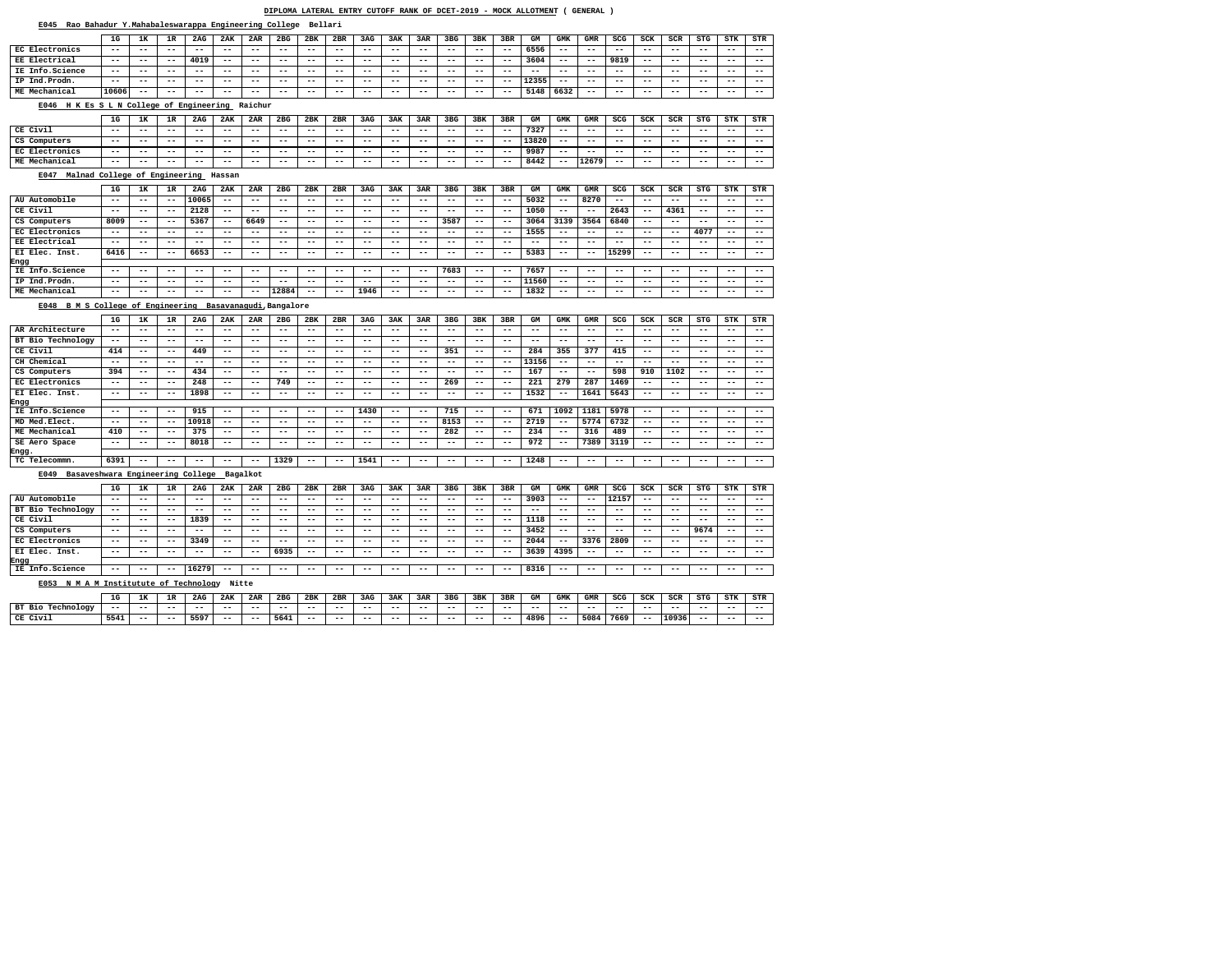#### **E053 N M A M Institutute of Technology Nitte**

#### **E054 K V G College of Engineering D.K District**

#### **E055 P A College of Engineering Bantwal, Mangalore**

#### **E056 The National Institute of Engineering Mysore**

## **E057 JSS Science and Technology University(Formerly SJCE) Mysore**

#### **E058 P E S College of Engineering Mandya**

## **E059 P D A College of Engineering Gulbarga**

|                 | 1G    | <b>172</b> | 1R    | 2AG  | 2AK   | 2AR   | 2 <sub>BG</sub> | 2BK   | 2BR   | 3AG   | 3AK   | 3AR   | 3 <sub>BG</sub> | 3BK   | 3BR   | GM   | GMK   | GMR   | SCG   | SCK   | SCR   | <b>STG</b> | <b>STK</b> | STR   |
|-----------------|-------|------------|-------|------|-------|-------|-----------------|-------|-------|-------|-------|-------|-----------------|-------|-------|------|-------|-------|-------|-------|-------|------------|------------|-------|
| CS Computers    | 3055  | $- -$      | $ -$  | 3303 | $- -$ | 4550  | 3393            | --    | $- -$ | $- -$ | $- -$ | $- -$ | 4558            | $- -$ | $- -$ | 2832 | 2854  | 2966  | $- -$ | $- -$ | $- -$ | $- -$      | $- -$      | $- -$ |
| EC Electronics  | $- -$ | $- -$      | $ -$  | 9038 | $- -$ | 14941 | $- -$           | $- -$ | $- -$ | 9386  | $- -$ | $- -$ | 5853            | $- -$ | $- -$ | 5172 | $- -$ | 5501  | 13798 | $- -$ | $- -$ | $- -$      | $- -$      | $- -$ |
| EE Electrical   | $- -$ | $- -$      | $ -$  | 3977 | $- -$ | $- -$ | $- -$           | $- -$ | $- -$ | $- -$ | $- -$ | $- -$ | $- -$           | $- -$ | $ -$  | 3613 | $- -$ | 3783  | 5635  | $- -$ | $- -$ | $- -$      | $- -$      | $- -$ |
| IE Info.Science | $- -$ | $- -$      | $- -$ | 6864 | $- -$ | $- -$ | $- -$           | $- -$ | $- -$ | $- -$ | $- -$ | $- -$ | $- -$           | $- -$ | 8772  | 6244 | 9857  | $- -$ | 7072  | $- -$ | $- -$ | $- -$      | $- -$      | $- -$ |
| ME Mechanical   | $- -$ | $ -$       | 8341  | 7189 | 7714  | $- -$ | 7623            | --    | $- -$ | 11254 | $- -$ | $- -$ | 6949            | $- -$ | $- -$ | 6746 | $- -$ | 7218  | 11895 | $- -$ | $- -$ | $- -$      | $- -$      | $- -$ |

|                      | 1G    | 1к    | 1 P<br>∸ | 2AG   | 2AK   | 2AR   | 2 <sub>BG</sub> | 2BK   | 2BR   | 3AG   | 3AK   | 3AR   | 3 <sub>BG</sub> | 3BK   | 3BR   | GМ    | GMK   | <b>GMR</b> | SCG   | SCK   | SCR   | <b>STG</b> | STK   | STR   |
|----------------------|-------|-------|----------|-------|-------|-------|-----------------|-------|-------|-------|-------|-------|-----------------|-------|-------|-------|-------|------------|-------|-------|-------|------------|-------|-------|
| CE Civil             | $- -$ | $- -$ | $- -$    | 14673 | $- -$ | --    | $- -$           | $- -$ | $- -$ | $- -$ | $- -$ | $- -$ | 15100.          | $- -$ | $- -$ | 14045 | 14066 | 14079      | $- -$ | $- -$ | $- -$ | $- -$      | $- -$ | $- -$ |
| CS Computers         | $- -$ | $- -$ | $- -$    | $- -$ | $- -$ | $- -$ | $- -$           | $- -$ | $- -$ | $- -$ | $- -$ | $- -$ | $- -$           | $- -$ | $- -$ | 14698 | $- -$ | $- -$      | $- -$ | $- -$ | $- -$ | $- -$      | $- -$ | $- -$ |
| EC Electronics       | $- -$ | $- -$ | $- -$    | $- -$ | $- -$ | $- -$ | $- -$           | $- -$ | $- -$ | $- -$ | $- -$ | $- -$ | $- -$           | $- -$ | $ -$  | 14024 | $- -$ | $- -$      | $- -$ | $- -$ | $- -$ | $- -$      | $- -$ | $- -$ |
| <b>EE Electrical</b> | $- -$ | --    | $- -$    | $- -$ | $- -$ | $- -$ | $- -$           | $- -$ | $- -$ | $- -$ | $- -$ | $- -$ | $- -$           | $- -$ | $- -$ | 15688 | $- -$ | $- -$      | $- -$ | $- -$ | $- -$ | $- -$      | $- -$ | $- -$ |
| IE Info.Science      | $- -$ | $- -$ | $- -$    | $- -$ | $- -$ | $- -$ | $- -$           | $- -$ | $- -$ | $- -$ | $- -$ | $- -$ | $- -$           | $- -$ | $- -$ | $- -$ | $- -$ | $- -$      | $- -$ | $- -$ | $- -$ | $- -$      | $- -$ | $- -$ |
| ME Mechanical        | $- -$ | --    | $- -$    | $- -$ | --    | $- -$ | $- -$           | $- -$ | $- -$ | $- -$ | $- -$ | $- -$ | $- -$           | $- -$ | $- -$ | 16182 | $- -$ | $- -$      | $- -$ | $- -$ | $- -$ | $- -$      | $- -$ | $- -$ |

|                      | 1G    | - 72  | 1R    | 2AG   | 2AK   | 2AR   | 2 <sub>BG</sub> | 2BK   | 2BR   | 3AG   | 3AK   | 3AR   | 3 <sub>BG</sub> | 3BK   | 3BR   | GМ    | GMK   | GMR   | SCG   | SCK   | SCR   | STG   | STK   | STR   |
|----------------------|-------|-------|-------|-------|-------|-------|-----------------|-------|-------|-------|-------|-------|-----------------|-------|-------|-------|-------|-------|-------|-------|-------|-------|-------|-------|
| BT Bio Technology    | $- -$ | $- -$ | $- -$ | $- -$ | $- -$ | $- -$ | $- -$           | $- -$ | $- -$ | $- -$ | $- -$ | $- -$ | $- -$           | $- -$ | $- -$ | $- -$ | $- -$ | $- -$ | $- -$ | $- -$ | $- -$ | $- -$ | $- -$ | $- -$ |
| CE Civil             | $- -$ | $- -$ | $- -$ | $- -$ | $- -$ | $- -$ | $- -$           | $- -$ | $- -$ | $- -$ | $- -$ | $- -$ | $- -$           | $- -$ | $- -$ | 15606 | $- -$ | $- -$ | $- -$ | $- -$ | $- -$ | $- -$ | $- -$ | $- -$ |
| CS Computers         | $- -$ | $- -$ | $- -$ | $- -$ | $- -$ | $- -$ | $- -$           | $- -$ | $- -$ | $- -$ | $- -$ | $- -$ | $- -$           | $- -$ | $- -$ | 13742 | $- -$ | $- -$ | $- -$ | $- -$ | $- -$ | $- -$ | $- -$ | $- -$ |
| EC Electronics       | $- -$ | $- -$ | $- -$ | $- -$ | $- -$ | $- -$ | $- -$           | $- -$ | $- -$ | $- -$ | $- -$ | $- -$ | $- -$           | $- -$ | $- -$ | $- -$ | $- -$ | $- -$ | $- -$ | $- -$ | $- -$ | $- -$ | $- -$ | $- -$ |
| <b>EE Electrical</b> | $- -$ | $- -$ | $- -$ | $- -$ | $- -$ | $- -$ | $- -$           | $- -$ | $- -$ | $- -$ | $- -$ | $- -$ | $- -$           | $- -$ | $- -$ | 11153 | $- -$ | $- -$ | $ -$  | $- -$ | $- -$ | $- -$ | $- -$ | $- -$ |
| ME Mechanical        | $- -$ | $- -$ | $- -$ | $- -$ | $- -$ | $- -$ | $- -$           | $- -$ | $- -$ | $- -$ | $- -$ | $- -$ | $- -$           | $- -$ | $- -$ | 10021 | $- -$ | $- -$ | $- -$ | $- -$ | $- -$ | $- -$ | $- -$ | $- -$ |

|                      | 1G    | 1 v   | 1 D.  | 2AG   | 2AK   | 2AR   | 2 <sub>BG</sub> | 2BK   | 2BR   | 3AG   | 3AK   | 3AR   | 3 <sub>BG</sub>                      | 3BK   | 3BR   | GМ    | GMK    | <b>GMR</b> | SCG   | <b>SCK</b> | SCR   | <b>STG</b> | STK   | STR   |
|----------------------|-------|-------|-------|-------|-------|-------|-----------------|-------|-------|-------|-------|-------|--------------------------------------|-------|-------|-------|--------|------------|-------|------------|-------|------------|-------|-------|
| CS Computers         | 1028  | $- -$ | $- -$ | $- -$ | $- -$ | $- -$ | $- -$           | $- -$ | $- -$ | $- -$ | $- -$ | $- -$ | $- -$                                | $- -$ | $- -$ | 581   | $  \,$ | $- -$      | 649   | 1635       | 1013  | 2061       | $- -$ | $- -$ |
| EC Electronics       | $- -$ | $- -$ | $- -$ | 507   | $- -$ | $- -$ | $- -$           | $- -$ | $- -$ | $- -$ | $- -$ | $- -$ | $- -$                                | $- -$ | $- -$ | 361   | $- -$  | 639        | 2601  | $- -$      | --    | $- -$      | $- -$ | $- -$ |
| <b>EE Electrical</b> | $- -$ | $- -$ | $- -$ | $- -$ | $- -$ | $- -$ | $- -$           | $- -$ | $- -$ | $- -$ | $- -$ | $- -$ | $- -$                                | $- -$ | $- -$ | $- -$ | $- -$  | $- -$      | $- -$ | $- -$      | $- -$ | $- -$      | $- -$ | $- -$ |
| IE Info.Science      | $- -$ | $- -$ | $- -$ | 1700  | $- -$ | $- -$ | 1695            | $- -$ | $- -$ | $- -$ | $- -$ | $- -$ | $\bigcap_{n \in \mathbb{N}}$<br>2057 | $- -$ | $- -$ | 1364  | 1517   | 3277       | 1991  | $- -$      | --    | $- -$      | $- -$ | $- -$ |
| ME Mechanical        | $- -$ | $- -$ | $- -$ | 442   | $- -$ | $- -$ | $ -$            | $- -$ | $- -$ | $- -$ | $- -$ | $- -$ | $- -$                                | $- -$ | $- -$ | 257   | $- -$  | 595        | $- -$ | $- -$      | $- -$ | 2217       | $- -$ | $- -$ |

|                       | 1G    | l Tz<br>ᅩᄾ | ᅩᅑ    | 2AG   | 2AK   | 2AR   | 2 <sub>BG</sub> | 2BK   | 2BR   | 3AG   | 3AK   | 3AR   | 3 <sub>BG</sub> | 3BK   | 3BR   | GМ    | GMK   | <b>GMR</b> | SCG   | <b>SCK</b> | SCR   | STG   | STK   | STR   |
|-----------------------|-------|------------|-------|-------|-------|-------|-----------------|-------|-------|-------|-------|-------|-----------------|-------|-------|-------|-------|------------|-------|------------|-------|-------|-------|-------|
| BT Bio Technology     | $- -$ | $- -$      | $- -$ | $- -$ | $- -$ | $- -$ | $- -$           | $- -$ | $- -$ | $- -$ | $- -$ | $- -$ | $- -$           | $- -$ | $- -$ | $- -$ | $- -$ | $- -$      | $- -$ | $- -$      | $- -$ | $- -$ | $- -$ | $- -$ |
| CE Civil              | $- -$ | $- -$      | $- -$ | $- -$ | --    | $- -$ | $- -$           | $- -$ | --    | $- -$ | $- -$ | $- -$ | 526             | $- -$ | $- -$ | 130   | --    | $- -$      | $- -$ | $- -$      | --    | $- -$ | $- -$ | $- -$ |
| CS Computers          | $- -$ | $- -$      | $- -$ | 801   | $- -$ | $- -$ | $- -$           | $- -$ | $- -$ | $- -$ | $- -$ | $- -$ | $- -$           | $- -$ | $- -$ | 440   | $- -$ | $- -$      | 1688  | $ -$       | 6163  | $- -$ | $- -$ | $- -$ |
| CT Const. Tech.       | 15547 | $- -$      | $- -$ | $- -$ | --    | $- -$ | $- -$           | --    | $- -$ | $- -$ | $- -$ | $- -$ | --              | $- -$ | $- -$ | 4165  | --    | $- -$      | $- -$ | $- -$      | --    | $- -$ | $- -$ | $- -$ |
| Mgmt.                 |       |            |       |       |       |       |                 |       |       |       |       |       |                 |       |       |       |       |            |       |            |       |       |       |       |
| <b>EC Electronics</b> | $- -$ | $- -$      | $- -$ | $- -$ | $- -$ | $- -$ | $- -$           | $- -$ | $- -$ | $- -$ | $- -$ | $- -$ | 572             | $- -$ | $- -$ | 395   | $- -$ | $- -$      | $- -$ | $- -$      | $- -$ | $- -$ | $- -$ | $- -$ |
| IE Info.Science       | $- -$ | $- -$      | $- -$ | $- -$ | $- -$ | $- -$ | $- -$           | $- -$ | $- -$ | $- -$ | $- -$ | $- -$ | --              | $- -$ | $- -$ | 1079  | --    | $- -$      | $- -$ | $- -$      | --    | $- -$ | $- -$ | $- -$ |
| ME Mechanical         | $- -$ | $- -$      | $- -$ | $- -$ | --    | $- -$ | 1282            | --    | --    | $- -$ | $- -$ | $- -$ | --              | $- -$ | $- -$ | 430   | --    | $- -$      | $- -$ | $- -$      | --    | $- -$ | $- -$ | $- -$ |

|                 | 1G    | <b>175</b> | 1R    | 2AG   | 2AK   | 2AR   | 2 <sub>BG</sub> | 2BK   | 2BR   | 3AG   | 3AK   | 3AR   | 3 <sub>BG</sub> | 3BK   | 3BR   | GМ    | GMK   | <b>GMR</b> | SCG   | SCK   | SCR   | <b>STG</b> | STK   | STR   |
|-----------------|-------|------------|-------|-------|-------|-------|-----------------|-------|-------|-------|-------|-------|-----------------|-------|-------|-------|-------|------------|-------|-------|-------|------------|-------|-------|
| AU Automobile   | $- -$ | $- -$      | $- -$ | $- -$ | $- -$ | $- -$ | $- -$           | $- -$ | $- -$ | $- -$ | $- -$ | $- -$ | $- -$           | $- -$ | $- -$ | $- -$ | $- -$ | $- -$      | $- -$ | $- -$ | $- -$ | $- -$      | $- -$ | $- -$ |
| CE Civil        | $- -$ | $- -$      | $- -$ | 2903  | --    | $- -$ | $- -$           | $- -$ | $- -$ | $- -$ | $- -$ | $- -$ | $- -$           | $- -$ | $- -$ | 760   | $- -$ | $- -$      | $- -$ | $- -$ | $- -$ | $- -$      | $- -$ | $- -$ |
| CS Computers    | 3553  | $- -$      | $- -$ | 4255  | $- -$ | $- -$ | $- -$           | $- -$ | $- -$ | $- -$ | $- -$ | $- -$ | 3291            | $- -$ | $ -$  | 2508  | 3198  | $- -$      | 5647  | $ -$  | 6798  | $- -$      | $- -$ | $- -$ |
| EC Electronics  | $- -$ | $- -$      | $- -$ | 1970  | --    | $- -$ | $- -$           | $- -$ | $- -$ | $- -$ | $- -$ | $- -$ | $- -$           | $- -$ | $- -$ | 1720  | $- -$ | 2001       | 6852  | $- -$ | $- -$ | $- -$      | $- -$ | $- -$ |
| EE Electrical   | $- -$ | $- -$      | $- -$ | 2713  | $- -$ | $- -$ | $- -$           | $- -$ | $- -$ | $- -$ | $- -$ | $- -$ | $- -$           | $- -$ | $- -$ | $- -$ | $ -$  | 1918       | $- -$ | $- -$ | $- -$ | $- -$      | $- -$ | $- -$ |
| IE Info.Science | $- -$ | $- -$      | $- -$ | $- -$ | $- -$ | $- -$ | 6669            | $- -$ | $- -$ | 8995  | $- -$ | $- -$ | $- -$           | $- -$ | $- -$ | 4960  | $- -$ | $- -$      | $- -$ | $- -$ | $- -$ | $- -$      | $- -$ | $- -$ |
| ME Mechanical   | $- -$ | $- -$      | $- -$ | $- -$ | $- -$ | $- -$ | $- -$           | $- -$ | $- -$ | $- -$ | $- -$ | $- -$ | $- -$           | $- -$ | $- -$ | $- -$ | $- -$ | $- -$      | $- -$ | $- -$ | $- -$ | $- -$      | $- -$ | $- -$ |

|                           | 1 <sub>G</sub> | -- | 1 P<br>-- | 2AG   | 2AK   | 2AR   | 2BG | 2BK  | 2BF   | 3AG     | <b>RAX</b> | 3AR   | 3 <sub>BG</sub> | 3BK   | סם? | GМ                                  | GMK   | <b>GMR</b> | SCG   | SCK   | SCR   | <b>STG</b> | STK   | STR   |
|---------------------------|----------------|----|-----------|-------|-------|-------|-----|------|-------|---------|------------|-------|-----------------|-------|-----|-------------------------------------|-------|------------|-------|-------|-------|------------|-------|-------|
| AR Arc<br>itecture<br>בתי | $- -$          | -- | $- -$     | --    | $- -$ | $- -$ | --- | $ -$ | $- -$ | $- -$   | $- -$      | $- -$ | $- -$           | $- -$ | --- | --                                  | ---   | $- -$      | $- -$ | $- -$ | $- -$ | $- -$      | $- -$ | $- -$ |
| <b>AU Automobile</b>      | $- -$          |    | $- -$     | $- -$ | $- -$ | $- -$ | --  | $ -$ | $- -$ | $- - -$ | ---        | $- -$ | $- -$           | $- -$ | --- | $\sim$ $\sim$ $\sim$<br>$\pm$ 26.15 | $- -$ | $- -$      | $- -$ | $- -$ | $- -$ | $- -$      | $- -$ | $- -$ |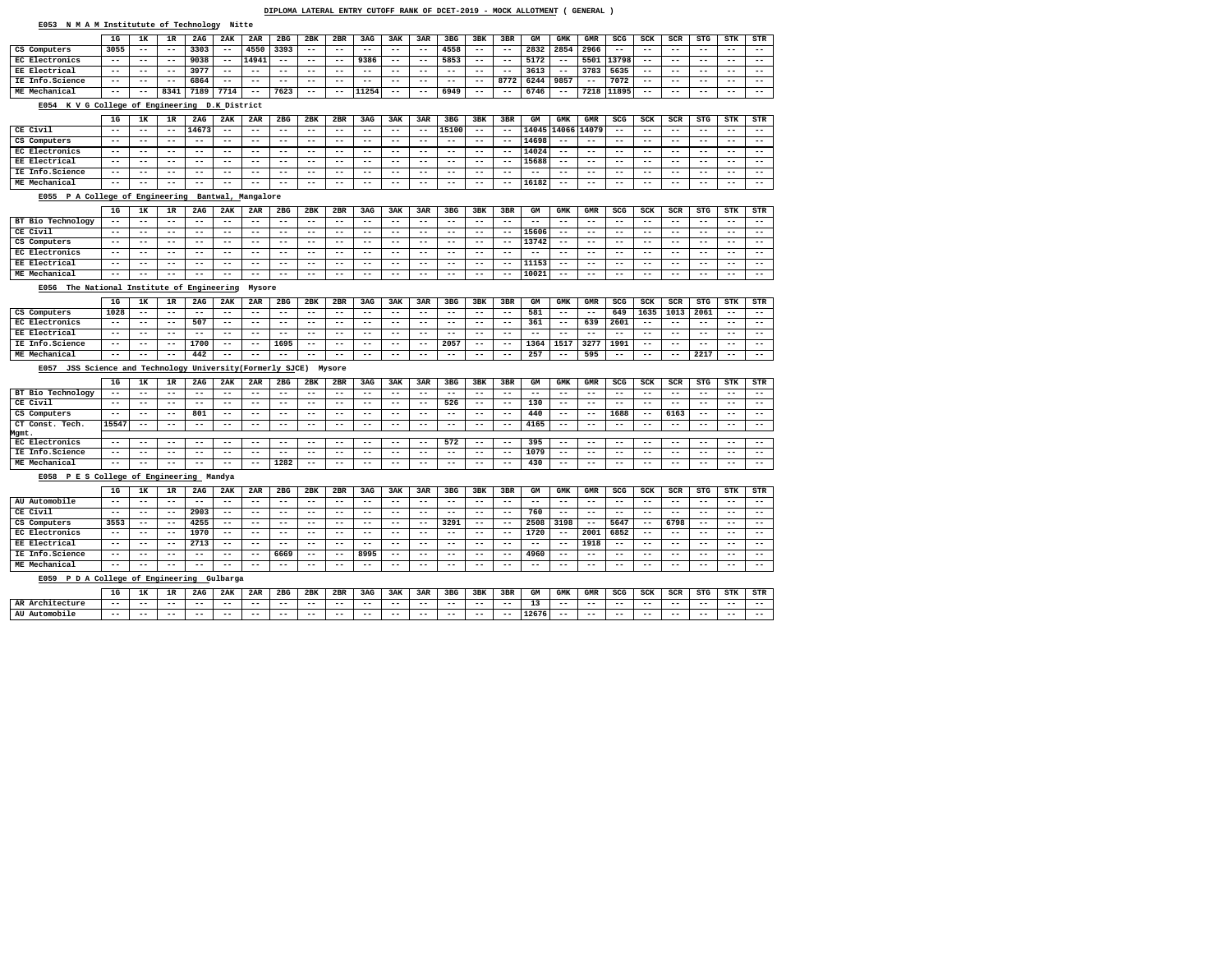## **E059 P D A College of Engineering Gulbarga**

#### **E064 Adhichunchanagiri Institute of Technology Chickmagalur**

|                                                        | 1G                       | 1к                | 1R                         | 2AG               | 2AK               | 2AR               | 2 <sub>BG</sub> | 2BK               | 2BR                             | 3AG   | 3AK               | 3AR               | 3 <sub>BG</sub>   | 3BK               | 3BR                        | GM                | <b>GMK</b>                 | <b>GMR</b>               | SCG                        | SCK               | SCR               | <b>STG</b> | STK                        | STR                      |
|--------------------------------------------------------|--------------------------|-------------------|----------------------------|-------------------|-------------------|-------------------|-----------------|-------------------|---------------------------------|-------|-------------------|-------------------|-------------------|-------------------|----------------------------|-------------------|----------------------------|--------------------------|----------------------------|-------------------|-------------------|------------|----------------------------|--------------------------|
| CE Civil                                               | $- -$                    | --                | $- -$                      | $- -$             | $- -$             | $- -$             | $- -$           | $\qquad \qquad -$ | $- -$                           | $- -$ | $- -$             | $- -$             | $\qquad \qquad -$ | $ -$              | $- -$                      | 1865              | $- -$                      | $- -$                    | 3474                       | $\qquad \qquad -$ | $- -$             | $ -$       | $\qquad \qquad -$          | $- -$                    |
| CR Ceramics                                            | $- -$                    | $- -$             | $\qquad \qquad -$          | $- -$             | $\qquad \qquad -$ | $- -$             | $- -$           | $- -$             | $ -$                            | $- -$ | $- -$             | $\qquad \qquad -$ | $\qquad \qquad -$ | $- -$             | $- -$                      | 15104             | $\qquad \qquad -$          | $\qquad \qquad -$        | $- -$                      | $- -$             | $- -$             | $- -$      | $\qquad \qquad -$          | $- -$                    |
| CS Computers                                           | $- -$                    | $\qquad \qquad -$ | $\qquad \qquad -$          | $- -$             | $- -$             | $\qquad \qquad -$ | $- -$           | $- -$             | $ -$                            | $- -$ | $- -$             | $- -$             | 3958              | $ -$              | $- -$                      | 3731              | $- -$                      | 9454                     | $\qquad \qquad -$          | $- -$             | $- -$             | $ -$       | $\overline{\phantom{m}}$ . | $- -$                    |
| EC Electronics                                         | $- -$                    | --                | $- -$                      | 15896             | $\qquad \qquad -$ | $- -$             | $- -$           | $- -$             | $ -$                            | $ -$  | $ -$              | $- -$             | $- -$             | $- -$             | $- -$                      | 10153             | $- -$                      | $- -$                    | $- -$                      | $- -$             | $- -$             | $- -$      | $- -$                      | $- -$                    |
| EE Electrical                                          | $- -$                    | --                | $- -$                      | $- -$             | $- -$             | $- -$             | $ -$            | $ -$              | $ -$                            | $ -$  | $ -$              | $- -$             | $- -$             | $- -$             | $- -$                      | 1614              | $- -$                      | $- -$                    | $- -$                      | $- -$             | $- -$             | $- -$      | $- -$                      | $\overline{\phantom{m}}$ |
| EI Elec. Inst.                                         | $- -$                    | $ -$              | $\qquad \qquad -$          | $- -$             | $\qquad \qquad -$ | $- -$             | $- -$           | $- -$             | $ -$                            | $- -$ | $- -$             | $\qquad \qquad -$ | $\qquad \qquad -$ | $- -$             | $- -$                      | $- -$             | $\qquad \qquad -$          | $\qquad \qquad -$        | $\qquad \qquad -$          | $- -$             | $- -$             | $- -$      | $\qquad \qquad -$          | $- -$                    |
| Engg                                                   |                          |                   |                            |                   |                   |                   |                 |                   |                                 |       |                   |                   |                   |                   |                            |                   |                            |                          |                            |                   |                   |            |                            |                          |
| IE Info.Science                                        | $- -$                    | $- -$             | $- -$                      | $\frac{1}{2}$     | $ -$              | $- -$             | $- -$           | $ -$              | $ -$                            | $ -$  | $- -$             | $- -$             | $- -$             | $- -$             | $- -$                      | 9773              | $ -$                       | $- -$                    | $- -$                      | $- -$             | $- -$             | $- -$      | $- -$                      | $\overline{\phantom{m}}$ |
| IP Ind. Prodn.                                         | $- -$                    | $ -$              | $- -$                      | $- -$             | $- -$             | $- -$             | $ -$            | $- -$             | $ -$                            | $ -$  | $ -$              | $- -$             | $- -$             | $- -$             | $- -$                      | $- -$             | $\qquad \qquad -$          | $- -$                    | $- -$                      | $- -$             | $- -$             | $- -$      | $- -$                      | $- -$                    |
| ME Mechanical                                          | $- -$                    | $- -$             | $- -$                      | $- -$             | $ -$              | $- -$             | $- -$           | $- -$             | $ -$                            | $ -$  | $- -$             | $\qquad \qquad -$ | $- -$             | $- -$             | $- -$                      | 2436              | $\qquad \qquad -$          | $- -$                    | $- -$                      | $- -$             | $- -$             | $- -$      | $\qquad \qquad -$          | $- -$                    |
| Dr. Ambedkar Institute Of Technology<br>E060           |                          |                   |                            |                   |                   |                   |                 |                   | Jnanabharathi Campus, Bangalore |       |                   |                   |                   |                   |                            |                   |                            |                          |                            |                   |                   |            |                            |                          |
|                                                        | 1G                       | 1к                | 1R                         | 2AG               | 2AK               | 2AR               | 2 <sub>BG</sub> | 2BK               | 2BR                             | 3AG   | 3AK               | 3AR               | 3 <sub>BG</sub>   | 3BK               | 3BR                        | GM                | <b>GMK</b>                 | GMR                      | SCG                        | <b>SCK</b>        | SCR               | <b>STG</b> | <b>STK</b>                 | STR                      |
| CE Civil                                               | $- -$                    | --                | $- -$                      | $\frac{1}{2}$     | $ -$              | $- -$             | $- -$           | $ -$              | $- -$                           | $ -$  | $- -$             | $- -$             | $- -$             | $- -$             | $- -$                      | 2112              | $- -$                      | $- -$                    | $- -$                      | $- -$             | $- -$             | 5210       | $- -$                      | $ -$                     |
| CS Computers                                           | 3361                     | $- -$             | $ -$                       | 3049              | $ -$              | $\qquad \qquad -$ | $ -$            | $ -$              | $ -$                            | $- -$ | $- -$             | $\qquad \qquad -$ | $\qquad \qquad -$ | $\qquad \qquad -$ | $- -$                      | 2939              | 3048                       | $ -$                     | 3077                       | $ -$              | 5475              | $ -$       | $\qquad \qquad -$          | $- -$                    |
| EC Electronics                                         | $ -$                     | $- -$             | $- -$                      | 2322              | $ -$              | 2334              | $ -$            | $ -$              | $ -$                            | $- -$ | $- -$             | $- -$             | $- -$             | $ -$              | $- -$                      | 2062              | $- -$                      | $- -$                    | 3004                       | $- -$             | $- -$             | $ -$       | $\qquad \qquad -$          | $- -$                    |
| IE Info.Science                                        | 4950                     | $- -$             | $- -$                      | 4227              | $ -$              | $\qquad \qquad -$ | $- -$           | $- -$             | $ -$                            | $- -$ | $ -$              | $- -$             | $- -$             | $\qquad \qquad -$ | $ -$                       | 3327              | $\overline{\phantom{m}}$ . | $ -$                     | 6303                       | $\qquad \qquad -$ | $- -$             | $ -$       | $- -$                      | $ -$                     |
| MD Med.Elect.                                          | $- -$                    | $- -$             | $- -$                      | $- -$             | $- -$             | $- -$             | $- -$           | $- -$             | $ -$                            | $ -$  | $ -$              | $ -$              | $ -$              | $ -$              | $- -$                      | 8708              | $\qquad \qquad -$          | $- -$                    | $- -$                      | $- -$             | $- -$             | $ -$       | $- -$                      | $- -$                    |
| ME Mechanical                                          | $- -$                    | $- -$             | $- -$                      | $\frac{1}{2}$     | $- -$             | $- -$             | $- -$           | $ -$              | $ -$                            | 2108  | $- -$             | $\qquad \qquad -$ | $- -$             | $ -$              | $- -$                      | 1753              | 1930                       | $- -$                    | $\overline{\phantom{m}}$   | $\qquad \qquad -$ | $- -$             | $- -$      | $\qquad \qquad -$          | $- -$                    |
| University B.D.T. college of Engineering<br>E061       |                          |                   |                            |                   |                   |                   | Davangere       |                   |                                 |       |                   |                   |                   |                   |                            |                   |                            |                          |                            |                   |                   |            |                            |                          |
|                                                        | 1G                       | 1K                | 1R                         | 2AG               | 2AK               | 2AR               | 2 <sub>BG</sub> | 2BK               | 2BR                             | 3AG   | 3AK               | 3AR               | 3 <sub>BG</sub>   | 3BK               | 3BR                        | GМ                | <b>GMK</b>                 | GMR                      | SCG                        | SCK               | SCR               | <b>STG</b> | <b>STK</b>                 | STR                      |
| CE Civil                                               | $- -$                    | $- -$             | $- -$                      | $\frac{1}{2}$     | $ -$              | $\qquad \qquad -$ | $ -$            | $ -$              | $ -$                            | $ -$  | $- -$             | $- -$             | $- -$             | $ -$              | $- -$                      | 923               | $\qquad \qquad -$          | 983                      | $\overline{\phantom{m}}$ . | $ -$              | $ -$              | 1009       | $ -$                       | $- -$                    |
| CS Computers                                           | $- -$                    | $- -$             | $\overline{\phantom{m}}$ . | 3032              | $ -$              | $\qquad \qquad -$ | $- -$           | $- -$             | $ -$                            | $- -$ | $ -$              | $\qquad \qquad -$ | $- -$             | $\qquad \qquad -$ | $- -$                      | 2677              | $ -$                       | $ -$                     | 9940                       | $\qquad \qquad -$ | 12312             | $ -$       | $\qquad \qquad -$          | $- -$                    |
| EC Electronics                                         | $ -$                     | $- -$             | $- -$                      | 2901              | $ -$              | $- -$             | $- -$           | $ -$              | $- -$                           | $ -$  | $ -$              | $- -$             | $- -$             | $- -$             | $- -$                      | 2522              | $\qquad \qquad -$          | 2937                     | 3115                       | $- -$             | $- -$             | $- -$      | $\qquad \qquad -$          | $ -$                     |
| EE Electrical                                          | $\qquad \qquad -$        | $- -$             | $- -$                      | 2448              | $ -$              | 3643              | $- -$           | $ -$              | $ -$                            | $- -$ | $ -$              | $- -$             | $- -$             | $\qquad \qquad -$ | $ -$                       | 2428              | $\qquad \qquad -$          | $ -$                     | 3149                       | $ -$              | $\qquad \qquad -$ | $- -$      | $- -$                      | $- -$                    |
| EI Elec. Inst.                                         | $- -$                    | $- -$             | $- -$                      | $- -$             | $ -$              | $\qquad \qquad -$ | $ -$            | $ -$              | $ -$                            | $- -$ | $- -$             | $- -$             | $- -$             | $ -$              | $- -$                      | 11646             | $\qquad \qquad -$          | $- -$                    | $- -$                      | $- -$             | $- -$             | $- -$      | $\qquad \qquad -$          | $- -$                    |
| Engg                                                   |                          |                   |                            |                   |                   |                   |                 |                   |                                 |       |                   |                   |                   |                   |                            |                   |                            |                          |                            |                   |                   |            |                            |                          |
| IP Ind. Prodn.                                         | $- -$                    | --                | $- -$                      | $- -$             | $- -$             | $- -$             | $ -$            | $- -$             | $- -$                           | $- -$ | $ -$              | $- -$             | $- -$             | $ -$              | $- -$                      | 14651             | $- -$                      | $- -$                    | $- -$                      | $- -$             | --                | $ -$       | $- -$                      | $- -$                    |
| ME Mechanical                                          | 1842                     | $- -$             | $\qquad \qquad -$          | $- -$             | $ -$              | $- -$             | 2325            | $ -$              | $ -$                            | $- -$ | $- -$             | $- -$             | $\frac{1}{2}$     | $ -$              | $\overline{\phantom{m}}$ . | 1759              | $\qquad \qquad -$          | $\overline{\phantom{m}}$ | $- -$                      | $\qquad \qquad -$ | $- -$             | $- -$      | $\qquad \qquad -$          | $- -$                    |
| Bapuji Institute of Engineering and Technology<br>E062 |                          |                   |                            |                   |                   |                   |                 | Davangere         |                                 |       |                   |                   |                   |                   |                            |                   |                            |                          |                            |                   |                   |            |                            |                          |
|                                                        | 1G                       | 1ĸ                | 1R                         | 2AG               | 2AK               | 2AR               | 2 <sub>BG</sub> | 2BK               | 2BR                             | 3AG   | 3AK               | 3AR               | 3 <sub>BG</sub>   | 3BK               | 3BR                        | GМ                | GMK                        | GMR                      | SCG                        | SCK               | SCR               | <b>STG</b> | STK                        | STR                      |
| BT Bio Technology                                      |                          |                   |                            |                   | $- -$             |                   | $- -$           |                   |                                 |       |                   |                   |                   |                   |                            |                   |                            |                          |                            |                   |                   |            |                            |                          |
| CE Civil                                               | 6631                     | $- -$             | $\overline{\phantom{m}}$ . | 1669              | $- -$             | $- -$             | $- -$           | $ -$              | $- -$                           | $- -$ | $- -$             | $- -$             | 2250              | $ -$              | $\overline{\phantom{m}}$   | 1595              | 2741                       | 2488                     | 3301                       | $\qquad \qquad -$ | $- -$             | $- -$      | $- -$                      | $- -$                    |
| CH Chemical                                            | $\qquad \qquad -$        | $- -$             | $\overline{\phantom{m}}$ . | $\qquad \qquad -$ | $- -$             | $- -$             | $- -$           | $- -$             | $- -$                           | $- -$ | $- -$             | $\qquad \qquad -$ | $- -$             | $- -$             | $- -$                      | $\qquad \qquad -$ | $\qquad \qquad -$          | $- -$                    | $- -$                      | $\qquad \qquad -$ | $- -$             | $- -$      | $- -$                      | $- -$                    |
| CS Computers                                           | $ -$                     | $\qquad \qquad -$ | $ -$                       | 4700              | $- -$             | $- -$             | $- -$           | $- -$             | $- -$                           | $- -$ | $- -$             | $- -$             | 4379              | $- -$             | $\overline{\phantom{m}}$ – | 3450              | $- -$                      | 3745                     | 4946                       | $\qquad \qquad -$ | $- -$             | $- -$      | $- -$                      | $- -$                    |
| <b>EC Electronics</b>                                  | $ -$                     | $- -$             | $\overline{\phantom{m}}$ . | 3810              | $- -$             | 7165              | 5071            | $- -$             | $- -$                           | $- -$ | $- -$             | $- -$             | 5451              | $- -$             | $ -$                       | 2546              | $- -$                      | $3605$                   | 4592                       | $- -$             | $- -$             | $- -$      | $- -$                      | $- -$                    |
| <b>EE Electrical</b>                                   | $ -$                     | $- -$             | $- -$                      | 3840              | $- -$             | $- -$             | $- -$           | $- -$             | $- -$                           | $- -$ | $- -$             | $- -$             | $- -$             | $\qquad \qquad -$ | 3006                       | 2259              | $- -$                      | $- -$                    | 4629                       | $- -$             | $- -$             | $- -$      | $- -$                      | $- -$                    |
| EI Elec. Inst.                                         | $\qquad \qquad -$        | $- -$             | $\overline{\phantom{m}}$   | $- -$             | $- -$             | $- -$             | $- -$           | $- -$             | $- -$                           | $- -$ | $- -$             | $- -$             | $- -$             | $- -$             | $ -$                       | 1793              | $- -$                      | $\qquad \qquad -$        | $\qquad \qquad -$          | $- -$             | $- -$             | $- -$      | $- -$                      | $- -$                    |
| Engg                                                   |                          |                   |                            |                   |                   |                   |                 |                   |                                 |       |                   |                   |                   |                   |                            |                   |                            |                          |                            |                   |                   |            |                            |                          |
| IE Info.Science                                        | $\overline{\phantom{m}}$ | $- -$             | $- -$                      | $\qquad \qquad -$ | $ -$              | $- -$             | $ -$            | $- -$             | $- -$                           |       | $\qquad \qquad -$ | $- -$             | $- -$             | $- -$             | $ -$                       | 14053             | $- -$                      | $ -$                     | $\qquad \qquad -$          | $- -$             | $- -$             | $- -$      | $\qquad \qquad -$          | $- -$                    |
| ME Mechanical                                          | $ -$                     | $- -$             | $\qquad \qquad -$          | 3040              | $ -$              | $\qquad \qquad -$ | 3087            | $- -$             | 12035                           | 3035  | $- -$             | $\qquad \qquad -$ | $- -$             | $\qquad \qquad -$ | $ -$                       | 2287              | $- -$                      | 2358                     | 3725                       | $\qquad \qquad -$ | $\qquad \qquad -$ | $- -$      | $\qquad \qquad -$          | $\qquad \qquad -$        |
| TX Textiles                                            | $\qquad \qquad -$        | $- -$             | $\qquad \qquad -$          | $\qquad \qquad -$ | $ -$              | $\qquad \qquad -$ | $ -$            | $- -$             | $- -$                           | $- -$ | $\qquad \qquad -$ | $- -$             | $- -$             | $- -$             | $\overline{\phantom{m}}$ . |                   | 4891 13785                 | $- -$                    | $- -$                      | $- -$             | $- -$             | 10495      | $- -$                      | $- -$                    |
| E063 S J M Institute of Technology Chitradurga         |                          |                   |                            |                   |                   |                   |                 |                   |                                 |       |                   |                   |                   |                   |                            |                   |                            |                          |                            |                   |                   |            |                            |                          |
|                                                        | 1G                       | 1K                | 1R                         | 2AG               | 2AK               | 2AR               | 2BG             | 2BK               | 2BR                             | 3AG   | 3AK               | 3AR               | 3 <sub>BG</sub>   | 3BK               | 3BR                        | GМ                | GMK                        | GMR                      | SCG                        | SCK               | SCR               | STG        | STK                        | STR                      |
| AU Automobile                                          | $ -$                     | $- -$             | $ -$                       | $- -$             | $- -$             | $\qquad \qquad -$ | $- -$           | $- -$             | $- -$                           | $- -$ | $- -$             | $- -$             | $\qquad \qquad -$ | $- -$             | $- -$                      | $\qquad \qquad -$ | $ -$                       | $ -$                     | $- -$                      | $\qquad \qquad -$ | $\qquad \qquad -$ | $- -$      | $- -$                      | $- -$                    |

|                      | 1G    | 1к    | 1R    | 2AG   | 2AK   | 2AR   | 2 <sub>BG</sub> | 2BK   | 2BR   | 3AG   | 3AK   | 3AR   | 3 <sub>BG</sub> | 3BK   | 3BR   | GМ    | GMK   | GMR   | SCG         | SCK   | SCR   | <b>STG</b> | STK   | STR   |
|----------------------|-------|-------|-------|-------|-------|-------|-----------------|-------|-------|-------|-------|-------|-----------------|-------|-------|-------|-------|-------|-------------|-------|-------|------------|-------|-------|
| AU Automobile        | $- -$ | $- -$ | $- -$ | $- -$ | $- -$ | $- -$ | $- -$           | $- -$ | $- -$ | $- -$ | $- -$ | $- -$ | $- -$           | $- -$ | $- -$ | $- -$ | $- -$ | $- -$ | $- -$       | $- -$ | $- -$ | $- -$      | $- -$ | $- -$ |
| CE Civil             | $- -$ | $- -$ | $- -$ | $- -$ | $- -$ | --    | $- -$           | $- -$ | $- -$ | $- -$ | $- -$ | $- -$ | $- -$           | $- -$ | $- -$ | 4557  | --    | 4933  | $- -$       | --    | --    | 11038      | $- -$ | $- -$ |
| CS Computers         | $- -$ | $- -$ | $- -$ | $- -$ | $- -$ | $- -$ | $- -$           | $- -$ | $- -$ | $- -$ | $- -$ | $- -$ | $- -$           | $- -$ | $- -$ | 13114 | $- -$ | $- -$ | $- -$       | $- -$ | $- -$ | $- -$      | $- -$ | $- -$ |
| EC Electronics       | $- -$ | $- -$ | $- -$ | $- -$ | $- -$ | $- -$ | $- -$           | $- -$ | $- -$ | $- -$ | $- -$ | $- -$ | 16269           | $- -$ | $- -$ | 11455 | $- -$ |       | 15828 13477 | $- -$ | $- -$ | $- -$      | $- -$ | $- -$ |
| <b>EE Electrical</b> | $- -$ | $- -$ | $- -$ | $- -$ | $- -$ | $- -$ | $- -$           | $- -$ | $- -$ | 12063 | $- -$ | $- -$ | $- -$           | $- -$ | $- -$ | 4708  | $- -$ | 4889  | $- -$       | $- -$ | $- -$ | $- -$      | $- -$ | $- -$ |
| ME Mechanical        | $- -$ | $- -$ | $- -$ | 11884 | $- -$ | $- -$ | $- -$           | $- -$ | $- -$ | $- -$ | $- -$ | $- -$ | $- -$           | $- -$ | $- -$ | 3235  | $- -$ | $- -$ | 13513       | $- -$ | $- -$ | $- -$      | $- -$ | $- -$ |

|                         | 1G    | --    | 1 D<br><b>TK</b> | 2AG  | 2AK   | 2AR   | 2 <sub>BG</sub> | 2BK | 2BR   | 3AG | 3AK   | 3AR   | 3BC   | 3BK   | 3BR        | $\sim$             | GMK  | GMR   | $\sigma$ $\sigma$ | CCV   | <b>COD</b><br>יים | <b>STG</b> | <b>CTTV</b><br>5 I N | <b>STR</b> |
|-------------------------|-------|-------|------------------|------|-------|-------|-----------------|-----|-------|-----|-------|-------|-------|-------|------------|--------------------|------|-------|-------------------|-------|-------------------|------------|----------------------|------------|
| Civil<br>$\sim$<br>تدما | 5320  | $- -$ | $- -$            | 5052 | $- -$ | $- -$ | ---             | --- | $- -$ | __  | $- -$ | --    | $- -$ | $- -$ | — <b>—</b> | <b>PLAP</b><br>354 | 3626 | 3776  | 5056              | $- -$ | $- -$             | ---        | $- -$                | $- -$      |
| CS Computers            | $- -$ | --    | $- -$            | 9501 | $- -$ | $- -$ | ---             | --- | $- -$ | __  | $- -$ | $- -$ | 9823  | $- -$ | ---        | 9245               | --   | $- -$ | $- -$             | $- -$ | $- -$             | $- -$      | $- -$                | $- -$      |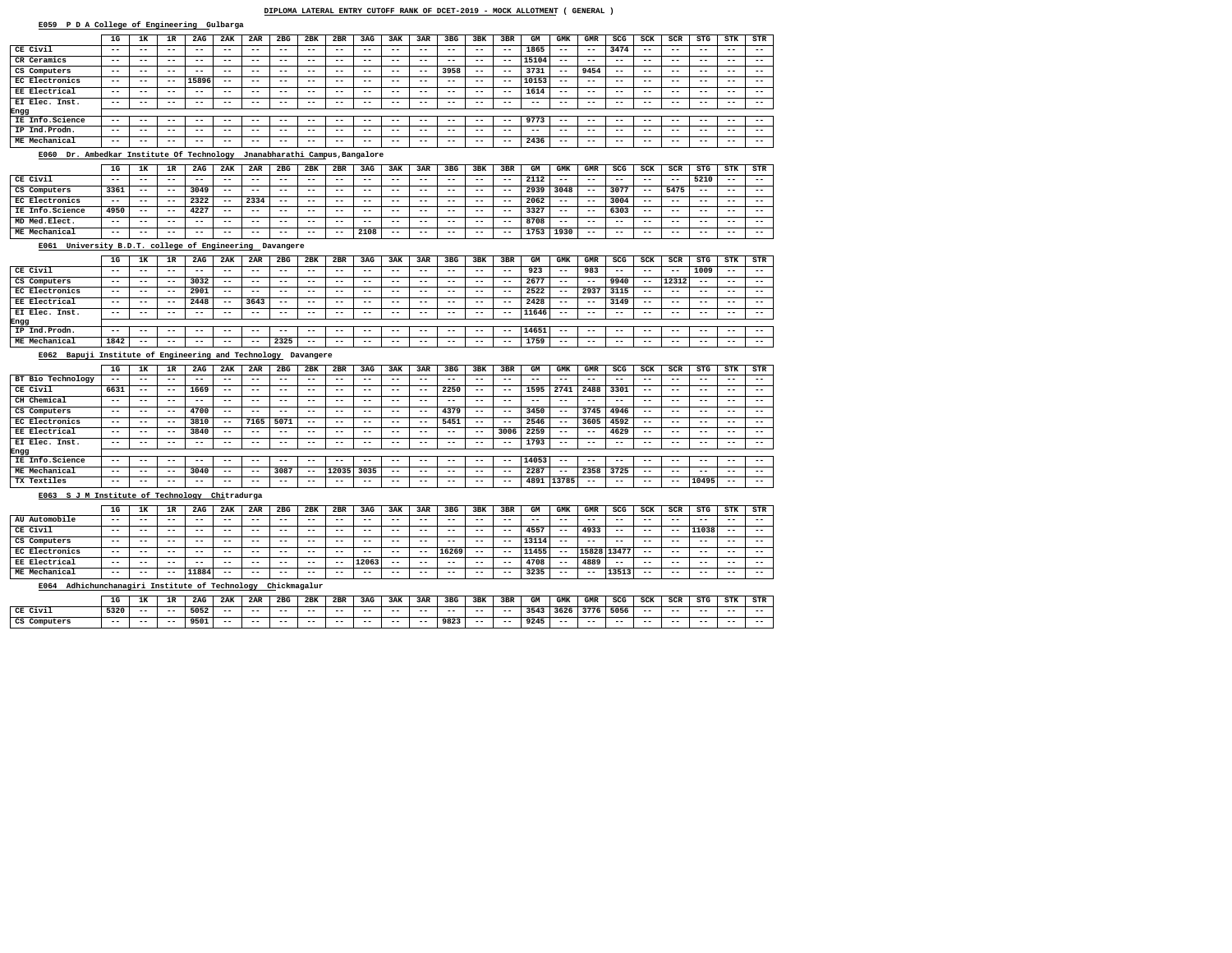## **E064 Adhichunchanagiri Institute of Technology Chickmagalur**

**E078 The Oxford College of Engineering Bangalore**

 **EC Electronics EE Electrical IE Info.Science ME Mechanical**

|                                                                             | 1G                | 1ĸ                | 1R                         | 2AG               | 2AK                      | 2AR          | 2 <sub>BG</sub>          | 2BK               | 2BR               | 3AG                            | 3AK                        | 3AR                        | 3 <sub>BG</sub>   | 3BK               | 3BR               | GM         | <b>GMK</b>        | <b>GMR</b>                 | <b>SCG</b>                 | SCK                      | SCR         | <b>STG</b>               | <b>STK</b>        | STR                        |
|-----------------------------------------------------------------------------|-------------------|-------------------|----------------------------|-------------------|--------------------------|--------------|--------------------------|-------------------|-------------------|--------------------------------|----------------------------|----------------------------|-------------------|-------------------|-------------------|------------|-------------------|----------------------------|----------------------------|--------------------------|-------------|--------------------------|-------------------|----------------------------|
| EC Electronics                                                              | $- -$             | $- -$             | $- -$                      | $- -$             | $- -$                    | $- -$        | $- -$                    | $ -$              | $- -$             | $- -$                          | $- -$                      | $\overline{\phantom{m}}$ . | 15228             | $- -$             | $- -$             | 10504      | $- -$             | $\overline{\phantom{m}}$ . | $- -$                      | $- -$                    | $- -$       | $- -$                    | $- -$             | $\qquad \qquad -$          |
| EE Electrical                                                               | $- -$             | $ -$              | $ -$                       | 4510              | $- -$                    | $- -$        | $ -$                     | $- -$             | $ -$              | $ -$                           | $ -$                       | $ -$                       | $ -$              | $ -$              | $- -$             | 2959       | $- -$             | 9735                       | 5980                       | $- -$                    | --          | $- -$                    | $ -$              | $- -$                      |
| IE Info.Science                                                             | $\qquad \qquad -$ | $- -$             | $ -$                       | $- -$             | $- -$                    | $- -$        | $ -$                     | $- -$             | $- -$             | $- -$                          | $ -$                       | $- -$                      | $- -$             | $- -$             | $- -$             | 10965      | $- -$             | $ -$                       | $- -$                      | $\qquad \qquad -$        | $- -$       | $- -$                    | $ -$              | $\qquad \qquad -$          |
| ME Mechanical                                                               | $- -$             | $- -$             | $ -$                       | 4254              | $- -$                    | $- -$        | 12988                    | $ -$              | $- -$             | 5125                           | $ -$                       | $- -$                      | $- -$             | $- -$             | $ -$              | 3972       | 5433              | 4215                       | 6448                       | $\overline{\phantom{m}}$ | --          | $- -$                    | $- -$             | $ -$                       |
| Jawaharlal Nehru National College of Engineering<br>E065                    |                   |                   |                            |                   |                          |              |                          | Shimoga           |                   |                                |                            |                            |                   |                   |                   |            |                   |                            |                            |                          |             |                          |                   |                            |
|                                                                             | 1G                | 1ĸ                | 1R                         | 2AG               | 2AK                      | 2AR          | 2 <sub>BG</sub>          | 2BK               | 2BR               | 3AG                            | 3AK                        | 3AR                        | 3 <sub>BG</sub>   | 3BK               | 3BR               | GM         | <b>GMK</b>        | <b>GMR</b>                 | SCG                        | <b>SCK</b>               | <b>SCR</b>  | <b>STG</b>               | STK               | <b>STR</b>                 |
| CE Civil                                                                    | $- -$             | $- -$             | $- -$                      | 2116              | $ -$                     | $ -$         | $- -$                    | $ -$              | $- -$             | $\overline{\phantom{m}}$ .     | $- -$                      | $ -$                       | $\frac{1}{2}$     | $- -$             | $- -$             | 1479       | 2331              | 1547                       | 3652                       | $\overline{\phantom{m}}$ | $- -$       | 2039                     | $ -$              | $\overline{\phantom{m}}$ . |
| CS Computers                                                                | 5278              | $- -$             | $ -$                       | 4853              | $ -$                     | $- -$        | $- -$                    | $- -$             | $ -$              | $ -$                           | $ -$                       | $- -$                      | 4074              | $ -$              | $- -$             | 3295       | $- -$             | $- -$                      | 13582                      | $- -$                    | --          | $ -$                     | $ -$              | $- -$                      |
| EC Electronics                                                              | 6857              | $\qquad \qquad -$ | $ -$                       | 4297              | $- -$                    | 6999         | 6192                     | $- -$             | $- -$             | $- -$                          | $ -$                       | $- -$                      | 3758              | $- -$             | $- -$             | 2573       | $- -$             | 3072                       | 3594                       | $\overline{\phantom{m}}$ | $- -$       | $- -$                    | $- -$             | $\qquad \qquad -$          |
| EE Electrical                                                               | $ -$              | $- -$             | $ -$                       | 4305              | $- -$                    | $- -$        | $- -$                    | $- -$             | $- -$             | $ -$                           | $ -$                       | $- -$                      | $\frac{1}{2}$     | $ -$              | $- -$             | 2290       | $- -$             | 4108                       | 4193                       | $- -$                    | $- -$       | $- -$                    | $- -$             | $- -$                      |
| IE Info.Science                                                             | $- -$             | $- -$             | $- -$                      | $- -$             | $ -$                     | $- -$        | $- -$                    | $- -$             | $- -$             | $- -$                          | $- -$                      | $\overline{\phantom{m}}$ . | $\qquad \qquad -$ | $- -$             | $\qquad \qquad -$ | 14501      | $- -$             | $- -$                      | $\qquad \qquad -$          | $\qquad \qquad -$        | $- -$       | $- -$                    | $- -$             | $\qquad \qquad -$          |
| ME Mechanical                                                               | $- -$             | $ -$              | 4977                       | 2739              | $- -$                    | $- -$        | $ -$                     | $- -$             | $ -$              | 4322                           | $ -$                       | $ -$                       | $- -$             | $ -$              | $- -$             | 2576       | 2666              | $ -$                       | 5637                       | $- -$                    | $ -$        | 9430                     | $- -$             | $- -$                      |
| TC Telecommn.                                                               | $\qquad \qquad -$ | $- -$             | $ -$                       | $- -$             | $\qquad \qquad -$        | $- -$        | $- -$                    | $- -$             | $\qquad \qquad -$ | $- -$                          | $- -$                      | $- -$                      | $- -$             | $- -$             | $\qquad \qquad -$ | 16081      | $\qquad \qquad -$ | $\overline{\phantom{m}}$   | $\overline{\phantom{m}}$   | $\overline{\phantom{m}}$ | $- -$       | $- -$                    | $ -$              | $- -$                      |
| Bahubali College of Engineering<br>E070                                     |                   |                   |                            |                   |                          | Hassan Dist, |                          |                   |                   |                                |                            |                            |                   |                   |                   |            |                   |                            |                            |                          |             |                          |                   |                            |
|                                                                             |                   |                   |                            |                   |                          |              |                          |                   |                   |                                |                            |                            |                   |                   |                   |            |                   |                            |                            |                          |             |                          |                   |                            |
|                                                                             | 1G                | 1ĸ                | 1R                         | 2AG               | 2AK                      | 2AR          | 2 <sub>BG</sub>          | 2BK               | 2BR               | 3AG                            | 3AK                        | 3AR                        | 3 <sub>BG</sub>   | 3BK               | 3BR               | GM         | <b>GMK</b>        | <b>GMR</b>                 | <b>SCG</b>                 | <b>SCK</b>               | SCR         | <b>STG</b>               | STK               | <b>STR</b>                 |
| CE Civil                                                                    | $\sim$ $-$        | $- -$             | $ -$                       | 11687             | $- -$                    | $- -$        | $ -$                     | $ -$              | $- -$             | $- -$                          | $- -$                      | $- -$                      | $- -$             | $- -$             | $- -$             | 7819       | $- -$             | 8313                       | LO685                      | $ -$                     | $- -$       | $- -$                    | $- -$             | $\qquad \qquad -$          |
| CS Computers                                                                | $- -$             | $- -$             | $ -$                       | $- -$             | $- -$                    | $- -$        | $ -$                     | $- -$             | $- -$             | $- -$                          | $ -$                       | $- -$                      | $\qquad \qquad -$ | $- -$             | $- -$             | 7878       | $- -$             | --                         | $- -$                      | $- -$                    | $- -$       | $- -$                    | $- -$             | $ -$                       |
| EC Electronics                                                              | $- -$             | $ -$              | $ -$                       | $- -$             | $- -$                    | $ -$         | $ -$                     | $- -$             | $ -$              | $ -$                           | $ -$                       | $ -$                       | $ -$              | $ -$              | $- -$             | 9710       | $ -$              | $ -$                       | $ -$                       | $- -$                    | $ -$        | $ -$                     | $ -$              | $- -$                      |
| IE Info.Science<br>ME Mechanical                                            | $- -$             | $- -$             | $ -$                       | $- -$             | $- -$                    | $- -$        | $ -$                     | $- -$<br>$- -$    | $ -$              | $- -$                          | $ -$                       | $- -$                      | $- -$             | $ -$              | $ -$              | $ -$       | $- -$<br>$- -$    | $ -$                       | $ -$                       | $- -$                    | --<br>$- -$ | --                       | --                | $ -$                       |
|                                                                             | $- -$             | $- -$             | $ -$                       | $- -$             | $- -$                    | $- -$        | $- -$                    |                   | $- -$             | $- -$                          | $ -$                       | $- -$                      | $- -$             | $ -$              | $- -$             | 14949      |                   | $- -$                      | $ -$                       | $- -$                    |             | $- -$                    | $- -$             | $- -$                      |
| Vidya Vardhaka College of Engineering<br>E071                               |                   |                   |                            |                   |                          | Mysuru       |                          |                   |                   |                                |                            |                            |                   |                   |                   |            |                   |                            |                            |                          |             |                          |                   |                            |
|                                                                             | 1G                | 1ĸ                | 1R                         | 2AG               | 2AK                      | 2AR          | 2 <sub>BG</sub>          | 2BK               | 2BR               | 3AG                            | 3AK                        | 3AR                        | 3 <sub>BG</sub>   | 3BK               | 3BR               | ${\bf GM}$ | <b>GMK</b>        | <b>GMR</b>                 | SCG                        | <b>SCK</b>               | SCR         | <b>STG</b>               | <b>STK</b>        | <b>STR</b>                 |
| CE Civil                                                                    | $- -$             | $- -$             | $ -$                       | 1273              | $- -$                    | $- -$        | $ -$                     | $ -$              | $- -$             | $- -$                          | $- -$                      | $- -$                      | $- -$             | $- -$             | $ -$              | 1265       | $- -$             | 1667                       | 1571                       | $\overline{\phantom{m}}$ | $- -$       | $- -$                    | $- -$             | $ -$                       |
| CS Computers                                                                | 6304              | $ -$              | $ -$                       | 2921              | $ -$                     | $- -$        | $ -$                     | $- -$             | $ -$              | $ -$                           | $ -$                       | $\overline{\phantom{m}}$ . | 3097              | $ -$              | $- -$             | 2631       | 3427              | 3769                       | 4689                       | $ -$                     | 5253        | $- -$                    | $ -$              | $- -$                      |
| EC Electronics                                                              | $ -$              | $- -$             | $- -$                      | 3200              | $- -$                    | 3509         | 2976                     | $- -$             | $- -$             | $- -$                          | $ -$                       | $- -$                      | 2988              | $- -$             | $- -$             | 2801       | $- -$             | 2908                       | 5695                       | 9347                     | $- -$       | $- -$                    | $- -$             | $\qquad \qquad -$          |
| EE Electrical                                                               | $- -$             | $- -$             | $ -$                       | $- -$             | $\overline{\phantom{m}}$ | $- -$        | $- -$                    | $ -$              | $\qquad \qquad -$ | 3802                           | $- -$                      | $\overline{\phantom{m}}$ . | $\qquad \qquad -$ | $- -$             | 3266              | 2661       | $- -$             | $- -$                      | $- -$                      | $\overline{\phantom{m}}$ | $- -$       | 4528                     | $- -$             | $\qquad \qquad -$          |
| IE Info.Science                                                             | 14876             | $- -$             | $ -$                       | 8948              | $- -$                    | $- -$        | 15224                    | $- -$             | $ -$              |                                | $ -$                       | $- -$                      | $- -$             | $ -$              | $- -$             | 6862       | $- -$             | 7069                       | 7463                       | $\overline{\phantom{m}}$ | $- -$       | $- -$                    | $- -$             | $\qquad \qquad -$          |
| ME Mechanical                                                               | $- -$             |                   | $- -$                      | 4648              | $- -$                    |              | $ -$                     | $ -$              | 12718             | 3969                           | $ -$                       | $- -$                      | 4068              | $- -$             | $- -$             | 3647       | 3934              | 4000                       | 5268                       | $\overline{\phantom{m}}$ | --          | $- -$                    | $- -$             | $\overline{\phantom{m}}$ . |
| Ballari Institute of Technology and Management Near Allipur Bellary<br>E075 |                   |                   |                            |                   |                          |              |                          |                   |                   |                                |                            |                            |                   |                   |                   |            |                   |                            |                            |                          |             |                          |                   |                            |
|                                                                             | 1 <sub>G</sub>    |                   | 1R                         | 2AG               | 2AK                      | 2AR          | 2 <sub>BG</sub>          | 2BK               | 2BR               | 3AG                            | 3AK                        | 3AR                        | 3 <sub>BG</sub>   | 3BK               | 3BR               | GM         | <b>GMK</b>        | <b>GMR</b>                 | SCG                        | <b>SCK</b>               | SCR         | <b>STG</b>               | <b>STK</b>        | STR                        |
| CE Civil                                                                    | $ -$              | 1ĸ<br>$- -$       | $\overline{\phantom{m}}$ . | $- -$             | $- -$                    | $- -$        | 7541                     | $- -$             | $- -$             | $- -$                          | $\overline{\phantom{m}}$ . | $- -$                      | $- -$             | $- -$             | $- -$             | 5719       | 8841              | $- -$                      | $\overline{\phantom{m}}$ . | $- -$                    | $- -$       | $\qquad \qquad -$        | $- -$             | $\overline{\phantom{a}}$ . |
| CS Computers                                                                | $- -$             | $- -$             | $ -$                       | $\qquad \qquad -$ | $- -$                    | $- -$        | $ -$                     | $- -$             | $- -$             | $- -$                          | $\overline{\phantom{m}}$   | $- -$                      | $- -$             | $\qquad \qquad -$ | $\sim$ $-$        | 12144      | $- -$             | $- -$                      | $\overline{\phantom{m}}$   | $ -$                     | $- -$       | $- -$                    | $ -$              | $\qquad \qquad -$          |
| EC Electronics                                                              | $ -$              | $- -$             | $ -$                       | $- -$             | $- -$                    | $- -$        | $\overline{\phantom{m}}$ | $- -$             | $\frac{1}{2}$     | $- -$                          | $\overline{\phantom{m}}$ . | $- -$                      | $- -$             | $- -$             | $ -$              | 13157      | $- -$             | $- -$                      | $\overline{\phantom{m}}$   | $- -$                    | $- -$       | $\qquad \qquad -$        | $\qquad \qquad -$ | $ -$                       |
| EE Electrical                                                               | $- -$             | $- -$             | $- -$                      | $- -$             | $- -$                    | $- -$        | $- -$                    | $- -$             | $- -$             | 11110                          | $- -$                      | $\overline{\phantom{m}}$   | $\qquad \qquad -$ | $- -$             | 9990              | 463        | $- -$             | 1560                       | $\overline{\phantom{m}}$ . | $ -$                     | --          | $- -$                    | $- -$             | $ -$                       |
| ME Mechanical                                                               | $- -$             | $- -$             | 8269                       | 4445              | $- -$                    | 5762         | $ -$                     | $- -$             | $- -$             | $- -$                          | $- -$                      | $- -$                      | 5933              | $- -$             | $ -$              | 2310       | $- -$             | $- -$                      | 5789                       | $- -$                    | $- -$       | $\qquad \qquad -$        | $\qquad \qquad -$ | $- -$                      |
|                                                                             |                   |                   |                            |                   |                          |              |                          |                   |                   |                                |                            |                            |                   |                   |                   |            |                   |                            |                            |                          |             |                          |                   |                            |
| E076 Proudadevaraya Institute of Technology                                 |                   |                   |                            |                   |                          |              |                          |                   |                   | Indiranagar Hospet, Ballari DT |                            |                            |                   |                   |                   |            |                   |                            |                            |                          |             |                          |                   |                            |
|                                                                             | 1G                | 1K                | 1R                         | 2AG               | 2AK                      | 2AR          | 2 <sub>BG</sub>          | 2BK               | 2BR               | 3AG                            | 3AK                        | 3AR                        | 3 <sub>BG</sub>   | 3BK               | 3BR               | GM         | GMK               | GMR                        | SCG                        | SCK                      | SCR         | <b>STG</b>               | STK               | STR                        |
| CE Civil                                                                    | $ -$              | $\frac{1}{2}$     | $ -$                       | $  \,$            | $- -$                    | $- -$        | $ -$                     | $  \,$            | $\frac{1}{2}$     | $\qquad \qquad -$              | $\overline{\phantom{m}}$ . | $- -$                      | $- -$             | $\qquad \qquad -$ | $\sim$ $\sim$     | 6109       | $- -$             | $\sim$ $-$                 | 12690                      | $\qquad \qquad -$        | $- -$       | 11458                    | $ -$              | $ -$                       |
| CS Computers                                                                | $ -$              | $\qquad \qquad -$ | $ -$                       | $\qquad \qquad -$ | $- -$                    | $- -$        | $ -$                     | $- -$             | $- -$             | $- -$                          | $\overline{\phantom{m}}$ . | $ -$                       | $- -$             | $\qquad \qquad -$ | $\qquad \qquad -$ | 13251      | $- -$             | $- -$                      | $ -$                       | $- -$                    | $ -$        | $ -$                     | $\qquad \qquad -$ | $\overline{\phantom{m}}$ . |
| EC Electronics                                                              | $ -$              | $- -$             | $- -$                      | $- -$             | $- -$                    | $- -$        | $ -$                     | $- -$             | $- -$             | $- -$                          | $- -$                      | $- -$                      | $- -$             | $- -$             | $\qquad \qquad -$ | 8893       | $- -$             | $- -$                      | $- -$                      | $- -$                    | $- -$       | $\overline{\phantom{m}}$ | $\qquad \qquad -$ | $ -$                       |
| EE Electrical                                                               | $- -$             | $- -$             | $ -$                       | $\qquad \qquad -$ | $- -$                    | $- -$        | $ -$                     | $- -$             | $- -$             | $- -$                          | $\overline{\phantom{m}}$ . | $- -$                      | $\qquad \qquad -$ | $- -$             | $\qquad \qquad -$ | 8168       | 9901              | $- -$                      | $\overline{\phantom{m}}$ . | $ -$                     | $- -$       | $ -$                     | $ -$              | $ -$                       |
| ME Mechanical                                                               | 12484             | $- -$             | $ -$                       | 9394              | $- -$                    | 15805        | $ -$                     | $- -$             | $  \,$            | $- -$                          | $- -$                      | $- -$                      | $- -$             | $- -$             | $- -$             | 9104       | 9768              | $- -$                      | 10717                      | $\frac{1}{2}$            | $- -$       | $\qquad \qquad -$        | $ -$              | 11711                      |
| Vidya Vikas Institute of Engineering and Technology<br>E077                 |                   |                   |                            |                   |                          |              |                          |                   | Mysuru            |                                |                            |                            |                   |                   |                   |            |                   |                            |                            |                          |             |                          |                   |                            |
|                                                                             | 1G                | 1ĸ                | 1R                         | 2AG               | 2AK                      | 2AR          | 2 <sub>BG</sub>          | 2BK               | 2BR               | 3AG                            | 3AK                        | 3AR                        | 3 <sub>BG</sub>   | 3BK               | 3BR               | GM         | ${\tt GMK}$       | GMR                        | SCG                        | <b>SCK</b>               | SCR         | <b>STG</b>               | <b>STK</b>        | STR                        |
| CE Civil                                                                    | $\qquad \qquad -$ | $\qquad \qquad -$ | $ -$                       | 5817              | $- -$                    | $- -$        | $\qquad \qquad -$        | $\qquad \qquad -$ | $\qquad \qquad -$ | $\qquad \qquad -$              | $ -$                       | $- -$                      | $ -$              | $\qquad \qquad -$ | $- -$             | 5735       | $- -$             | 5998                       | 6263                       | $- -$                    | $- -$       | $- -$                    | $\qquad \qquad -$ | $\overline{\phantom{m}}$   |
| CS Computers                                                                | $- -$             | $\qquad \qquad -$ | $ -$                       | 8310              | $- -$                    | $- -$        | $ -$                     | $- -$             | $- -$             | $\qquad \qquad -$              | $\overline{\phantom{m}}$ . | $ -$                       | $- -$             | $ -$              | $ -$              | 8052       | $- -$             | $- -$                      | 12748                      | $- -$                    | $- -$       | $ -$                     | $\qquad \qquad -$ | $- -$                      |

| 1G   | 1к    | 1R    | 2AG   | 2AK   | 2AR   | 2 <sub>BG</sub> | 2BK   | 2BR   | 3AG   | 3AK   | 3AR | 3 <sub>BG</sub> | 3BK   | 3BR   | GМ    | GMK   | <b>GMR</b>              | SCG   | SCK   | SCR   | STG   | STK   | STR   |
|------|-------|-------|-------|-------|-------|-----------------|-------|-------|-------|-------|-----|-----------------|-------|-------|-------|-------|-------------------------|-------|-------|-------|-------|-------|-------|
| --   | $- -$ | $- -$ | 5817  | $- -$ | $- -$ | $- -$           | $- -$ | $- -$ | $- -$ | $- -$ | --  | $- -$           | $- -$ | $- -$ | 5735  | $- -$ | 5998                    | 6263  | $- -$ | $- -$ | $- -$ | $- -$ | $- -$ |
| --   | $- -$ | $- -$ | 8310  | $- -$ | --    | $- -$           | $- -$ | $ -$  | $- -$ | $- -$ | --  | $- -$           | $- -$ | $- -$ | 8052  | $- -$ | $- -$                   | 12748 | --    | $- -$ | $- -$ | $- -$ | $- -$ |
| 1061 | $- -$ | $- -$ | 12285 | $- -$ | --    | $- -$           | $- -$ | --    | $- -$ | $- -$ | --  | $- -$           | $- -$ | $- -$ |       |       | 11562 11647 12415 11588 |       | $- -$ | $- -$ | $- -$ | $- -$ | $- -$ |
| --   | $- -$ | $- -$ | 10639 | $- -$ | 14974 | $- -$           | $- -$ | $- -$ | $- -$ | $- -$ | --  | 10247           | $- -$ | $- -$ | 9087  | $- -$ | 10299                   | 9588  | 12922 | $- -$ | $- -$ | $- -$ | $- -$ |
| --   | $- -$ | $- -$ | $- -$ | $- -$ | $- -$ | $- -$           | $- -$ | $- -$ | $- -$ | $- -$ | --  | $- -$           | $- -$ | $- -$ | 15385 | $- -$ | $- -$                   | $- -$ | $- -$ | $- -$ | $- -$ | $- -$ | $- -$ |
| --   | $- -$ | $- -$ | $- -$ | $- -$ | $- -$ | 9225            | $- -$ | $- -$ | 7237  | $- -$ | --  | $- -$           | $- -$ | $- -$ | 7065  | $- -$ | $- -$                   | $- -$ | $- -$ | $- -$ | 9662  | $- -$ | $- -$ |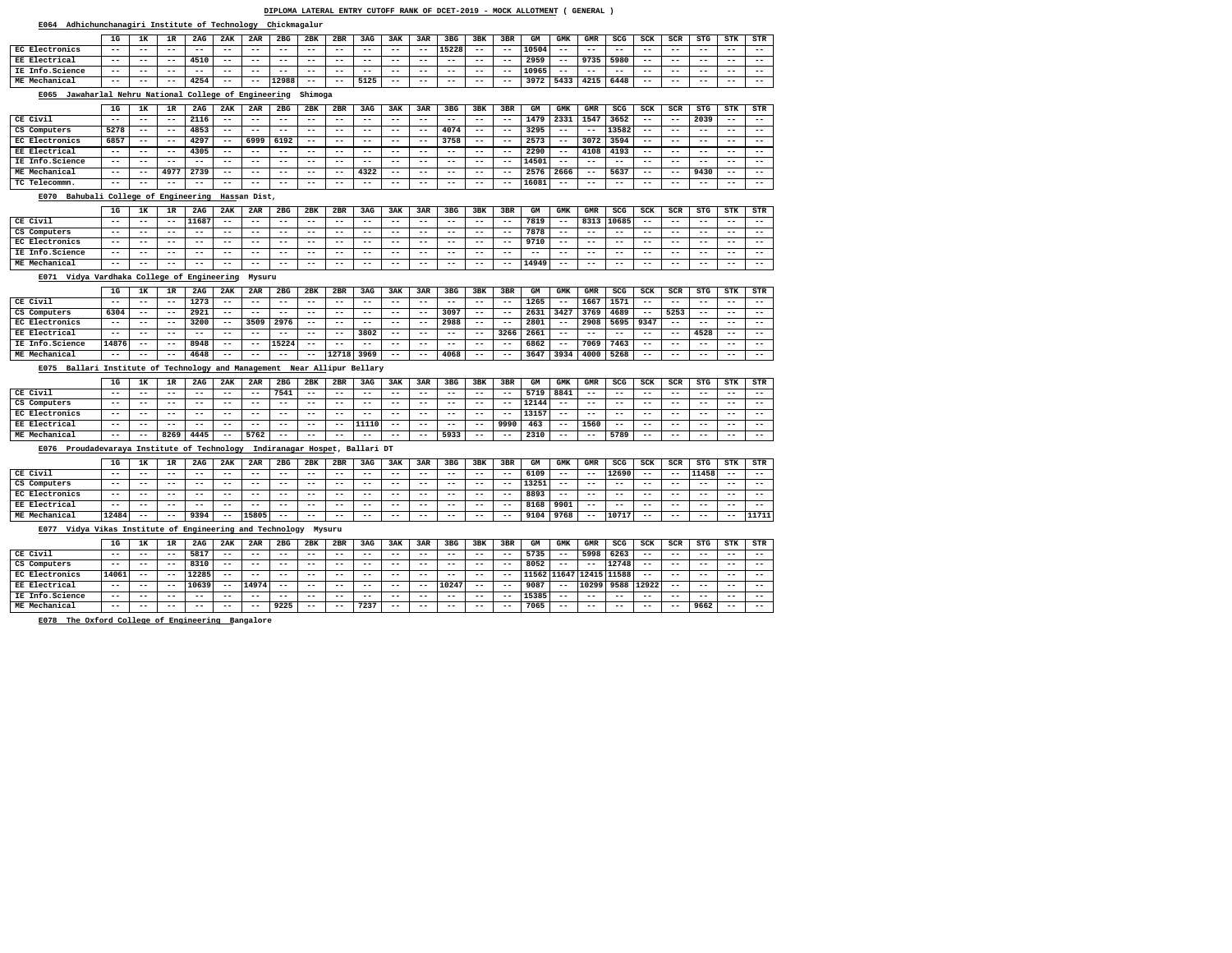#### **E078 The Oxford College of Engineering Bangalore**

## **E081 H M S Institute of Technology Tumkur**

## **E082 J S S Academy of Technical Education Bangalore**

## **E083 H.K.B.K.College of Engineering Bangalore**

**E085 APS College of Engineering Somanahalli, Bangalore**

|                                         | 1 <sub>G</sub>    | 1K    | 1R    | 2AG   | 2AK       | 2AR   | 2 <sub>BG</sub> | 2BK               | 2BR   | 3AG   | 3AK   | 3AR   | 3 <sub>BG</sub> | 3BK   | 3BR   | GM    | <b>GMK</b> | GMR        | SCG        | <b>SCK</b> | SCR   | <b>STG</b> | <b>STK</b> | STR                      |
|-----------------------------------------|-------------------|-------|-------|-------|-----------|-------|-----------------|-------------------|-------|-------|-------|-------|-----------------|-------|-------|-------|------------|------------|------------|------------|-------|------------|------------|--------------------------|
| AU Automobile                           | $- -$             | $- -$ | $- -$ | $- -$ | $ -$      | $- -$ | $- -$           | $\qquad \qquad -$ | $- -$ | $- -$ | $- -$ | $- -$ | $- -$           | $- -$ | $- -$ | 12277 | $- -$      | $- -$      | $- -$      | $- -$      | $- -$ | $- -$      | $- -$      | $\overline{\phantom{m}}$ |
| BT Bio Technology                       | $- -$             | $- -$ | $- -$ | $- -$ | $- -$     | $- -$ | $- -$           | $- -$             | $- -$ | $- -$ | $- -$ | $- -$ | $- -$           | $- -$ | $- -$ | $- -$ | $- -$      | $- -$      | $- -$      | $- -$      | $- -$ | $- -$      | $- -$      | $- -$                    |
| CE Civil                                | $- -$             | --    | $- -$ | $- -$ | $- -$     | --    | $- -$           | $- -$             | $- -$ | $- -$ | $ -$  | $- -$ | $- -$           | $- -$ | $ -$  | 16327 | $- -$      |            | $- -$      | $- -$      | $- -$ | $- -$      | $- -$      | $- -$                    |
| CS Computers                            | $- -$             | --    | $- -$ | $- -$ | $- -$     | $- -$ | $- -$           | $- -$             | $- -$ | $ -$  | $ -$  | $- -$ | $- -$           | $- -$ | $ -$  | 15591 | $- -$      | $- -$      | $ -$       | $- -$      | $- -$ | $ -$       | $- -$      | $- -$                    |
| CT Const. Tech.                         | $- -$             | $- -$ | $ -$  | $- -$ | $ -$      | $- -$ | $- -$           | $- -$             | $- -$ | $- -$ | $ -$  | $- -$ | $- -$           | $- -$ | $ -$  | $- -$ | $- -$      | $- -$      | $- -$      | $- -$      | $- -$ | $- -$      | $- -$      | $- -$                    |
| Mgmt.                                   |                   |       |       |       |           |       |                 |                   |       |       |       |       |                 |       |       |       |            |            |            |            |       |            |            |                          |
| EC Electronics                          | $\qquad \qquad -$ | $- -$ | $- -$ | $- -$ | $ -$      | $- -$ | $- -$           | $- -$             | $- -$ | $- -$ | $- -$ | $- -$ | $- -$           | $- -$ | $- -$ | 13359 | $- -$      | $- -$      | $- -$      | $- -$      | $- -$ | $- -$      | $- -$      | $- -$                    |
| EE Electrical                           | $- -$             | $- -$ | $- -$ | $- -$ | $- -$     | $- -$ | $- -$           | $- -$             | $- -$ | $- -$ | $- -$ | $- -$ | $- -$           | $- -$ | $- -$ | 15304 | $- -$      | $- -$      | $- -$      | $- -$      | $- -$ | $- -$      | $- -$      | $- -$                    |
| IE Info.Science                         | $- -$             | --    | --    | --    | $- -$     | --    | $- -$           | $- -$             | $- -$ | --    | $- -$ | $- -$ | $- -$           | $- -$ | $- -$ | $- -$ | $- -$      | $ -$       | $- -$      | $- -$      | $- -$ | $- -$      | $- -$      | $- -$                    |
| ME Mechanical                           | $- -$             | $- -$ | $- -$ | $- -$ | $- -$     | $- -$ | $- -$           | $- -$             | $- -$ | $- -$ | $ -$  | $- -$ | $- -$           | $- -$ | $ -$  | 15687 | $- -$      | $- -$      | $- -$      | $- -$      | $- -$ | $- -$      | $ -$       | $- -$                    |
| MT Mechatronics                         | $- -$             | $- -$ | $- -$ | --    | $- -$     | $- -$ | $- -$           | $- -$             | $- -$ | $- -$ | $- -$ | $- -$ | $- -$           | $- -$ | $- -$ | 15997 | $- -$      | $- -$      | $- -$      | $- -$      | $- -$ | $- -$      | $- -$      | $- -$                    |
| Acharya Institute of Technology<br>E079 |                   |       |       |       | Bangalore |       |                 |                   |       |       |       |       |                 |       |       |       |            |            |            |            |       |            |            |                          |
|                                         | 1G                | 1ĸ    | 1R    | 2AG   | 2AK       | 2AR   | 2 <sub>BG</sub> | 2BK               | 2BR   | 3AG   | 3AK   | 3AR   | 3 <sub>BG</sub> | 3BK   | 3BR   | GМ    | <b>GMK</b> | <b>GMR</b> | <b>SCG</b> | SCK        | SCR   | <b>STG</b> | <b>STK</b> | STR                      |
| AE Aeronaut. Engg                       | $- -$             | $- -$ | $- -$ | 8766  | $- -$     | $- -$ | $- -$           | $- -$             | $- -$ | $- -$ | $- -$ | $- -$ | $- -$           | $- -$ | $ -$  | 5700  | $- -$      | $- -$      | 9650       | $- -$      | $- -$ | $- -$      | $- -$      | $ -$                     |
| AU Automobile                           | $- -$             | $- -$ | $- -$ | $- -$ | $ -$      | $- -$ | $- -$           | $- -$             | $- -$ | $- -$ | $- -$ | $- -$ | $ -$            | $- -$ | $- -$ | 12452 | $- -$      | $- -$      | 14198      | $- -$      | $- -$ | $- -$      | $- -$      | $ -$                     |
| BT Bio Technology                       | $ -$              | $- -$ | $ -$  | $ -$  | $- -$     | $- -$ | $- -$           | $- -$             | $- -$ | $- -$ | $- -$ | $- -$ | $ -$            | $- -$ | $ -$  | $- -$ | $- -$      | $- -$      | $- -$      | $- -$      | $- -$ | $- -$      | $- -$      | $ -$                     |
| CE Civil                                | 7804              | $- -$ | $ -$  | 3917  | $- -$     | 6364  | $- -$           | $- -$             | $- -$ | $- -$ | $- -$ | $- -$ | 4695            | $- -$ | $- -$ | 3815  | 4507       | $- -$      | 3876       | $- -$      | $- -$ | $- -$      | $- -$      | $- -$                    |
| CS Computers                            | $- -$             | --    | $ -$  | 2982  | $- -$     | --    | 3121            | $- -$             | $- -$ |       | $- -$ | $- -$ | 4085            | $- -$ | $ -$  | 2691  | $- -$      | 5257       | 5871       | $- -$      | $- -$ | $- -$      | $- -$      | $- -$                    |
| CT Const. Tech.                         | $- -$             | $- -$ | $- -$ | $- -$ | $ -$      | $- -$ | $- -$           | $- -$             | $- -$ | $- -$ | $- -$ | $- -$ | $ -$            | $- -$ | $ -$  | $- -$ | $- -$      | $- -$      | $- -$      | $- -$      | $- -$ | $- -$      | $- -$      | $- -$                    |
| Mgmt.                                   |                   |       |       |       |           |       |                 |                   |       |       |       |       |                 |       |       |       |            |            |            |            |       |            |            |                          |
| EC Electronics                          | $- -$             | --    | $- -$ | 3476  | $ -$      | $- -$ | $- -$           | $- -$             | $- -$ | 3630  | $ -$  | $- -$ | 4578            | $- -$ | $- -$ | 3175  | $- -$      | 3330       | 3413       | $- -$      | 5550  | $- -$      | $- -$      | $- -$                    |
| EE Electrical                           | 7565              | $- -$ | $- -$ | 5907  | $- -$     | 6551  | 7715            | $- -$             | $- -$ | $- -$ | $- -$ | $- -$ | $- -$           | $- -$ | $ -$  | 5400  | 6189       | $- -$      | 5746       | $- -$      | $- -$ | $- -$      | $- -$      | $- -$                    |
| IE Info.Science                         | $- -$             | $- -$ | $- -$ | $- -$ | $- -$     | $- -$ | $- -$           | $- -$             | $- -$ | $- -$ | $- -$ | $- -$ | $- -$           | $- -$ | $ -$  | 14881 | $- -$      | $- -$      | $- -$      | $- -$      | $- -$ | $- -$      | $- -$      | $- -$                    |
| ME Mechanical                           | $- -$             | --    | $- -$ | 3729  | 4783      | $- -$ | 7245            | $- -$             | $- -$ | $- -$ | $- -$ | $- -$ | $- -$           | $- -$ | $ -$  | 3650  | $- -$      | 3669       | 5307       | $- -$      | $- -$ | 4540       | $- -$      | $- -$                    |
| MN Mining                               | $- -$             | --    | $- -$ | $- -$ | $- -$     | $- -$ | $- -$           | $- -$             | $- -$ | $- -$ | $- -$ | $- -$ | $- -$           | $- -$ | $ -$  | 14660 | $- -$      | $- -$      | $- -$      | $- -$      | $- -$ | $- -$      | $- -$      | $- -$                    |
| MT Machatronics                         | 10455             |       |       | 1398  |           |       |                 |                   |       |       |       |       |                 |       | $- -$ | 1176  | --         |            | 4556       |            | --    |            |            |                          |

 **MT Mechatronics 10455 -- -- 1398 -- -- -- -- -- -- -- -- -- -- -- 1176 -- -- 4556 -- -- -- -- --**

|                | 1G    | 1к    | 1 D<br>-- | 2AG   | 2AK   | 2AR   | 2 <sub>BG</sub> | 2BK   | 2BR   | 3AG   | 3AK   | 3AR   | 3 <sub>BG</sub> | 3BK   | 3BR   | GМ     | GMK   | <b>GMR</b> | SCG   | SCK   | SCR   | STG          | STK   | STR   |
|----------------|-------|-------|-----------|-------|-------|-------|-----------------|-------|-------|-------|-------|-------|-----------------|-------|-------|--------|-------|------------|-------|-------|-------|--------------|-------|-------|
| CE Civil       | 9774  | $- -$ | $- -$     | 9726  | --    | $- -$ | $- -$           | $- -$ | $- -$ | $- -$ | $- -$ | $- -$ | 12249           | $- -$ | $ -$  | 6450   | 8777  | 9042       | 9152  | $- -$ | $- -$ | $- -$        | $- -$ | $- -$ |
| CS Computers   | $- -$ | $- -$ | $- -$     | $- -$ | $- -$ | $- -$ | $- -$           | $- -$ | $- -$ | $- -$ | $- -$ | $- -$ | $- -$           | $- -$ | $- -$ | 12934  | $- -$ | $- -$      | $- -$ | $- -$ | $- -$ | $- -$        | $- -$ | $- -$ |
| EC Electronics | $- -$ | $- -$ | $- -$     | $- -$ | --    | $- -$ | $- -$           | $- -$ | $- -$ | $- -$ | $- -$ | $- -$ | $- -$           | $- -$ | $- -$ | 11490  | $- -$ | $- -$      | $- -$ | $- -$ | $- -$ | $- -$        | $- -$ | $- -$ |
| EE Electrical  | $- -$ | $- -$ | $- -$     | $- -$ | --    | $- -$ | $- -$           | $- -$ | $- -$ | $- -$ | $- -$ | $- -$ | $- -$           | $- -$ | $- -$ | 11003' | $- -$ | 12636      | $- -$ | $- -$ | $- -$ | <b>L4770</b> | $- -$ | $- -$ |
| ME Mechanical  | $- -$ | $- -$ | $- -$     | 10566 | $- -$ | $- -$ | 15248           | $- -$ | $- -$ | 8023  | $- -$ | $- -$ | $- -$           | $- -$ | $- -$ | 5917   | $- -$ | 6031       | 7835  | $- -$ | $- -$ | $- -$        | $- -$ | $- -$ |

|                 | 1G    | 1ĸ    | 1R    | 2AG   | 2AK   | 2AR   | 2 <sub>BG</sub> | 2BK   | 2BR   | 3AG   | 3AK   | 3AR   | 3 <sub>BG</sub> | 3BK   | 3BR   | GМ    | GMK   | GMR               | SCG         | SCK   | SCR   | STG   | STK   | STR   |
|-----------------|-------|-------|-------|-------|-------|-------|-----------------|-------|-------|-------|-------|-------|-----------------|-------|-------|-------|-------|-------------------|-------------|-------|-------|-------|-------|-------|
| CE Civil        | $- -$ | $- -$ | $ -$  | 10994 | $- -$ | $- -$ | 15816           | $- -$ | $- -$ | 11071 | $- -$ | $- -$ | $- -$           | $- -$ | $ -$  | 10833 |       | 11162 11180 10992 |             | $- -$ | $- -$ | $- -$ | $- -$ | $- -$ |
| CS Computers    | 10295 | $- -$ | $ -$  | 9367  | $- -$ | $- -$ | $- -$           | $- -$ | $- -$ | $- -$ | $- -$ | $- -$ | 5614            | $- -$ | $- -$ | 4741  | $- -$ | 6156              | 15645       | $- -$ | $- -$ | $- -$ | $- -$ | $- -$ |
| EC Electronics  | $- -$ | $- -$ | $ -$  | 9427  | $- -$ | $- -$ | 7005            | $- -$ | $- -$ | $- -$ | $- -$ | $- -$ | 5844            | $- -$ | $ -$  | 5578  | 5832  | 5877              | 8873        | --    | $- -$ | $- -$ | $- -$ | $- -$ |
| EI Elec. Inst.  | $- -$ | --    | $- -$ | $- -$ | $- -$ | --    | --              | $- -$ | $- -$ | $- -$ | $- -$ | $- -$ | $- -$           | $- -$ | $ -$  | 11059 | $- -$ | $- -$             | $- -$       | $- -$ | $- -$ | $- -$ | $- -$ | $- -$ |
| Engg            |       |       |       |       |       |       |                 |       |       |       |       |       |                 |       |       |       |       |                   |             |       |       |       |       |       |
| IE Info.Science | $- -$ |       | $ -$  | $- -$ | $- -$ | --    | $- -$           | --    | $- -$ | $- -$ | $- -$ | $- -$ | $- -$           | $- -$ | $- -$ | 11907 | $- -$ | $- -$             | $ -$        | $- -$ | $- -$ | $- -$ | $- -$ | $- -$ |
| IM Ind. Engg.   | $- -$ | --    | $- -$ | --    | $- -$ | --    | $- -$           | $- -$ | $- -$ | $- -$ | $- -$ | $- -$ | $- -$           | $- -$ | $- -$ | 11206 | $- -$ | $- -$             | $- -$       | $- -$ | $- -$ | $- -$ | $- -$ | $- -$ |
| Mgmt.           |       |       |       |       |       |       |                 |       |       |       |       |       |                 |       |       |       |       |                   |             |       |       |       |       |       |
| ME Mechanical   | 13794 | $- -$ | $ -$  | 11327 | 13171 | --    | 13209           | $- -$ | $- -$ | $- -$ | $- -$ | $- -$ | 11491           | $- -$ | $- -$ | 10991 | $- -$ |                   | 11238 11912 | $- -$ | $- -$ | $- -$ | $- -$ | $- -$ |

|                 | 1G    | 1 T.  | ם 1<br>∸ | 2AG   | 2AK   | 2AR   | 2 <sub>BG</sub> | 2BK   | 2BR   | 3AG   | 3AK   | 3AR   | 3 <sub>BG</sub> | 3BK   | 3BR   | GМ    | GMK   | GMR   | SCG   | SCK   | SCR   | STG   | STK   | STR 1 |
|-----------------|-------|-------|----------|-------|-------|-------|-----------------|-------|-------|-------|-------|-------|-----------------|-------|-------|-------|-------|-------|-------|-------|-------|-------|-------|-------|
| CE Civil        | $- -$ | $- -$ | $- -$    | 15403 | $- -$ | $- -$ | 14224           | $- -$ | $- -$ | $- -$ | $- -$ | $- -$ | --              | $- -$ | $- -$ | 12476 | $- -$ | 15125 | $- -$ | $- -$ | $- -$ | $- -$ | $- -$ | $- -$ |
| CS Computers    | $- -$ | $- -$ | $- -$    | $- -$ | --    | $- -$ | $- -$           | $- -$ | $- -$ | $- -$ | $- -$ | $- -$ | --              | $- -$ | $- -$ | 15319 | $- -$ | $- -$ | $- -$ | $- -$ | $- -$ | $- -$ | $- -$ | $- -$ |
| EC Electronics  | --    | --    | $- -$    | $- -$ | --    | $- -$ | $- -$           | $- -$ | $- -$ | $- -$ | $- -$ | $- -$ | --              | $- -$ | $- -$ | 13770 | $- -$ | $- -$ | $- -$ | $- -$ | $- -$ | $- -$ | $- -$ | $- -$ |
| EE Electrical   | $- -$ | $- -$ | $- -$    | $- -$ | $- -$ | $- -$ | $- -$           | $- -$ | $- -$ | $- -$ | $- -$ | $- -$ | --              | $- -$ | $- -$ | 15002 | --    | $- -$ | $- -$ | $- -$ | $- -$ | $- -$ | $- -$ | $- -$ |
| IE Info.Science | --    | --    | $- -$    | $- -$ | --    | $- -$ | $- -$           | $- -$ | $- -$ | --    | $- -$ | $- -$ | --              | $- -$ | $- -$ | $- -$ | $- -$ | $- -$ | $- -$ | $- -$ | $- -$ | $- -$ | $- -$ | $- -$ |
| ME Mechanical   | $- -$ | $- -$ | $- -$    | $- -$ | $- -$ | $- -$ | $- -$           | $- -$ | $- -$ | $- -$ | $- -$ | $- -$ | --              | $- -$ | $- -$ | 13568 | $- -$ | $- -$ | $- -$ | $- -$ | $- -$ | $- -$ | $- -$ | $- -$ |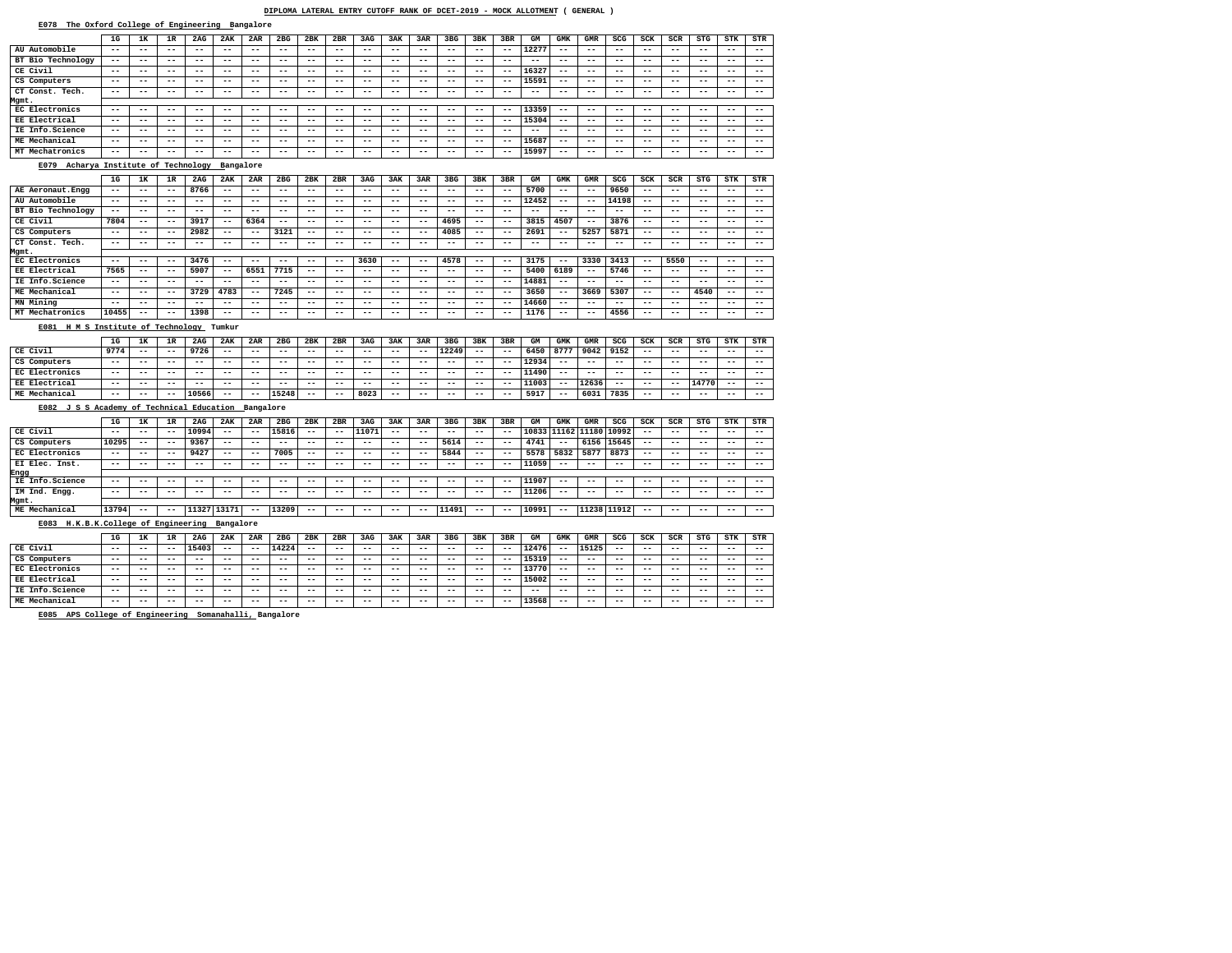## **E092 Vemana Institute of Technology Bangalore**

| APS College of Engineering<br>E085                                 |                          |                   |                   |                   | Somanahalli, Bangalore |                   |                 |                |                   |                   |                          |                   |                   |                   |                            |                            |                   |                   |                   |                          |            |                   |                   |                   |
|--------------------------------------------------------------------|--------------------------|-------------------|-------------------|-------------------|------------------------|-------------------|-----------------|----------------|-------------------|-------------------|--------------------------|-------------------|-------------------|-------------------|----------------------------|----------------------------|-------------------|-------------------|-------------------|--------------------------|------------|-------------------|-------------------|-------------------|
|                                                                    | 1 <sub>G</sub>           | 1ĸ                | 1R                | 2AG               | 2AK                    | 2AR               | 2 <sub>BG</sub> | 2BK            | 2BR               | 3AG               | 3AK                      | 3AR               | 3 <sub>BG</sub>   | 3BK               | 3BR                        | GМ                         | <b>GMK</b>        | <b>GMR</b>        | SCG               | <b>SCK</b>               | SCR        | <b>STG</b>        | STK               | STR               |
| CE Civil                                                           | $\overline{\phantom{m}}$ | --                | $- -$             | $- -$             | $- -$                  | $- -$             | $- -$           | $- -$          | $\qquad \qquad -$ | $- -$             | $- -$                    | $- -$             | $- -$             | $- -$             | $ -$                       | 12763                      | $- -$             | $- -$             | --                | $- -$                    | --         | $- -$             | $- -$             | $\qquad \qquad -$ |
| CS Computers                                                       | $- -$                    | --                | $- -$             | $- -$             | $- -$                  | $- -$             | $- -$           | $- -$          | $- -$             | $- -$             | $- -$                    | $- -$             | $- -$             | $- -$             | $- -$                      | 13197                      | $- -$             | $- -$             | $- -$             | $- -$                    | --         | $- -$             | $- -$             | $- -$             |
| EC Electronics                                                     | $- -$                    | --                | $- -$             | $- -$             | $- -$                  | --                | $- -$           | $- -$          | $- -$             | $- -$             | $- -$                    | $- -$             | $- -$             | $- -$             | $- -$                      | 11243                      | $- -$             | $- -$             | --                | $- -$                    | --         | $- -$             | $- -$             | $- -$             |
| IE Info.Science                                                    | $\overline{\phantom{m}}$ | --                | --                | $- -$             | $- -$                  | $- -$             | $- -$           | $- -$          | $\qquad \qquad -$ | $- -$             | $ -$                     | $- -$             | $- -$             | $- -$             | $- -$                      | $- -$                      | $- -$             | $- -$             | --                | $- -$                    | --         | $- -$             | $- -$             | $\qquad \qquad -$ |
| ME Mechanical                                                      | $\qquad \qquad -$        | --                | $- -$             | $- -$             | $- -$                  | --                | $- -$           | $- -$          | $- -$             |                   | $- -$                    | $- -$             | $- -$             | $- -$             | $- -$                      | 14694                      | $- -$             | $- -$             | $- -$             | $- -$                    | --         | $- -$             | $- -$             | $\qquad \qquad -$ |
| E086 Sri Sairam College of Engineering (Formerly Shirdi Sai Engg)  |                          |                   |                   |                   |                        |                   |                 |                |                   | Anekal, Bangalore |                          |                   |                   |                   |                            |                            |                   |                   |                   |                          |            |                   |                   |                   |
|                                                                    | 1G                       | 1ĸ                | 1R                | 2AG               | 2AK                    | 2AR               | 2 <sub>BG</sub> | 2BK            | 2BR               | 3AG               | 3AK                      | 3AR               | 3 <sub>BG</sub>   | 3BK               | 3BR                        | GM                         | <b>GMK</b>        | <b>GMR</b>        | SCG               | SCK                      | SCR        | <b>STG</b>        | STK               | STR               |
| CS Computers                                                       | $- -$                    | --                | $- -$             | $- -$             | $- -$                  | $- -$             | $- -$           | $- -$          | $- -$             | $- -$             | $- -$                    | $- -$             | $- -$             | $- -$             | $\overline{\phantom{m}}$ . | $- -$                      | $- -$             | $- -$             | $- -$             | $- -$                    | $- -$      | $- -$             | $- -$             | $- -$             |
| EC Electronics                                                     | $- -$                    | --                | --                | --                | $- -$                  | $- -$             | $- -$           | $- -$          | $- -$             | $- -$             | $ -$                     | $\qquad \qquad -$ | $\qquad \qquad -$ | $- -$             | $- -$                      | 6048                       | $- -$             | $- -$             | --                | $- -$                    | --         | --                | $\qquad \qquad -$ | $\qquad \qquad -$ |
| EE Electrical                                                      | $- -$                    | --                | $- -$             | $- -$             | $- -$                  | $- -$             | $- -$           | $- -$          | $- -$             | $- -$             | $- -$                    | $- -$             | $- -$             | $- -$             | $- -$                      | 13951                      | $- -$             | $- -$             | --                | $- -$                    | --         | $- -$             | $- -$             | $- -$             |
| ME Mechanical                                                      | $\overline{\phantom{m}}$ | --                | $- -$             | $- -$             | $\qquad \qquad -$      | $- -$             | $- -$           | $- -$          | $- -$             |                   | $- -$                    | $\qquad \qquad -$ | $\qquad \qquad -$ | $- -$             | $- -$                      | 7569                       | $- -$             | $- -$             | $- -$             | $\overline{\phantom{m}}$ | --         | $- -$             | $\qquad \qquad -$ | $- -$             |
| Vivekananada Institute of Technology<br>E087                       |                          |                   |                   |                   |                        | Bangalore         |                 |                |                   |                   |                          |                   |                   |                   |                            |                            |                   |                   |                   |                          |            |                   |                   |                   |
|                                                                    | 1G                       | 1ĸ                | 1R                | 2AG               | 2AK                    | 2AR               | 2 <sub>BG</sub> | 2BK            | 2BR               | 3AG               | 3AK                      | 3AR               | 3 <sub>BG</sub>   | 3BK               | 3BR                        | GM                         | GMK               | <b>GMR</b>        | SCG               | SCK                      | SCR        | <b>STG</b>        | STK               | STR               |
| CE Civil                                                           | $\overline{\phantom{m}}$ | $- -$             | $- -$             | $- -$             | $- -$                  | $- -$             | $- -$           | $- -$          | $\qquad \qquad -$ | $- -$             | $- -$                    | $\qquad \qquad -$ | $- -$             | $- -$             | $- -$                      | 15807                      | --                | $- -$             | $- -$             | $\overline{\phantom{m}}$ | --         | $\qquad \qquad -$ | $- -$             | $\qquad \qquad -$ |
| CS Computers                                                       | $\qquad \qquad -$        | --                | $- -$             | $- -$             | $- -$                  | $- -$             | $- -$           | $- -$          | $- -$             | $- -$             | $- -$                    | $- -$             | $- -$             | $- -$             | $- -$                      | 15001                      | $- -$             | $- -$             | $- -$             | $- -$                    | $- -$      | $- -$             | $- -$             | $- -$             |
| EC Electronics                                                     | $\overline{\phantom{m}}$ | --                | --                | $- -$             | $- -$                  | $- -$             | $- -$           | $- -$          | $- -$             | $- -$             | $ -$                     | $- -$             | $- -$             | $ -$              | $- -$                      | $ -$                       | $- -$             | $- -$             | --                | $- -$                    | --         | $- -$             | $- -$             | $- -$             |
| IE Info.Science                                                    | $\overline{\phantom{m}}$ | --                | $- -$             | $- -$             | $- -$                  | $- -$             | $- -$           | $- -$          | $- -$             | $- -$             | $- -$                    | $- -$             | $- -$             | $- -$             | $- -$                      | $- -$                      | $- -$             | $- -$             | --                | $- -$                    | --         | $- -$             | $- -$             | $- -$             |
| ME Mechanical                                                      | $- -$                    | --                | $- -$             | $- -$             | $- -$                  | $- -$             | $- -$           | $- -$          | $- -$             | $- -$             | $- -$                    | $- -$             | $- -$             | $- -$             | $\overline{\phantom{m}}$ . | 15565                      | $- -$             | $- -$             | $- -$             | $- -$                    | $- -$      | $- -$             | $- -$             | $\qquad \qquad -$ |
| Bangalore College of Engineering and Technology<br>E088            |                          |                   |                   |                   |                        |                   |                 | Chandapura,    |                   | Bangalore         |                          |                   |                   |                   |                            |                            |                   |                   |                   |                          |            |                   |                   |                   |
|                                                                    |                          |                   |                   |                   |                        |                   |                 |                |                   |                   |                          |                   |                   |                   |                            |                            |                   |                   |                   |                          |            |                   |                   |                   |
|                                                                    | 1G                       | 1ĸ                | 1R                | 2AG               | 2AK                    | 2AR               | 2 <sub>BG</sub> | 2BK            | 2BR               | 3AG               | 3AK                      | 3AR               | 3 <sub>BG</sub>   | 3BK               | 3BR                        | GМ                         | GMK               | GMR               | SCG               | <b>SCK</b>               | SCR        | <b>STG</b>        | <b>STK</b>        | STR               |
| CE Civil                                                           | $\overline{\phantom{m}}$ | --                | $- -$             | $- -$             | $- -$                  | $- -$             | $- -$           | $- -$          | $- -$             | $- -$             | $- -$                    | $\qquad \qquad -$ | $\qquad \qquad -$ | $- -$             | $- -$                      | 4099<br>6564               | $\qquad \qquad -$ | $\qquad \qquad -$ | 16350             | $\qquad \qquad -$        | $- -$      | $\qquad \qquad -$ | $\qquad \qquad -$ | $\qquad \qquad -$ |
| CS Computers<br>EC Electronics                                     | $- -$<br>$- -$           | --<br>--          | $- -$<br>$- -$    | $- -$<br>$- -$    | $- -$<br>$- -$         | $- -$<br>$- -$    | $- -$<br>$- -$  | $- -$<br>$- -$ | $- -$<br>$- -$    | $- -$<br>$- -$    | $- -$<br>$- -$           | $- -$<br>$- -$    | $- -$<br>$- -$    | $- -$<br>$- -$    | $- -$<br>$- -$             | 10178                      | $- -$<br>$- -$    | $- -$<br>$- -$    | $- -$<br>$- -$    | $- -$<br>$- -$           | --<br>--   | $- -$<br>$- -$    | $- -$<br>$- -$    | $- -$<br>$- -$    |
| EE Electrical                                                      | $\overline{\phantom{m}}$ | --                | $- -$             | 7176              | $- -$                  | $- -$             | $- -$           | $- -$          | $- -$             | $- -$             | $- -$                    | $\qquad \qquad -$ | $- -$             | $- -$             | $- -$                      | 6937                       | $\qquad \qquad -$ | 7658              | $- -$             | $- -$                    | $- -$      | $- -$             | $- -$             | $- -$             |
| IE Info.Science                                                    | $\qquad \qquad -$        | --                | $- -$             | $- -$             | $- -$                  | $- -$             | $- -$           | $- -$          | $- -$             | $- -$             | $- -$                    | $- -$             | $- -$             | $- -$             | $- -$                      | $- -$                      | $- -$             | $- -$             | --                | $- -$                    | --         | $- -$             | $- -$             | $- -$             |
| ME Mechanical                                                      | $\overline{\phantom{m}}$ | --                | $- -$             | $- -$             | $- -$                  | $- -$             | $- -$           | $- -$          | $- -$             | $- -$             | $ -$                     | $\qquad \qquad -$ | $\qquad \qquad -$ | $- -$             | $- -$                      | 16194                      | $- -$             | $- -$             | --                | $\overline{\phantom{m}}$ | --         | $\qquad \qquad -$ | $- -$             | $\qquad \qquad -$ |
|                                                                    |                          |                   |                   |                   |                        |                   |                 |                |                   |                   |                          |                   |                   |                   |                            |                            |                   |                   |                   |                          |            |                   |                   |                   |
| E089 B T L Institute of Technology and Management                  |                          |                   |                   |                   |                        |                   |                 | Bangalore      |                   |                   |                          |                   |                   |                   |                            |                            |                   |                   |                   |                          |            |                   |                   |                   |
|                                                                    | 1G                       | 1ĸ                | 1R                | 2AG               | 2AK                    | 2AR               | 2 <sub>BG</sub> | 2BK            | 2BR               | 3AG               | 3AK                      | 3AR               | 3 <sub>BG</sub>   | 3BK               | 3BR                        | GМ                         | GMK               | <b>GMR</b>        | SCG               | SCK                      | SCR        | <b>STG</b>        | STK               | STR               |
| CE Civil                                                           | --                       |                   |                   |                   |                        |                   |                 |                |                   |                   | --                       |                   |                   |                   | $ -$                       |                            | --                |                   | --                |                          |            |                   |                   | $- -$             |
| CS Computers                                                       | $- -$                    | $\qquad \qquad -$ | $- -$             | $- -$             | $ -$                   | $- -$             | $- -$           | $- -$          | $- -$             | $- -$             | $\qquad \qquad -$        | $- -$             | $- -$             | $- -$             | $\qquad \qquad -$          | $\qquad \qquad -$          | $- -$             | $\qquad \qquad -$ | $\qquad \qquad -$ | $- -$                    | $- -$      | $- -$             | $- -$             | $\qquad \qquad -$ |
| EC Electronics                                                     | $- -$                    | $\qquad \qquad -$ | $- -$             | $\qquad \qquad -$ | $\qquad \qquad -$      | $\qquad \qquad -$ | $ -$            | $- -$          | $- -$             | $- -$             | $\overline{\phantom{m}}$ | $- -$             | $\qquad \qquad -$ | $\qquad \qquad -$ | $\overline{\phantom{m}}$   | $\overline{\phantom{m}}$   | $- -$             | $ -$              | $- -$             | $\qquad \qquad -$        | $- -$      | $- -$             | $ -$              | $\qquad \qquad -$ |
| EE Electrical                                                      | $\qquad \qquad -$        | $- -$             | $- -$             | $- -$             | $- -$                  | $- -$             | $- -$           | $- -$          | $- -$             | $- -$             | $- -$                    | $- -$             | $- -$             | $- -$             | $- -$                      | $- -$                      | $\qquad \qquad -$ | $- -$             | $- -$             | $- -$                    | $- -$      | $- -$             | $- -$             | $- -$             |
| IE Info.Science                                                    | $- -$                    | $- -$             | $- -$             | $- -$             | $- -$                  | $- -$             | $- -$           | $- -$          | $\qquad \qquad -$ | $- -$             | $- -$                    | $- -$             | $- -$             | $- -$             | $ -$                       | $\overline{\phantom{m}}$ . | $- -$             | $- -$             | $- -$             | $- -$                    | $- -$      | $\qquad \qquad -$ | $- -$             | $- -$             |
| ME Mechanical                                                      | $- -$                    | $- -$             | $- -$             | $- -$             | $- -$                  | $- -$             | $- -$           | $- -$          | $- -$             | $- -$             | $- -$                    | $- -$             | $- -$             | $\qquad \qquad -$ | $- -$                      | 14523                      | $- -$             | $ -$              | $- -$             | $\qquad \qquad -$        | $- -$      | $\qquad \qquad -$ | $\qquad \qquad -$ | $- -$             |
| E090 Sri Revana Siddeswara Institute of Technology Bangalore North |                          |                   |                   |                   |                        |                   |                 |                |                   |                   |                          |                   |                   |                   |                            |                            |                   |                   |                   |                          |            |                   |                   |                   |
|                                                                    | 1G                       | 1ĸ                | 1R                | 2AG               | 2AK                    | 2AR               | 2 <sub>BG</sub> | 2BK            | 2BR               | 3AG               | 3AK                      | 3AR               | 3 <sub>BG</sub>   | 3BK               | 3BR                        | GM                         | GMK               | GMR               | SCG               | SCK                      | <b>SCR</b> | <b>STG</b>        | <b>STK</b>        | STR               |
| CE Civil                                                           | $\qquad \qquad -$        | $- -$             | $ -$              | $\qquad \qquad -$ | $- -$                  | $- -$             | $- -$           | $- -$          | $- -$             | $- -$             | $- -$                    | $\qquad \qquad -$ | $- -$             | $- -$             | $- -$                      | $- -$                      | $\qquad \qquad -$ | $ -$              | $\qquad \qquad -$ | $\qquad \qquad -$        | $- -$      | $ -$              | $ -$              | $- -$             |
| CS Computers                                                       | $\qquad \qquad -$        | $- -$             | $- -$             | $- -$             | $- -$                  | $- -$             | $- -$           | $- -$          | $- -$             | $- -$             | $- -$                    | $- -$             | $- -$             | $- -$             | $\qquad \qquad -$          | $- -$                      | $\qquad \qquad -$ | $\qquad \qquad -$ | $- -$             | $- -$                    | $- -$      | $- -$             | $- -$             | $- -$             |
| EC Electronics                                                     | $- -$                    | $- -$             | $\qquad \qquad -$ | $\qquad \qquad -$ | $- -$                  | $- -$             | $- -$           | $- -$          | $\qquad \qquad -$ | $- -$             | $- -$                    | $- -$             | $- -$             | $- -$             | $\overline{\phantom{m}}$   | $\overline{\phantom{m}}$   | $- -$             | $\qquad \qquad -$ | $- -$             | $\overline{\phantom{m}}$ | --         | $- -$             | $\qquad \qquad -$ | $\qquad \qquad -$ |
| ME Mechanical                                                      | $- -$                    | $- -$             | $- -$             | $\qquad \qquad -$ | $- -$                  | $- -$             | $- -$           | $- -$          | $- -$             | $- -$             | $\qquad \qquad -$        | $- -$             | $- -$             | $- -$             | $\qquad \qquad -$          | $\qquad \qquad -$          | $- -$             | $\qquad \qquad -$ | $- -$             | $- -$                    | $- -$      | $- -$             | $\qquad \qquad -$ | $- -$             |
| E091 K S Institute of Technology Bangalore                         |                          |                   |                   |                   |                        |                   |                 |                |                   |                   |                          |                   |                   |                   |                            |                            |                   |                   |                   |                          |            |                   |                   |                   |

|                | 1G    | 1ĸ    | 1R    | 2AG   | 2AK   | 2AR   | 2BC   | 2BK   | 2BR   | 3AG   | 3AK   | 3AR   | 3 <sub>BG</sub> | 3BK   | 3BR   | GМ    | GMK   | GMR   | <b>SCG</b> | SCK   | <b>SCR</b> | STG   | STK   | STR   |
|----------------|-------|-------|-------|-------|-------|-------|-------|-------|-------|-------|-------|-------|-----------------|-------|-------|-------|-------|-------|------------|-------|------------|-------|-------|-------|
| CS Computers   | $- -$ | $- -$ | $- -$ | 12307 | $- -$ | $- -$ | $- -$ | $- -$ | $- -$ | $- -$ | $- -$ | $- -$ | $- -$           | $- -$ | $- -$ | 11142 | $- -$ | $- -$ | $- -$      | $- -$ | $- -$      | $- -$ | $- -$ | $- -$ |
| EC Electronics | $- -$ | $- -$ | $- -$ | $- -$ | $- -$ | $- -$ | $- -$ | $- -$ | $- -$ | $- -$ | $- -$ | $- -$ | $- -$           | $- -$ | $- -$ | 15280 | --    | $- -$ | $- -$      | $- -$ | $- -$      | $- -$ | $- -$ | $- -$ |
| ME Mechanical  | $- -$ | $- -$ | $- -$ | $- -$ | $- -$ | $- -$ | $- -$ | $- -$ | $- -$ | $- -$ | $- -$ | $- -$ | $- -$           | $- -$ | $- -$ | 16307 | $- -$ | $- -$ | $- -$      | $- -$ | $- -$      | $- -$ | $- -$ | $- -$ |
| TC Telecommn.  | $- -$ | $- -$ | $- -$ | $- -$ | $- -$ | $- -$ | $- -$ | $- -$ | $- -$ | $- -$ | $- -$ | $- -$ | $- -$           | $- -$ | $- -$ | $- -$ | $- -$ | $- -$ | $- -$      | $- -$ | $- -$      | $- -$ | $- -$ | $- -$ |

|                | 1 <sub>G</sub> | --<br>--- | 1 D<br>ᅩ | 2AG   | 2AK   | 2AR   | 2 <sub>BG</sub> | 2BK   | 2BR   | 3AG   | 3AK   | 3AR   | 3 <sub>BG</sub> | 3BK   | 3BR   | GМ                   | GMF   | GMR   | SCG   | <b>COV</b> | SCR   | STG   | STK   | STR   |
|----------------|----------------|-----------|----------|-------|-------|-------|-----------------|-------|-------|-------|-------|-------|-----------------|-------|-------|----------------------|-------|-------|-------|------------|-------|-------|-------|-------|
| CE Civil       | $- -$          | $- -$     | $- -$    | $- -$ | $- -$ | $- -$ | $- -$           | $- -$ | $- -$ | $- -$ | $- -$ | $- -$ | $- -$           | $- -$ | ---   | 1010 <sup>.</sup>    | $- -$ | $- -$ | $- -$ | $- -$      | $- -$ | $- -$ | ---   | $- -$ |
| CS Computers   | $- -$          | $- -$     | $- -$    | $- -$ | $- -$ | $- -$ | $- -$           | $- -$ | $- -$ | $- -$ | $- -$ | $- -$ | $- -$           | $- -$ | $- -$ | 14689                | $- -$ | $- -$ | $- -$ | $- -$      | $- -$ | ---   | $- -$ | $- -$ |
| EC Electronics | $- -$          | $- -$     | $- -$    | $- -$ | $- -$ | $- -$ | $- -$           | $- -$ | $- -$ | $- -$ | $- -$ | $- -$ | $- -$           | $- -$ | ---   | <b>1000</b><br>12771 | $- -$ | $- -$ | $- -$ | $- -$      | $- -$ | $- -$ | ---   | $- -$ |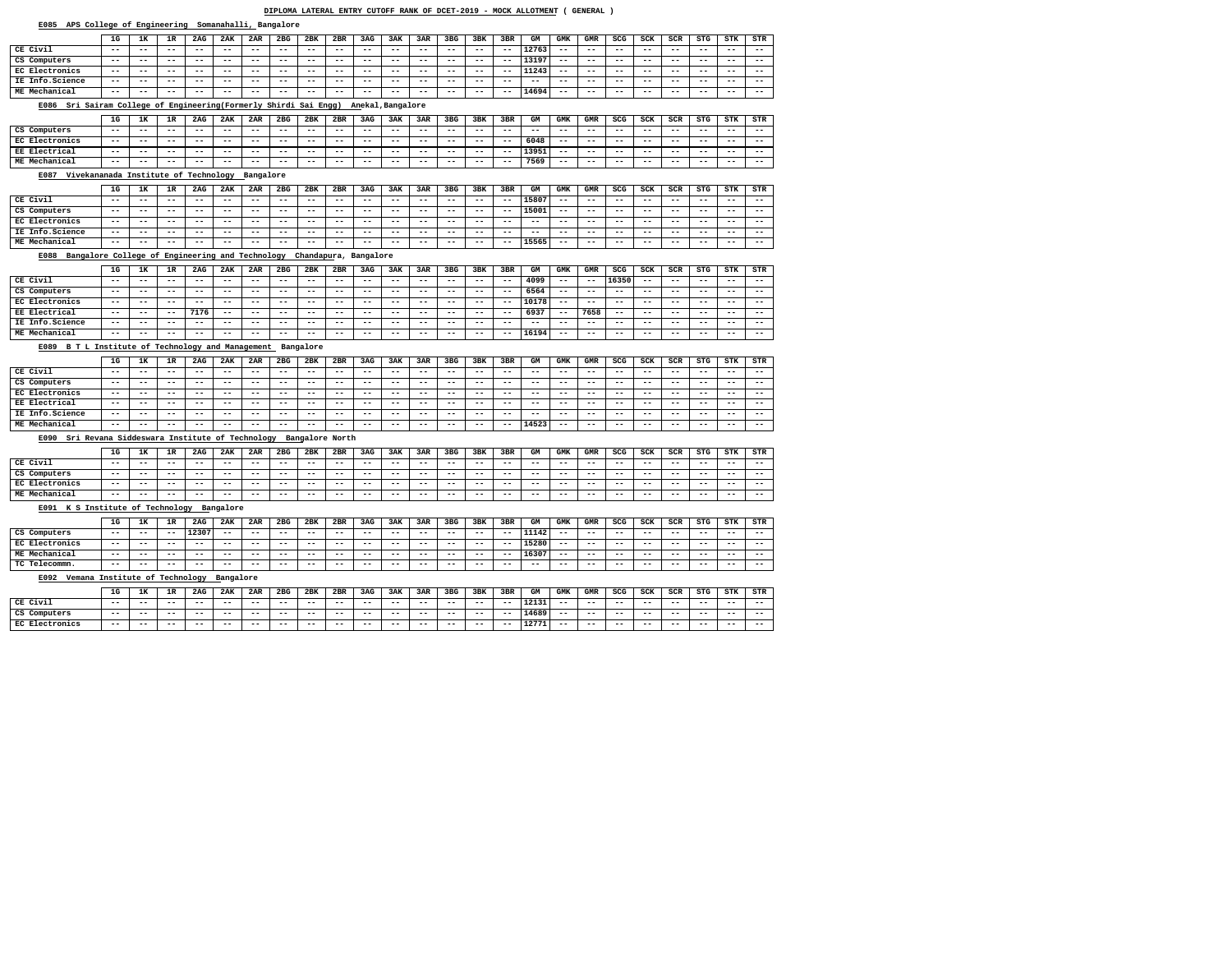#### **E092 Vemana Institute of Technology Bangalore**

#### **E093 Basavakalyana Engineering College Basavakalyana, Bidar-Dist**

### **E094 Coorg Institute of Technology Kodagu**

#### **E095 AMC Engineering College Bangalore**

# **E096 East Point College of Engineering and Technology Bangalore**

## **E097 C M R Institute of Technology Bangalore**

#### **E098 Atria Institute of Technology Bangalore**

## **E099 New Horizon College of Engineering Bangalore**

|                                                                                              | 1G    | 1ĸ    | 1R    | 2AG   | 2AK   | 2AR   | 2 <sub>BG</sub> | 2BK   | 2BR   | 3AG   | 3AK   | 3AR   | 3 <sub>BG</sub> | 3BK   | 3BR   | GМ    | GMK   | GMR   | SCG   | SCK   | SCR   | STG   | STK   | STR   |
|----------------------------------------------------------------------------------------------|-------|-------|-------|-------|-------|-------|-----------------|-------|-------|-------|-------|-------|-----------------|-------|-------|-------|-------|-------|-------|-------|-------|-------|-------|-------|
| IE Info.Science                                                                              | $- -$ | $- -$ | $- -$ | $- -$ | $- -$ | $- -$ | $- -$           | $- -$ | $- -$ | $- -$ | $- -$ | $- -$ | $- -$           | $- -$ | $- -$ | $- -$ | $- -$ | $- -$ | $- -$ | $- -$ | $- -$ | $- -$ | $- -$ | $- -$ |
| ME Mechanical                                                                                | $- -$ | $- -$ | $- -$ | $- -$ | $- -$ | $- -$ | $- -$           | $- -$ | $- -$ | $- -$ | $- -$ | $- -$ | $- -$           | $- -$ | $- -$ | 15898 | $- -$ | $- -$ | $- -$ | $- -$ | $- -$ | $- -$ | $- -$ | $- -$ |
| TC Telecommn.                                                                                | $- -$ | $- -$ | $- -$ | $- -$ | $- -$ | $- -$ | $- -$           | $- -$ | $- -$ | $- -$ | $- -$ | $- -$ | $- -$           | $- -$ | $- -$ | $- -$ | $- -$ | $- -$ | $- -$ | $- -$ | $- -$ | $- -$ | $- -$ | $- -$ |
| Deseuchelusse Braineauine Gellese, Deseuchelusse, Biden Bist<br>$\mathbf{E} \cap \mathbf{E}$ |       |       |       |       |       |       |                 |       |       |       |       |       |                 |       |       |       |       |       |       |       |       |       |       |       |

|                | 1G    | 1к    | 1 D   | 2AG   | 2AK   | 2AR   | 2 <sub>BG</sub> | 2BK   | 2BR   | 3AG   | 3AK   | 3AR   | 3 <sub>BG</sub> | 3BK   | 3BR   | GМ    | GMK   | GMR   | SCG   | SCK   | SCR   | STG   | STK   | STR   |
|----------------|-------|-------|-------|-------|-------|-------|-----------------|-------|-------|-------|-------|-------|-----------------|-------|-------|-------|-------|-------|-------|-------|-------|-------|-------|-------|
| CE Civil       | $- -$ | $- -$ | $- -$ | $- -$ | $- -$ | $- -$ | $- -$           | $- -$ | $- -$ | $- -$ | $- -$ | $- -$ | $- -$           | $- -$ | ---   | .3733 | $- -$ | $- -$ | $- -$ | $- -$ | $- -$ | $- -$ | $- -$ | $- -$ |
| CS Computers   | $- -$ | $- -$ | $- -$ | $- -$ | $- -$ | $- -$ | $- -$           | $- -$ | $- -$ | $- -$ | $- -$ | $- -$ | $- -$           | $- -$ | $- -$ | $- -$ | $- -$ | $- -$ | $- -$ | $- -$ | $- -$ | $- -$ | $- -$ | $- -$ |
| EC Electronics | $- -$ | $- -$ | $- -$ | $- -$ | $- -$ | $- -$ | $- -$           | $- -$ | $- -$ | $- -$ | $- -$ | $- -$ | $- -$           | $- -$ | $- -$ | $- -$ | $- -$ | $- -$ | $- -$ | $- -$ | $- -$ | $- -$ | $- -$ | $- -$ |
| ME Mechanical  | $- -$ | $- -$ | $- -$ | $- -$ | $- -$ | $- -$ | $- -$           | $- -$ | $- -$ | $- -$ | $- -$ | $- -$ | $- -$           | $- -$ | ---   | $- -$ | $- -$ | $- -$ | ---   | $- -$ | $- -$ | ---   | ---   | $- -$ |

|                | 1G    | <b>172</b><br>∸ | 1R    | 2AG   | 2AK   | 2AR   | 2BG   | 2BK   | 2BR   | 3AG   | 3AK   | 3AR   | 3 <sub>BG</sub> | 3BK   | 3BR   | GМ    | <b>GMK</b> | GMR   | SCG   | SCK   | SCR   | STG   | STK   | STR   |
|----------------|-------|-----------------|-------|-------|-------|-------|-------|-------|-------|-------|-------|-------|-----------------|-------|-------|-------|------------|-------|-------|-------|-------|-------|-------|-------|
| CE Civil       | $- -$ | $- -$           | $- -$ | $- -$ | $- -$ | $- -$ | $- -$ | $- -$ | $- -$ | $- -$ | $- -$ | $- -$ | $- -$           | $- -$ | $- -$ | .5064 | $- -$      | $- -$ | $- -$ | $- -$ | $- -$ | $- -$ | $- -$ | $- -$ |
| CS Computers   | $- -$ | $- -$           | $- -$ | $- -$ | $- -$ | $- -$ | $- -$ | $- -$ | $- -$ | $- -$ | $- -$ | $- -$ | $- -$           | $- -$ | $- -$ | 7364  | $- -$      | $- -$ | $- -$ | $- -$ | $- -$ | $- -$ | $- -$ | $- -$ |
| EC Electronics | $- -$ | $- -$           | $- -$ | $- -$ | $- -$ | $- -$ | $- -$ | $- -$ | $- -$ | $- -$ | $- -$ | $- -$ | $- -$           | $- -$ | $- -$ | 11855 | $- -$      | $- -$ | $- -$ | $- -$ | $- -$ | $- -$ | $- -$ | $- -$ |
| ME Mechanical  | $- -$ | $- -$           | $- -$ | $- -$ | $- -$ | $- -$ | $- -$ | $- -$ | $- -$ | $- -$ | $- -$ | $- -$ | $- -$           | $- -$ | $- -$ | 14106 | $- -$      | $- -$ | $- -$ | $- -$ | $- -$ | $- -$ | $- -$ | $- -$ |

|                      | 1G    | 1 T.<br>ᅭ | 1R    | 2AG   | 2AK   | 2AR   | 2 <sub>BG</sub> | 2BK   | 2BR   | 3AG   | 3AK   | 3AR   | 3 <sub>BG</sub> | 3BK   | 3BR   | GМ    | GMK   | <b>GMR</b> | SCG   | SCK   | <b>SCR</b> | <b>STG</b> | STK   | STR   |
|----------------------|-------|-----------|-------|-------|-------|-------|-----------------|-------|-------|-------|-------|-------|-----------------|-------|-------|-------|-------|------------|-------|-------|------------|------------|-------|-------|
| CE Civil             | $- -$ | $- -$     | $- -$ | 12343 | --    | $- -$ | $- -$           | $- -$ | $- -$ | $- -$ | $- -$ | $- -$ | $- -$           | $- -$ | $- -$ | 10826 | $- -$ | $- -$      | 12424 | $- -$ | $- -$      | $- -$      | $- -$ | $- -$ |
| CS Computers         | $- -$ | --        | --    | $- -$ | --    | $- -$ | $- -$           | $- -$ | $- -$ | $- -$ | $- -$ | $- -$ | --              | $- -$ | $- -$ | 13250 | --    | $- -$      | $- -$ | $- -$ | --         | $- -$      | $- -$ | $- -$ |
| EC Electronics       | $- -$ | $- -$     | $- -$ | $- -$ | $- -$ | $- -$ | $- -$           | $- -$ | $- -$ | $- -$ | $- -$ | $- -$ | $- -$           | $- -$ | $- -$ | 12025 | $- -$ | $- -$      | $- -$ | $- -$ | $- -$      | $- -$      | $- -$ | $- -$ |
| <b>EE Electrical</b> | $- -$ | $- -$     | $- -$ | 10459 | --    | $- -$ | $- -$           | $- -$ | $- -$ | $- -$ | $- -$ | $- -$ | $- -$           | $- -$ | $- -$ | 10291 | $- -$ | 10297      | $- -$ | $- -$ | $- -$      | $- -$      | $- -$ | $- -$ |
| IE Info.Science      | --    | $- -$     | --    | $- -$ | $- -$ | $- -$ | $- -$           | $- -$ | $- -$ | $- -$ | $- -$ | $- -$ | $- -$           | $- -$ | $- -$ | $- -$ | $- -$ | $- -$      | $- -$ | $- -$ | $- -$      | $- -$      | $- -$ | $- -$ |
| ME Mechanical        | $- -$ | $- -$     | $- -$ | $- -$ | $- -$ | $- -$ | $- -$           | $- -$ | $- -$ | $- -$ | $- -$ | $- -$ | $- -$           | $- -$ | $- -$ | 15866 | $- -$ | $- -$      | $- -$ | $- -$ | $- -$      | $- -$      | $- -$ | $- -$ |
| MT Mechatronics      | $- -$ | $- -$     | $- -$ | $- -$ | $- -$ | $- -$ | $- -$           | $- -$ | $- -$ | $- -$ | $- -$ | $- -$ | $- -$           | $- -$ | $- -$ | $- -$ | $- -$ | $- -$      | $- -$ | $- -$ | $- -$      | $- -$      | $- -$ | $- -$ |

|                      | 1G    | 1 T.A | ם 1<br>-- | 2AG   | 2AK | 2AR   | 2 <sub>BG</sub> | 2BK   | 2BR   | 3AG   | 3AK   | 3AR   | 3 <sub>BG</sub> | 3BK   | 3BR   | GM    | GMK   | GMR   | SCG   | SCK   | <b>SCR</b> | <b>STG</b> | STK   | STR   |
|----------------------|-------|-------|-----------|-------|-----|-------|-----------------|-------|-------|-------|-------|-------|-----------------|-------|-------|-------|-------|-------|-------|-------|------------|------------|-------|-------|
| CE Civil             | $- -$ | $- -$ | $- -$     | $- -$ | --  | $- -$ | $- -$           | $- -$ | $- -$ | $- -$ | $- -$ | $- -$ | $- -$           | $- -$ | $- -$ | 16088 | $- -$ | $- -$ | $- -$ | $- -$ | $- -$      | $- -$      | $- -$ | $- -$ |
| CS Computers         | $- -$ | $- -$ | $- -$     | $- -$ | --  | $- -$ | $- -$           | $- -$ | $- -$ | $- -$ | $- -$ | $- -$ | $- -$           | $- -$ | $- -$ | 13933 | $- -$ | $- -$ | $- -$ | $- -$ | $- -$      | $- -$      | $- -$ | $- -$ |
| EC Electronics       | $- -$ | $- -$ | $- -$     | $- -$ | --  | $- -$ | $- -$           | $- -$ | $- -$ | $- -$ | $- -$ | $- -$ | $- -$           | $- -$ | $- -$ | 11630 | $- -$ | $- -$ | $- -$ | $- -$ | $- -$      | $- -$      | $- -$ | $- -$ |
| <b>EE Electrical</b> | $- -$ | $- -$ | $- -$     | $- -$ | --  | $- -$ | $- -$           | $- -$ | $- -$ | $- -$ | $- -$ | $- -$ | $- -$           | $- -$ | $- -$ | 12678 | $- -$ | $- -$ | $- -$ | $- -$ | $- -$      | $- -$      | $- -$ | $- -$ |
| IE Info.Science      | $- -$ | $- -$ | $- -$     | $- -$ | --  | $- -$ | $- -$           | $- -$ | $- -$ | $- -$ | $- -$ | $- -$ | $- -$           | $- -$ | $- -$ | $- -$ | $- -$ | $- -$ | $- -$ | $- -$ | $- -$      | $- -$      | $- -$ | $- -$ |
| ME Mechanical        | $- -$ | --    | $- -$     | $- -$ | --  | $- -$ | $- -$           | $- -$ | $- -$ | $- -$ | $- -$ | $- -$ | --              | $- -$ | $- -$ | 14798 | $- -$ | $- -$ | $- -$ | $- -$ | --         | --         | $- -$ | $- -$ |

|                      | 1G    | 1 T.  |       | 2AG   | 2AK   | 2AR   | 2 <sub>BG</sub> | 2BK   | 2BR   | 3AG   | 3AK   | 3AR   | 3 <sub>BG</sub> | 3BK   | 3BR   | GМ    | <b>GMK</b> | <b>GMR</b> | SCG   | SCK   | <b>SCR</b> | <b>STG</b> | <b>STK</b> | STR   |
|----------------------|-------|-------|-------|-------|-------|-------|-----------------|-------|-------|-------|-------|-------|-----------------|-------|-------|-------|------------|------------|-------|-------|------------|------------|------------|-------|
|                      |       |       |       |       |       |       |                 |       |       |       |       |       |                 |       |       |       |            |            |       |       |            |            |            |       |
| CE Civil             | $- -$ | --    | $- -$ | 13976 | $- -$ | $- -$ | 14142           | $- -$ | $- -$ | 15371 | --    | --    | --              | $- -$ | $- -$ | 13605 | $- -$      | 14727      | 14048 | $- -$ | 15623      | $- -$      | $- -$      | $- -$ |
| CS Computers         | 10594 | $- -$ | $- -$ | 6194  | --    | 15505 | $- -$           | $- -$ | $- -$ | $- -$ | $- -$ | $- -$ | 8472            | --    | $- -$ | 3365  | 3771       | 4650       | 7935  | $- -$ | $- -$      | $- -$      | $- -$      | $- -$ |
| EC Electronics       | --    | --    | $- -$ | 12098 | $- -$ | $- -$ | 11361           | $- -$ | $- -$ | 5860  | $- -$ | $- -$ | 14225           | $- -$ | $- -$ | 4606  | $- -$      | 13855      | 14007 | $- -$ | $- -$      | $- -$      | $- -$      | $- -$ |
| <b>EE Electrical</b> | --    | $- -$ | --    | $- -$ | --    | $- -$ | $- -$           | $- -$ | $- -$ | $- -$ | $- -$ | $- -$ | $- -$           | $- -$ | $ -$  | 13629 | --         | 13871      | 15849 | $- -$ | $- -$      | $- -$      | $- -$      | $- -$ |
| IE Info.Science      | $- -$ | $- -$ | --    | $- -$ | --    | --    | $- -$           | $- -$ | $- -$ | $- -$ | $- -$ | $- -$ | $- -$           | $- -$ | $- -$ | 12255 | $- -$      | $- -$      | $- -$ | $- -$ | $- -$      | $- -$      | $- -$      | $- -$ |
| ME Mechanical        | $- -$ | $- -$ | $- -$ | 14502 | --    | $- -$ | $- -$           | $- -$ | $- -$ | $- -$ | $- -$ | $- -$ | $- -$           | $- -$ | $ -$  | 11290 | --         | 13181      | 12562 | $- -$ | $- -$      | 13553      | $- -$      | $- -$ |
| TC Telecommn.        | --    | --    | --    | $- -$ | --    | --    | $- -$           | $- -$ | $- -$ | $- -$ | $- -$ | $- -$ | --              | $- -$ | $- -$ | $- -$ | $- -$      | $- -$      | $- -$ | $- -$ | $- -$      | $- -$      | $- -$      | $- -$ |

|                 | 1G    | $\mathbf{r}$<br>ᅭ | 1R    | 2AG   | <b>2AK</b> | 2AR   | 2 <sub>BG</sub> | 2BK   | 2BR   | 3AG   | 3AK   | 3AR   | 3 <sub>BG</sub> | 3BK   | 3BR   | GМ    | GMK   | GMR   | SCG   | SCK   | SCR   | STG   | STK   | STR   |
|-----------------|-------|-------------------|-------|-------|------------|-------|-----------------|-------|-------|-------|-------|-------|-----------------|-------|-------|-------|-------|-------|-------|-------|-------|-------|-------|-------|
| CE Civil        | $- -$ | $- -$             | $- -$ | $- -$ | $- -$      | $- -$ | $- -$           | $- -$ | $- -$ | $- -$ | $- -$ | $- -$ | $- -$           | $- -$ | $ -$  | 16104 | $- -$ | $- -$ | $- -$ | $- -$ | $- -$ | $- -$ | $- -$ | $- -$ |
| CS Computers    | $- -$ | $- -$             | $- -$ | $- -$ | $- -$      | $- -$ | $- -$           | $- -$ | $- -$ | $- -$ | $- -$ | $- -$ | $- -$           | $- -$ | $- -$ | 12986 | $- -$ | $- -$ | $- -$ | $- -$ | $- -$ | $- -$ | $- -$ | $- -$ |
| EC Electronics  | $- -$ | $- -$             | $- -$ | $- -$ | $- -$      | $- -$ | $- -$           | $- -$ | $- -$ | $- -$ | $- -$ | $- -$ | $- -$           | $- -$ | $ -$  | 13232 | $- -$ | $- -$ | $- -$ | $- -$ | $- -$ | $- -$ | $- -$ | $- -$ |
| IE Info.Science | $- -$ | $- -$             | $- -$ | $- -$ | $- -$      | $- -$ | $- -$           | $- -$ | $- -$ | $- -$ | $- -$ | $- -$ | $- -$           | $- -$ | $- -$ | $- -$ | $- -$ | $- -$ | $- -$ | $- -$ | $- -$ | $- -$ | $- -$ | $- -$ |
| ME Mechanical   | $- -$ | $- -$             | $- -$ | $- -$ | $- -$      | $- -$ | $- -$           | $- -$ | $- -$ | $- -$ | $- -$ | $- -$ | $- -$           | $- -$ | $- -$ | 15586 | $- -$ | $- -$ | $- -$ | $- -$ | $- -$ | $- -$ | $- -$ | $- -$ |

|                        | 1G | - - -<br>ᆠ |   | 2AG | 2AK | 2AR | 2BG                      | 2BK   | 2BR   | 3AG | 3AK | 3AR | 3 <sub>B</sub> | 3BK | 3BR | GМ                                     | GMK | GMR   | SCG   | CCTZ | AA<br>5CK | STG | STK | . 21 K |
|------------------------|----|------------|---|-----|-----|-----|--------------------------|-------|-------|-----|-----|-----|----------------|-----|-----|----------------------------------------|-----|-------|-------|------|-----------|-----|-----|--------|
| --<br>AU<br>Automobile | -- | ---        | - | --- | - - | --- | $\overline{\phantom{a}}$ | $- -$ | $- -$ | --  |     | --- |                |     | --  | $\mathbf{a} = \mathbf{b}$<br><u>。。</u> |     | 12338 | 13687 |      |           |     |     |        |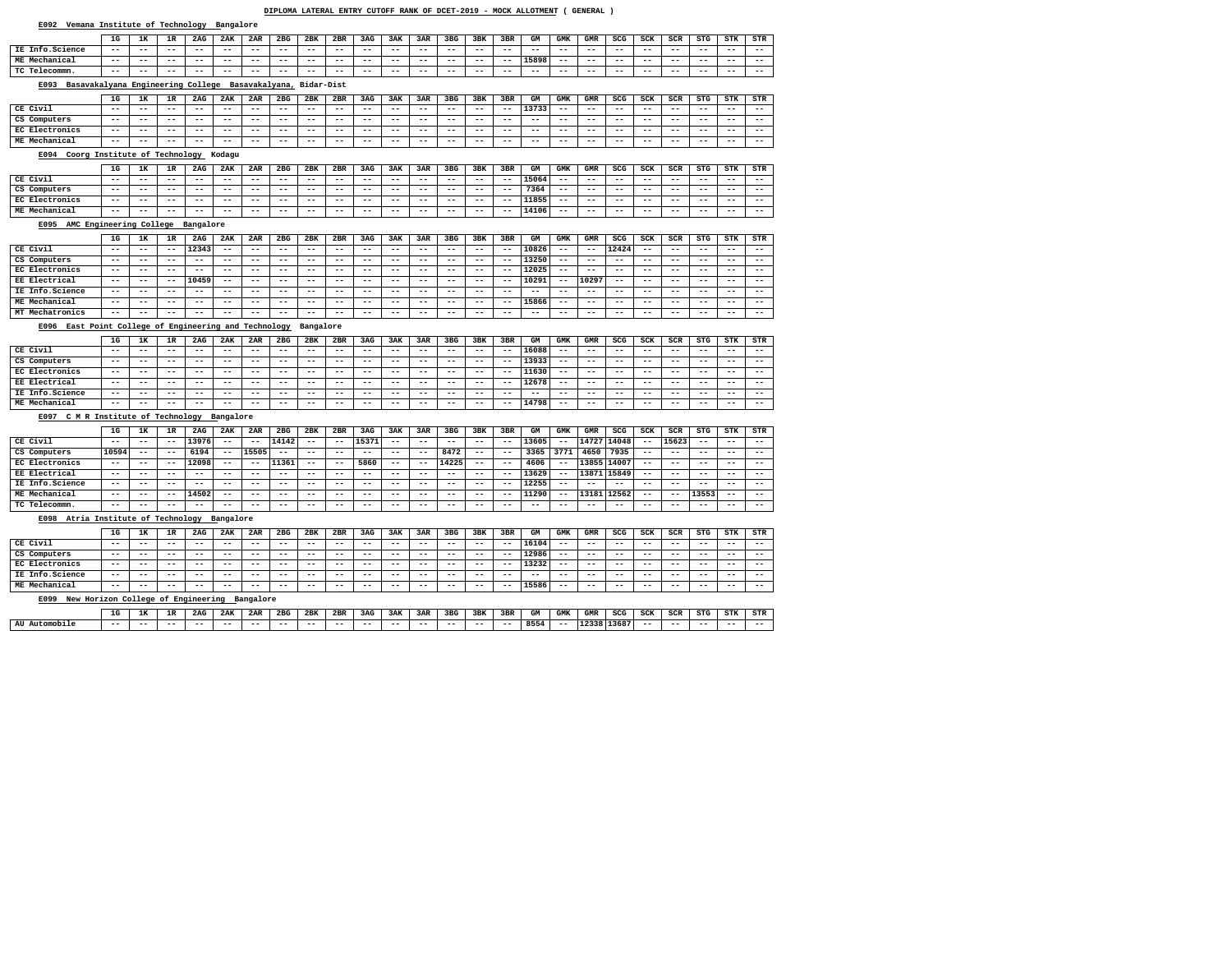#### **E099 New Horizon College of Engineering Bangalore**

#### **E100 K N S Institute of Technology Bangalore**

#### **E101 Channabasaveshwara Institute of Technology Gubbi, Tumkur**

#### **E102 DONBOSCO Institute of Technology Bangalore**

#### **E103 Global Academy of Technology Bangalore**

#### **E104 Nagarjuna College of Engineering and Technology Bangalore (R)**

#### **E105 Nitte Meenakshi Institutute of Technology Bangalore**

|                       | 1G    | 1к    | ם 1<br>ᅭᅑ | 2AG   | 2AK   | 2AR   | 2 <sub>BG</sub> | 2BK   | 2BR   | 3AG   | 3AK   | 3AR   | 3 <sub>BG</sub> | 3BK   | 3BR   | GМ    | <b>GMK</b> | <b>GMR</b> | SCG   | SCK   | SCR   | <b>STG</b> | <b>STK</b> | STR   |
|-----------------------|-------|-------|-----------|-------|-------|-------|-----------------|-------|-------|-------|-------|-------|-----------------|-------|-------|-------|------------|------------|-------|-------|-------|------------|------------|-------|
| BT Bio Technology     | $- -$ | $- -$ | $- -$     | $- -$ | --    | $- -$ | --              | $- -$ | --    | $- -$ | $- -$ | $- -$ | $- -$           | $- -$ | $- -$ | $- -$ | $- -$      | $ -$       | $- -$ | $- -$ | $- -$ | $- -$      | $- -$      | $- -$ |
| CE Civil              | 11611 | $- -$ | $ -$      | 6319  | $- -$ | $- -$ | $- -$           | $- -$ | $- -$ | $- -$ | $- -$ | $- -$ | 7147            | $- -$ | $ -$  | 5514  | 6123       | 6928       | 8551  | $- -$ | 8659  | 13245      | $- -$      | $- -$ |
| CS Computers          | $- -$ | $- -$ | $- -$     | 4447  | $- -$ | 4492  | 4931            | $- -$ | $- -$ | $- -$ | $- -$ | $- -$ | 4894            | $- -$ | $- -$ | 3624  | $- -$      | 4142       | 8456  | 9552  | $- -$ | $- -$      | $- -$      | $- -$ |
| <b>EC Electronics</b> | $- -$ | $- -$ | $ -$      | 11225 | --    | $- -$ | $- -$           | $- -$ | --    | $- -$ | $- -$ | $- -$ | 7672            | $- -$ | 8721  | 4471  | 5624       | $- -$      | $- -$ | $- -$ | $- -$ | $- -$      | $- -$      | $- -$ |
| EE Electrical         | $- -$ | $- -$ | $- -$     | 7326  | $- -$ | $- -$ | $- -$           | $- -$ | $- -$ | $- -$ | $- -$ | $- -$ | $- -$           | $- -$ | $- -$ | 4017  | $- -$      | 7547       | $- -$ | $- -$ | $- -$ | 7945       | $ -$       | $- -$ |
| IE Info.Science       | $- -$ | $- -$ | $- -$     | $- -$ | $- -$ | $- -$ | $- -$           | $- -$ | $- -$ | $- -$ | $- -$ | $- -$ | $- -$           | $- -$ | $ -$  | 13020 | $- -$      | $- -$      | $- -$ | $- -$ | $- -$ | $- -$      | $- -$      | $- -$ |
| ME Mechanical         | $- -$ | $- -$ | $ -$      | 2456  | 2917  | --    | $- -$           | $- -$ | 5948  | 2821  | $- -$ | $- -$ | $- -$           | $- -$ | $ -$  | 2040  | $- -$      | $- -$      | 3679  | $- -$ | $- -$ | $- -$      | $- -$      | $- -$ |

|                 | 1G    | 1к    | 1 D   | 2AG   | 2AK   | 2AR   | 2 <sub>BG</sub> | 2BK   | 2BR   | 3AG   | 3AK   | 3AR   | 3 <sub>BG</sub> | 3BK   | 3BR   | GМ    | GMK   | GMR   | <b>SCG</b> | SCK   | SCR   | STG   | STK   | STR . |
|-----------------|-------|-------|-------|-------|-------|-------|-----------------|-------|-------|-------|-------|-------|-----------------|-------|-------|-------|-------|-------|------------|-------|-------|-------|-------|-------|
| CE Civil        | $- -$ | $- -$ | $- -$ | $- -$ | $- -$ | $- -$ | $- -$           | $- -$ | $- -$ | $- -$ | $- -$ | $- -$ | --              | $- -$ | $- -$ | 14228 | $- -$ | $- -$ | $- -$      | $- -$ | $- -$ | $- -$ | $- -$ | $- -$ |
| CS Computers    | $- -$ | $- -$ | $- -$ | $- -$ | $- -$ | $- -$ | $- -$           | $- -$ | $- -$ | $- -$ | $- -$ | $- -$ | $- -$           | $- -$ | $ -$  | 15703 | $- -$ | $- -$ | $- -$      | $- -$ | $- -$ | $- -$ | $- -$ | $- -$ |
| EC Electronics  | $- -$ | $- -$ | $- -$ | $- -$ | $- -$ | $- -$ | $- -$           | $- -$ | $- -$ | $- -$ | $- -$ | $- -$ | $- -$           | $- -$ | $- -$ | 9841  | $- -$ | $- -$ | $- -$      | $- -$ | $- -$ | $- -$ | $- -$ | $- -$ |
| IE Info.Science | $- -$ | $- -$ | $- -$ | $- -$ | $- -$ | $- -$ | $- -$           | $- -$ | $- -$ | $- -$ | $- -$ | $- -$ | $- -$           | $- -$ | $- -$ | $- -$ | $- -$ | $- -$ | $- -$      | $- -$ | $- -$ | $- -$ | $- -$ | $- -$ |
| ME Mechanical   | $- -$ | $- -$ | $- -$ | $- -$ | $- -$ | $- -$ | $- -$           | $- -$ | $- -$ | $- -$ | $- -$ | $- -$ | $- -$           | $- -$ | $- -$ | 16027 | $- -$ | $- -$ | $- -$      | $- -$ | $- -$ | $- -$ | $- -$ | $- -$ |

|                      | 1G    | 1ĸ    | 1R    | 2AG   | 2AK   | 2AR   | 2 <sub>BG</sub> | 2BK   | 2BR   | 3AG   | 3AK   | 3AR   | 3 <sub>BG</sub> | 3BK   | 3BR   | GM    | GMK   | GMR   | SCG   | SCK   | SCR   | STG   | STK   | STR   |
|----------------------|-------|-------|-------|-------|-------|-------|-----------------|-------|-------|-------|-------|-------|-----------------|-------|-------|-------|-------|-------|-------|-------|-------|-------|-------|-------|
| CE Civil             | $- -$ | $- -$ | $ -$  | 4622  | $- -$ | $- -$ | $ -$            | $- -$ | $- -$ | $- -$ | $- -$ | $- -$ | $- -$           | $- -$ | $ -$  | 3659  | $- -$ | 4243  | 6110  | $- -$ | $- -$ | $- -$ | $- -$ | $- -$ |
| CS Computers         | $- -$ | $- -$ | $- -$ | $- -$ | $- -$ | $- -$ | $- -$           | $- -$ | $- -$ | $- -$ | $- -$ | $- -$ | $- -$           | $- -$ | $ -$  | 13431 | $- -$ | $- -$ | $- -$ | $- -$ | $- -$ | $- -$ | $- -$ | $- -$ |
| EC Electronics       | $- -$ | $- -$ | $- -$ | $- -$ | $- -$ | $- -$ | $- -$           | $- -$ | $- -$ | $- -$ | $- -$ | $- -$ | $- -$           | $- -$ | $ -$  | L3696 | $- -$ | $- -$ | $- -$ | $- -$ | $- -$ | $- -$ | $- -$ | $- -$ |
| <b>EE Electrical</b> | $- -$ | $- -$ | $- -$ | 7075  | --    | $- -$ | $- -$           | $- -$ | $- -$ | $- -$ | $- -$ | $- -$ | $- -$           | $- -$ | $ -$  | 2675  | $- -$ | 6376  | 6193  | $- -$ | $- -$ | $- -$ | $- -$ | $- -$ |
| IE Info.Science      | $- -$ | $- -$ | $- -$ | $- -$ | $- -$ | $- -$ | $- -$           | $- -$ | $- -$ | $- -$ | $- -$ | $- -$ | $- -$           | $- -$ | $- -$ | $- -$ | $- -$ | $- -$ | $- -$ | $- -$ | $- -$ | $- -$ | $- -$ | $- -$ |
| ME Mechanical        | $- -$ | $- -$ | $ -$  | 3978  | 14362 | $- -$ | $- -$           | $- -$ | $- -$ | 4762  | $- -$ | $- -$ | $- -$           | $- -$ | $ -$  | 3448  | $- -$ | 6013  | 7407  | $- -$ | $- -$ | 10181 | $- -$ | $- -$ |

|                      | 1G    | 1к    | ם 1   | 2AG   | 2AK   | 2AR         | 2BG   | 2BK   | 2BR   | 3AG   | 3AK   | 3AR   | 3 <sub>BG</sub> | 3BK   | 3BR   | GМ    | GMK   | GMR   | SCG         | SCK   | SCR   | STG   | STK   | STR   |
|----------------------|-------|-------|-------|-------|-------|-------------|-------|-------|-------|-------|-------|-------|-----------------|-------|-------|-------|-------|-------|-------------|-------|-------|-------|-------|-------|
| CE Civil             | $- -$ | --    | $- -$ | 11576 | $- -$ | $- -$       | $ -$  | $- -$ | $- -$ | $- -$ | $- -$ | $- -$ | $- -$           | $- -$ | $- -$ | 3522  | $- -$ | 10076 | 3528        | $- -$ | $- -$ | $- -$ | $- -$ | $- -$ |
| CS Computers         | $- -$ | $- -$ | $- -$ | $- -$ | $- -$ | $- -$       | $ -$  | $- -$ | $- -$ | $- -$ | $- -$ | $- -$ | $- -$           | $- -$ | $- -$ | 14474 | $- -$ | 15086 | $- -$       | $- -$ | $- -$ | $- -$ | $- -$ | $- -$ |
| EC Electronics       | $- -$ | --    | $- -$ | $- -$ | $- -$ | $- -$       | $- -$ | $- -$ | $- -$ | $- -$ | $- -$ | $- -$ | $- -$           | $- -$ | $- -$ | 15242 | $- -$ | $- -$ | $- -$       | $- -$ | $- -$ | $- -$ | $- -$ | $- -$ |
| <b>EE Electrical</b> | $- -$ | $- -$ | $- -$ | 9588  | $- -$ | $- -$       | 10701 | $- -$ | $- -$ | $- -$ | $- -$ | $- -$ | $- -$           | $- -$ | $- -$ | 6449  | $- -$ | $- -$ | 8817        | $- -$ | $- -$ | $- -$ | $- -$ | $- -$ |
| IE Info.Science      | $- -$ | $- -$ | $- -$ | $- -$ | $- -$ | $- -$       | $- -$ | $- -$ | $- -$ | $- -$ | $- -$ | $- -$ | $- -$           | $- -$ | $- -$ | $- -$ | --    | $- -$ | $- -$       | $- -$ | $- -$ | $- -$ | $- -$ | $- -$ |
| ME Mechanical        | $- -$ | $- -$ | $ -$  | 5938  |       | 16098 10809 | $- -$ | $- -$ | $- -$ | $- -$ | $- -$ | $- -$ | 11118           | $- -$ | $- -$ | 4924  | $- -$ |       | 10590 11209 | $- -$ | 13440 | $- -$ | $- -$ | $- -$ |
| TC Telecommn.        | $- -$ | $- -$ | $- -$ | $- -$ | $- -$ | $- -$       | $- -$ | $- -$ | $- -$ | $- -$ | $- -$ | $- -$ | $- -$           | $- -$ | $- -$ | $- -$ | --    | $- -$ | $- -$       | $- -$ | $- -$ | $- -$ | $- -$ | $- -$ |

| 1G                            | 1 T.P |       | 2AG   | 2AK   | 2AR   | 2 <sub>BG</sub> | 2BK   | 2BR   | 3AG   | 3AK   | 3AR   | 3 <sub>BG</sub> | 3BK   | 3BR   | GМ    | GMK   | <b>GMR</b> | SCG   | SCK   | SCR   | STG   | STK   | STR   |
|-------------------------------|-------|-------|-------|-------|-------|-----------------|-------|-------|-------|-------|-------|-----------------|-------|-------|-------|-------|------------|-------|-------|-------|-------|-------|-------|
| CE Civil<br>$- -$             | $- -$ | $- -$ | 7920  | --    | $- -$ | $- -$           | $- -$ | $- -$ | 7780  | $- -$ | $- -$ | $- -$           | $- -$ | $ -$  | 6814  | 9275  | 10292      | 7140  | $- -$ | $- -$ | $- -$ | $- -$ | $- -$ |
| CS Computers<br>--            | --    | $- -$ | 9368  | --    | --    | $- -$           | $- -$ | $- -$ | $- -$ | $- -$ | $- -$ | 8868            | $- -$ | $- -$ | 6541  | $- -$ | 9865       | 13428 | $- -$ | $- -$ | $- -$ | $ -$  | $- -$ |
| 11638<br>EC Electronics       | $- -$ | $- -$ | 14032 | $- -$ | $- -$ | 10081           | $- -$ | $- -$ | $- -$ | $- -$ | $- -$ | 15251           | $- -$ | $- -$ | 7593  | $- -$ | $- -$      | 11394 | $- -$ | $- -$ | $- -$ | $- -$ | $- -$ |
| <b>EE Electrical</b><br>$- -$ | $- -$ | $- -$ | $- -$ | --    | $- -$ | $- -$           | $- -$ | $- -$ | $- -$ | $- -$ | $- -$ | $- -$           | $- -$ | 10500 | 3418  | $- -$ | 8574       | $- -$ | $- -$ | $- -$ | 12877 | $ -$  | $- -$ |
| IE Info.Science<br>$- -$      | $- -$ | $- -$ | $- -$ | --    | $- -$ | $- -$           | $- -$ | $- -$ | $- -$ | $- -$ | $- -$ | $- -$           | $- -$ | $- -$ | $- -$ | $- -$ | $- -$      | $- -$ | $- -$ | $- -$ | $- -$ | $- -$ | $- -$ |
| ME Mechanical<br>$- -$        | $- -$ | 8469  | 7418  | --    | $- -$ | $- -$           | $- -$ | $- -$ | 7015  | $- -$ | $- -$ | --              | $- -$ | $- -$ | 6742  | $- -$ | 7486       | 8607  | $- -$ | $- -$ | $- -$ | $- -$ | $- -$ |

|                 | 1G    | <b>175</b><br>ᅭ | 1R    | 2AG   | 2AK   | 2AR   | 2 <sub>BG</sub> | 2BK   | 2BR   | 3AG   | 3AK   | 3AR   | 3 <sub>BG</sub> | 3BK   | 3BR   | GМ    | GMK   | GMR   | SCG   | SCK   | SCR   | STG   | STK   | STR   |
|-----------------|-------|-----------------|-------|-------|-------|-------|-----------------|-------|-------|-------|-------|-------|-----------------|-------|-------|-------|-------|-------|-------|-------|-------|-------|-------|-------|
| CE Civil        | $- -$ | $- -$           | $- -$ | $- -$ | $- -$ | $- -$ | $- -$           | $- -$ | $- -$ | $- -$ | $- -$ | $- -$ | $- -$           | $- -$ | $- -$ | 16130 | $- -$ | $- -$ | $- -$ | $- -$ | $- -$ | $- -$ | $- -$ | $- -$ |
| CS Computers    | $- -$ | $- -$           | $- -$ | $- -$ | $- -$ | $- -$ | $- -$           | $- -$ | $- -$ | $- -$ | $- -$ | $- -$ | $- -$           | $- -$ | $- -$ | 13450 | $- -$ | $- -$ | $- -$ | $- -$ | $- -$ | $- -$ | $- -$ | $- -$ |
| EC Electronics  | $- -$ | $- -$           | $- -$ | $- -$ | $- -$ | $- -$ | $- -$           | $- -$ | $- -$ | $- -$ | $- -$ | $- -$ | $- -$           | $- -$ | $- -$ | 14742 | $- -$ | $- -$ | $- -$ | $- -$ | $- -$ | $- -$ | $- -$ | $- -$ |
| IE Info.Science | $- -$ | $- -$           | $- -$ | $- -$ | $- -$ | $- -$ | $- -$           | $- -$ | $- -$ | $- -$ | $- -$ | $- -$ | $- -$           | $- -$ | $- -$ | $- -$ | $- -$ | $- -$ | $- -$ | $- -$ | $- -$ | $- -$ | $- -$ | $- -$ |
| ME Mechanical   | $- -$ | $- -$           | $- -$ | $- -$ | $- -$ | $- -$ | $- -$           | $- -$ | $- -$ | $- -$ | $- -$ | $- -$ | $- -$           | $- -$ | $- -$ | 16122 | $- -$ | $- -$ | $- -$ | $- -$ | $ -$  | $- -$ | $- -$ | $- -$ |

|                   | $1\text{G}$ | . .   | ם ד<br>ᅩ | 2AG  | 2AK   | 2AR   | 2 <sub>BG</sub> | 2BK   | 2BR   | 3AG   | ЗАК   | 3AR   | 3 <sub>BG</sub> | 3BK   | 3BR   | GМ   | GMK   | GMR  | SCG  | $C\cap V$ | SCR   | STG   | STK   | STR   |
|-------------------|-------------|-------|----------|------|-------|-------|-----------------|-------|-------|-------|-------|-------|-----------------|-------|-------|------|-------|------|------|-----------|-------|-------|-------|-------|
| AE Aeronaut. Engg | $- -$       | $- -$ | $- -$    | 6543 | $- -$ | $- -$ | $- -$           | $- -$ | $- -$ | $- -$ | $- -$ | $- -$ | $- -$           | $- -$ | $- -$ | 5672 | $- -$ | 8891 | 8105 | $ -$      | $- -$ | $- -$ | $- -$ | $- -$ |
| CE Civil          | $- -$       | $- -$ | $- -$    | 2810 | $- -$ | $- -$ | 3454<br>− ⊃     | $- -$ | $- -$ | 2660  | ---   | $- -$ | $- -$           | $- -$ | $- -$ | 2517 | $- -$ | 2521 | 5314 | $ -$      | 7692  | $- -$ | $- -$ | $- -$ |
| CS Computers      | 2882        | $- -$ | $- -$    | 3700 | $- -$ | 5571  | $- -$           | ---   | $- -$ | $- -$ | ---   | $- -$ | 3994            | $- -$ | $- -$ | 2635 | 3623  | 2671 | 4851 | $- -$     | $- -$ | 3293  | ---   | $- -$ |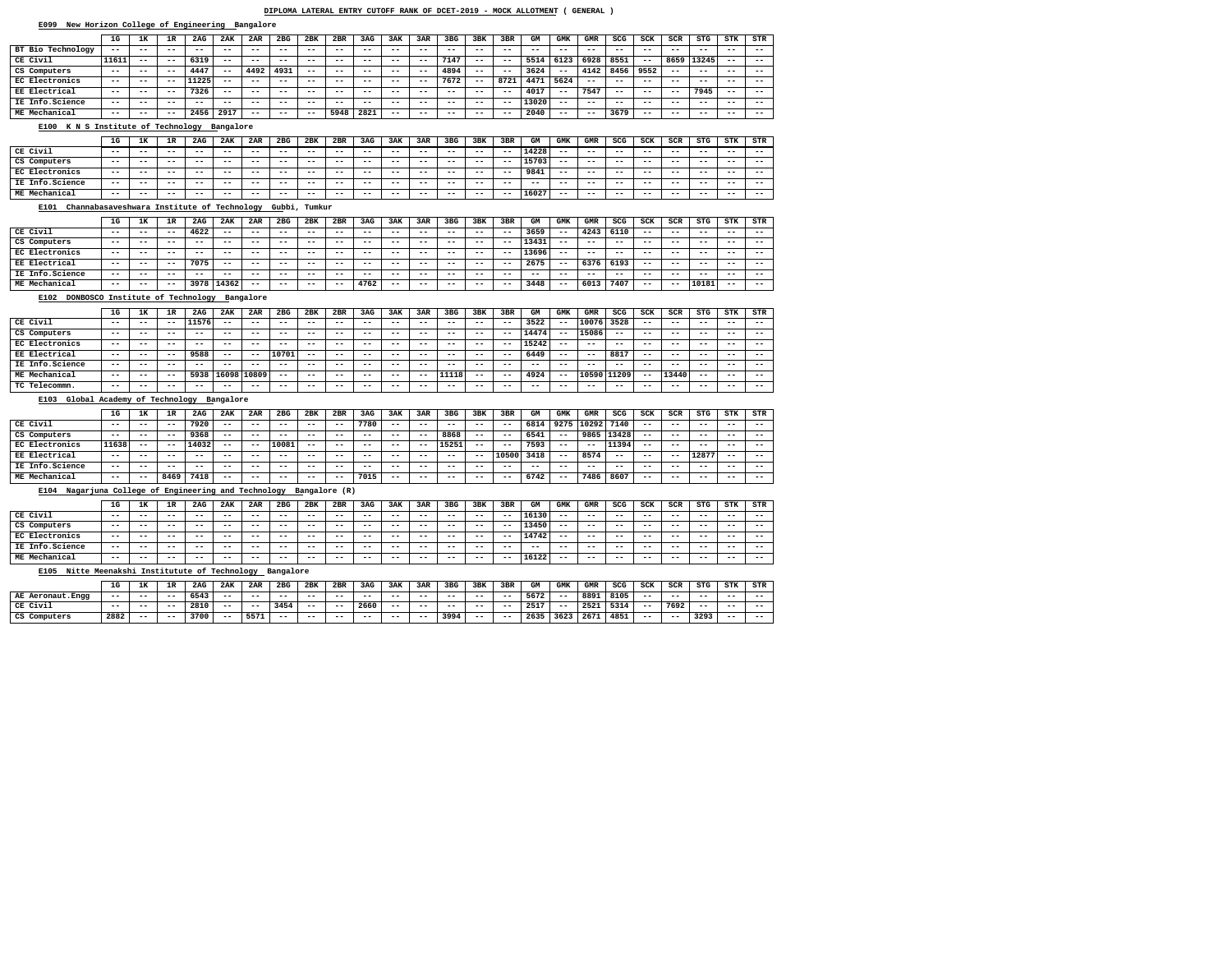#### **E105 Nitte Meenakshi Institutute of Technology Bangalore**

#### **E106 East West Institute of Technology Bangalore**

#### **E107 B N M Institute of Technology Bangalore**

#### **E108 Saptagiri College of Engineering. Bangalore**

## **E109 City Engineering College Bangalore**

# **E110 Yellamma Dasappa Institute of Technology Bangalore**

## **E111 Sri Venkateshwara College of Engineering Bettahalsur(P), Bangalore**

**E112 Sri Krishna Institute of Technology Bangalore**

|                                                             | 1G    | 1к    | 1R    | 2AG   | 2AK   | 2AR   | 2 <sub>BG</sub> | 2BK   | 2BR   | 3AG   | 3AK   | 3AR   | 3 <sub>BG</sub> | 3BK   | 3BR   | GМ   | GMK   | GMR   | SCG   | SCK   | SCR   | STG   | STK   | STR   |
|-------------------------------------------------------------|-------|-------|-------|-------|-------|-------|-----------------|-------|-------|-------|-------|-------|-----------------|-------|-------|------|-------|-------|-------|-------|-------|-------|-------|-------|
| EC Electronics                                              | 7784  | $- -$ | $- -$ | 3043  | $- -$ | $- -$ | 3141            | $- -$ | $- -$ | $- -$ | $- -$ | $- -$ | 2338            | $- -$ | $ -$  | 2170 | $- -$ | 2235  | 3717  | 4645  | 6399  | $- -$ | $ -$  | $- -$ |
| <b>EE Electrical</b>                                        | $- -$ | $- -$ | $- -$ | 4279  | $- -$ | 4292  | $ -$            | $- -$ | $- -$ | $- -$ | $- -$ | $- -$ | $- -$           | $- -$ | $ -$  | 2442 | $- -$ | $- -$ | $- -$ | $- -$ | $- -$ | 10857 | $- -$ | $- -$ |
| IE Info.Science                                             | $- -$ | $- -$ | $- -$ | 11228 | $- -$ | $- -$ | $- -$           | $- -$ | $- -$ | $- -$ | $- -$ | $- -$ | 11944           | $- -$ | $- -$ | 9434 | $- -$ | $- -$ | 12793 | $- -$ | $- -$ | $- -$ | $- -$ | $- -$ |
| <b>ME Mechanical</b>                                        | 3444  | $- -$ | 7472  | 2685  | 3397  | $- -$ | $- -$           | $- -$ | $- -$ | 1743  | $- -$ | $- -$ | $- -$           | $- -$ | $ -$  | 1691 | $- -$ | 3274  | 5066  | $- -$ | $- -$ | $- -$ | $- -$ | $- -$ |
| Fost Wort Institute of Technology, Pangaloge<br><b>E106</b> |       |       |       |       |       |       |                 |       |       |       |       |       |                 |       |       |      |       |       |       |       |       |       |       |       |

|                      | 1G    | 1ĸ    | 1R    | 2AG   | 2AK   | 2AR   | 2 <sub>BG</sub> | 2BK   | 2BR   | 3AG   | 3AK   | 3AR   | 3 <sub>BG</sub> | 3BK   | 3BR   | GМ    | <b>GMK</b> | <b>GMR</b> | SCG   | SCK   | <b>SCR</b> | <b>STG</b> | STK   | STR   |
|----------------------|-------|-------|-------|-------|-------|-------|-----------------|-------|-------|-------|-------|-------|-----------------|-------|-------|-------|------------|------------|-------|-------|------------|------------|-------|-------|
| CE Civil             | $- -$ | $- -$ | $- -$ | $- -$ | $- -$ | $- -$ | $- -$           | $- -$ | $- -$ | $- -$ | $- -$ | $- -$ | $- -$           | $- -$ | $- -$ | 16496 | $- -$      | $- -$      | $- -$ | $- -$ | $- -$      | $- -$      | $- -$ | $- -$ |
| CS Computers         | $- -$ | $- -$ | $- -$ | $- -$ | $- -$ | $- -$ | $- -$           | $- -$ | $- -$ | $- -$ | $- -$ | $- -$ | $- -$           | $- -$ | $- -$ | 14390 | $- -$      | $- -$      | $- -$ | $- -$ | $- -$      | $- -$      | $- -$ | $- -$ |
| EC Electronics       | $- -$ | $- -$ | $- -$ | $- -$ | $- -$ | $- -$ | $- -$           | $- -$ | $- -$ | $- -$ | $- -$ | $- -$ | $- -$           | $- -$ | $- -$ | L5094 | $- -$      | $- -$      | $- -$ | $- -$ | $- -$      | $- -$      | $- -$ | $- -$ |
| <b>EE Electrical</b> | $- -$ | $- -$ | $- -$ | $- -$ | $- -$ | $- -$ | $- -$           | $- -$ | $- -$ | $- -$ | $- -$ | $- -$ | $- -$           | $- -$ | $- -$ | L5887 | $- -$      | $- -$      | $- -$ | $- -$ | --         | $- -$      | $- -$ | $- -$ |
| IE Info.Science      | $- -$ | $- -$ | $- -$ | $- -$ | $- -$ | $- -$ | $- -$           | $- -$ | $- -$ | $- -$ | $- -$ | $- -$ | $- -$           | $- -$ | $- -$ | $- -$ | $- -$      | $- -$      | $- -$ | $- -$ | --         | $- -$      | $- -$ | $- -$ |
| ME Mechanical        | $- -$ | $- -$ | $- -$ | $- -$ | $- -$ | $- -$ | $- -$           | $- -$ | $- -$ | $- -$ | $- -$ | $- -$ | $- -$           | $- -$ | $- -$ | 16359 | $- -$      | $- -$      | $- -$ | $- -$ | $- -$      | $- -$      | $- -$ | $- -$ |

|                      | 1G    | <b>1 TZ</b> | 1R    | 2AG   | 2AK   | 2AR   | 2 <sub>BG</sub> | 2BK   | 2BR   | 3AG   | 3AK   | 3AR   | 3 <sub>BG</sub> | 3BK   | 3BR   | GМ   | GMK   | <b>GMR</b> | SCG   | SCK   | SCR   | <b>STG</b> | <b>STK</b> | STR   |
|----------------------|-------|-------------|-------|-------|-------|-------|-----------------|-------|-------|-------|-------|-------|-----------------|-------|-------|------|-------|------------|-------|-------|-------|------------|------------|-------|
| CS Computers         | 2996  | $- -$       | $- -$ | 3857  | $- -$ | $- -$ | $- -$           | $- -$ | $- -$ | $- -$ | $- -$ | $- -$ | 3438            | $- -$ | $- -$ | 2559 | 3321  | 5837       | 5234  | $- -$ | $- -$ | $- -$      | $- -$      | $- -$ |
| EC Electronics       | $- -$ | $- -$       | $ -$  | 3974  | 9625  | $- -$ | 5231            | $- -$ | $- -$ | 3285  | $- -$ | $- -$ | $- -$           | $- -$ | $- -$ | 2699 | $- -$ | $- -$      | 13366 | $- -$ | $- -$ | $- -$      | $- -$      | $- -$ |
| <b>EE Electrical</b> | $- -$ | $- -$       | $- -$ | $- -$ | $- -$ | $- -$ | $- -$           | $- -$ | $- -$ | $- -$ | $- -$ | $- -$ | $- -$           | $- -$ | $- -$ | 1789 | $- -$ | 3642       | $- -$ | $- -$ | $- -$ | 3951       | $- -$      | $- -$ |
| IE Info.Science      | $- -$ | $- -$       | ---   | 12888 | $- -$ | $- -$ | $- -$           | $- -$ | $- -$ | $- -$ | $- -$ | $- -$ | $- -$           | $- -$ | $- -$ | 6503 | $- -$ | $- -$      | $- -$ | $- -$ | $- -$ | $- -$      | $- -$      | $- -$ |
| ME Mechanical        | $- -$ | $- -$       | ---   | 2280  | $- -$ | $- -$ | $- -$           | $- -$ | $- -$ | $- -$ | $- -$ | $- -$ | $- -$           | $- -$ | $- -$ | 1682 | $- -$ | 2342       | 2770  | $- -$ | $- -$ | $- -$      | $- -$      | $- -$ |

|                       | 1G    | 1ĸ    | 1R    | 2AG   | 2AK   | 2AR   | 2 <sub>BG</sub> | 2BK   | 2BR   | 3AG   | 3AK   | 3AR   | 3 <sub>BG</sub> | 3BK   | 3BR   | GМ     | <b>GMK</b>  | <b>GMR</b> | SCG   | SCK   | <b>SCR</b> | <b>STG</b> | STK   | STR   |
|-----------------------|-------|-------|-------|-------|-------|-------|-----------------|-------|-------|-------|-------|-------|-----------------|-------|-------|--------|-------------|------------|-------|-------|------------|------------|-------|-------|
| BT Bio Technology     | $- -$ | $- -$ | $- -$ | $- -$ | $- -$ | $- -$ | $- -$           | $- -$ | $- -$ | $- -$ | $- -$ | $- -$ | $- -$           | $- -$ | $- -$ | $- -$  | $- -$       | $- -$      | $- -$ | $- -$ | $- -$      | $- -$      | $- -$ | $- -$ |
| CE Civil              | $- -$ | $- -$ | $- -$ | 7272  | $- -$ | $- -$ | $- -$           | $- -$ | $- -$ | $- -$ | $- -$ | $- -$ | $- -$           | $- -$ | $- -$ | 4787   | $- -$       | $- -$      | 11769 | $- -$ | $- -$      | $- -$      | $- -$ | $- -$ |
| CS Computers          | $- -$ | $- -$ | $- -$ | 11128 | $- -$ | $- -$ | $- -$           | $- -$ | $- -$ | $- -$ | $ -$  | $- -$ | $- -$           | $- -$ | $- -$ | 6409   | $- -$       | 8674       | 7685  | $- -$ | $- -$      | $- -$      | $- -$ | $- -$ |
| <b>EC Electronics</b> | $- -$ | --    | $- -$ | 14152 | --    | $- -$ | $- -$           | $- -$ | $- -$ | $- -$ | $- -$ | $- -$ | $- -$           | $- -$ | $- -$ |        | 14035 15728 | $- -$      | $- -$ | $- -$ | $- -$      | $- -$      | $- -$ | $- -$ |
| EE Electrical         | $- -$ | $- -$ | $- -$ | $- -$ | $- -$ | $- -$ | $- -$           | $- -$ | $- -$ | $- -$ | $- -$ | $- -$ | $- -$           | $- -$ | $- -$ | 15794' | $- -$       | $- -$      | $- -$ | $- -$ | $- -$      | $- -$      | $- -$ | $- -$ |
| IE Info.Science       | $- -$ | $- -$ | $- -$ | $- -$ | $- -$ | $- -$ | $- -$           | $- -$ | $- -$ | $- -$ | $- -$ | $- -$ | $- -$           | $- -$ | $- -$ | 11341  | $- -$       | $- -$      | $- -$ | $- -$ | $- -$      | $- -$      | $- -$ | $- -$ |
| ME Mechanical         | $- -$ | --    | $- -$ | $- -$ | --    | $- -$ | $- -$           | $- -$ | $- -$ | $- -$ | $- -$ | $- -$ | 14584           | $- -$ | $- -$ | 3749   | 13847       | 14126      | 14309 | $- -$ | --         | $- -$      | --    | $- -$ |

|                | 1G    | 1 T.<br>ᅭ | ם 1<br>ᅩᅑ | 2AG   | 2AK   | 2AR   | 2 <sub>BG</sub> | 2BK   | 2BR   | 3AG   | 3AK   | 3AR   | 3 <sub>BG</sub> | 3BK   | 3BR   | GМ    | GMK   | <b>GMR</b> | SCG   | SCK   | SCR   | STG   | STK   | STR   |
|----------------|-------|-----------|-----------|-------|-------|-------|-----------------|-------|-------|-------|-------|-------|-----------------|-------|-------|-------|-------|------------|-------|-------|-------|-------|-------|-------|
| CE Civil       | $- -$ | $- -$     | $- -$     | $- -$ | $- -$ | $- -$ | $- -$           | $- -$ | $- -$ | $- -$ | $- -$ | $- -$ | $- -$           | $- -$ | $- -$ | 13442 | $- -$ | $- -$      | $- -$ | $- -$ | $- -$ | $- -$ | $- -$ | $- -$ |
| CS Computers   | $- -$ | $- -$     | $- -$     | $- -$ | $- -$ | $- -$ | $- -$           | $- -$ | --    | $- -$ | $- -$ | $- -$ | $- -$           | $- -$ | $- -$ | 12152 | $- -$ | $- -$      | $- -$ | $- -$ | $- -$ | $- -$ | $- -$ | $- -$ |
| EC Electronics | $- -$ | $- -$     | $- -$     | $- -$ | $- -$ | $- -$ | $- -$           | $- -$ | $- -$ | $- -$ | $- -$ | $- -$ | $- -$           | $- -$ | $- -$ | 13468 | $- -$ | $- -$      | $- -$ | $- -$ | $- -$ | $- -$ | $- -$ | $- -$ |
| ME Mechanical  | $- -$ | $- -$     | $- -$     | $- -$ | $- -$ | $- -$ | $- -$           | $- -$ | $- -$ | $- -$ | $- -$ | $- -$ | $- -$           | $- -$ | $- -$ | 12510 | $- -$ | $- -$      | $- -$ | $- -$ | $- -$ | $- -$ | $- -$ | $- -$ |

|                 | 1G    | 1к    | 1 D<br>∸ | 2AG   | 2AK   | 2AR   | 2 <sub>BG</sub> | 2BK   | 2BR   | 3AG   | 3AK   | 3AR   | 3 <sub>BG</sub> | 3BK   | 3BR   | GМ    | GMK   | GMR   | SCG   | SCK   | SCR   | <b>STG</b> | STK   | STR   |
|-----------------|-------|-------|----------|-------|-------|-------|-----------------|-------|-------|-------|-------|-------|-----------------|-------|-------|-------|-------|-------|-------|-------|-------|------------|-------|-------|
| CE Civil        | $- -$ | $- -$ | $- -$    | $- -$ | $- -$ | $- -$ | $- -$           | $- -$ | $- -$ | $- -$ | $- -$ | $- -$ | $- -$           | $- -$ | $- -$ | $- -$ | $- -$ | $- -$ | $- -$ | $- -$ | $- -$ | $- -$      | $- -$ | $- -$ |
| CS Computers    | $- -$ | $- -$ | $- -$    | $- -$ | $- -$ | $- -$ | $- -$           | $- -$ | --    | $- -$ | $- -$ | $- -$ | $- -$           | $- -$ | $- -$ | $- -$ | $- -$ | $- -$ | $- -$ | $- -$ | $- -$ | $- -$      | $- -$ | $- -$ |
| EC Electronics  | $- -$ | $- -$ | $- -$    | $- -$ | $- -$ | $- -$ | $- -$           | $- -$ | --    | $- -$ | $- -$ | $- -$ | $- -$           | $- -$ | $- -$ | $- -$ | $- -$ | $- -$ | $- -$ | $- -$ | $- -$ | $- -$      | $- -$ | $- -$ |
| IE Info.Science | $- -$ | $- -$ | $- -$    | $- -$ | $- -$ | $- -$ | $- -$           | $- -$ | $- -$ | $- -$ | $- -$ | $- -$ | $- -$           | $- -$ | $- -$ | $- -$ | $- -$ | $- -$ | $- -$ | $- -$ | $- -$ | $- -$      | $- -$ | $- -$ |
| ME Mechanical   | $- -$ | $- -$ | $- -$    | $- -$ | $- -$ | $- -$ | $- -$           | $- -$ | $- -$ | $- -$ | $- -$ | $- -$ | $- -$           | $- -$ | $- -$ | $- -$ | $- -$ | $- -$ | $- -$ | $- -$ | $- -$ | $- -$      | $- -$ | $- -$ |

|                      | 1G    | 1ĸ    | 1R    | 2AG   | 2AK   | 2AR   | 2 <sub>BG</sub> | 2BK   | 2BR   | 3AG   | 3AK   | 3AR   | 3 <sub>BG</sub> | 3BK   | 3BR   | GМ    | <b>GMK</b> | <b>GMR</b> | SCG   | SCK   | SCR   | <b>STG</b> | STK   | STR   |
|----------------------|-------|-------|-------|-------|-------|-------|-----------------|-------|-------|-------|-------|-------|-----------------|-------|-------|-------|------------|------------|-------|-------|-------|------------|-------|-------|
| CE Civil             | $- -$ | $- -$ | $- -$ | $- -$ | $- -$ | $- -$ | $- -$           | $- -$ | $- -$ | $- -$ | $- -$ | $- -$ | --              | $- -$ | $- -$ | 14538 | $- -$      | $- -$      | $- -$ | $- -$ | $- -$ | $- -$      | $- -$ | $- -$ |
| CS Computers         | $- -$ | $- -$ | $- -$ | $- -$ | $- -$ | $- -$ | $- -$           | $- -$ | $- -$ | $- -$ | $- -$ | $- -$ | --              | $- -$ | $- -$ | 8190  | $- -$      | $- -$      | $- -$ | $- -$ | $- -$ | $- -$      | $- -$ | $- -$ |
| EC Electronics       | $- -$ | $- -$ | $- -$ | $- -$ | $- -$ | $- -$ | $- -$           | $- -$ | $- -$ | $- -$ | $- -$ | $- -$ | --              | $- -$ | $- -$ | 8363  | $- -$      | $- -$      | $- -$ | $- -$ | $- -$ | $- -$      | $- -$ | $- -$ |
| <b>EE Electrical</b> | $- -$ | $- -$ | $- -$ | $- -$ | $- -$ | $- -$ | $- -$           | $- -$ | $- -$ | $- -$ | $- -$ | $- -$ | --              | $- -$ | $- -$ | $- -$ | $- -$      | $- -$      | $- -$ | $- -$ | $- -$ | $- -$      | $- -$ | $- -$ |
| IE Info.Science      | $- -$ | $- -$ | $- -$ | $- -$ | $- -$ | $- -$ | $- -$           | $- -$ | $- -$ | $- -$ | $- -$ | $- -$ | --              | $- -$ | $- -$ | $- -$ | $- -$      | $- -$      | $ -$  | $- -$ | $- -$ | $- -$      | $- -$ | $- -$ |
| ME Mechanical        | $- -$ | $- -$ | $- -$ | 10926 | $- -$ | $- -$ | $- -$           | $- -$ | $- -$ | 10102 | $- -$ | $- -$ | --              | $- -$ | $- -$ | 6683  | $- -$      | $- -$      | $- -$ | $- -$ | $- -$ | 8036       | $- -$ | $- -$ |
| MT Mechatronics      | $- -$ | $- -$ | $- -$ | $- -$ | $- -$ | $- -$ | $- -$           | $- -$ | $- -$ | $- -$ | $- -$ | $- -$ | --              | $- -$ | $- -$ | 8094  | $- -$      | 8421       | 9668  | $- -$ | $- -$ | $- -$      | $- -$ | $- -$ |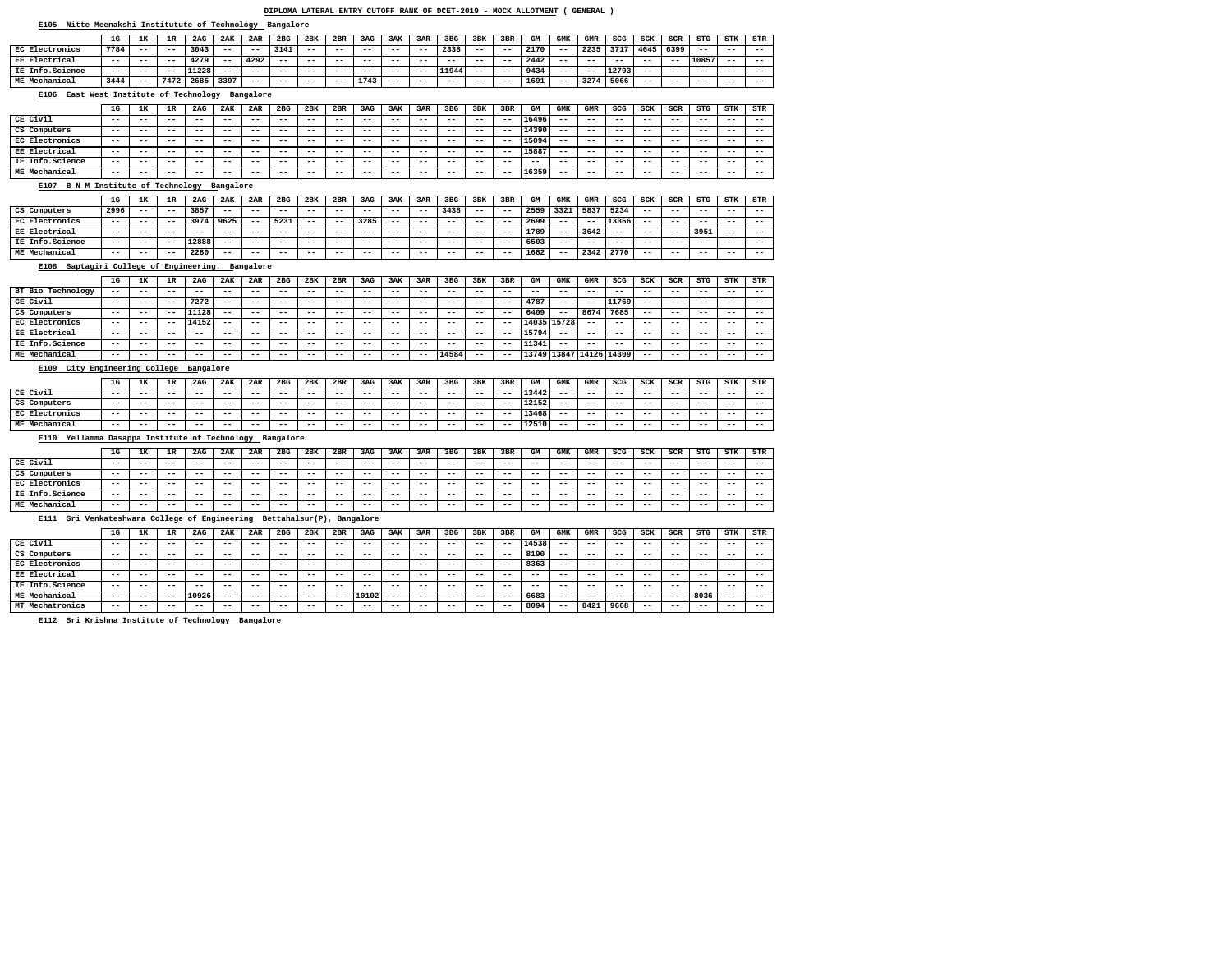## **E112 Sri Krishna Institute of Technology Bangalore**

# **E116 R.L.Jalappa Institute of Technology Bangalore Rural Dist**

# **E117 Alpha College Engineering Kannur Post, Bangalore**

# **E118 RNS Institute of Technology Bangalore**

**E119 K C T Engineering College Roza(B),Gulbarga**

|                                          | 1 <sub>G</sub> | 1 <sub>K</sub>                         | 1R                         | 2AG               | 2AK                       | 2AR                | 2 <sub>BG</sub>          | 2BK           | 2BR                       | 3AG   | 3AK               | 3AR           | 3 <sub>BG</sub> | 3BK               | 3BR            | GM                         | <b>GMK</b>                         | <b>GMR</b>   | <b>SCG</b>    | SCK                        | <b>SCR</b>                 | <b>STG</b>        | <b>STK</b>     | <b>STR</b>               |
|------------------------------------------|----------------|----------------------------------------|----------------------------|-------------------|---------------------------|--------------------|--------------------------|---------------|---------------------------|-------|-------------------|---------------|-----------------|-------------------|----------------|----------------------------|------------------------------------|--------------|---------------|----------------------------|----------------------------|-------------------|----------------|--------------------------|
| CE Civil                                 | $ -$           | --                                     | $ -$                       | $- -$             | $- -$                     | --                 | $ -$                     | $- -$         | $- -$                     | $ -$  | $ -$              | $- -$         | $ -$            | $ -$              | $ -$           | 15378                      | $- -$                              | $ -$         | $ -$          | $ -$                       | $- -$                      | $-$ -             | $ -$           | $ -$                     |
| CS Computers                             | $ -$           | $- -$                                  | $- -$                      | $- -$             | $- -$                     | $- -$              | $- -$                    | $ -$          | $- -$                     | $- -$ | $- -$             | $ -$          | $- -$           | $- -$             | $- -$          | 12939                      | $- -$                              | $- -$        | $- -$         | $- -$                      | $- -$                      | $- -$             | $- -$          | $- -$                    |
| EC Electronics                           | $- -$          | $\qquad \qquad -$                      | $- -$                      | $- -$             | $ -$                      | $- -$              | $- -$                    | $- -$         | $ -$                      | $- -$ | $\qquad \qquad -$ | $ -$          | $- -$           | $\qquad \qquad -$ | $- -$          | 4986                       | $- -$                              | $- -$        | $- -$         | $\qquad \qquad -$          | $\qquad \qquad -$          | $- -$             | $- -$          | $ -$                     |
| EE Electrical                            | $- -$          | $- -$                                  | $ -$                       | $- -$             | $ -$                      | $- -$              | $ -$                     | $ -$          | $- -$                     | $ -$  | $ -$              | $ -$          | $ -$            | $ -$              | $- -$          | 13352                      | $- -$                              | $ -$         | $ -$          | $ -$                       | $ -$                       | $ -$              | $ -$           | $- -$                    |
| IE Info.Science                          | $- -$          | $- -$                                  | $- -$                      | $- -$             | $- -$                     | $- -$              | $- -$                    | $- -$         | $- -$                     | $- -$ | $ -$              | $- -$         | $- -$           | $- -$             | $- -$          | $- -$                      | $\qquad \qquad -$                  | $- -$        | $- -$         | $- -$                      | $- -$                      | $- -$             | $- -$          | $- -$                    |
| ME Mechanical                            | $ -$           | $ -$                                   | $- -$                      | $- -$             | $- -$                     | $- -$              | $- -$                    | $- -$         | $- -$                     | $ -$  | $- -$             | $ -$          | $ -$            | $\qquad \qquad -$ | $- -$          | 12423                      | $- -$                              | $- -$        | $- -$         | $- -$                      | $- -$                      | $- -$             | $- -$          | $- -$                    |
| Sambhram Institute of Technology<br>E113 |                |                                        |                            |                   |                           | Bangalore          |                          |               |                           |       |                   |               |                 |                   |                |                            |                                    |              |               |                            |                            |                   |                |                          |
|                                          | 1G             | 1K                                     | 1R                         | 2AG               | 2AK                       | 2AR                | 2 <sub>BG</sub>          | 2BK           | 2BR                       | 3AG   | 3AK               | 3AR           | 3 <sub>BG</sub> | 3BK               | 3BR            | GM                         | <b>GMK</b>                         | GMR          | SCG           | <b>SCK</b>                 | SCR                        | <b>STG</b>        | <b>STK</b>     | STR                      |
| CE Civil                                 | $- -$          | $\qquad \qquad -$                      | $ -$                       | $- -$             | $- -$                     | $- -$              | $- -$                    | $- -$         | $- -$                     | $- -$ | $- -$             | $- -$         | $- -$           | $- -$             | $- -$          | 15863                      | $\qquad \qquad -$                  | $- -$        | $- -$         | $- -$                      | $- -$                      | $- -$             | $- -$          | $- -$                    |
| CS Computers                             | $- -$          | $- -$                                  | $ -$                       | $- -$             | $ -$                      | $- -$              | $- -$                    | $- -$         | $ -$                      | $- -$ | $- -$             | $ -$          | $- -$           | $\qquad \qquad -$ | $- -$          | 13930                      | $- -$                              | $- -$        | $- -$         | $- -$                      | $- -$                      | $ -$              | $- -$          | $ -$                     |
| EC Electronics                           | $- -$          | $ -$                                   | $- -$                      | $- -$             | $- -$                     | $- -$              | $- -$                    | $- -$         | $- -$                     | $- -$ | $ -$              | $- -$         | $- -$           | $- -$             | $- -$          | 12278                      | $- -$                              | $- -$        | $ -$          | $- -$                      | $- -$                      | $ -$              | $ -$           | $\qquad \qquad -$        |
| IE Info.Science                          | $- -$          | $- -$                                  | $ -$                       | $\qquad \qquad -$ | $- -$                     | $- -$              | $- -$                    | $ -$          | $ -$                      | $- -$ | $- -$             | $ -$          | $ -$            | $- -$             | $- -$          | $\overline{\phantom{m}}$ . | $- -$                              | $- -$        | $- -$         | $\qquad \qquad -$          | $\qquad \qquad -$          | $- -$             | $- -$          | $ -$                     |
| ME Mechanical                            | $- -$          | $- -$                                  | $ -$                       | $- -$             | $- -$                     | $- -$              | $- -$                    | $- -$         | $- -$                     | $- -$ | $- -$             | $- -$         | $ -$            | $- -$             | $ -$           | 15337                      | $- -$                              | $ -$         | $- -$         | $- -$                      | $- -$                      | $- -$             | $- -$          | $- -$                    |
| G M Institute of Technology<br>E114      |                |                                        |                            |                   | Davanagere                |                    |                          |               |                           |       |                   |               |                 |                   |                |                            |                                    |              |               |                            |                            |                   |                |                          |
|                                          | 1G             |                                        |                            |                   |                           |                    |                          | 2BK           | 2BR                       | 3AG   |                   | 3AR           | 3 <sub>BG</sub> | 3BK               |                | GM                         |                                    |              |               |                            | <b>SCR</b>                 |                   |                |                          |
| BT Bio Technology                        |                | 1K                                     | 1R                         | 2AG               | 2AK                       | 2AR<br>--          | 2 <sub>BG</sub>          |               |                           | $- -$ | 3AK               |               |                 |                   | 3BR            |                            | <b>GMK</b>                         | <b>GMR</b>   | SCG           | <b>SCK</b>                 |                            | <b>STG</b>        | <b>STK</b>     | STR                      |
| CE Civil                                 | $- -$          | $- -$                                  | $- -$                      | $- -$<br>2869     | $- -$                     | $- -$              | $ -$                     | $- -$<br>$ -$ | $- -$                     | $- -$ | $- -$<br>$- -$    | $- -$         | $- -$<br>$ -$   |                   | $- -$          | $ -$<br>2041               | $- -$                              | $ -$<br>3392 | $- -$<br>3319 | $- -$                      | $\qquad \qquad -$<br>$- -$ | $- -$             | $- -$<br>$- -$ | $\qquad \qquad -$        |
| CS Computers                             | $- -$<br>$ -$  | $\qquad \qquad -$<br>$\qquad \qquad -$ | $- -$                      | 8716              | $\qquad \qquad -$<br>$ -$ | $ -$               | $- -$                    | $- -$         | $\qquad \qquad -$<br>$ -$ | $- -$ |                   | $ -$<br>$- -$ | $ -$            | $- -$             | $- -$          | 5790                       | $\qquad \qquad -$<br>$\frac{1}{2}$ | $- -$        | $- -$         | $\qquad \qquad -$<br>$- -$ | $- -$                      | $- -$             |                | $ -$                     |
| EC Electronics                           | 9563           | $- -$                                  | $ -$<br>$ -$               | 6459              | $- -$                     | $- -$              | $- -$<br>$ -$            | $- -$         | $- -$                     | $ -$  | $- -$<br>$ -$     | $ -$          | 8324            | $- -$<br>$- -$    | $- -$<br>$- -$ | 5408                       | 6341                               | 7879         | 6206          | $- -$                      | $- -$                      | $- -$<br>$ -$     | $- -$<br>$ -$  | $ -$<br>$- -$            |
| IE Info.Science                          | $- -$          | $- -$                                  | $\overline{\phantom{m}}$ . | $- -$             | $- -$                     | $- -$              | $- -$                    | $ -$          | $\qquad \qquad -$         | $- -$ | $- -$             | $ -$          | $- -$           | $\qquad \qquad -$ | $- -$          | 14179                      | $\qquad \qquad -$                  | $- -$        | $- -$         | $\qquad \qquad -$          | $\qquad \qquad -$          | $- -$             | $- -$          | $ -$                     |
| ME Mechanical                            | $ -$           | $- -$                                  | $- -$                      | 4198              | 5118                      | $- -$              | 8982                     | $- -$         | $\overline{\phantom{m}}$  | $- -$ | $- -$             | $ -$          | 5498            | $- -$             | $- -$          | 3534                       | $- -$                              | 5033         | 4118          | $\qquad \qquad -$          | $\frac{1}{2}$              | $- -$             | $- -$          | $- -$                    |
|                                          |                |                                        |                            |                   |                           |                    |                          |               |                           |       |                   |               |                 |                   |                |                            |                                    |              |               |                            |                            |                   |                |                          |
| S J B Institute of Technology<br>E115    |                |                                        |                            |                   |                           | Kengeri, Bangalore |                          |               |                           |       |                   |               |                 |                   |                |                            |                                    |              |               |                            |                            |                   |                |                          |
|                                          | 1G             | 1K                                     | 1R                         | 2AG               | 2AK                       | 2AR                | 2BG                      | 2BK           | 2BR                       | 3AG   | 3AK               | 3AR           | 3 <sub>BG</sub> | 3BK               | 3BR            | GM                         | <b>GMK</b>                         | GMR          | SCG           | <b>SCK</b>                 | SCR                        | STG               | <b>STK</b>     | STR                      |
| CE Civil                                 | 10677          | $- -$                                  | $ -$                       | 10442             | $ -$                      | $- -$              | $\overline{\phantom{m}}$ | $- -$         | $- -$                     | $- -$ | $ -$              | $- -$         | 11399           | $- -$             | $ -$           | 9873                       | $- -$                              | 9960         | 10375         | $\qquad \qquad -$          | 12809                      | $\qquad \qquad -$ | $- -$          | $- -$                    |
| CS Computers                             | 8138           | $- -$                                  | $ -$                       | 4385              | $ -$                      | 15174              | 9330                     | $- -$         | $- -$                     | $- -$ | $- -$             | $- -$         | 6238            | $- -$             | $- -$          | 3966                       | 6317                               | 6811         | 10881         | $- -$                      | $- -$                      | $\qquad \qquad -$ | $- -$          | $\overline{\phantom{m}}$ |
| EC Electronics                           | $- -$          | $- -$                                  | $- -$                      | 6714              | 10524                     | $- -$              | $ -$                     | $- -$         | $ -$                      | 6634  | $- -$             | $ -$          | $- -$           | $- -$             | $- -$          | 6528                       | $\qquad \qquad -$                  | 6981         | 7388          | $\qquad \qquad -$          | $- -$                      | $- -$             | $- -$          | $- -$                    |
| EE Electrical                            | $- -$          | $- -$                                  | $- -$                      | $- -$             | $- -$                     | $- -$              | $ -$                     | $- -$         | $ -$                      | $- -$ | $- -$             | $- -$         | $- -$           | $- -$             | 12109          | 7328                       | $- -$                              | $- -$        | 7750          | $- -$                      | $- -$                      | $- -$             | $- -$          | $ -$                     |
| IE Info.Science                          | $- -$          | $- -$                                  | $ -$                       | $ -$              | $- -$                     | $- -$              | $ -$                     | $- -$         | $\qquad \qquad -$         | $- -$ | $ -$              | $- -$         | $ -$            | $ -$              | $- -$          | 14765                      | $- -$                              | $ -$         | $ -$          | $- -$                      | $- -$                      | $ -$              | $ -$           | $- -$                    |
| ME Mechanical                            | $- -$          | $ -$                                   | $- -$                      | 10398             | $- -$                     | $- -$              | $- -$                    | $- -$         | $- -$                     | $- -$ | $ -$              | $ -$          | $- -$           | $- -$             | $- -$          | 8720                       | 8767                               | 9006         | 9409          | $- -$                      | $- -$                      | 14532             | $- -$          | $- -$                    |

|                | 1G    | .<br>ᅩ | --    | 2AG   | 2AK   | 2AR   | 2 <sub>BG</sub> | 2BK   | 2BR   | 3AG   | 3AK   | 3AR   | 3 <sub>BG</sub> | 3BK   | 3BR   | GМ    | GMK   | GMR   | SCG   | SCK   | <b>SCR</b> | STG   | STK   | STR   |
|----------------|-------|--------|-------|-------|-------|-------|-----------------|-------|-------|-------|-------|-------|-----------------|-------|-------|-------|-------|-------|-------|-------|------------|-------|-------|-------|
| CS Computers   | $- -$ | $- -$  | $- -$ | $- -$ | $- -$ | $- -$ | $- -$           | $- -$ | $- -$ | $- -$ | $- -$ | $- -$ | $- -$           | $- -$ | $- -$ | $- -$ | $- -$ | $- -$ | $- -$ | $- -$ | $- -$      | $- -$ | $- -$ | $- -$ |
| EC Electronics | $- -$ | $- -$  | $- -$ | $- -$ | --    | $- -$ | $- -$           | $- -$ | $- -$ | $- -$ | $- -$ | $- -$ | $- -$           | $- -$ | $- -$ | $- -$ | $- -$ | $- -$ | $- -$ | $- -$ | $- -$      | $- -$ | $- -$ | $- -$ |
| ME Mechanical  | $- -$ | $- -$  | $- -$ | $- -$ | $- -$ | $- -$ | $- -$           | $- -$ | $- -$ | $- -$ | $- -$ | $- -$ | $- -$           | $- -$ | $- -$ | ⊥4264 | $- -$ | $- -$ | $- -$ | $- -$ | $- -$      | $- -$ | $- -$ | $- -$ |

|                | 1G    | 1 T.<br>ᅭ | 1R    | 2AG   | 2AK   | 2AR   | 2 <sub>BG</sub> | 2BK   | 2BR   | 3AG   | 3AK   | 3AR   | 3 <sub>BG</sub> | 3BK   | 3BR  | GМ    | GMK   | GMR   | <b>SCG</b> | <b>SCK</b> | SCR   | STG   | STK   | STR   |
|----------------|-------|-----------|-------|-------|-------|-------|-----------------|-------|-------|-------|-------|-------|-----------------|-------|------|-------|-------|-------|------------|------------|-------|-------|-------|-------|
| CE Civil       | $- -$ | $- -$     | $- -$ | $- -$ | $- -$ | $- -$ | $- -$           | $- -$ | $- -$ | $- -$ | $- -$ | $- -$ | $- -$           | $- -$ | $ -$ | 12486 | $- -$ | $- -$ | ---        | $- -$      | $- -$ | $- -$ | $- -$ | $- -$ |
| CS Computers   | $- -$ | $- -$     | $- -$ | $- -$ | $- -$ | $- -$ | $- -$           | $- -$ | $- -$ | $- -$ | $- -$ | $- -$ | $- -$           | $- -$ | $ -$ | 13889 | $- -$ | $- -$ | $- -$      | $- -$      | $- -$ | $- -$ | $- -$ | $- -$ |
| EC Electronics | $- -$ | $- -$     | $- -$ | $- -$ | $- -$ | $- -$ | $- -$           | $- -$ | $- -$ | $- -$ | $- -$ | $- -$ | $- -$           | $- -$ | $ -$ | 10562 | $- -$ | $- -$ | ---        | $- -$      | $- -$ | $- -$ | $- -$ | $- -$ |
| ME Mechanical  | $- -$ | $- -$     | $- -$ | $- -$ | $- -$ | $- -$ | $- -$           | $- -$ | $- -$ | $- -$ | $- -$ | $- -$ | $- -$           | $- -$ | $ -$ | 14901 | $- -$ | $- -$ | $- -$      | $- -$      | $- -$ | $- -$ | $- -$ | $- -$ |

|                 | 1G    | <b>1 TF</b> | ี่ 1 ก<br>ᅩᅑ | 2AG   | 2AK   | 2AR   | 2 <sub>BG</sub> | 2BK   | 2BR   | 3AG   | 3AK   | 3AR   | 3 <sub>BG</sub> | 3BK   | 3BR   | GМ   | GMK   | GMR   | SCG   | SCK   | <b>SCR</b> | <b>STG</b> | STK   | STR   |
|-----------------|-------|-------------|--------------|-------|-------|-------|-----------------|-------|-------|-------|-------|-------|-----------------|-------|-------|------|-------|-------|-------|-------|------------|------------|-------|-------|
| CE Civil        | $- -$ | $- -$       | $ -$         | 5023  | $- -$ | $- -$ | $- -$           | $- -$ | $- -$ | $- -$ | $- -$ | $- -$ | $- -$           | $- -$ | $- -$ | 4701 | $- -$ | 5091  | 5968  | $- -$ | $- -$      | $- -$      | $- -$ | $- -$ |
| CS Computers    | $- -$ | --          | $- -$        | 2083  | $- -$ | $- -$ | $- -$           | $- -$ | $- -$ | 2296  | --    | $- -$ | $- -$           | $- -$ | $- -$ | 1936 | $- -$ | 2407  | 5134  | $- -$ | 9560       | $- -$      | $- -$ | $- -$ |
| EC Electronics  | 4855  | $- -$       | $ -$         | 3146  | $- -$ | 3519  | 2343            | $- -$ | $- -$ | $- -$ | --    | $- -$ | 2364            | $- -$ | $ -$  | 2335 | 2829  | 2344  | 3388  | $- -$ | $- -$      | $- -$      | $- -$ | $- -$ |
| EE Electrical   | $- -$ | --          | $ -$         | 3362  | $- -$ | $- -$ | $ -$            | $- -$ | $- -$ | --    | --    | $- -$ | $- -$           | $- -$ | 2225  | 1387 | $- -$ | $- -$ | 3122  | $- -$ | $- -$      | $- -$      | $- -$ | $- -$ |
| EI Elec. Inst.  | $- -$ | $- -$       | $- -$        | $- -$ | $- -$ | $- -$ | $- -$           | $- -$ | $- -$ | $- -$ | $- -$ | $- -$ | $- -$           | $- -$ | $- -$ | 4393 | $- -$ | $- -$ | $- -$ | $- -$ | $- -$      | $- -$      | $- -$ | $- -$ |
| Engg            |       |             |              |       |       |       |                 |       |       |       |       |       |                 |       |       |      |       |       |       |       |            |            |       |       |
| IE Info.Science | $- -$ | $- -$       | $ -$         | 9269  | $- -$ | $- -$ | 9027            | $- -$ | $- -$ | $- -$ | $- -$ | $- -$ | 6415            | $- -$ | $- -$ | 5236 | $- -$ | 6421  | 7708  | $- -$ | $- -$      | $- -$      | $- -$ | $- -$ |
| ME Mechanical   | 5290  | $- -$       | $- -$        | 5081  | $- -$ | $- -$ | $- -$           | $- -$ | 10027 | $- -$ | --    | $- -$ | 5313            | $- -$ | $- -$ | 4722 | 4742  | 4893  | 4920  | $- -$ | $- -$      | $- -$      | $- -$ | $- -$ |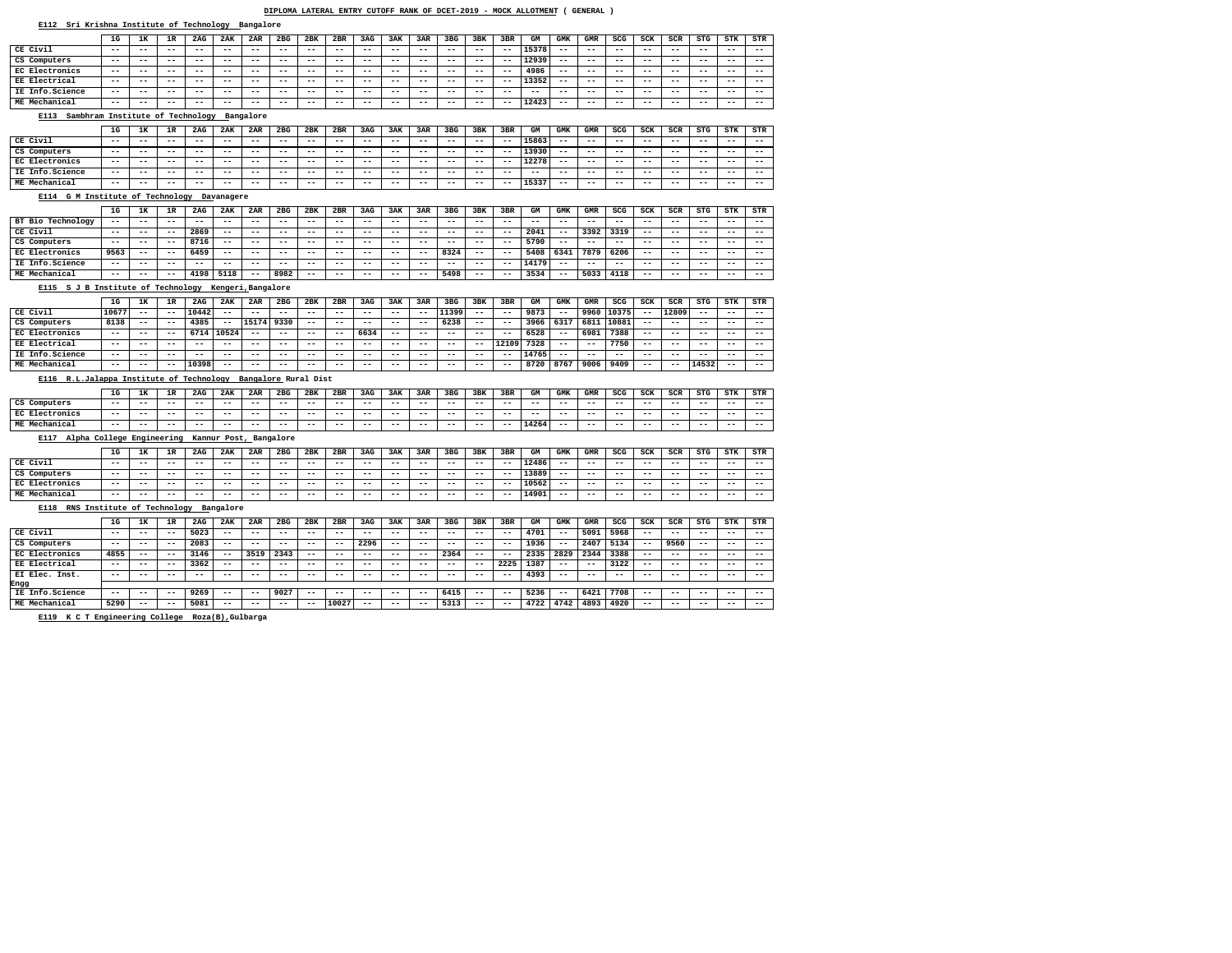## **E119 K C T Engineering College Roza(B),Gulbarga**

**E128 Sharnbasva University(Formerly Appa Inst. of Tech.) Brahmpur, Kalaburagi**

| E119<br>K C T Engineering College                                      |                            |                   |                           |                   | Roza(B),Gulbarga  |                            |                            |                            |                            |                |                   |                |                            |                            |                            |                   |                           |                   |                   |                                   |                            |                            |                           |                            |
|------------------------------------------------------------------------|----------------------------|-------------------|---------------------------|-------------------|-------------------|----------------------------|----------------------------|----------------------------|----------------------------|----------------|-------------------|----------------|----------------------------|----------------------------|----------------------------|-------------------|---------------------------|-------------------|-------------------|-----------------------------------|----------------------------|----------------------------|---------------------------|----------------------------|
|                                                                        | 1G                         | 1K                | 1R                        | 2AG               | 2AK               | 2AR                        | 2 <sub>BG</sub>            | 2BK                        | 2BR                        | 3AG            | 3AK               | 3AR            | 3 <sub>BG</sub>            | 3BK                        | 3BR                        | GM                | ${\tt GMK}$               | <b>GMR</b>        | <b>SCG</b>        | <b>SCK</b>                        | SCR                        | <b>STG</b>                 | <b>STK</b>                | STR                        |
| CE Civil                                                               | $\overline{\phantom{m}}$ . | $- -$             | $\qquad \qquad -$         | $\qquad \qquad -$ | $- -$             | $- -$                      | $\overline{\phantom{m}}$ . | $- -$                      | $\overline{\phantom{m}}$   | $- -$          | $- -$             | $- -$          | 13868                      | $\overline{\phantom{m}}$ . | $- -$                      | 4697              | $\qquad \qquad -$         | $ -$              | 13805             | $ -$                              | $- -$                      | $- -$                      | $- -$                     | $\overline{\phantom{m}}$ . |
| CS Computers                                                           | $\overline{\phantom{m}}$ . | $- -$             | $ -$                      | $\qquad \qquad -$ | $- -$             | $\qquad \qquad -$          | $- -$                      | $- -$                      | $- -$                      | $- -$          | $- -$             | $- -$          | $- -$                      | $- -$                      | $- -$                      | $\qquad \qquad -$ | $\qquad \qquad -$         | $- -$             | $- -$             | $\qquad \qquad -$                 | $- -$                      | $- -$                      | $- -$                     | $\overline{\phantom{m}}$ . |
| EC Electronics                                                         | $- -$                      | --                | $ -$                      | $- -$             | $ -$              | $- -$                      | $ -$                       | $ -$                       | $- -$                      | $- -$          | $ -$              | $- -$          | $ -$                       | $ -$                       | $ -$                       | $ -$              | $ -$                      | $ -$              | $ -$              | $- -$                             | $- -$                      | $ -$                       | $ -$                      | $- -$                      |
| ME Mechanical                                                          | $- -$                      | $- -$             | $\qquad \qquad -$         | $\qquad \qquad -$ | $- -$             | $\qquad \qquad -$          | $ -$                       | $- -$                      | $- -$                      | $- -$          | $- -$             | $- -$          | $\qquad \qquad -$          | $- -$                      | $- -$                      | 7000              | $\qquad \qquad -$         | $- -$             | $- -$             | $ -$                              | $- -$                      | $- -$                      | $ -$                      | $\overline{\phantom{m}}$   |
| Jnanavikasa Institute of Technology<br>E120                            |                            |                   |                           |                   |                   | Ramanagar-Dist             |                            |                            |                            |                |                   |                |                            |                            |                            |                   |                           |                   |                   |                                   |                            |                            |                           |                            |
|                                                                        |                            |                   |                           |                   |                   |                            |                            |                            |                            |                |                   |                |                            |                            |                            |                   |                           |                   |                   |                                   |                            |                            |                           |                            |
|                                                                        | 1 <sub>G</sub>             | 1K                | 1R                        | 2AG               | 2AK               | 2AR                        | 2 <sub>BG</sub>            | 2BK                        | 2BR                        | 3AG            | 3AK               | 3AR            | 3 <sub>BG</sub>            | 3BK                        | 3BR                        | GM                | <b>GMK</b>                | <b>GMR</b>        | <b>SCG</b>        | <b>SCK</b>                        | <b>SCR</b>                 | STG                        | <b>STK</b>                | <b>STR</b>                 |
| CE Civil<br>CS Computers                                               | $- -$                      | $- -$<br>$- -$    | $- -$                     | $- -$             | $ -$              | $- -$                      | $- -$                      | $- -$                      | $ -$                       | $- -$          | $- -$             | $ -$           | $- -$<br>$- -$             | $- -$                      | $- -$                      | 11468<br>11667    | $- -$<br>$- -$            | $- -$             | 14087             | $- -$                             | $- -$<br>$- -$             | $- -$                      | $- -$                     | $ -$                       |
| EC Electronics                                                         | $ -$<br>$- -$              | $ -$              | $\qquad \qquad -$<br>$ -$ | $- -$<br>$- -$    | $- -$<br>$- -$    | $- -$<br>$- -$             | $- -$<br>$- -$             | $- -$<br>$ -$              | $- -$<br>$ -$              | $- -$<br>$- -$ | $- -$<br>$- -$    | $- -$<br>$- -$ | $ -$                       | $- -$<br>$- -$             | $- -$<br>$- -$             | 6384              | $- -$                     | $- -$<br>$ -$     | $- -$<br>$ -$     | $\overline{\phantom{m}}$<br>$- -$ | $ -$                       | $- -$<br>$- -$             | $- -$<br>$ -$             | $\qquad \qquad -$<br>$- -$ |
| IE Info.Science                                                        | $\overline{\phantom{m}}$ . | $- -$             | $- -$                     | $- -$             | $- -$             | $- -$                      | $- -$                      | $- -$                      | $- -$                      | $- -$          | $ -$              | $- -$          | $- -$                      | $- -$                      | $ -$                       | $- -$             | $\qquad \qquad -$         | $ -$              | $ -$              | $- -$                             | $\qquad \qquad -$          | --                         | --                        | $\qquad \qquad -$          |
| ME Mechanical                                                          | $- -$                      | $ -$              | $- -$                     | $- -$             | $ -$              | $- -$                      | $- -$                      | $- -$                      | $ -$                       | $- -$          | $- -$             | $ -$           | $- -$                      | $- -$                      | $- -$                      | $- -$             | $- -$                     | $- -$             | $ -$              | $- -$                             | $- -$                      | $- -$                      | $- -$                     | $ -$                       |
|                                                                        |                            |                   |                           |                   |                   |                            |                            |                            |                            |                |                   |                |                            |                            |                            |                   |                           |                   |                   |                                   |                            |                            |                           |                            |
| Vivekananada College of Engineering Technology<br>E121                 |                            |                   |                           |                   |                   |                            |                            | D K DIST                   |                            |                |                   |                |                            |                            |                            |                   |                           |                   |                   |                                   |                            |                            |                           |                            |
|                                                                        | 1G                         | 1ĸ                | 1R                        | 2AG               | 2AK               | 2AR                        | 2 <sub>BG</sub>            | 2BK                        | 2BR                        | 3AG            | 3AK               | 3AR            | 3 <sub>BG</sub>            | 3BK                        | 3BR                        | GM                | <b>GMK</b>                | <b>GMR</b>        | SCG               | <b>SCK</b>                        | SCR                        | <b>STG</b>                 | <b>STK</b>                | <b>STR</b>                 |
| CE Civil                                                               | $- -$                      | $- -$             | $\qquad \qquad -$         | $- -$             | $ -$              | $- -$                      | $\overline{\phantom{m}}$ . | $- -$                      | $ -$                       | $ -$           | $- -$             | $ -$           | $- -$                      | $\overline{\phantom{m}}$ . | $- -$                      | 16415             | $- -$                     | $- -$             | $- -$             | $- -$                             | $- -$                      | $- -$                      | $- -$                     | $\overline{\phantom{a}}$ . |
| CS Computers                                                           | $\overline{\phantom{m}}$ . | $- -$             | $ -$                      | $- -$             | $- -$             | $- -$                      | $ -$                       | $- -$                      | $ -$                       | $- -$          | $ -$              | $- -$          | $- -$                      | $ -$                       | $- -$                      | 7283              | $- -$                     | $ -$              | $ -$              | $- -$                             | $- -$                      | $- -$                      | $ -$                      | $ -$                       |
| EC Electronics                                                         | $\overline{\phantom{m}}$ . | $- -$             | $\qquad \qquad -$         | $- -$             | $ -$              | $- -$                      | $- -$                      | $- -$                      | $- -$                      | $- -$          | $ -$              | $- -$          | $- -$                      | $- -$                      | $- -$                      | $\qquad \qquad -$ | $- -$                     | $- -$             | $ -$              | $- -$                             | $\overline{\phantom{m}}$   | $- -$                      | $- -$                     | $\qquad \qquad -$          |
| ME Mechanical                                                          | $- -$                      | $- -$             | $- -$                     | $- -$             | $ -$              | $- -$                      | $- -$                      | $- -$                      | $- -$                      | $- -$          | $- -$             | $- -$          | $\qquad \qquad -$          | $- -$                      | $- -$                      | 14767             | $\qquad \qquad -$         | $- -$             | $ -$              | $- -$                             | $\qquad \qquad -$          | $- -$                      | $\qquad \qquad -$         | $\overline{\phantom{m}}$   |
| Canara Engineering College Bantwal<br>E123                             |                            |                   |                           |                   |                   | DK DIST                    |                            |                            |                            |                |                   |                |                            |                            |                            |                   |                           |                   |                   |                                   |                            |                            |                           |                            |
|                                                                        | 1G                         | 1ĸ                | 1R                        | 2AG               | 2AK               | 2AR                        | 2 <sub>BG</sub>            | 2BK                        | 2BR                        | 3AG            | 3AK               | 3AR            | 3 <sub>BG</sub>            | 3BK                        | 3BR                        | ${\bf GM}$        | <b>GMK</b>                | <b>GMR</b>        | SCG               | <b>SCK</b>                        | <b>SCR</b>                 | <b>STG</b>                 | <b>STK</b>                | <b>STR</b>                 |
| CS Computers                                                           | $ -$                       | $- -$             | $ -$                      | $\qquad \qquad -$ | $- -$             | $- -$                      | $ -$                       | $- -$                      | $ -$                       | $ -$           | $\qquad \qquad -$ | $- -$          | $- -$                      | $\overline{\phantom{m}}$   | $ -$                       | 10896             | $- -$                     | $\qquad \qquad -$ | $- -$             | $\overline{\phantom{m}}$          | $\qquad \qquad -$          | $- -$                      | $\qquad \qquad -$         | $\overline{\phantom{m}}$ . |
| EC Electronics                                                         | $- -$                      | $ -$              | $- -$                     | $- -$             | $- -$             | $- -$                      | $ -$                       | $ -$                       | $ -$                       | $- -$          | $- -$             | $- -$          | $- -$                      | $- -$                      | $- -$                      | 13409             | $- -$                     | $ -$              | $ -$              | $ -$                              | $- -$                      | $- -$                      | $- -$                     | $- -$                      |
| EE Electrical                                                          | $ -$                       | $- -$             | $\qquad \qquad -$         | $- -$             | $- -$             | $- -$                      | $- -$                      | $- -$                      | $- -$                      | $- -$          | $- -$             | $- -$          | $- -$                      | $- -$                      | $\sim$ $\sim$              | 14489             | $\qquad \qquad -$         | $- -$             | $- -$             | $- -$                             | $- -$                      | $- -$                      | $- -$                     | $\qquad \qquad -$          |
| IE Info.Science                                                        | $- -$                      | $- -$             | $- -$                     | $- -$             | $ -$              | $- -$                      | $- -$                      | $- -$                      | $ -$                       | $- -$          | $ -$              | $- -$          | $- -$                      | $ -$                       | $ -$                       | 5127              | $- -$                     | $ -$              | $ -$              | $- -$                             | $- -$                      | $- -$                      | $- -$                     | $ -$                       |
| ME Mechanical                                                          | $-1$                       | $- -$             | $- -$                     | $- -$             | $- -$             | $- -$                      | $ -$                       | $- -$                      | $\qquad \qquad -$          | $- -$          | $- -$             | $- -$          | $- -$                      | $- -$                      | $- -$                      | 13699             | $- -$                     | $ -$              | $ -$              | $- -$                             | $\overline{\phantom{m}}$   | $- -$                      | $\qquad \qquad -$         | $- -$                      |
| E124 Rajiv Gandhi Institute of Technology                              |                            |                   |                           |                   |                   | R.T Nagar Post, Bangalore  |                            |                            |                            |                |                   |                |                            |                            |                            |                   |                           |                   |                   |                                   |                            |                            |                           |                            |
|                                                                        |                            |                   |                           |                   |                   |                            |                            |                            |                            |                |                   |                |                            |                            |                            |                   |                           |                   |                   |                                   |                            |                            |                           |                            |
| <b>BM Bio Medical</b>                                                  | 1G<br>$- -$                | 1K<br>$- -$       | 1R<br>$ -$                | 2AG<br>$- -$      | 2AK<br>$ -$       | 2AR                        | 2 <sub>BG</sub><br>$ -$    | 2BK                        | 2BR                        | 3AG<br>$- -$   | 3AK<br>$ -$       | 3AR            | 3 <sub>BG</sub><br>$- -$   | 3BK                        | 3BR                        | GM                | <b>GMK</b>                | <b>GMR</b>        | SCG               | <b>SCK</b>                        | SCR                        | <b>STG</b>                 | <b>STK</b><br>$ -$        | <b>STR</b>                 |
| CE Civil                                                               | $- -$                      | --                | $- -$                     | $- -$             | $- -$             | $- -$<br>$- -$             | $ -$                       | $- -$<br>$- -$             | $- -$<br>$- -$             | $- -$          | $ -$              | $- -$<br>$- -$ | $- -$                      | $ -$<br>$- -$              | $ -$<br>$ -$               | $ -$<br>$ -$      | $ -$<br>$- -$             | $ -$<br>$ -$      | $ -$<br>$ -$      | $- -$<br>$- -$                    | $- -$<br>$- -$             | $- -$<br>--                | --                        | $\qquad \qquad -$<br>$ -$  |
| CS Computers                                                           | $\qquad \qquad -$          | --                | --                        | --                | --                |                            | $ -$                       | $ -$                       | --                         |                | $ -$              |                | $- -$                      |                            | $ -$                       | 12229             | $ -$                      |                   | $ -$              | $ -$                              | $- -$                      | --                         | --                        | $ -$                       |
| EC Electronics                                                         | $- -$                      | $- -$             | $\qquad \qquad -$         | $\qquad \qquad -$ | $- -$             | $\qquad \qquad -$          | $\qquad \qquad -$          | $- -$                      | $- -$                      | $- -$          | $ -$              | $- -$          | $- -$                      | $- -$                      | $- -$                      | 2579              | $- -$                     | $- -$             | $- -$             | $- -$                             | $- -$                      | $\overline{\phantom{m}}$ . | $- -$                     | $\qquad \qquad -$          |
| EE Electrical                                                          | $\qquad \qquad -$          | $- -$             | $ -$                      | 13392             | $\qquad \qquad -$ | $- -$                      | $- -$                      | $- -$                      | $- -$                      | 13625          | $\qquad \qquad -$ | $- -$          | $- -$                      | $- -$                      | $\overline{\phantom{m}}$ – | 12818             | $\qquad \qquad -$         | $- -$             | $- -$             | $- -$                             | $\overline{\phantom{m}}$   | $- -$                      | $- -$                     | $ -$                       |
| ME Mechanical                                                          | $\qquad \qquad -$          | $- -$             | $ -$                      | $\qquad \qquad -$ | $- -$             | $- -$                      | $\qquad \qquad -$          | $\qquad \qquad -$          | $- -$                      | $- -$          | $ -$              | $- -$          | $- -$                      | $- -$                      | $- -$                      | 15204             | $- -$                     | $- -$             | $- -$             | $\qquad \qquad -$                 | $- -$                      | $ -$                       | $\qquad \qquad -$         | $- -$                      |
| E126 B M S Institute of Technology and Management Yelahanka, Bangalore |                            |                   |                           |                   |                   |                            |                            |                            |                            |                |                   |                |                            |                            |                            |                   |                           |                   |                   |                                   |                            |                            |                           |                            |
|                                                                        |                            |                   |                           |                   |                   |                            |                            |                            |                            |                |                   |                |                            |                            |                            |                   |                           |                   |                   |                                   |                            |                            |                           |                            |
|                                                                        | $1\texttt{G}$              | 1K                | 1R                        | 2AG               | 2AK               | 2AR                        | 2BG                        | 2BK                        | 2BR                        | 3AG            | 3AK               | 3AR            | 3 <sub>BG</sub>            | 3BK                        | 3BR                        | GM                | GMK                       | GMR               | SCG               | SCK                               | SCR                        | STG                        | STK                       | STR                        |
| CE Civil                                                               | $- -$                      | $- -$             | $\qquad \qquad -$         | $ -$              | $- -$             | $- -$                      | $- -$                      | $ -$                       | $- -$                      | $- -$          | $ -$              | $- -$          | $- -$                      | $- -$                      | $\sim$ $-$                 | 1236              | $- -$                     | 1440              | $- -$             | $- -$                             | $--$                       | 3614                       | $ -$                      | $- -$                      |
| CS Computers                                                           | 3431                       | $- -$             | $ -$                      | 3673              | $- -$             | $- -$                      | $- -$                      | $\qquad \qquad -$          | $\qquad \qquad -$          | $- -$          | $\qquad \qquad -$ | $- -$          | 3687                       | $- -$                      | $ -$                       | 2654              | 2963                      | 3711              | 4289              | $- -$                             | 7510                       | $ -$                       | $ -$                      | $ -$                       |
| EC Electronics                                                         | 5664                       | $\qquad \qquad -$ | $ -$                      | 3298              | 6785              | 7975                       | 2865                       | $- -$                      | $- -$                      | $- -$          | $ -$              | $- -$          | 3904                       | $\qquad \qquad -$          | $ -$                       | 2565              | $- -$                     | 3116              | 4651              | $- -$                             | $- -$                      | $\overline{\phantom{m}}$ . | $- -$                     | $\qquad \qquad -$          |
| EE Electrical                                                          | $- -$                      | --                | $ -$                      | $ -$              | $- -$             | $- -$                      | $\qquad \qquad -$          | $\qquad \qquad -$          | $- -$                      | 2452           | $\qquad \qquad -$ | $- -$          | $\qquad \qquad -$          | $\qquad \qquad -$          | 7443                       | 2451              | $- -$                     | $- -$             | $\qquad \qquad -$ | $- -$                             | $- -$<br>$- -$             | $\overline{\phantom{m}}$   | $\qquad \qquad -$         | $ -$                       |
| IE Info.Science<br>ME Mechanical                                       | $- -$<br>$\qquad \qquad -$ | $- -$             | $ -$<br>2538              | 13897<br>1512     | $- -$<br>$- -$    | $- -$                      | $\qquad \qquad -$          | $- -$                      | $- -$                      | 6833           | $ -$              | $- -$          | $- -$<br>$\qquad \qquad -$ | $\qquad \qquad -$          | $ -$                       | 6758<br>1371      | 9784<br>$\qquad \qquad -$ | $- -$             | $- -$<br>2157     | $- -$                             |                            | $\overline{\phantom{m}}$ . | $\qquad \qquad -$         | $\qquad \qquad -$          |
| TC Telecommn.                                                          | $\qquad \qquad -$          | --<br>$- -$       | $ -$                      | $\qquad \qquad -$ | $- -$             | $\qquad \qquad -$<br>$- -$ | $\qquad \qquad -$<br>$- -$ | $\qquad \qquad -$<br>$- -$ | $\qquad \qquad -$<br>$- -$ | $- -$<br>$- -$ | $- -$<br>$ -$     | $- -$<br>$- -$ | $\qquad \qquad -$          | $- -$<br>$- -$             | $- -$<br>$ -$              | 14615             | $- -$                     | $ -$<br>$ -$      | $- -$             | $\qquad \qquad -$<br>$- -$        | $\qquad \qquad -$<br>$- -$ | --<br>$ -$                 | $\qquad \qquad -$<br>$ -$ | $ -$<br>$- -$              |
|                                                                        |                            |                   |                           |                   |                   |                            |                            |                            |                            |                |                   |                |                            |                            |                            |                   |                           |                   |                   |                                   |                            |                            |                           |                            |
| E127 M S Engineering College Bangalore Urban                           |                            |                   |                           |                   |                   |                            |                            |                            |                            |                |                   |                |                            |                            |                            |                   |                           |                   |                   |                                   |                            |                            |                           |                            |

|                      | 1G    | <b>1 TF</b> | 1R    | 2AG   | 2AK   | 2AR   | 2 <sub>BG</sub> | 2BK   | 2BR   | 3AG   | 3AK   | 3AR   | 3 <sub>BG</sub> | 3BK   | 3BR   | GМ    | GMK   | GMR   | SCG   | SCK   | SCR   | STG   | STK   | STR   |
|----------------------|-------|-------------|-------|-------|-------|-------|-----------------|-------|-------|-------|-------|-------|-----------------|-------|-------|-------|-------|-------|-------|-------|-------|-------|-------|-------|
| CE Civil             | $- -$ | $- -$       | $- -$ | $- -$ | $- -$ | $- -$ | $- -$           | $- -$ | $- -$ | $- -$ | $- -$ | $- -$ | $- -$           | $- -$ | $- -$ | 12329 | $- -$ | $- -$ | $- -$ | $- -$ | $- -$ | $- -$ | $- -$ | $- -$ |
| CS Computers         | $- -$ | $- -$       | $- -$ | $- -$ | $- -$ | $- -$ | $- -$           | $- -$ | $- -$ | $- -$ | $- -$ | $- -$ | $- -$           | $- -$ | $ -$  | 11220 | $- -$ | $- -$ | $- -$ | $- -$ | $- -$ | $- -$ | $- -$ | $- -$ |
| EC Electronics       | $- -$ | $- -$       | $- -$ | $- -$ | $- -$ | $- -$ | $- -$           | $- -$ | $- -$ | $- -$ | $- -$ | $- -$ | $- -$           | $- -$ | $- -$ | $- -$ | $- -$ | $- -$ | $- -$ | $- -$ | $- -$ | $- -$ | $- -$ | $- -$ |
| <b>EE Electrical</b> | $- -$ | $- -$       | $ -$  | 16371 | $- -$ | $- -$ | $- -$           | $- -$ | $- -$ | $- -$ | $- -$ | $- -$ | $- -$           | $- -$ | $- -$ | 13681 | $- -$ | $- -$ | $- -$ | $- -$ | $- -$ | $- -$ | $- -$ | $- -$ |
| IE Info.Science      | $- -$ | $- -$       | $- -$ | $- -$ | $- -$ | $- -$ | $- -$           | $- -$ | $- -$ | $- -$ | $- -$ | $- -$ | $- -$           | $- -$ | $- -$ | $- -$ | $- -$ | $- -$ | $- -$ | $- -$ | $- -$ | $- -$ | $- -$ | $- -$ |
| <b>ME Mechanical</b> | $- -$ | $- -$       | $- -$ | $- -$ | $- -$ | $- -$ | $- -$           | $- -$ | $- -$ | $- -$ | $- -$ | $- -$ | $- -$           | $- -$ | $- -$ | 15542 | $- -$ | $- -$ | $- -$ | $- -$ | $- -$ | $- -$ | $- -$ | $- -$ |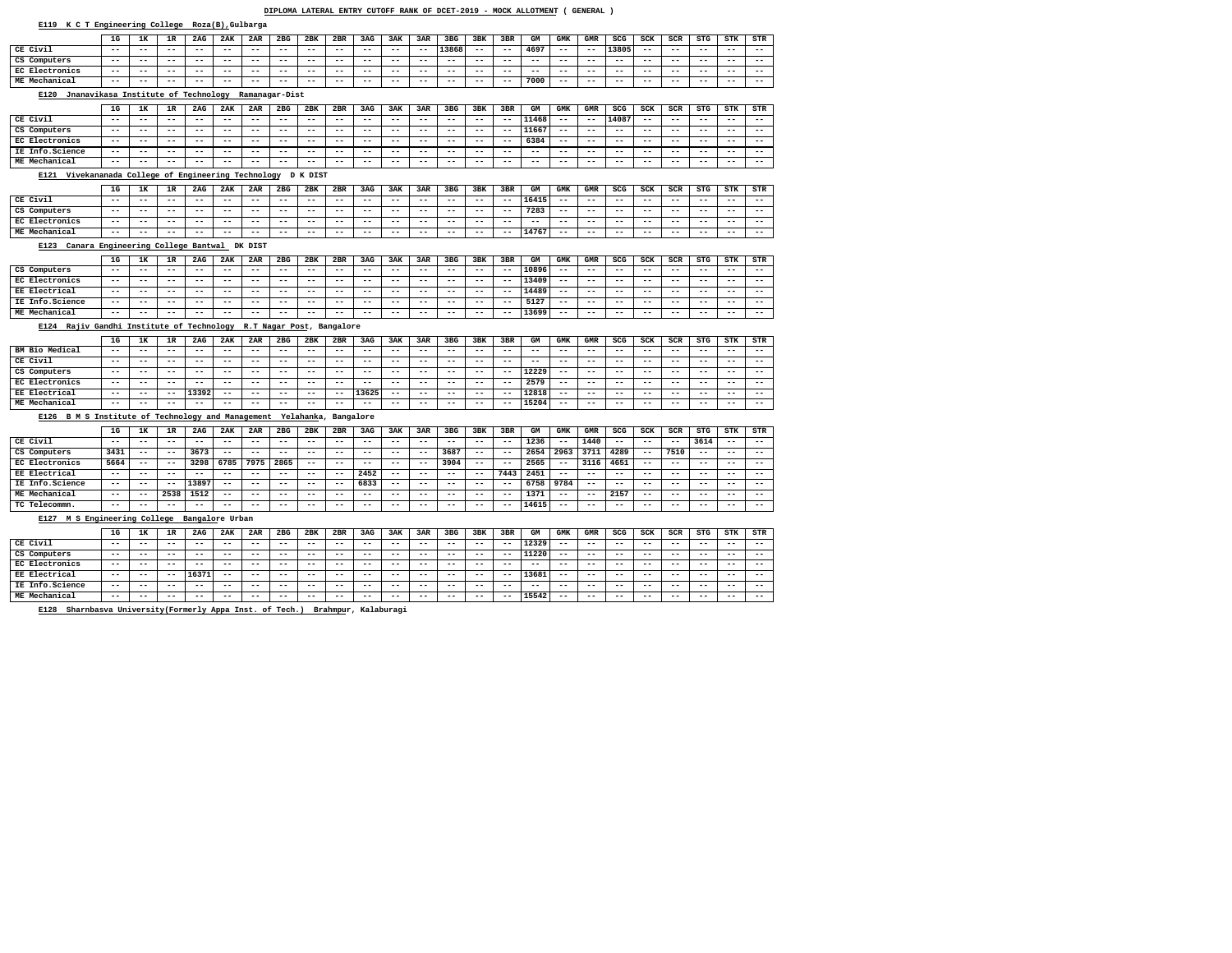#### **E128 Sharnbasva University(Formerly Appa Inst. of Tech.) Brahmpur, Kalaburagi**

#### **E129 St. Joseph Engineering College Mangalore**

## **E130 Shridevi Institute of Engineering and Technology Tumkur**

#### **E132 Secab Institute of Engineering and Technology Bijapur**

#### **E133 G S S S Institute of Engineering and Technology for Women Mysore**

#### **E134 Smt. Kamala and Sri Venkappa M.Agadi College of Engg. and Tech. Laxmeshwara-Tq, Gadag Dt.**

#### **E135 K L S Viswanathrao Deshpande Institute of Technology Haliyal, Uttara Kannada -Dist**

|                      | 1G    | 1 TZ<br>ᅩ | 1R    | 2AG   | 2AK   | 2AR   | 2 <sub>BG</sub> | 2BK   | 2BR   | 3AG   | 3AK   | 3AR   | 3 <sub>BG</sub> | 3BK   | 3BR   | GМ   | GMK   | GMR   | SCG   | SCK   | SCR   | <b>STG</b> | STK   | STR   |
|----------------------|-------|-----------|-------|-------|-------|-------|-----------------|-------|-------|-------|-------|-------|-----------------|-------|-------|------|-------|-------|-------|-------|-------|------------|-------|-------|
| CE Civil             | $- -$ | $- -$     | ---   | 6405  | $- -$ | $- -$ | $- -$           | $- -$ | $- -$ | $- -$ | $- -$ | $- -$ | $- -$           | $- -$ | $- -$ | 2637 | $- -$ | 5804  | 6610  | $- -$ | $- -$ | $- -$      | $- -$ | $- -$ |
| CS Computers         | $- -$ | $- -$     | $- -$ | 7440  | $- -$ | $- -$ | $- -$           | $- -$ | $- -$ | $- -$ | $- -$ | $- -$ | $- -$           | $- -$ | $- -$ | 4867 | $- -$ | $- -$ | 6753  | $- -$ | $- -$ | $- -$      | $- -$ | $- -$ |
| EC Electronics       | $- -$ | $- -$     | $- -$ | $- -$ | $- -$ | $- -$ | $- -$           | $- -$ | $- -$ | $- -$ | $- -$ | $- -$ | $- -$           | $- -$ | $- -$ | 6588 | $- -$ | $- -$ | $- -$ | $- -$ | $- -$ | $- -$      | 10091 | $- -$ |
| <b>EE Electrical</b> | $- -$ | $- -$     | $- -$ | $- -$ | $- -$ | $- -$ | $- -$           | $- -$ | $- -$ | $- -$ | $- -$ | $- -$ | $- -$           | $- -$ | $- -$ | 4392 | $- -$ | $- -$ | $- -$ | --    | $- -$ | $- -$      | $- -$ | $- -$ |
| ME Mechanical        | 4397  | $- -$     | $- -$ | $- -$ | $- -$ | $- -$ | $- -$           | $- -$ | $- -$ | $- -$ | $- -$ | $- -$ | 5691            | $- -$ | $- -$ | 4138 | $- -$ | $- -$ | $- -$ | $- -$ | $- -$ | $- -$      | $- -$ | $- -$ |

|                      | 1G    | 1 T.F<br>ᅭ | 1R    | 2AG   | 2AK   | 2AR   | 2 <sub>BG</sub> | 2BK   | 2BR   | 3AG   | 3AK   | 3AR   | 3 <sub>BG</sub> | 3BK   | 3BR   | GМ    | GMK   | GMR   | SCG   | SCK   | SCR   | <b>STG</b> | STK   | STR   |
|----------------------|-------|------------|-------|-------|-------|-------|-----------------|-------|-------|-------|-------|-------|-----------------|-------|-------|-------|-------|-------|-------|-------|-------|------------|-------|-------|
| CE Civil             | $- -$ | $- -$      | $- -$ | 6097  | $- -$ | $- -$ | $- -$           | $- -$ | $- -$ | $- -$ | $- -$ | $- -$ | $- -$           | $- -$ | $- -$ | 2552  | $- -$ | 6247  | 10364 | $- -$ | $- -$ | $- -$      | $- -$ | $- -$ |
| CS Computers         | $- -$ | $- -$      | $- -$ | 12406 | $- -$ | $- -$ | $- -$           | $- -$ | $- -$ | $- -$ | $- -$ | $- -$ | $- -$           | $- -$ | $- -$ | 9988  | 10874 | $- -$ | $- -$ | $- -$ | $- -$ | $- -$      | $- -$ | $- -$ |
| EC Electronics       | $- -$ | $- -$      | $- -$ | $- -$ | $- -$ | $- -$ | $- -$           | $- -$ | $- -$ | $- -$ | $- -$ | $- -$ | $- -$           | $- -$ | $- -$ | 13444 | $- -$ | $- -$ | $- -$ | $- -$ | $- -$ | $- -$      | $- -$ | $- -$ |
| <b>EE Electrical</b> | $- -$ | $- -$      | $- -$ | 5481  | $- -$ | $- -$ | $- -$           | $- -$ | $- -$ | $- -$ | $- -$ | $- -$ | $- -$           | $- -$ | $- -$ | 3189  | $- -$ | 7101  | 14281 | --    | $- -$ | $- -$      | $- -$ | $- -$ |
| ME Mechanical        | $- -$ | $- -$      | $- -$ | 9539  | 13324 | $- -$ | $- -$           | $- -$ | $- -$ | $- -$ | $- -$ | $- -$ | 11123           | $- -$ | $- -$ | 8014  | $- -$ | $- -$ | 13490 | $- -$ | $- -$ | $- -$      | $- -$ | $- -$ |

|                       | 1G    | <b>175</b><br>∸ | 1R    | 2AG   | 2AK   | 2AR   | 2 <sub>BG</sub> | 2BK   | 2BR   | 3AG   | 3AK   | 3AR   | 3 <sub>BG</sub> | 3BK   | 3BR   | GМ    | <b>GMK</b> | GMR   | SCG   | SCK   | SCR   | STG   | STK   | STR   |
|-----------------------|-------|-----------------|-------|-------|-------|-------|-----------------|-------|-------|-------|-------|-------|-----------------|-------|-------|-------|------------|-------|-------|-------|-------|-------|-------|-------|
| CE Civil              | $- -$ | $- -$           | $- -$ | $- -$ | $- -$ | $- -$ | $- -$           | $- -$ | $- -$ | $ -$  | $- -$ | $- -$ | $- -$           | $- -$ | $- -$ | 7874  | $- -$      | 7918  | $- -$ | $- -$ | $- -$ | 15747 | $- -$ | $- -$ |
| CS Computers          | $- -$ | $- -$           | $ -$  | $- -$ | $- -$ | $- -$ | $- -$           | $- -$ | $- -$ | $ -$  | $- -$ | $- -$ | $- -$           | $- -$ | $- -$ | 14277 | $- -$      | $- -$ | $- -$ | $- -$ | $- -$ | $- -$ | $- -$ | $- -$ |
| <b>EC Electronics</b> | $- -$ | $- -$           | $- -$ | $- -$ | $- -$ | $- -$ | $- -$           | $- -$ | $- -$ | $- -$ | $- -$ | $- -$ | $- -$           | $- -$ | $- -$ | 13309 | $- -$      | $- -$ | $- -$ | $- -$ | $- -$ | $- -$ | $- -$ | $- -$ |
| <b>EE Electrical</b>  | $- -$ | $- -$           | $- -$ | $- -$ | $- -$ | $- -$ | 8282            | $- -$ | $- -$ | $ -$  | $- -$ | $- -$ | $- -$           | $- -$ | $- -$ | 6546  | $- -$      | $- -$ | 9602  | $- -$ | $- -$ | $- -$ | $- -$ | $- -$ |
| IE Info.Science       | $- -$ | $- -$           | $- -$ | $- -$ | $- -$ | $- -$ | $- -$           | $- -$ | $- -$ | $- -$ | $- -$ | $- -$ | $- -$           | $- -$ | $- -$ | $- -$ | $- -$      | $- -$ | $- -$ | $- -$ | $- -$ | $- -$ | $- -$ | $- -$ |
| ME Mechanical         | $- -$ | $- -$           | $ -$  | 15144 | --    | $- -$ | $- -$           | $- -$ | $- -$ | $- -$ | $- -$ | $- -$ | $- -$           | $- -$ | $- -$ | 10617 | --         | $- -$ | 12127 | --    | $- -$ | $- -$ | $- -$ | $- -$ |

|                      | 1G    | 172   | ᅩ     | 2AG   | 2AK | 2AR   | 2 <sub>BG</sub> | 2BK   | 2BR   | 3AG   | 3AK   | 3AR   | 3 <sub>BG</sub> | 3BK   | 3BR   | GМ    | GMK   | GMR   | SCG   | SCK   | SCR   | STG   | STK   | STR 1 |
|----------------------|-------|-------|-------|-------|-----|-------|-----------------|-------|-------|-------|-------|-------|-----------------|-------|-------|-------|-------|-------|-------|-------|-------|-------|-------|-------|
| CE Civil             | $- -$ | $- -$ | $- -$ | $- -$ | --  | $- -$ | $- -$           | $- -$ | $- -$ | $- -$ | $- -$ | $- -$ | $- -$           | $- -$ | $- -$ | 14925 | $- -$ | $- -$ | $- -$ | $- -$ | $- -$ | $- -$ | $- -$ | $- -$ |
| CS Computers         | $- -$ | $- -$ | $- -$ | $- -$ | --  | $- -$ | $- -$           | $- -$ | $- -$ | $- -$ | $- -$ | $- -$ | $- -$           | $- -$ | $- -$ | 7966  | $- -$ | $- -$ | $- -$ | $- -$ | $- -$ | $- -$ | $- -$ | $- -$ |
| EC Electronics       | $- -$ | $- -$ | $- -$ | $- -$ | --  | $- -$ | $- -$           | $- -$ | $- -$ | $- -$ | $- -$ | $- -$ | $- -$           | $- -$ | $- -$ | 12381 | $- -$ | $- -$ | $- -$ | $- -$ | $- -$ | $- -$ | $- -$ | $- -$ |
| <b>EE Electrical</b> | $- -$ | $- -$ | $- -$ | $- -$ | --  | $- -$ | $- -$           | $- -$ | $- -$ | $- -$ | $- -$ | $- -$ | $- -$           | $- -$ | $- -$ | 15135 | $- -$ | $- -$ | $- -$ | $- -$ | $- -$ | $- -$ | $- -$ | $- -$ |
| ME Mechanical        | $- -$ | --    | $- -$ | $- -$ | --  | $- -$ | $- -$           | $- -$ | $- -$ | $- -$ | $- -$ | $- -$ | $- -$           | $- -$ | $- -$ | 15435 | $- -$ | $- -$ | $- -$ | $- -$ | $- -$ | $- -$ | $- -$ | $- -$ |

|                      | 1G    | <b>1 TZ</b> | 1R.   | 2AG   | 2AK   | 2AR   | 2 <sub>BG</sub> | 2BK   | 2BR   | 3AG   | 3AK   | 3AR   | 3 <sub>BG</sub> | 3BK   | 3BR   | GМ    | GMK   | GMR         | SCG   | SCK   | SCR   | STG   | STK   | STR   |
|----------------------|-------|-------------|-------|-------|-------|-------|-----------------|-------|-------|-------|-------|-------|-----------------|-------|-------|-------|-------|-------------|-------|-------|-------|-------|-------|-------|
| CS Computers         | 8574  | $- -$       | $- -$ | 6356  | $- -$ | $- -$ | $- -$           | $- -$ | $- -$ | $- -$ | $- -$ | $- -$ | 6102            | $- -$ | $- -$ | 4256  | 5961  | 6166        | 6103  | $- -$ | $- -$ | $- -$ | $- -$ | $- -$ |
| EC Electronics       | $- -$ | $- -$       | $- -$ | 5625  | $- -$ | $- -$ | $- -$           | $- -$ | $- -$ | $- -$ | $- -$ | $- -$ | 5818            | $- -$ | $- -$ | 4886  | $- -$ | $ -$        | 9497  | $- -$ | 9767  | $- -$ | $- -$ | $- -$ |
| <b>EE Electrical</b> | $- -$ | $- -$       | $- -$ | 8491  | $- -$ | $- -$ | $- -$           | $- -$ | $- -$ | $- -$ | $- -$ | $- -$ | $- -$           | $- -$ | $- -$ | 5371  | $- -$ | 11172110120 |       | $- -$ | $- -$ | $- -$ | $- -$ | $- -$ |
| EI Elec. Inst.       | $- -$ | $- -$       | $- -$ | $- -$ | $- -$ | $- -$ | $- -$           | $- -$ | $- -$ | $- -$ | $- -$ | $- -$ | $- -$           | $- -$ | $- -$ | 15039 | $- -$ | $- -$       | $- -$ | $- -$ | $- -$ | $- -$ | $- -$ | $- -$ |
| Engg                 |       |             |       |       |       |       |                 |       |       |       |       |       |                 |       |       |       |       |             |       |       |       |       |       |       |
| IE Info.Science      | $- -$ | $- -$       | $- -$ | $- -$ | $- -$ | $- -$ | $- -$           | $- -$ | $- -$ | $- -$ | $- -$ | $- -$ | $- -$           | $- -$ | $- -$ | 13783 | $- -$ | $- -$       | $- -$ | $- -$ | $- -$ | $- -$ | $- -$ | $- -$ |
| TC Telecommn.        | $- -$ | $- -$       | $- -$ | $- -$ | $- -$ | $- -$ | $- -$           | $- -$ | $- -$ | $- -$ | $- -$ | $- -$ | $- -$           | $- -$ | $- -$ | $- -$ | $- -$ | $- -$       | $- -$ | $- -$ | $- -$ | $- -$ | $- -$ | $- -$ |

|                      | 1G    | 1ĸ    | 1R    | 2AG   | 2AK   | 2AR   | 2 <sub>BG</sub> | 2BK   | 2BR   | 3AG   | 3AK   | 3AR   | 3 <sub>BG</sub> | 3BK   | 3BR   | GМ    | GMK   | GMR   | SCG         | SCK   | SCR   | <b>STG</b> | STK   | STR   |
|----------------------|-------|-------|-------|-------|-------|-------|-----------------|-------|-------|-------|-------|-------|-----------------|-------|-------|-------|-------|-------|-------------|-------|-------|------------|-------|-------|
| CE Civil             | $- -$ | $- -$ | $- -$ | 4342  | $- -$ | $- -$ | $- -$           | $- -$ | $- -$ | $- -$ | $- -$ | $- -$ | $- -$           | $- -$ | $ -$  | 2189  | $- -$ | 4123  | 5288        | $- -$ | $- -$ | $- -$      | $- -$ | $- -$ |
| CS Computers         | $- -$ | $- -$ | $- -$ | 4714  | $- -$ | $- -$ | $- -$           | $- -$ | $- -$ | $- -$ | $- -$ | $- -$ | $- -$           | $- -$ | $- -$ | 4515  | $- -$ | $- -$ | $- -$       | $- -$ | --    | $- -$      | $- -$ | $- -$ |
| EC Electronics       | $- -$ | $- -$ | $- -$ | 4448  | $- -$ | $- -$ | $- -$           | $- -$ | $- -$ | $- -$ | $- -$ | $- -$ | $- -$           | $- -$ | $- -$ | 4206  | $- -$ |       | 15528 10578 | $ -$  | $- -$ | $- -$      | $- -$ | $- -$ |
| <b>EE Electrical</b> | $- -$ | $- -$ | $- -$ | $- -$ | $- -$ | $- -$ | $- -$           | $- -$ | $- -$ | $- -$ | $- -$ | $- -$ | $- -$           | $- -$ | $- -$ | 11137 | $- -$ | $- -$ | $- -$       | $- -$ | $- -$ | $- -$      | $- -$ | $- -$ |
| IE Info.Science      | $- -$ | $- -$ | $- -$ | $- -$ | $- -$ | $- -$ | $- -$           | $- -$ | $- -$ | $- -$ | $- -$ | $- -$ | $- -$           | $- -$ | $- -$ | 10487 | $- -$ | $- -$ | $- -$       | $- -$ | $- -$ | $- -$      | $- -$ | $- -$ |
| ME Mechanical        | $- -$ | $- -$ | $- -$ | $- -$ | $- -$ | $- -$ | 4284            | $- -$ | $- -$ | 12927 | $- -$ | $- -$ | $- -$           | $- -$ | $ -$  | 2742  | 5237  | $- -$ | $- -$       | $- -$ | $- -$ | $- -$      | $- -$ | $- -$ |

|                      | 1G    | 1к    | 1R    | 2AG     | 2AK   | 2AR   | 2 <sub>BG</sub> | 2BK   | 2BR   | 3AG   | 3AK   | 3AR   | 3 <sub>BG</sub> | 3BK   | 3BR   | GМ    | <b>GMK</b> | GMR   | SCG   | <b>SCK</b> | SCR   | <b>STG</b> | STK   | STR   |
|----------------------|-------|-------|-------|---------|-------|-------|-----------------|-------|-------|-------|-------|-------|-----------------|-------|-------|-------|------------|-------|-------|------------|-------|------------|-------|-------|
| CE Civil             | $- -$ | $- -$ | $- -$ | 5539    | $- -$ | $- -$ | $- -$           | $- -$ | $- -$ | $- -$ | $- -$ | $- -$ | --              | $- -$ | $- -$ | 4719  | $- -$      | 5667  | 5261  | $- -$      | --    | $- -$      | $- -$ | $- -$ |
| CS Computers         | $- -$ | $- -$ | $- -$ | 6064    | $- -$ | $- -$ | $- -$           | $- -$ | $- -$ | $- -$ | $- -$ | $- -$ | $- -$           | $- -$ | $- -$ | 5576  | $- -$      | $- -$ | $- -$ | $- -$      | --    | $- -$      | $- -$ | $- -$ |
| EC Electronics       | $- -$ | $- -$ | $- -$ | $- -$   | $- -$ | $- -$ | $- -$           | $- -$ | $- -$ | $- -$ | $- -$ | $- -$ | $- -$           | $- -$ | $- -$ | 16096 | $- -$      | $- -$ | $- -$ | $- -$      | $- -$ | $- -$      | $- -$ | $- -$ |
| <b>EE Electrical</b> | $- -$ | $- -$ | $- -$ | $- -$   | $- -$ | $- -$ | $- -$           | $- -$ | $- -$ | $- -$ | $- -$ | $- -$ | --              | $- -$ | $- -$ | 13105 | $- -$      | $- -$ | $- -$ | $- -$      | --    | $- -$      | $- -$ | $- -$ |
| ME Mechanical        | $- -$ | $- -$ | $- -$ | ا 3140. | 13675 | $- -$ | 11991           | $- -$ | $- -$ | $- -$ | $- -$ | $- -$ | --              | $- -$ | $- -$ | 10815 | $- -$      | $- -$ | 13009 | $- -$      | --    | $- -$      | $- -$ | $- -$ |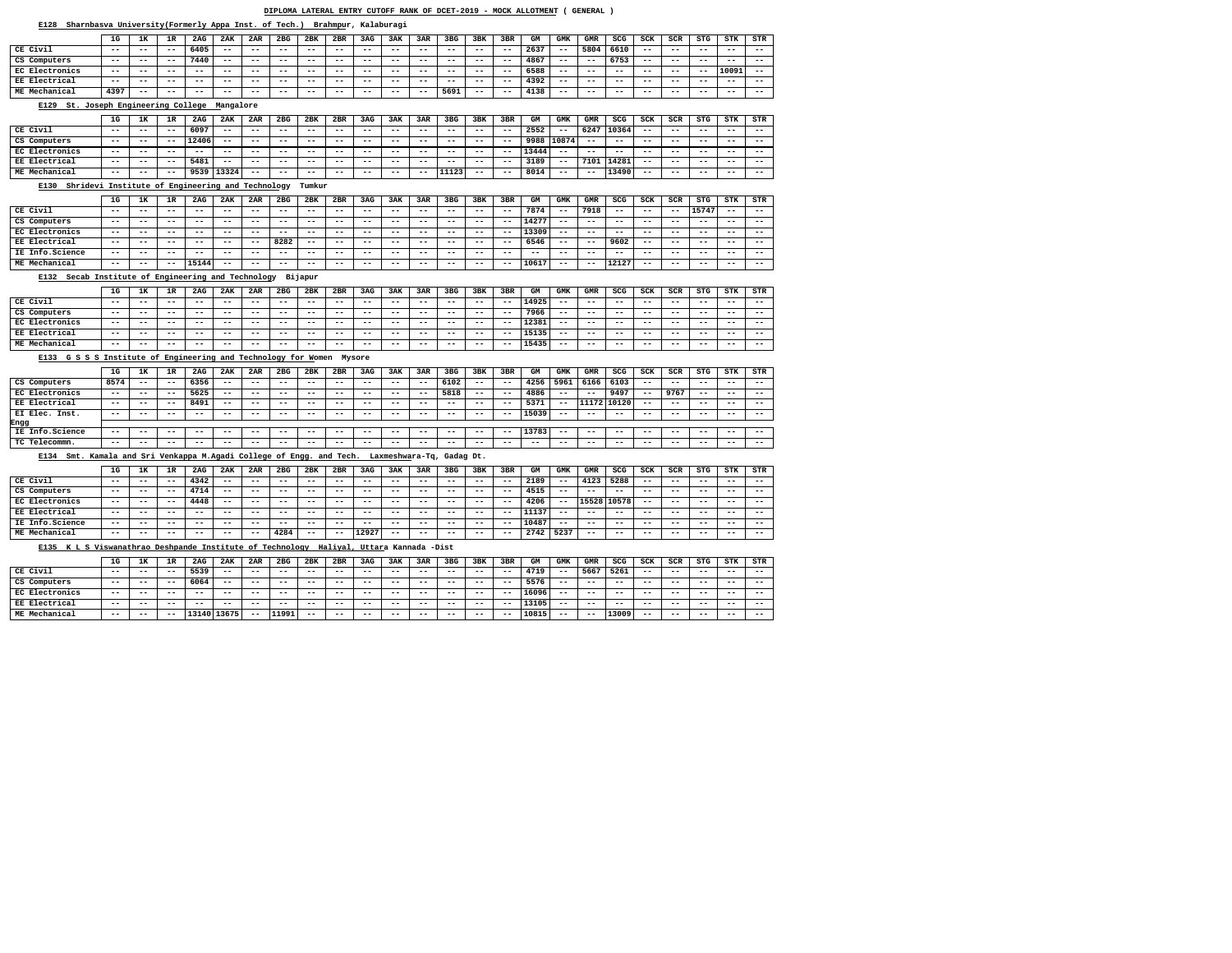#### **E136 Moodalakatte Institute of Technology Udupi District**

|                                                            | 1 <sub>G</sub>           | 1K    | 1R                       | 2AG               | 2AK   | 2AR                    | 2 <sub>BG</sub>            | 2BK                      | 2BR                     | 3AG   | 3AK                             | 3AR                        | 3 <sub>BG</sub>          | 3BK                        | 3BR               | GM                | <b>GMK</b>        | <b>GMR</b>                         | SCG                      | SCK   | SCR               | <b>STG</b>        | STK               | STR                        |
|------------------------------------------------------------|--------------------------|-------|--------------------------|-------------------|-------|------------------------|----------------------------|--------------------------|-------------------------|-------|---------------------------------|----------------------------|--------------------------|----------------------------|-------------------|-------------------|-------------------|------------------------------------|--------------------------|-------|-------------------|-------------------|-------------------|----------------------------|
| CE Civil                                                   | $- -$                    | $- -$ | $- -$                    | $- -$             | $- -$ | $- -$                  | $- -$                      | $- -$                    | $- -$                   | $- -$ | $- -$                           | $- -$                      | $\qquad \qquad -$        | $- -$                      | $- -$             | 13856             | $- -$             | $\qquad \qquad -$                  | $- -$                    | --    | $- -$             | $- -$             | $- -$             | $\qquad \qquad -$          |
| CS Computers                                               | $- -$                    | --    | $- -$                    | $- -$             | $- -$ | $- -$                  | $- -$                      | $- -$                    | $\qquad \qquad -$       | $- -$ | $ -$                            | $- -$                      | $\overline{\phantom{m}}$ | $- -$                      | $- -$             | 5218              | --                | $- -$                              | --                       | --    | $- -$             | $- -$             | $- -$             | $\qquad \qquad -$          |
| EC Electronics                                             | $- -$                    | $- -$ | $- -$                    | $- -$             | $- -$ | $- -$                  | $- -$                      | $- -$                    | $- -$                   | $- -$ | $- -$                           | $- -$                      | $- -$                    | $- -$                      | $- -$             | 15618             | $- -$             | $- -$                              | $- -$                    | --    | $- -$             | $- -$             | $- -$             | $\qquad \qquad -$          |
| EE Electrical                                              | $\qquad \qquad -$        | $- -$ | $- -$                    | $- -$             | $- -$ | $- -$                  | $ -$                       | $- -$                    | $- -$                   | $- -$ | $- -$                           | $- -$                      | $\overline{\phantom{m}}$ | --                         | $\qquad \qquad -$ | 13583             | --                | $\overline{\phantom{m}}$           | --                       | --    | $- -$             | $- -$             | $- -$             | $\qquad \qquad -$          |
| ME Mechanical                                              | $- -$                    | $- -$ | $- -$                    | $- -$             | $- -$ | $- -$                  | $- -$                      | $- -$                    | $- -$                   | $- -$ | $- -$                           | $- -$                      | $- -$                    | $- -$                      | $- -$             | $- -$             | --                | $- -$                              | --                       | --    | $- -$             | $- -$             | $- -$             | $\qquad \qquad -$          |
|                                                            |                          |       |                          |                   |       |                        |                            |                          |                         |       |                                 |                            |                          |                            |                   |                   |                   |                                    |                          |       |                   |                   |                   |                            |
| Nadgir Institute of Engineering and Technology<br>E137     |                          |       |                          |                   |       |                        |                            |                          | Jindal Nagar, Bangalore |       |                                 |                            |                          |                            |                   |                   |                   |                                    |                          |       |                   |                   |                   |                            |
|                                                            | 1G                       | 1K    | 1R                       | 2AG               | 2AK   | 2AR                    | 2 <sub>BG</sub>            | 2BK                      | 2BR                     | 3AG   | 3AK                             | 3AR                        | 3 <sub>BG</sub>          | 3BK                        | 3BR               | GM                | <b>GMK</b>        | <b>GMR</b>                         | SCG                      | SCK   | SCR               | <b>STG</b>        | STK               | STR                        |
| CS Computers                                               | $- -$                    | $- -$ | $- -$                    | $- -$             | $- -$ | $- -$                  | $- -$                      | $- -$                    | $- -$                   | $- -$ | $- -$                           | $- -$                      | $- -$                    | $- -$                      | $- -$             | $- -$             | --                | $- -$                              | $- -$                    | --    | $- -$             | $- -$             | $- -$             | $\qquad \qquad -$          |
| EC Electronics                                             | $\qquad \qquad -$        | $- -$ | $- -$                    | $- -$             | $- -$ | $- -$                  | $- -$                      | $\overline{\phantom{m}}$ | $- -$                   | $- -$ | $- -$                           | $\overline{\phantom{m}}$   | $- -$                    | $- -$                      | $- -$             | $- -$             | --                | $- -$                              | $- -$                    | --    | $- -$             | $- -$             | $- -$             | $\qquad \qquad -$          |
| IE Info.Science                                            | $- -$                    | $- -$ | $- -$                    | $- -$             | $- -$ | $- -$                  | $- -$                      | $- -$                    | $- -$                   | $- -$ | $- -$                           | $- -$                      | $\qquad \qquad -$        | --                         | $- -$             | $- -$             | $- -$             | $- -$                              | --                       | --    | $- -$             | $- -$             | $- -$             | $- -$                      |
| ME Mechanical                                              | $\qquad \qquad -$        | $- -$ | $- -$                    | $- -$             | $- -$ | $- -$                  | $- -$                      | $- -$                    | $- -$                   | $- -$ | $- -$                           | $- -$                      | $- -$                    | $- -$                      | $- -$             | $- -$             | --                | $- -$                              | $- -$                    | --    | $- -$             | $- -$             | $- -$             | $\qquad \qquad -$          |
| Impact College of Engineering and Applied Sciences<br>E139 |                          |       |                          |                   |       |                        |                            |                          | Bangalore               |       |                                 |                            |                          |                            |                   |                   |                   |                                    |                          |       |                   |                   |                   |                            |
|                                                            |                          |       |                          |                   |       |                        |                            |                          |                         |       |                                 |                            |                          |                            |                   |                   |                   |                                    |                          |       |                   |                   |                   |                            |
|                                                            | 1G                       | 1ĸ    | 1R                       | 2AG               | 2AK   | 2AR                    | 2 <sub>BG</sub>            | 2BK                      | 2BR                     | 3AG   | 3AK                             | 3AR                        | 3 <sub>BG</sub>          | 3BK                        | 3BR               | GM                | <b>GMK</b>        | <b>GMR</b>                         | SCG                      | SCK   | SCR               | <b>STG</b>        | <b>STK</b>        | STR                        |
| CE Civil                                                   | $- -$                    | $- -$ | $- -$                    | $- -$             | $- -$ | $- -$                  | $- -$                      | $- -$                    | $\qquad \qquad -$       | $- -$ | $- -$                           | $- -$                      | $\overline{\phantom{m}}$ | $- -$                      | $- -$             | $- -$             | --                | $- -$                              | $- -$                    | --    | $- -$             | $- -$             | $- -$             | $- -$                      |
| CS Computers                                               | $- -$                    | $- -$ | $- -$                    | $- -$             | $- -$ | $- -$                  | $- -$                      | $- -$                    | $- -$                   | $- -$ | $- -$                           | $- -$                      | $- -$                    | $- -$                      | $- -$             | 7436              | --                | $- -$                              | $- -$                    | --    | $- -$             | $- -$             | $- -$             | $\qquad \qquad -$          |
| EC Electronics                                             | $- -$                    | $- -$ | $- -$                    | $\qquad \qquad -$ | $- -$ | $- -$                  | $ -$                       | $- -$                    | $\qquad \qquad -$       | $- -$ | --                              | $\overline{\phantom{m}}$   | $\overline{\phantom{m}}$ | $- -$                      | --                | $- -$             | --                | $\overline{\phantom{m}}$           | $\overline{\phantom{m}}$ | --    | $- -$             | $- -$             | $\qquad \qquad -$ | $\qquad \qquad -$          |
| EE Electrical                                              | $- -$                    | $- -$ | $- -$                    | $- -$             | $- -$ | $- -$                  | $- -$                      | $- -$                    | $- -$                   | $- -$ | $- -$                           | $- -$                      | $- -$                    | --                         | $- -$             | $- -$             | --                | $- -$                              | --                       | --    | $- -$             | $- -$             | $- -$             | $- -$                      |
| ME Mechanical                                              | $\qquad \qquad -$        |       | $- -$                    | $- -$             | $- -$ |                        | $- -$                      | $- -$                    | $- -$                   | $- -$ | $- -$                           | $\overline{\phantom{m}}$   | $\overline{\phantom{m}}$ | $- -$                      | $- -$             | $- -$             | --                | $- -$                              | $\overline{\phantom{m}}$ | --    | $- -$             | $- -$             | $\qquad \qquad -$ | $- -$                      |
| P E S University (Electronic City Campus)<br>E141          |                          |       |                          |                   |       |                        | Bangalore                  |                          |                         |       |                                 |                            |                          |                            |                   |                   |                   |                                    |                          |       |                   |                   |                   |                            |
|                                                            | 1G                       | 1ĸ    | 1R                       | 2AG               | 2AK   | 2AR                    | 2 <sub>BG</sub>            | 2BK                      | 2BR                     | 3AG   | 3AK                             | 3AR                        | 3 <sub>BG</sub>          | 3BK                        | 3BR               | GМ                | <b>GMK</b>        | <b>GMR</b>                         | SCG                      | SCK   | SCR               | <b>STG</b>        | STK               | STR                        |
| CS Computers                                               | 2539                     | $- -$ | $- -$                    | 2786              | $- -$ | 5708                   | $- -$                      | $- -$                    | $- -$                   | $- -$ | $- -$                           | $\overline{\phantom{m}}$   | 3145                     | $\overline{\phantom{m}}$   | $- -$             | 2503              | $\qquad \qquad -$ | 4668                               | 4508                     | $- -$ | $- -$             | $- -$             | $- -$             | $\qquad \qquad -$          |
| EC Electronics                                             | $- -$                    |       |                          | 3147              | $- -$ |                        |                            |                          | $\qquad \qquad -$       |       |                                 |                            | $- -$                    |                            |                   | 1827              |                   |                                    | 3743                     |       |                   |                   |                   | $\qquad \qquad -$          |
| ME Mechanical                                              |                          | $- -$ | $- -$                    |                   |       | $- -$                  | 4541                       | $- -$                    |                         | 3250  | $- -$                           | $- -$<br>856               |                          | --                         | $\qquad \qquad -$ | 767               | $\qquad \qquad -$ | 2886<br>$\overline{\phantom{m}}$ . | 2636                     | $- -$ | $- -$             | $- -$             | $- -$             |                            |
|                                                            | $\qquad \qquad -$        | $- -$ | $- -$                    | $- -$             | $- -$ | $- -$                  | $- -$                      | $- -$                    | $\qquad \qquad -$       | $- -$ | $- -$                           |                            | $- -$                    | $- -$                      | $- -$             |                   | --                |                                    |                          | --    | $- -$             | $\qquad \qquad -$ | $- -$             | $\qquad \qquad -$          |
| Adichunchanagiri University(Formerly BGSIT)<br>E142        |                          |       |                          |                   |       |                        |                            |                          |                         |       | Nagamangala Taluk, Mandya Dist. |                            |                          |                            |                   |                   |                   |                                    |                          |       |                   |                   |                   |                            |
|                                                            | 1G                       | 1ĸ    | 1R                       | 2AG               | 2AK   | 2AR                    | 2 <sub>BG</sub>            | 2BK                      | 2BR                     | 3AG   | 3AK                             | 3AR                        | 3 <sub>BG</sub>          | 3BK                        | 3BR               | GM                | <b>GMK</b>        | <b>GMR</b>                         | SCG                      | SCK   | SCR               | <b>STG</b>        | STK               | STR                        |
| CE Civil                                                   | $- -$                    | $- -$ | $- -$                    | $- -$             | $- -$ | $- -$                  | $- -$                      | $- -$                    | $- -$                   | $- -$ | $- -$                           | $- -$                      | $- -$                    | $- -$                      | $- -$             | 3606              | --                | $- -$                              | --                       | --    | $- -$             | $- -$             | $- -$             | $\qquad \qquad -$          |
| CS Computers                                               | $- -$                    | $- -$ | $- -$                    | $- -$             | $- -$ | $- -$                  | $- -$                      | $- -$                    | $- -$                   | $- -$ | $- -$                           | $- -$                      | $- -$                    | $- -$                      | $\qquad \qquad -$ | 8325              | --                | $- -$                              | $- -$                    | --    | $- -$             | 13196             | $- -$             | $- -$                      |
| EC Electronics                                             | $- -$                    | $- -$ | $- -$                    | $- -$             | $- -$ | $- -$                  | $ -$                       | $- -$                    | $- -$                   | $- -$ | 5282                            | $- -$                      | $- -$                    | --                         | $\qquad \qquad -$ | 5035              | --                | $- -$                              | 14823                    | --    | $- -$             | $- -$             | $- -$             | $\qquad \qquad -$          |
| IE Info.Science                                            | $- -$                    | $- -$ | $- -$                    | $- -$             | $- -$ | $- -$                  | $- -$                      | $- -$                    | $- -$                   | $ -$  | $ -$                            | $- -$                      | $- -$                    | --                         | --                | $- -$             | --                | $- -$                              | --                       | --    | $- -$             | $- -$             | --                | $- -$                      |
| ME Mechanical                                              |                          |       | $- -$                    | $- -$             | $- -$ |                        | $- -$                      |                          | $- -$                   | 3360  | $- -$                           | $- -$                      | $- -$                    | $- -$                      | $- -$             | 2090              | --                | $- -$                              | --                       |       |                   | $- -$             | $- -$             | $- -$                      |
| E144 Srinivas Institute of Technology                      |                          |       |                          |                   |       |                        |                            |                          |                         |       |                                 |                            |                          |                            |                   |                   |                   |                                    |                          | $- -$ | --                |                   |                   |                            |
|                                                            |                          |       |                          |                   |       |                        |                            |                          |                         |       |                                 |                            |                          |                            |                   |                   |                   |                                    |                          |       |                   |                   |                   |                            |
|                                                            |                          |       |                          |                   |       | Mangalore.             |                            |                          |                         |       |                                 |                            |                          |                            |                   |                   |                   |                                    |                          |       |                   |                   |                   |                            |
|                                                            | $1\text{G}$              | 1ĸ    | 1R                       | 2AG               | 2AK   | 2AR                    | 2 <sub>BG</sub>            | 2BK                      | 2BR                     | 3AG   | 3AK                             | 3AR                        | 3 <sub>BG</sub>          | 3BK                        | 3BR               | GМ                | GMK               | <b>GMR</b>                         | SCG                      | SCK   | SCR               | <b>STG</b>        | <b>STK</b>        | STR                        |
| AE Aeronaut. Engg                                          | $\qquad \qquad -$        | $- -$ | $- -$                    | $- -$             | $- -$ | $- -$                  | $\qquad \qquad -$          | $- -$                    | $- -$                   | $- -$ | $- -$                           | $- -$                      | $- -$                    | $- -$                      | $ -$              | $ -$              | $- -$             | $- -$                              | $- -$                    | $- -$ | $- -$             | $- -$             | $- -$             | $\qquad \qquad -$          |
| AR Architecture                                            | $\qquad \qquad -$        | $- -$ | $ -$                     | 55                | $- -$ | $- -$                  | $\overline{\phantom{m}}$   | $- -$                    | $\qquad \qquad -$       | $- -$ | $- -$                           | $- -$                      | $\qquad \qquad -$        | $\overline{\phantom{m}}$   | $ -$              | $\qquad \qquad -$ | $- -$             | $\qquad \qquad -$                  | $\overline{\phantom{m}}$ | --    | $- -$             | $\qquad \qquad -$ | $\qquad \qquad -$ | $\qquad \qquad -$          |
| AU Automobile                                              | $- -$                    | $- -$ | $- -$                    | $- -$             | $- -$ | $- -$                  | $- -$                      | $- -$                    | $- -$                   | $- -$ | $- -$                           | $- -$                      | $- -$                    | $\overline{\phantom{m}}$   | $\qquad \qquad -$ | 11686             | $- -$             | $- -$                              | $- -$                    | --    | $- -$             | $- -$             | $- -$             | $- -$                      |
| CS Computers                                               | $- -$                    | $- -$ | $- -$                    | $- -$             | $- -$ | $- -$                  | $- -$                      | $- -$                    | $- -$                   | $- -$ | $- -$                           | $\qquad \qquad -$          | $- -$                    | $\overline{\phantom{m}}$   | $\qquad \qquad -$ | 13530             | $- -$             | $\overline{\phantom{m}}$ .         | $\overline{\phantom{m}}$ | --    | $- -$             | $- -$             | $- -$             | $- -$                      |
| EC Electronics                                             | $- -$                    | $- -$ | $- -$                    | $- -$             | $- -$ | $- -$                  | $- -$                      | $- -$                    | $\qquad \qquad -$       | $- -$ | $- -$                           | $\qquad \qquad -$          | $\qquad \qquad -$        | $\overline{\phantom{m}}$   | $\qquad \qquad -$ | 4246              | $- -$             | $\qquad \qquad -$                  | $- -$                    | $- -$ | $- -$             | $- -$             | $- -$             | $\qquad \qquad -$          |
| EE Electrical                                              | $ -$                     | $- -$ | $\qquad \qquad -$        | $- -$             | $- -$ | $- -$                  | $\qquad \qquad -$          | $- -$                    | $- -$                   | $ -$  | $- -$                           | $- -$                      | $- -$                    | $ -$                       | $ -$              | 15411             | $- -$             | $- -$                              | $- -$                    | $- -$ | $- -$             | $\qquad \qquad -$ | $- -$             | $\qquad \qquad -$          |
| IE Info. Science                                           | $\qquad \qquad -$        | $- -$ | $- -$                    | $- -$             | $- -$ | $- -$                  | $- -$                      | $- -$                    | $- -$                   | $- -$ | $- -$                           | $\overline{\phantom{m}}$   | $- -$                    | $- -$                      | $\qquad \qquad -$ | $- -$             | $- -$             | $\overline{\phantom{m}}$           | $- -$                    | --    | $- -$             | $- -$             | $- -$             | $\qquad \qquad -$          |
| ME Mechanical                                              | $- -$                    | $- -$ | $ -$                     | $- -$             | $- -$ | $- -$                  | $- -$                      | $- -$                    | $- -$                   | $- -$ | $- -$                           | $\overline{\phantom{m}}$   | $- -$                    | $- -$                      | $\qquad \qquad -$ | 14661             | $- -$             | $- -$                              | $- -$                    | $- -$ | $- -$             | $- -$             | $- -$             | $\qquad \qquad -$          |
| MR Marine                                                  | $\qquad \qquad -$        | $- -$ | $ -$                     | 11175             | $- -$ | $- -$                  | $\qquad \qquad -$          | $- -$                    | $- -$                   | $- -$ | $\qquad \qquad -$               | $\qquad \qquad -$          | $- -$                    | $\overline{\phantom{m}}$   | $ -$              | 10819             | $- -$             | $- -$                              | $\qquad \qquad -$        | $- -$ | $- -$             | $- -$             | $\qquad \qquad -$ | $- -$                      |
| Engineering                                                |                          |       |                          |                   |       |                        |                            |                          |                         |       |                                 |                            |                          |                            |                   |                   |                   |                                    |                          |       |                   |                   |                   |                            |
| NT Nano Technology                                         | $\overline{\phantom{m}}$ | $- -$ | $\overline{\phantom{m}}$ | $- -$             | $- -$ | $- -$                  | $\overline{\phantom{m}}$ . | $- -$                    | $- -$                   | $- -$ | $- -$                           | $\qquad \qquad -$          | $- -$                    | $ -$                       | $ -$              | $ -$              | $- -$             | $- -$                              | $- -$                    | $ -$  | $- -$             | $ -$              | $- -$             | $- -$                      |
| E145 Rajarajeswari College of Engineering                  |                          |       |                          |                   |       | Kumbalagodu, Bangalore |                            |                          |                         |       |                                 |                            |                          |                            |                   |                   |                   |                                    |                          |       |                   |                   |                   |                            |
|                                                            | 1G                       | 1K    | 1R                       | 2AG               | 2AK   | 2AR                    | 2BG                        | 2BK                      | 2BR                     | 3AG   | 3AK                             | 3AR                        | 3 <sub>BG</sub>          | 3BK                        | 3BR               | GМ                | GMK               | GMR                                | SCG                      | SCK   | SCR               | STG               | STK               | STR                        |
| CE Civil                                                   | $- -$                    | $- -$ | $ -$                     | $- -$             | $- -$ | $- -$                  | $\qquad \qquad -$          | $- -$                    | $- -$                   | $ -$  | $- -$                           | $- -$                      | $\qquad \qquad -$        | $ -$                       | $\qquad \qquad -$ | 16056             | $- -$             | $- -$                              | $- -$                    | $- -$ | $- -$             | $\qquad \qquad -$ | $- -$             | $\qquad \qquad -$          |
|                                                            | $ -$                     | $- -$ | $ -$                     | $- -$             | $- -$ | $\qquad \qquad -$      | $\overline{\phantom{m}}$ . | $- -$                    | $- -$                   | $ -$  | $- -$                           | $\overline{\phantom{m}}$ . | $- -$                    | $ -$                       | $ -$              |                   | $- -$             | $- -$                              | $\qquad \qquad -$        | $- -$ | $- -$             | $\qquad \qquad -$ | $\qquad \qquad -$ | $\qquad \qquad -$          |
| CS Computers                                               | $\qquad \qquad -$        | $- -$ | $- -$                    | $- -$             | $- -$ | $- -$                  | $\overline{\phantom{m}}$ . | $- -$                    | $- -$                   | $- -$ | $- -$                           | $- -$                      | $- -$                    | $- -$                      | $\qquad \qquad -$ | 11057             | $- -$             | $\overline{\phantom{m}}$ .         | $\qquad \qquad -$        | $- -$ | $\qquad \qquad -$ | $ -$              | $- -$             | $- -$                      |
| EC Electronics                                             | $- -$                    | $- -$ | $- -$                    | $ -$              | $- -$ | $\qquad \qquad -$      | $\overline{\phantom{m}}$ . | $ -$                     | $- -$                   | $- -$ | $- -$                           | $\overline{\phantom{m}}$ . | $- -$                    | $\overline{\phantom{m}}$ . | $\qquad \qquad -$ | 14543             | $- -$             | $\qquad \qquad -$                  | $\qquad \qquad -$        | $- -$ | $- -$             | $- -$             | $- -$             | $\overline{\phantom{m}}$ . |
| EE Electrical                                              | $\qquad \qquad -$        | $- -$ | $- -$                    | $- -$             | $- -$ | $- -$                  | $\overline{\phantom{m}}$ . | $- -$                    | $- -$                   | $- -$ | $- -$                           | $- -$                      | $- -$                    | $- -$                      | $- -$             | 15633<br>$- -$    | $- -$             | $\qquad \qquad -$                  | $\qquad \qquad -$        | $- -$ | $- -$             | $- -$             | $- -$             | $- -$                      |
| IE Info.Science<br>ME Mechanical                           | $- -$                    | $- -$ | $\qquad \qquad -$        | $- -$             | $- -$ | $- -$                  | $\overline{\phantom{m}}$ . | $- -$                    | $\qquad \qquad -$       | $- -$ | $- -$                           | $\qquad \qquad -$          | $- -$                    | $ -$                       | $ -$              | 16267             | $- -$             | $\qquad \qquad -$                  | $\qquad \qquad -$        | $- -$ | $- -$             | $\qquad \qquad -$ | $\qquad \qquad -$ | $- -$                      |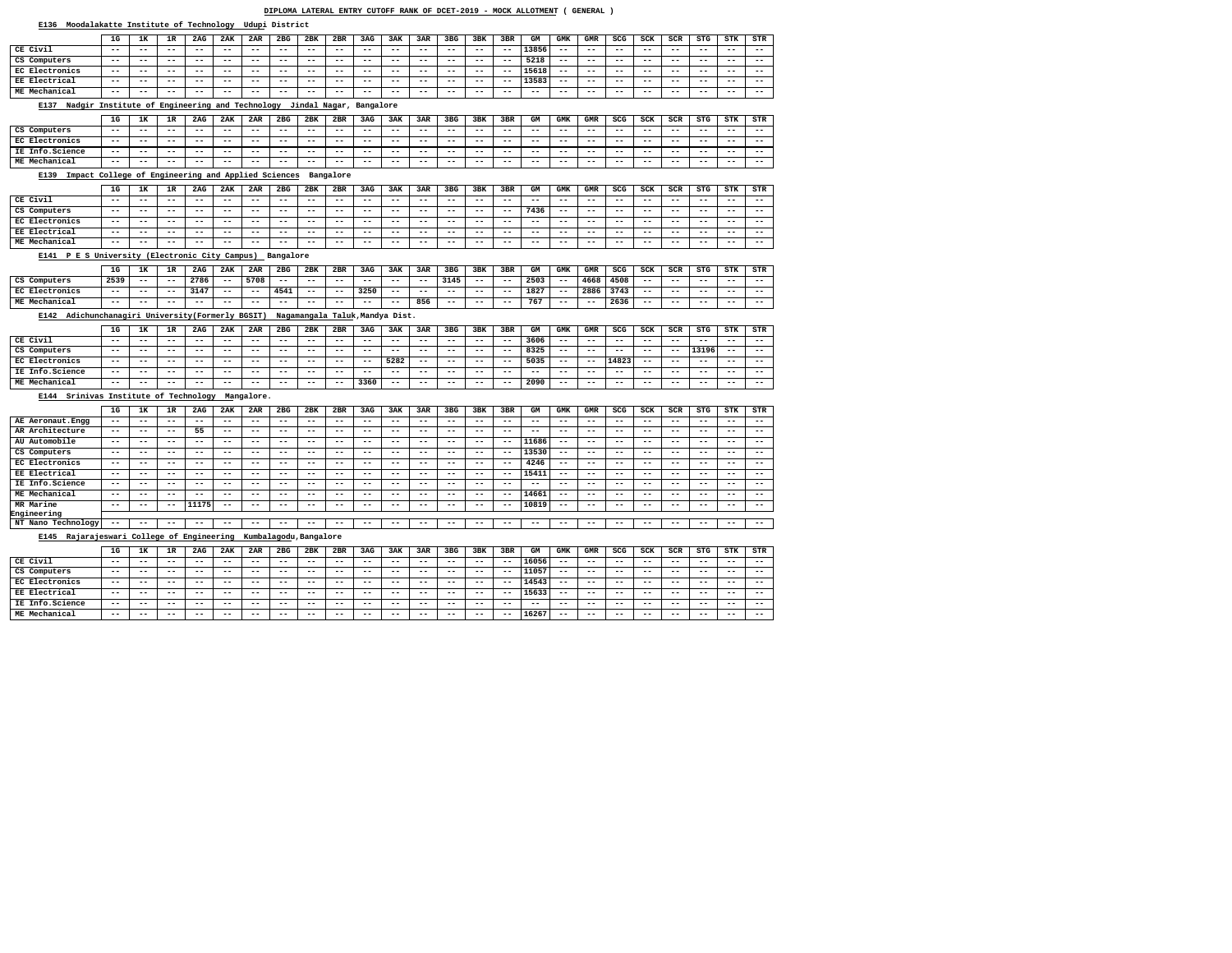#### **E145 Rajarajeswari College of Engineering Kumbalagodu,Bangalore**

| כדבם<br>Rajarajeswari                                      |                                     |                         |               | COILEGE OF Engineering |                         |                | rumbaiagouu, bangaiore   |                                        |                            |                          |                          |                                        |                          |                            |                            |                            |                                   |                            |                   |                            |                          |                            |                                        |                                   |
|------------------------------------------------------------|-------------------------------------|-------------------------|---------------|------------------------|-------------------------|----------------|--------------------------|----------------------------------------|----------------------------|--------------------------|--------------------------|----------------------------------------|--------------------------|----------------------------|----------------------------|----------------------------|-----------------------------------|----------------------------|-------------------|----------------------------|--------------------------|----------------------------|----------------------------------------|-----------------------------------|
|                                                            | 1G                                  | 1ĸ                      | 1R            | 2AG                    | 2AK                     | 2AR            | 2 <sub>BG</sub>          | 2BK                                    | 2BR                        | 3AG                      | 3AK                      | 3AR                                    | 3 <sub>BG</sub>          | 3BK                        | 3BR                        | GМ                         | <b>GMK</b>                        | <b>GMR</b>                 | SCG               | SCK                        | SCR                      | <b>STG</b>                 | <b>STK</b>                             | <b>STR</b>                        |
| TC Telecommn.                                              | $- -$                               |                         | $ -$          | $- -$                  | $ -$                    |                | $- -$                    | $- -$                                  | $\overline{\phantom{m}}$ . | $- -$                    | $- -$                    | $\qquad \qquad -$                      | $\qquad \qquad -$        | $- -$                      | $- -$                      | $\overline{\phantom{m}}$   | $\overline{\phantom{m}}$          | $- -$                      | $- -$             | $\qquad \qquad -$          | $ -$                     | $- -$                      | $\qquad \qquad -$                      | $- -$                             |
| Shreedevi Institute of Technology<br>E146                  |                                     |                         |               |                        |                         |                | Kenjar, Mangalore        |                                        |                            |                          |                          |                                        |                          |                            |                            |                            |                                   |                            |                   |                            |                          |                            |                                        |                                   |
|                                                            |                                     |                         |               |                        |                         |                |                          |                                        |                            |                          |                          |                                        |                          |                            |                            |                            |                                   |                            |                   |                            |                          |                            |                                        |                                   |
|                                                            | 1 <sub>G</sub>                      | 1ĸ                      | 1R            | 2AG                    | 2AK                     | 2AR            | 2 <sub>BG</sub>          | 2BK                                    | 2BR                        | 3AG                      | 3AK                      | 3AR                                    | 3 <sub>BG</sub>          | 3BK                        | 3BR                        | GM                         | <b>GMK</b>                        | <b>GMR</b>                 | SCG               | SCK                        | SCR                      | <b>STG</b>                 | <b>STK</b>                             | <b>STR</b>                        |
| AE Aeronaut. Engg                                          | $\overline{\phantom{m}}$ .          | $- -$                   | $ -$          | $ -$                   | $- -$                   | $- -$          | $- -$                    | $- -$                                  | $- -$                      | $- -$                    | $- -$                    | $- -$                                  | $\qquad \qquad -$        | $- -$                      | $- -$                      | $\qquad \qquad -$          | $- -$                             | $- -$                      | $- -$             | $- -$                      | $- -$                    | $- -$                      | $- -$                                  | $- -$                             |
| CE Civil                                                   | $ -$                                | $- -$                   | $- -$         | $\qquad \qquad -$      | $ -$                    | $- -$          | $- -$                    | $- -$                                  | $\overline{\phantom{m}}$ . | $- -$                    | $- -$                    | $- -$                                  | $- -$                    | $- -$                      | --                         | 15676                      | $- -$                             | $- -$                      | --                | $- -$                      | $\qquad \qquad -$        | $- -$                      | $\qquad \qquad -$                      | $\qquad \qquad -$                 |
| CS Computers                                               | $\qquad \qquad -$                   | $- -$                   | $- -$         | $ -$                   | $- -$                   | $ -$           | $- -$                    | $\qquad \qquad -$                      | $- -$                      | $ -$                     | $ -$                     | $- -$                                  | $- -$                    | $- -$                      | $- -$                      | $\overline{\phantom{m}}$ . | $- -$                             | $- -$                      | $- -$             | $- -$                      | $- -$                    | $- -$                      | $- -$                                  | $- -$                             |
| EC Electronics                                             | $ -$                                | $- -$                   | $ -$          | $- -$                  | $ -$                    | $- -$          | $ -$                     | $- -$                                  | $- -$                      |                          | $ -$                     | $- -$                                  | $- -$                    | $- -$                      | $- -$                      | 15115                      | $\qquad \qquad -$                 | $- -$                      | $- -$             | $- -$                      | $- -$                    | $- -$                      | $- -$                                  | $- -$                             |
| IE Info.Science                                            | $ -$                                | $- -$                   | $- -$         | $ -$                   | $ -$                    | $- -$          | $ -$                     | $- -$                                  | $\overline{\phantom{m}}$ . | $ -$                     | $ -$                     | $- -$                                  | $- -$                    | $- -$                      | $- -$                      | $- -$                      | $\qquad \qquad -$                 | $- -$                      | $ -$              | $- -$                      | $- -$                    | $- -$                      | $- -$                                  | $\qquad \qquad -$                 |
| ME Mechanical                                              | $- -$                               |                         | $ -$          | $- -$                  | $- -$                   | $- -$          | $ -$                     | $- -$                                  | $- -$                      | $ -$                     | $ -$                     | $- -$                                  | $- -$                    | $- -$                      | $- -$                      | 14594                      | $- -$                             | --                         | $- -$             | $- -$                      | $- -$                    | $- -$                      | --                                     | $- -$                             |
| T.John Engineering College<br>E147                         |                                     |                         |               |                        | Bangalore               |                |                          |                                        |                            |                          |                          |                                        |                          |                            |                            |                            |                                   |                            |                   |                            |                          |                            |                                        |                                   |
|                                                            | 1G                                  | 1ĸ                      | 1R            | 2AG                    | 2AK                     | 2AR            | 2 <sub>BG</sub>          | 2BK                                    | 2BR                        | 3AG                      | 3AK                      | 3AR                                    | 3 <sub>BG</sub>          | 3BK                        | 3BR                        | GM                         | <b>GMK</b>                        | GMR                        | SCG               | SCK                        | SCR                      | <b>STG</b>                 | <b>STK</b>                             | STR                               |
| CE Civil                                                   | $- -$                               | $- -$                   | $- -$         | $- -$                  | $- -$                   | $ -$           | $- -$                    | $- -$                                  | $- -$                      | $ -$                     | $- -$                    | $- -$                                  | $- -$                    | $- -$                      | $\overline{\phantom{m}}$ . | 14282                      | $- -$                             | $- -$                      | $ -$              | $- -$                      | --                       | $- -$                      | $- -$                                  | $\overline{\phantom{m}}$          |
| CS Computers                                               | $ -$                                | $- -$                   | $ -$          | $ -$                   | $ -$                    | $- -$          | $- -$                    | $- -$                                  | $- -$                      | $ -$                     | $ -$                     | $- -$                                  | $- -$                    | $- -$                      | $- -$                      | $\overline{\phantom{m}}$ . | $- -$                             | $- -$                      | $- -$             | $- -$                      | $- -$                    | $- -$                      | $- -$                                  | $\overline{\phantom{m}}$ .        |
| EC Electronics                                             | $\overline{\phantom{m}}$ .          | $- -$                   | $- -$         | $ -$                   | $- -$                   | $- -$          | $- -$                    | $- -$                                  | $- -$                      | $- -$                    | $ -$                     | $- -$                                  | $ -$                     | $- -$                      | $- -$                      | 6932                       | $- -$                             | $- -$                      | $ -$              | $- -$                      | $- -$                    | $- -$                      | $- -$                                  | $- -$                             |
| IE Info.Science                                            | $ -$                                | $- -$                   | $ -$          | $\qquad \qquad -$      | $ -$                    | $- -$          | $- -$                    | $- -$                                  | $\overline{\phantom{m}}$ . | $- -$                    | $- -$                    | $- -$                                  | $- -$                    | $- -$                      | $- -$                      | 14098                      | $- -$                             | $- -$                      | $- -$             | $- -$                      | $- -$                    | $- -$                      | $\qquad \qquad -$                      | $- -$                             |
| ME Mechanical                                              | $\qquad \qquad -$                   |                         | $ -$          | $- -$                  | $- -$                   | $- -$          | $ -$                     | $- -$                                  | $- -$                      |                          | $ -$                     | $- -$                                  | $- -$                    | $- -$                      | $- -$                      | 12410                      | $- -$                             | --                         | $- -$             | $- -$                      | $- -$                    | $- -$                      | $- -$                                  | $- -$                             |
| E148 Nandi Institute of Technology and Management Sciences |                                     |                         |               |                        |                         |                |                          |                                        |                            | Bangalore- Rural         |                          |                                        |                          |                            |                            |                            |                                   |                            |                   |                            |                          |                            |                                        |                                   |
|                                                            |                                     |                         |               |                        |                         |                |                          |                                        |                            |                          |                          |                                        |                          |                            |                            |                            |                                   |                            |                   |                            |                          |                            |                                        |                                   |
|                                                            | 1G                                  | 1ĸ                      | 1R<br>$- -$   | 2AG                    | 2AK<br>$ -$             | 2AR            | 2 <sub>BG</sub><br>$- -$ | 2BK                                    | 2BR                        | 3AG                      | 3AK                      | 3AR                                    | 3 <sub>BG</sub>          | 3BK                        | 3BR                        | GМ                         | <b>GMK</b>                        | <b>GMR</b>                 | SCG<br>$- -$      | SCK                        | SCR<br>$\qquad \qquad -$ | <b>STG</b><br>$- -$        | <b>STK</b><br>$\qquad \qquad -$        | <b>STR</b><br>$ -$                |
| CS Computers<br>EC Electronics                             | $- -$<br>$\overline{\phantom{m}}$ . | $- -$<br>$- -$          | $- -$         | $- -$<br>$ -$          | $- -$                   | $- -$<br>$- -$ | $- -$                    | $- -$<br>$\qquad \qquad -$             | $- -$<br>$- -$             | $- -$<br>$- -$           | $- -$<br>$- -$           | $- -$<br>$- -$                         | $- -$<br>$- -$           | $- -$                      | $- -$                      | $\overline{\phantom{m}}$   | $\overline{\phantom{m}}$<br>$- -$ | $- -$                      | $ -$              | $- -$<br>$- -$             | $- -$                    | $- -$                      | $- -$                                  | $- -$                             |
| EE Electrical                                              | $ -$                                | $- -$                   | $- -$         | $\qquad \qquad -$      | $ -$                    | $- -$          | $- -$                    | $- -$                                  | $\overline{\phantom{m}}$ . | $- -$                    | $- -$                    | $- -$                                  | $- -$                    | $- -$<br>$- -$             | $- -$<br>$- -$             | $- -$<br>$- -$             | $- -$                             | $- -$<br>$- -$             | $- -$             | $- -$                      | $- -$                    | $- -$                      | $- -$                                  | $- -$                             |
| IE Info.Science                                            | $\qquad \qquad -$                   | $- -$                   | $ -$          | $ -$                   | $- -$                   | $- -$          | $ -$                     | $\qquad \qquad -$                      | $- -$                      | $ -$                     | $ -$                     | $- -$                                  | $ -$                     | $- -$                      | $ -$                       | $- -$                      | $- -$                             | $- -$                      | $ -$              | $- -$                      | $- -$                    | $- -$                      | $- -$                                  | $\overline{\phantom{m}}$          |
| ME Mechanical                                              | $- -$                               |                         | $ -$          | $- -$                  | $ -$                    |                | $ -$                     | $- -$                                  | $- -$                      |                          | $ -$                     | $- -$                                  | $- -$                    | $- -$                      | $- -$                      | $- -$                      | $\qquad \qquad -$                 | --                         | $- -$             | $- -$                      | $- -$                    | $- -$                      | $\qquad \qquad -$                      | $- -$                             |
|                                                            |                                     |                         |               |                        |                         |                |                          |                                        |                            |                          |                          |                                        |                          |                            |                            |                            |                                   |                            |                   |                            |                          |                            |                                        |                                   |
| Cambridge Institutute of Technology<br>E149                |                                     |                         |               |                        |                         | Bangalore      |                          |                                        |                            |                          |                          |                                        |                          |                            |                            |                            |                                   |                            |                   |                            |                          |                            |                                        |                                   |
|                                                            | 1G                                  | 1ĸ                      | 1R            | 2AG                    | 2AK                     | 2AR            | 2 <sub>BG</sub>          | 2BK                                    | 2BR                        | 3AG                      | 3AK                      | 3AR                                    | 3 <sub>BG</sub>          | 3BK                        | 3BR                        | GM                         | <b>GMK</b>                        | <b>GMR</b>                 | SCG               | SCK                        | SCR                      | <b>STG</b>                 | STK                                    | STR                               |
| CE Civil                                                   | $- -$                               | $- -$                   | $- -$         | $ -$                   | $\qquad \qquad -$       | $- -$          | $- -$                    | $- -$                                  | $\qquad \qquad -$          | $- -$                    | $- -$                    | $- -$                                  | $\qquad \qquad -$        | $- -$                      | $- -$                      | 15855                      | $- -$                             | $- -$                      | $- -$             | $- -$                      | $\qquad \qquad -$        | $- -$                      | $\qquad \qquad -$                      | $- -$                             |
| CS Computers                                               | $- -$                               | $- -$                   | $- -$         | $\qquad \qquad -$      | $ -$                    | $- -$          | $- -$                    | $- -$                                  | $\overline{\phantom{m}}$ . | $- -$                    | $- -$                    | $- -$                                  | $\qquad \qquad -$        | $- -$                      | $- -$                      | 13117                      | $- -$                             | $- -$                      | $- -$             | $- -$                      | $- -$                    | $- -$                      | $- -$                                  | $- -$                             |
| EC Electronics                                             | $- -$                               | $- -$                   | $ -$          | $- -$                  | $ -$                    | $ -$           | $ -$                     | $- -$                                  | $- -$                      | $ -$                     | $ -$                     | $- -$                                  | $ -$                     | $- -$                      | $- -$                      | 16069                      | $- -$                             | --                         | --                | $- -$                      | --                       | $ -$                       | $ -$                                   | $- -$                             |
| EE Electrical                                              | $- -$                               | $- -$                   | $- -$         | $- -$                  | $- -$                   | $- -$          | $ -$                     | $- -$                                  | $- -$                      | $ -$                     | $ -$                     | $- -$                                  | $ -$                     | $ -$                       | $- -$                      | 13330                      | $- -$                             | $- -$                      | $- -$             | $- -$                      | $- -$                    | $- -$                      | $- -$                                  | $- -$                             |
| IE Info.Science                                            | $\qquad \qquad -$                   | $- -$                   | $- -$         | $\qquad \qquad -$      | $\qquad \qquad -$       | $- -$          | $- -$                    | $- -$                                  | $- -$                      | $- -$                    | $- -$                    | $\qquad \qquad -$                      | $- -$                    | $- -$                      | $ -$                       | $- -$                      | $- -$                             | $- -$                      | $- -$             | $- -$                      | $- -$                    | $- -$                      | $- -$                                  | $\overline{\phantom{m}}$          |
| ME Mechanical                                              | $- -$                               | $\qquad \qquad -$       | $ -$          | $- -$                  | $ -$                    | $- -$          | $- -$                    | $\qquad \qquad -$                      | $- -$                      | $- -$                    | $\qquad \qquad -$        | $\qquad \qquad -$                      | $- -$                    | $ -$                       | $ -$                       | 16050                      | $- -$                             | $ -$                       | $\qquad \qquad -$ | $\overline{\phantom{m}}$ . | $\qquad \qquad -$        | $- -$                      | $\overline{\phantom{m}}$               | $- -$                             |
| E150 P E S Institute of Technology and Management          |                                     |                         |               |                        |                         |                |                          | Shivamoqqa                             |                            |                          |                          |                                        |                          |                            |                            |                            |                                   |                            |                   |                            |                          |                            |                                        |                                   |
|                                                            | 1G                                  | 1K                      | 1R            | 2AG                    | 2AK                     | 2AR            | 2 <sub>BG</sub>          | 2BK                                    | 2BR                        | 3AG                      | 3AK                      | 3AR                                    | 3 <sub>BG</sub>          | 3BK                        | 3BR                        | GM                         | <b>GMK</b>                        | <b>GMR</b>                 | SCG               | <b>SCK</b>                 | SCR                      | <b>STG</b>                 | <b>STK</b>                             | <b>STR</b>                        |
| CE Civil                                                   | $\overline{\phantom{m}}$ .          | $\qquad \qquad -$       | $- -$         | 4152                   | $- -$                   | $ -$           | $- -$                    | $\qquad \qquad -$                      | $- -$                      | $- -$                    | $- -$                    | $\qquad \qquad -$                      | $- -$                    | $- -$                      | $- -$                      | 1415                       | $\overline{\phantom{m}}$ .        | 3830                       | 6173              | $- -$                      | $- -$                    | $- -$                      | $- -$                                  | $- -$                             |
| CS Computers                                               | 13834                               | $\qquad \qquad -$       | $- -$         | 8359                   | $- -$                   | $- -$          | $- -$                    | $\qquad \qquad -$                      | $\qquad \qquad -$          | $\qquad \qquad -$        | $- -$                    | $ -$                                   | 9227                     | $\qquad \qquad -$          | $- -$                      | 7570                       | 8218                              | $- -$                      | $\qquad \qquad -$ | $\qquad \qquad -$          | $ -$                     | $\qquad \qquad -$          | $- -$                                  | $ -$                              |
| <b>EC Electronics</b>                                      | $- -$                               | $- -$                   | $- -$         | 10587                  | $- -$                   | $- -$          | 14972                    | $- -$                                  | $- -$                      | $\qquad \qquad -$        | $\qquad \qquad -$        | $- -$                                  | 10062                    | $ -$                       | $ -$                       | 9451                       | $- -$                             | 9997                       | 13700             | $ -$                       | $- -$                    | $- -$                      | $- -$                                  | $\overline{\phantom{m}}$ .        |
| EE Electrical                                              | $ -$                                | $- -$                   | $- -$         | 6473                   | $- -$                   | 9977           | $- -$                    | $\qquad \qquad -$                      | $- -$                      | $\qquad \qquad -$        | $- -$                    | $\qquad \qquad -$                      | $\qquad \qquad -$        | $ -$                       | $- -$                      | 3518                       | $- -$                             | 4778                       | 4938              | $\overline{\phantom{a}}$ . | $ -$                     | $ -$                       | $\overline{\phantom{m}}$               | $- -$                             |
| IE Info.Science                                            | $ -$                                | $\qquad \qquad -$       | $ -$          | $ -$                   | $\qquad \qquad -$       | $ -$           | $- -$                    | $- -$                                  | $- -$                      | $- -$                    | $- -$                    | $\qquad \qquad -$                      | $\qquad \qquad -$        | $- -$                      | $ -$                       | 14492                      | $- -$                             | $- -$                      | $\qquad \qquad -$ | $\qquad \qquad -$          | $- -$                    | $- -$                      | $- -$                                  | $\overline{\phantom{m}}$ .        |
| ME Mechanical                                              | $- -$                               | $- -$                   | $- -$         | 5973                   | 12460                   | $- -$          | 5590                     | $\qquad \qquad -$                      | $- -$                      | 5865                     | $- -$                    | $ -$                                   | $\qquad \qquad -$        | $- -$                      | $ -$                       | 5244                       | $- -$                             | $ -$                       | 6529              | $ -$                       | $\qquad \qquad -$        | 6493                       | $\overline{\phantom{m}}$               | $- -$                             |
| Mangalore Institute of Technology and Engineering<br>E151  |                                     |                         |               |                        |                         |                |                          |                                        | Mangalore Tq, D.K          |                          |                          |                                        |                          |                            |                            |                            |                                   |                            |                   |                            |                          |                            |                                        |                                   |
|                                                            |                                     |                         |               |                        |                         |                |                          |                                        |                            |                          |                          |                                        |                          |                            |                            |                            |                                   |                            |                   |                            |                          |                            |                                        |                                   |
| AE Aeronaut. Engg                                          | 1 <sub>G</sub><br>$- -$             | 1ĸ<br>$\qquad \qquad -$ | 1R<br>$ -$    | 2AG<br>$ -$            | 2AK<br>$- -$            | 2AR<br>$- -$   | 2 <sub>BG</sub><br>$- -$ | 2BK<br>$\qquad \qquad -$               | 2BR<br>$\qquad \qquad -$   | 3AG<br>$\qquad \qquad -$ | 3AK<br>$\qquad \qquad -$ | 3AR<br>$ -$                            | 3 <sub>BG</sub><br>$- -$ | 3BK<br>$ -$                | 3BR<br>$- -$               | GМ<br>9291                 | GMK<br>$- -$                      | GMR<br>$ -$                | SCG<br>$- -$      | SCK<br>$- -$               | SCR<br>$\qquad \qquad -$ | STG<br>$- -$               | <b>STK</b><br>$\overline{\phantom{m}}$ | <b>STR</b><br>$\qquad \qquad -$   |
| CE Civil                                                   | 6663                                | $- -$                   |               | 11055                  | $- -$                   |                |                          |                                        | $- -$                      | $- -$                    |                          |                                        | 9036                     |                            |                            | 6603                       | 8531                              |                            | 16142             | $ -$                       | $ -$                     |                            | $\overline{\phantom{m}}$               |                                   |
| CS Computers                                               | $- -$                               | $\qquad \qquad -$       | $ -$<br>$- -$ | $- -$                  | $ -$                    | $- -$<br>$- -$ | $- -$<br>$- -$           | $\qquad \qquad -$<br>$\qquad \qquad -$ | $\qquad \qquad -$          | $- -$                    | $- -$<br>$- -$           | $\qquad \qquad -$<br>$\qquad \qquad -$ | $\qquad \qquad -$        | $\qquad \qquad -$<br>$- -$ | $ -$<br>$- -$              | 14869                      | $\qquad \qquad -$                 | $ -$<br>$- -$              | $- -$             | $- -$                      | $- -$                    | $\qquad \qquad -$<br>$- -$ | $- -$                                  | $- -$<br>$\overline{\phantom{m}}$ |
| EC Electronics                                             | $ -$                                | $\qquad \qquad -$       | $ -$          | $ -$                   | $- -$                   | $- -$          | $- -$                    | $\qquad \qquad -$                      | $- -$                      | $\qquad \qquad -$        | $- -$                    | $ -$                                   | $- -$                    | $- -$                      | $ -$                       | 13061                      | $- -$                             | $\overline{\phantom{m}}$ . | $- -$             | $\qquad \qquad -$          | $\qquad \qquad -$        | $- -$                      | $\overline{\phantom{m}}$               | $ -$                              |
| IE Info.Science                                            | $- -$                               | $\qquad \qquad -$       | $ -$          | $- -$                  | $- -$                   | $- -$          | $- -$                    | $- -$                                  | $- -$                      | $\qquad \qquad -$        | $\qquad \qquad -$        | $- -$                                  | $- -$                    | $ -$                       | $\overline{\phantom{m}}$ . | $\qquad \qquad -$          | $- -$                             | $\overline{\phantom{m}}$ . | $- -$             | $- -$                      | $- -$                    | $- -$                      | $- -$                                  | $\overline{\phantom{m}}$ .        |
| ME Mechanical                                              | 13041                               | $- -$                   | $- -$         | 12640 14211            |                         | $- -$          | 11451                    | $- -$                                  | $\qquad \qquad -$          | $- -$                    | $- -$                    | $- -$                                  | 12715                    | $ -$                       | $ -$                       | 8780                       | $- -$                             | 9408                       | $ -$              | $ -$                       | $\qquad \qquad -$        | $\qquad \qquad -$          | $- -$                                  | $ -$                              |
| MT Mechatronics                                            | $\overline{\phantom{m}}$ .          | $\qquad \qquad -$       | $- -$         | $- -$                  | $- -$                   | $- -$          | 12089                    | $- -$                                  | $\qquad \qquad -$          | 4562                     | $\qquad \qquad -$        | $- -$                                  | 4059                     | $ -$                       | $\overline{\phantom{m}}$ . | 2634                       | $- -$                             | $\overline{\phantom{m}}$ . | $\qquad \qquad -$ | $\qquad \qquad -$          | $- -$                    | $- -$                      | $- -$                                  | $- -$                             |
|                                                            |                                     |                         |               |                        |                         |                |                          |                                        |                            |                          |                          |                                        |                          |                            |                            |                            |                                   |                            |                   |                            |                          |                            |                                        |                                   |
| E152 S D M Institute of Tech.                              |                                     |                         |               |                        | Ujire, Dakshina Kannada |                |                          |                                        |                            |                          |                          |                                        |                          |                            |                            |                            |                                   |                            |                   |                            |                          |                            |                                        |                                   |
|                                                            | 1G                                  | 1ĸ                      | 1R            | 2AG                    | 2AK                     | 2AR            | 2 <sub>BG</sub>          | 2BK                                    | 2BR                        | 3AG                      | 3AK                      | 3AR                                    | 3 <sub>BG</sub>          | 3BK                        | 3BR                        | ${\bf GM}$                 | GMK                               | GMR                        | SCG               | <b>SCK</b>                 | <b>SCR</b>               | ${\tt STG}$                | <b>STK</b>                             | <b>STR</b>                        |
| CE Civil                                                   | $ -$                                | $- -$                   | $ -$          | 14443                  | $- -$                   | $- -$          | $ -$                     | $ -$                                   | $- -$                      | $- -$                    | $ -$                     | $- -$                                  | $- -$                    | $ -$                       | $- -$                      | 13639                      | $ -$                              |                            | $13661$ 14684     | $- -$                      | $ -$                     | $\sim$ $-$                 | $ -$                                   | $--$                              |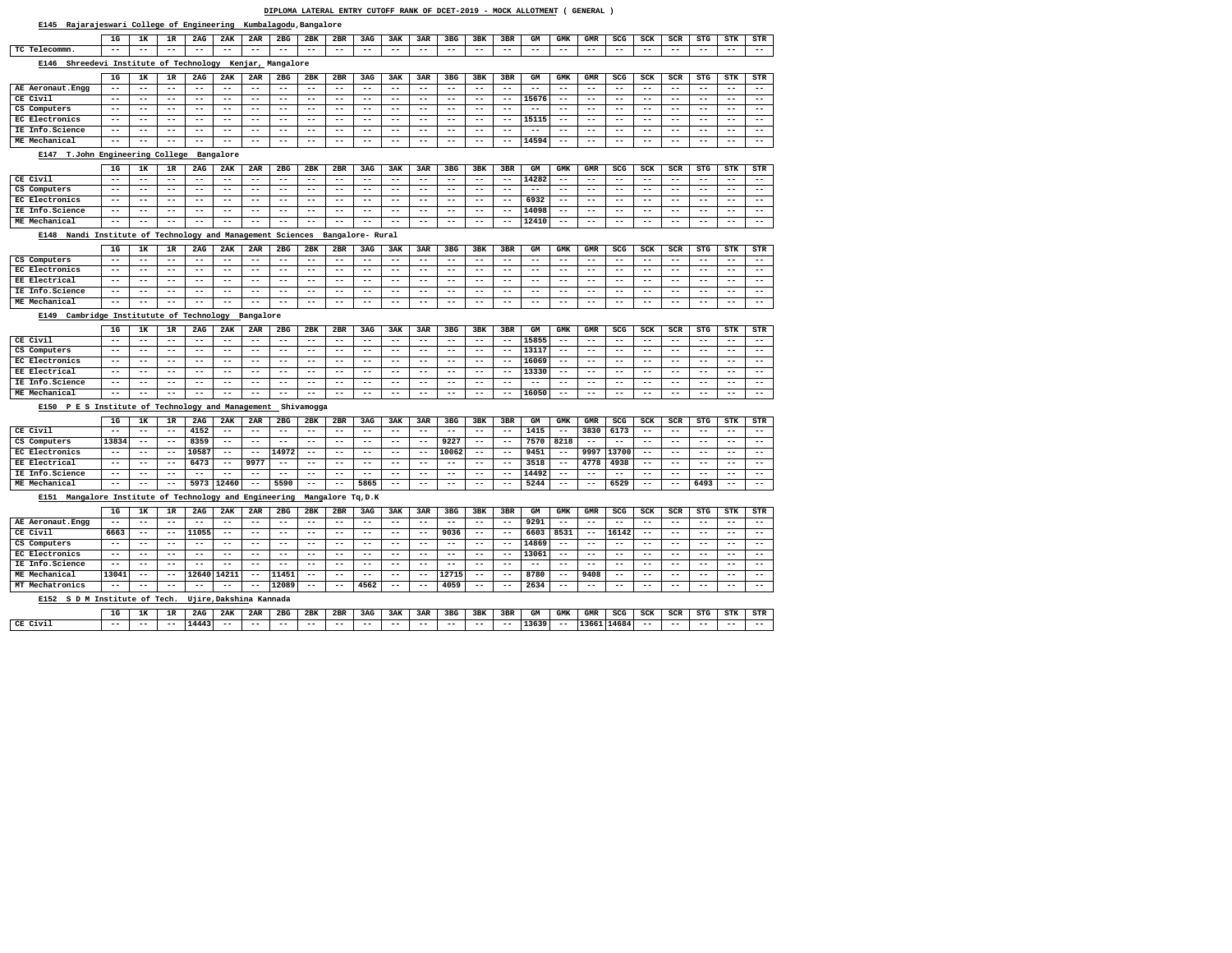#### **E152 S D M Institute of Tech. Ujire,Dakshina Kannada**

|                                                                    | 1 <sub>G</sub> | 1ĸ                                  | 1R                | 2AG                        | 2AK                        | 2AR                      | 2 <sub>BG</sub>            | 2BK            | 2BR                              | 3AG           | 3AK                        | 3AR                                    | 3 <sub>BG</sub>   | 3BK                                                      | 3BR                                | GМ                | GMK               | <b>GMR</b>                 | SCG                        | SCK                      | SCR                        | <b>STG</b>     | <b>STK</b>     | STR           |
|--------------------------------------------------------------------|----------------|-------------------------------------|-------------------|----------------------------|----------------------------|--------------------------|----------------------------|----------------|----------------------------------|---------------|----------------------------|----------------------------------------|-------------------|----------------------------------------------------------|------------------------------------|-------------------|-------------------|----------------------------|----------------------------|--------------------------|----------------------------|----------------|----------------|---------------|
| CS Computers                                                       | $- -$          | $- -$                               | $- -$             | $- -$                      | $- -$                      | $- -$                    | $- -$                      | $ -$           | $- -$                            | $ -$          | $- -$                      | $- -$                                  | $- -$             | $- -$                                                    | $- -$                              | 13533             | $- -$             | $- -$                      | $- -$                      | $- -$                    | $- -$                      | $- -$          | $ -$           | $ -$          |
| EC Electronics                                                     | $ -$           | $\qquad \qquad -$                   | $ -$              | $- -$                      | $- -$                      | $- -$                    | $- -$                      | $- -$          | $- -$                            | $- -$         | $ -$                       | $- -$                                  | $- -$             | $- -$                                                    | $ -$                               | 15028             | $- -$             | $- -$                      | $- -$                      | $- -$                    | $- -$                      | $ -$           | $- -$          | $- -$         |
| <b>EE Electrical</b>                                               | $- -$          | $- -$                               | $ -$              | $- -$                      | $\qquad \qquad -$          | $- -$                    | $- -$                      | $- -$          | $- -$                            | $- -$         | $ -$                       | $- -$                                  | $- -$             | $- -$                                                    | $- -$                              | 14721             | $\qquad \qquad -$ | $- -$                      | $- -$                      | $ -$                     | $- -$                      | $ -$           | $- -$          | $- -$         |
| IE Info.Science                                                    | $ -$           | $- -$                               | $- -$             | $- -$                      | $- -$                      | $- -$                    | $- -$                      | $- -$          | $ -$                             | $ -$          | $ -$                       | $- -$                                  | $- -$             | $- -$                                                    | $- -$                              | $- -$             | $- -$             | $- -$                      | $- -$                      | $- -$                    | $- -$                      | $ -$           | $ -$           | $ -$          |
| ME Mechanical                                                      | $- -$          | --                                  | $ -$              | --                         | $- -$                      |                          | $ -$                       | $ -$           | $- -$                            |               | $ -$                       | $ -$                                   | $ -$              | $ -$                                                     | $- -$                              | 15041             | --                | $ -$                       | --                         | $- -$                    | $- -$                      | $ -$           | $- -$          | $- -$         |
| E153 S E A College of Engineering and Technology                   |                |                                     |                   |                            |                            |                          |                            |                | K R puram bangalore              |               |                            |                                        |                   |                                                          |                                    |                   |                   |                            |                            |                          |                            |                |                |               |
|                                                                    |                |                                     |                   |                            |                            |                          |                            |                |                                  |               |                            |                                        |                   |                                                          |                                    |                   |                   |                            |                            |                          |                            |                |                |               |
|                                                                    | $1\text{G}$    | 1K                                  | 1R                | 2AG                        | 2AK                        | 2AR                      | 2 <sub>BG</sub>            | 2BK            | 2BR                              | 3AG           | 3AK                        | 3AR                                    | 3 <sub>BG</sub>   | 3BK                                                      | 3BR                                | GM                | <b>GMK</b>        | GMR                        | SCG                        | <b>SCK</b>               | SCR                        | <b>STG</b>     | <b>STK</b>     | STR           |
| CE Civil                                                           | $- -$          | $- -$                               | $\qquad \qquad -$ | $\qquad \qquad -$          | $\qquad \qquad -$          | $\qquad \qquad -$        | $ -$                       | $- -$          | $ -$                             | $- -$         | $- -$                      | $- -$                                  | $- -$             | $\overline{\phantom{m}}$                                 | $ -$                               | 15938             | $\qquad \qquad -$ | $\overline{\phantom{m}}$ . | $- -$                      | $- -$                    | $\qquad \qquad -$          | $ -$           | $- -$          | $- -$         |
| CS Computers<br><b>EC Electronics</b>                              | $ -$<br>$- -$  | $- -$<br>$- -$                      | $- -$<br>$- -$    | $- -$<br>$- -$             | $- -$<br>$- -$             | $- -$<br>$ -$            | $- -$<br>$ -$              | $- -$<br>$ -$  | $ -$<br>$\overline{\phantom{m}}$ | $- -$<br>$ -$ | $ -$<br>$ -$               | $- -$<br>$- -$                         | $- -$<br>$- -$    | $- -$                                                    | $- -$<br>$- -$                     | $- -$<br>$- -$    | $- -$<br>$- -$    | $- -$<br>$- -$             | $- -$<br>$- -$             | $ -$<br>$ -$             | $- -$<br>$\qquad \qquad -$ | $- -$<br>$- -$ | $ -$<br>$ -$   | $ -$<br>$- -$ |
| IE Info.Science                                                    | $- -$          | --                                  | $ -$              | $- -$                      | $- -$                      | $- -$                    | $- -$                      | $- -$          | $ -$                             | $ -$          | $ -$                       | $ -$                                   | $ -$              | $- -$<br>$ -$                                            | $ -$                               | $ -$              | $- -$             | $ -$                       | --                         | $- -$                    | $- -$                      | $ -$           | $- -$          | $- -$         |
| ME Mechanical                                                      | $ -$           | $- -$                               | $- -$             | $- -$                      | $- -$                      | $- -$                    | $- -$                      | $- -$          | $ -$                             | $- -$         | $ -$                       | $- -$                                  | $- -$             | $- -$                                                    | $- -$                              | 15780             | $- -$             | $- -$                      | $- -$                      | $ -$                     | $- -$                      | $ -$           | $- -$          | $- -$         |
|                                                                    |                |                                     |                   |                            |                            |                          |                            |                |                                  |               |                            |                                        |                   |                                                          |                                    |                   |                   |                            |                            |                          |                            |                |                |               |
| Government Engineering College<br>E154                             |                |                                     |                   |                            |                            | Chamarajanagara          |                            |                |                                  |               |                            |                                        |                   |                                                          |                                    |                   |                   |                            |                            |                          |                            |                |                |               |
|                                                                    | 1G             | 1ĸ                                  | 1R                | 2AG                        | 2AK                        | 2AR                      | 2 <sub>BG</sub>            | 2BK            | 2BR                              | 3AG           | 3AK                        | 3AR                                    | 3 <sub>BG</sub>   | 3BK                                                      | 3BR                                | GМ                | <b>GMK</b>        | <b>GMR</b>                 | SCG                        | SCK                      | SCR                        | <b>STG</b>     | <b>STK</b>     | STR           |
| CE Civil                                                           | $- -$          | $- -$                               | $- -$             | $- -$                      | $- -$                      | $ -$                     | 6845                       | $ -$           | $ -$                             | $ -$          | $- -$                      | $- -$                                  | $- -$             | $- -$                                                    | $- -$                              | 3789              | $- -$             | $- -$                      | $- -$                      | $ -$                     | $\qquad \qquad -$          | $ -$           | $ -$           | $ -$          |
| CS Computers                                                       | $- -$          | $\qquad \qquad -$                   | $ -$              | $\overline{\phantom{m}}$   | $\qquad \qquad -$          | $ -$                     | $ -$                       | $- -$          | $ -$                             | $- -$         | $- -$                      | $- -$                                  | $- -$             | $\overline{\phantom{m}}$                                 | $- -$                              | 16408             | $\qquad \qquad -$ | $ -$                       | $- -$                      | $\qquad \qquad -$        | $\qquad \qquad -$          | $- -$          | $- -$          | $- -$         |
| EC Electronics                                                     | $- -$          | $- -$                               | $- -$             | 9634                       | $\qquad \qquad -$          | 10560                    | $- -$                      | $- -$          | $- -$                            | $ -$          | $ -$                       | $ -$                                   | $ -$              | 8630                                                     | $- -$                              | 8495              | $- -$             | $- -$                      | 8951                       | $- -$                    | $- -$                      | $ -$           | $- -$          | $- -$         |
| ME Mechanical                                                      | 6544           | $- -$                               | $- -$             | $- -$                      | $- -$                      | $- -$                    | $ -$                       | $ -$           | $ -$                             | $- -$         | $- -$                      | $\qquad \qquad -$                      | 5339              | $- -$                                                    | $- -$                              | 5219              | $- -$             | $- -$                      | $- -$                      | $ -$                     | $- -$                      | $- -$          | $- -$          | 6412          |
| Government Engineering College<br>E155                             |                |                                     |                   |                            | Hassan                     |                          |                            |                |                                  |               |                            |                                        |                   |                                                          |                                    |                   |                   |                            |                            |                          |                            |                |                |               |
|                                                                    | 1G             | 1K                                  | 1R                | 2AG                        | 2AK                        | 2AR                      | 2 <sub>BG</sub>            | 2BK            | 2BR                              | 3AG           | 3AK                        | 3AR                                    | 3 <sub>BG</sub>   | 3BK                                                      | 3BR                                | GM                | <b>GMK</b>        | GMR                        | SCG                        | <b>SCK</b>               | SCR                        | STG            | <b>STK</b>     | STR           |
| CE Civil                                                           | $- -$          | $- -$                               | $- -$             | $- -$                      | $- -$                      | $ -$                     | 1751                       | $ -$           | $ -$                             | $ -$          | $- -$                      | $- -$                                  | $- -$             | $\overline{\phantom{m}}$ .                               | $- -$                              | 1038              | $- -$             | 1041                       | $- -$                      | $ -$                     | $\qquad \qquad -$          | $- -$          | $ -$           | $ -$          |
| CS Computers                                                       | $- -$          | $\qquad \qquad -$                   | $ -$              | 3813                       | $\qquad \qquad -$          | $- -$                    | $ -$                       | $- -$          | $ -$                             | $- -$         | $ -$                       | $\qquad \qquad -$                      | $- -$             | $\overline{\phantom{m}}$                                 | $- -$                              | 3640              | $\qquad \qquad -$ | $ -$                       | 5409                       | $ -$                     | $\qquad \qquad -$          | 7377           | $- -$          | $- -$         |
| <b>EC Electronics</b>                                              | $- -$          | $- -$                               | $- -$             | 2648                       | $- -$                      | 3243                     | $- -$                      | $- -$          | $ -$                             | $ -$          | $ -$                       | $ -$                                   | $ -$              | 3410                                                     | $- -$                              | 2645              | $- -$             | $- -$                      | 3491                       | $- -$                    | $- -$                      | $ -$           | $- -$          | $- -$         |
| ME Mechanical                                                      | 3021           | $- -$                               | $\qquad \qquad -$ | $\qquad \qquad -$          | $\qquad \qquad -$          | $- -$                    | $ -$                       | $ -$           | $- -$                            | $- -$         | $- -$                      | $\qquad \qquad -$                      | 1906              | $- -$                                                    | $ -$                               | 1883              | --                | $\qquad \qquad -$          | $- -$                      | $- -$                    | $- -$                      | $- -$          | $- -$          | $- -$         |
| Government Engineering College<br>E156                             |                |                                     |                   |                            | K R Pet, Mandya DT.        |                          |                            |                |                                  |               |                            |                                        |                   |                                                          |                                    |                   |                   |                            |                            |                          |                            |                |                |               |
|                                                                    |                |                                     |                   |                            |                            |                          |                            |                |                                  |               |                            |                                        |                   |                                                          |                                    |                   |                   |                            |                            |                          |                            |                |                |               |
|                                                                    | $1\text{G}$    | 1K                                  | 1R                | 2AG                        | 2AK                        | 2AR                      | 2 <sub>BG</sub>            | 2BK            | 2BR                              | 3AG           | 3AK                        | 3AR                                    | 3 <sub>BG</sub>   | 3BK                                                      | 3BR                                | GМ                | GMK               | <b>GMR</b>                 | SCG                        | SCK                      | SCR                        | <b>STG</b>     | <b>STK</b>     | STR           |
| CE Civil                                                           | $- -$          | $\qquad \qquad -$                   | $\qquad \qquad -$ | $\qquad \qquad -$          | $\qquad \qquad -$          | $- -$                    | 8825                       | $- -$          | $- -$                            | $- -$         | $ -$                       | $- -$                                  | $- -$             | $- -$                                                    | $- -$                              | 1413              | $- -$             | $\qquad \qquad -$          | $- -$                      | $- -$                    | $- -$                      | $- -$          | $- -$          | $- -$         |
| CS Computers                                                       | $- -$          | $- -$                               | $ -$              | 5116                       | $\qquad \qquad -$          | $- -$                    | $ -$                       | $- -$          | $- -$                            | $- -$         | $ -$                       | $- -$                                  | $ -$              | $- -$                                                    | $- -$                              | 3225              | $- -$             | 3583                       | 4643                       | $ -$                     | $- -$                      | $- -$          | $- -$          | $- -$         |
| EC Electronics                                                     | $- -$          | --                                  | $- -$             | 3177                       | $- -$                      | 3796                     | $- -$                      | $- -$          | $ -$                             | $ -$          | $ -$                       | $ -$                                   | $ -$              | $ -$                                                     | $- -$                              | 1831              | $- -$             | $- -$                      | 6667                       | $- -$                    | $- -$                      | $ -$           | $ -$           | 6050          |
| ME Mechanical                                                      | 3987           | $ -$                                | $ -$              | $ -$                       | $\overline{\phantom{m}}$   | $- -$                    | $ -$                       | $- -$          | $\overline{\phantom{m}}$         | $- -$         | $ -$                       | $- -$                                  | 2494              | 2900                                                     | $- -$                              | 1920              | $ -$              | $ -$                       | $- -$                      | $ -$                     | $- -$                      | $- -$          | $- -$          | $- -$         |
| Government Engineering College<br>E157                             |                |                                     |                   |                            | Ramanagara                 |                          |                            |                |                                  |               |                            |                                        |                   |                                                          |                                    |                   |                   |                            |                            |                          |                            |                |                |               |
|                                                                    | 1G             | 1K                                  | 1R                | 2AG                        | 2AK                        | 2AR                      | 2 <sub>BG</sub>            | 2BK            | 2BR                              | 3AG           | 3AK                        | 3AR                                    | 3 <sub>BG</sub>   | 3BK                                                      | 3BR                                | GM                | GMK               | GMR                        | SCG                        | SCK                      | SCR                        | STG            | <b>STK</b>     | STR           |
| CE Civil                                                           | $ -$           | $\qquad \qquad -$                   | $ -$              | 1350                       | $\overline{\phantom{m}}$   | $\overline{\phantom{m}}$ | $- -$                      | $- -$          | $- -$                            | $- -$         | $\overline{\phantom{m}}$ . | $\qquad \qquad -$                      | $- -$             | $ -$                                                     | $ -$                               | 545               | $- -$             | 1058                       | 2399                       | $\overline{\phantom{m}}$ | $- -$                      | $ -$           | $- -$          | $- -$         |
| CS Computers                                                       | $ -$           | $\qquad \qquad -$                   | $ -$              | $- -$                      | $\sim$ $\sim$              | $ -$                     | $- -$                      | $- -$          | $- -$                            | $- -$         | $\overline{\phantom{m}}$ . | $- -$                                  | $- -$             | $ -$                                                     | $ -$                               | 3304              | $- -$             | $ -$                       | 3827                       | $\overline{\phantom{m}}$ | $- -$                      | $ -$           | $- -$          | $- -$         |
| EC Electronics                                                     | $ -$           | $\qquad \qquad -$                   | $ -$              | 4162                       | $ -$                       | 6440                     | $ -$                       | $- -$          | $ -$                             | $- -$         | $\overline{\phantom{m}}$ . | $ -$                                   | $ -$              | 2724                                                     | $\sim$ $\sim$                      | 2511              | $\qquad \qquad -$ | $ -$                       | 3537                       | $ -$                     | $- -$                      | $- -$          | $- -$          | $- -$         |
| ME Mechanical                                                      | 2426           | $\qquad \qquad -$                   | $ -$              | $\overline{\phantom{m}}$ . | $\overline{\phantom{m}}$   | $ -$                     | $ -$                       | $- -$          | $- -$                            | $- -$         | $\overline{\phantom{m}}$ . | $- -$                                  | 3481              | $- -$                                                    | $ -$                               | 1252              | $- -$             | $ -$                       | $- -$                      | $ -$                     | $- -$                      | $ -$           | $- -$          | $- -$         |
| E158 Maharaja Institute of Technology-Mysore Belawadi, Mandya Dist |                |                                     |                   |                            |                            |                          |                            |                |                                  |               |                            |                                        |                   |                                                          |                                    |                   |                   |                            |                            |                          |                            |                |                |               |
|                                                                    | 1G             | 1K                                  | 1R                | 2AG                        | 2AK                        | 2AR                      | 2 <sub>BG</sub>            | 2BK            | 2BR                              | 3AG           | 3AK                        | 3AR                                    | 3 <sub>BG</sub>   | 3BK                                                      | 3BR                                | GM                | <b>GMK</b>        | GMR                        | SCG                        | <b>SCK</b>               | SCR                        | STG            | <b>STK</b>     | STR           |
| CE Civil                                                           | 4999           | $- -$                               | $ -$              | 3008                       | $- -$                      | $- -$                    | $- -$                      | $ -$           | $- -$                            | $- -$         | $\overline{\phantom{m}}$ . | $\overline{\phantom{m}}$               | 4315              | $- -$                                                    | $- -$                              | 2649              | 3169              | 2935                       | 4190                       | $ -$                     | $- -$                      | $ -$           | $- -$          | $- -$         |
| CS Computers                                                       | $ -$           | $ -$                                | $ -$              | 7495                       | $ -$                       | $ -$                     | 9168                       | $- -$          | $ -$                             | 6652          | $\overline{\phantom{m}}$ . | $ -$                                   | $ -$              | $ -$                                                     | $ -$                               | 4594              | $\sim$ $\sim$     | 9131                       | 11483                      | $ -$                     | $- -$                      | $ -$           | $- -$          | $- -$         |
| EC Electronics                                                     | $ -$           | $\qquad \qquad -$                   | $ -$              | 8240                       | $ -$                       | 8909                     | $ -$                       | $- -$          | $ -$                             | $- -$         | $\overline{\phantom{m}}$ . | $ -$                                   | 10224             | $\overline{\phantom{m}}$ .                               | $ -$                               | 4301              | $- -$             | 4862                       | 11613                      | $ -$                     | $\qquad \qquad -$          | $ -$           | $ -$           | $- -$         |
| IE Info. Science                                                   | $ -$           | $\qquad \qquad -$                   | $ -$              | $\qquad \qquad -$          | $\qquad \qquad -$          | $\qquad \qquad -$        | $ -$                       | $- -$          | $ -$                             | $ -$          | $\overline{\phantom{m}}$ . | $\qquad \qquad -$                      | $\qquad \qquad -$ | $ -$                                                     | $- -$                              | 15310             | $- -$             | $\overline{\phantom{m}}$ . | $\qquad \qquad -$          | $ -$                     | $- -$                      | $ -$           | $ -$           | $- -$         |
| ME Mechanical                                                      | $ -$           | $\qquad \qquad -$                   | $\qquad \qquad -$ | 6903                       | 9599                       | $- -$                    | 6617                       | $- -$          | $- -$                            | 5284          | $\overline{\phantom{m}}$ . | $\qquad \qquad -$                      | $\qquad \qquad -$ | $\overline{\phantom{m}}$                                 | $ -$                               | 5105              | $- -$             | $ -$                       | 7257                       | $\qquad \qquad -$        | $- -$                      | 11033          | $- -$          | $- -$         |
| E159 Karavali Institute of Technology                              |                |                                     |                   |                            |                            | Mangalore                |                            |                |                                  |               |                            |                                        |                   |                                                          |                                    |                   |                   |                            |                            |                          |                            |                |                |               |
|                                                                    |                |                                     |                   |                            |                            |                          |                            |                |                                  |               |                            |                                        |                   |                                                          |                                    |                   |                   |                            |                            |                          |                            |                |                |               |
|                                                                    | 1G             | 1K                                  | 1R                | 2AG                        | 2AK                        | 2AR                      | 2BG                        | 2BK            | 2BR                              | 3AG           | 3AK                        | 3AR                                    | 3 <sub>BG</sub>   | 3BK                                                      | 3BR                                | ${\tt GM}$        | <b>GMK</b>        | ${\tt GMR}$                | SCG                        | SCK                      | SCR                        | STG            | <b>STK</b>     | STR           |
| AE Aeronaut. Engg<br>CE Civil                                      | $ -$<br>$ -$   | $\overline{\phantom{m}}$ .<br>$- -$ | $ -$<br>$ -$      | $- -$<br>$- -$             | $\qquad \qquad -$<br>$- -$ | $ -$<br>$ -$             | $- -$                      | $- -$<br>$- -$ | $ -$                             | $- -$<br>$ -$ | $ -$<br>$- -$              | $\qquad \qquad -$                      | $ -$<br>$- -$     | $ -$                                                     | $ -$<br>$\overline{\phantom{m}}$ . | $- -$<br>15522    | $- -$<br>$- -$    | $\sim$ $-$<br>$- -$        | $\qquad \qquad -$<br>$- -$ | $ -$<br>$ -$             | $- -$<br>$- -$             | $ -$           | $- -$<br>$- -$ | $- -$<br>$ -$ |
| CS Computers                                                       | $ -$           | $\qquad \qquad -$                   | $ -$              | $\qquad \qquad -$          | $- -$                      | $\qquad \qquad -$        | $- -$<br>$ -$              | $ -$           | $- -$<br>$ -$                    | $ -$          | $- -$                      | $\qquad \qquad -$<br>$\qquad \qquad -$ | $- -$             | $\overline{\phantom{m}}$ .<br>$\overline{\phantom{m}}$ . | $\overline{\phantom{m}}$ .         | $ -$              | $- -$             | $\overline{\phantom{m}}$ . | $- -$                      | $ -$                     | $- -$                      | $ -$<br>$ -$   | $- -$          | $- -$         |
| EC Electronics                                                     | $ -$           | $\qquad \qquad -$                   | $\qquad \qquad -$ | $\qquad \qquad -$          | $ -$                       | $ -$                     | $- -$                      | $- -$          | $- -$                            | $- -$         | $\overline{\phantom{m}}$ . | $\qquad \qquad -$                      | $\qquad \qquad -$ | $\overline{\phantom{m}}$                                 | $\overline{\phantom{m}}$ .         | $ -$              | $- -$             | $\qquad \qquad -$          | $\qquad \qquad -$          | $ -$                     | $\qquad \qquad -$          | $ -$           | $- -$          | $- -$         |
| EE Electrical                                                      | $ -$           | $\qquad \qquad -$                   | $\qquad \qquad -$ | $\qquad \qquad -$          | $\qquad \qquad -$          | $ -$                     | $\overline{\phantom{m}}$ . | $- -$          | $- -$                            | $- -$         | $\overline{\phantom{m}}$ . | $\qquad \qquad -$                      | $\qquad \qquad -$ | $- -$                                                    | $- -$                              | $\qquad \qquad -$ | $- -$             | $\qquad \qquad -$          | $- -$                      | $\qquad \qquad -$        | $\qquad \qquad -$          | $ -$           | $- -$          | $- -$         |
| ME Mechanical                                                      | $ -$           | $- -$                               | $- -$             | $- -$                      | $\qquad \qquad -$          | $- -$                    | $ -$                       | $- -$          | $ -$                             | $- -$         | $\overline{\phantom{m}}$ . | $\qquad \qquad -$                      | $\qquad \qquad -$ | $- -$                                                    | $- -$                              | 6616              | $- -$             | $- -$                      | $\qquad \qquad -$          | $\qquad \qquad -$        | $- -$                      | $ -$           | $- -$          | $- -$         |
|                                                                    |                |                                     |                   |                            |                            |                          |                            |                |                                  |               |                            |                                        |                   |                                                          |                                    |                   |                   |                            |                            |                          |                            |                |                |               |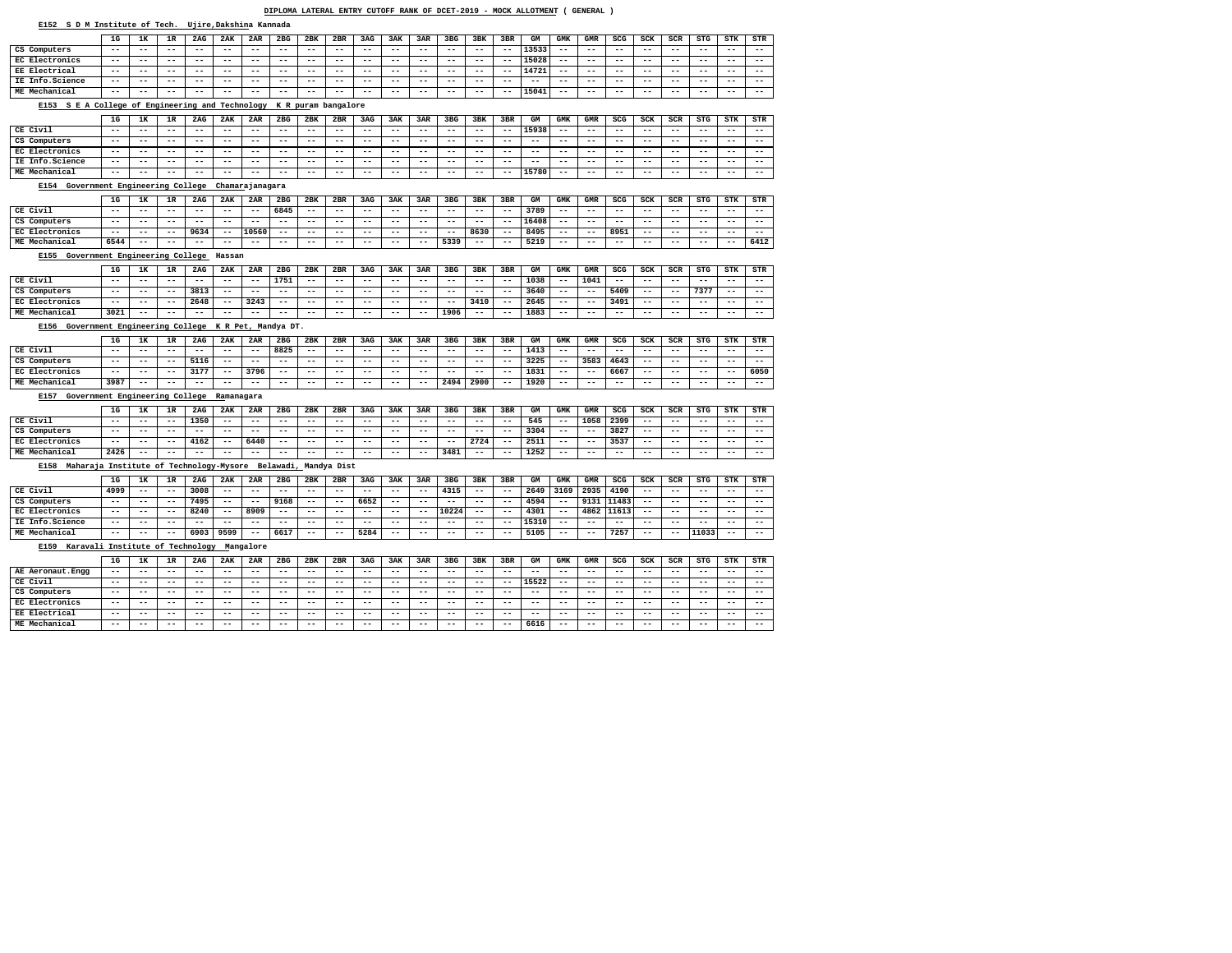#### **E160 Sahyadri College of Engg. and Management Mangalore**

## **E161 Government Engineering College Kodagu Dist**

## **E162 Government Engineering College Raichur**

## **E163 Government Engineering College Devagiri,Haveri**

## **E164 Government Engineering College Bellary Dist.**

# **E165 Yenepoya Institute of Technology Thodar,Moodbidri**

## **E166 K L E Institute of Technology Hubli**

# **E167 K L E Ss K L E College of Engineering and Technology Chikkodi, Belgaum Dist.**

|                 | 1G    | <b>172</b><br>∸ | 1R    | 2AG   | 2AK   | 2AR   | 2 <sub>BG</sub> | 2BK   | 2BR   | 3AG   | 3AK   | 3AR   | 3 <sub>BG</sub> | 3BK   | 3BR   | GМ         | GMK   | <b>GMR</b> | SCG   | SCK   | SCR   | STG   | STK   | STR   |
|-----------------|-------|-----------------|-------|-------|-------|-------|-----------------|-------|-------|-------|-------|-------|-----------------|-------|-------|------------|-------|------------|-------|-------|-------|-------|-------|-------|
| CE Civil        | $- -$ | $- -$           | $- -$ | 7665  | $- -$ | $- -$ | 9591            | $- -$ | $- -$ | $- -$ | $- -$ | $- -$ | 8514            | $- -$ | $- -$ | 6326       | $- -$ | 6403       | 11966 | $- -$ | 15460 | $- -$ | $- -$ | $- -$ |
| CS Computers    | 15671 | $- -$           | $ -$  | 13610 | --    | $- -$ | $- -$           | $- -$ | $- -$ | $- -$ | $- -$ | $- -$ | 11736           | $- -$ | $- -$ | 9340 10127 |       | $- -$      | $- -$ | $- -$ | $- -$ | $- -$ | $- -$ | $- -$ |
| EC Electronics  | $- -$ | $- -$           | $- -$ | $- -$ | $- -$ | $- -$ | $- -$           | $- -$ | $- -$ | $- -$ | $- -$ | $- -$ | $- -$           | $- -$ | $- -$ | 15574      | $- -$ | $- -$      | $- -$ | --    | $- -$ | $- -$ | $- -$ | $- -$ |
| IE Info.Science | $- -$ | $- -$           | $- -$ | $- -$ | $- -$ | $- -$ | $- -$           | $- -$ | $- -$ | $ -$  | $- -$ | $- -$ | $- -$           | $- -$ | $- -$ | 14326      | $- -$ | $- -$      | $- -$ | $- -$ | $- -$ | $- -$ | $- -$ | $- -$ |
| ME Mechanical   | 14862 | $- -$           | $- -$ | 11334 | 12282 | $- -$ | 16262           | $- -$ | $- -$ | $- -$ | $- -$ | $- -$ | 9224            | $- -$ | $- -$ | 8539       | $- -$ | 9008       | 14068 | --    | $- -$ | $- -$ | $- -$ | $- -$ |

|                | 1G    | $\mathbf{r}$ | 1R    | 2AG   | 2AK   | 2AR   | 2 <sub>BG</sub> | 2BK   | 2BR   | 3AG   | 3AK   | 3AR   | 3 <sub>BG</sub> | 3BK   | 3BR   | GМ   | GMK   | <b>GMR</b> | SCG   | SCK   | SCR   | STG   | STK   | STR 1 |
|----------------|-------|--------------|-------|-------|-------|-------|-----------------|-------|-------|-------|-------|-------|-----------------|-------|-------|------|-------|------------|-------|-------|-------|-------|-------|-------|
| CE Civil       | $- -$ | $- -$        | $- -$ | $- -$ | $- -$ | $- -$ | 6743            | $- -$ | $- -$ | $- -$ | $- -$ | $- -$ | $- -$           | $- -$ | $- -$ | 2353 | $- -$ | 2445       | $- -$ | $- -$ | $- -$ | $- -$ | $- -$ | $- -$ |
| CS Computers   | $- -$ | $- -$        | $- -$ | 9335  | $- -$ | $- -$ | $- -$           | $- -$ | $- -$ | $- -$ | $- -$ | $- -$ | $- -$           | 9223  | $- -$ | 9136 | $- -$ | $- -$      | 13023 | $- -$ | $- -$ | $- -$ | $- -$ | $- -$ |
| EC Electronics | $- -$ | $- -$        | $- -$ | 5360  | $- -$ | 8093  | $- -$           | $- -$ | $- -$ | $- -$ | $- -$ | $- -$ | $- -$           | $- -$ | $- -$ | 4971 | $- -$ | $- -$      | 8888  | $- -$ | $- -$ | $- -$ | $- -$ | 7391  |
| ME Mechanical  | 5867  | $- -$        | $- -$ | $- -$ | $- -$ | $- -$ | $- -$           | $- -$ | $- -$ | $- -$ | $- -$ | $- -$ | 5869            | $- -$ | $- -$ | 4681 | $- -$ | $- -$      | $- -$ | $- -$ | $- -$ | $- -$ | $- -$ | $- -$ |
|                |       |              |       |       |       |       |                 |       |       |       |       |       |                 |       |       |      |       |            |       |       |       |       |       |       |

|                | 1G    | <b>1 TZ</b><br>ᅩ | ים ד<br>ᅩᅑ | 2AG   | 2AK   | 2AR   | 2 <sub>BG</sub> | 2BK   | 2BR   | 3AG   | 3AK   | 3AR   | 3 <sub>BG</sub> | 3BK   | 3BR   | GM    | GMK   | GMR   | SCG   | SCK   | SCR   | STG   | STK   | STR   |
|----------------|-------|------------------|------------|-------|-------|-------|-----------------|-------|-------|-------|-------|-------|-----------------|-------|-------|-------|-------|-------|-------|-------|-------|-------|-------|-------|
| CE Civil       | $- -$ | $- -$            | $- -$      | $- -$ | $- -$ | $- -$ | $- -$           | $- -$ | $- -$ | $- -$ | $- -$ | $- -$ | $- -$           | $- -$ | $- -$ | 3208  | $- -$ | $- -$ | $- -$ | $- -$ | $- -$ | $- -$ | $- -$ | $- -$ |
| CS Computers   | $- -$ | $- -$            | $- -$      | $- -$ | $- -$ | $- -$ | $- -$           | $- -$ | $- -$ | $- -$ | $- -$ | $- -$ | $- -$           | $- -$ | $- -$ | 15095 | $- -$ | $- -$ | $- -$ | $- -$ | $- -$ | $- -$ | $- -$ | $- -$ |
| EC Electronics | $- -$ | $- -$            | $- -$      | $- -$ | $- -$ | $- -$ | $- -$           | $- -$ | $- -$ | $- -$ | $- -$ | $- -$ | $- -$           | $- -$ | $- -$ | 16131 | $- -$ | $- -$ | $- -$ | $- -$ | $- -$ | $- -$ | $- -$ | $- -$ |
| ME Mechanical  | $- -$ | $- -$            | $- -$      | $- -$ | $- -$ | $- -$ | $- -$           | $- -$ | $- -$ | $- -$ | ---   | $- -$ | $- -$           | $- -$ | $- -$ | 6051  | $- -$ | $- -$ | $- -$ | $- -$ | $- -$ | 13435 | $- -$ | $- -$ |

|                | 1G    | 1к    | 1R    | 2AG   | 2AK   | 2AR   | 2 <sub>BG</sub> | 2BK   | 2BR   | 3AG   | 3AK   | 3AR   | 3 <sub>BG</sub> | 3BK   | 3BR   | GM   | GMK   | GMR   | SCG   | SCK   | SCR   | STG   | STK   | STR   |
|----------------|-------|-------|-------|-------|-------|-------|-----------------|-------|-------|-------|-------|-------|-----------------|-------|-------|------|-------|-------|-------|-------|-------|-------|-------|-------|
| CE Civil       | $- -$ | $- -$ | $- -$ | $- -$ | $- -$ | $- -$ | 4101            | $- -$ | $- -$ | $- -$ | $- -$ | $- -$ | $- -$           | $- -$ | $- -$ | 1362 | $- -$ | 1480  | $- -$ | $- -$ | $- -$ | $- -$ | $- -$ | $- -$ |
| CS Computers   | $- -$ | $- -$ | $- -$ | 5890  | $- -$ | $- -$ | $- -$           | $- -$ | $- -$ | $- -$ | $- -$ | $- -$ | $- -$           | 4876  | $- -$ | 3335 | $- -$ | $- -$ | $- -$ | $- -$ | $- -$ | $- -$ | $- -$ | $- -$ |
| EC Electronics | $- -$ | $- -$ | $- -$ | 5919  | --    | $- -$ | $- -$           | $- -$ | $- -$ | $- -$ | $- -$ | $- -$ | $- -$           | $- -$ | $- -$ | 3394 | $- -$ | $- -$ | 7991  | $- -$ | $- -$ | $- -$ | $- -$ | $- -$ |
| ME Mechanical  | 3369  | $- -$ | $- -$ | $- -$ | $- -$ | $- -$ | $- -$           | $- -$ | $- -$ | $- -$ | $- -$ | $- -$ | 2421            | $- -$ | $- -$ | 1075 | $- -$ | $- -$ | $- -$ | $- -$ | $- -$ | $- -$ | $- -$ | 3703  |

|                | 1G    | <b>172</b><br>∸ | 1R    | 2AG   | 2AK   | 2AR   | 2 <sub>BG</sub> | 2BK   | 2BR   | 3AG   | 3AK   | 3AR   | 3 <sub>BG</sub> | 3BK   | 3BR   | GМ    | GMK   | GMR   | SCG   | SCK   | SCR   | STG   | STK   | STR   |
|----------------|-------|-----------------|-------|-------|-------|-------|-----------------|-------|-------|-------|-------|-------|-----------------|-------|-------|-------|-------|-------|-------|-------|-------|-------|-------|-------|
| CE Civil       | $- -$ | $- -$           | $- -$ | $- -$ | $- -$ | $- -$ | $- -$           | $- -$ | $- -$ | $- -$ | $- -$ | $- -$ | $- -$           | $- -$ | $- -$ | 3153  | $- -$ | $ -$  | 6211  | $- -$ | $- -$ | $- -$ | $- -$ | $- -$ |
| CS Computers   | $- -$ | $- -$           | $- -$ | $- -$ | $- -$ | $- -$ | $- -$           | $- -$ | $- -$ | $- -$ | $- -$ | $- -$ | $- -$           | $- -$ | $- -$ | 13151 | $- -$ | $- -$ | $- -$ | $- -$ | ---   | $- -$ | $- -$ | $- -$ |
| EC Electronics | $- -$ | $- -$           | $- -$ | $- -$ | $- -$ | $- -$ | $- -$           | $- -$ | $- -$ | $- -$ | $- -$ | $- -$ | $- -$           | $- -$ | $- -$ | 15642 | $- -$ | $- -$ | $- -$ | $- -$ | $- -$ | $- -$ | $- -$ | $- -$ |
| ME Mechanical  | $- -$ | $- -$           | $- -$ | 9850  | $- -$ | $- -$ | $- -$           | $- -$ | $- -$ | $- -$ | $- -$ | $- -$ | $- -$           | $- -$ | $- -$ | 9837  | $- -$ | $ -$  | 10190 | $- -$ | ---   | 13615 | $- -$ | $- -$ |

|                      | 1G    | 1 T.P | ∸     | 2AG   | 2AK   | 2AR   | 2 <sub>BG</sub> | 2BK   | 2BR   | 3AG   | 3AK   | 3AR   | 3 <sub>BG</sub> | 3BK   | 3BR   | GМ    | GMK   | <b>GMR</b> | SCG   | SCK   | SCR   | <b>STG</b> | STK   | STR   |
|----------------------|-------|-------|-------|-------|-------|-------|-----------------|-------|-------|-------|-------|-------|-----------------|-------|-------|-------|-------|------------|-------|-------|-------|------------|-------|-------|
| CS Computers         | $- -$ | $- -$ | $- -$ | $- -$ | $- -$ | $- -$ | $- -$           | $- -$ | $- -$ | $- -$ | $- -$ | $- -$ | $- -$           | $- -$ | $- -$ | 5151  | $- -$ | $- -$      | $- -$ | $- -$ | $- -$ | $- -$      | $- -$ | $- -$ |
| EC Electronics       | $- -$ | $- -$ | $- -$ | $- -$ | --    | $- -$ | $- -$           | $- -$ | $- -$ | $- -$ | $- -$ | $- -$ | --              | $- -$ | $- -$ | 11205 | $- -$ | $- -$      | $- -$ | $- -$ | $- -$ | $- -$      | $- -$ | $- -$ |
| <b>EE Electrical</b> | $- -$ | $- -$ | $- -$ | $- -$ | --    | $- -$ | $- -$           | $- -$ | $- -$ | $- -$ | $- -$ | $- -$ | $- -$           | $- -$ | $- -$ | 15514 | $- -$ | $- -$      | $- -$ | $- -$ | $- -$ | $- -$      | $- -$ | $- -$ |
| IE Info.Science      | $- -$ | $- -$ | $- -$ | $- -$ | --    | $- -$ | $- -$           | $- -$ | --    | $- -$ | $- -$ | $- -$ | --              | $- -$ | $- -$ | $- -$ | $- -$ | $- -$      | $- -$ | $- -$ | $- -$ | $- -$      | $- -$ | $- -$ |
| ME Mechanical        | $- -$ | $- -$ | $- -$ | $- -$ | --    | $- -$ | $- -$           | $- -$ | $- -$ | $- -$ | $- -$ | $- -$ | --              | $- -$ | $ -$  | 15275 | --    | $- -$      | $- -$ | $- -$ | $- -$ | $- -$      | $- -$ | $- -$ |

|                      | 1G    | 1к    | 1 D   | 2AG  | 2AK   | 2AR   | 2BG   | 2BK   | 2BR   | 3AG   | 3AK   | 3AR   | 3 <sub>BG</sub> | 3BK   | 3BR   | GМ   | GMK   | GMR   | SCG   | SCK   | <b>SCR</b> | STG   | STK   | STR   |
|----------------------|-------|-------|-------|------|-------|-------|-------|-------|-------|-------|-------|-------|-----------------|-------|-------|------|-------|-------|-------|-------|------------|-------|-------|-------|
| CE Civil             | $- -$ | $- -$ | $- -$ | 842  | $- -$ | $- -$ | $- -$ | $- -$ | $- -$ | $- -$ | $- -$ | $- -$ | $- -$           | $- -$ | $- -$ | 622  | $- -$ | 783   | 2246  | $- -$ | $- -$      | $- -$ | $- -$ | $- -$ |
| CS Computers         | $- -$ | $- -$ | $- -$ | 1072 | $- -$ | $- -$ | $- -$ | $- -$ | $- -$ | $- -$ | $- -$ | $- -$ | $- -$           | $- -$ | $- -$ | 992  | $- -$ | $- -$ | 9059  | $- -$ | $- -$      | $- -$ | $- -$ | $- -$ |
| EC Electronics       | 5482  | $- -$ | $- -$ | 2590 | $- -$ | $- -$ | $- -$ | $- -$ | $- -$ | $- -$ | $- -$ | $- -$ | 2656            | $- -$ | $- -$ | 1953 | 2776  | 4172  | 3710  | $- -$ | $- -$      | $- -$ | $- -$ | $- -$ |
| <b>EE Electrical</b> | $- -$ | $- -$ | $- -$ | 2131 | $- -$ | 7533  | $ -$  | $- -$ | $- -$ | $- -$ | $- -$ | $- -$ | $- -$           | $- -$ | $- -$ | 1858 | $- -$ | $- -$ | 4196  | $- -$ | $- -$      | $- -$ | $- -$ | $- -$ |
| IE Info.Science      | $- -$ | $- -$ | $- -$ | 4761 | $- -$ | $- -$ | $ -$  | $- -$ | $- -$ | $- -$ | $- -$ | $- -$ | $- -$           | $- -$ | $- -$ | 4038 | $- -$ | $- -$ | $- -$ | $- -$ | $- -$      | 11947 | $- -$ | $- -$ |
| ME Mechanical        | $- -$ | --    | $- -$ | 1235 | $- -$ | $- -$ | 1206  | $- -$ | $- -$ | $- -$ | ---   | 5036  | 1859            | 2188  | $- -$ | 1175 | --    | $- -$ | 4501  | $- -$ | $- -$      | $- -$ | $- -$ | $- -$ |

|                | 1G    | ΤK    | 1R    | 2AG   | 2AK   | 2AR   | 2 <sub>BG</sub> | 2BK   | 2BR   | 3AG   | 3AK   | 3AR   | 3 <sub>BG</sub> | 3BK   | 3BR  | GМ    | GMK   | GMR   | SCG   | SCK   | SCR   | <b>STG</b> | STK   | STR   |
|----------------|-------|-------|-------|-------|-------|-------|-----------------|-------|-------|-------|-------|-------|-----------------|-------|------|-------|-------|-------|-------|-------|-------|------------|-------|-------|
| CE Civil       | $- -$ | $- -$ | $- -$ | 2600  | $- -$ | $- -$ | $- -$           | $- -$ | $- -$ | $- -$ | $- -$ | $- -$ | $- -$           | $- -$ | ---  | 1309  | $- -$ | 2233  | 6257  | $- -$ | $- -$ | $- -$      | $- -$ | $- -$ |
| CS Computers   | $- -$ | $- -$ | $- -$ | $- -$ | $- -$ | $- -$ | $- -$           | $- -$ | $- -$ | $- -$ | $- -$ | $- -$ | $- -$           | $- -$ | ---  | 12852 | $- -$ | $- -$ | $- -$ | $- -$ | --    | $- -$      | $- -$ | $- -$ |
| EC Electronics | $- -$ | $- -$ | $- -$ | $- -$ | $- -$ | $- -$ | $- -$           | $- -$ | $- -$ | $- -$ | $- -$ | $- -$ | $- -$           | $- -$ | ---  | 5413  | 8281  | 10491 | $- -$ | $- -$ | $- -$ | 111733     | $- -$ | $- -$ |
| ME Mechanical  | $- -$ | $- -$ | $- -$ | 5615  | $- -$ | 14903 | 8793            | $- -$ | $- -$ | $- -$ | $- -$ | $- -$ | $- -$           | 5418  | $ -$ | 4777  | $- -$ | $- -$ | 9100  | $- -$ | $- -$ | $- -$      | $- -$ | $- -$ |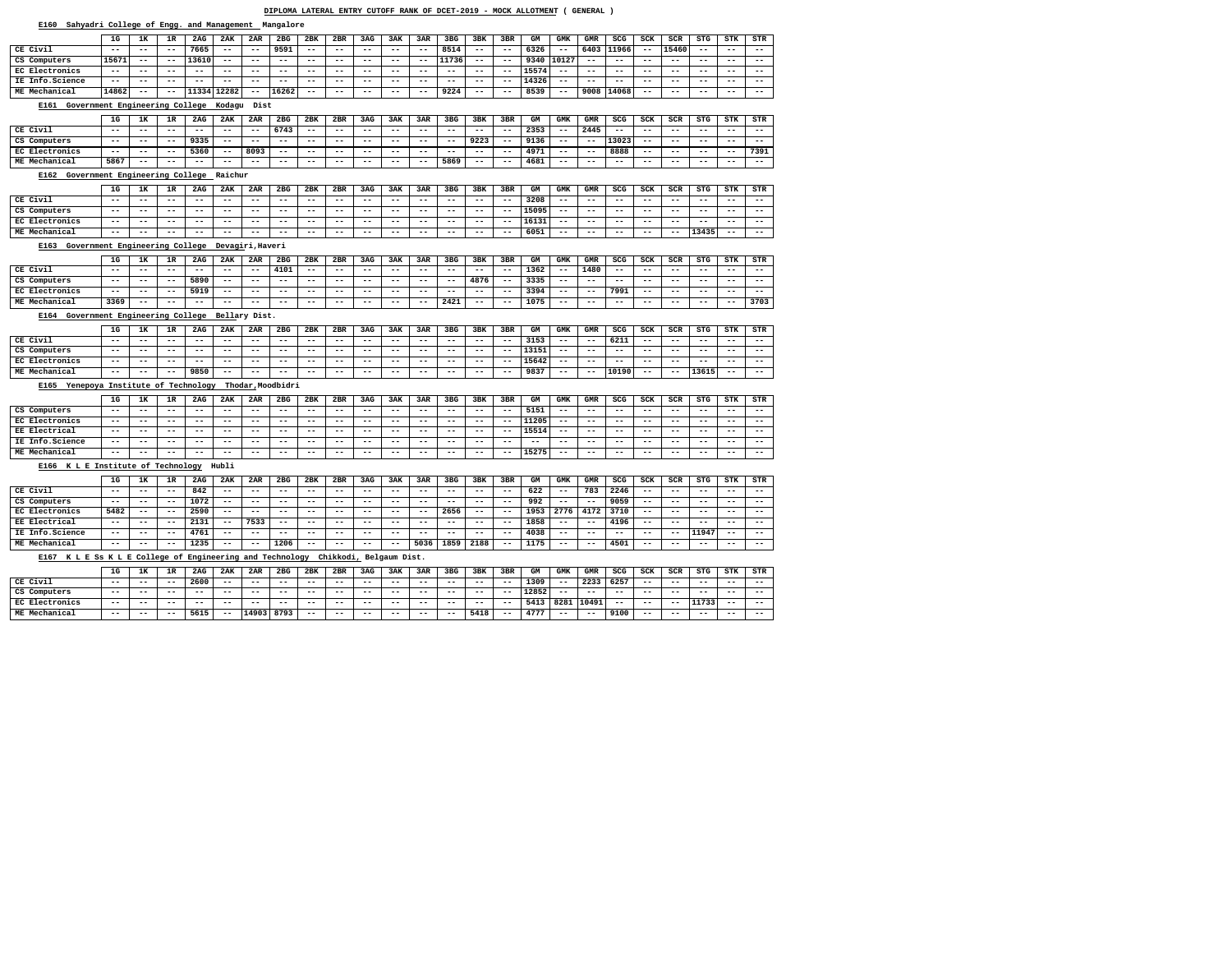## **E168 Amrutha Institute of Engineering and Mangement Bidadi Indust. Estate,Ban'lore**

## **E175 S.G.Balekundri Institute of Technology Belgaum**

**E176 Navodaya Institute of Technology Raihcur**

|                                                                                               | 1G                         | 1K                | 1R                | 2AG                      | 2AK             | 2AR               | 2 <sub>BG</sub>   | 2BK               | 2BR   | 3AG   | 3AK   | 3AR   | 3 <sub>BG</sub>            | 3BK                        | 3BR                        | GM                | GMK               | GMR                      | SCG   | <b>SCK</b>        | SCR                        | STG                        | <b>STK</b>        | STR               |
|-----------------------------------------------------------------------------------------------|----------------------------|-------------------|-------------------|--------------------------|-----------------|-------------------|-------------------|-------------------|-------|-------|-------|-------|----------------------------|----------------------------|----------------------------|-------------------|-------------------|--------------------------|-------|-------------------|----------------------------|----------------------------|-------------------|-------------------|
| CE Civil                                                                                      | $\overline{\phantom{m}}$ . | $- -$             | $\qquad \qquad -$ | $\qquad \qquad -$        | $- -$           | $\qquad \qquad -$ | $ -$              | $\qquad \qquad -$ | $ -$  | $ -$  | $- -$ | $- -$ | $\overline{\phantom{m}}$ . | $- -$                      | $ -$                       | 15497             | $\qquad \qquad -$ | $\qquad \qquad -$        | $- -$ | $\qquad \qquad -$ | $\overline{\phantom{m}}$ . | $- -$                      | $- -$             | $ -$              |
| CS Computers                                                                                  | $- -$                      | --                | $- -$             | $- -$                    | $- -$           | $- -$             | $ -$              | $- -$             | $ -$  | $- -$ | $ -$  | $ -$  | $\qquad \qquad -$          | $ -$                       | $- -$                      | 15417             | $- -$             | $ -$                     | $ -$  | $- -$             | $- -$                      | $ -$                       | $ -$              | $- -$             |
| EC Electronics                                                                                | $\overline{\phantom{m}}$ . | $- -$             | $- -$             | $- -$                    | $- -$           | $- -$             | $ -$              | $- -$             | $- -$ | $- -$ | $- -$ | $- -$ | $- -$                      | $- -$                      | $- -$                      | $- -$             | $\qquad \qquad -$ | $- -$                    | $ -$  | $- -$             | $\qquad \qquad -$          | $- -$                      | $- -$             | $\qquad \qquad -$ |
| ME Mechanical                                                                                 | $- -$                      | $- -$             | $- -$             | $- -$                    | $ -$            | $- -$             | $- -$             | $- -$             | $ -$  | $- -$ | $- -$ | $ -$  | $\qquad \qquad -$          | $- -$                      | $- -$                      | $- -$             | $\qquad \qquad -$ | $- -$                    | $ -$  | $- -$             | $- -$                      | $- -$                      | $- -$             | $ -$              |
| Alva's Institute of Engineering and Technology<br>E169                                        |                            |                   |                   |                          |                 |                   |                   | Moodabidri,       |       |       |       |       |                            |                            |                            |                   |                   |                          |       |                   |                            |                            |                   |                   |
|                                                                                               | 1G                         | 1ĸ                | 1R                | 2AG                      | 2AK             | 2AR               | 2 <sub>BG</sub>   | 2BK               | 2BR   | 3AG   | 3AK   | 3AR   | 3 <sub>BG</sub>            | 3BK                        | 3BR                        | GM                | <b>GMK</b>        | <b>GMR</b>               | SCG   | <b>SCK</b>        | SCR                        | <b>STG</b>                 | <b>STK</b>        | <b>STR</b>        |
| CE Civil                                                                                      | 10216                      | $- -$             | $- -$             | 8299                     | $ -$            | $- -$             | $- -$             | $- -$             | $ -$  | $ -$  | $ -$  | $- -$ | 10887                      | $\overline{\phantom{m}}$ . | $ -$                       | 7275              | 7850              | 10944                    | 12032 | $- -$             | $- -$                      | $- -$                      | $- -$             | $\sim$ $\sim$     |
| CS Computers                                                                                  | $\overline{\phantom{m}}$ . | --                | $- -$             | $- -$                    | $- -$           | $- -$             | $ -$              | $- -$             | $- -$ | $ -$  | $ -$  | $- -$ | $- -$                      | $ -$                       | $ -$                       | 14451             | $- -$             | $ -$                     | $ -$  | $- -$             | $- -$                      | $ -$                       | $ -$              | $- -$             |
| EC Electronics                                                                                | $- -$                      | $- -$             | $- -$             | $ -$                     | $- -$           | $- -$             | $- -$             | $- -$             | $ -$  | $- -$ | $- -$ | $ -$  | $- -$                      | $- -$                      | $- -$                      | 13150             | $\qquad \qquad -$ | $- -$                    | $- -$ | $- -$             | $- -$                      | $- -$                      | $- -$             | $ -$              |
| IE Info.Science                                                                               | $\overline{\phantom{m}}$ . | $- -$             | $- -$             | $- -$                    | $ -$            | $- -$             | $ -$              | $- -$             | $ -$  | $- -$ | $ -$  | $ -$  | $- -$                      | $ -$                       | $- -$                      | $- -$             | $\qquad \qquad -$ | $- -$                    | $ -$  | $- -$             | $- -$                      | $ -$                       | $ -$              | $- -$             |
| ME Mechanical                                                                                 | $\overline{\phantom{m}}$   | $- -$             | $- -$             | 15699                    | $ -$            | $- -$             | $ -$              | $- -$             | $- -$ | $- -$ | $ -$  | $- -$ | $\qquad \qquad -$          | $- -$                      | $- -$                      | 15118             | $\qquad \qquad -$ | $- -$                    | $ -$  | $- -$             | $- -$                      | $- -$                      | $\qquad \qquad -$ | $ -$              |
|                                                                                               |                            |                   |                   |                          |                 |                   |                   |                   |       |       |       |       |                            |                            |                            |                   |                   |                          |       |                   |                            |                            |                   |                   |
| Brindavan College of Engineering<br>E171                                                      |                            |                   |                   |                          |                 | Yelahanka,        | Bangalore         |                   |       |       |       |       |                            |                            |                            |                   |                   |                          |       |                   |                            |                            |                   |                   |
|                                                                                               | 1G                         | 1K                | 1R                | 2AG                      | 2AK             | 2AR               | 2 <sub>BG</sub>   | 2BK               | 2BR   | 3AG   | 3AK   | 3AR   | 3 <sub>BG</sub>            | 3BK                        | 3BR                        | GM                | <b>GMK</b>        | <b>GMR</b>               | SCG   | <b>SCK</b>        | SCR                        | STG                        | <b>STK</b>        | STR               |
| CE Civil                                                                                      | $- -$                      | $ -$              | $- -$             | $- -$                    | $ -$            | $- -$             | $- -$             | $- -$             | $ -$  | $ -$  | $- -$ | $ -$  | $ -$                       | $ -$                       | $ -$                       | 15858             | $- -$             | $- -$                    | $- -$ | $- -$             | $- -$                      | $- -$                      | $- -$             | $- -$             |
| CS Computers                                                                                  | $\overline{\phantom{m}}$ . | $- -$             | $ -$              | $ -$                     | $ -$            | $\qquad \qquad -$ | $ -$              | $- -$             | $ -$  | $- -$ | $- -$ | $- -$ | $\qquad \qquad -$          | $- -$                      | $\sim$ $\sim$              | 12814             | $ -$              | $- -$                    | $- -$ | $- -$             | $\qquad \qquad -$          | $- -$                      | $- -$             | $ -$              |
| EC Electronics                                                                                | $- -$                      | $- -$             | $- -$             | $ -$                     | $ -$            | $\qquad \qquad -$ | $- -$             | $ -$              | $ -$  | $- -$ | $- -$ | $ -$  | $\qquad \qquad -$          | $- -$                      | $ -$                       | 7404              | $- -$             | $ -$                     | $- -$ | $- -$             | $- -$                      | $- -$                      | $- -$             | $- -$             |
| IE Info.Science                                                                               | $ -$                       | $- -$             | $- -$             | $- -$                    | $- -$           | $\qquad \qquad -$ | $ -$              | $- -$             | $ -$  | $- -$ | $- -$ | $- -$ | $\overline{\phantom{m}}$ . | $ -$                       | $- -$                      | $- -$             | $- -$             | $- -$                    | $ -$  | $- -$             | $- -$                      | $- -$                      | $- -$             | $ -$              |
| ME Mechanical                                                                                 | $- -$                      | --                | $- -$             | $- -$                    | $ -$            | $ -$              | $- -$             | $- -$             | $ -$  | $ -$  | $- -$ | $ -$  | $\qquad \qquad -$          | $ -$                       | $- -$                      | 12873             | $- -$             | $ -$                     | $ -$  | $- -$             | $- -$                      | $ -$                       | $- -$             | $ -$              |
| E172 R.R. Institute of Technology                                                             |                            |                   |                   |                          | Chikkabanavara, |                   | Bangalore         |                   |       |       |       |       |                            |                            |                            |                   |                   |                          |       |                   |                            |                            |                   |                   |
|                                                                                               |                            |                   |                   |                          |                 |                   |                   |                   |       |       |       |       |                            |                            |                            |                   |                   |                          |       |                   |                            |                            |                   |                   |
|                                                                                               | 1G                         | 1ĸ                | 1R                | 2AG                      | 2AK             | 2AR               | 2 <sub>BG</sub>   | 2BK               | 2BR   | 3AG   | 3AK   | 3AR   | 3 <sub>BG</sub>            | 3BK                        | 3BR                        | GM                | <b>GMK</b>        | <b>GMR</b>               | SCG   | <b>SCK</b>        | SCR                        | STG                        | <b>STK</b>        | <b>STR</b>        |
| CE Civil                                                                                      | $- -$                      | $- -$             | $ -$              | $ -$                     | $ -$            | $- -$             | $- -$             | $- -$             | $ -$  | $- -$ | $- -$ | $ -$  | $- -$                      | $- -$                      | $- -$                      | 14203             | $- -$             | $- -$                    | $- -$ | $- -$             | $- -$                      | $- -$                      | $- -$             | $\qquad \qquad -$ |
| CS Computers                                                                                  | $\overline{\phantom{m}}$ . | $- -$             | $- -$             | $ -$                     | $ -$            | $- -$             | $- -$             | $- -$             | $ -$  | $- -$ | $ -$  | $ -$  | $\qquad \qquad -$          | $- -$                      | $- -$                      | 11478             | $\qquad \qquad -$ | $- -$                    | $ -$  | $- -$             | $\qquad \qquad -$          | $- -$                      | $- -$             | $ -$              |
| EC Electronics                                                                                | $- -$                      | $- -$             | $- -$             | $- -$                    | $- -$           | $\qquad \qquad -$ | $- -$             | $- -$             | $ -$  | $ -$  | $- -$ | $ -$  | $- -$                      | $ -$                       | $- -$                      | $- -$             | $- -$             | $- -$                    | $- -$ | $- -$             | $- -$                      | $- -$                      | $- -$             | $- -$             |
| EE Electrical                                                                                 | $- -$                      | --                | $ -$              | $- -$                    | $- -$           | $- -$             | $ -$              | $- -$             | $- -$ | $ -$  | $ -$  | $ -$  | $- -$                      | $ -$                       | $ -$                       | 4500              | $- -$             | $ -$                     | $ -$  | $- -$             | $- -$                      | $ -$                       | $ -$              | $- -$             |
| IE Info.Science                                                                               | $\overline{\phantom{m}}$ . | $- -$             | $- -$             | $- -$                    | $- -$           | $- -$             | $ -$              | $- -$             | $ -$  | $- -$ | $- -$ | $- -$ | $- -$                      | $- -$                      | $- -$                      | $- -$             | $- -$             | $ -$                     | $ -$  | $- -$             | $- -$                      | $ -$                       | $ -$              | $ -$              |
| ME Mechanical                                                                                 | $- -$                      | $- -$             | $- -$             | $- -$                    | $ -$            | $- -$             | $- -$             | $ -$              | $- -$ | $- -$ | $- -$ | $- -$ | $- -$                      | $- -$                      | $- -$                      | 15062             | $- -$             | $- -$                    | $- -$ | $- -$             | $\overline{\phantom{m}}$ . | $\overline{\phantom{m}}$ . | $\qquad \qquad -$ | $ -$              |
| Sai Vidya Institute of Technology<br>E173                                                     |                            |                   |                   |                          |                 | Bangalore         |                   |                   |       |       |       |       |                            |                            |                            |                   |                   |                          |       |                   |                            |                            |                   |                   |
|                                                                                               | 1G                         | 1ĸ                | 1R                | 2AG                      | 2AK             | 2AR               | 2 <sub>BG</sub>   | 2BK               | 2BR   | 3AG   | 3AK   | 3AR   | 3 <sub>BG</sub>            | 3BK                        | 3BR                        | GM                | <b>GMK</b>        | <b>GMR</b>               | SCG   | <b>SCK</b>        | SCR                        | STG                        | <b>STK</b>        | <b>STR</b>        |
| CE Civil                                                                                      | $- -$                      | --                | $- -$             | $- -$                    | $- -$           | $- -$             | $- -$             | $- -$             | $- -$ | $- -$ | $- -$ | $- -$ | $- -$                      | $- -$                      | $- -$                      | 14514             | $- -$             | $- -$                    | $ -$  | $- -$             | $- -$                      | $- -$                      | $- -$             | $- -$             |
| CS Computers                                                                                  | $- -$                      | $- -$             | $- -$             | $- -$                    | $ -$            | $- -$             | $- -$             | $- -$             | $- -$ | $- -$ | $ -$  | $ -$  | $- -$                      | $- -$                      | $\overline{\phantom{m}}$ . | 14878             | $- -$             | $- -$                    | $- -$ | $\qquad \qquad -$ | $- -$                      | $- -$                      | $- -$             | $- -$             |
| EC Electronics                                                                                | $- -$                      | $- -$             | $ -$              | $ -$                     | $- -$           | $\qquad \qquad -$ | $\qquad \qquad -$ | $\qquad \qquad -$ | $- -$ | $- -$ | $ -$  | $- -$ | $\qquad \qquad -$          | $- -$                      | $ -$                       | 7280              | $- -$             | $ -$                     | $- -$ | $- -$             | $- -$                      | $ -$                       | $ -$              | $ -$              |
| EE Electrical                                                                                 | $- -$                      | $- -$             | $- -$             | $ -$                     | $- -$           | $- -$             | $- -$             | $ -$              | $- -$ | $- -$ | $ -$  | $- -$ | $- -$                      | $\qquad \qquad -$          | $ -$                       | 15964             | $- -$             | $ -$                     | $- -$ | $\qquad \qquad -$ | $- -$                      | $\overline{\phantom{m}}$ . | $- -$             | $\qquad \qquad -$ |
| IE Info.Science                                                                               | $- -$                      | $\qquad \qquad -$ | $ -$              | $ -$                     | $- -$           | $\qquad \qquad -$ | $- -$             | $\qquad \qquad -$ | $- -$ | $- -$ | $ -$  | $- -$ | $- -$                      | $\qquad \qquad -$          | $ -$                       | $\qquad \qquad -$ | $- -$             | $ -$                     | $- -$ | $\qquad \qquad -$ | $- -$                      | $\overline{\phantom{m}}$   | $ -$              | $ -$              |
| ME Mechanical                                                                                 | $- -$                      | $- -$             | $ -$              | $ -$                     | $ -$            | $- -$             | $- -$             | $- -$             | $- -$ | 14926 | $ -$  | $- -$ | $\qquad \qquad -$          | $- -$                      | $- -$                      | 13276             | $- -$             | $- -$                    | $ -$  | $\qquad \qquad -$ | $\qquad \qquad -$          | $\overline{\phantom{m}}$ . | $ -$              | $- -$             |
| E174 Dr. Sri. Sri. Sri. Shivakumara Mahaswamyji College of Engineering Bangalore Rural -Dist, |                            |                   |                   |                          |                 |                   |                   |                   |       |       |       |       |                            |                            |                            |                   |                   |                          |       |                   |                            |                            |                   |                   |
|                                                                                               |                            |                   |                   |                          |                 |                   |                   |                   |       |       |       |       |                            |                            |                            |                   |                   |                          |       |                   |                            |                            |                   |                   |
|                                                                                               | 1G                         | 1K                | 1R                | 2AG                      | 2AK             | 2AR               | 2 <sub>BG</sub>   | 2BK               | 2BR   | 3AG   | 3AK   | 3AR   | 3 <sub>BG</sub>            | 3BK                        | 3BR                        | GМ                | GMK               | GMR                      | SCG   | SCK               | SCR                        | STG                        | <b>STK</b>        | STR               |
| CE Civil                                                                                      | $\overline{\phantom{m}}$ . | $- -$             | $ -$              | $ -$                     | $ -$            | $- -$             | $ -$              | $ -$              | $- -$ | $- -$ | $ -$  | $- -$ | $- -$                      | $- -$                      | $- -$                      | 13388             | $- -$             | $ -$                     | $- -$ | $- -$             | $- -$                      | $\overline{\phantom{m}}$ . | $ -$              | $- -$             |
| CS Computers                                                                                  | $\overline{\phantom{m}}$ . | $\qquad \qquad -$ | $ -$              | $ -$                     | $- -$           | $\qquad \qquad -$ | $\qquad \qquad -$ | $- -$             | $- -$ | $- -$ | $ -$  | $- -$ | $- -$                      | $- -$                      | $- -$                      | $- -$             | $- -$             | $\overline{\phantom{m}}$ | $- -$ | $- -$             | $\qquad \qquad -$          | $\overline{\phantom{m}}$   | $ -$              | $ -$              |
| EC Electronics                                                                                | $- -$                      | $- -$             | $ -$              | $\overline{\phantom{m}}$ | $ -$            | $- -$             | $- -$             | $- -$             | $- -$ | $- -$ | $ -$  | $- -$ | $- -$                      | $\qquad \qquad -$          | $ -$                       | 3563              | $- -$             | $ -$                     | $- -$ | $\qquad \qquad -$ | $- -$                      | $\overline{\phantom{m}}$ . | $\qquad \qquad -$ | $ -$              |
| EE Electrical                                                                                 | $- -$                      | $- -$             | $ -$              | $- -$                    | $- -$           | $- -$             | $- -$             | $- -$             | $- -$ | $- -$ | $- -$ | $- -$ | $- -$                      | $- -$                      | $ -$                       | 14092             | $- -$             | $- -$                    | $ -$  | $- -$             | $- -$                      | $- -$                      | $- -$             | $\qquad \qquad -$ |
| IE Info.Science                                                                               | $- -$                      | $- -$             | $ -$              | $ -$                     | $- -$           | $\qquad \qquad -$ | $- -$             | $- -$             | $- -$ | $- -$ | $ -$  | $- -$ | $- -$                      | $- -$                      | $ -$                       | $- -$             | $- -$             | $ -$                     | $- -$ | $\qquad \qquad -$ | $\qquad \qquad -$          | $\overline{\phantom{m}}$ . | $\qquad \qquad -$ | $- -$             |
| ME Mechanical                                                                                 | $- -$                      | $- -$             | $ -$              | $ -$                     | $- -$           | $- -$             | $- -$             | $- -$             | $- -$ | $- -$ | $ -$  | $- -$ | $- -$                      | $- -$                      | $\overline{\phantom{m}}$ . | 997               | $- -$             | $ -$                     | $- -$ | $- -$             | $- -$                      | $ -$                       | $\qquad \qquad -$ | $- -$             |

|                      | 1G    | 1к    | 1R    | 2AG   | 2AK   | 2AR   | 2 <sub>BG</sub> | 2BK   | 2BR   | 3AG   | 3AK   | 3AR   | 3 <sub>BG</sub> | 3BK   | 3BR   | GМ    | GMK   | <b>GMR</b> | SCG   | SCK   | SCR   | STG   | STK   | STR   |
|----------------------|-------|-------|-------|-------|-------|-------|-----------------|-------|-------|-------|-------|-------|-----------------|-------|-------|-------|-------|------------|-------|-------|-------|-------|-------|-------|
| CE Civil             | $- -$ | $- -$ | $- -$ | 3399  | $- -$ | $- -$ | $- -$           | $- -$ | $- -$ | 6909  | $- -$ | $- -$ | 2501            | $- -$ | $- -$ | 2350  | 3047  | 3504       | 6874  | $- -$ | $- -$ | $- -$ | $- -$ | $- -$ |
| CS Computers         | $- -$ | $- -$ | $- -$ | $- -$ | $- -$ | $- -$ | $- -$           | $- -$ | $- -$ | $- -$ | $- -$ | $- -$ | --              | $- -$ | $- -$ | 3244  | $- -$ | $- -$      | 15946 | $- -$ | $- -$ | $- -$ | $- -$ | $- -$ |
| EC Electronics       | 9922  | $- -$ | $- -$ | 7617  | $- -$ | $- -$ | 10728           | $- -$ | $- -$ | $- -$ | $- -$ | $- -$ | 8283            | $- -$ | $- -$ | 7249  | $- -$ | 8513       | 8565  | $- -$ | $- -$ | $- -$ | $- -$ | $- -$ |
| <b>EE Electrical</b> | $- -$ | $- -$ | $- -$ | $- -$ | $- -$ | $- -$ | $- -$           | $- -$ | $- -$ | $- -$ | $- -$ | $- -$ | 16328           | $- -$ | $- -$ | 14654 | $- -$ | $- -$      | 15386 | $- -$ | $- -$ | $- -$ | $- -$ | $- -$ |
| ME Mechanical        | $- -$ | $- -$ | $- -$ | 7768  | $- -$ | $- -$ | $- -$           | $- -$ | $- -$ | 10116 | $- -$ | $- -$ | --              | $- -$ | $- -$ | 6775  | $- -$ | $- -$      | 11284 | $- -$ | $- -$ | 11305 | $- -$ | $- -$ |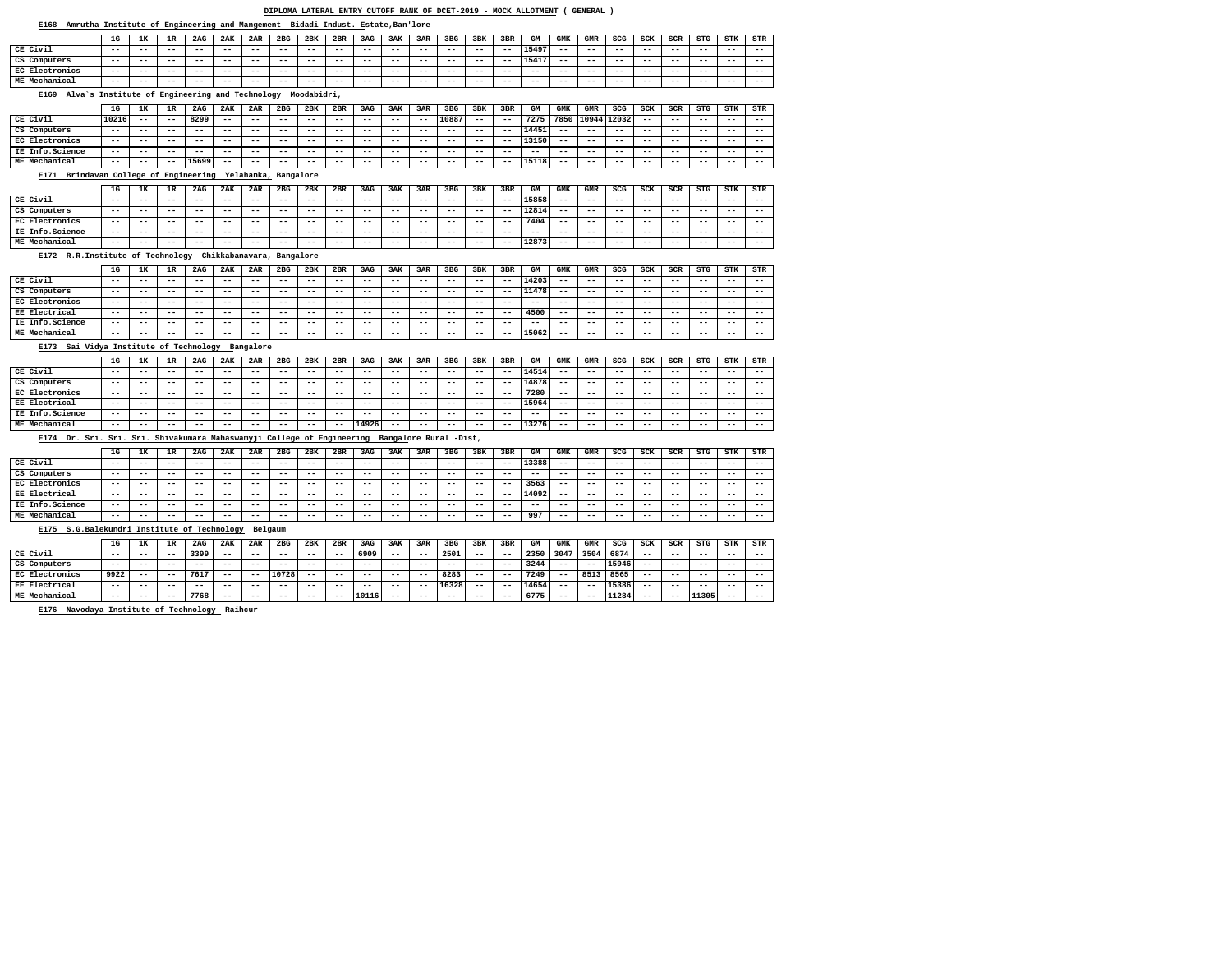#### **E176 Navodaya Institute of Technology Raihcur**

## **E182 Shaikh College of Engineering and Technology Bhootramanatti, Belgaum**

## **E183 Sha-Shib College of Engineering Chickballapur**

|                                                                | 1G                | 1ĸ             | 1R    | 2AG         | 2AK          | 2AR                         | 2 <sub>BG</sub>            | 2BK   | 2BR               | 3AG          | 3AK   | 3AR               | 3 <sub>BG</sub>          | 3BK                        | 3BR               | GМ                | GMK            | <b>GMR</b>               | SCG               | <b>SCK</b>                 | SCR            | <b>STG</b> | STK        | STR               |
|----------------------------------------------------------------|-------------------|----------------|-------|-------------|--------------|-----------------------------|----------------------------|-------|-------------------|--------------|-------|-------------------|--------------------------|----------------------------|-------------------|-------------------|----------------|--------------------------|-------------------|----------------------------|----------------|------------|------------|-------------------|
| CE Civil                                                       | $- -$             | --             | $ -$  | $- -$       | $ -$         | $ -$                        | $ -$                       | $ -$  | $ -$              | $- -$        | $ -$  | $ -$              | $- -$                    | $- -$                      | $- -$             | 15987             | --             | $- -$                    | $- -$             | --                         | --             | $ -$       | $- -$      | $\qquad \qquad -$ |
| CS Computers                                                   | $- -$             | $- -$          | $ -$  | $- -$       | $- -$        | $- -$                       | $- -$                      | $- -$ | $- -$             | $- -$        | $- -$ | $- -$             | $- -$                    | $- -$                      | $- -$             | $- -$             | --             | $\qquad \qquad -$        | $- -$             | --                         | $- -$          | $- -$      | $- -$      | $\qquad \qquad -$ |
| EC Electronics                                                 | $- -$             | $- -$          | $ -$  | $- -$       | $- -$        | $- -$                       | $ -$                       | $- -$ | $- -$             | $- -$        | $ -$  | $\qquad \qquad -$ | $- -$                    | $- -$                      | $- -$             | $- -$             | $- -$          | $- -$                    | $- -$             | $- -$                      | $- -$          | $- -$      | $- -$      | $\qquad \qquad -$ |
| EE Electrical                                                  | $- -$             | $- -$          | $ -$  | $- -$       | $- -$        | $- -$                       | $ -$                       | $- -$ | $- -$             | $ -$         | $ -$  | $- -$             | $- -$                    | $- -$                      | $\qquad \qquad -$ | 16438             | $- -$          | $\qquad \qquad -$        | $- -$             | $- -$                      | $- -$          | $- -$      | $- -$      | $- -$             |
| ME Mechanical                                                  | $- -$             |                | $ -$  | $- -$       | $ -$         |                             | $ -$                       | $ -$  | $- -$             | $ -$         | $ -$  | $- -$             | $- -$                    | $- -$                      | $- -$             | 15179             | --             | $- -$                    | $ -$              | $- -$                      | --             | $ -$       | $- -$      | $\qquad \qquad -$ |
|                                                                |                   |                |       |             |              |                             |                            |       |                   |              |       |                   |                          |                            |                   |                   |                |                          |                   |                            |                |            |            |                   |
| Rajeev Institute of Technology<br>E177                         |                   |                |       |             |              | Bommanayankanahally, Hassan |                            |       |                   |              |       |                   |                          |                            |                   |                   |                |                          |                   |                            |                |            |            |                   |
|                                                                | 1G                | 1ĸ             | 1R    | 2AG         | 2AK          | 2AR                         | 2 <sub>BG</sub>            | 2BK   | 2BR               | 3AG          | 3AK   | 3AR               | 3 <sub>BG</sub>          | 3BK                        | 3BR               | GМ                | <b>GMK</b>     | GMR                      | SCG               | SCK                        | SCR            | <b>STG</b> | STK        | <b>STR</b>        |
| CE Civil                                                       | 11954             | $- -$          | $- -$ | 11429       | $- -$        | $- -$                       | $- -$                      | $- -$ | $- -$             | $- -$        | $- -$ | $ -$              | 11226                    | $- -$                      | $\qquad \qquad -$ | 9132              | 9505           | 11471                    | 14094             | $\overline{\phantom{m}}$   | $- -$          | $- -$      | $- -$      | $\qquad \qquad -$ |
| CS Computers                                                   | $- -$             | $- -$          | $- -$ | $ -$        | $ -$         | $- -$                       | $ -$                       | $ -$  | $- -$             | $- -$        | $ -$  | $- -$             | $- -$                    | $\overline{\phantom{m}}$ . | $- -$             | 12911             | $- -$          | $- -$                    | $- -$             | $- -$                      | $- -$          | $- -$      | $- -$      | $\qquad \qquad -$ |
| EC Electronics                                                 | $- -$             | $- -$          | $- -$ | $- -$       | $- -$        | $- -$                       | $ -$                       | $- -$ | $- -$             | $ -$         | $ -$  | $- -$             | $\qquad \qquad -$        | $- -$                      | $ -$              | 13548             | $- -$          | $- -$                    | $- -$             | --                         | $- -$          | $ -$       | $- -$      | $- -$             |
| EE Electrical                                                  | $- -$             | $- -$          | $ -$  | $- -$       | $- -$        | $ -$                        | $ -$                       | $ -$  | $- -$             | $ -$         | $ -$  | $- -$             | $- -$                    | $- -$                      | $- -$             | 15906             | $- -$          | $- -$                    | $ -$              | $- -$                      | $- -$          | $ -$       | $- -$      | $- -$             |
| IE Info.Science                                                | $- -$             | --             | $ -$  | $- -$       | $- -$        | $- -$                       | $ -$                       | $ -$  | $- -$             | $ -$         | $ -$  | $- -$             | $- -$                    | --                         | $- -$             | $- -$             | $- -$          | $- -$                    | $- -$             | --                         | --             | $ -$       | $- -$      | $\qquad \qquad -$ |
| ME Mechanical                                                  | $- -$             | $- -$          | $ -$  | $- -$       | $- -$        | $- -$                       | $ -$                       | $ -$  | $\qquad \qquad -$ | $- -$        | $ -$  | $- -$             | $- -$                    | $- -$                      | $- -$             | 16248             | $- -$          | $\qquad \qquad -$        | $- -$             | $- -$                      | $- -$          | $- -$      | $- -$      | $- -$             |
| E178 N I E Institute of Technology                             |                   |                |       |             | Mysore       |                             |                            |       |                   |              |       |                   |                          |                            |                   |                   |                |                          |                   |                            |                |            |            |                   |
|                                                                |                   |                |       |             |              |                             |                            |       |                   |              |       |                   |                          |                            |                   |                   |                |                          |                   |                            |                |            |            |                   |
|                                                                | 1G                | 1ĸ             | 1R    | 2AG         | 2AK          | 2AR                         | 2 <sub>BG</sub>            | 2BK   | 2BR               | 3AG          | 3AK   | 3AR               | 3 <sub>BG</sub>          | 3BK                        | 3BR               | GМ                | <b>GMK</b>     | GMR                      | SCG               | SCK                        | SCR            | <b>STG</b> | STK        | STR               |
| CS Computers                                                   | $- -$             | $- -$          | $- -$ | 3975        | $ -$         | $- -$                       | $\overline{\phantom{m}}$ . | $- -$ | $- -$             | $- -$        | $- -$ | $- -$             | $\qquad \qquad -$        | $- -$                      | $\qquad \qquad -$ | 1750              | $- -$          | 1847                     | 4609              | $\overline{\phantom{m}}$ . | $- -$<br>12048 | $ -$       | $- -$      | $- -$             |
| EC Electronics<br>EE Electrical                                | $- -$             | $- -$          | $- -$ | 3999        | $- -$        | $- -$                       | $ -$                       | $ -$  | $- -$             | $ -$         | $ -$  | $- -$             | $- -$                    | $- -$                      | $- -$             | 2568<br>3428      | --             | $- -$<br>3516            | 7699<br>6725      | $ -$                       |                | $- -$      | $- -$      | $- -$             |
| IE Info.Science                                                | $- -$             | $- -$<br>$- -$ | $- -$ | 4665        | $- -$        | $- -$                       | $- -$                      | $- -$ | $- -$             | $ -$         | $- -$ | $- -$             | $- -$                    | $- -$                      | $- -$             |                   | $- -$<br>$- -$ | $- -$                    |                   | $- -$<br>$- -$             | $- -$          | $ -$       | $- -$      | $- -$             |
| ME Mechanical                                                  | $ -$<br>7386      | $- -$          | $ -$  | $- -$       | $ -$<br>$ -$ | 11241                       | $- -$<br>6124              | $- -$ | $\qquad \qquad -$ | $ -$<br>4961 | $ -$  | $- -$             | $- -$                    | --                         | $- -$<br>$- -$    | 10241<br>2824     | $- -$          |                          | $- -$             |                            | $- -$          | $ -$       | $- -$      | $- -$             |
|                                                                |                   |                | $- -$ | $- -$       |              | $- -$                       |                            | $- -$ | $\qquad \qquad -$ |              | $- -$ | $- -$             | $- -$                    | $\overline{\phantom{m}}$   |                   |                   |                | $- -$                    | $- -$             | $- -$                      | $- -$          | $- -$      | $- -$      | $- -$             |
| P N S Institute of Technology<br>E179                          |                   |                |       |             | Bangalore    |                             |                            |       |                   |              |       |                   |                          |                            |                   |                   |                |                          |                   |                            |                |            |            |                   |
|                                                                | 1G                | 1ĸ             | 1R    | 2AG         | 2AK          | 2AR                         | 2 <sub>BG</sub>            | 2BK   | 2BR               | 3AG          | 3AK   | 3AR               | 3 <sub>BG</sub>          | 3BK                        | 3BR               | GМ                | <b>GMK</b>     | <b>GMR</b>               | SCG               | <b>SCK</b>                 | SCR            | <b>STG</b> | <b>STK</b> | STR               |
| CE Civil                                                       | $- -$             | $- -$          | $ -$  | $- -$       | $- -$        | $ -$                        | $ -$                       | $ -$  | $- -$             | $ -$         | $ -$  | $- -$             | $- -$                    | $ -$                       | $ -$              | $- -$             | --             | $- -$                    | $ -$              | $- -$                      | $- -$          | $ -$       | $- -$      | $- -$             |
| CS Computers                                                   | $- -$             | $- -$          | $ -$  | $- -$       | $- -$        | $- -$                       | $ -$                       | $- -$ | $- -$             | $- -$        | $ -$  | $- -$             | $\overline{\phantom{m}}$ | --                         | $- -$             | $- -$             | --             | $\overline{\phantom{m}}$ | $- -$             | --                         | $- -$          | $- -$      | $- -$      | $\qquad \qquad -$ |
| EC Electronics                                                 | $- -$             | $- -$          | $ -$  | $ -$        | $ -$         | $- -$                       | $ -$                       | $- -$ | $- -$             | $- -$        | $ -$  | $- -$             | $- -$                    | $- -$                      | $- -$             | $- -$             | $- -$          | $- -$                    | $- -$             | $- -$                      | $- -$          | $ -$       | $- -$      | $- -$             |
| EE Electrical                                                  | $- -$             | $- -$          | $ -$  | $- -$       | $- -$        | $- -$                       | $ -$                       | $- -$ | $- -$             | $ -$         | $ -$  | $- -$             | $- -$                    | --                         | --                | $- -$             | $- -$          | $- -$                    | $- -$             | --                         | $- -$          | $ -$       | $- -$      | $- -$             |
| IE Info.Science                                                | $- -$             | $- -$          | $ -$  | $- -$       | $ -$         | $- -$                       | $ -$                       | $ -$  | $- -$             | $ -$         | $ -$  | $- -$             | $- -$                    | $ -$                       | $ -$              | $ -$              | --             | $ -$                     | $- -$             | $- -$                      | --             | $ -$       | $- -$      | $- -$             |
| ME Mechanical                                                  | $- -$             |                | $ -$  | $- -$       | $- -$        | $- -$                       | $ -$                       | $- -$ | $- -$             | $ -$         | $ -$  | $- -$             | $- -$                    | --                         | $ -$              | $\qquad \qquad -$ | $- -$          | $- -$                    | $- -$             | --                         | $- -$          | $- -$      | $- -$      | $- -$             |
| Bearys Institute of Technology<br>E180                         |                   |                |       |             | Mangalore    |                             |                            |       |                   |              |       |                   |                          |                            |                   |                   |                |                          |                   |                            |                |            |            |                   |
|                                                                |                   |                |       |             |              |                             |                            |       |                   |              |       |                   |                          |                            |                   |                   |                |                          |                   |                            |                |            |            |                   |
|                                                                | 1 <sub>G</sub>    | 1K             | 1R    | $\vert$ 2AG | 2AK          | 2AR                         | 2BG                        | 2BK   | 2BR               | 3AG          | 3AK   | 3AR.              | 3BG                      | звк                        | 3BR               | GМ                | GMK            | GMR                      | SCG               | SCK                        | SCR            | STG        | STK        | STR               |
| CE Civil                                                       | $ -$              | $- -$          | $ -$  | $- -$       | $\sim$ $-$   | $- -$                       | $- -$                      | $ -$  | $- -$             | $ -$         | $- -$ | $- -$             | $- -$                    | $ -$                       | $- -$             | 16281             | $- -$          | $- -$                    | $- -$             | $ -$                       | $- -$          | $ -$       | $- -$      | $- -$             |
| CS Computers                                                   | $ -$              | $- -$          | $ -$  | $- -$       | $- -$        | $- -$                       | $- -$                      | $- -$ | $- -$             | $- -$        | $- -$ | $- -$             | $- -$                    | $\overline{\phantom{m}}$ . | $- -$             | 14904             | $  \,$         | $- -$                    | $- -$             | $ -$                       | $- -$          | $ -$       | $- -$      | $- -$             |
| EC Electronics                                                 | $\qquad \qquad -$ | $- -$          | $ -$  | $- -$       | $- -$        | $- -$                       | $- -$                      | $- -$ | $- -$             | $- -$        | $- -$ | $- -$             | $- -$                    | $\overline{\phantom{m}}$ . | $\qquad \qquad -$ | $\qquad \qquad -$ | $- -$          | $ -$                     | $- -$             | $- -$                      | $- -$          | $ -$       | $- -$      | $- -$             |
| ME Mechanical                                                  | $- -$             | $- -$          | $- -$ | $- -$       | $- -$        | $- -$                       | $\qquad \qquad -$          | $- -$ | $- -$             | $- -$        | $- -$ | $\qquad \qquad -$ | $- -$                    | $- -$                      | $\qquad \qquad -$ | $- -$             | $- -$          | $- -$                    | $\qquad \qquad -$ | $- -$                      | $- -$          | $ -$       | $- -$      | $  \,$            |
| E181 Sri Basaveswara Institute of Technology Tiptur, Tumkur(D) |                   |                |       |             |              |                             |                            |       |                   |              |       |                   |                          |                            |                   |                   |                |                          |                   |                            |                |            |            |                   |
|                                                                |                   |                |       |             |              |                             |                            |       |                   |              |       |                   |                          |                            |                   |                   |                |                          |                   |                            |                |            |            |                   |

|                | 1G    | 1к    | 1R    | 2AG   | 2AK   | 2AR   | 2BC   | 2BK   | 2BR   | 3AG   | 3AK   | 3AR   | 3 <sub>BG</sub> | 3BK   | 3BR   | GМ    | GMK   | GMR   | SCG   | SCK   | SCR   | <b>STG</b> | STK   | STR   |
|----------------|-------|-------|-------|-------|-------|-------|-------|-------|-------|-------|-------|-------|-----------------|-------|-------|-------|-------|-------|-------|-------|-------|------------|-------|-------|
| CE Civil       | $- -$ | $- -$ | $- -$ | $- -$ | $- -$ | $- -$ | $- -$ | $- -$ | $- -$ | $- -$ | $- -$ | $- -$ | $- -$           | $- -$ | $- -$ | 16399 | $- -$ | $- -$ | $- -$ | $- -$ | $- -$ | $- -$      | $- -$ | $- -$ |
| CS Computers   | $- -$ | $- -$ | $- -$ | $- -$ | $- -$ | $- -$ | $- -$ | $- -$ | $- -$ | $- -$ | $- -$ | $- -$ | $- -$           | $- -$ | $- -$ | 13265 | $- -$ | $- -$ | $- -$ | $- -$ | $- -$ | $- -$      | $- -$ | $- -$ |
| EC Electronics | $- -$ | $- -$ | $- -$ | $- -$ | $- -$ | $- -$ | $- -$ | $- -$ | $- -$ | $- -$ | $- -$ | $- -$ | $- -$           | $- -$ | $- -$ | $- -$ | $- -$ | $- -$ | $- -$ | $- -$ | $- -$ | $- -$      | $- -$ | $- -$ |
| EE Electrical  | $- -$ | $- -$ | $- -$ | $- -$ | $- -$ | $- -$ | $- -$ | $- -$ | $- -$ | $- -$ | $- -$ | $- -$ | $- -$           | $- -$ | $- -$ | 10261 | $- -$ | $- -$ | $- -$ | $- -$ | $- -$ | $- -$      | $- -$ | $- -$ |
| ME Mechanical  | $- -$ | $- -$ | $- -$ | $- -$ | $- -$ | $- -$ | $- -$ | $- -$ | $- -$ | $- -$ | $- -$ | $- -$ | $- -$           | $- -$ | $- -$ | 2732  | $- -$ | $- -$ | $- -$ | $- -$ | $- -$ | $- -$      | $- -$ | $- -$ |

|                | 1G    | <b>172</b><br>-- | 1R           | 2AG   | 2AK   | 2AR   | 2 <sub>BG</sub> | 2BK   | 2BR   | 3AG   | 3AK   | 3AR   | 3 <sub>BG</sub> | 3BK   | 3BR   | GМ    | GMK   | GMR   | SCG   | SCK   | SCR   | <b>STG</b> | STK   | STR   |
|----------------|-------|------------------|--------------|-------|-------|-------|-----------------|-------|-------|-------|-------|-------|-----------------|-------|-------|-------|-------|-------|-------|-------|-------|------------|-------|-------|
| CE Civil       | $- -$ | $- -$            | . <b>. .</b> | 9534  | $- -$ | $- -$ | $- -$           | $- -$ | $- -$ | $- -$ | $- -$ | $- -$ | $- -$           | $- -$ | $- -$ | 9199  | $- -$ | 14168 | $- -$ | $- -$ | $- -$ | $- -$      | $- -$ | $- -$ |
| CS Computers   | $- -$ | $- -$            | $- -$        | $- -$ | $- -$ | $- -$ | $- -$           | $- -$ | $- -$ | $- -$ | $- -$ | $- -$ | $- -$           | $- -$ | $- -$ | 12913 | $- -$ | $- -$ | $- -$ | $- -$ | $- -$ | $- -$      | $- -$ | $- -$ |
| EC Electronics | $- -$ | $- -$            | $- -$        | $- -$ | $- -$ | $- -$ | $- -$           | $- -$ | $- -$ | $- -$ | $- -$ | $- -$ | $- -$           | $- -$ | $ -$  | 14806 | $- -$ | $- -$ | $- -$ | $- -$ | $- -$ | $- -$      | $- -$ | $- -$ |
| ME Mechanical  | $- -$ | $- -$            | $- -$        | $- -$ | $- -$ | $- -$ | $- -$           | $- -$ | $- -$ | $- -$ | $- -$ | $- -$ | $- -$           | $- -$ | $- -$ | 16169 | $- -$ | $- -$ | $- -$ | $- -$ | $- -$ | $- -$      | $- -$ | $- -$ |

|                   | 1G    | -1. - - |     | 2AG | 2AK   | 2AR   | 2BG | 2BK  | 2BF   | 3AG  | 3AK | 3AR   | 3 <sub>B</sub> | 3BK   | 3BR | GМ                    | GMK   | GMR   | $\epsilon$ | <b>COV</b> | CCT   | STG   | STK | CFD<br>. |
|-------------------|-------|---------|-----|-----|-------|-------|-----|------|-------|------|-----|-------|----------------|-------|-----|-----------------------|-------|-------|------------|------------|-------|-------|-----|----------|
| AE Aeronaut. Engg | $- -$ | --      | --- | --  | --    | $- -$ | --  | $ -$ | $- -$ | $ -$ | --- | $- -$ | $- -$          | $- -$ | --- | <b>Q3RR</b><br>- 2000 | --    | $- -$ | $- -$      | $- -$      | $- -$ | ---   | --- | ---      |
| CE Civil          | $- -$ |         |     | --  | $- -$ | $- -$ | --  | $ -$ | $- -$ | --   | --- | $- -$ | $- -$          | ---   | --- | $- -$                 | $- -$ | $- -$ | $- -$      | $- -$      | $- -$ | $- -$ | --- | $- -$    |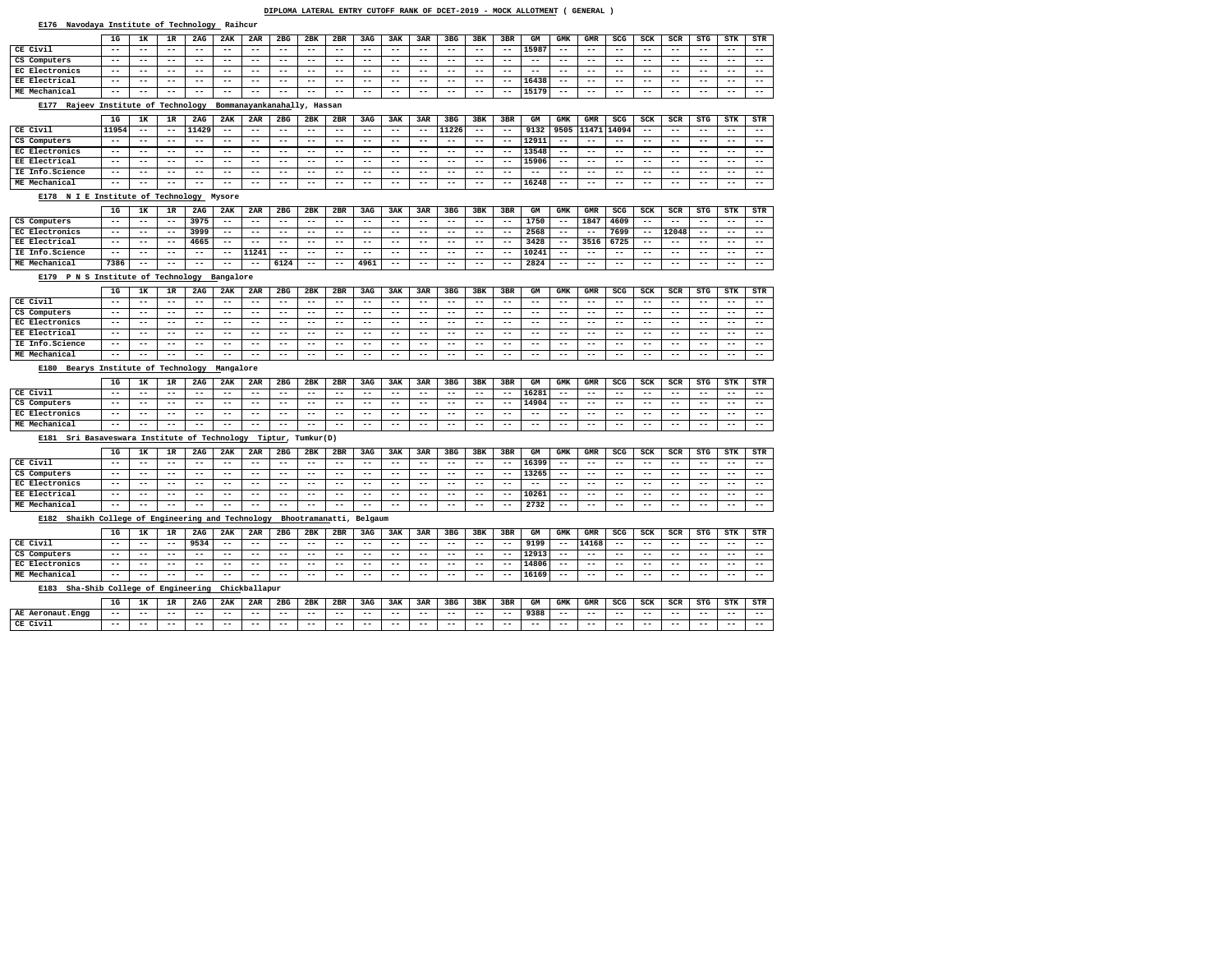#### **E183 Sha-Shib College of Engineering Chickballapur**

**E184 C Byre Gowda Institute of Technology Kolar**

# **E185 Angadi Institute of Technology and Management Belgaum**

#### **E186 ACS College of Engineering Kengeri Hobli,Bangalore**

#### **E187 Prasanna College of Engineering and Technology D.K Dist**

#### **E188 Vijaya Vittala Institute of Technology Bangalore**

#### **E189 NDRK Institute of Technology Kandali, Hassan**

**E191 Akshaya Institute of Technology Tumkur**

| JТG | STK | STR |
|-----|-----|-----|
| -   |     | ۰   |

#### **Engg.**

|                                                     | 1G    | 1ĸ    | 1R    | 2AG   | 2AK   | 2AR   | 2 <sub>BG</sub> | 2BK   | 2BR   | 3AG   | <b>3AK</b> | 3AR   | 3 <sub>BG</sub> | 3BK   | 3BR   | GМ    | <b>GMK</b> | GMR   | SCG   | SCK   | SCR   | STG   | STK   | STR   |
|-----------------------------------------------------|-------|-------|-------|-------|-------|-------|-----------------|-------|-------|-------|------------|-------|-----------------|-------|-------|-------|------------|-------|-------|-------|-------|-------|-------|-------|
| CS Computers                                        | $- -$ | $- -$ | $- -$ | $- -$ | $- -$ | $- -$ | $- -$           | $- -$ | $- -$ | $- -$ | $- -$      | $- -$ | $- -$           | $- -$ | $- -$ | --    | $- -$      | $- -$ | $- -$ | $- -$ | $- -$ | $- -$ | $- -$ | $- -$ |
| EC Electronics                                      | $- -$ | $- -$ | $- -$ | $- -$ | $- -$ | $- -$ | $- -$           | $- -$ | $- -$ | $- -$ | $- -$      | $- -$ | $- -$           | $- -$ | $- -$ | $- -$ | $- -$      | $- -$ | $- -$ | $- -$ | $- -$ | $- -$ | $- -$ | $- -$ |
| ME Mechanical                                       | $- -$ | $- -$ | $- -$ | $- -$ | $- -$ | $- -$ | $- -$           | $- -$ | $- -$ | $- -$ | $- -$      | $- -$ | $- -$           | $- -$ | $- -$ | 11338 | $- -$      | $- -$ | $- -$ | $- -$ | $- -$ | $- -$ | $- -$ | $- -$ |
| E10A<br>C Dime Could Toollinks of Machaeless, Valer |       |       |       |       |       |       |                 |       |       |       |            |       |                 |       |       |       |            |       |       |       |       |       |       |       |

| CE Civil<br>$- -$<br>$- -$<br>$- -$<br>$- -$<br>$- -$<br>$- -$             | $- -$ |                |       |       |       |       |       |       |       |       |       |       |       |       |       |       | STR   |
|----------------------------------------------------------------------------|-------|----------------|-------|-------|-------|-------|-------|-------|-------|-------|-------|-------|-------|-------|-------|-------|-------|
|                                                                            |       | $- -$<br>$- -$ | $- -$ | $- -$ | $- -$ | $- -$ | $- -$ | $ -$  | 15600 | $- -$ | $- -$ | $- -$ | $- -$ | $- -$ | $- -$ | $- -$ | $- -$ |
| CS Computers<br>$- -$<br>$- -$<br>$- -$<br>$- -$<br>$- -$<br>$- -$         | $- -$ | $- -$<br>$- -$ | $- -$ | $- -$ | $- -$ | $- -$ | $- -$ | $- -$ | 11986 | $- -$ | $- -$ | $- -$ | $- -$ | $- -$ | $- -$ | $- -$ | $- -$ |
| EC Electronics<br>$- -$<br>$- -$<br>$- -$<br>$- -$<br>$- -$<br>$- -$       | $- -$ | $- -$<br>$- -$ | $- -$ | $- -$ | $- -$ | $- -$ | $- -$ | $- -$ | 9949  | $- -$ | $- -$ | $- -$ | $- -$ | $- -$ | $- -$ | $- -$ | $- -$ |
| <b>ME Mechanical</b><br>$- -$<br>$- -$<br>$- -$<br>$- -$<br>$- -$<br>$- -$ | $- -$ | $- -$<br>$- -$ | $- -$ | $- -$ | $- -$ | $- -$ | $- -$ | $- -$ | 12992 | $- -$ | $- -$ | $- -$ | $- -$ | $- -$ | $- -$ | $- -$ | $- -$ |

|                      | 1G    | 178   |       | 2AG   | 2AK   | 2AR   | 2 <sub>BG</sub> | 2BK   | 2BR   | 3AG   | 3AK   | 3AR   | 3 <sub>BG</sub> | 3BK   | 3BR   | GМ   | GMK   | GMR   | SCG         | SCK   | SCR   | STG   | STK   | STR   |
|----------------------|-------|-------|-------|-------|-------|-------|-----------------|-------|-------|-------|-------|-------|-----------------|-------|-------|------|-------|-------|-------------|-------|-------|-------|-------|-------|
| CE Civil             | $- -$ | $- -$ | $- -$ | 4397  | $- -$ | $- -$ | $- -$           | $- -$ | $- -$ | $- -$ | $- -$ | $- -$ | $- -$           | $- -$ | $- -$ | 3104 | $- -$ | 4819  | 9025        | $- -$ | $- -$ | $- -$ | $- -$ | $- -$ |
| CS Computers         | $- -$ | $- -$ | $- -$ | 11935 | --    | $- -$ | $- -$           | $- -$ | $- -$ | $- -$ | $- -$ | $- -$ | 8086            | $- -$ | $- -$ | 7733 | 13351 | $- -$ | $- -$       | $- -$ | $- -$ | $- -$ | $- -$ | $- -$ |
| EC Electronics       | $- -$ | $- -$ | $- -$ | $- -$ | $- -$ | $- -$ | $- -$           | $- -$ | $- -$ | $- -$ | $- -$ | $- -$ | $- -$           | $- -$ | $- -$ | 9432 | $- -$ |       | 11834 11582 | $- -$ | $- -$ | $- -$ | $- -$ | $- -$ |
| <b>EE Electrical</b> | 8715  | $- -$ | $- -$ | 8559  | $- -$ | 14290 | $- -$           | $- -$ | $- -$ | $- -$ | $- -$ | $- -$ | $- -$           | $- -$ | $- -$ | 7349 | $- -$ | $- -$ | $- -$       | $- -$ | $- -$ | $- -$ | $- -$ | $- -$ |
| ME Mechanical        | $- -$ | $- -$ | $- -$ | 8584  | $- -$ | $- -$ | 7700            | $- -$ | $- -$ | $- -$ | $- -$ | $- -$ | $- -$           | $- -$ | $- -$ | 6401 | $- -$ | $- -$ | 12669       | $- -$ | $- -$ | $- -$ | $- -$ | $- -$ |

|                       | 1G    | 1 TZ<br>ᅩ | 1R    | 2AG   | 2AK   | 2AR   | 2 <sub>BG</sub> | 2BK   | 2BR   | 3AG   | 3AK   | 3AR   | 3 <sub>BG</sub> | 3BK   | 3BR   | GМ    | GMK   | GMR   | <b>SCG</b> | SCK   | SCR   | <b>STG</b> | STK   | STR   |
|-----------------------|-------|-----------|-------|-------|-------|-------|-----------------|-------|-------|-------|-------|-------|-----------------|-------|-------|-------|-------|-------|------------|-------|-------|------------|-------|-------|
| AE Aeronaut. Engg     | $- -$ | $- -$     | $- -$ | $- -$ | $- -$ | $- -$ | $- -$           | $- -$ | $- -$ | $- -$ | $- -$ | $- -$ | $- -$           | $- -$ | $- -$ | 13817 | $- -$ | $- -$ | $- -$      | $- -$ | $- -$ | $- -$      | $- -$ | $- -$ |
| AU Automobile         | $- -$ | $- -$     | $- -$ | $- -$ | $- -$ | $- -$ | $- -$           | $- -$ | $- -$ | $- -$ | $- -$ | $- -$ | $- -$           | $- -$ | $ -$  | $- -$ | $- -$ | $- -$ | $- -$      | $- -$ | $- -$ | $- -$      | $- -$ | $- -$ |
| BM Bio Medical        | $- -$ | $- -$     | $- -$ | $- -$ | $- -$ | $- -$ | $- -$           | $- -$ | $- -$ | $- -$ | $- -$ | $- -$ | $- -$           | $- -$ | $- -$ | $- -$ | $- -$ | $- -$ | $- -$      | $- -$ | $- -$ | $- -$      | $- -$ | $- -$ |
| CE Civil              | $- -$ | $- -$     | $- -$ | $- -$ | $- -$ | $- -$ | $- -$           | $- -$ | $- -$ | $- -$ | $- -$ | $- -$ | $- -$           | $- -$ | $ -$  | 14980 | $- -$ | $- -$ | $- -$      | $- -$ | $- -$ | $- -$      | $- -$ | $- -$ |
| CS Computers          | $- -$ | $- -$     | $- -$ | $- -$ | $- -$ | $- -$ | $- -$           | $- -$ | $- -$ | $- -$ | $- -$ | $- -$ | $- -$           | $- -$ | $- -$ | 3913  | $- -$ | $- -$ | $- -$      | $- -$ | $- -$ | $- -$      | $- -$ | $- -$ |
| <b>EC Electronics</b> | $- -$ | $- -$     | $- -$ | $- -$ | $- -$ | $- -$ | $- -$           | $- -$ | $- -$ | $- -$ | $- -$ | $- -$ | $- -$           | $- -$ | $- -$ | $- -$ | $- -$ | $- -$ | $- -$      | $- -$ | $- -$ | $- -$      | $- -$ | $- -$ |
| EE Electrical         | $- -$ | $- -$     | $- -$ | $- -$ | $- -$ | $- -$ | $- -$           | $- -$ | $- -$ | $- -$ | $- -$ | $- -$ | $- -$           | $- -$ | $- -$ | $- -$ | $- -$ | $- -$ | $- -$      | $- -$ | --    | $- -$      | $- -$ | $- -$ |
| ME Mechanical         | $- -$ | $- -$     | $- -$ | $- -$ | $- -$ | $- -$ | $- -$           | $- -$ | $- -$ | $- -$ | $- -$ | $- -$ | $- -$           | $- -$ | $ -$  | 11608 | $- -$ | $- -$ | $- -$      | $- -$ | $- -$ | $- -$      | $- -$ | $- -$ |
| SE Aero Space         | $- -$ | --        | $- -$ | $- -$ | $- -$ | $- -$ | $ -$            | $ -$  | $- -$ | $- -$ | $- -$ | $- -$ | $- -$           | $- -$ | $ -$  | 13731 | --    | --    | $- -$      | $- -$ | $- -$ | $- -$      | $- -$ | $- -$ |
| $E^{max}$             |       |           |       |       |       |       |                 |       |       |       |       |       |                 |       |       |       |       |       |            |       |       |            |       |       |

|                | 1G    | $\mathbf{r}$<br>ᅩᄾ | 1R    | 2AG   | 2AK   | 2AR   | 2 <sub>BG</sub> | 2BK   | 2BR   | 3AG   | 3AK   | 3AR   | 3 <sub>BG</sub> | 3BK   | 3BR   | GМ    | GMK   | GMR   | SCG   | SCK   | SCR   | STG   | STK   | STR   |
|----------------|-------|--------------------|-------|-------|-------|-------|-----------------|-------|-------|-------|-------|-------|-----------------|-------|-------|-------|-------|-------|-------|-------|-------|-------|-------|-------|
| CE Civil       | $- -$ | $- -$              | $- -$ | $- -$ | $- -$ | $- -$ | $- -$           | $- -$ | $- -$ | $- -$ | $- -$ | $- -$ | $- -$           | $- -$ | $- -$ | $- -$ | $- -$ | $- -$ | $- -$ | $- -$ | $- -$ | $- -$ | $- -$ | $- -$ |
| CS Computers   | $- -$ | $- -$              | $- -$ | $- -$ | $- -$ | $- -$ | $- -$           | $- -$ | $- -$ | $- -$ | $- -$ | $- -$ | ---             | $- -$ | $- -$ | $- -$ | $- -$ | $- -$ | $- -$ | $- -$ | $- -$ | $- -$ | $- -$ | $- -$ |
| EC Electronics | $- -$ | $- -$              | $- -$ | $- -$ | $- -$ | $- -$ | $- -$           | $- -$ | $- -$ | $- -$ | $- -$ | $- -$ | $- -$           | $- -$ | $- -$ | $- -$ | $- -$ | $- -$ | $- -$ | $- -$ | $- -$ | $- -$ | $- -$ | $- -$ |
| ME Mechanical  | $- -$ | $- -$              | $- -$ | $- -$ | $- -$ | $- -$ | $- -$           | $- -$ | $- -$ | $- -$ | $- -$ | $- -$ | $- -$           | $- -$ | $- -$ | $- -$ | $- -$ | $- -$ | $- -$ | $- -$ | $- -$ | $- -$ | $- -$ | $- -$ |

|                                              | 1G    | 172   |       | 2AG   | 2AK   | 2AR                            | 2 <sub>BG</sub> | 2BK   | 2BR   | 3AG   | 3AK   | 3AR   | 3 <sub>BG</sub> | 3BK   | 3BR   | GМ    | GMK   | <b>GMR</b> | SCG   | SCK   | SCR   | <b>STG</b> | STK   | STR   |
|----------------------------------------------|-------|-------|-------|-------|-------|--------------------------------|-----------------|-------|-------|-------|-------|-------|-----------------|-------|-------|-------|-------|------------|-------|-------|-------|------------|-------|-------|
| CE Civil                                     | $- -$ | $- -$ | $- -$ | $- -$ | $- -$ | $- -$                          | $- -$           | $- -$ | $- -$ | $- -$ | $- -$ | $- -$ | --              | $- -$ | $ -$  | 16383 | $- -$ | $- -$      | $- -$ | $- -$ | $- -$ | $- -$      | $- -$ | $- -$ |
| CS Computers                                 | $- -$ | --    | $- -$ | $- -$ | --    | $- -$                          | $- -$           | $- -$ | $- -$ | $- -$ | $- -$ | $- -$ | --              | $- -$ | $- -$ | 11789 | $- -$ | $- -$      | $- -$ | $- -$ | --    | $- -$      | $- -$ | $- -$ |
| EC Electronics                               | $- -$ | $- -$ | $- -$ | $- -$ | $- -$ | $- -$                          | $- -$           | $- -$ | $- -$ | $- -$ | $- -$ | $- -$ | $- -$           | $- -$ | $- -$ | 11353 | $- -$ | $- -$      | $- -$ | $- -$ | $- -$ | $- -$      | $- -$ | $- -$ |
| ME Mechanical                                | $- -$ | $- -$ | $- -$ | $- -$ | $- -$ | $- -$                          | $- -$           | $- -$ | $- -$ | $- -$ | $- -$ | $- -$ | $- -$           | $- -$ | $- -$ | 16006 | $- -$ | $- -$      | $- -$ | $- -$ | $- -$ | $- -$      | $- -$ | $- -$ |
| Acharya N R V School of Architecture<br>E190 |       |       |       |       |       | Hesarghatta Main Road Banglore |                 |       |       |       |       |       |                 |       |       |       |       |            |       |       |       |            |       |       |

|                | 1G    | .     |       | 2AG   | 2AK   | 2AR   | 2 <sub>BG</sub> | 2BK   | 2BR   | 3AG   | 3AK   | 3AR   | 3 <sub>BG</sub> | 3BK   | 3BR   | GМ    | GMK   | GMR   | SCG   | SCK   | <b>SCR</b> | STG   | STK   | STR   |
|----------------|-------|-------|-------|-------|-------|-------|-----------------|-------|-------|-------|-------|-------|-----------------|-------|-------|-------|-------|-------|-------|-------|------------|-------|-------|-------|
| CE Civil       | $- -$ | $- -$ | $- -$ | $- -$ | $- -$ | $- -$ | $- -$           | $- -$ | $- -$ | $- -$ | $- -$ | $- -$ | $- -$           | $- -$ | $- -$ | $- -$ | $- -$ | $- -$ | $- -$ | $- -$ | $- -$      | $- -$ | $- -$ | $- -$ |
| CS Computers   | $- -$ | $- -$ | $- -$ | $- -$ | $- -$ | $- -$ | $- -$           | $- -$ | $- -$ | $- -$ | $- -$ | $- -$ | $- -$           | $- -$ | $- -$ | $- -$ | $- -$ | $- -$ | $- -$ | $- -$ | $- -$      | $- -$ | ---   | $- -$ |
| EC Electronics | $- -$ | $- -$ | $- -$ | $- -$ | $- -$ | $- -$ | $- -$           | $- -$ | $- -$ | $- -$ | $- -$ | $- -$ | $- -$           | $- -$ | $- -$ | $- -$ | $- -$ | $- -$ | $- -$ | $- -$ | $- -$      | $- -$ | $- -$ | $- -$ |
| ME Mechanical  | $- -$ | $- -$ | $- -$ | $- -$ | $- -$ | $- -$ | $- -$           | $- -$ | $- -$ | $- -$ | $- -$ | $- -$ | $- -$           | $- -$ | $- -$ | $- -$ | $- -$ | $- -$ | $- -$ | $- -$ | $- -$      | $- -$ | ---   | $- -$ |

#### **AR Architecture 1G 1K 1R 2AG 2AK 2AR 2BG 2BK 2BR 3AG 3AK 3AR 3BG 3BK 3BR GM GMK GMR SCG SCK SCR STG STK STR -- -- -- -- -- -- -- -- -- -- -- -- -- -- -- 14 -- -- -- -- -- -- -- --**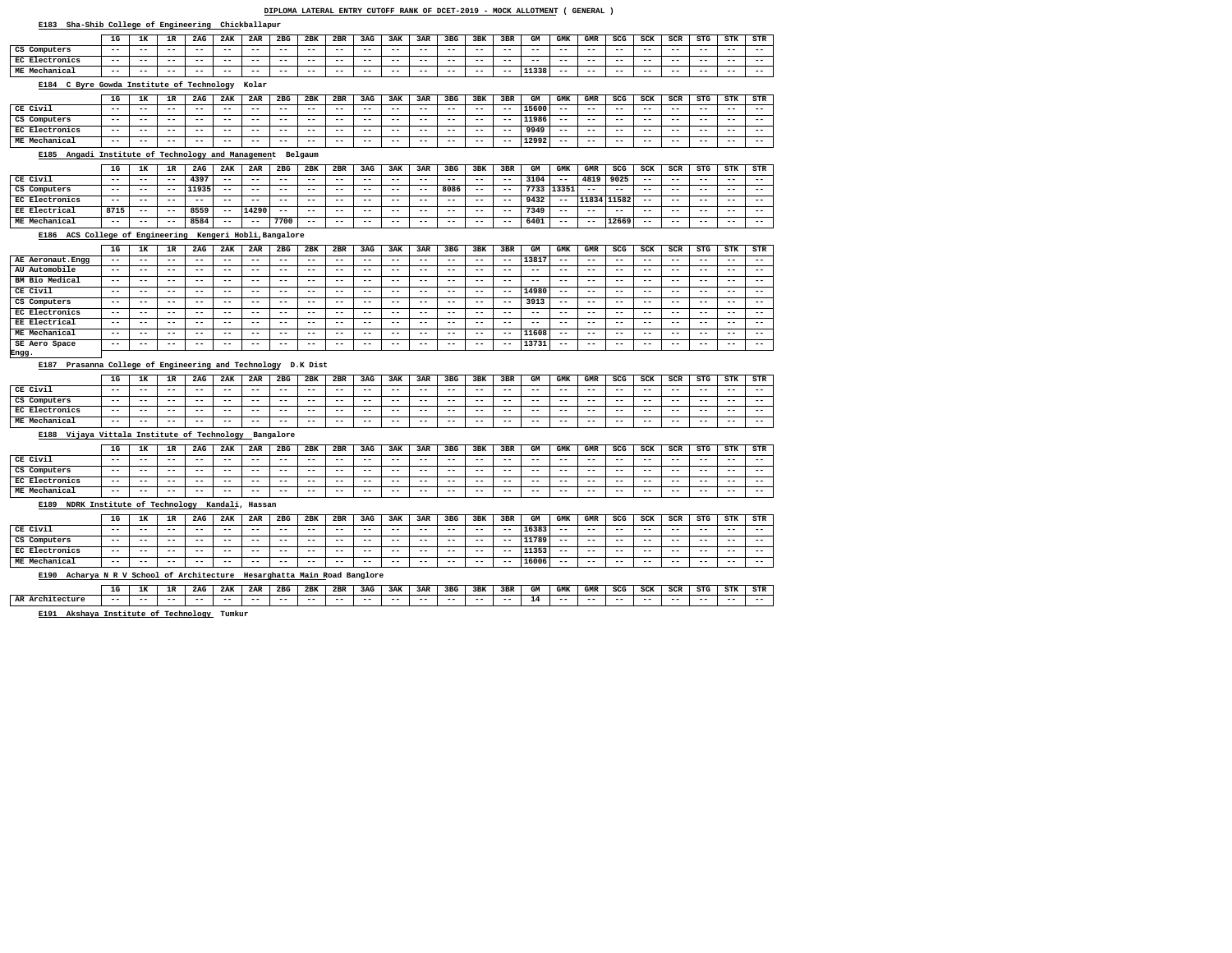## **E191 Akshaya Institute of Technology Tumkur**

#### **E199 AGM Rural Engineering College Hubli, Darward (D)**

|                                                                 | 1 <sub>G</sub>             | 1K                | 1R                         | 2AG               | 2AK                      | 2AR   | 2 <sub>BG</sub>     | 2BK                        | 2BR                        | 3AG                        | 3AK               | 3AR               | 3 <sub>BG</sub>   | 3BK               | 3BR                        | GM                         | <b>GMK</b>                 | <b>GMR</b>                 | SCG               | SCK                      | SCR               | <b>STG</b>        | <b>STK</b>        | STR                        |
|-----------------------------------------------------------------|----------------------------|-------------------|----------------------------|-------------------|--------------------------|-------|---------------------|----------------------------|----------------------------|----------------------------|-------------------|-------------------|-------------------|-------------------|----------------------------|----------------------------|----------------------------|----------------------------|-------------------|--------------------------|-------------------|-------------------|-------------------|----------------------------|
| CE Civil                                                        | $- -$                      | $- -$             | $ -$                       | 11286             | $\qquad \qquad -$        | $ -$  | $- -$               | $- -$                      | $- -$                      | $ -$                       | $ -$              | $- -$             | $- -$             | $- -$             | $- -$                      | 4723                       | $\qquad \qquad -$          | 9127                       | 8893              | $- -$                    | --                | $- -$             | $- -$             | $- -$                      |
| CS Computers                                                    | $- -$                      | $- -$             | $ -$                       | $- -$             | $ -$                     | $- -$ | $- -$               | $- -$                      | $- -$                      | $ -$                       | $ -$              | $- -$             | $- -$             | $- -$             | $- -$                      | $\overline{\phantom{m}}$ . | $\qquad \qquad -$          | $- -$                      | $- -$             | $- -$                    | $- -$             | $- -$             | $\qquad \qquad -$ | $\qquad \qquad -$          |
| EC Electronics                                                  | $- -$                      | $- -$             | $- -$                      | $- -$             | $- -$                    | $- -$ | $- -$               | $- -$                      | $- -$                      | $- -$                      | $- -$             | $- -$             | $- -$             | $ -$              | $- -$                      | 7350                       | $\qquad \qquad -$          | $- -$                      | $- -$             | $- -$                    | --                | $- -$             | $ -$              | $\qquad \qquad -$          |
| ME Mechanical                                                   | $\qquad \qquad -$          | $- -$             | $- -$                      | $- -$             | $ -$                     | $- -$ | $- -$               | $- -$                      | $\qquad \qquad -$          | $- -$                      | $- -$             | $- -$             | $- -$             | $- -$             | $- -$                      | 13191                      | $- -$                      | --                         | $- -$             | $- -$                    | $- -$             | $- -$             | $\qquad \qquad -$ | $- -$                      |
| Srinivas University<br>E193                                     |                            |                   | Mukka,                     |                   | Suratkal, Mangalore      |       |                     |                            |                            |                            |                   |                   |                   |                   |                            |                            |                            |                            |                   |                          |                   |                   |                   |                            |
|                                                                 |                            |                   |                            |                   |                          |       |                     |                            |                            |                            |                   |                   |                   |                   |                            |                            |                            |                            |                   |                          |                   |                   |                   |                            |
|                                                                 | 1G                         | 1ĸ                | 1R                         | 2AG               | 2AK                      | 2AR   | 2 <sub>BG</sub>     | 2BK                        | 2BR                        | 3AG                        | 3AK               | 3AR               | 3 <sub>BG</sub>   | 3BK               | 3BR                        | GM                         | <b>GMK</b>                 | <b>GMR</b>                 | SCG               | SCK                      | SCR               | <b>STG</b>        | <b>STK</b>        | <b>STR</b>                 |
| CE Civil                                                        | $- -$                      | $- -$             | $ -$                       | $- -$             | $- -$                    | $ -$  | $- -$               | $- -$                      | $- -$                      | $ -$                       | $ -$              | $- -$             | $ -$              | $- -$             | $\overline{\phantom{m}}$ . | 11087                      | $- -$                      | $- -$                      | $ -$              | $- -$                    | --                | $- -$             | $- -$             | $- -$                      |
| CS Computers                                                    | $ -$                       | $- -$             | $- -$                      | $- -$             | $ -$                     | $- -$ | $- -$               | $- -$                      | $\overline{\phantom{m}}$ . | $- -$                      | $- -$             | $\qquad \qquad -$ | $- -$             | $- -$             | $- -$                      | $\overline{\phantom{m}}$   | $\qquad \qquad -$          | $- -$                      | $- -$             | $\qquad \qquad -$        | $- -$             | $\qquad \qquad -$ | $- -$             | $ -$                       |
| EC Electronics                                                  | $\qquad \qquad -$          | $- -$             | $- -$                      | $ -$              | $- -$                    | $- -$ | $ -$                | $- -$                      | $- -$                      | $ -$                       | $ -$              | $- -$             | $ -$              | $- -$             | $- -$                      | 5588                       | $- -$                      | $- -$                      | --                | $- -$                    | $- -$             | $- -$             | $- -$             | $\qquad \qquad -$          |
| ME Mechanical                                                   | $\overline{\phantom{m}}$ . | $- -$             | $- -$                      | $\qquad \qquad -$ | $ -$                     | $- -$ | $- -$               | $- -$                      | $\overline{\phantom{m}}$ . | $- -$                      | $- -$             | $\qquad \qquad -$ | $\qquad \qquad -$ | $- -$             | $- -$                      | 16196                      | $\qquad \qquad -$          | $- -$                      | $- -$             | $\qquad \qquad -$        | $- -$             | $\qquad \qquad -$ | $\qquad \qquad -$ | $- -$                      |
| E194<br>Government Engineering College                          |                            |                   |                            |                   | <b>KARWAR</b>            |       |                     |                            |                            |                            |                   |                   |                   |                   |                            |                            |                            |                            |                   |                          |                   |                   |                   |                            |
|                                                                 | 1G                         | 1ĸ                | 1R                         | 2AG               | 2AK                      | 2AR   | 2 <sub>BG</sub>     | 2BK                        | 2BR                        | 3AG                        | 3AK               | 3AR               | 3 <sub>BG</sub>   | 3BK               | 3BR                        | GM                         | <b>GMK</b>                 | <b>GMR</b>                 | SCG               | SCK                      | SCR               | <b>STG</b>        | <b>STK</b>        | <b>STR</b>                 |
| CE Civil                                                        | $\overline{\phantom{m}}$ . | $- -$             | $- -$                      | 1520              | $ -$                     | $ -$  | $- -$               | $\qquad \qquad -$          | $- -$                      | $- -$                      | $- -$             | $- -$             | $- -$             | $- -$             | $- -$                      | 599                        | $\overline{\phantom{m}}$ . | 1199                       | 2020              | $- -$                    | --                | $- -$             | $- -$             | $- -$                      |
| CS Computers                                                    | $ -$                       | 13627             | $- -$                      | $ -$              | $ -$                     | $- -$ | 8049                | $\overline{\phantom{m}}$ . | $- -$                      | $ -$                       | $ -$              | $- -$             | $- -$             | $- -$             | $- -$                      | 5946                       | $- -$                      | $- -$                      | $- -$             | $- -$                    | $- -$             | $- -$             | $- -$             | $\overline{\phantom{m}}$   |
| EC Electronics                                                  | $ -$                       | $- -$             | $- -$                      | 12340             | $ -$                     | $- -$ | $- -$               | $- -$                      | $- -$                      | $- -$                      | $- -$             | $- -$             | $- -$             | $ -$              | $- -$                      | 5285                       | $\qquad \qquad -$          | $- -$                      | 10223             | $\qquad \qquad -$        | $- -$             | $- -$             | $- -$             | $\qquad \qquad -$          |
| ME Mechanical                                                   | 2481                       | $- -$             | $ -$                       | $- -$             | $\qquad \qquad -$        | $- -$ | 11815               | $\qquad \qquad -$          | $- -$                      | $- -$                      | $- -$             | $\qquad \qquad -$ | 2059              | $- -$             | $- -$                      | 1790                       | $- -$                      | --                         | $- -$             | $- -$                    | $- -$             | $- -$             | $\qquad \qquad -$ | $- -$                      |
| Ekalavya Institute of Teachnology<br>E195                       |                            |                   |                            |                   |                          |       | Chamaraja Nagar Tq. |                            |                            |                            |                   |                   |                   |                   |                            |                            |                            |                            |                   |                          |                   |                   |                   |                            |
|                                                                 |                            |                   |                            |                   |                          |       |                     |                            |                            |                            |                   |                   |                   |                   |                            |                            |                            |                            |                   |                          |                   |                   |                   |                            |
|                                                                 | 1G                         | 1ĸ                | 1R                         | 2AG               | 2AK                      | 2AR   | 2 <sub>BG</sub>     | 2BK                        | 2BR                        | 3AG                        | 3AK               | 3AR               | 3 <sub>BG</sub>   | 3BK               | 3BR                        | GM                         | <b>GMK</b>                 | <b>GMR</b>                 | SCG               | SCK                      | SCR               | <b>STG</b>        | <b>STK</b>        | <b>STR</b>                 |
| CE Civil                                                        | $- -$                      | $- -$             | $ -$                       | $- -$             | $- -$                    | $ -$  | $- -$               | $- -$                      | $- -$                      | $ -$                       | $ -$              | $- -$             | $ -$              | $- -$             | $\overline{\phantom{m}}$ . | 15229                      | $- -$                      | $- -$                      | $ -$              | $- -$                    | --                | $- -$             | $- -$             | $- -$                      |
| CS Computers                                                    | $ -$                       | $- -$             | $- -$                      | $ -$              | $ -$                     | $- -$ | $- -$               | $- -$                      | $\overline{\phantom{m}}$ . | $ -$                       | $- -$             | $\qquad \qquad -$ | $- -$             | $- -$             | $- -$                      | $- -$                      | $\qquad \qquad -$          | $- -$                      | $- -$             | $- -$                    | $- -$             | $- -$             | $\qquad \qquad -$ | $\overline{\phantom{m}}$ . |
| EC Electronics                                                  | $\overline{\phantom{m}}$ . | $- -$             | $- -$                      | $ -$              | $- -$                    | $- -$ | $ -$                | $- -$                      | $- -$                      | $ -$                       | $ -$              | $- -$             | $ -$              | $- -$             | $ -$                       | $- -$                      | $\qquad \qquad -$          | $- -$                      | --                | $- -$                    | --                | $- -$             | $- -$             | $- -$                      |
| ME Mechanical                                                   | $\overline{\phantom{m}}$ . | $- -$             | $- -$                      | $\qquad \qquad -$ | $ -$                     | $- -$ | $- -$               | $\qquad \qquad -$          | $\overline{\phantom{m}}$ . | $- -$                      | $- -$             | $ -$              | $\qquad \qquad -$ | $- -$             | $\qquad \qquad -$          | 13899                      | $\qquad \qquad -$          | $- -$                      | $- -$             | $ -$                     | $\qquad \qquad -$ | $\qquad \qquad -$ | $\qquad \qquad -$ | $- -$                      |
| Jain College of Engineering<br>E196                             |                            |                   |                            |                   | Belgaum                  |       |                     |                            |                            |                            |                   |                   |                   |                   |                            |                            |                            |                            |                   |                          |                   |                   |                   |                            |
|                                                                 | 1G                         | 1ĸ                | 1R                         | 2AG               | 2AK                      | 2AR   | 2 <sub>BG</sub>     | 2BK                        | 2BR                        | 3AG                        | 3AK               | 3AR               | 3 <sub>BG</sub>   | 3BK               | 3BR                        | GM                         | <b>GMK</b>                 | <b>GMR</b>                 | SCG               | SCK                      | SCR               | <b>STG</b>        | <b>STK</b>        | <b>STR</b>                 |
| CE Civil                                                        | $- -$                      | $- -$             | $ -$                       | 1408              | $ -$                     | $ -$  | $- -$               | $- -$                      | $- -$                      | $ -$                       | $ -$              | $- -$             | $ -$              | $- -$             | $- -$                      | 1281                       | $\qquad \qquad -$          | 2103                       | 2352              | $- -$                    | --                | $- -$             | $- -$             | $- -$                      |
| CS Computers                                                    | $ -$                       | $- -$             | $ -$                       | 6482              | $ -$                     | $- -$ | 4295                | $- -$                      | $- -$                      | $- -$                      | $- -$             | $\qquad \qquad -$ | $- -$             | $- -$             | $- -$                      | 1862                       | $\qquad \qquad -$          | $- -$                      | $- -$             | $\qquad \qquad -$        | $- -$             | $- -$             | $- -$             | $\qquad \qquad -$          |
| EC Electronics                                                  | 6308                       | $- -$             | $ -$                       | 2595              | $- -$                    | $- -$ | $- -$               | $- -$                      | $\qquad \qquad -$          | $- -$                      | $- -$             | $\qquad \qquad -$ | 2572              | $- -$             | $- -$                      | 1805                       | 2125                       | 3449                       | 4145              | $- -$                    | $- -$             | $- -$             | $- -$             | $\qquad \qquad -$          |
| EE Electrical                                                   | $\overline{\phantom{m}}$ . | $- -$             | $ -$                       | 4813              | $ -$                     | 9134  | $- -$               | $\qquad \qquad -$          | 4389                       | $- -$                      | $- -$             | $- -$             | $- -$             | $- -$             | $- -$                      | 3269                       | $- -$                      | $- -$                      | $- -$             | $- -$                    | $- -$             | 14762             | $\qquad \qquad -$ | $\qquad \qquad -$          |
| ME Mechanical                                                   | $\qquad \qquad -$          | $- -$             | $ -$                       | 1683              | $\qquad \qquad -$        | $ -$  | 3920                | 9189                       | $- -$                      | 9303                       | $- -$             | 11261             | $- -$             | $- -$             | $- -$                      | 1311                       | $- -$                      | $- -$                      | 3852              | $- -$                    | --                | $ -$              | $- -$             | $- -$                      |
| Veerappa Nisty Engineering College Yadigir Dist<br>E197         |                            |                   |                            |                   |                          |       |                     |                            |                            |                            |                   |                   |                   |                   |                            |                            |                            |                            |                   |                          |                   |                   |                   |                            |
|                                                                 |                            |                   |                            |                   |                          |       |                     |                            |                            |                            |                   |                   |                   |                   |                            |                            |                            |                            |                   |                          |                   |                   |                   |                            |
|                                                                 | 1G                         | 1ĸ                | 1R                         | 2AG               | 2AK                      | 2AR   | 2 <sub>BG</sub>     | 2BK                        | 2BR                        | 3AG                        | 3AK               | 3AR               | 3 <sub>BG</sub>   | 3BK               | 3BR                        | GМ                         | <b>GMK</b>                 | <b>GMR</b>                 | SCG               | SCK                      | SCR               | <b>STG</b>        | <b>STK</b>        | <b>STR</b>                 |
| CE Civil                                                        | $\qquad \qquad -$          | $- -$             | $ -$                       | $- -$             | $- -$                    | $- -$ | $- -$               | $\qquad \qquad -$          | $\qquad \qquad -$          | $\qquad \qquad -$          | $- -$             | $\qquad \qquad -$ | $- -$             | $\qquad \qquad -$ | $ -$                       | 13508                      | $- -$                      | $\overline{\phantom{m}}$ . | $- -$             | $\qquad \qquad -$        | $\qquad \qquad -$ | $- -$             | $\qquad \qquad -$ | $- -$                      |
| CS Computers                                                    | $\qquad \qquad -$          | $\qquad \qquad -$ | $ -$                       | $- -$             | $ -$                     | $- -$ | $- -$               | $- -$                      | $\qquad \qquad -$          | $- -$                      | $\qquad \qquad -$ | $\qquad \qquad -$ | $- -$             | $- -$             | $ -$                       | 8549                       | $- -$                      | $ -$                       | $- -$             | $ -$                     | $\qquad \qquad -$ | $- -$             | $\qquad \qquad -$ | $\qquad \qquad -$          |
| <b>EC Electronics</b>                                           | $ -$                       | $\qquad \qquad -$ | $ -$                       | $- -$             | $\overline{\phantom{m}}$ | $- -$ | $- -$               | $\qquad \qquad -$          | $- -$                      | $\qquad \qquad -$          | $- -$             | $\qquad \qquad -$ | $- -$             | $\qquad \qquad -$ | $ -$                       | $\qquad \qquad -$          | $- -$                      | $ -$                       | $- -$             | $\qquad \qquad -$        | $\qquad \qquad -$ | $- -$             | $\qquad \qquad -$ | $- -$                      |
| <b>EE Electrical</b>                                            | $\qquad \qquad -$          | $- -$             | $ -$                       | $- -$             | $ -$                     | $- -$ | $- -$               | $\qquad \qquad -$          | $\qquad \qquad -$          | $- -$                      | $- -$             | $\qquad \qquad -$ | $\qquad \qquad -$ | $- -$             | $\overline{\phantom{m}}$ . | $\qquad \qquad -$          | $\qquad \qquad -$          | $\overline{\phantom{m}}$ . | $- -$             | $\qquad \qquad -$        | $- -$             | $- -$             | $- -$             | $\qquad \qquad -$          |
| ME Mechanical                                                   | $\qquad \qquad -$          | $- -$             | $- -$                      | $ -$              | $ -$                     | $- -$ | $- -$               | $\qquad \qquad -$          | $\qquad \qquad -$          | $- -$                      | $- -$             | $\qquad \qquad -$ | $\qquad \qquad -$ | $- -$             | $\overline{\phantom{m}}$ . | $\qquad \qquad -$          | $\qquad \qquad -$          | $\overline{\phantom{m}}$ . | $ -$              | $\overline{\phantom{m}}$ | $\qquad \qquad -$ | $\qquad \qquad -$ | $- -$             | $- -$                      |
| E198 Sharnbasva University (Formerly Godutai College for Women) |                            |                   |                            |                   |                          |       |                     |                            |                            | Gulbarga                   |                   |                   |                   |                   |                            |                            |                            |                            |                   |                          |                   |                   |                   |                            |
|                                                                 | 1G                         | 1ĸ                | 1R                         | 2AG               | 2AK                      | 2AR   | 2 <sub>BG</sub>     | 2BK                        | 2BR                        | 3AG                        | 3AK               | 3AR               | 3 <sub>BG</sub>   | 3BK               | 3BR                        | GМ                         | GMK                        | GMR                        | SCG               | SCK                      | SCR               | STG               | <b>STK</b>        | <b>STR</b>                 |
| CE Civil                                                        | $\qquad \qquad -$          | $\qquad \qquad -$ | $\overline{\phantom{m}}$ . | $- -$             | $- -$                    | $- -$ | $- -$               | $- -$                      | $\qquad \qquad -$          | $- -$                      | $- -$             | $- -$             | $- -$             | $- -$             | $ -$                       | 10044                      | $- -$                      | $\overline{\phantom{m}}$ . | $- -$             | $\qquad \qquad -$        | $\qquad \qquad -$ | $- -$             | $- -$             | $- -$                      |
| CS Computers                                                    | $- -$                      | $- -$             | $ -$                       | $\qquad \qquad -$ | $ -$                     | $- -$ | $- -$               | $\qquad \qquad -$          | $- -$                      | $- -$                      | $- -$             | $ -$              | $ -$              | $\qquad \qquad -$ | $ -$                       | 10509                      | $- -$                      | $\overline{\phantom{m}}$ – | $ -$              | $ -$                     | $\qquad \qquad -$ | $\qquad \qquad -$ | $\qquad \qquad -$ | $ -$                       |
| EC Electronics                                                  | $- -$                      | $\qquad \qquad -$ | $ -$                       | $- -$             | $ -$                     | $ -$  | $- -$               | $\qquad \qquad -$          | $\qquad \qquad -$          | $\overline{\phantom{m}}$ . | $- -$             | $\qquad \qquad -$ | $\qquad \qquad -$ | $- -$             | $\overline{\phantom{m}}$ . | 11125                      | $- -$                      | $\overline{\phantom{m}}$ . | $- -$             | $- -$                    | $- -$             | $- -$             | $- -$             | $\qquad \qquad -$          |
| <b>EE Electrical</b>                                            | $- -$                      | $- -$             | $ -$                       | $- -$             | $ -$                     | $- -$ | $- -$               | $\qquad \qquad -$          | $\qquad \qquad -$          | $- -$                      | $- -$             | $\qquad \qquad -$ | $\qquad \qquad -$ | $- -$             | $ -$                       | 7220                       | $\qquad \qquad -$          | $ -$                       | 12339             | $\qquad \qquad -$        | $\qquad \qquad -$ | $- -$             | $\qquad \qquad -$ | $\overline{\phantom{m}}$ . |
| IE Info.Science                                                 | $\qquad \qquad -$          | $\qquad \qquad -$ | $\overline{\phantom{m}}$ . | $- -$             | $- -$                    | $- -$ | $- -$               | $- -$                      | $\qquad \qquad -$          | $- -$                      | $\qquad \qquad -$ | $- -$             | $- -$             | $- -$             | $\overline{\phantom{m}}$ . | $\qquad \qquad -$          | $- -$                      | $\overline{\phantom{m}}$ . | $\qquad \qquad -$ | $ -$                     | $\qquad \qquad -$ | $- -$             | $- -$             | $- -$                      |
| E199 AGM Rural Engineering College Hubli, Darward (D)           |                            |                   |                            |                   |                          |       |                     |                            |                            |                            |                   |                   |                   |                   |                            |                            |                            |                            |                   |                          |                   |                   |                   |                            |

|                      | 1G    | 1к    | 1 D   | 2AG   | 2AK   | 2AR   | 2 <sub>BG</sub> | 2BK   | 2BR   | 3AG   | 3AK   | 3AR   | 3 <sub>BG</sub> | 3BK   | 3BR   | GМ    | GMK   | GMR   | <b>SCG</b> | SCK   | SCR   | STG   | STK   | STR   |
|----------------------|-------|-------|-------|-------|-------|-------|-----------------|-------|-------|-------|-------|-------|-----------------|-------|-------|-------|-------|-------|------------|-------|-------|-------|-------|-------|
| CE Civil             | $- -$ | $- -$ | $- -$ | 5390  | $- -$ | $- -$ | $- -$           | $- -$ | $- -$ | $- -$ | $- -$ | $- -$ | --              | $- -$ | $- -$ | 2611  | $- -$ | 8718  | 10242      | $- -$ | $- -$ | $- -$ | $- -$ | $- -$ |
| CS Computers         | --    | --    | $- -$ | $- -$ | $- -$ | $- -$ | 9437            | $- -$ | $- -$ | $- -$ | $- -$ | $- -$ | --              | $- -$ | $- -$ | 7648  | --    | $- -$ | $- -$      | $- -$ | $- -$ | $- -$ | $- -$ | $- -$ |
| EC Electronics       | $- -$ | $- -$ | $- -$ | $- -$ | $- -$ | $- -$ | 13672           | $- -$ | $- -$ | $- -$ | $- -$ | $- -$ | --              | $- -$ | $- -$ | 10889 | --    | $- -$ | $- -$      | $- -$ | $- -$ | $- -$ | $- -$ | $- -$ |
| <b>EE Electrical</b> | $- -$ | $- -$ | $- -$ | $- -$ | $- -$ | $- -$ | 10968           | $- -$ | $- -$ | $- -$ | $- -$ | $- -$ | --              | $- -$ | $- -$ | 6044  | --    | $- -$ | $- -$      | $- -$ | $- -$ | $- -$ | $- -$ | $- -$ |
| ME Mechanical        | 9010  | $- -$ | $- -$ | 9963  | $- -$ | $- -$ | $- -$           | $- -$ | $- -$ | $- -$ | $- -$ | $- -$ | 9105            | $- -$ | $- -$ | 8124  | --    | $- -$ | $- -$      | $- -$ | $- -$ | $- -$ | $- -$ | $- -$ |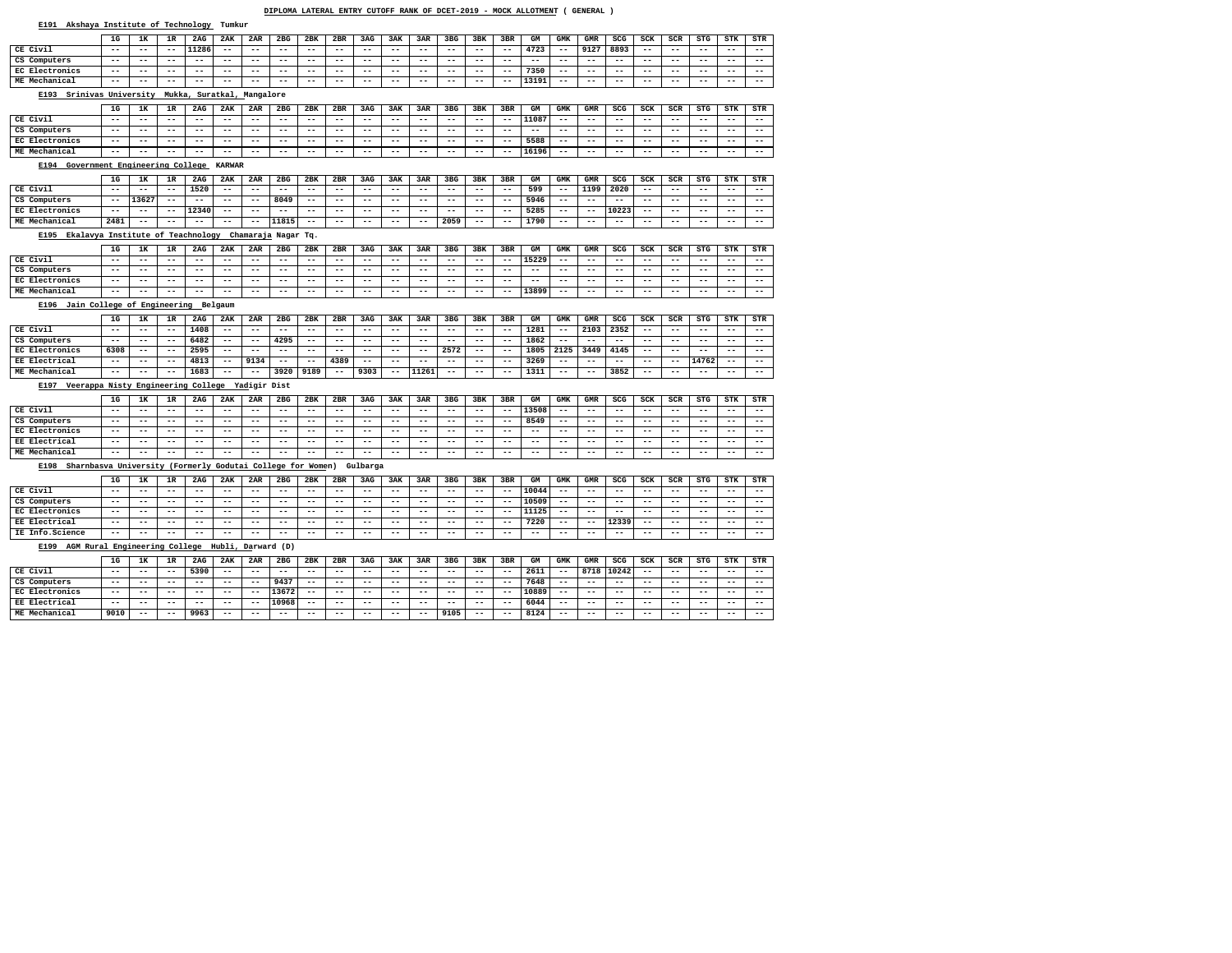## **E201 Gopalan College of Engineering and Management White Field, Bangalore**

#### **E205 ATME College of Engineering Varun hobli,Mysore**

## **E206 Shri Madhwa Vadiraja Institute of Technology and Management Udupi Dist**

#### **E207 VSMs Somashekar R Kothiwale Institute of Technology Nippani, Belgaum- Dist**

#### **E208 Achutha Institute of Technology Bangalore**

|                                           | 1G                | 1K    | 1R    | 2AG                        | 2AK   | 2AR           | 2 <sub>BG</sub> | 2BK       | 2BR            | 3AG   | 3AK   | 3AR   | 3 <sub>BG</sub> | 3BK   | 3BR   | GМ           | GMK        | <b>GMR</b> | <b>SCG</b> | SCK   | SCR   | <b>STG</b> | STK   | STR   |
|-------------------------------------------|-------------------|-------|-------|----------------------------|-------|---------------|-----------------|-----------|----------------|-------|-------|-------|-----------------|-------|-------|--------------|------------|------------|------------|-------|-------|------------|-------|-------|
| AE Aeronaut. Engg                         | $- -$             | $- -$ | $- -$ | $- -$                      | $- -$ | $- -$         | $- -$           | $- -$     | $- -$          | $- -$ | $ -$  | $- -$ | $- -$           | $- -$ | $- -$ | $- -$        | $- -$      | $- -$      | $- -$      | $- -$ | $- -$ | $- -$      | $- -$ | $- -$ |
| CE Civil                                  | $- -$             | $- -$ | $ -$  | $- -$                      | $- -$ | --            | $- -$           | $- -$     | --             | $- -$ | $ -$  | $- -$ | $- -$           | $- -$ | $ -$  | 14780        | $- -$      | $- -$      | $- -$      | $- -$ | --    | $- -$      | $- -$ | $- -$ |
| CS Computers                              | $- -$             | $- -$ | $- -$ | $- -$                      | $- -$ | --            | $- -$           | $- -$     | $- -$          | $- -$ | $- -$ | $- -$ | $- -$           | $- -$ | $- -$ | $- -$        | $- -$      | $- -$      | $- -$      | $- -$ | --    | $- -$      | $- -$ | $- -$ |
| EC Electronics                            | $- -$             | $- -$ | $ -$  | $- -$                      | $- -$ | $- -$         | $- -$           | $- -$     | $- -$          | $- -$ | $ -$  | $- -$ | $- -$           | $- -$ | $ -$  | 5775         | $- -$      | $- -$      | $- -$      | $- -$ | $- -$ | $- -$      | $- -$ | $- -$ |
| ME Mechanical                             | $- -$             | $- -$ | $- -$ | $- -$                      | $- -$ | --            | $- -$           | $- -$     | $- -$          | $- -$ | $- -$ | $- -$ | $- -$           | $- -$ | $- -$ | <b>L3403</b> | $- -$      | $- -$      | $- -$      | $- -$ | --    | $- -$      | $- -$ | $- -$ |
| Sampoorna Institute of Technology<br>E202 |                   |       |       |                            |       | and Research  |                 |           | Ramanagara (D) |       |       |       |                 |       |       |              |            |            |            |       |       |            |       |       |
|                                           | 1G                | 1ĸ    | 1R    | 2AG                        | 2AK   | 2AR           | 2 <sub>BG</sub> | 2BK       | 2BR            | 3AG   | 3AK   | 3AR   | 3 <sub>BG</sub> | 3BK   | 3BR   | GМ           | GMK        | <b>GMR</b> | SCG        | SCK   | SCR   | STG        | STK   | STR   |
| CE Civil                                  | $- -$             | $- -$ | $- -$ | $- -$                      | $- -$ | --            | $- -$           | $- -$     | $- -$          | $- -$ | $- -$ | $- -$ | $- -$           | $- -$ | $- -$ | L5647        | $- -$      | $- -$      | $- -$      | $- -$ | $- -$ | $- -$      | $- -$ | $- -$ |
| CS Computers                              | $- -$             | $- -$ | $- -$ | $- -$                      | $- -$ | --            | $- -$           | $- -$     | --             | $- -$ | $- -$ | $- -$ | $- -$           | $- -$ | $ -$  | $- -$        | $- -$      | $- -$      | $- -$      | $- -$ | --    | $- -$      | $- -$ | $- -$ |
| EC Electronics                            | $- -$             | $- -$ | $- -$ | $- -$                      | $- -$ | $- -$         | $- -$           | $- -$     | $- -$          | $- -$ | $- -$ | $- -$ | $- -$           | $- -$ | $- -$ | $- -$        | $- -$      | $- -$      | $- -$      | $- -$ | --    | $- -$      | $- -$ | $- -$ |
| EE Electrical                             | $- -$             | $- -$ | $ -$  | $- -$                      | $- -$ | $- -$         | $- -$           | $- -$     | --             | $- -$ | $ -$  | $- -$ | $- -$           | $- -$ | $- -$ | 12533        | $- -$      | $- -$      | $- -$      | $- -$ | --    | $- -$      | $- -$ | $- -$ |
| ME Mechanical                             | $\qquad \qquad -$ | $- -$ | $- -$ | $- -$                      | $- -$ | --            | $- -$           | $- -$     | $- -$          | $- -$ | $ -$  | $- -$ | $- -$           | $- -$ | $- -$ | 11446        | $- -$      | $- -$      | $- -$      | $- -$ | $- -$ | $- -$      | $- -$ | $- -$ |
| K.S. School<br>E203                       | of                |       |       | Engineering And Management |       |               | Mallasandra,    |           | Bangalore      |       |       |       |                 |       |       |              |            |            |            |       |       |            |       |       |
|                                           | 1G                | 1ĸ    | 1R    | 2AG                        | 2AK   | 2AR           | 2 <sub>BG</sub> | 2BK       | 2BR            | 3AG   | 3AK   | 3AR   | 3 <sub>BG</sub> | 3BK   | 3BR   | GМ           | <b>GMK</b> | <b>GMR</b> | SCG        | SCK   | SCR   | <b>STG</b> | STK   | STR   |
| $CE$ $Civ1$                               | $- -$             | $- -$ | $- -$ | $- -$                      | $- -$ | $- -$         | $- -$           | $- -$     | --             | $- -$ | $ -$  | $- -$ | $- -$           | $- -$ | $ -$  | 15077        | $- -$      | $- -$      | $- -$      | $- -$ | --    | $- -$      | $- -$ | $- -$ |
| CS Computers                              | $- -$             | $- -$ | $- -$ | $- -$                      | $- -$ | --            | $- -$           | $- -$     | $- -$          | $- -$ | $- -$ | $- -$ | $- -$           | $- -$ | $- -$ | $- -$        | $- -$      | $- -$      | $- -$      | $- -$ | --    | $- -$      | $- -$ | $- -$ |
| EC Electronics                            | $- -$             | $- -$ | $ -$  | $- -$                      | $- -$ | $- -$         | $- -$           | $- -$     | $- -$          | $- -$ | $ -$  | $- -$ | $- -$           | $- -$ | $ -$  | 13516        | $- -$      | $- -$      | $- -$      | $- -$ | $- -$ | $- -$      | $- -$ | $- -$ |
| EE Electrical                             | $- -$             | $- -$ | $- -$ | $- -$                      | $- -$ | --            | $- -$           | $- -$     | $- -$          | $- -$ | $- -$ | $- -$ | $- -$           | $- -$ | $- -$ | $- -$        | $- -$      | $- -$      | $- -$      | $- -$ | --    | $- -$      | $- -$ | $- -$ |
| ME Mechanical                             | $- -$             | $- -$ | $- -$ | $- -$                      | $- -$ | --            | $- -$           | $- -$     | $- -$          | $- -$ | $- -$ | $- -$ | $- -$           | $- -$ | $- -$ | $- -$        | $- -$      | $- -$      | $- -$      | --    | $- -$ | $- -$      | $- -$ | $- -$ |
| Bangalore Technological<br>E204           |                   |       |       | Institute                  |       | Sarjapura Rd, |                 | Bangalore |                |       |       |       |                 |       |       |              |            |            |            |       |       |            |       |       |

|                | 1G    | 1ĸ    | 1R    | 2AG   | 2AK   | 2AR   | 2 <sub>BG</sub> | 2BK   | 2BR   | 3AG   | 3AK   | 3AR   | 3 <sub>BG</sub> | 3BK   | 3BR   | GМ    | GMK   | GMR   | SCG   | SCK   | <b>SCR</b> | STG   | STK   | STR   |
|----------------|-------|-------|-------|-------|-------|-------|-----------------|-------|-------|-------|-------|-------|-----------------|-------|-------|-------|-------|-------|-------|-------|------------|-------|-------|-------|
| CE Civil       | $- -$ | $- -$ | $- -$ | $- -$ | $- -$ | $- -$ | $- -$           | $- -$ | $- -$ | $- -$ | $- -$ | $- -$ | $- -$           | $- -$ | $- -$ | L4790 | $- -$ | $- -$ | $- -$ | $- -$ | $- -$      | $- -$ | $- -$ | $- -$ |
| CS Computers   | $- -$ | $- -$ | $- -$ | $- -$ | $- -$ | $- -$ | $- -$           | $- -$ | $- -$ | $- -$ | $- -$ | $- -$ | $- -$           | $- -$ | $- -$ | 8135  | $- -$ | $- -$ | $- -$ | $- -$ | $- -$      | $- -$ | $- -$ | $- -$ |
| EC Electronics | $- -$ | $- -$ | $- -$ | $- -$ | $- -$ | $- -$ | $- -$           | $- -$ | $- -$ | $- -$ | $- -$ | $- -$ | $- -$           | $- -$ | $- -$ | $- -$ | $- -$ | $- -$ | $- -$ | $- -$ | $- -$      | $- -$ | $- -$ | $- -$ |
| ME Mechanical  | $- -$ | $- -$ | $- -$ | $- -$ | $- -$ | $- -$ | ---             | $- -$ | $- -$ | $- -$ | $- -$ | $- -$ | $- -$           | $- -$ | $- -$ | 13538 | $- -$ | $- -$ | $- -$ | $- -$ | $- -$      | $- -$ | $- -$ | $- -$ |

|                      | 1G    | 1 TZ<br>ᅩ | 1R    | 2AG  | 2AK   | 2AR   | 2 <sub>BG</sub> | 2BK   | 2BR   | 3AG   | 3AK   | 3AR   | 3 <sub>BG</sub> | 3BK   | 3BR   | GМ   | GMK   | GMR  | SCG   | SCK   | SCR   | <b>STG</b> | <b>STK</b> | STR   |
|----------------------|-------|-----------|-------|------|-------|-------|-----------------|-------|-------|-------|-------|-------|-----------------|-------|-------|------|-------|------|-------|-------|-------|------------|------------|-------|
| CE Civil             | $- -$ | $- -$     | $- -$ | 1486 | $- -$ | $- -$ | $- -$           | $- -$ | $- -$ | $- -$ | $- -$ | $- -$ | $- -$           | $- -$ | $ -$  | 1168 | $- -$ | 1819 | 2591  | $- -$ | $- -$ | $- -$      | $- -$      | $- -$ |
| CS Computers         | --    | $- -$     | $- -$ | 9798 | $- -$ | $- -$ | 9169            | $- -$ | $- -$ | $- -$ | $- -$ | $- -$ | 5574            | $- -$ | $- -$ | 5348 | $- -$ | 6527 | 11301 | $- -$ | $- -$ | $- -$      | $- -$      | $- -$ |
| EC Electronics       | $- -$ | $- -$     | $- -$ | 6141 | $- -$ | $- -$ | $- -$           | $- -$ | $- -$ | 4435  | $- -$ | $- -$ | 5822            | $- -$ | $- -$ | 4046 | 4062  | $ -$ | 9001  | $- -$ | $- -$ | $- -$      | $- -$      | $- -$ |
| <b>EE Electrical</b> | --    | $- -$     | $- -$ | 7808 | $- -$ | $- -$ | 5584            | $- -$ | $- -$ | $- -$ | $- -$ | $- -$ | $- -$           | $- -$ | $- -$ | 4079 | $- -$ | 6197 | 7127  | $- -$ | $- -$ | $- -$      | $- -$      | $- -$ |
| ME Mechanical        | --    | $- -$     | $- -$ | 6233 | $- -$ | $- -$ | 6199            | $- -$ | $- -$ | 6180  | $- -$ | 7417  | $- -$           | $- -$ | $- -$ | 5658 | $- -$ | $ -$ | 5991  | $- -$ | $- -$ | 12076      | $- -$      | $- -$ |

|                | 1G    | 1 T.A<br>ᅭ | 1 D<br>-- | 2AG   | 2AK   | 2AR   | 2BG   | 2BK   | 2BR   | 3AG   | 3AK   | 3AR   | 3 <sub>BG</sub> | 3BK   | 3BR   | GM                     | GMK   | GMR   | SCG   | SCK   | SCR   | STG   | STK   | STR   |
|----------------|-------|------------|-----------|-------|-------|-------|-------|-------|-------|-------|-------|-------|-----------------|-------|-------|------------------------|-------|-------|-------|-------|-------|-------|-------|-------|
| CE Civil       | $- -$ | $- -$      | $- -$     | $- -$ | $- -$ | $- -$ | $- -$ | $- -$ | $- -$ | $- -$ | $- -$ | $- -$ | $- -$           | $- -$ | ---   | 12429                  | $- -$ | $- -$ | $- -$ | $- -$ | $- -$ | $- -$ | $- -$ | $- -$ |
| CS Computers   | $- -$ | $- -$      | ---       | $- -$ | $- -$ | $- -$ | $- -$ | $- -$ | $- -$ | $- -$ | $- -$ | $- -$ | $- -$           | $- -$ | ---   | 11171<br><b>T4T \T</b> | $- -$ | $- -$ | $- -$ | $- -$ | $- -$ | $- -$ | $- -$ | $- -$ |
| EC Electronics | $- -$ | $- -$      | $- -$     | $- -$ | $- -$ | $- -$ | $- -$ | $- -$ | $- -$ | $- -$ | $- -$ | $- -$ | $- -$           | $- -$ | $- -$ | $- -$                  | $- -$ | $- -$ | $- -$ | $- -$ | $- -$ | $- -$ | $- -$ | $- -$ |
| ME Mechanical  | $- -$ | $- -$      | $- -$     | $- -$ | $- -$ | $- -$ | $- -$ | $- -$ | $- -$ | $- -$ | $- -$ | $- -$ | $- -$           | $- -$ | $- -$ | $- -$                  | $- -$ | $- -$ | $- -$ | $- -$ | $- -$ | $- -$ | $- -$ | $- -$ |

|                | 1G    | <b>175</b><br>-- | --    | 2AG   | 2AK   | 2AR   | 2 <sub>BG</sub> | 2BK   | 2BR   | 3AG   | 3AK   | 3AR   | 3 <sub>BG</sub> | 3BK   | 3BR   | GМ    | GMK   | GMR   | SCG   | SCK   | SCR   | STG   | STK   | STR   |
|----------------|-------|------------------|-------|-------|-------|-------|-----------------|-------|-------|-------|-------|-------|-----------------|-------|-------|-------|-------|-------|-------|-------|-------|-------|-------|-------|
| CE Civil       | $- -$ | $- -$            | $- -$ | $- -$ | $- -$ | $- -$ | $- -$           | $- -$ | $- -$ | $- -$ | $- -$ | $- -$ | $- -$           | $- -$ | $- -$ | 15702 | $- -$ | $- -$ | $- -$ | $- -$ | $- -$ | $- -$ | $- -$ | $- -$ |
| CS Computers   | $- -$ | $- -$            | $- -$ | $- -$ | $- -$ | $- -$ | $- -$           | $- -$ | $- -$ | $- -$ | $- -$ | $- -$ | $- -$           | $- -$ | $- -$ | 6837  | $- -$ | $- -$ | $- -$ | $- -$ | $- -$ | $- -$ | $- -$ | $- -$ |
| EC Electronics | $- -$ | $- -$            | $- -$ | $- -$ | $- -$ | $- -$ | $- -$           | $- -$ | $- -$ | $- -$ | $- -$ | $- -$ | $- -$           | $- -$ | $- -$ | 10748 | $- -$ | $- -$ | $- -$ | $- -$ | $- -$ | $- -$ | $- -$ | $- -$ |
| ME Mechanical  | $- -$ | $- -$            | $- -$ | $- -$ | $- -$ | $- -$ | $- -$           | $- -$ | $- -$ | $- -$ | $- -$ | $- -$ | $- -$           | $- -$ | $- -$ | L4837 | $- -$ | $- -$ | $- -$ | $- -$ | $- -$ | $- -$ | $- -$ | $- -$ |

|                   | 1G    | 1ĸ    | 1R    | 2AG   | 2AK   | 2AR   | 2 <sub>BG</sub> | 2BK   | 2BR   | 3AG   | 3AK   | 3AR   | 3 <sub>BG</sub> | 3BK   | 3BR   | GМ    | GMK   | <b>GMR</b> | SCG   | SCK   | <b>SCR</b> | <b>STG</b> | STK   | STR   |
|-------------------|-------|-------|-------|-------|-------|-------|-----------------|-------|-------|-------|-------|-------|-----------------|-------|-------|-------|-------|------------|-------|-------|------------|------------|-------|-------|
| AE Aeronaut. Engg | $- -$ | $- -$ | $- -$ | $- -$ | $- -$ | $- -$ | $- -$           | $- -$ | $- -$ | $- -$ | $- -$ | $- -$ | $- -$           | $- -$ | $- -$ | 7626  | $- -$ | $- -$      | $- -$ | $- -$ | $- -$      | $- -$      | $- -$ | $- -$ |
| CE Civil          | $- -$ | $- -$ | $- -$ | $- -$ | $- -$ | $- -$ | $- -$           | $- -$ | $- -$ | $- -$ | $- -$ | $- -$ | $- -$           | $- -$ | $- -$ | 16259 | $- -$ | $- -$      | $- -$ | $- -$ | $- -$      | $- -$      | $- -$ | $- -$ |
| CS Computers      | $- -$ | $- -$ | $- -$ | $- -$ | $- -$ | $- -$ | $- -$           | $- -$ | $- -$ | $- -$ | $- -$ | $- -$ | $- -$           | $- -$ | $- -$ | $- -$ | $- -$ | $- -$      | $- -$ | $- -$ | --         | $- -$      | $- -$ | $- -$ |
| EC Electronics    | $- -$ | $- -$ | $- -$ | $- -$ | $- -$ | $- -$ | $- -$           | $- -$ | $- -$ | $- -$ | $- -$ | $- -$ | $- -$           | $- -$ | $- -$ | 3024  | $- -$ | $- -$      | $- -$ | $- -$ | --         | $- -$      | $- -$ | $- -$ |
| ME Mechanical     | $- -$ | $- -$ | $- -$ | $- -$ | $- -$ | $- -$ | $- -$           | $- -$ | $- -$ | $- -$ | $- -$ | $- -$ | $- -$           | $- -$ | $- -$ | $- -$ | $- -$ | $- -$      | $- -$ | $- -$ | $- -$      | $- -$      | $- -$ | $- -$ |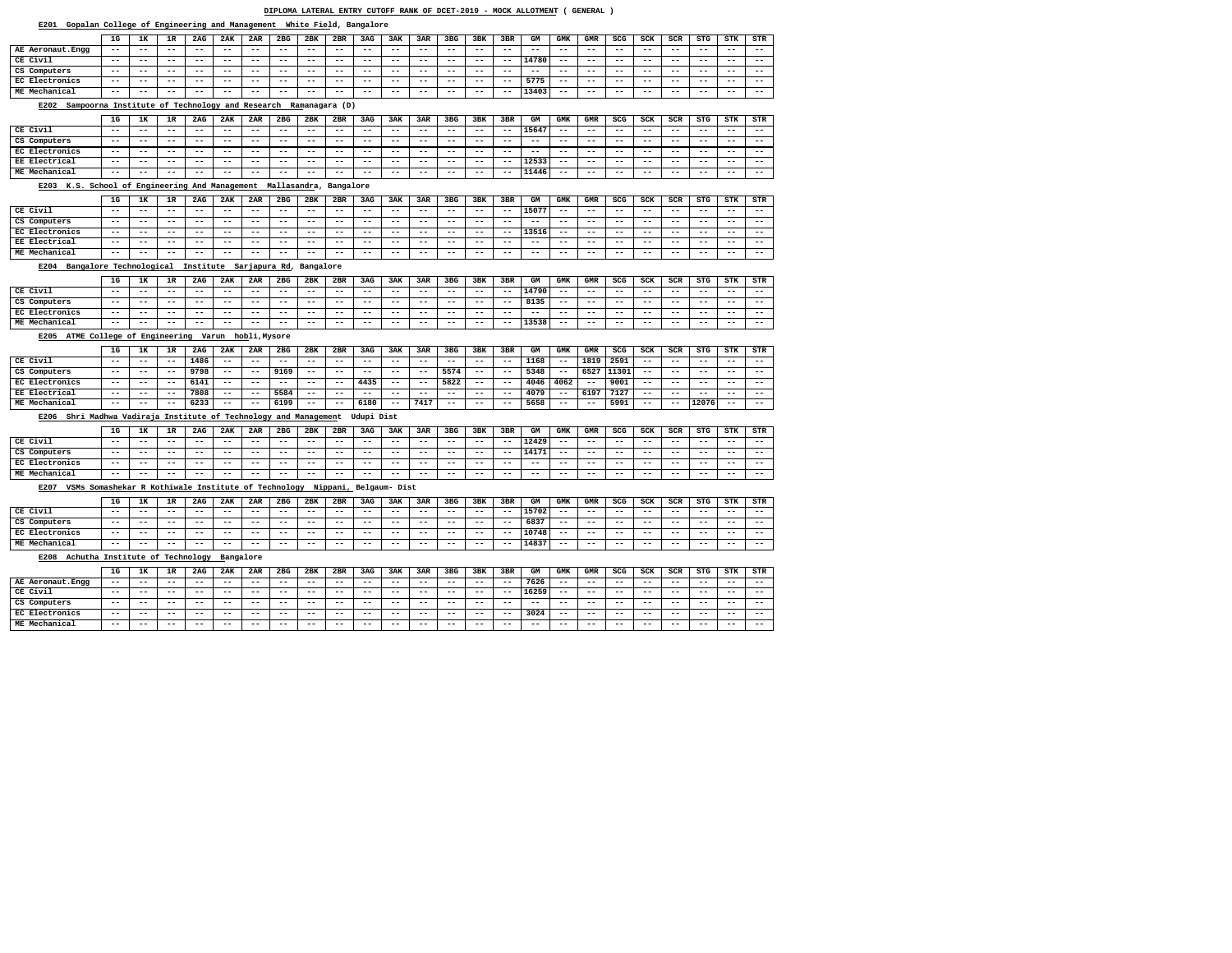#### **E209 Jyothi Institute of Technology Bangalore**

## **E210 G Madegowda Institute of Technology Maddur Taluk, Mandya DIST**

## **E211 Jain Institute of Technology Cross,Davanagere**

#### **E212 Dayananda Sagar Academy of Technology Kanakapur Main Road Bangalore**

#### **E213 Lingarajappa Engineering College Bidar**

#### **E215 B M S School of Architecture Yalahanka, Bangalore**

#### **E216 Shetty Institute of Technology Gulbarga**

## **E217 Girijabai Sail Institute of Technology Majali Village Karwar**

|                       | $1\text{G}$ | 1к    | 1R    | 2AG   | 2AK   | 2AR   | 2 <sub>BG</sub> | 2BK   | 2BR   | 3AG   | <b>3AK</b> | 3AR   | 3 <sub>BG</sub> | 3BK   | 3BR   | GМ    | GMK   | GMR   | SCG   | SCK   | SCR   | STG   | STK   | STR   |
|-----------------------|-------------|-------|-------|-------|-------|-------|-----------------|-------|-------|-------|------------|-------|-----------------|-------|-------|-------|-------|-------|-------|-------|-------|-------|-------|-------|
| CE Civil              | $- -$       | $- -$ | $- -$ | $- -$ | $- -$ | $- -$ | $- -$           | $- -$ | $- -$ | $- -$ | $- -$      | $- -$ | $- -$           | $- -$ | $- -$ | $- -$ | $- -$ | $- -$ | $- -$ | $- -$ | $- -$ | $- -$ | $- -$ | $- -$ |
| CS Computers          | $- -$       | $- -$ | $- -$ | $- -$ | $- -$ | $- -$ | $- -$           | $- -$ | $- -$ | $- -$ | $- -$      | $- -$ | $- -$           | $- -$ | $- -$ | $- -$ | $- -$ | $- -$ | $- -$ | $- -$ | $- -$ | $- -$ | $- -$ | $- -$ |
| <b>EC Electronics</b> | $- -$       | $- -$ | $- -$ | $- -$ | $- -$ | $- -$ | $- -$           | $- -$ | $- -$ | $- -$ | $- -$      | $- -$ | $- -$           | $- -$ | $- -$ | 9686  | $- -$ | $- -$ | $- -$ | $- -$ | $- -$ | $- -$ | $- -$ | $- -$ |
| IE Info.Science       | $- -$       | $- -$ | $- -$ | $- -$ | $- -$ | $- -$ | $- -$           | $- -$ | $- -$ | $- -$ | $- -$      | $- -$ | $- -$           | $- -$ | $- -$ | $- -$ | $- -$ | $- -$ | $- -$ | $- -$ | $- -$ | $- -$ | $- -$ | $- -$ |
| ME Mechanical         | $- -$       | $- -$ | $- -$ | $- -$ | $- -$ | $- -$ | $- -$           | $- -$ | $- -$ | $- -$ | $- -$      | $- -$ | $- -$           | $- -$ | $- -$ | L3237 | $- -$ | $- -$ | $- -$ | $- -$ | $- -$ | $- -$ | $- -$ | $- -$ |

|                | 1G    | 178   | 1R    | 2AG   | 2AK   | 2AR   | 2 <sub>BG</sub> | 2BK   | 2BR   | 3AG   | 3AK   | 3AR   | 3 <sub>BG</sub> | 3BK   | 3BR   | GМ    | GMK   | <b>GMR</b> | SCG   | SCK   | <b>SCR</b> | <b>STG</b> | STK   | STR   |
|----------------|-------|-------|-------|-------|-------|-------|-----------------|-------|-------|-------|-------|-------|-----------------|-------|-------|-------|-------|------------|-------|-------|------------|------------|-------|-------|
| CE Civil       | $- -$ | $- -$ | $- -$ | $- -$ | $- -$ | $- -$ | $- -$           | $- -$ | $- -$ | $- -$ | $- -$ | $- -$ | $- -$           | $- -$ | $- -$ | 15994 | $- -$ | $- -$      | $- -$ | $- -$ | $- -$      | $- -$      | $- -$ | $- -$ |
| CS Computers   | $- -$ | $- -$ | $- -$ | $- -$ | $- -$ | $- -$ | $- -$           | $- -$ | $- -$ | $- -$ | $- -$ | $- -$ | $- -$           | $- -$ | $- -$ | 6340  | $- -$ | $- -$      | $- -$ | $- -$ | $- -$      | $- -$      | $- -$ | $- -$ |
| EC Electronics | $- -$ | $- -$ | $- -$ | $- -$ | $- -$ | $- -$ | $- -$           | $- -$ | $- -$ | $- -$ | $- -$ | $- -$ | $- -$           | $- -$ | $- -$ | 15940 | $- -$ | $- -$      | $- -$ | $- -$ | $- -$      | $- -$      | $- -$ | $- -$ |
| EE Electrical  | $- -$ | $- -$ | $- -$ | $- -$ | $- -$ | $- -$ | $- -$           | $- -$ | $- -$ | $- -$ | $- -$ | $- -$ | $- -$           | $- -$ | $- -$ | 15989 | $- -$ | $- -$      | $- -$ | $- -$ | $- -$      | $- -$      | $- -$ | $- -$ |
| ME Mechanical  | $- -$ | $- -$ | $- -$ | $- -$ | $- -$ | $- -$ | $- -$           | $- -$ | $- -$ | $- -$ | $- -$ | $- -$ | $- -$           | $- -$ | $- -$ | 5799  | $- -$ | $- -$      | $- -$ | $- -$ | $- -$      | $- -$      | $- -$ | $- -$ |

|                      | 1G    | 1 <sub>Y</sub><br>∸ | 1R    | 2AG   | 2AK   | 2AR   | 2 <sub>BG</sub> | 2BK   | 2BR   | 3AG   | <b>3AK</b> | 3AR   | 3 <sub>BG</sub> | 3BK   | 3BR   | GМ    | GMK   | <b>GMR</b> | SCG   | SCK   | SCR   | <b>STG</b> | STK   | STR   |
|----------------------|-------|---------------------|-------|-------|-------|-------|-----------------|-------|-------|-------|------------|-------|-----------------|-------|-------|-------|-------|------------|-------|-------|-------|------------|-------|-------|
| CE Civil             | $- -$ | $- -$               | $ -$  | 4069  | $- -$ | $- -$ | 3926            | $- -$ | $- -$ | $- -$ | $- -$      | $- -$ | $- -$           | $- -$ | $- -$ | 3893  | 4901  | 5534       | 6040  | $- -$ | $- -$ | $- -$      | $- -$ | $- -$ |
| CS Computers         | $- -$ | $- -$               | $- -$ | 10637 | $- -$ | $- -$ | 11008           | $- -$ | $- -$ | $- -$ | $- -$      | $- -$ | $- -$           | $- -$ | $- -$ | 10436 | $- -$ | $- -$      | $- -$ | $- -$ | $- -$ | $- -$      | $- -$ | $- -$ |
| EC Electronics       | $- -$ | $- -$               | $ -$  | 10036 | $- -$ | $- -$ | $- -$           | $- -$ | $- -$ | $- -$ | $- -$      | $- -$ | $- -$           | $- -$ | $- -$ | 7957  | $- -$ | 10444      | 10853 | $- -$ | $- -$ | $- -$      | $- -$ | $- -$ |
| <b>EE Electrical</b> | $- -$ | $- -$               | $- -$ | $- -$ | $- -$ | 4368  | 8302            | $- -$ | $- -$ | 12833 | $ -$       | $- -$ | $- -$           | $- -$ | $- -$ | 4018  | $- -$ | $- -$      | $- -$ | $- -$ | $- -$ | $- -$      | $- -$ | $- -$ |
| ME Mechanical        | 10049 | $- -$               | $ -$  | 7891  | $- -$ | $- -$ | 7584            | $- -$ | $ -$  | 8312  | $- -$      | $- -$ | 7271            | $- -$ | $- -$ | 5709  | $- -$ | $- -$      | 7785  | $- -$ | $- -$ | $- -$      | $- -$ | $- -$ |

|                      | 1G.   | 172   |       | 2AG   | 2AK   | 2AR   | 2BC   | 2BK   | 2BR   | 3AG   | 3AK   | 3AR   | 3 <sub>BG</sub> | 3BK   | 3BR   | GМ    | GMK   | GMR   | SCG   | SCK   | SCR   | STG   | STK   | STR   |
|----------------------|-------|-------|-------|-------|-------|-------|-------|-------|-------|-------|-------|-------|-----------------|-------|-------|-------|-------|-------|-------|-------|-------|-------|-------|-------|
| AR Architecture      | $- -$ | $- -$ | $- -$ | $- -$ | $- -$ | $- -$ | $- -$ | $- -$ | $- -$ | $- -$ | $- -$ | $- -$ | $- -$           | $- -$ | $- -$ | 22    | $- -$ | $- -$ | $- -$ | $- -$ | $- -$ | $- -$ | $- -$ | $- -$ |
| CE Civil             | 12419 | $- -$ | $- -$ | 13544 | $- -$ | $- -$ | $- -$ | $- -$ | $- -$ | $- -$ | $- -$ | $- -$ | 11251           | $- -$ | $- -$ | 11240 | $- -$ | 11461 | 11806 | $- -$ | 14548 | $- -$ | $- -$ | $- -$ |
| CS Computers         | $- -$ | --    | $ -$  | 7564  | $- -$ | $- -$ | $- -$ | $- -$ | $- -$ | $- -$ | $- -$ | $- -$ | 12692           | $- -$ | $- -$ | 7539  | 8452  | 7674  | 10379 | $- -$ | $- -$ | $- -$ | $- -$ | $- -$ |
| EC Electronics       | $- -$ | --    | $- -$ | $- -$ | $- -$ | $- -$ | $ -$  | $ -$  | $- -$ | $- -$ | $ -$  | $ -$  | $- -$           | $- -$ | $- -$ | 16557 | $- -$ | $- -$ | $- -$ | $- -$ | $- -$ | $- -$ | $ -$  | $- -$ |
| <b>EE Electrical</b> | $- -$ | $- -$ | $ -$  | 11029 | $- -$ | $- -$ | $ -$  | $- -$ | $- -$ | $- -$ | $ -$  | 10633 | 11028           | $- -$ | $ -$  | 9828  | $- -$ | $- -$ | 14519 | $ -$  | $- -$ | $- -$ | $- -$ | $- -$ |
| IE Info.Science      | $- -$ | $- -$ | $- -$ | $- -$ | $- -$ | $- -$ | $- -$ | $- -$ | $- -$ | $- -$ | $- -$ | $- -$ | $- -$           | $- -$ | $- -$ | 14591 | $- -$ | $- -$ | $- -$ | $- -$ | $- -$ | $- -$ | $- -$ | $- -$ |
| ME Mechanical        | 10301 | $- -$ | $ -$  | 11431 | $- -$ | $- -$ | 14447 | $- -$ | $- -$ | $- -$ | $- -$ | $- -$ | $- -$           | $- -$ | $ -$  | 9664  | $- -$ | $- -$ | 11492 | $- -$ | $- -$ | $- -$ | $- -$ | $- -$ |

|                | 1G    | 1ĸ    | 1 T.<br>∸ | 2AG   | 2AK   | 2AR   | 2 <sub>BG</sub> | 2BK   | 2BR   | 3AG   | 3AK   | 3AR   | 3 <sub>BG</sub> | 3BK   | 3BR   | GМ    | GMK   | GMR   | SCG   | SCK   | SCR   | <b>STG</b> | STK   | STR   |
|----------------|-------|-------|-----------|-------|-------|-------|-----------------|-------|-------|-------|-------|-------|-----------------|-------|-------|-------|-------|-------|-------|-------|-------|------------|-------|-------|
| CE Civil       | $- -$ | $- -$ | $- -$     | $- -$ | $- -$ | $- -$ | $- -$           | $- -$ | $- -$ | $- -$ | $- -$ | $- -$ | $- -$           | $- -$ | ---   | 16047 | $- -$ | $- -$ | $- -$ | $- -$ | $- -$ | $- -$      | $- -$ | $- -$ |
| CS Computers   | $- -$ | $- -$ | $- -$     | $- -$ | --    | $- -$ | $- -$           | $- -$ | $- -$ | $- -$ | $- -$ | $- -$ | $- -$           | $- -$ | $- -$ | $- -$ | $- -$ | $- -$ | $- -$ | $- -$ | $- -$ | $- -$      | $- -$ | $- -$ |
| EC Electronics | $- -$ | $- -$ | $- -$     | $- -$ | $- -$ | $- -$ | $- -$           | $- -$ | $- -$ | $- -$ | $- -$ | $- -$ | $- -$           | $- -$ | $- -$ | $- -$ | $- -$ | $- -$ | $- -$ | $- -$ | $- -$ | $- -$      | $- -$ | $- -$ |
| EE Electrical  | $- -$ | $- -$ | $- -$     | $- -$ | --    | $- -$ | $- -$           | $- -$ | $- -$ | $- -$ | $- -$ | $- -$ | $- -$           | $- -$ | $- -$ | 14204 | $- -$ | $- -$ | $- -$ | $- -$ | $- -$ | $- -$      | $- -$ | $- -$ |
| ME Mechanical  | $- -$ | $- -$ | $- -$     | $- -$ | --    | $- -$ | $- -$           | $- -$ | $- -$ | $- -$ | $- -$ | $- -$ | $- -$           | $- -$ | $- -$ | 9808  | $- -$ | $- -$ | $- -$ | $- -$ | $- -$ | $- -$      | $- -$ | $- -$ |

|                                     | 1G    |    | 2AG | つユア | 2AR | 2 <sub>BG</sub> | 2BK   | 2BR   | 3AG   | 3AK   | 3AR   | 3 <sub>BG</sub> | 3BK   | 3 <sub>BR</sub> | C11F<br>uи | CIRL<br>GМ | CIME<br>--- | SCG | C(T)<br>יבבי | SCR   | STG | <b>CLIMBER</b><br>- 1 - | STR   |
|-------------------------------------|-------|----|-----|-----|-----|-----------------|-------|-------|-------|-------|-------|-----------------|-------|-----------------|------------|------------|-------------|-----|--------------|-------|-----|-------------------------|-------|
| ם ה<br><b>Arc</b><br>$F \alpha F H$ | $- -$ | -- |     | --  | --- | --              | $- -$ | $- -$ | $- -$ | $- -$ | $- -$ | --              | $- -$ |                 |            | $-$ -      | $- -$       |     | --           | $- -$ | --  | --                      | $- -$ |
|                                     |       |    |     |     |     |                 |       |       |       |       |       |                 |       |                 |            |            |             |     |              |       |     |                         |       |

|                      | 1G    | 1 T.P | 1R    | 2AG   | 2AK   | 2AR   | 2 <sub>BG</sub> | 2BK   | 2BR   | 3AG   | 3AK   | 3AR   | 3 <sub>BG</sub> | 3BK   | 3BR   | GМ    | GMK   | GMR   | SCG   | SCK   | SCR   | STG   | STK   | STR   |
|----------------------|-------|-------|-------|-------|-------|-------|-----------------|-------|-------|-------|-------|-------|-----------------|-------|-------|-------|-------|-------|-------|-------|-------|-------|-------|-------|
| CE Civil             | $- -$ | $- -$ | $- -$ | $- -$ | $- -$ | $- -$ | $- -$           | $- -$ | $- -$ | $- -$ | $- -$ | $- -$ | $- -$           | $- -$ | $- -$ | 15973 | $- -$ | $- -$ | $- -$ | $- -$ | $- -$ | $- -$ | $- -$ | $- -$ |
| CS Computers         | $- -$ | $- -$ | $- -$ | $- -$ | $- -$ | $- -$ | $- -$           | $- -$ | $- -$ | $- -$ | $- -$ | $- -$ | $- -$           | $- -$ | $- -$ | $- -$ | $- -$ | $- -$ | $- -$ | $- -$ | $- -$ | $- -$ | $- -$ | $- -$ |
| EC Electronics       | $- -$ | $- -$ | $- -$ | $- -$ | $- -$ | $- -$ | $- -$           | $- -$ | $- -$ | $- -$ | $- -$ | $- -$ | $- -$           | $- -$ | $- -$ | $- -$ | $- -$ | $- -$ | $- -$ | $- -$ | $- -$ | $- -$ | $- -$ | $- -$ |
| <b>EE Electrical</b> | $- -$ | $- -$ | $- -$ | $- -$ | $- -$ | $- -$ | $- -$           | $- -$ | $- -$ | $- -$ | $- -$ | $- -$ | $- -$           | $- -$ | $- -$ | 15566 | $- -$ | $- -$ | $- -$ | $- -$ | $- -$ | $- -$ | $- -$ | $- -$ |
| ME Mechanical        | $- -$ | $- -$ | $- -$ | $- -$ | $- -$ | $- -$ | $- -$           | $- -$ | $- -$ | $- -$ | $- -$ | $- -$ | $- -$           | $- -$ | $- -$ | 15559 | $- -$ | $- -$ | $- -$ | $- -$ | $- -$ | $- -$ | $- -$ | $- -$ |

|                | 1G    | ᅭ     | 1 D<br><b>IN</b> | 2AG   | 2AK   | 2AR   | 2 <sub>BG</sub> | 2BK   | 2BR   | 3AG   | 3AK   | 3AR   | 3 <sub>BG</sub> | 3BK   | 3BR   | GМ    | GMK   | GMR   | SCG   | SCK   | SCR   | <b>STG</b> | STK   | STR   |
|----------------|-------|-------|------------------|-------|-------|-------|-----------------|-------|-------|-------|-------|-------|-----------------|-------|-------|-------|-------|-------|-------|-------|-------|------------|-------|-------|
| CE Civil       | $- -$ | $- -$ | $- -$            | $- -$ | $- -$ | $- -$ | $- -$           | $- -$ | $- -$ | $- -$ | $- -$ | $- -$ | $- -$           | $- -$ | ---   | 13944 | --    | $- -$ | $- -$ | $- -$ | $- -$ | $- -$      | $- -$ | $- -$ |
| CS Computers   | $- -$ | $- -$ | $- -$            | $- -$ | $- -$ | $- -$ | $- -$           | $- -$ | $- -$ | $- -$ | $- -$ | $- -$ | $- -$           | $- -$ | $- -$ | 14496 | $- -$ | $- -$ | $- -$ | $- -$ | $- -$ | $- -$      | $- -$ | $- -$ |
| EC Electronics | $- -$ | $- -$ | $- -$            | $- -$ | $- -$ | $- -$ | $- -$           | $- -$ | $- -$ | $- -$ | $- -$ | $- -$ | $- -$           | $- -$ | $- -$ | $- -$ | $- -$ | $- -$ | $- -$ | $- -$ | $- -$ | $- -$      | $- -$ | $- -$ |
| ME Mechanical  | $- -$ | $- -$ | $- -$            | $- -$ | $- -$ | $- -$ | $- -$           | $- -$ | $- -$ | $- -$ | $- -$ | $- -$ | $- -$           | $- -$ | $ -$  | 13895 | $- -$ | $- -$ | $- -$ | $- -$ | $- -$ | $- -$      | $- -$ | $- -$ |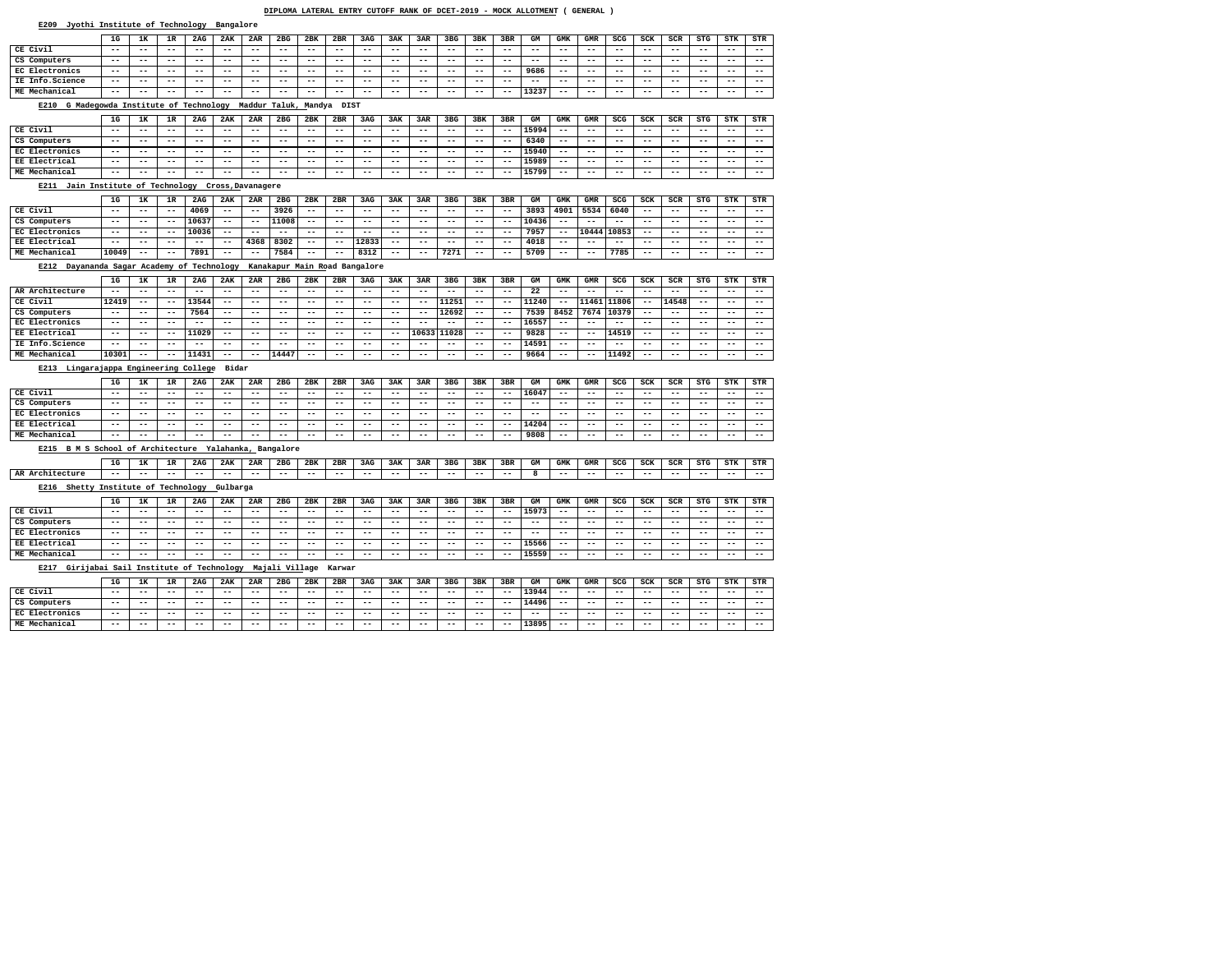## **E218 Sri Pillappa College of Engineering Hesaraghatta,Bangalore**

## **E219 Mangalore Marine College and Technology Mangalore**

#### **E220 Alliance University Bangalore**

#### **E221 Biluru Gurubasava Mahaswamiji Institute of Technology Mudhol,Bagalkot- Dist**

#### **E222 Cambridge Institutute of Technology-North Campus Devanahalli(TQ),Bangalore(R)**

#### **E223 Sri Vidya Vinayaka Institute of Technology Vinayakanagar,Bangalore**

#### **E224 Impact School of Architecture Bangalore**

#### **E227 Cauvery Institute of Technology Mandya tq**

**Engg.**

|                | 1G    | 1ĸ    | 1R    | 2AG   | 2AK   | 2AR   | 2 <sub>BG</sub> | 2BK   | 2BR   | 3AG   | 3AK   | 3AR   | 3 <sub>BG</sub> | 3BK   | 3BR   | GМ    | GMK   | GMR   | SCG   | SCK   | SCR   | STG   | STK   | STR   |
|----------------|-------|-------|-------|-------|-------|-------|-----------------|-------|-------|-------|-------|-------|-----------------|-------|-------|-------|-------|-------|-------|-------|-------|-------|-------|-------|
| CE Civil       | $- -$ | $- -$ | $- -$ | $- -$ | $- -$ | $- -$ | $- -$           | $- -$ | $- -$ | $- -$ | $- -$ | $- -$ | $- -$           | $- -$ | $- -$ | $- -$ | $- -$ | $- -$ | $- -$ | $- -$ | $- -$ | $- -$ | $- -$ | $- -$ |
| CS Computers   | $- -$ | $- -$ | $- -$ | $- -$ | $- -$ | $- -$ | $- -$           | $- -$ | $- -$ | $- -$ | $- -$ | $- -$ | $- -$           | $- -$ | $- -$ | $- -$ | $- -$ | $- -$ | $- -$ | $- -$ | $- -$ | $- -$ | $- -$ | $- -$ |
| EC Electronics | $- -$ | $- -$ | $- -$ | $- -$ | $- -$ | $- -$ | $- -$           | $- -$ | $- -$ | $- -$ | $- -$ | $- -$ | $- -$           | $- -$ | $- -$ | $- -$ | $- -$ | $- -$ | $- -$ | $- -$ | $- -$ | $- -$ | $- -$ | $- -$ |
| ME Mechanical  | $- -$ | $- -$ | $- -$ | $- -$ | $- -$ | $- -$ | $- -$           | $- -$ | $- -$ | $- -$ | $- -$ | $- -$ | $- -$           | $- -$ | $- -$ | $- -$ | $- -$ | $- -$ | $- -$ | $- -$ | $- -$ | $- -$ | $- -$ | $- -$ |

|                      | 1G    | 1ĸ    | 1R    | 2AG   | 2AK   | 2AR   | 2 <sub>BG</sub> | 2BK   | 2BR   | 3AG | 3AK   | 3AR   | 3 <sub>BG</sub> | 3BK   | 3BR   | GМ    | GMK   | GMR   | SCG   | SCK   | <b>SCR</b> | <b>STG</b> | STK   | STR 1 |
|----------------------|-------|-------|-------|-------|-------|-------|-----------------|-------|-------|-----|-------|-------|-----------------|-------|-------|-------|-------|-------|-------|-------|------------|------------|-------|-------|
| CE Civil             | $- -$ | $- -$ | $- -$ | $- -$ | $- -$ | $- -$ | $- -$           | $- -$ | $- -$ | --  | $- -$ | $- -$ | $- -$           | $- -$ | $- -$ | $- -$ | $- -$ | $- -$ | $- -$ | $- -$ | $- -$      | $- -$      | $- -$ | $- -$ |
| EC Electronics       | $- -$ | $- -$ | $- -$ | $- -$ | $ -$  | $- -$ | $- -$           | $- -$ | $- -$ | --  | $- -$ | $- -$ | $- -$           | $- -$ | $- -$ | $- -$ | $- -$ | $- -$ | $- -$ | $- -$ | --         | $- -$      | $- -$ | $- -$ |
| <b>EE Electrical</b> | $- -$ | $- -$ | $- -$ | $- -$ | $- -$ | $- -$ | $- -$           | $- -$ | $- -$ | --  | $- -$ | $- -$ | $- -$           | $- -$ | $- -$ | $- -$ | $- -$ | $- -$ | $- -$ | $- -$ | --         | $- -$      | $- -$ | $- -$ |
| ME Mechanical        | $- -$ | $- -$ | $- -$ | $- -$ | $- -$ | $- -$ | $- -$           | $- -$ | $- -$ | --  | $- -$ | $- -$ | $- -$           | $- -$ | $ -$  | 10816 | $- -$ | $- -$ | $- -$ | $- -$ | $- -$      | $- -$      | $- -$ | $- -$ |
| MR Marine            | $- -$ | $- -$ | $- -$ | $- -$ | $- -$ | $- -$ | $- -$           | $- -$ | $- -$ | --  | $- -$ | $- -$ | $- -$           | $- -$ | $- -$ | 12624 | $- -$ | $- -$ | $- -$ | $- -$ | --         | $- -$      | $- -$ | $- -$ |
| Engineering          |       |       |       |       |       |       |                 |       |       |     |       |       |                 |       |       |       |       |       |       |       |            |            |       |       |

|                | 1G    | 172<br>ᅭ | 1R    | 2AG   | 2AK   | 2AR   | 2 <sub>BG</sub> | 2BK   | 2BR   | 3AG   | 3AK   | 3AR   | 3 <sub>BG</sub> | 3BK   | 3BR   | GМ    | GMK   | <b>GMR</b> | SCG   | SCK   | SCR   | STG   | STK   | STR   |
|----------------|-------|----------|-------|-------|-------|-------|-----------------|-------|-------|-------|-------|-------|-----------------|-------|-------|-------|-------|------------|-------|-------|-------|-------|-------|-------|
| CE Civil       | $- -$ | $- -$    | $- -$ | $- -$ | $- -$ | $- -$ | $- -$           | $- -$ | $- -$ | $- -$ | $- -$ | $- -$ | $- -$           | $- -$ | $- -$ | 13992 | $- -$ | 157461     | 15494 | $- -$ | $- -$ | $- -$ | $- -$ | $- -$ |
| CS Computers   | $- -$ | $- -$    | $- -$ | $- -$ | $- -$ | $- -$ | $- -$           | $- -$ | $- -$ | $- -$ | $- -$ | $- -$ | $- -$           | $- -$ | $- -$ | $- -$ | $- -$ | $- -$      | $- -$ | $- -$ | $- -$ | $- -$ | $- -$ | $- -$ |
| EC Electronics | $- -$ | $- -$    | $- -$ | $- -$ | $- -$ | $- -$ | $- -$           | $- -$ | $- -$ | $- -$ | $- -$ | $- -$ | $- -$           | $- -$ | $- -$ | 16261 | $- -$ | $- -$      | $- -$ | $- -$ | $- -$ | $- -$ | $- -$ | $- -$ |
| ME Mechanical  | $- -$ | $- -$    | $- -$ | $- -$ | $- -$ | $- -$ | $- -$           | $- -$ | $- -$ | $- -$ | $- -$ | $- -$ | $- -$           | $- -$ | $- -$ | 16192 | $- -$ | $- -$      | $- -$ | $- -$ | $- -$ | $- -$ | $- -$ | $- -$ |

|                       | 1G    | 1к    | - דו<br>ᅩᅑ | 2AG   | 2AK   | 2AR   | 2 <sub>BG</sub> | 2BK   | 2BR   | 3AG   | 3AK   | 3AR   | 3 <sub>BG</sub> | 3BK   | 3BR   | GМ    | GMK   | GMR   | SCG   | SCK   | SCR   | <b>STG</b> | <b>STK</b> | STR   |
|-----------------------|-------|-------|------------|-------|-------|-------|-----------------|-------|-------|-------|-------|-------|-----------------|-------|-------|-------|-------|-------|-------|-------|-------|------------|------------|-------|
| CE Civil              | $- -$ | $- -$ | $- -$      | $- -$ | $- -$ | $- -$ | $- -$           | $- -$ | $- -$ | $- -$ | $- -$ | $- -$ | $- -$           | $- -$ | $- -$ | $- -$ | $- -$ | $- -$ | $- -$ | $- -$ | $- -$ | $- -$      | $- -$      | $- -$ |
| CS Computers          | $- -$ | $- -$ | $- -$      | $- -$ | $- -$ | $- -$ | $- -$           | $- -$ | $- -$ | $- -$ | $- -$ | $- -$ | $- -$           | $- -$ | $- -$ | $- -$ | $- -$ | $- -$ | $- -$ | $- -$ | $- -$ | $- -$      | $- -$      | $- -$ |
| <b>EC Electronics</b> | $- -$ | --    | $- -$      | $- -$ | $- -$ | --    | --              | $- -$ | $- -$ | $- -$ | $- -$ | $- -$ | $- -$           | $- -$ | $- -$ | $- -$ | $- -$ | $- -$ | $- -$ | $- -$ | $- -$ | --         | $- -$      | $- -$ |
| <b>EE Electrical</b>  | $- -$ | $- -$ | $- -$      | $- -$ | $- -$ | $- -$ | $- -$           | $- -$ | $- -$ | $- -$ | $- -$ | $- -$ | $- -$           | $- -$ | $- -$ | $- -$ | $- -$ | $- -$ | $- -$ | $- -$ | $- -$ | $- -$      | $- -$      | $- -$ |
| ME Mechanical         | $- -$ | $- -$ | $- -$      | $- -$ | $- -$ | $- -$ | $- -$           | $- -$ | $- -$ | $- -$ | $- -$ | $- -$ | $- -$           | $- -$ | $- -$ | $- -$ | $- -$ | $- -$ | $- -$ | $- -$ | $- -$ | $- -$      | $- -$      | $- -$ |
| SE Aero Space         | $- -$ | $- -$ | $- -$      | $- -$ | $- -$ | $- -$ | $- -$           | $- -$ | $- -$ | $- -$ | $- -$ | $- -$ | $- -$           | $- -$ | $- -$ | $- -$ | $- -$ | $- -$ | $- -$ | $- -$ | $- -$ | $- -$      | $- -$      | $- -$ |
| Engg.                 |       |       |            |       |       |       |                 |       |       |       |       |       |                 |       |       |       |       |       |       |       |       |            |            |       |

|                 | 1G     | --<br>ᅩ | <b>1</b> Th<br>ᅩ | 2AG   | 2AK                            | 2AR   | 2BG       | 2BK   | 2BR   | 3AG   | <b>3AK</b> | 3AR   | 3 <sub>BG</sub> | 3BK | 3BR   | GМ  | GMK   | GMR   | SCG | SCK   | SCR | STG | STK | STR |
|-----------------|--------|---------|------------------|-------|--------------------------------|-------|-----------|-------|-------|-------|------------|-------|-----------------|-----|-------|-----|-------|-------|-----|-------|-----|-----|-----|-----|
| AR Architecture | $- -$  | $- -$   | $- -$            | $- -$ | $- -$                          | $- -$ | $- -$     | $- -$ | $- -$ | $- -$ | ---        | $- -$ | $- -$           | --- | $- -$ | -34 | $- -$ | $- -$ | --  | $- -$ | ___ | --- | --- | --  |
| E225<br>s.j     | School |         |                  |       | 1 of Architecture and Planning |       | Bangalore |       |       |       |            |       |                 |     |       |     |       |       |     |       |     |     |     |     |

|                | 1G    | <b>175</b><br>ᅩ | 1 m<br>∸₽ | 2AG   | 2AK   | 2AR   | 2 <sub>BG</sub> | 2BK   | 2BR   | 3AG   | 3AK   | 3AR   | 3 <sub>BG</sub> | 3BK   | 3BR   | GМ    | GMK   | GMR   | SCG   | SCK   | SCR   | STG   | STK   | STR   |
|----------------|-------|-----------------|-----------|-------|-------|-------|-----------------|-------|-------|-------|-------|-------|-----------------|-------|-------|-------|-------|-------|-------|-------|-------|-------|-------|-------|
| CS Computers   | $- -$ | $- -$           | $- -$     | $- -$ | $- -$ | $- -$ | $- -$           | $- -$ | $- -$ | $- -$ | $- -$ | $- -$ | $- -$           | $- -$ | $- -$ | $- -$ | $- -$ | $- -$ | $- -$ | $- -$ | $- -$ | $- -$ | $- -$ | $- -$ |
| EC Electronics | $- -$ | $- -$           | $- -$     | $- -$ | $- -$ | $- -$ | $- -$           | $- -$ | $- -$ | $- -$ | $- -$ | $- -$ | $- -$           | $- -$ | $- -$ | $- -$ | $- -$ | $- -$ | $- -$ | $- -$ | $- -$ | $- -$ | $- -$ | $- -$ |
| ME Mechanical  | $- -$ | $- -$           | $- -$     | $- -$ | $- -$ | $- -$ | $- -$           | $- -$ | $- -$ | $- -$ | $- -$ | $- -$ | $- -$           | $- -$ | $- -$ | $- -$ | $- -$ | $- -$ | $- -$ | $- -$ | --    | $- -$ | $- -$ | $- -$ |

|                | 1G    | 172<br>ᅭ | ∸     | 2AG   | 2AK   | 2AR   | 2 <sub>BG</sub> | 2BK   | 2BR   | 3AG   | 3AK   | 3AR   | 3 <sub>BG</sub> | 3BK   | 3BR   | GМ    | GMK   | GMR   | SCG   | SCK   | SCR   | STG   | STK   | STR   |
|----------------|-------|----------|-------|-------|-------|-------|-----------------|-------|-------|-------|-------|-------|-----------------|-------|-------|-------|-------|-------|-------|-------|-------|-------|-------|-------|
| CE Civil       | $- -$ | $- -$    | $- -$ | $- -$ | $- -$ | $- -$ | $- -$           | $- -$ | $- -$ | $- -$ | $- -$ | $- -$ | $- -$           | $- -$ | $- -$ | $- -$ | $- -$ | $- -$ | $- -$ | $- -$ | $- -$ | $- -$ | $- -$ | $- -$ |
| CS Computers   | --    | $- -$    | $- -$ | $- -$ | $- -$ | $- -$ | $- -$           | $- -$ | $- -$ | $- -$ | $- -$ | $- -$ | $- -$           | $- -$ | $- -$ | $- -$ | $- -$ | $- -$ | $- -$ | $- -$ | $- -$ | $- -$ | $- -$ | $- -$ |
| EC Electronics | $- -$ | $- -$    | $- -$ | $- -$ | $- -$ | $- -$ | $- -$           | $- -$ | $- -$ | $- -$ | $- -$ | $- -$ | $- -$           | $- -$ | $- -$ | $- -$ | $- -$ | $- -$ | $- -$ | $- -$ | $- -$ | $- -$ | ---   | $- -$ |
| ME Mechanical  | --    | $- -$    | $- -$ | $- -$ | $- -$ | $- -$ | $- -$           | $- -$ | $- -$ | $- -$ | $- -$ | $- -$ | $- -$           | $- -$ | $- -$ | $- -$ | $- -$ | $- -$ | $- -$ | $- -$ | $- -$ | $- -$ | $- -$ | $- -$ |

|             | 1G    | --<br>-- | ່ 1 ກ<br>ᅩ | 2AG   | 2AK   | 2AR   | 2BG | 2BK | 2BR | 3AG | 3AK | 3AF   | 3BG | ЗВК | 3 <sub>BR</sub> | GМ        | GMK   | GMR   | SCG   | SCK   | <b>COP</b> | STG   | STK   | STR   |
|-------------|-------|----------|------------|-------|-------|-------|-----|-----|-----|-----|-----|-------|-----|-----|-----------------|-----------|-------|-------|-------|-------|------------|-------|-------|-------|
| ΔP<br>Arch. | $- -$ | $- -$    | ---        | $- -$ | $- -$ | $- -$ | --  | --  |     |     |     | $- -$ |     | --- | ---             | <u>__</u> | $- -$ | $- -$ | $- -$ | $- -$ |            | $- -$ | $- -$ | $- -$ |
|             |       |          |            |       |       |       |     |     |     |     |     |       |     |     |                 |           |       |       |       |       |            |       |       |       |

|                | 1G    | 1 T<br>ᅩ | 1 D<br>∸ | 2AG   | 2AK   | 2AR   | 2 <sub>BG</sub> | 2BK   | 2BR   | 3AG   | 3AK   | 3AR   | 3 <sub>BG</sub> | 3BK   | 3BR   | GM    | GMK   | GMR   | SCG    | SCK   | <b>SCR</b> | <b>STG</b> | STK   | STR   |
|----------------|-------|----------|----------|-------|-------|-------|-----------------|-------|-------|-------|-------|-------|-----------------|-------|-------|-------|-------|-------|--------|-------|------------|------------|-------|-------|
| CE Civil       | $- -$ | $- -$    | $- -$    | 13670 | $- -$ | $- -$ | $- -$           | $- -$ | $- -$ | $- -$ | $- -$ | $- -$ | $- -$           | $- -$ | $- -$ | 8403  | $- -$ | 12054 | 115207 | $- -$ | $- -$      | $- -$      | $- -$ | $- -$ |
| CS Computers   | $- -$ | $- -$    | $- -$    | $- -$ | $- -$ | $- -$ | $- -$           | $- -$ | $- -$ | $- -$ | $- -$ | $- -$ | $- -$           | $- -$ | $- -$ | 10748 | $- -$ | $- -$ | $- -$  | $- -$ | $- -$      | $- -$      | $- -$ | $- -$ |
| EC Electronics | $- -$ | $- -$    | $- -$    | $- -$ | $- -$ | $- -$ | $- -$           | $- -$ | $- -$ | $- -$ | ---   | $- -$ | $- -$           | $- -$ | ---   | 10884 | $- -$ | $- -$ | $- -$  | $- -$ | $- -$      | $- -$      | $- -$ | $- -$ |
| ME Mechanical  | $- -$ | $- -$    | $- -$    | $- -$ | $- -$ | $- -$ | $- -$           | $- -$ | $- -$ | $- -$ | $- -$ | $- -$ | $- -$           | $- -$ | $- -$ | 15342 | $- -$ | $- -$ | $- -$  | $- -$ | $- -$      | $- -$      | $- -$ | $- -$ |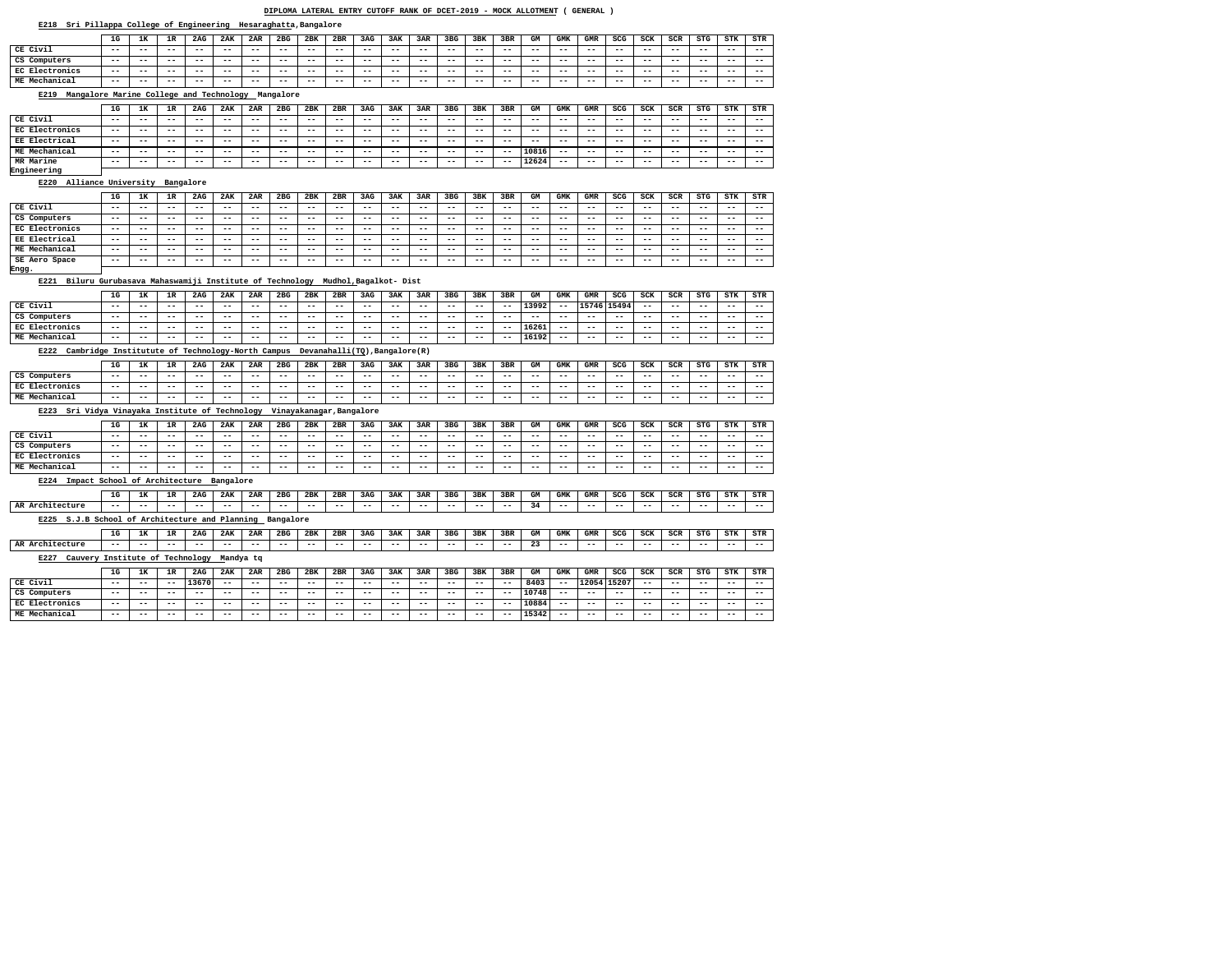| Mysore School of Architecture<br>E228                             |                            |                   |                            |                      | Lingabodi, Mysore        |                        |                 |                   |                            |                   |                            |                   |                          |       |                          |                   |                   |                   |                            |            |                   |                   |                          |                          |
|-------------------------------------------------------------------|----------------------------|-------------------|----------------------------|----------------------|--------------------------|------------------------|-----------------|-------------------|----------------------------|-------------------|----------------------------|-------------------|--------------------------|-------|--------------------------|-------------------|-------------------|-------------------|----------------------------|------------|-------------------|-------------------|--------------------------|--------------------------|
|                                                                   | 1G                         | 1ĸ                | 1R                         | 2AG                  | 2AK                      | 2AR                    | 2 <sub>BG</sub> | 2BK               | 2BR                        | 3AG               | 3AK                        | 3AR               | 3 <sub>BG</sub>          | 3BK   | 3BR                      | GM                | GMK               | GMR               | SCG                        | SCK        | SCR               | <b>STG</b>        | STK                      | STR                      |
| AR Architecture                                                   | $- -$                      | $- -$             | --                         | $- -$                | $\qquad \qquad -$        | $- -$                  | $- -$           | $- -$             | $- -$                      | $- -$             | $- -$                      | $- -$             | $- -$                    | $- -$ | $- -$                    | 39                | $- -$             | $- -$             | $- -$                      | $- -$      | $- -$             | $- -$             | $\qquad \qquad -$        | $- -$                    |
| Gopalan School of Architecture and Planning                       |                            |                   |                            |                      |                          |                        |                 |                   |                            |                   |                            |                   |                          |       |                          |                   |                   |                   |                            |            |                   |                   |                          |                          |
| E229                                                              |                            |                   |                            |                      |                          |                        |                 | Whitefield        |                            | Bangalore         |                            |                   |                          |       |                          |                   |                   |                   |                            |            |                   |                   |                          |                          |
|                                                                   | 1G                         | 1ĸ                | 1R                         | 2AG                  | 2AK                      | 2AR                    | 2 <sub>BG</sub> | 2BK               | 2BR                        | 3AG               | 3AK                        | 3AR               | 3 <sub>BG</sub>          | 3BK   | 3BR                      | GM                | GMK               | GMR               | SCG                        | SCK        | SCR               | <b>STG</b>        | STK                      | STR                      |
| AR Architecture                                                   | $- -$                      | --                | $- -$                      | $- -$                | $\qquad \qquad -$        | $\qquad \qquad -$      | $ -$            | $\qquad \qquad -$ | $\qquad \qquad -$          | $- -$             | $ -$                       | $- -$             | $- -$                    | $- -$ | $- -$                    | 12                | $- -$             | $- -$             | $- -$                      | $- -$      | $- -$             | $- -$             | $ -$                     | $- -$                    |
| E230 R R School of Architecture                                   |                            |                   |                            |                      | Chikkabanvara, Bangalore |                        |                 |                   |                            |                   |                            |                   |                          |       |                          |                   |                   |                   |                            |            |                   |                   |                          |                          |
|                                                                   | 1G                         | 1ĸ                | 1R                         | 2AG                  | 2AK                      | 2AR                    | 2 <sub>BG</sub> | 2BK               | 2BR                        | 3AG               | 3AK                        | 3AR               | 3 <sub>BG</sub>          | 3BK   | 3BR                      | GM                | <b>GMK</b>        | <b>GMR</b>        | SCG                        | SCK        | SCR               | <b>STG</b>        | <b>STK</b>               | STR                      |
| AR Architecture                                                   | $- -$                      | --                | $- -$                      | $- -$                | $- -$                    | $- -$                  | $ -$            | $- -$             | $- -$                      | $- -$             | $- -$                      | $- -$             | $- -$                    | $- -$ | $- -$                    | 32                | $- -$             | $- -$             | $- -$                      | $- -$      | $- -$             | $- -$             | $- -$                    | $- -$                    |
|                                                                   |                            |                   |                            |                      |                          |                        |                 |                   |                            |                   |                            |                   |                          |       |                          |                   |                   |                   |                            |            |                   |                   |                          |                          |
| E232 Reva University Bangalore                                    |                            |                   |                            |                      |                          |                        |                 |                   |                            |                   |                            |                   |                          |       |                          |                   |                   |                   |                            |            |                   |                   |                          |                          |
|                                                                   | 1G                         | 1ĸ                | 1R                         | 2AG                  | 2AK                      | 2AR                    | 2BG             | 2BK               | 2BR                        | 3AG               | 3AK                        | 3AR               | 3 <sub>BG</sub>          | 3BK   | 3BR                      | GM                | <b>GMK</b>        | <b>GMR</b>        | SCG                        | SCK        | SCR               | <b>STG</b>        | <b>STK</b>               | STR                      |
| AR Architecture                                                   | $- -$                      | --                | --                         | $- -$                | $- -$                    | $- -$                  | $- -$           | $- -$             | $- -$                      | $- -$             | $- -$                      | $- -$             | $- -$                    | $- -$ | $- -$                    | 29                | $- -$             |                   | $- -$                      | $- -$      | $- -$             | $- -$             | $- -$                    | $\qquad \qquad -$        |
| CE Civil                                                          | $- -$                      | --                | $\overline{\phantom{m}}$ . | 11177                | $\qquad \qquad -$        | $- -$                  | $- -$           | $- -$             | $- -$                      | 10571             | $- -$                      | $- -$             | $- -$                    | $- -$ | $- -$                    | 10321             | 10541             | 10644             | 12009                      | $- -$      | 14473             | 12808             | $- -$                    | $ -$                     |
| CS Computers                                                      | $\overline{\phantom{m}}$ . | --                | $- -$                      | 10935                | $\qquad \qquad -$        | $- -$                  | $- -$           | $- -$             | $\qquad \qquad -$          | $- -$             | $- -$                      | $- -$             | 10106                    | $- -$ | $- -$                    | 9032              | $- -$             | 14571             | 11411                      | $- -$      | $\qquad \qquad -$ | $\qquad \qquad -$ | $- -$                    | $- -$                    |
| EC Electronics                                                    | $- -$                      | --                | $- -$                      | 12400                | $\qquad \qquad -$        | $- -$                  | $- -$           | $- -$             | $- -$                      | $- -$             | $- -$                      | $- -$             | 13803                    | $- -$ | $- -$                    | 12086             | $- -$             | 12120             | 15418                      | $- -$      | $- -$             | $- -$             | $- -$                    | $- -$                    |
| EE Electrical                                                     | $\qquad \qquad -$          | --                | $- -$                      | 10087                | $- -$                    | $- -$                  | $- -$           | $- -$             | $- -$                      | 9612              | $- -$                      | $- -$             | $- -$                    | $- -$ | 10001                    | 9590              | $- -$             | $- -$             | 9782                       | $- -$      | $- -$             | 12791             | $- -$                    | $\qquad \qquad -$        |
| ME Mechanical                                                     | 10278                      | --                | $- -$                      | 10635                | 11322                    | $- -$                  | 9866            | $- -$             | $- -$                      | $- -$             | $- -$                      | $- -$             | 10454                    | $- -$ | $- -$                    | 9740              | $- -$             | 9788              | 10428                      | $- -$      | $- -$             | $- -$             | $- -$                    | $- -$                    |
| MT Mechatronics                                                   | $\qquad \qquad -$          | --                | --                         | $- -$                | $- -$                    | $- -$                  | $- -$           | --                | $- -$                      | --                | $- -$                      | $- -$             | $- -$                    | $- -$ | $- -$                    | $- -$             | $- -$             | $- -$             | $- -$                      | $- -$      | $- -$             | $- -$             | $- -$                    | $- -$                    |
| Jain Acharya Gundharnandi Maharaj Institute of Technology<br>E233 |                            |                   |                            |                      |                          |                        |                 |                   |                            | Jamkhandi,        |                            | Bagalkot Dist     |                          |       |                          |                   |                   |                   |                            |            |                   |                   |                          |                          |
|                                                                   | 1G                         | 1ĸ                | 1R                         | 2AG                  | 2AK                      | 2AR                    | 2 <sub>BG</sub> | 2BK               | 2BR                        | 3AG               | 3AK                        | 3AR               | 3 <sub>BG</sub>          | 3BK   | 3BR                      | GM                | <b>GMK</b>        | <b>GMR</b>        | <b>SCG</b>                 | SCK        | SCR               | <b>STG</b>        | STK                      | STR                      |
| CE Civil                                                          | $- -$                      | --                | --                         | $- -$                | $- -$                    | $- -$                  | $- -$           | $- -$             | $- -$                      | $- -$             | $- -$                      | $- -$             | $- -$                    | $- -$ | $- -$                    | 15814             | $- -$             | $- -$             | $- -$                      | $- -$      | $- -$             | $- -$             | $- -$                    | $- -$                    |
| EC Electronics                                                    | $- -$                      | --                | --                         | $- -$                | $- -$                    | $- -$                  | $- -$           | $- -$             | $- -$                      |                   | $- -$                      | $- -$             | $- -$                    | $- -$ | $ -$                     | 14288             | $- -$             |                   | $- -$                      | $- -$      | $- -$             | $ -$              | $- -$                    | $- -$                    |
| ME Mechanical                                                     | $- -$                      | --                | --                         | $- -$                | $\qquad \qquad -$        | $- -$                  | $- -$           | $- -$             | $- -$                      | $- -$             | $- -$                      | $- -$             | $- -$                    | $- -$ | $- -$                    | 9253              | $- -$             | $- -$             | $- -$                      | $- -$      | $- -$             | $- -$             | $- -$                    | $- -$                    |
| E235 M.S. Ramaiah University of Applied Sciences                  |                            |                   |                            |                      |                          |                        | Bangalore       |                   |                            |                   |                            |                   |                          |       |                          |                   |                   |                   |                            |            |                   |                   |                          |                          |
|                                                                   |                            |                   |                            |                      |                          |                        |                 |                   |                            |                   |                            |                   |                          |       |                          |                   |                   |                   |                            |            |                   |                   |                          |                          |
|                                                                   | 1G                         | 1K                | 1R                         | 2AG                  | 2AK                      | 2AR                    | 2 <sub>BG</sub> | 2BK               | 2BR                        | 3AG               | 3AK                        | 3AR               | 3 <sub>BG</sub>          | 3BK   | 3BR                      | GМ                | GMK               | GMR               | SCG                        | SCK        | SCR               | <b>STG</b>        | STK                      | STR                      |
| AT Automotive<br>Engg.                                            | $\qquad \qquad -$          | $- -$             | $\overline{\phantom{m}}$ . | $\qquad \qquad -$    | $ -$                     | $- -$                  | $- -$           | $\qquad \qquad -$ | $\qquad \qquad -$          | $\qquad \qquad -$ | $ -$                       | $- -$             | $- -$                    | $- -$ | $- -$                    | 4973              | $- -$             | $- -$             | $- -$                      | $- -$      | $- -$             | $- -$             | $ -$                     | $- -$                    |
| AU Automobile                                                     | $- -$                      | --                | $- -$                      | $- -$                | $- -$                    | $- -$                  | $ -$            | $ -$              | $\qquad \qquad -$          | $- -$             | $- -$                      | $- -$             | $- -$                    | $- -$ | $- -$                    | $ -$              | $\qquad \qquad -$ | $- -$             | $ -$                       | $- -$      | $- -$             | $- -$             | $ -$                     | $ -$                     |
| CE Civil                                                          | $\qquad \qquad -$          | --                | --                         | $- -$                | $\qquad \qquad -$        | $- -$                  | $- -$           | $- -$             | $- -$                      | $- -$             | $- -$                      | $\qquad \qquad -$ | 5262                     | $- -$ | $- -$                    | 1575              | $\qquad \qquad -$ | $- -$             | $- -$                      | $- -$      | $- -$             | $- -$             | $- -$                    | $- -$                    |
| CS Computers                                                      | $- -$                      | --                | --                         | 4995                 | $- -$                    | $- -$                  | $ -$            | $- -$             | $- -$                      | $- -$             | $- -$                      | $- -$             | $- -$                    | $- -$ | $- -$                    | 3453              | $- -$             | 7255              | 7913                       | $- -$      | $ -$              | $ -$              | $ -$                     | $- -$                    |
| EC Electronics                                                    | 5293                       | --                | $- -$                      | $- -$                | $\qquad \qquad -$        | $- -$                  | $- -$           | $- -$             | $\overline{\phantom{m}}$ . | $- -$             | $- -$                      | 7208              | $ -$                     | $- -$ | $\qquad \qquad -$        | 3354              | $\qquad \qquad -$ | $- -$             | $- -$                      | $- -$      | $- -$             | $- -$             | $- -$                    | $- -$                    |
| EE Electrical                                                     | $- -$                      | $- -$             | $\overline{\phantom{m}}$ . | 5026                 | $\qquad \qquad -$        | $\qquad \qquad -$      | 1566            | $\qquad \qquad -$ | $\qquad \qquad -$          | $\qquad \qquad -$ | $\overline{\phantom{m}}$ . | $- -$             | $- -$                    | $- -$ | $- -$                    | 949               | $- -$             | $\qquad \qquad -$ | $- -$                      | $- -$      | $- -$             | $\qquad \qquad -$ | 11178                    | $- -$                    |
| ME Mechanical                                                     | $- -$                      | $- -$             | $ -$                       | 2961                 | $ -$                     | $ -$                   | $ -$            | $\qquad \qquad -$ | $- -$                      | $\qquad \qquad -$ | $ -$                       | $\qquad \qquad -$ | $ -$                     | $- -$ | $\sim$ $-$               | 2239              | $- -$             | $- -$             | 3224                       | $- -$      | $- -$             | $ -$              | $ -$                     | 12194                    |
| SE Aero Space                                                     | $- -$                      | $- -$             | $- -$                      | $\qquad \qquad -$    | $\qquad \qquad -$        | $\qquad \qquad -$      | $ -$            | $\qquad \qquad -$ | $\qquad \qquad -$          | $- -$             | $ -$                       | $- -$             | $ -$                     | $ -$  | $- -$                    | 1955              | $- -$             | $- -$             | $- -$                      | $- -$      | $- -$             | $- -$             | $\qquad \qquad -$        | $- -$                    |
| Engg.                                                             |                            |                   |                            |                      |                          |                        |                 |                   |                            |                   |                            |                   |                          |       |                          |                   |                   |                   |                            |            |                   |                   |                          |                          |
| E236 Sri Vinayaka Institute of Technology                         |                            |                   |                            |                      |                          | Coromandel Post, K.G.F |                 |                   |                            |                   |                            |                   |                          |       |                          |                   |                   |                   |                            |            |                   |                   |                          |                          |
|                                                                   | 1G                         | 1ĸ                | 1R                         | 2AG                  | 2AK                      | 2AR                    | 2BG             | 2BK               | 2BR                        | 3AG               | 3AK                        | 3AR               | 3 <sub>BG</sub>          | 3BK   | 3BR                      | ${\tt GM}$        | GMK               | GMR               | SCG                        | <b>SCK</b> | SCR               | STG               | <b>STK</b>               | <b>STR</b>               |
| EC Electronics                                                    | $\overline{\phantom{m}}$ . | $- -$             | $\overline{\phantom{m}}$ . | $\qquad \qquad -$    | $\overline{\phantom{m}}$ | $ -$                   | $- -$           | $\qquad \qquad -$ | $- -$                      | $- -$             | $ -$                       | $- -$             | $\overline{\phantom{m}}$ | $- -$ | $ -$                     | $- -$             | $\qquad \qquad -$ | $- -$             | $\overline{\phantom{m}}$ . | $- -$      | $\qquad \qquad -$ | $\qquad \qquad -$ | $- -$                    | $ -$                     |
| <b>EE Electrical</b>                                              | $\frac{1}{2}$              | $- -$             | $- -$                      | $- -$                | $ -$                     | $ -$                   | $ -$            | $\qquad \qquad -$ | $ -$                       | $\qquad \qquad -$ | $ -$                       | $ -$              | $- -$                    | $ -$  | $ -$                     | $- -$             | $- -$             | $\qquad \qquad -$ | $- -$                      | $- -$      | $- -$             | $- -$             | $- -$                    | $\overline{\phantom{m}}$ |
| ME Mechanical                                                     | $- -$                      | $\qquad \qquad -$ | $\overline{\phantom{m}}$ . | $\qquad \qquad -$    | $ -$                     | $ -$                   | $- -$           | $- -$             | $\qquad \qquad -$          | $- -$             | $ -$                       | $- -$             | $ -$                     | $- -$ | $- -$                    | $- -$             | $- -$             | $- -$             | $- -$                      | $- -$      | $\qquad \qquad -$ | $\qquad \qquad -$ | $- -$                    | $- -$                    |
| MN Mining                                                         | $- -$                      | $- -$             | $- -$                      | $ -$                 | $\sim$ $\sim$            | $- -$                  | $ -$            | $- -$             | $- -$                      | $- -$             | $ -$                       | $- -$             | $- -$                    | $- -$ | $ -$                     | $- -$             | $- -$             | $- -$             | $- -$                      | $ -$       | $- -$             | $\qquad \qquad -$ | $\qquad \qquad -$        | $- -$                    |
| Presidency University<br>E237                                     |                            |                   |                            | Yelahanka, Bangalore |                          |                        |                 |                   |                            |                   |                            |                   |                          |       |                          |                   |                   |                   |                            |            |                   |                   |                          |                          |
|                                                                   |                            |                   |                            |                      |                          |                        |                 |                   |                            |                   |                            |                   |                          |       |                          |                   |                   |                   |                            |            |                   |                   |                          |                          |
|                                                                   | 1G                         | 1ĸ                | 1R                         | 2AG                  | 2AK                      | 2AR                    | 2BG             | 2BK               | 2BR                        | 3AG               | 3AK                        | 3AR               | 3 <sub>BG</sub>          | 3BK   | 3BR                      | ${\tt GM}$        | GMK               | ${\tt GMR}$       | SCG                        | <b>SCK</b> | SCR               | STG               | STK                      | STR                      |
| <b>BI</b> Information                                             | $- -$                      | $- -$             | $ -$                       | $\qquad \qquad -$    | $ -$                     | $ -$                   | $- -$           | $\qquad \qquad -$ | $\qquad \qquad -$          | $- -$             | $ -$                       | $- -$             | $- -$                    | $- -$ | $ -$                     | $- -$             | $\qquad \qquad -$ | $- -$             | $ -$                       | $- -$      | $\qquad \qquad -$ | $ -$              | $\overline{\phantom{m}}$ | $- -$                    |
| <b>Tech.</b><br>CC Computer and                                   | $\qquad \qquad -$          | $- -$             | $- -$                      | $- -$                | $\qquad \qquad -$        | $\qquad \qquad -$      | $ -$            | $\qquad \qquad -$ | $- -$                      | $\qquad \qquad -$ | $\qquad \qquad -$          | $- -$             | $- -$                    | $- -$ | $ -$                     | $- -$             | $- -$             | $\qquad \qquad -$ | $- -$                      | $- -$      | $- -$             | $ -$              | $ -$                     | $- -$                    |
| Comm. Engg.                                                       |                            |                   |                            |                      |                          |                        |                 |                   |                            |                   |                            |                   |                          |       |                          |                   |                   |                   |                            |            |                   |                   |                          |                          |
| CE Civil                                                          | 11154                      | $- -$             | $- -$                      | 13238                | $\qquad \qquad -$        | $- -$                  | $- -$           | $\qquad \qquad -$ | $\qquad \qquad -$          | $\qquad \qquad -$ | $- -$                      | $- -$             | 11287                    | $- -$ | $- -$                    | 10537 10971 11191 |                   |                   | 13527                      | $- -$      | 14699             | $- -$             | $- -$                    | $ -$                     |
| CO Computer                                                       | $\qquad \qquad -$          | $- -$             | $\overline{\phantom{m}}$ . | $- -$                | $\qquad \qquad -$        | $\qquad \qquad -$      | $ -$            | $- -$             | $\qquad \qquad -$          | $- -$             | $ -$                       | $- -$             | $- -$                    | $- -$ | $\overline{\phantom{m}}$ | $- -$             | $\qquad \qquad -$ | $\qquad \qquad -$ | $\overline{\phantom{m}}$ . | $- -$      | $- -$             | $\qquad \qquad -$ | $\qquad \qquad -$        | $- -$                    |
| Engineering                                                       |                            |                   |                            |                      |                          |                        |                 |                   |                            |                   |                            |                   |                          |       |                          |                   |                   |                   |                            |            |                   |                   |                          |                          |
| CS Computers                                                      | $ -$                       | $- -$             | $- -$                      | $- -$                | $\sim$ $\sim$            | $ -$                   | $ -$            | $- -$             | $ -$                       | $- -$             | $- -$                      | $ -$              | $- -$                    | $- -$ | $ -$                     | 15196             | $  \,$            | $- -$             | $- -$                      | $- -$      | $- -$             | $- -$             | $- -$                    | $ -$                     |
| EC Electronics                                                    | $ -$                       | $\qquad \qquad -$ | $ -$                       | $ -$                 | $ -$                     | $ -$                   | $- -$           | $\qquad \qquad -$ | $\qquad \qquad -$          | $\qquad \qquad -$ | $ -$                       | $- -$             | $- -$                    | $- -$ | $\qquad \qquad -$        | 14250             | $- -$             | $- -$             | $\overline{\phantom{m}}$ . | $- -$      | $- -$             | $\qquad \qquad -$ | $- -$                    | $- -$                    |
| EE Electrical                                                     | $- -$                      | $- -$             | $ -$                       | 11869                | $\sim$ $\sim$            | $ -$                   | $ -$            | $\qquad \qquad -$ | $ -$                       | 12337             | $- -$                      | $ -$              | $ -$                     | $ -$  | $- -$                    | 10230             | $- -$             | 10939             | 10662                      | $ -$       | $\frac{1}{2}$     | $- -$             | $- -$                    | $ -$                     |
| IE Info.Science                                                   | $- -$                      | $- -$             | $\overline{\phantom{m}}$ – | $- -$                | $ -$                     | $ -$                   | $- -$           | $- -$             | $- -$                      | $- -$             | $ -$                       | $- -$             | $- -$                    | $- -$ | $ -$                     | $- -$             | $- -$             | $- -$             | $ -$                       | $- -$      | $- -$             | $- -$             | $ -$                     | $- -$                    |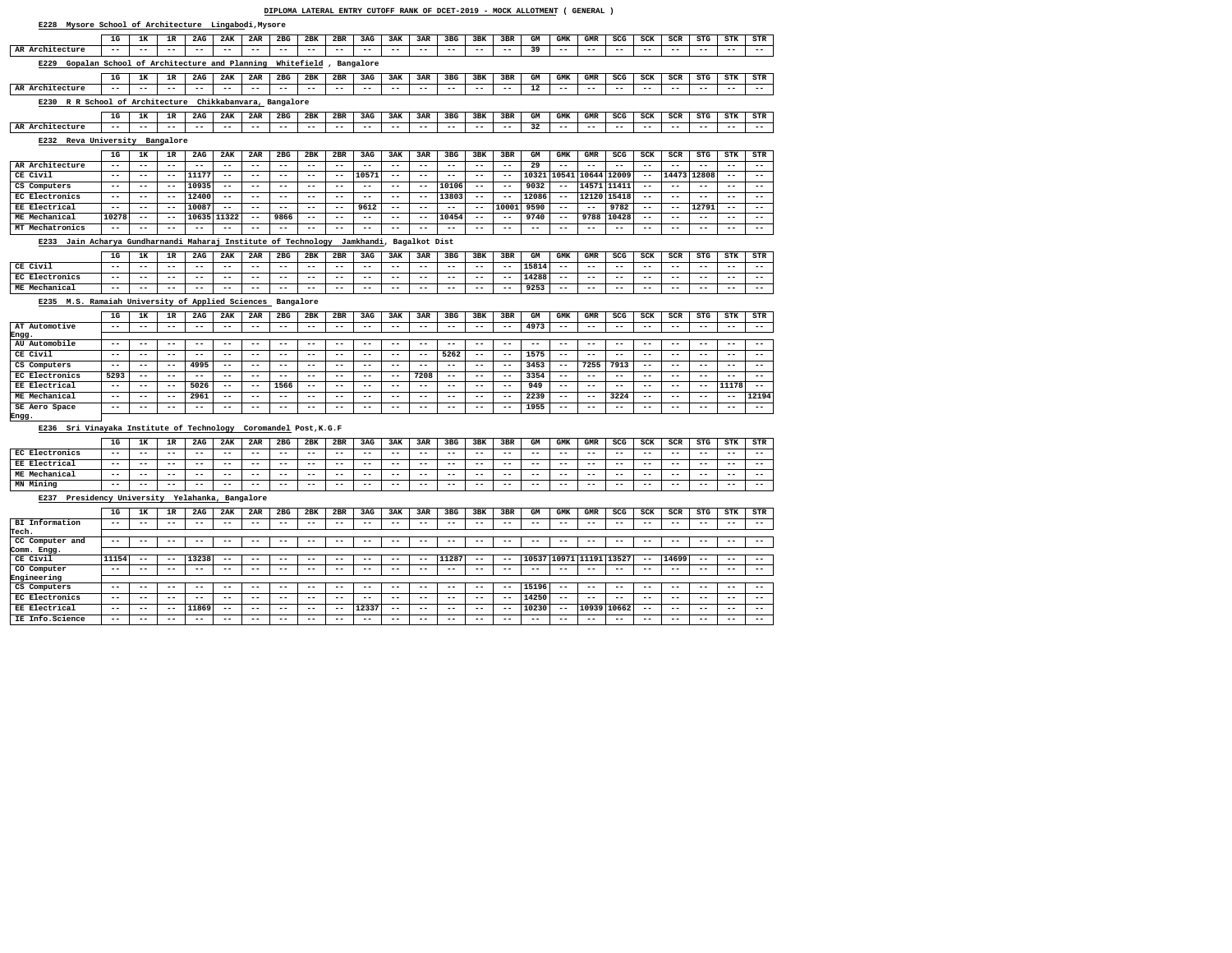## **E237 Presidency University Yelahanka, Bangalore**

#### **E238 Mysuru Royal Institute of Technology Mandya (D)**

#### **E239 East West College of Engineering Yelahanka New Town, Bangalore**

#### **E240 Dayananda Sagar University Hosur Road, Bangalore**

**E241 KLE Technological University(Formerly BVBCET) Dharward Dist**

## **E242 BGS School of Architecture and Planning Campus, Bangalore**

|                   | 1G    | 1ĸ    | 1R    | 2AG   | 2AK   | 2AR   | 2 <sub>BG</sub> | 2BK   | 2BR   | 3AG   | 3AK   | 3AR   | 3 <sub>BG</sub> | 3BK   | 3BR   | GМ    | <b>GMK</b> | <b>GMR</b> | SCG   | SCK   | SCR   | STG   | STK   | STR   |
|-------------------|-------|-------|-------|-------|-------|-------|-----------------|-------|-------|-------|-------|-------|-----------------|-------|-------|-------|------------|------------|-------|-------|-------|-------|-------|-------|
| BC Computer Tech. | $- -$ | $- -$ | $- -$ | $- -$ | $- -$ | $- -$ | $- -$           | $- -$ | $- -$ | $- -$ | $- -$ | $- -$ | $- -$           | $- -$ | $- -$ | $- -$ | $- -$      | $- -$      | $- -$ | $- -$ | $- -$ | $- -$ | $- -$ | $- -$ |
| CS Computers      | $- -$ | $- -$ | $- -$ | $- -$ | $- -$ | $- -$ | $- -$           | $- -$ | $- -$ | $- -$ | $- -$ | $- -$ | $- -$           | $- -$ | $- -$ | 16043 | $- -$      | $- -$      | $- -$ | $- -$ | $- -$ | $- -$ | $- -$ | $- -$ |
| EC Electronics    | $- -$ | $- -$ | $- -$ | $- -$ | $- -$ | $- -$ | $- -$           | $- -$ | $- -$ | $- -$ | $- -$ | $- -$ | $- -$           | $- -$ | $- -$ | 16205 | $- -$      | $- -$      | $- -$ | $- -$ | $- -$ | $- -$ | $- -$ | $- -$ |
| ME Mechanical     | $- -$ | $- -$ | $- -$ | $- -$ | $- -$ | $- -$ | $- -$           | $- -$ | $- -$ | $- -$ | $- -$ | $- -$ | $- -$           | $- -$ | $- -$ | 16394 | $- -$      | $- -$      | $- -$ | $- -$ | $- -$ | $- -$ | $- -$ | $- -$ |
| SE Aero Space     | $- -$ | $- -$ | $- -$ | $- -$ | $- -$ | $- -$ | $- -$           | $- -$ | $- -$ | $- -$ | $- -$ | $- -$ | $- -$           | $- -$ | $- -$ | 12952 | $- -$      | $- -$      | $- -$ | $- -$ | $- -$ | $- -$ | $- -$ | $- -$ |
| Engg.             |       |       |       |       |       |       |                 |       |       |       |       |       |                 |       |       |       |            |            |       |       |       |       |       |       |

|                   | 1G    | 1K    | 1R    | 2AG   | 2AK   | 2AR   | 2 <sub>BG</sub> | 2BK   | 2BR   | 3AG   | 3AK   | 3AR   | 3 <sub>BG</sub> | 3BK   | 3BR   | GМ    | GMK   | GMR   | SCG   | SCK   | SCR   | STG   | STK   | STR   |
|-------------------|-------|-------|-------|-------|-------|-------|-----------------|-------|-------|-------|-------|-------|-----------------|-------|-------|-------|-------|-------|-------|-------|-------|-------|-------|-------|
| AR Architecture   | $- -$ | $- -$ | $- -$ | $- -$ | $- -$ | $- -$ | $- -$           | $- -$ | $- -$ | $- -$ | $- -$ | $- -$ | $- -$           | $- -$ | $- -$ |       | $- -$ | $- -$ | $- -$ | $- -$ | $- -$ | $- -$ | $- -$ | $- -$ |
| BT Bio Technology | $- -$ | $- -$ | $- -$ | $- -$ | $- -$ | $- -$ | $- -$           | $- -$ | $- -$ | $- -$ | $- -$ | $- -$ | $- -$           | $- -$ | $- -$ | $- -$ | $- -$ | $- -$ | $- -$ | $- -$ | $- -$ | $- -$ | $- -$ | --    |
| CE Civil          | $- -$ | $- -$ | $- -$ | $- -$ | $- -$ | $- -$ | $- -$           | $- -$ | $- -$ | $- -$ | $- -$ | $- -$ | $- -$           | $- -$ | $- -$ | 177   | $- -$ | $- -$ | 1192  | $- -$ | $- -$ | $- -$ | $- -$ | $- -$ |
| CS Computers      | 931   | $- -$ | $- -$ | 677   | $- -$ | $- -$ | $- -$           | $- -$ | $- -$ | $- -$ | $- -$ | $- -$ | 914             | $- -$ | $- -$ | 664   | 882   | $- -$ | 1553  | $- -$ | 3544  | $- -$ | $- -$ | $- -$ |
| EC Electronics    | $- -$ | $- -$ | $- -$ | 1196  | $- -$ | $- -$ | $- -$           | $- -$ | $- -$ | $- -$ | $- -$ | $- -$ | 697             | $- -$ | $- -$ | 458   | $- -$ | 1258  | 628   | $- -$ | $- -$ | $- -$ | 6252  | $- -$ |
| EE Electrical     | $- -$ | $- -$ | $- -$ | $- -$ | $- -$ | $- -$ | $- -$           | $- -$ | $- -$ | $- -$ | $- -$ | $- -$ | 3163            | $- -$ | $- -$ | $- -$ | $- -$ | $- -$ | 11146 | $- -$ | $- -$ | $- -$ | $- -$ | $- -$ |
| ME Mechanical     | $- -$ | $- -$ | $- -$ | 928   | $- -$ | $- -$ | $- -$           | $- -$ | $- -$ | $- -$ | $- -$ | $- -$ | $- -$           | $- -$ | $- -$ | 292   | $- -$ | $- -$ | 1135  | $- -$ | $- -$ | $- -$ | $- -$ | $- -$ |
| RO Auto. And      | 3878  | $- -$ | $- -$ | $- -$ | $- -$ | $- -$ | $- -$           | $- -$ | $- -$ | 1224  | $- -$ | $- -$ | $- -$           | $- -$ | $- -$ | $- -$ | $- -$ | $- -$ | $- -$ | $- -$ | $- -$ | $- -$ | $- -$ | $- -$ |
| Robot.            |       |       |       |       |       |       |                 |       |       |       |       |       |                 |       |       |       |       |       |       |       |       |       |       |       |

|               | 1G    | --<br>∸⊷ | ∸    | 2AG   | 2AK   | 2AR   | 2 <sub>BG</sub> | 2BK   | 2BR   | 3AG   | 3AK   | 3AR   | 3 <sub>BG</sub> | 3BK   | 3BR  | GМ    | GMK   | CMC         | SCG   | SCK   | <b>COD</b> | STG   | STK   | STR   |
|---------------|-------|----------|------|-------|-------|-------|-----------------|-------|-------|-------|-------|-------|-----------------|-------|------|-------|-------|-------------|-------|-------|------------|-------|-------|-------|
| ME Mechanical | 11684 | $- -$    | ---  | 12688 | $- -$ | 14055 | $ -$            | $- -$ | $- -$ | $- -$ | $- -$ | $- -$ | 10836           | $- -$ | ---  | 9855  | 9989  | 10170114814 |       | $- -$ | $- -$      | $- -$ | $- -$ | $- -$ |
| PL Petroleum  | $- -$ | $- -$    | $ -$ | $- -$ | $- -$ | $- -$ | $- -$           | $- -$ | $- -$ | $- -$ | $- -$ | $- -$ | $- -$           | $- -$ | $ -$ | $- -$ | $- -$ | ---         | $- -$ | $- -$ | $- -$      | $- -$ | $- -$ | $- -$ |
| Engineering   |       |          |      |       |       |       |                 |       |       |       |       |       |                 |       |      |       |       |             |       |       |            |       |       |       |

|                | 1G    | <b>175</b> | 1R    | 2AG   | 2AK   | 2AR   | 2 <sub>BG</sub> | 2BK   | 2BR   | 3AG   | 3AK   | 3AR   | 3 <sub>BG</sub> | 3BK   | 3BR   | GМ    | GMK   | <b>GMR</b> | SCG   | SCK   | SCR   | <b>STG</b> | STK   | STR   |
|----------------|-------|------------|-------|-------|-------|-------|-----------------|-------|-------|-------|-------|-------|-----------------|-------|-------|-------|-------|------------|-------|-------|-------|------------|-------|-------|
| CE Civil       | $- -$ | $- -$      | $- -$ | 9885  | $- -$ | $- -$ | $- -$           | $- -$ | $- -$ | $- -$ | $- -$ | $- -$ | $- -$           | $- -$ | $- -$ | 6228  | $- -$ | 6358       | 6534  | $- -$ | $- -$ | $- -$      | $- -$ | $- -$ |
| CS Computers   | $- -$ | $- -$      | $- -$ | $- -$ | $- -$ | $- -$ | $- -$           | $- -$ | $- -$ | $- -$ | $- -$ | $- -$ | $- -$           | $- -$ | $- -$ | 15322 | $- -$ | $- -$      | $- -$ | $- -$ | $- -$ | $- -$      | $- -$ | $- -$ |
| EC Electronics | $- -$ | $- -$      | $- -$ | $- -$ | $- -$ | $- -$ | $- -$           | $- -$ | $- -$ | $- -$ | $- -$ | $- -$ | $- -$           | $- -$ | $- -$ | 15233 | $- -$ | $- -$      | $- -$ | $- -$ | $- -$ | $- -$      | $- -$ | $- -$ |
| ME Mechanical  | $- -$ | $- -$      | $- -$ | $- -$ | $- -$ | 7439  | $- -$           | $- -$ | $- -$ | 12758 | $- -$ | $- -$ | $- -$           | $- -$ | $- -$ | 6855  | $- -$ | $- -$      | $- -$ | $- -$ | $- -$ | $- -$      | $- -$ | $- -$ |

|                   | 1G    | 1ĸ    | 1R    | 2AG   | 2AK   | 2AR   | 2 <sub>BG</sub> | 2BK   | 2BR   | 3AG   | 3AK   | 3AR   | 3 <sub>BG</sub> | 3BK   | 3BR   | GМ    | GMK   | GMR   | SCG   | SCK   | SCR   | STG   | STK   | STR   |
|-------------------|-------|-------|-------|-------|-------|-------|-----------------|-------|-------|-------|-------|-------|-----------------|-------|-------|-------|-------|-------|-------|-------|-------|-------|-------|-------|
| AE Aeronaut. Engg | $- -$ | $- -$ | $- -$ | $- -$ | $- -$ | $- -$ | $- -$           | $- -$ | $- -$ | $- -$ | $- -$ | $- -$ | --              | $- -$ | $- -$ | 15941 | $- -$ | $- -$ | $- -$ | $- -$ | $- -$ | $- -$ | $- -$ | $- -$ |
| CE Civil          | $- -$ | $- -$ | $- -$ | $- -$ | $- -$ | $- -$ | $- -$           | $- -$ | $- -$ | $- -$ | $- -$ | $- -$ | $- -$           | $- -$ | $- -$ | 15365 | $- -$ | $- -$ | $- -$ | $- -$ | $- -$ | $- -$ | $- -$ | $- -$ |
| CS Computers      | $- -$ | $- -$ | $- -$ | $- -$ | $- -$ | $- -$ | $- -$           | $- -$ | $- -$ | $- -$ | $- -$ | $- -$ | --              | $- -$ | $- -$ | 14021 | $- -$ | $- -$ | $- -$ | $- -$ | $- -$ | $- -$ | $- -$ | $- -$ |
| EC Electronics    | $- -$ | $- -$ | $- -$ | $- -$ | $- -$ | $- -$ | $- -$           | $- -$ | $- -$ | $- -$ | $- -$ | $- -$ | --              | $- -$ | $- -$ | 13459 | $- -$ | $- -$ | $- -$ | $- -$ | $- -$ | $- -$ | $- -$ | $- -$ |
| ME Mechanical     | $- -$ | $- -$ | $- -$ | $- -$ | $- -$ | $- -$ | $- -$           | $- -$ | $- -$ | $- -$ | $- -$ | $- -$ | $- -$           | $- -$ | $- -$ | 15759 | $- -$ | $- -$ | $- -$ | $- -$ | $- -$ | $- -$ | $- -$ | $- -$ |

|                                                    | 1G    | 1K    | 1R    | 2AG   | 2AK                           | 2AR       | 2 <sub>BG</sub> | 2BK   | 2BR                  | 3AG   | 3AK   | 3AR   | 3 <sub>BG</sub> | 3BK   | 3BR   | GМ    | <b>GMK</b> | GMR        | SCG   | SCK   | SCR   | <b>STG</b> | STK   | STR   |
|----------------------------------------------------|-------|-------|-------|-------|-------------------------------|-----------|-----------------|-------|----------------------|-------|-------|-------|-----------------|-------|-------|-------|------------|------------|-------|-------|-------|------------|-------|-------|
| AR Architecture                                    | $- -$ | $- -$ | $- -$ | $- -$ | $- -$                         | $- -$     | $- -$           | $- -$ | $- -$                | $- -$ | $- -$ | $- -$ | $- -$           | $- -$ | $- -$ | 32    | $- -$      | $- -$      | $- -$ | $- -$ | $- -$ | $- -$      | $- -$ | $- -$ |
| Adithya Academy of Architecture and Design<br>E243 |       |       |       |       |                               |           |                 |       | Yalahanka, Bangalore |       |       |       |                 |       |       |       |            |            |       |       |       |            |       |       |
|                                                    | 1G    | 1ĸ    | 1R    | 2AG   | 2AK                           | 2AR       | 2 <sub>BG</sub> | 2BK   | 2BR                  | 3AG   | 3AK   | 3AR   | 3 <sub>BG</sub> | 3BK   | 3BR   | GМ    | GMK        | GMR        | SCG   | SCK   | SCR   | <b>STG</b> | STK   | STR   |
| AR Architecture                                    | $- -$ | $- -$ | $- -$ | $- -$ | $- -$                         | $- -$     | $- -$           | $- -$ | $- -$                | $- -$ | $- -$ | $- -$ | $- -$           | $- -$ | $- -$ | 55    | $- -$      | $- -$      | 95    | $- -$ | $- -$ | $- -$      | $- -$ | $- -$ |
| E244 R V College of Architecture                   |       |       |       |       | Chikkegowdanapally, Bangalore |           |                 |       |                      |       |       |       |                 |       |       |       |            |            |       |       |       |            |       |       |
|                                                    | 1G    | 1ĸ    | 1R    | 2AG   | 2AK                           | 2AR       | 2 <sub>BG</sub> | 2BK   | 2BR                  | 3AG   | 3AK   | 3AR   | 3 <sub>BG</sub> | 3BK   | 3BR   | GМ    | <b>GMK</b> | <b>GMR</b> | SCG   | SCK   | SCR   | <b>STG</b> | STK   | STR   |
| AR Architecture                                    | $- -$ | $- -$ | $- -$ | $- -$ | $- -$                         | $- -$     | $- -$           | $- -$ | $- -$                | $- -$ | $- -$ | $- -$ | $- -$           | $- -$ | $- -$ |       | $- -$      | $- -$      | 48    | $- -$ | $- -$ | $- -$      | $- -$ | $- -$ |
| CMR University School of Architecture<br>E245      |       |       |       |       |                               | Bangalore |                 |       |                      |       |       |       |                 |       |       |       |            |            |       |       |       |            |       |       |
|                                                    | 1G    | 1ĸ    | 1R    | 2AG   | 2AK                           | 2AR       | 2 <sub>BG</sub> | 2BK   | 2BR                  | 3AG   | 3AK   | 3AR   | 3 <sub>BG</sub> | 3BK   | 3BR   | GМ    | <b>GMK</b> | GMR        | SCG   | SCK   | SCR   | STG        | STK   | STR   |
| AR Architecture                                    | $- -$ | $- -$ | $- -$ | $- -$ | $- -$                         | $- -$     | $- -$           | $- -$ | $- -$                | --    | $- -$ | $- -$ | $- -$           | $- -$ | $- -$ | 19    | $- -$      | $- -$      | 93    | $- -$ | $- -$ | $- -$      | $- -$ | $- -$ |
| The Oxford School of Architecture<br>E246          |       |       |       |       |                               | Bangalore |                 |       |                      |       |       |       |                 |       |       |       |            |            |       |       |       |            |       |       |
|                                                    | 1G    | 1ĸ    | 1R    | 2AG   | 2AK                           | 2AR       | 2 <sub>BG</sub> | 2BK   | 2BR                  | 3AG   | 3AK   | 3AR   | 3 <sub>BG</sub> | 3BK   | 3BR   | GМ    | GMK        | GMR        | SCG   | SCK   | SCR   | STG        | STK   | STR   |
| AR Architecture                                    | $- -$ | $- -$ | $- -$ | $- -$ | $- -$                         | $- -$     | $ -$            | --    | --                   | --    | $- -$ | $- -$ | $- -$           | $- -$ | $- -$ | $- -$ | $- -$      | $- -$      | 102   | $- -$ | --    | $- -$      | $- -$ | $- -$ |
|                                                    |       |       |       |       |                               |           |                 |       |                      |       |       |       |                 |       |       |       |            |            |       |       |       |            |       |       |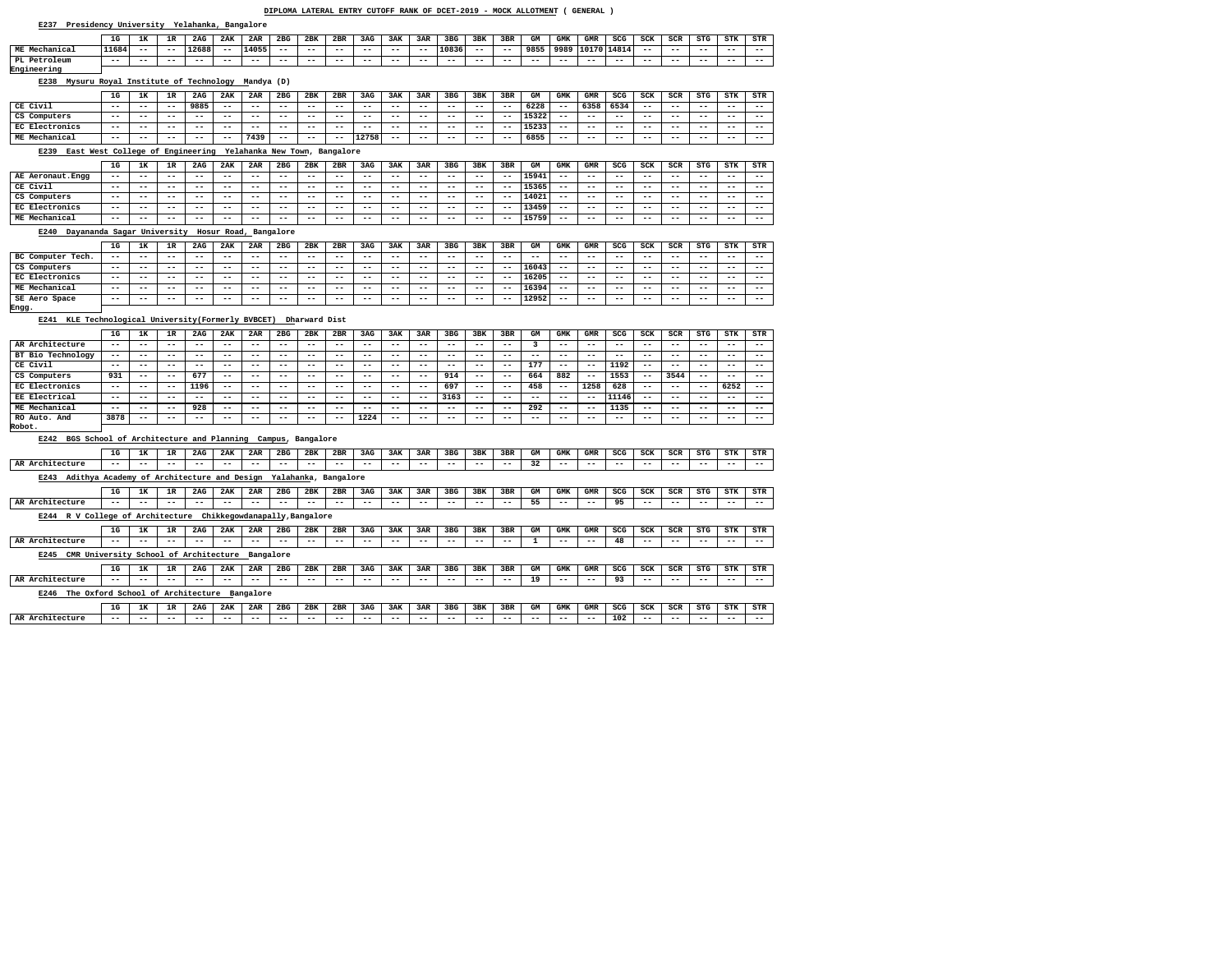#### **E247 Bearys Enviro-Arctitecture Design School Boliyar-Post, Mangalore**

|                                                      | 1G                | 1K             | 1R                | 2AG                   | 2AK                             | 2AR               | 2 <sub>BG</sub>            | 2BK               | 2BR                        | 3AG               | 3AK               | 3AR                      | 3 <sub>BG</sub>   | 3BK                        | 3BR                        | GM    | <b>GMK</b>        | <b>GMR</b>               | SCG               | SCK                      | <b>SCR</b>                 | <b>STG</b>                 | <b>STK</b>        | <b>STR</b>               |
|------------------------------------------------------|-------------------|----------------|-------------------|-----------------------|---------------------------------|-------------------|----------------------------|-------------------|----------------------------|-------------------|-------------------|--------------------------|-------------------|----------------------------|----------------------------|-------|-------------------|--------------------------|-------------------|--------------------------|----------------------------|----------------------------|-------------------|--------------------------|
| AR Architecture                                      | $- -$             | $- -$          | $- -$             | $- -$                 | $- -$                           | $- -$             | $\overline{\phantom{m}}$ . | $\qquad \qquad -$ | $- -$                      | $ -$              | $- -$             | $\qquad \qquad -$        | $- -$             | $ -$                       | $\overline{\phantom{m}}$ . | $ -$  | $\qquad \qquad -$ | $- -$                    | $\qquad \qquad -$ | $- -$                    | $- -$                      | $\overline{\phantom{m}}$ . | $\qquad \qquad -$ | $- -$                    |
| E248<br>Wadiyar Centre For Architecture              |                   |                |                   |                       | Mysuru                          |                   |                            |                   |                            |                   |                   |                          |                   |                            |                            |       |                   |                          |                   |                          |                            |                            |                   |                          |
|                                                      | 1G                | 1ĸ             | 1R                | 2AG                   | 2AK                             | 2AR               | 2BG                        | 2BK               | 2BR                        | 3AG               | 3AK               | 3AR                      | 3 <sub>BG</sub>   | 3BK                        | 3BR                        | GМ    | GMK               | <b>GMR</b>               | SCG               | SCK                      | SCR                        | <b>STG</b>                 | STK               | STR                      |
| AR Architecture                                      | $- -$             | $- -$          | $ -$              | $- -$                 | $\qquad \qquad -$               | $- -$             | $\overline{\phantom{m}}$ . | $- -$             | $- -$                      | $- -$             | $- -$             | $\qquad \qquad -$        | $- -$             | $- -$                      | $\overline{\phantom{m}}$   | 21    | $\qquad \qquad -$ | $\qquad \qquad -$        | 37                | $\overline{\phantom{m}}$ | $- -$                      | $\overline{\phantom{m}}$   | $\qquad \qquad -$ | $- -$                    |
| E249 HMS School of Architecture Tumkur               |                   |                |                   |                       |                                 |                   |                            |                   |                            |                   |                   |                          |                   |                            |                            |       |                   |                          |                   |                          |                            |                            |                   |                          |
|                                                      |                   |                |                   |                       |                                 |                   |                            |                   |                            |                   |                   |                          |                   |                            |                            |       |                   |                          |                   |                          |                            |                            |                   |                          |
|                                                      | 1G                | 1K             | 1R                | 2AG                   | 2AK                             | 2AR               | 2 <sub>BG</sub>            | 2BK               | 2BR                        | 3AG               | 3AK               | 3AR                      | 3 <sub>BG</sub>   | 3BK                        | 3BR                        | GM    | GMK               | <b>GMR</b>               | SCG               | SCK                      | SCR                        | <b>STG</b>                 | STK               | STR                      |
| AR Architecture                                      | $\qquad \qquad -$ | $- -$          | $- -$             | $- -$                 | $ -$                            | $- -$             | $\overline{\phantom{m}}$ . | $- -$             | $- -$                      | $- -$             | $- -$             | $- -$                    | $- -$             | $- -$                      | $ -$                       | 57    | $- -$             | $\qquad \qquad -$        | $\qquad \qquad -$ | $\qquad \qquad -$        | $- -$                      | $\overline{\phantom{m}}$ . | $ -$              | $- -$                    |
| E250 K S School of Architecture                      |                   |                |                   |                       | Bangalore                       |                   |                            |                   |                            |                   |                   |                          |                   |                            |                            |       |                   |                          |                   |                          |                            |                            |                   |                          |
|                                                      | 1G                | 1ĸ             | 1R                | 2AG                   | 2AK                             | 2AR               | 2 <sub>BG</sub>            | 2BK               | 2BR                        | 3AG               | 3AK               | 3AR                      | 3 <sub>BG</sub>   | 3BK                        | 3BR                        | GM    | GMK               | <b>GMR</b>               | SCG               | SCK                      | <b>SCR</b>                 | <b>STG</b>                 | STK               | STR                      |
| AR Architecture                                      | $\qquad \qquad -$ | $- -$          | $- -$             | $- -$                 | $- -$                           | $- -$             | $\overline{\phantom{m}}$ . | $\qquad \qquad -$ | $- -$                      | $- -$             | $- -$             | $- -$                    | $- -$             | $- -$                      | $\overline{\phantom{m}}$ . | 53    | $- -$             | $- -$                    | $- -$             | $- -$                    | $- -$                      | $- -$                      | $\qquad \qquad -$ | $- -$                    |
| E251 NITTE Institute of Architecture                 |                   |                |                   |                       |                                 |                   | Kodakkal, Mangalore        |                   |                            |                   |                   |                          |                   |                            |                            |       |                   |                          |                   |                          |                            |                            |                   |                          |
|                                                      |                   |                |                   |                       |                                 |                   |                            |                   |                            |                   |                   |                          |                   |                            |                            |       |                   |                          |                   |                          |                            |                            |                   |                          |
|                                                      | 1G                | 1K             | 1R                | 2AG                   | 2AK                             | 2AR               | 2 <sub>BG</sub>            | 2BK               | 2BR                        | 3AG               | 3AK               | 3AR                      | 3 <sub>BG</sub>   | 3BK                        | 3BR                        | GМ    | GMK               | GMR                      | SCG               | SCK                      | SCR                        | <b>STG</b>                 | STK               | STR                      |
| AR Architecture                                      | $\qquad \qquad -$ | $- -$          | $- -$             | $- -$                 | $- -$                           | $- -$             | $\qquad \qquad -$          | $\qquad \qquad -$ | $- -$                      | $\qquad \qquad -$ | $- -$             | $ -$                     | $\qquad \qquad -$ | $\overline{\phantom{m}}$   | $\qquad \qquad -$          | $ -$  | $- -$             | $\qquad \qquad -$        | $\qquad \qquad -$ | $\qquad \qquad -$        | $\qquad \qquad -$          | $- -$                      | $ -$              | $- -$                    |
| Mysore College of Engineering and Management<br>E252 |                   |                |                   |                       |                                 |                   | Mysore                     |                   |                            |                   |                   |                          |                   |                            |                            |       |                   |                          |                   |                          |                            |                            |                   |                          |
|                                                      | 1G                | 1ĸ             | 1R                | 2AG                   | 2AK                             | 2AR               | 2BG                        | 2BK               | 2BR                        | 3AG               | 3AK               | 3AR                      | 3 <sub>BG</sub>   | 3BK                        | 3BR                        | GМ    | GMK               | <b>GMR</b>               | SCG               | SCK                      | SCR                        | <b>STG</b>                 | STK               | STR                      |
| CE Civil                                             | $- -$             | $- -$          | $- -$             | $- -$                 | $- -$                           | $- -$             | $- -$                      | $- -$             | $\overline{\phantom{m}}$   | 15619             | $- -$             | $- -$                    | $- -$             | $- -$                      | $ -$                       | 12850 | $\qquad \qquad -$ | 14271                    | $- -$             | $- -$                    | $- -$                      | --                         | $- -$             | $\qquad \qquad -$        |
| CS Computers                                         | $- -$             | $- -$          | $- -$             | $- -$                 | $- -$                           | $- -$             | $- -$                      | $- -$             | $- -$                      | $- -$             | $- -$             | $- -$                    | $- -$             | $- -$                      | $\overline{\phantom{m}}$ . | 14412 | $- -$             | $- -$                    | $- -$             | $- -$                    | $- -$                      | $\qquad \qquad -$          | $- -$             | $\qquad \qquad -$        |
| EC Electronics                                       | $- -$             | $- -$          | $- -$             | $- -$                 | $- -$                           | $- -$             | $- -$                      | $- -$             | $- -$                      | $\qquad \qquad -$ | $- -$             | $- -$                    | $- -$             | $\overline{\phantom{m}}$   | $ -$                       | 16153 | $- -$             | $- -$                    | $- -$             | $\qquad \qquad -$        | $- -$                      | $- -$                      | $- -$             | $\qquad \qquad -$        |
| IE Info.Science                                      | $- -$             | $- -$          | $- -$             | $- -$                 | $- -$                           | $- -$             | $- -$                      | $- -$             | $- -$                      | $- -$             | $- -$             | $- -$                    | $- -$             | $- -$                      | $- -$                      | $- -$ | $- -$             | $- -$                    | $- -$             | $- -$                    | $- -$                      | $- -$                      | $- -$             | $\qquad \qquad -$        |
| ME Mechanical                                        | $\qquad \qquad -$ | $- -$          | $- -$             | $- -$                 | $- -$                           | $- -$             | $- -$                      | $- -$             | $- -$                      | $ -$              | $- -$             | $- -$                    | $- -$             | $- -$                      | $ -$                       | 15550 | $- -$             | $- -$                    | --                | $- -$                    | --                         | $- -$                      | $- -$             | $\qquad \qquad -$        |
| E254 A J Institute Of Engineering And Technology     |                   |                |                   |                       |                                 |                   | <b>MANGALORE</b>           |                   |                            |                   |                   |                          |                   |                            |                            |       |                   |                          |                   |                          |                            |                            |                   |                          |
|                                                      | 1G                | 1ĸ             | 1R                | 2AG                   | 2AK                             | 2AR               | 2 <sub>BG</sub>            | 2BK               | 2BR                        | 3AG               | 3AK               | 3AR                      | 3 <sub>BG</sub>   | 3BK                        | 3BR                        | GМ    | GMK               | <b>GMR</b>               | SCG               | SCK                      | SCR                        | <b>STG</b>                 | <b>STK</b>        | STR                      |
| CE Civil                                             | $- -$             | $- -$          | $- -$             | $- -$                 | $- -$                           | $- -$             | $- -$                      | $- -$             | $- -$                      | $- -$             | $- -$             | $- -$                    | $- -$             | $- -$                      | $- -$                      | 13528 | $- -$             | 15397                    | $- -$             | $- -$                    | $- -$                      | $- -$                      | $\qquad \qquad -$ | $\qquad \qquad -$        |
| CS Computers                                         | $- -$             | $- -$          | $ -$              | $- -$                 | $- -$                           | $- -$             | $- -$                      | $\qquad \qquad -$ | $- -$                      | $- -$             | $- -$             | $- -$                    | $- -$             | $- -$                      | $\overline{\phantom{m}}$ . | 13642 | $- -$             | $- -$                    | $- -$             | $- -$                    | $- -$                      | $- -$                      | $- -$             | $- -$                    |
| EC Electronics                                       | $- -$             | $- -$          | $- -$             | $- -$                 | $- -$                           | $- -$             | $\overline{\phantom{m}}$   | $- -$             | $- -$                      | $\qquad \qquad -$ | $- -$             | $- -$                    | $- -$             | $\overline{\phantom{m}}$   | $- -$                      | 12794 | $- -$             | $- -$                    | $- -$             | $\qquad \qquad -$        | $- -$                      | $- -$                      | --                | $\qquad \qquad -$        |
| IE Info.Science                                      | $- -$             | $- -$          | $- -$             | $- -$                 | $- -$                           | $- -$             | $- -$                      | $- -$             | $- -$                      | $- -$             | $- -$             | $- -$                    | $- -$             | $- -$                      | $- -$                      | 9130  | $- -$             | $- -$                    | --                | $- -$                    | --                         | $- -$                      | $- -$             | $\qquad \qquad -$        |
| ME Mechanical                                        | $- -$             |                | $ -$              | $\qquad \qquad -$     | $- -$                           | 15148             | $- -$                      | $- -$             | $- -$                      | $ -$              | $- -$             | $\qquad \qquad -$        | $- -$             | $- -$                      | $- -$                      | 10079 | $ -$              | $- -$                    | $- -$             | $- -$                    | --                         | $- -$                      | --                | $- -$                    |
| Gitam School Of Technology<br>E255                   |                   |                |                   |                       | <b>BANGALORE RURAL DIST</b>     |                   |                            |                   |                            |                   |                   |                          |                   |                            |                            |       |                   |                          |                   |                          |                            |                            |                   |                          |
|                                                      |                   |                |                   |                       |                                 |                   |                            |                   |                            |                   |                   |                          |                   |                            |                            |       |                   |                          |                   |                          |                            |                            |                   |                          |
|                                                      | 1G                | 1ĸ             | 1R                | 2AG                   | 2AK                             | 2AR               | 2 <sub>BG</sub>            | 2BK               | 2BR                        | 3AG               | 3AK               | 3AR                      | 3 <sub>BG</sub>   | 3BK                        | 3BR                        | GМ    | GMK               | <b>GMR</b>               | SCG               | SCK                      | SCR                        | <b>STG</b>                 | STK               | STR                      |
| BI Information<br>Tech.                              | $\qquad \qquad -$ | $- -$          | $- -$             | $- -$                 | $- -$                           | $- -$             | $\qquad \qquad -$          | $- -$             | $- -$                      | $- -$             | $ -$              | $- -$                    | $- -$             | $\qquad \qquad -$          | $ -$                       | $- -$ | $- -$             | $ -$                     | $ -$              | $- -$                    | $- -$                      | $- -$                      | $\qquad \qquad -$ | $ -$                     |
| CE Civil                                             | $ -$              | $- -$          | $- -$             | $- -$                 | $ -$                            | $- -$             | $\overline{\phantom{m}}$ . | $\qquad \qquad -$ | $- -$                      | $- -$             | $- -$             | $ -$                     | $- -$             | $- -$                      | $ -$                       | $ -$  | $- -$             | $\qquad \qquad -$        | $- -$             | $\qquad \qquad -$        | $- -$                      | $\qquad \qquad -$          | $- -$             | $ -$                     |
| CS Computers                                         | $\qquad \qquad -$ | $- -$          | $\qquad \qquad -$ | $ -$                  | $- -$                           | $- -$             | $\overline{\phantom{m}}$ . | $\qquad \qquad -$ | $- -$                      | $- -$             | $- -$             | $ -$                     | $- -$             | $\overline{\phantom{m}}$ . | $\overline{\phantom{m}}$ . | $ -$  | $- -$             | $- -$                    | $- -$             | $- -$                    | $- -$                      | $- -$                      | $- -$             | $- -$                    |
| EC Electronics                                       | $ -$              | $- -$          | $ -$              | $ -$                  | $ -$                            | $\qquad \qquad -$ | $- -$                      | $- -$             | $\overline{\phantom{m}}$ . | $\qquad \qquad -$ | $- -$             | $\qquad \qquad -$        | $\qquad \qquad -$ | $\overline{\phantom{m}}$   | $\overline{\phantom{m}}$   | $ -$  | $\qquad \qquad -$ | $\qquad \qquad -$        | $- -$             | $\overline{\phantom{m}}$ | $- -$                      | $\qquad \qquad -$          | $- -$             | $ -$                     |
| EE Electrical                                        | $- -$             | $- -$          | $- -$             | $ -$                  | $ -$                            | $- -$             | $\overline{\phantom{m}}$ . | $\qquad \qquad -$ | $- -$                      | $- -$             | $- -$             | $ -$                     | $\qquad \qquad -$ | $- -$                      | $- -$                      | $ -$  | $\qquad \qquad -$ | $- -$                    | $- -$             | $- -$                    | $- -$                      | $\qquad \qquad -$          | $- -$             | $\qquad \qquad -$        |
| ME Mechanical                                        | $- -$             | $- -$          | $- -$             | $- -$                 | $ -$                            | $- -$             | $\overline{\phantom{m}}$ . | $\qquad \qquad -$ | $- -$                      | $- -$             | $- -$             | $- -$                    | $- -$             | $- -$                      | $ -$                       | $ -$  | $\qquad \qquad -$ | $\qquad \qquad -$        | $\qquad \qquad -$ | $\qquad \qquad -$        | $- -$                      | $ -$                       | $\qquad \qquad -$ | $- -$                    |
| E256 Rai Technology University                       |                   |                |                   |                       | Mallohalli(V), Doddaballapur(T) |                   |                            |                   |                            |                   |                   |                          |                   |                            |                            |       |                   |                          |                   |                          |                            |                            |                   |                          |
|                                                      |                   |                |                   |                       |                                 |                   |                            |                   |                            |                   |                   |                          |                   |                            |                            |       |                   |                          |                   |                          |                            |                            |                   |                          |
|                                                      | 1G                | 1ĸ             | 1R                | 2AG                   | 2AK                             | 2AR               | 2 <sub>BG</sub>            | 2BK               | 2BR                        | 3AG               | 3AK               | 3AR                      | 3 <sub>BG</sub>   | 3BK                        | 3BR                        | GМ    | GMK               | ${\tt GMR}$              | SCG               | SCK                      | <b>SCR</b>                 | <b>STG</b>                 | <b>STK</b>        | <b>STR</b>               |
| CE Civil                                             | $- -$             | $- -$          | $- -$             | $ -$                  | $- -$                           | $- -$             | $\qquad \qquad -$          | $\qquad \qquad -$ | $- -$                      | $- -$             | $- -$             | $ -$                     | $- -$             | $ -$                       | $\overline{\phantom{m}}$ . | $ -$  | $\qquad \qquad -$ | $- -$                    | $\qquad \qquad -$ | $\qquad \qquad -$        | $- -$                      | $\overline{\phantom{m}}$ . | $\qquad \qquad -$ | $ -$                     |
| CS Computers<br>EC Electronics                       | $ -$              | $- -$          | $- -$             | $- -$                 | $- -$                           | $- -$             | $\overline{\phantom{m}}$ . | $\qquad \qquad -$ | $- -$                      | $- -$             | $- -$             | $\overline{\phantom{m}}$ | $- -$             | $ -$                       | $\overline{\phantom{m}}$ . | $ -$  | $- -$             | $- -$                    | $- -$             | $- -$                    | $- -$                      | $\qquad \qquad -$          | $- -$             | $\qquad \qquad -$        |
| ME Mechanical                                        | $- -$<br>$- -$    | $- -$<br>$- -$ | $ -$              | $- -$                 | $ -$                            | $- -$<br>$ -$     | $- -$<br>$- -$             | $\qquad \qquad -$ | $- -$                      | $- -$             | $- -$             | $- -$                    | $- -$             | $- -$                      | $- -$                      | $- -$ | $- -$             | $- -$                    | $- -$<br>$- -$    | $- -$                    | $- -$<br>$\qquad \qquad -$ | $\qquad \qquad -$<br>$- -$ | $- -$             | $ -$                     |
|                                                      |                   |                | $- -$             | $- -$                 | $ -$                            |                   |                            | $\qquad \qquad -$ | $- -$                      | $- -$             | $- -$             | $ -$                     | $- -$             | $- -$                      | $\overline{\phantom{m}}$ . | $ -$  | $- -$             | $- -$                    |                   | $\qquad \qquad -$        |                            |                            | $\qquad \qquad -$ | $- -$                    |
| CMR University<br>E257                               |                   |                |                   | CHAGALATTI, BANGALORE |                                 |                   |                            |                   |                            |                   |                   |                          |                   |                            |                            |       |                   |                          |                   |                          |                            |                            |                   |                          |
|                                                      | 1G                | 1K             | 1R                | 2AG                   | 2AK                             | 2AR               | 2 <sub>BG</sub>            | 2BK               | 2BR                        | 3AG               | 3AK               | 3AR                      | 3 <sub>BG</sub>   | 3BK                        | 3BR                        | GМ    | GMK               | GMR                      | SCG               | SCK                      | SCR                        | <b>STG</b>                 | STK               | STR                      |
| BI Information                                       | $- -$             | $- -$          | $- -$             | $- -$                 | $- -$                           | $- -$             | $\qquad \qquad -$          | $\qquad \qquad -$ | $- -$                      | $- -$             | $\qquad \qquad -$ | $- -$                    | $- -$             | $\qquad \qquad -$          | $\overline{\phantom{m}}$ . | $- -$ | $- -$             | $ -$                     | $\qquad \qquad -$ | $\qquad \qquad -$        | $- -$                      | $\overline{\phantom{m}}$ . | $- -$             | $- -$                    |
| <b>Tech.</b>                                         |                   |                |                   |                       |                                 |                   |                            |                   |                            |                   |                   |                          |                   |                            |                            |       |                   |                          |                   |                          |                            |                            |                   |                          |
| CE Civil                                             | $ -$              | $- -$          | $- -$             | $- -$                 | $ -$                            | $ -$              | $- -$                      | $- -$             | $- -$                      | $- -$             | $ -$              | $- -$                    | $- -$             | $- -$                      | $ -$                       | 13457 | $- -$             | $ -$                     | $- -$             | $\frac{1}{2}$            | $- -$                      | $- -$                      | $- -$             | $\overline{\phantom{m}}$ |
| CS Computers                                         | $- -$             | $- -$          | $ -$              | $- -$                 | $- -$                           | $- -$             | $- -$                      | $\qquad \qquad -$ | $- -$                      | $\qquad \qquad -$ | $- -$             | $ -$                     | $\qquad \qquad -$ | $ -$                       | $ -$                       | 14535 | $- -$             | $\qquad \qquad -$        | $\qquad \qquad -$ | $\qquad \qquad -$        | $- -$                      | $\qquad \qquad -$          | $\qquad \qquad -$ | $ -$                     |
| EC Electronics                                       | $ -$              | $- -$          | $- -$             | $- -$                 | $- -$                           | $- -$             | $- -$                      | $- -$             | $- -$                      | $\qquad \qquad -$ | $- -$             | $\overline{\phantom{m}}$ | $- -$             | $\overline{\phantom{m}}$ . | $ -$                       | 12489 | $- -$             | $\overline{\phantom{m}}$ | $\qquad \qquad -$ | $- -$                    | $- -$                      | $\qquad \qquad -$          | $- -$             | $ -$                     |
| ME Mechanical                                        | $\qquad \qquad -$ | $- -$          | $ -$              | $- -$                 | $- -$                           | $- -$             | 12869                      | $\qquad \qquad -$ | $- -$                      | $- -$             | $- -$             | $- -$                    | $- -$             | $\overline{\phantom{m}}$   | $ -$                       | 11439 | $ -$              | $\qquad \qquad -$        | $- -$             | $- -$                    | $- -$                      | $- -$                      | $\qquad \qquad -$ | $- -$                    |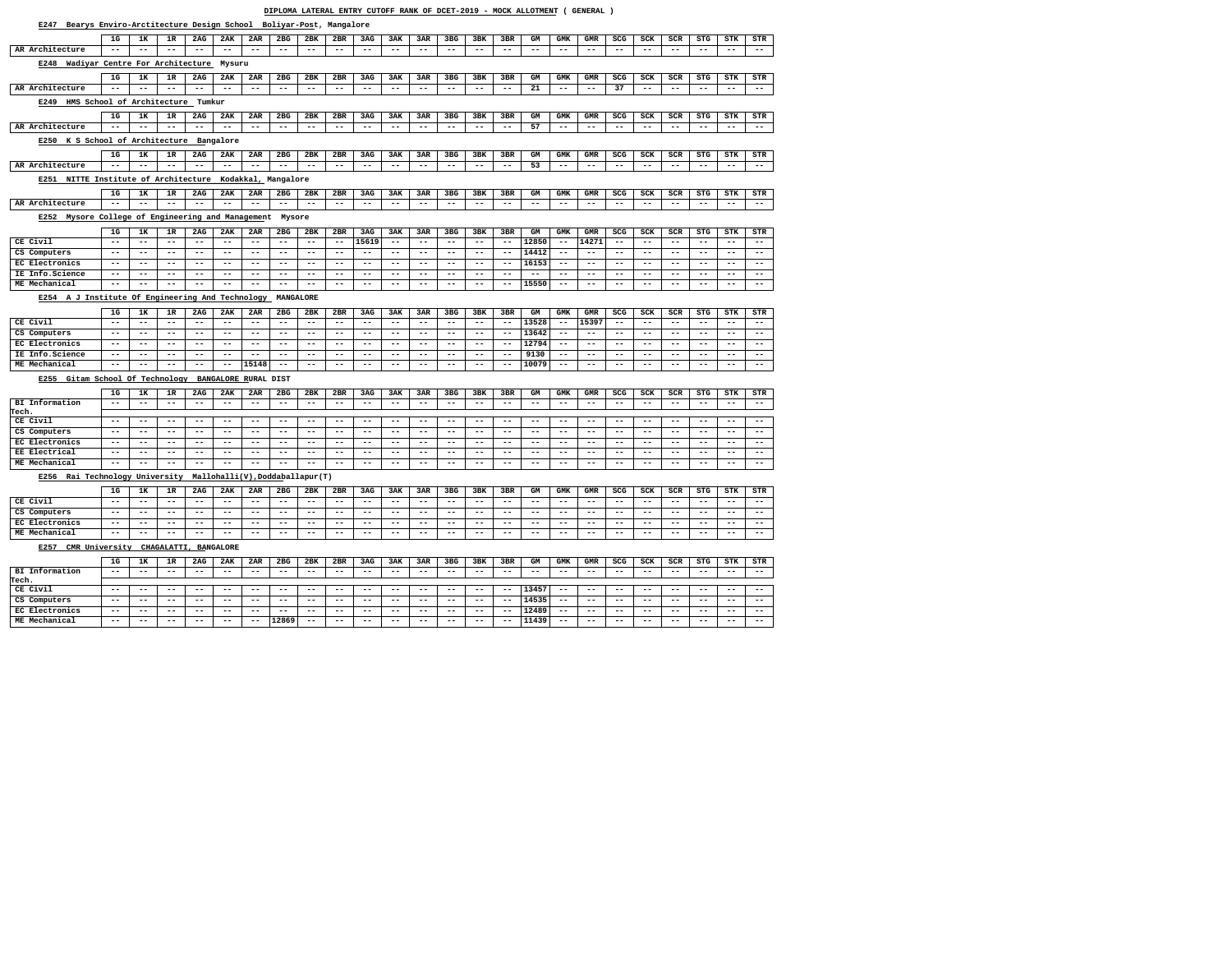**E270 Sharnbasva University(Formerly Appa Inst. of Tech.) Brahmpur,kalaburagi**

| Maharaja Institute of Technology<br>E258                                     |                            |             |                          |             |                            | THANDAVAPURA, MYSORE       |                          |                          |                          |                   |                            |                            |                          |                   |                   |                            |                     |                            |                   |                          |             |                     |                   |                             |
|------------------------------------------------------------------------------|----------------------------|-------------|--------------------------|-------------|----------------------------|----------------------------|--------------------------|--------------------------|--------------------------|-------------------|----------------------------|----------------------------|--------------------------|-------------------|-------------------|----------------------------|---------------------|----------------------------|-------------------|--------------------------|-------------|---------------------|-------------------|-----------------------------|
|                                                                              | 1G                         | 1K          | 1R                       | 2AG         | 2AK                        | 2AR                        | 2 <sub>BG</sub>          | 2BK                      | 2BR                      | 3AG               | 3AK                        | 3AR                        | 3 <sub>BG</sub>          | 3BK               | 3BR               | GM                         | GMK                 | <b>GMR</b>                 | SCG               | <b>SCK</b>               | SCR         | <b>STG</b>          | <b>STK</b>        | STR                         |
| CE Civil                                                                     | $ -$                       | $- -$       | $- -$                    | 9778        | $\overline{\phantom{m}}$ . | $ -$                       | $- -$                    | $- -$                    | $ -$                     | $- -$             | $- -$                      | $- -$                      | $- -$                    | $- -$             | $- -$             | 8413                       | $- -$               | 8587                       | 9115              | $ -$                     | $- -$       | $ -$                | $- -$             | $- -$                       |
| CS Computers                                                                 | $ -$                       | $- -$       | $ -$                     | $ -$        | $- -$                      | $- -$                      | $- -$                    | $- -$                    | $- -$                    | $ -$              | $- -$                      | $- -$                      | $- -$                    | $ -$              | $- -$             | 16115                      | $- -$               | $- -$                      | $- -$             | $ -$                     | $ -$        | $ -$                | $\qquad \qquad -$ | $ -$                        |
| EC Electronics                                                               | $ -$                       | $- -$       | $- -$                    | $- -$       | $- -$                      | $- -$                      | $- -$                    | $- -$                    | $\qquad \qquad -$        | $- -$             | $- -$                      | $- -$                      | $\qquad \qquad -$        | $\qquad \qquad -$ | $\qquad \qquad -$ | 14428                      | $- -$               | $- -$                      | $- -$             | $ -$                     | $ -$        | $- -$               | $- -$             | $- -$                       |
| IE Info.Science                                                              | $ -$                       | $ -$        | $- -$                    | $ -$        | $- -$                      | $- -$                      | $ -$                     | $- -$                    | $\qquad \qquad -$        | $ -$              | $- -$                      | $- -$                      | $\qquad \qquad -$        | $- -$             | $- -$             | $\overline{\phantom{m}}$   | $- -$               | $\overline{\phantom{m}}$ . | $- -$             | $ -$                     | $ -$        | $ -$                | $\qquad \qquad -$ | $- -$                       |
| ME Mechanical                                                                | $- -$                      |             | $-$ -                    | 14621       | $- -$                      |                            | $ -$                     | $- -$                    | $- -$                    | 14554             | $- -$                      | $\overline{\phantom{m}}$ . | $- -$                    | $- -$             | $- -$             | 14299                      | --                  | $- -$                      | $- -$             | $ -$                     | $- -$       | $- -$               | $- -$             | $- -$                       |
| E260 Nitte School of Architecture YELAHANKA BANGALORE                        |                            |             |                          |             |                            |                            |                          |                          |                          |                   |                            |                            |                          |                   |                   |                            |                     |                            |                   |                          |             |                     |                   |                             |
|                                                                              | 1G                         | 1K          | 1R                       | 2AG         | 2AK                        | 2AR                        | 2BG                      | 2BK                      | 2BR                      | 3AG               | 3AK                        | 3AR                        | 3BG                      | 3BK               | 3BR               | GM                         | <b>GMK</b>          | <b>GMR</b>                 | SCG               | <b>SCK</b>               | SCR         | <b>STG</b>          | <b>STK</b>        | STR                         |
| AR Architecture                                                              | $ -$                       | $- -$       | $- -$                    | $- -$       | $- -$                      | $\overline{\phantom{m}}$ . | $- -$                    | $\qquad \qquad -$        | $ -$                     | $ -$              | $\overline{\phantom{m}}$ . | $ -$                       | 28                       | $ -$              | $- -$             | $ -$                       | $\qquad \qquad -$   | $\overline{\phantom{m}}$ . | $\qquad \qquad -$ | $ -$                     | $- -$       | $ -$                | $\qquad \qquad -$ | $- -$                       |
| UP Planning                                                                  | $- -$                      | $- -$       | $- -$                    | $ -$        | $- -$                      | $- -$                      | $- -$                    | $- -$                    | $\qquad \qquad -$        | $ -$              | $- -$                      | $- -$                      | $- -$                    | $- -$             | $- -$             | $- -$                      | $- -$               | $- -$                      | $- -$             | $ -$                     | $ -$        | $ -$                | $ -$              | $- -$                       |
| E261 Angadi School of Architecture                                           |                            |             |                          |             | <b>BELAGAVI</b>            |                            |                          |                          |                          |                   |                            |                            |                          |                   |                   |                            |                     |                            |                   |                          |             |                     |                   |                             |
|                                                                              |                            | 1K          |                          | 2AG         | 2AK                        | 2AR                        | 2BG                      | 2BK                      | 2BR                      | 3AG               | 3AK                        | 3AR                        | 3 <sub>BG</sub>          | 3BK               | 3BR               | GM                         | ${\bf GMK}$         | GMR                        | SCG               | <b>SCK</b>               | SCR         | <b>STG</b>          | <b>STK</b>        | STR                         |
| AR Architecture                                                              | 1G<br>$ -$                 | $- -$       | 1R<br>$- -$              | $- -$       | $ -$                       | $\overline{\phantom{m}}$ . | $ -$                     | $- -$                    | $- -$                    | $ -$              | $\overline{\phantom{m}}$ . | $\overline{\phantom{m}}$ . | $ -$                     | $\sim$ $\sim$     | $ -$              | $- -$                      | $- -$               | $ -$                       | $\overline{53}$   | $ -$                     | $- -$       | $ -$                | $- -$             | $\rightarrow$ $\rightarrow$ |
|                                                                              |                            |             |                          |             |                            |                            |                          |                          |                          |                   |                            |                            |                          |                   |                   |                            |                     |                            |                   |                          |             |                     |                   |                             |
| E262 Brindavan College of Architecture Bangalore                             |                            |             |                          |             |                            |                            |                          |                          |                          |                   |                            |                            |                          |                   |                   |                            |                     |                            |                   |                          |             |                     |                   |                             |
|                                                                              | 1G                         | 1K          | 1R                       | 2AG         | 2AK                        | 2AR                        | 2BG                      | 2BK                      | 2BR                      | 3AG               | 3AK                        | 3AR                        | 3BG                      | 3BK               | 3BR               | GM                         | <b>GMK</b>          | ${\tt GMR}$                | SCG               | SCK                      | SCR         | <b>STG</b>          | <b>STK</b>        | STR                         |
| AR Architecture                                                              | $- -$                      |             | $- -$                    | $ -$        | $- -$                      | $- -$                      | $- -$                    | $\qquad \qquad -$        | $- -$                    | $- -$             | $- -$                      | $- -$                      | $ -$                     | $\qquad \qquad -$ | $- -$             | 45                         | $- -$               | $\overline{\phantom{m}}$ . | $ -$              | $ -$                     | $- -$       | $ -$                | $- -$             | $- -$                       |
| E263 School of Planning and Architecture                                     |                            |             |                          |             |                            | Mysore                     |                          |                          |                          |                   |                            |                            |                          |                   |                   |                            |                     |                            |                   |                          |             |                     |                   |                             |
|                                                                              | $1\text{G}$                | 1ĸ          | 1R                       | 2AG         | 2AK                        | 2AR                        | 2 <sub>BG</sub>          | 2BK                      | 2BR                      | 3AG               | 3AK                        | 3AR                        | 3 <sub>BG</sub>          | 3BK               | 3BR               | GM                         | <b>GMK</b>          | <b>GMR</b>                 | SCG               | SCK                      | SCR         | <b>STG</b>          | STK               | STR                         |
| AR Architecture                                                              | $- -$                      | $- -$       | $ -$                     | $ -$        | $- -$                      | $- -$                      | $- -$                    | $\qquad \qquad -$        | $\qquad \qquad -$        | $ -$              | $\overline{\phantom{m}}$ . | $\overline{\phantom{m}}$ . | $\qquad \qquad -$        | $- -$             | $- -$             | $- -$                      | $- -$               | $ -$                       | 79                | $ -$                     | $- -$       | $ -$                | $\qquad \qquad -$ | $- -$                       |
| E264 Basava Engineering School of Technology                                 |                            |             |                          |             |                            |                            |                          |                          | Zalaki, Vijaypura Dist.  |                   |                            |                            |                          |                   |                   |                            |                     |                            |                   |                          |             |                     |                   |                             |
|                                                                              | 1G                         | 1ĸ          | 1R                       | 2AG         | 2AK                        | 2AR                        | 2 <sub>BG</sub>          | 2BK                      | 2BR                      | 3AG               | 3AK                        | 3AR                        | 3 <sub>BG</sub>          | 3BK               | 3BR               | GM                         | <b>GMK</b>          | GMR                        | SCG               | SCK                      | SCR         | <b>STG</b>          | <b>STK</b>        | STR                         |
| CE Civil                                                                     | $ -$                       | $- -$       | $ -$                     | $ -$        | $- -$                      | $- -$                      | $- -$                    | $- -$                    | $- -$                    | $ -$              | $- -$                      | $- -$                      | $- -$                    | $- -$             | $- -$             | 16466                      | $- -$               | $- -$                      | $- -$             | $ -$                     | $ -$        | $- -$               | $ -$              | $- -$                       |
| CS Computers                                                                 | $ -$                       | $ -$        | $\qquad \qquad -$        | $- -$       | $- -$                      | $\overline{\phantom{m}}$ . | $- -$                    | $- -$                    | $\qquad \qquad -$        | $ -$              | $\overline{\phantom{m}}$ . | $ -$                       | $\qquad \qquad -$        | $\qquad \qquad -$ | $ -$              | $\overline{\phantom{m}}$ . | $- -$               | $ -$                       | $\qquad \qquad -$ | $\overline{\phantom{m}}$ | $- -$       | $ -$                | $\qquad \qquad -$ | $- -$                       |
| EC Electronics                                                               | $- -$                      | $- -$       | $- -$                    | $ -$        | $- -$                      | $ -$                       | $- -$                    | $- -$                    | $- -$                    | $ -$              | $ -$                       | $- -$                      | $- -$                    | $- -$             | $- -$             | 7303                       | $- -$               | $- -$                      | $- -$             | $ -$                     | $- -$       | $- -$               | $- -$             | $ -$                        |
| ME Mechanical                                                                | $- -$                      |             | $- -$                    | $- -$       | $\overline{\phantom{m}}$ . | $- -$                      | $- -$                    | $- -$                    | $ -$                     | $\qquad \qquad -$ | $- -$                      | $ -$                       | $ -$                     | $\qquad \qquad -$ | $\qquad \qquad -$ | 9759                       | $\qquad \qquad -$   | $\overline{\phantom{m}}$ . | $ -$              | $ -$                     | $- -$       | $- -$               | $- -$             | $- -$                       |
| Jain College of Engineering and Technology<br>E265                           |                            |             |                          |             |                            |                            | Hubballi                 |                          |                          |                   |                            |                            |                          |                   |                   |                            |                     |                            |                   |                          |             |                     |                   |                             |
|                                                                              |                            |             |                          |             |                            |                            |                          |                          |                          |                   |                            |                            |                          |                   |                   |                            |                     |                            |                   |                          |             |                     |                   |                             |
| CE Civil                                                                     | 1 <sub>G</sub><br>$- -$    | 1ĸ<br>$- -$ | 1R<br>$- -$              | 2AG<br>3855 | 2AK<br>$- -$               | 2AR<br>$- -$               | 2 <sub>BG</sub><br>$- -$ | 2BK<br>$- -$             | 2BR<br>$- -$             | 3AG<br>$ -$       | 3AK<br>$- -$               | 3AR<br>$- -$               | 3 <sub>BG</sub><br>$- -$ | 3BK<br>$- -$      | 3BR<br>$- -$      | GM<br>2558                 | <b>GMK</b><br>$- -$ | <b>GMR</b><br>3923         | SCG<br>2837       | SCK<br>$ -$              | SCR<br>$ -$ | <b>STG</b><br>$- -$ | STK<br>$- -$      | STR<br>$ -$                 |
| CS Computers                                                                 | 8620                       | $- -$       | $ -$                     | 5698        | $\qquad \qquad -$          | $- -$                      | 5273                     | $- -$                    | $- -$                    | $ -$              | $\overline{\phantom{m}}$ . | $ -$                       | 6311                     | $\sim$ $-$        | $ -$              | 5096                       | $-1$                | $ -$                       | $ -$              | $ -$                     | $ -$        | $ -$                | $\qquad \qquad -$ | $\overline{\phantom{m}}$    |
| <b>EC Electronics</b>                                                        | $\overline{\phantom{m}}$ . | $- -$       | $- -$                    | 3931        | $- -$                      | $- -$                      | $- -$                    | $ -$                     | $- -$                    | $ -$              | $- -$                      | $\overline{\phantom{m}}$ . | $\qquad \qquad -$        | 3019              | $- -$             | 2419                       | $\qquad \qquad -$   | 8248                       | 7446              | $\overline{\phantom{m}}$ | $ -$        | $- -$               | $\qquad \qquad -$ | $\qquad \qquad -$           |
| EE Electrical                                                                | $- -$                      | $ -$        | $ -$                     | $- -$       | $- -$                      | $\qquad \qquad -$          | $ -$                     | $\overline{\phantom{m}}$ | $\qquad \qquad -$        | $ -$              | $\overline{\phantom{m}}$ . | $\overline{\phantom{m}}$ . | $ -$                     | $- -$             | $- -$             | $- -$                      | $- -$               | $\overline{\phantom{m}}$ . | $- -$             | $\overline{\phantom{m}}$ | $- -$       | $ -$                | $\qquad \qquad -$ | $- -$                       |
| ME Mechanical                                                                | $- -$                      | $- -$       | $- -$                    | $- -$       | $- -$                      | 9412                       | 3651                     | $\overline{\phantom{m}}$ | $- -$                    | $\qquad \qquad -$ | $- -$                      | $ -$                       | $ -$                     | $ -$              | $\qquad \qquad -$ | 3541                       | $\qquad \qquad -$   | $ -$                       | $\qquad \qquad -$ | $ -$                     | $- -$       | $- -$               | $\qquad \qquad -$ | $- -$                       |
| E266 BMS College of Architecture BMSCE Campus, Bangalore                     |                            |             |                          |             |                            |                            |                          |                          |                          |                   |                            |                            |                          |                   |                   |                            |                     |                            |                   |                          |             |                     |                   |                             |
|                                                                              |                            |             | 1R                       | 2AG         | 2AK                        | 2AR                        | 2BG                      | 2BK                      | 2BR                      | 3AG               | 3AK                        | 3AR                        | 3 <sub>BG</sub>          | 3BK               | 3BR               | GM                         | <b>GMK</b>          | <b>GMR</b>                 | SCG               | SCK                      | SCR         | <b>STG</b>          | <b>STK</b>        | STR                         |
| AR Architecture                                                              | $1\text{G}$<br>$- -$       | 1K<br>$- -$ | $\overline{\phantom{m}}$ | $- -$       | $- -$                      | $- -$                      | $ -$                     | $- -$                    | $\overline{\phantom{m}}$ | 20                | $- -$                      | $- -$                      | $- -$                    | $ -$              | $\qquad \qquad -$ | $- -$                      | $- -$               | $ -$                       | 67                | $ -$                     | $- -$       | $- -$               | $- -$             | $- -$                       |
|                                                                              |                            |             |                          |             |                            |                            |                          |                          |                          |                   |                            |                            |                          |                   |                   |                            |                     |                            |                   |                          |             |                     |                   |                             |
| E267 Sir M V School of Architecture                                          |                            |             |                          |             | Hunasamaranahalli,         |                            |                          | Bangalore                |                          |                   |                            |                            |                          |                   |                   |                            |                     |                            |                   |                          |             |                     |                   |                             |
|                                                                              | 1G                         | 1K          | 1R                       | 2AG         | 2AK                        | 2AR                        | 2BG                      | 2BK                      | 2BR                      | 3AG               | 3AK                        | 3AR                        | 3 <sub>BG</sub>          | 3BK               | 3BR               | GM                         | <b>GMK</b>          | ${\tt GMR}$                | SCG               | <b>SCK</b>               | SCR         | <b>STG</b>          | <b>STK</b>        | STR                         |
| AR Architecture                                                              | $- -$                      | $- -$       | $ -$                     | $ -$        | $- -$                      | $- -$                      | $ -$                     | $- -$                    | $- -$                    | $ -$              | $\overline{\phantom{m}}$ . | $- -$                      | $\qquad \qquad -$        | $ -$              | $- -$             | $- -$                      | $- -$               | $- -$                      | $ -$              | $ -$                     | $ -$        | $ -$                | $ -$              | $- -$                       |
| E268 R N S School Of Architecture Bangalore                                  |                            |             |                          |             |                            |                            |                          |                          |                          |                   |                            |                            |                          |                   |                   |                            |                     |                            |                   |                          |             |                     |                   |                             |
|                                                                              | 1G                         | 1K          | 1R                       | 2AG         | 2AK                        | 2AR                        | 2BG                      | 2BK                      | 2BR                      | 3AG               | 3AK                        | 3AR                        | 3 <sub>BG</sub>          | 3BK               | 3BR               | GM                         | GMK                 | <b>GMR</b>                 | SCG               | SCK                      | SCR         | <b>STG</b>          | <b>STK</b>        | STR                         |
| AR Architecture                                                              | $- -$                      | $- -$       | $ -$                     | 47          | $- -$                      | $\qquad \qquad -$          | $ -$                     | $- -$                    | $\qquad \qquad -$        | $ -$              | $ -$                       | $ -$                       | $\qquad \qquad -$        | $\qquad \qquad -$ | $\qquad \qquad -$ | $- -$                      | $\qquad \qquad -$   | $ -$                       | $ -$              | $ -$                     | $- -$       | $\qquad \qquad -$   | $ -$              | $- -$                       |
| Jain College of Engineering and Research Udyambhag, Belgaum<br>E269          |                            |             |                          |             |                            |                            |                          |                          |                          |                   |                            |                            |                          |                   |                   |                            |                     |                            |                   |                          |             |                     |                   |                             |
|                                                                              |                            |             |                          | 2AG         | 2AK                        | 2AR                        |                          | 2BK                      |                          | 3AG               | 3AK                        | 3AR                        | 3 <sub>BG</sub>          | 3BK               | 3BR               | GM                         | GMK                 | GMR                        | SCG               | SCK                      | SCR         | STG                 | <b>STK</b>        | STR                         |
| CE Civil                                                                     | $1\text{G}$<br>$- -$       | 1K<br>$ -$  | 1R<br>$- -$              | 5381        | $- -$                      | $- -$                      | 2 <sub>BG</sub><br>$ -$  | $\qquad \qquad -$        | 2BR<br>$- -$             | $- -$             | $\overline{\phantom{m}}$ . | $\overline{\phantom{m}}$ . | $- -$                    | $- -$             | $\qquad \qquad -$ | 3658                       | $- -$               | 5321                       | 5984              | $ -$                     | $- -$       | $- -$               | $ -$              | $- -$                       |
| CS Computers                                                                 | 15042                      | $- -$       | $- -$                    | $- -$       | $  \,$                     | $- -$                      | 11693                    | $\qquad \qquad -$        | $\qquad \qquad -$        | $ -$              | $\overline{\phantom{m}}$ . | $ -$                       | 8183                     | $ -$              | $\sim$ $\sim$     | 7908                       | $\sim$ $\sim$       | $ -$                       | $- -$             | $ -$                     | $- -$       | $ -$                | $- -$             | $- -$                       |
| EC Electronics                                                               | $\overline{\phantom{m}}$   | $- -$       | $- -$                    | 8624        | $- -$                      | $- -$                      | $- -$                    | $ -$                     | $\qquad \qquad -$        | $- -$             | $- -$                      | $ -$                       | 5220                     | $- -$             | $\qquad \qquad -$ | 5094                       | $- -$               | 5448                       | 7323              | $ -$                     | $- -$       | $- -$               | $- -$             | $- -$                       |
| ME Mechanical                                                                | $- -$                      | $- -$       | $ -$                     | $- -$       | $- -$                      | 10856                      | 7698                     | $\qquad \qquad -$        | $\qquad \qquad -$        | $ -$              | $- -$                      | $- -$                      | $- -$                    | $- -$             | $- -$             | 3461                       | $- -$               | $\overline{\phantom{m}}$ . | $ -$              | $ -$                     | $- -$       | $ -$                | $\qquad \qquad -$ | $- -$                       |
| E270 Sharnbasya University(Formerly Appa Inst. of Tech.) Brahmpur.kalaburagi |                            |             |                          |             |                            |                            |                          |                          |                          |                   |                            |                            |                          |                   |                   |                            |                     |                            |                   |                          |             |                     |                   |                             |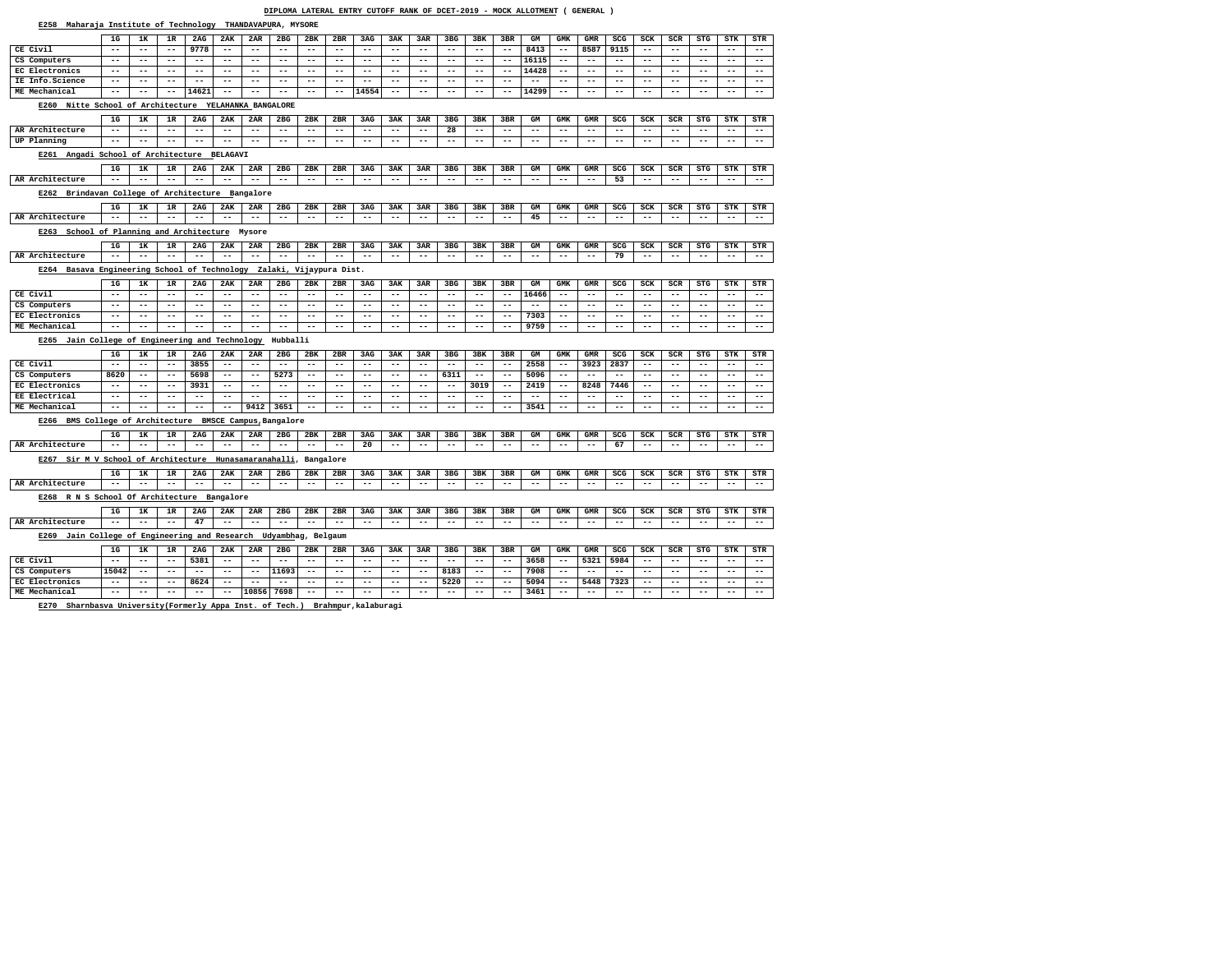## **E270 Sharnbasva University(Formerly Appa Inst. of Tech.) Brahmpur,kalaburagi**

|                                                                              | 1G                         | 1ĸ                | 1R                         | 2AG                        | 2AK                        | 2AR          | 2 <sub>BG</sub>   | 2BK                       | 2BR                      | 3AG          | 3AK                        | 3AR                        | 3 <sub>BG</sub>            | 3BK               | 3BR                        | GM                | <b>GMK</b>        | GMR               | SCG            | SCK               | <b>SCR</b>               | <b>STG</b>                 | STK                        | STR                        |
|------------------------------------------------------------------------------|----------------------------|-------------------|----------------------------|----------------------------|----------------------------|--------------|-------------------|---------------------------|--------------------------|--------------|----------------------------|----------------------------|----------------------------|-------------------|----------------------------|-------------------|-------------------|-------------------|----------------|-------------------|--------------------------|----------------------------|----------------------------|----------------------------|
| AR Architecture                                                              | $\qquad \qquad -$          | $\qquad \qquad -$ | $ -$                       | $- -$                      | $- -$                      |              | $- -$             | $- -$                     | $- -$                    | $- -$        | $- -$                      | $- -$                      | $- -$                      |                   | $- -$                      | 60                | $\qquad \qquad -$ | $- -$             | $- -$          | $- -$             | $- -$                    | $- -$                      | $\qquad \qquad -$          | $--$                       |
| East West School of Architecture<br>E271                                     |                            |                   |                            |                            |                            |              |                   | Near Anjanagar, Bangalore |                          |              |                            |                            |                            |                   |                            |                   |                   |                   |                |                   |                          |                            |                            |                            |
|                                                                              | 1G                         | 1K                | 1R                         | 2AG                        | 2AK                        | 2AR          | 2BG               | 2BK                       | 2BR                      | 3AG          | 3AK                        | 3AR                        | 3 <sub>BG</sub>            | 3BK               | 3BR                        | GM                | <b>GMK</b>        | <b>GMR</b>        | SCG            | SCK               | SCR                      | <b>STG</b>                 | <b>STK</b>                 | STR                        |
| AR Architecture                                                              | $- -$                      |                   | $ -$                       | $- -$                      | $ -$                       |              | $- -$             | $ -$                      | $- -$                    | $ -$         | $- -$                      | $- -$                      | $- -$                      | $ -$              | $- -$                      | 52                | $- -$             | $- -$             | $- -$          | $- -$             | $- -$                    | $- -$                      | $- -$                      | $- -$                      |
| Government Engineering College<br>E272<br>Talakal, Koppal                    |                            |                   |                            |                            |                            |              |                   |                           |                          |              |                            |                            |                            |                   |                            |                   |                   |                   |                |                   |                          |                            |                            |                            |
|                                                                              |                            |                   |                            |                            |                            |              |                   |                           |                          |              |                            |                            |                            |                   |                            |                   |                   |                   |                |                   |                          |                            |                            |                            |
|                                                                              | 1G                         | 1K                | 1R                         | 2AG                        | 2AK                        | 2AR          | 2 <sub>BG</sub>   | 2BK                       | 2BR                      | 3AG          | 3AK                        | 3AR                        | 3 <sub>BG</sub>            | 3BK               | 3BR                        | GM                | <b>GMK</b>        | <b>GMR</b>        | SCG            | <b>SCK</b>        | <b>SCR</b>               | <b>STG</b>                 | <b>STK</b>                 | STR                        |
| CE Civil                                                                     | $- -$                      | $\qquad \qquad -$ | $- -$                      | $- -$                      | $- -$                      | $- -$        | $ -$              | $ -$                      | $ -$                     | $- -$        | $ -$                       | $- -$                      | $- -$                      | $- -$             | $- -$                      | $- -$             | $\qquad \qquad -$ | $- -$             | $- -$          | $- -$             | $\qquad \qquad -$        | $- -$                      | $- -$                      | $- -$                      |
| CS Computers                                                                 | $\qquad \qquad -$          | $- -$             | $- -$                      | $\overline{\phantom{m}}$ . | $\overline{\phantom{m}}$ . | $- -$        | $- -$             | $ -$                      | $\qquad \qquad -$        | $- -$        | $ -$                       | $- -$                      | $- -$                      | $- -$             | $- -$                      | $- -$             | $\qquad \qquad -$ | $- -$             | $- -$          | $- -$             | $\qquad \qquad -$        | $- -$                      | $- -$                      | $\overline{\phantom{m}}$ . |
| EC Electronics                                                               | $ -$                       | $- -$             | $- -$                      | $\overline{\phantom{m}}$ . | $ -$                       | $ -$         | $- -$             | $ -$                      | $\overline{\phantom{m}}$ | $- -$        | $- -$                      | $\qquad \qquad -$          | $- -$                      | $- -$             | $- -$                      | $\qquad \qquad -$ | $\qquad \qquad -$ | $- -$             | $- -$          | $- -$             | $- -$                    | $- -$                      | $- -$                      | $\overline{\phantom{m}}$ . |
| EE Electrical                                                                | $- -$                      | $- -$             | $ -$                       | $- -$                      | $- -$                      | $- -$        | $ -$              | $ -$                      | $- -$                    |              | $ -$                       | $- -$                      | $- -$                      | $ -$              | --                         | $ -$              | $ -$              | $ -$              | $ -$           | $- -$             | $- -$                    | $- -$                      | $ -$                       | $\qquad \qquad -$          |
| ME Mechanical                                                                | $- -$                      |                   | $ -$                       | $\overline{\phantom{m}}$ . | $- -$                      | $- -$        | $- -$             | $ -$                      | $ -$                     |              | $ -$                       | $\overline{\phantom{m}}$ . | $- -$                      | $ -$              | $- -$                      | $- -$             | $\qquad \qquad -$ | $- -$             | $- -$          | $- -$             | $\qquad \qquad -$        | $- -$                      | $- -$                      | $- -$                      |
| Government Engineering College<br>Viprasainagar, Gangavathi<br>E273          |                            |                   |                            |                            |                            |              |                   |                           |                          |              |                            |                            |                            |                   |                            |                   |                   |                   |                |                   |                          |                            |                            |                            |
|                                                                              | 1G                         | 1K                | 1R                         | 2AG                        | 2AK                        | 2AR          | 2 <sub>BG</sub>   | 2BK                       | 2BR                      | 3AG          | 3AK                        | 3AR                        | 3 <sub>BG</sub>            | 3BK               | 3BR                        | GM                | <b>GMK</b>        | GMR               | SCG            | <b>SCK</b>        | <b>SCR</b>               | <b>STG</b>                 | STK                        | STR                        |
| CE Civil                                                                     | $- -$                      | $- -$             | $- -$                      | $- -$                      | $\overline{\phantom{m}}$ . | $- -$        | $- -$             | $ -$                      | $- -$                    | $- -$        | $ -$                       | $- -$                      | $- -$                      | $- -$             | $- -$                      | $\qquad \qquad -$ | $- -$             | $- -$             | $- -$          | $- -$             | $- -$                    | $- -$                      | $- -$                      | $- -$                      |
| CS Computers                                                                 | $- -$                      | $- -$             | $- -$                      | $\overline{\phantom{m}}$ . | $ -$                       | $ -$         | $- -$             | $ -$                      | $ -$                     | $- -$        | $- -$                      | $\overline{\phantom{m}}$ . | $\overline{\phantom{m}}$ . | $- -$             | $- -$                      | $- -$             | $\qquad \qquad -$ | $- -$             | $- -$          | $\qquad \qquad -$ | $- -$                    | $- -$                      | $\overline{\phantom{m}}$   | $ -$                       |
| EC Electronics                                                               | $- -$                      | $- -$             | $ -$                       | $- -$                      | $- -$                      | $- -$        | $- -$             | $- -$                     | $- -$                    |              | $ -$                       | $- -$                      | $- -$                      | $ -$              | $ -$                       | $- -$             | $- -$             | $ -$              | $ -$           | $- -$             | $- -$                    | $ -$                       | $ -$                       | $\qquad \qquad -$          |
| EE Electrical                                                                | $\overline{\phantom{m}}$ . | $- -$             | $- -$                      | $- -$                      | $- -$                      | $- -$        | $- -$             | $- -$                     | $- -$                    |              | $- -$                      | $- -$                      | $- -$                      | $ -$              | $- -$                      | $- -$             | $- -$             | $ -$              | $- -$          | $- -$             | $- -$                    | $- -$                      | $- -$                      | $\overline{\phantom{m}}$ – |
| ME Mechanical                                                                | $- -$                      |                   | $- -$                      | $- -$                      | $- -$                      | $- -$        | $- -$             | $ -$                      | $- -$                    | $- -$        | $ -$                       | $- -$                      | $- -$                      | $- -$             | $- -$                      | $- -$             | $- -$             | $- -$             | $- -$          | $- -$             | $- -$                    | $- -$                      | $\overline{\phantom{m}}$ . | $- -$                      |
|                                                                              |                            |                   |                            |                            |                            |              |                   |                           |                          |              |                            |                            |                            |                   |                            |                   |                   |                   |                |                   |                          |                            |                            |                            |
| Government Engineering College<br>Moselehosahalli, Hassan<br>E274            |                            |                   |                            |                            |                            |              |                   |                           |                          |              |                            |                            |                            |                   |                            |                   |                   |                   |                |                   |                          |                            |                            |                            |
|                                                                              | 1G                         | 1K                | 1R                         | 2AG                        | 2AK                        | 2AR          | 2 <sub>BG</sub>   | 2BK                       | 2BR                      | 3AG          | 3AK                        | 3AR                        | 3 <sub>BG</sub>            | 3BK               | 3BR                        | GM                | ${\tt GMK}$       | GMR               | SCG            | SCK               | <b>SCR</b>               | <b>STG</b>                 | <b>STK</b>                 | STR                        |
| CE Civil                                                                     | $\overline{\phantom{m}}$ . | $- -$             | $- -$                      | $\overline{\phantom{m}}$ . | $\overline{\phantom{m}}$ . | $- -$        | $- -$             | $\overline{\phantom{m}}$  | $\overline{\phantom{m}}$ | $- -$        | $- -$                      | $\qquad \qquad -$          | $\overline{\phantom{m}}$ . | $- -$             | $- -$                      | $- -$             | $- -$             | $\qquad \qquad -$ | $- -$          | $- -$             | $\overline{\phantom{m}}$ | $- -$                      | $ -$                       | $- -$                      |
| CS Computers                                                                 | $\overline{\phantom{m}}$ . | $- -$             | $- -$                      | $- -$                      | $- -$                      | $- -$        | $- -$             | $- -$                     | $- -$                    | $ -$         | $ -$                       | $- -$                      | $- -$                      | $ -$              | $ -$                       | $- -$             | $- -$             | $ -$              | $- -$          | $- -$             | $- -$                    | $- -$                      | $- -$                      | $\overline{\phantom{m}}$ . |
| EC Electronics                                                               | $\overline{\phantom{m}}$ . | $- -$             | $- -$                      | $- -$                      | $ -$                       | $- -$        | $- -$             | $ -$                      | $- -$                    |              | $ -$                       | $- -$                      | $- -$                      | $ -$              | $ -$                       | $- -$             | $- -$             | $- -$             | $- -$          | $- -$             | $\qquad \qquad -$        | $- -$                      | $- -$                      | $\overline{\phantom{m}}$ . |
| EE Electrical                                                                | $\qquad \qquad -$          | $- -$             | $- -$                      | $\overline{\phantom{m}}$ . | $\overline{\phantom{m}}$ . | $- -$        | $- -$             | $- -$                     | $ -$                     | $- -$        | $ -$                       | $- -$                      | $- -$                      | $ -$              | $- -$                      | $- -$             | $\qquad \qquad -$ | $- -$             | $ -$           | $- -$             | $- -$                    | $- -$                      | $- -$                      | $\overline{\phantom{m}}$ . |
| ME Mechanical                                                                | $- -$                      |                   | $- -$                      |                            | $- -$                      | $- -$        | $- -$             | $- -$                     | $- -$                    |              | $ -$                       | $- -$                      | $- -$                      | $- -$             | $ -$                       | $- -$             | $\qquad \qquad -$ | $- -$             | $- -$          | $- -$             | $\qquad \qquad -$        | $- -$                      | $- -$                      | $\qquad \qquad -$          |
| R V Institute of Technology and Management<br>E275<br>JP Nagar,<br>Bengaluru |                            |                   |                            |                            |                            |              |                   |                           |                          |              |                            |                            |                            |                   |                            |                   |                   |                   |                |                   |                          |                            |                            |                            |
|                                                                              |                            |                   |                            |                            |                            |              |                   |                           |                          |              |                            |                            |                            |                   |                            |                   |                   |                   |                |                   |                          |                            |                            |                            |
|                                                                              | 1G                         | 1ĸ<br>$- -$       | 1R<br>$- -$                | 2AG<br>$- -$               | 2AK                        | 2AR<br>$- -$ | 2BG<br>$ -$       | 2BK<br>$- -$              | 2BR<br>$- -$             | 3AG<br>$- -$ | 3AK<br>$ -$                | 3AR<br>$- -$               | 3 <sub>BG</sub><br>$- -$   | 3BK               | 3BR<br>$ -$                | GМ                | <b>GMK</b>        | <b>GMR</b>        | SCG            | SCK               | SCR<br>$ -$              | <b>STG</b>                 | STK                        | STR                        |
| CS Computers<br>EC Electronics                                               | $- -$<br>$- -$             | $- -$             | $- -$                      | $- -$                      | $- -$<br>$- -$             |              | $- -$             |                           | $- -$                    |              | $- -$                      |                            | $- -$                      | $- -$             | $- -$                      | $- -$             | $- -$<br>$- -$    | $- -$             | $- -$<br>$- -$ | $- -$<br>$- -$    | $- -$                    | $ -$<br>$- -$              | $- -$<br>$- -$             | $\qquad \qquad -$<br>$- -$ |
| IE Info.Science                                                              | $\qquad \qquad -$          | $\qquad \qquad -$ | $- -$                      | $\qquad \qquad -$          | $ -$                       | $- -$        | $\qquad \qquad -$ | $ -$                      | $- -$                    | $- -$        | $\qquad \qquad -$          | $- -$                      | $\qquad \qquad -$          | $- -$             | $\overline{\phantom{m}}$ . | $\qquad \qquad -$ | $- -$             | $- -$             | $- -$          | $ -$              | $- -$                    | $- -$                      | $\overline{\phantom{m}}$ . | $- -$                      |
| ME Mechanical                                                                | $- -$                      | $- -$             | $\overline{\phantom{m}}$ . | $- -$                      | $- -$                      | $- -$        | $\qquad \qquad -$ | $\qquad \qquad -$         | $- -$                    | $- -$        | $\overline{\phantom{m}}$ . | $- -$                      | $\qquad \qquad -$          | $\qquad \qquad -$ | $- -$                      | $\qquad \qquad -$ | $- -$             | $\qquad \qquad -$ | $- -$          | $\qquad \qquad -$ | $- -$                    | $- -$                      | $- -$                      | $- -$                      |
|                                                                              |                            |                   |                            |                            |                            |              |                   |                           |                          |              |                            |                            |                            |                   |                            |                   |                   |                   |                |                   |                          |                            |                            |                            |
| School of Architecture Dayananda Sagar College Of Engineering<br>E276        |                            |                   |                            |                            |                            |              |                   |                           |                          | Bangalore    |                            |                            |                            |                   |                            |                   |                   |                   |                |                   |                          |                            |                            |                            |
|                                                                              | 1G                         | 1K                | 1R                         | 2AG                        | 2AK                        | 2AR          | 2 <sub>BG</sub>   | 2BK                       | 2BR                      | 3AG          | 3AK                        | 3AR                        | 3 <sub>BG</sub>            | 3BK               | 3BR                        | GМ                | ${\tt GMK}$       | ${\tt GMR}$       | SCG            | <b>SCK</b>        | <b>SCR</b>               | STG                        | <b>STK</b>                 | STR                        |
| AR Architecture                                                              | $- -$                      |                   | $- -$                      | $- -$                      | $\overline{\phantom{m}}$ . | $- -$        | $- -$             | $- -$                     | $- -$                    | $- -$        | $\overline{\phantom{m}}$ . | $- -$                      | $\qquad \qquad -$          | $- -$             | $\overline{\phantom{m}}$ . | 25                | $- -$             | $- -$             | 71             | $- -$             | $- -$                    | $- -$                      | $ -$                       | $- -$                      |
| E504 Sambhram Institute of Technology                                        |                            |                   |                            |                            |                            |              |                   | Bangalore (IInd Shift)    |                          |              |                            |                            |                            |                   |                            |                   |                   |                   |                |                   |                          |                            |                            |                            |
|                                                                              |                            |                   |                            |                            |                            |              |                   |                           |                          |              |                            |                            |                            |                   |                            |                   |                   |                   |                |                   |                          |                            |                            |                            |
|                                                                              | 1 <sub>G</sub>             | 1K                | 1R                         | 2AG                        | 2AK                        | 2AR          | 2 <sub>BG</sub>   | 2BK                       | 2BR                      | 3AG          | 3AK                        | 3AR                        | 3 <sub>BG</sub>            | 3BK               | 3BR                        | GM                | ${\tt GMK}$       | GMR               | SCG            | SCK               | SCR                      | <b>STG</b>                 | <b>STK</b>                 | STR                        |
| CE Civil                                                                     | $\overline{\phantom{m}}$ . | $- -$             | $\overline{\phantom{m}}$ . | $\qquad \qquad -$          | $- -$                      | $- -$        | $ -$              | $ -$                      | $ -$                     | $ -$         | $- -$                      | $\qquad \qquad -$          | $\qquad \qquad -$          | $\qquad \qquad -$ | $- -$                      | 14663             | $- -$             | $\qquad \qquad -$ | $- -$          | $- -$             | $- -$                    | $\overline{\phantom{m}}$ . | $\overline{\phantom{m}}$ . | $- -$                      |
| CS Computers                                                                 | $\qquad \qquad -$          | $\qquad \qquad -$ | $\overline{\phantom{m}}$ . | $\qquad \qquad -$          | $ -$                       | $- -$        | $ -$              | $ -$                      | $ -$                     | $- -$        | $\overline{\phantom{m}}$ . | $\qquad \qquad -$          | $\qquad \qquad -$          | $- -$             | $- -$                      | $\qquad \qquad -$ | $- -$             | $- -$             | $- -$          | $- -$             | $- -$                    | $- -$                      | $\overline{\phantom{m}}$ . | $\overline{\phantom{m}}$ . |
| EC Electronics                                                               | $\qquad \qquad -$          | $- -$             | $\overline{\phantom{m}}$ . | $\overline{\phantom{m}}$ . | $ -$                       | $- -$        | $- -$             | $ -$                      | $\overline{\phantom{m}}$ | $- -$        | $- -$                      | $\qquad \qquad -$          | $- -$                      | $\qquad \qquad -$ | $- -$                      | 8938              | $\qquad \qquad -$ | $ -$              | $- -$          | $\qquad \qquad -$ | $- -$                    | $\overline{\phantom{m}}$   | $\overline{\phantom{m}}$ . | $ -$                       |
| ME Mechanical                                                                | $- -$                      | $- -$             | $- -$                      | $- -$                      | $- -$                      | $- -$        | $- -$             | $ -$                      | $- -$                    |              | $ -$                       | $- -$                      | $- -$                      | $- -$             | $- -$                      | $- -$             | $\qquad \qquad -$ | $- -$             | $- -$          | $- -$             | $- -$                    | $- -$                      | $\overline{\phantom{m}}$ . | $- -$                      |
| E505 Shreedevi Institute of Technology Kenjar, Mangalore (IInd Shift)        |                            |                   |                            |                            |                            |              |                   |                           |                          |              |                            |                            |                            |                   |                            |                   |                   |                   |                |                   |                          |                            |                            |                            |
|                                                                              | 1G                         | 1K                | 1R                         | 2AG                        | 2AK                        | 2AR          | 2BG               | 2BK                       | 2BR                      | 3AG          | 3AK                        | 3AR                        | 3 <sub>BG</sub>            | 3BK               | 3BR                        | GM                | <b>GMK</b>        | GMR               | SCG            | SCK               | SCR                      | <b>STG</b>                 | <b>STK</b>                 | STR                        |
| CS Computers                                                                 | $\overline{\phantom{m}}$ . | $- -$             | $ -$                       | $\qquad \qquad -$          | $ -$                       | $- -$        | $- -$             | $ -$                      | $ -$                     | $- -$        | $\overline{\phantom{m}}$ . | $\qquad \qquad -$          | $\overline{\phantom{m}}$ . | $- -$             | $- -$                      | $\qquad \qquad -$ | $ -$              | $- -$             | $- -$          | $\qquad \qquad -$ | $- -$                    | $ -$                       | $ -$                       | $- -$                      |
| EC Electronics                                                               | $\qquad \qquad -$          | $\qquad \qquad -$ | $\overline{\phantom{m}}$ . | $\qquad \qquad -$          | $- -$                      | $- -$        | $- -$             | $ -$                      | $ -$                     | $- -$        | $- -$                      | $\qquad \qquad -$          | $\overline{\phantom{m}}$ . | $- -$             | $- -$                      | $\qquad \qquad -$ | $\qquad \qquad -$ | $- -$             | $- -$          | $- -$             | $- -$                    | $- -$                      | $\overline{\phantom{m}}$ . | $\overline{\phantom{m}}$ . |
| ME Mechanical                                                                | $- -$                      | $- -$             | $\overline{\phantom{m}}$ . | $- -$                      | $\overline{\phantom{m}}$ . | $- -$        | $ -$              | $\qquad \qquad -$         | $ -$                     | $- -$        | $- -$                      | $\qquad \qquad -$          | $\qquad \qquad -$          | $\qquad \qquad -$ | $- -$                      | $- -$             | $ -$              | $- -$             | $- -$          | $ -$              | $\qquad \qquad -$        | $\overline{\phantom{m}}$   | $\overline{\phantom{m}}$   | $- -$                      |
|                                                                              |                            |                   |                            |                            |                            |              |                   |                           |                          |              |                            |                            |                            |                   |                            |                   |                   |                   |                |                   |                          |                            |                            |                            |
| E506 Srinivas Institute of Technology                                        |                            |                   |                            |                            |                            |              |                   | Mangalore (IInd Shift)    |                          |              |                            |                            |                            |                   |                            |                   |                   |                   |                |                   |                          |                            |                            |                            |
|                                                                              | 1 <sub>G</sub>             | 1K                | 1R                         | 2AG                        | 2AK                        | 2AR          | 2BG               | 2BK                       | 2BR                      | 3AG          | 3AK                        | 3AR                        | 3 <sub>BG</sub>            | 3BK               | 3BR                        | GM                | <b>GMK</b>        | GMR               | SCG            | <b>SCK</b>        | <b>SCR</b>               | <b>STG</b>                 | <b>STK</b>                 | STR                        |
| CS Computers                                                                 | $\qquad \qquad -$          | $- -$             | $- -$                      | $\qquad \qquad -$          | $\overline{\phantom{m}}$ . | $- -$        | $- -$             | $ -$                      | $- -$                    | $- -$        | $- -$                      | $\qquad \qquad -$          | $- -$                      | $ -$              | $- -$                      | $- -$             | $- -$             | $- -$             | $- -$          | $- -$             | $- -$                    | $- -$                      | $\overline{\phantom{m}}$ . | $- -$                      |
| EC Electronics                                                               | $- -$                      | $- -$             | $ -$                       | $ -$                       | $- -$                      | $- -$        | $ -$              | $- -$                     | $- -$                    | $- -$        | $- -$                      | $- -$                      | $- -$                      | $- -$             | $ -$                       | $- -$             | $- -$             | $ -$              | $- -$          | $ -$              | $ -$                     | $ -$                       | $ -$                       | $--$                       |